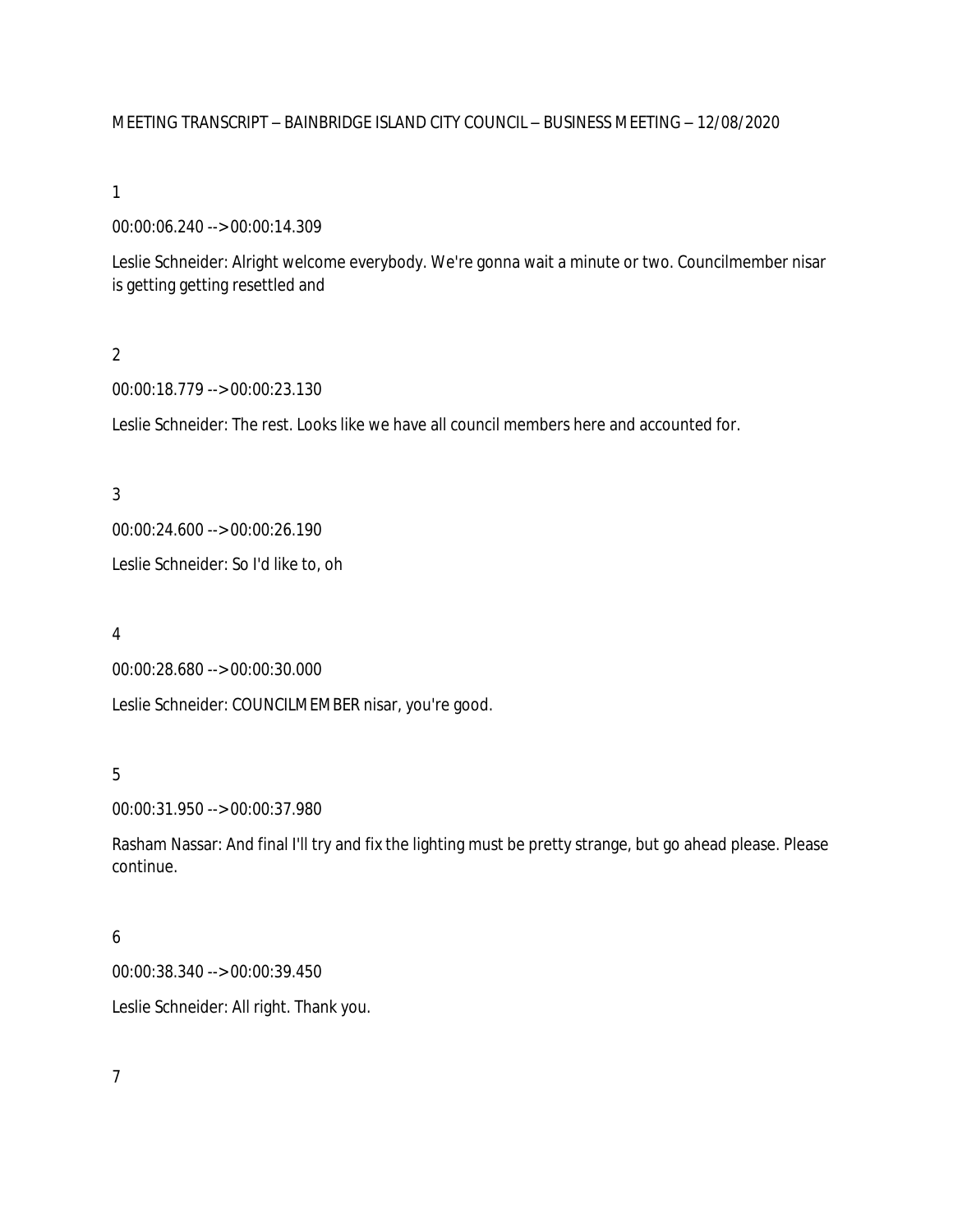00:00:39.870 --> 00:00:47.130

Leslie Schneider: Okay, so I am calling to meeting this city council regular business meeting Tuesday, December 8 2020

# 8

00:00:48.390 --> 00:00:57.600

Leslie Schneider: This is our last business meeting for the year. My name is Leslie Schneider. I'm currently serving as mayor and I'll do a quick roll call.

### 9

00:00:59.430 --> 00:01:07.740

Leslie Schneider: So we have our Deputy Mayor council member deets and COUNCILMEMBER hi topless council member pollick

### 10

00:01:08.820 --> 00:01:16.920

Leslie Schneider: Council member car, and soon to be back. Councilmember nisar Welcome back. COUNCIL MEMBER, NO, SIR.

### 11

00:01:18.780 --> 00:01:22.170

Leslie Schneider: All right, first up is approval of the agenda.

12

00:01:24.180 --> 00:01:25.230

Leslie Schneider: Is their emotion.

### 13

00:01:29.820 --> 00:01:32.310

Leslie Schneider: And we have a very full agenda here tonight.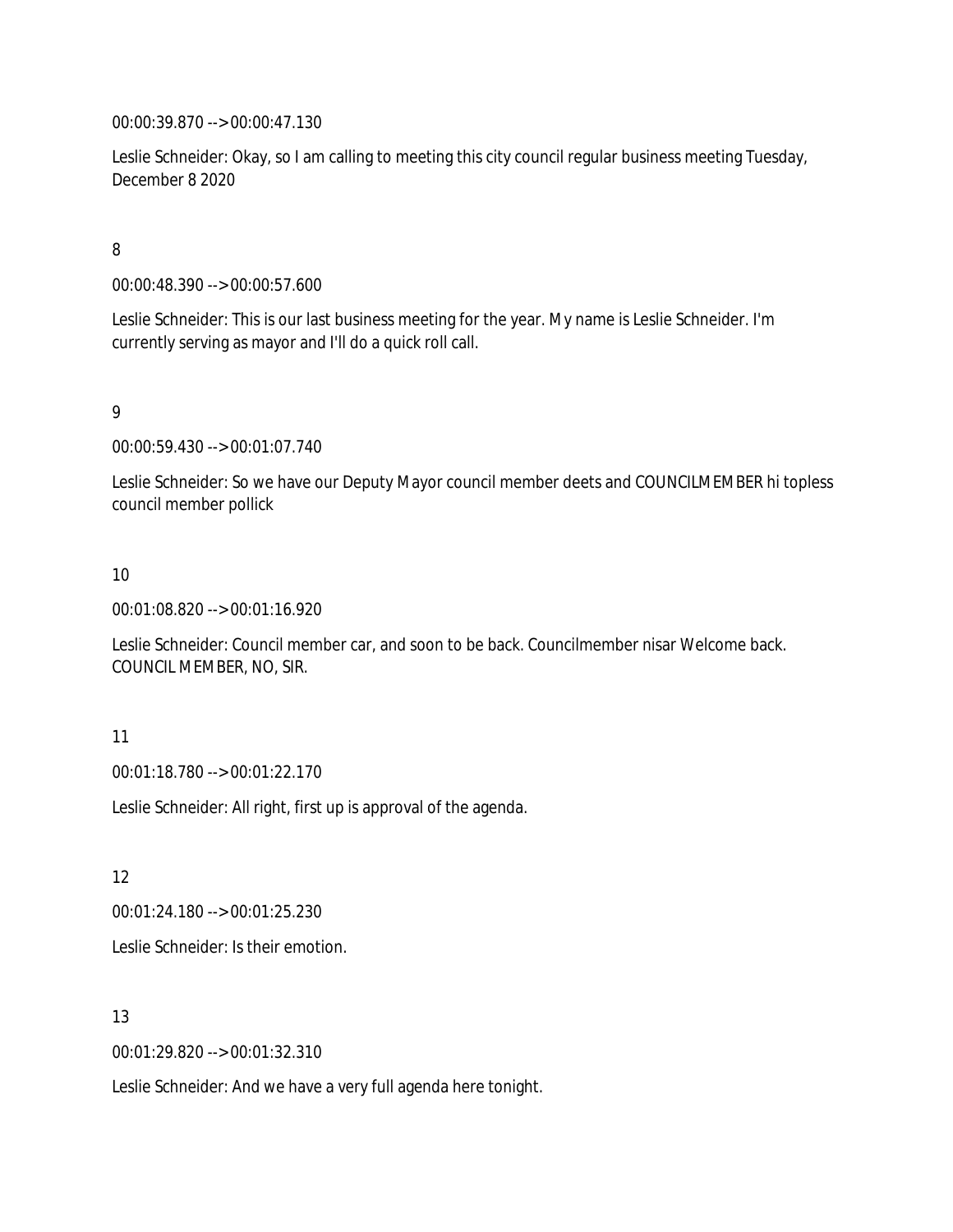14 00:01:37.620 --> 00:01:38.340 Leslie Schneider: Deputy Mayor

15

00:01:39.000 --> 00:01:55.710

Joe Deets: Yeah, or first I'd like to acknowledge my colleague COUNCILMEMBER Pollock, who asked to have removed the discussion on the police station costs. So that's not on the agenda per his request, and then I'll just make a motion to approve the agenda, as presented

16

00:01:57.270 --> 00:01:58.680

Leslie Schneider: All right. Thank you. Is there a second

17

00:02:02.670 --> 00:02:04.230

Leslie Schneider: Council member car seconds that

18

00:02:05.940 --> 00:02:07.050

Leslie Schneider: Any further discussion.

19

00:02:09.270 --> 00:02:11.190

Leslie Schneider: All those in favor please say aye.

20

00:02:11.670 --> 00:02:11.850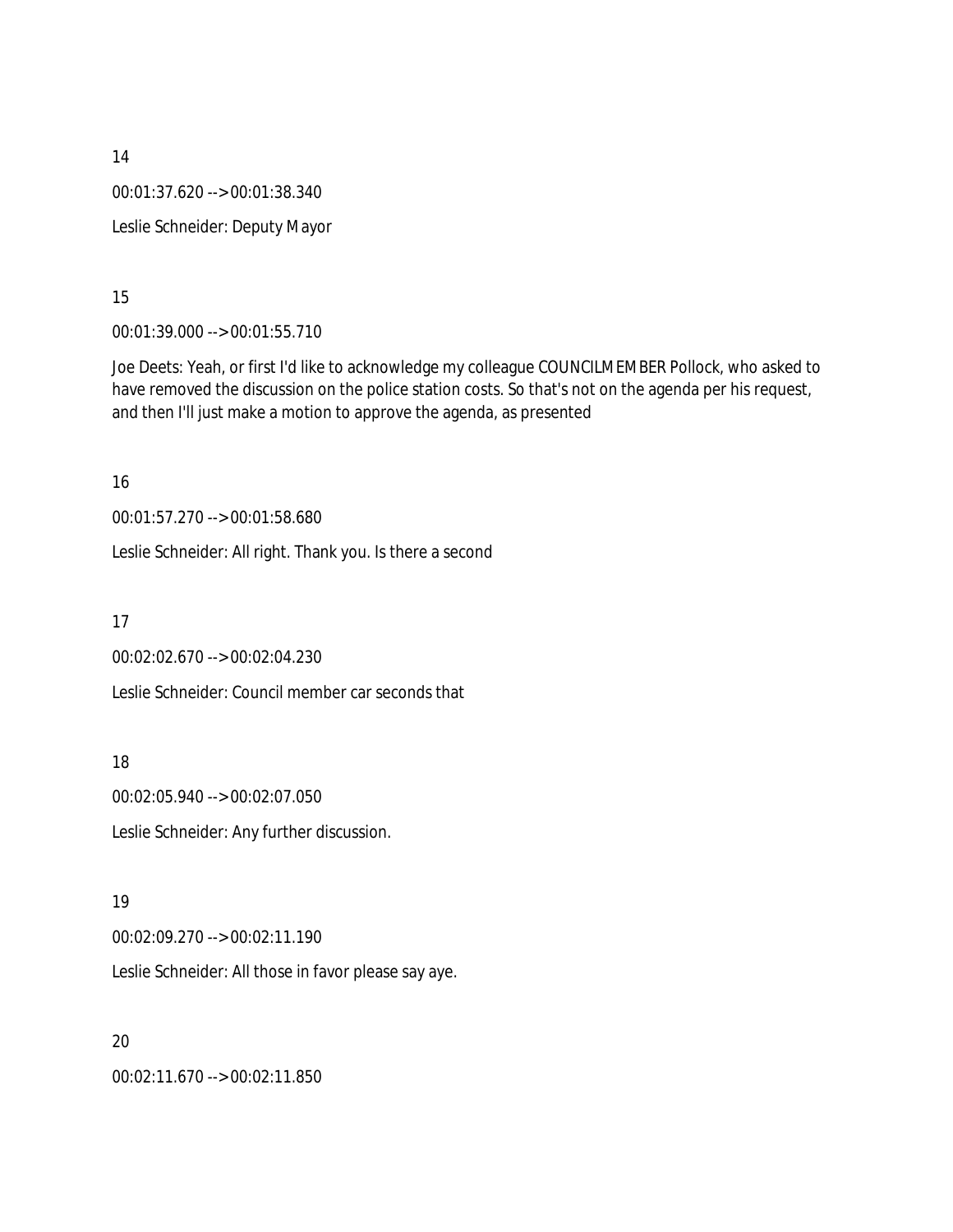### Aye.

#### 21

00:02:13.890 --> 00:02:16.320

Leslie Schneider: Excellent. All right, that was unanimous.

#### 22

00:02:18.630 --> 00:02:20.250 Leslie Schneider: Are there any members that have a

## 23

00:02:20.250 --> 00:02:22.380

Leslie Schneider: Conflict of interest to disclose tonight.

### 24

00:02:25.410 --> 00:02:29.250

Leslie Schneider: So seeing nine. I'm going to make my own

## 25

00:02:32.250 --> 00:02:34.170 Leslie Schneider: Transparency statement here.

### 26

00:02:35.250 --> 00:02:35.730 Whoops.

# 27

00:02:39.930 --> 00:02:53.370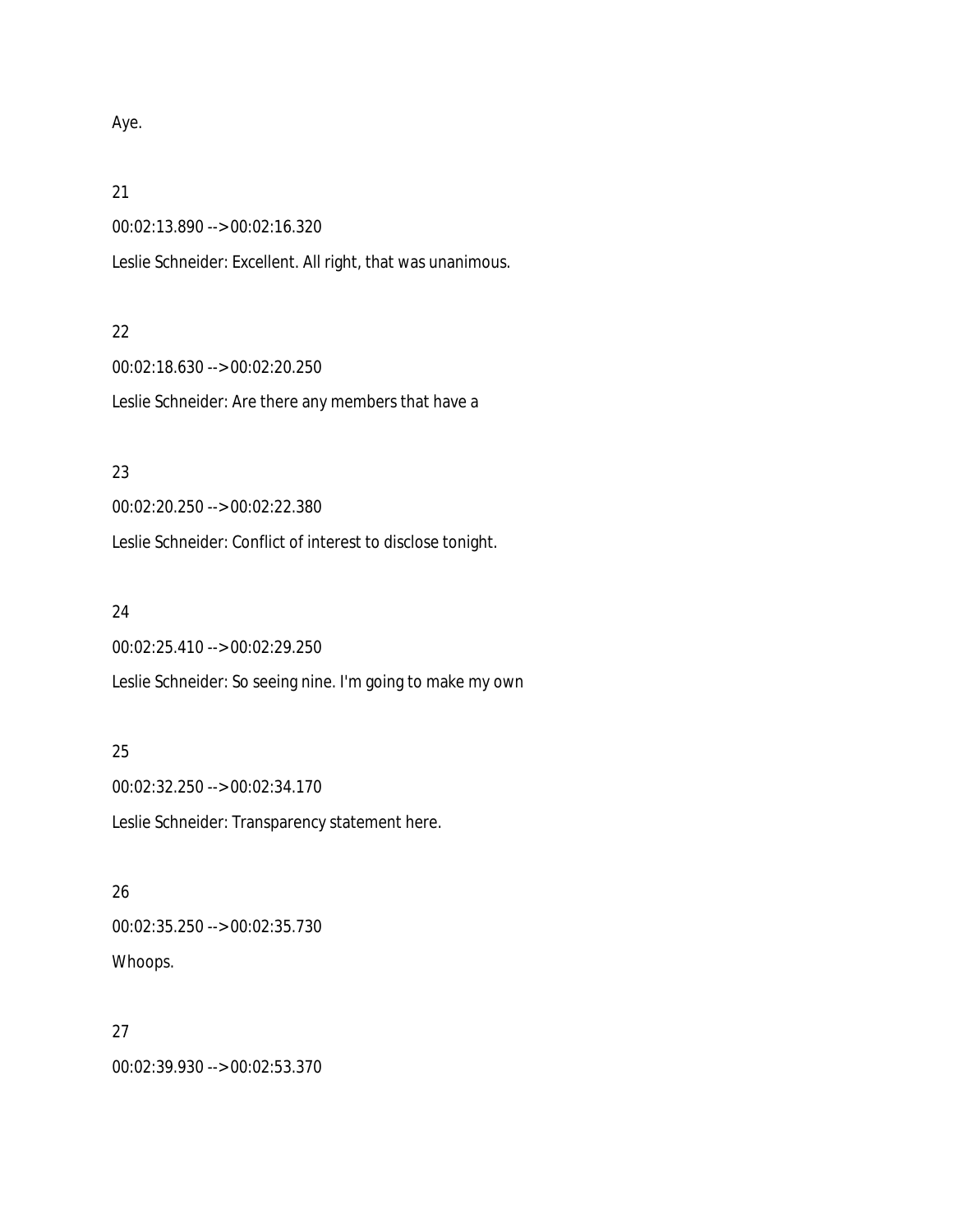Leslie Schneider: So I want to share that I spoke with the city attorney about if and when I might need to recuse myself from discussion and decisions relating to financial support for projects intended to benefit businesses on the island.

28

00:02:53.910 --> 00:03:03.690

Leslie Schneider: Based on my owning and operating the CO working business office ex-pats I was advised that in these early phases of conversation. There is no conflict.

### 29

00:03:04.050 --> 00:03:20.220

Leslie Schneider: But that if I were not to exclude my business from future participation in specific outcomes, a conflict may be created. So I wanted you all to be aware of that. And you can advise me if you think I'm crossing any kind of aligned, but I'm not accusing myself at this time.

30

00:03:22.650 --> 00:03:23.670

Leslie Schneider: All right.

31

00:03:24.900 --> 00:03:28.110

Leslie Schneider: After that, we can move forward to

32

00:03:29.130 --> 00:03:33.360

Leslie Schneider: Public comment. And I will say that, um,

33

00:03:35.070 --> 00:03:37.920

Leslie Schneider: As has been our tradition in the past.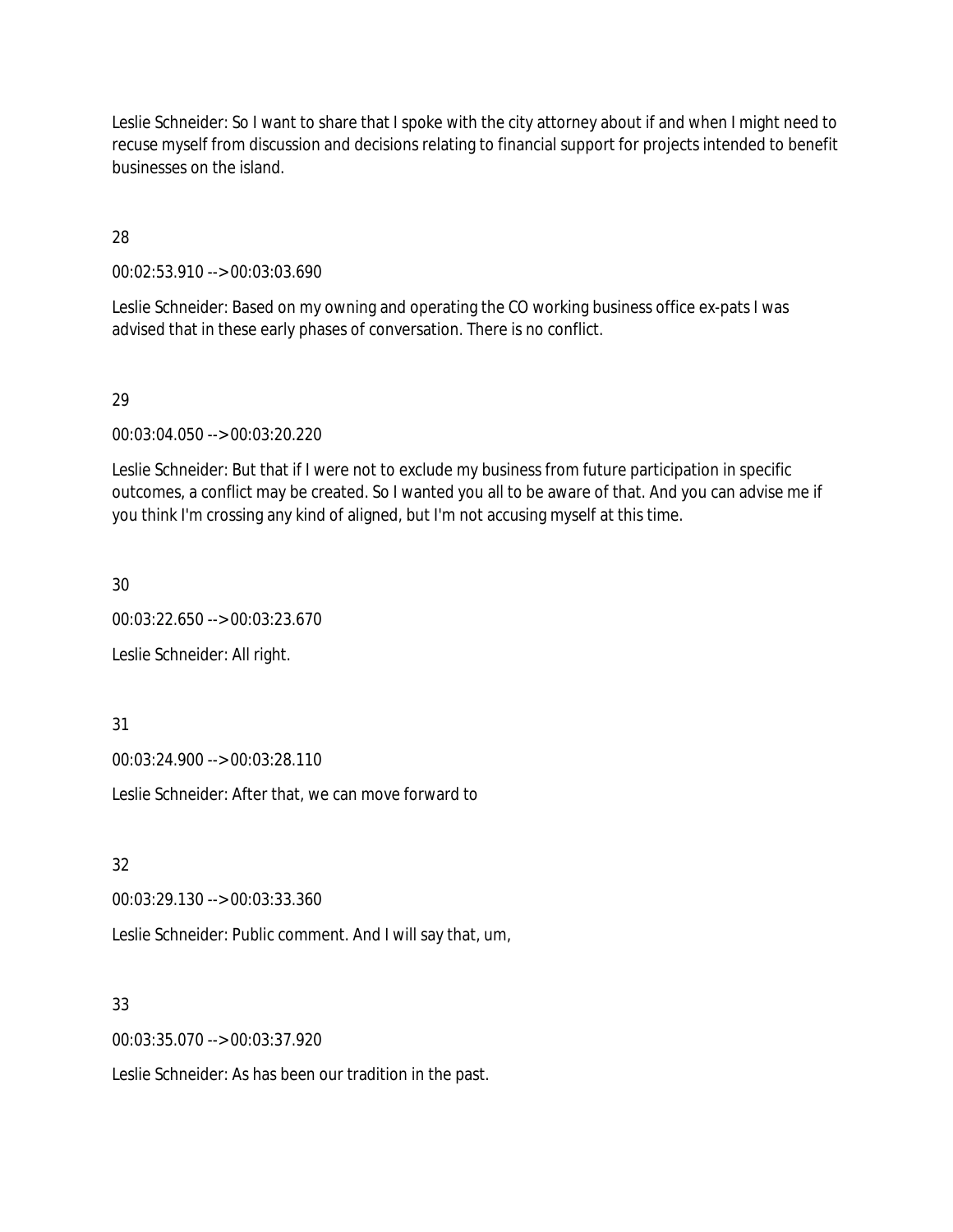00:03:39.810 --> 00:03:47.880

Leslie Schneider: When an issue creates a large amount of public comment and that we don't know yet whether it will, but I'm seeing hands being raised so that's that's a sign.

# 35

00:03:50.250 --> 00:03:59.910

Leslie Schneider: So I'll ask to see how many people intend to speak and then decide how much time to offer each speaker, because we do need to stay on track. Here we have a very, very long meeting.

# 36

00:04:00.450 --> 00:04:09.360

Leslie Schneider: And given our virtual platform. It's important that you raise your hand. Soon by clicking the raise hand icon at the bottom of the participants panel.

37

00:04:10.470 --> 00:04:12.660

Leslie Schneider: So give me a minute here.

38

00:04:42.570 --> 00:04:43.290

Leslie Schneider: All right.

# 39

00:04:54.330 --> 00:05:08.400

Leslie Schneider: Okay, so we do have more than 15 people who are interested in in providing public comment tonight. So we do need to restrict each of you to a one minute comment period.

40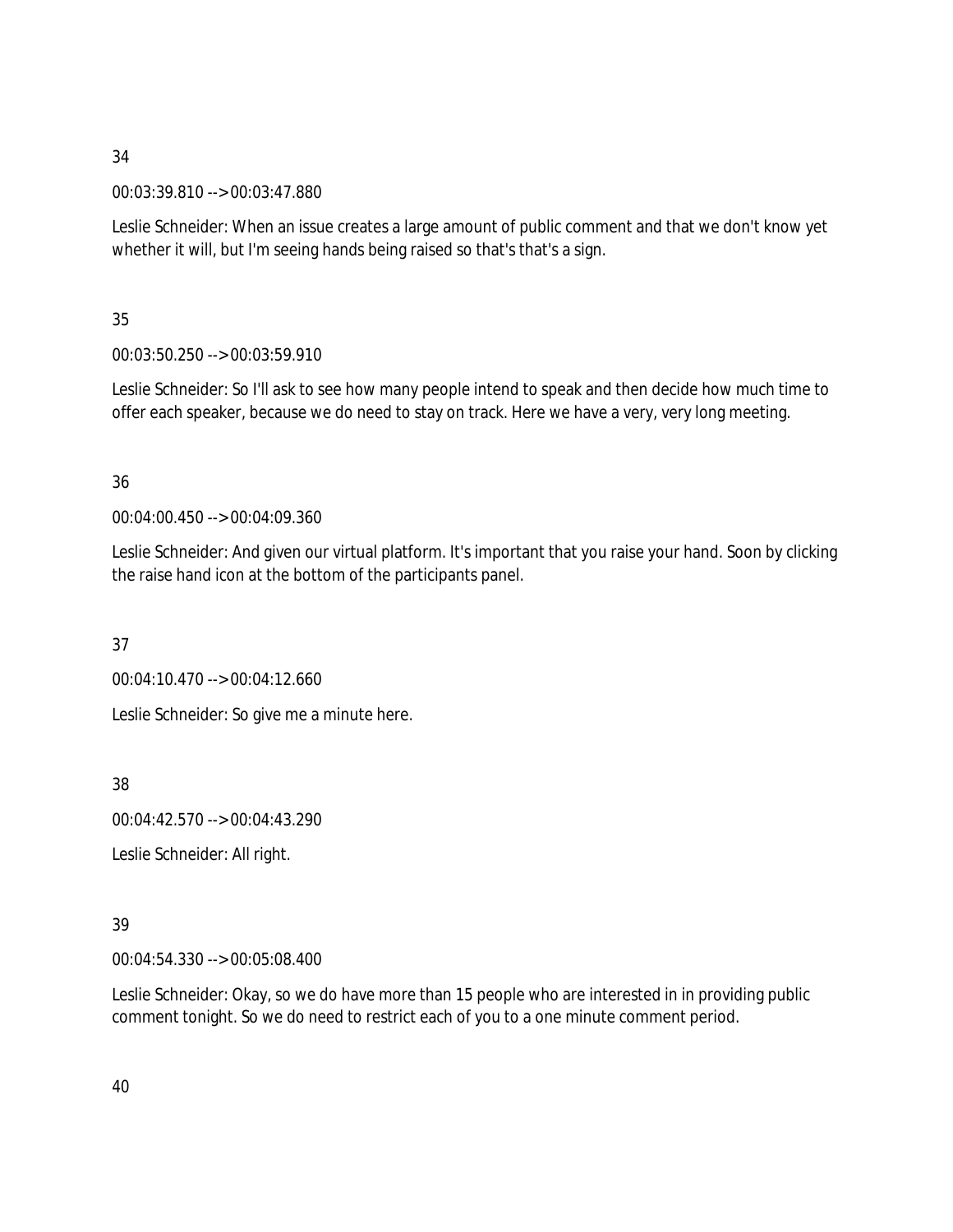00:05:09.990 --> 00:05:15.780

Leslie Schneider: And when we get the, the last person I have on this list is Sal to Rosalia

#### 41

00:05:18.630 --> 00:05:21.780

Leslie Schneider: There's two more people that just added on. So let me

#### 42

00:05:22.830 --> 00:05:26.400

Leslie Schneider: Let me grab you both. Oh boy. There's more than that.

#### 43

00:05:33.960 --> 00:05:37.830

Leslie Schneider: Alright so I'm giving I'm giving this the last call.

#### 44

00:05:46.950 --> 00:05:51.990

Leslie Schneider: All right. Thank you all very much for your patience on this and

### 45

00:05:54.810 --> 00:05:58.080

Leslie Schneider: So you have one minute, please. And we'll have the

### 46

00:06:00.030 --> 00:06:12.150

Leslie Schneider: Let's see, Deputy Mayor, I guess you could go ahead and show the 32nd warning, that's going to be, you know, sort of a halfway through point and then a please stop when we get to the end of the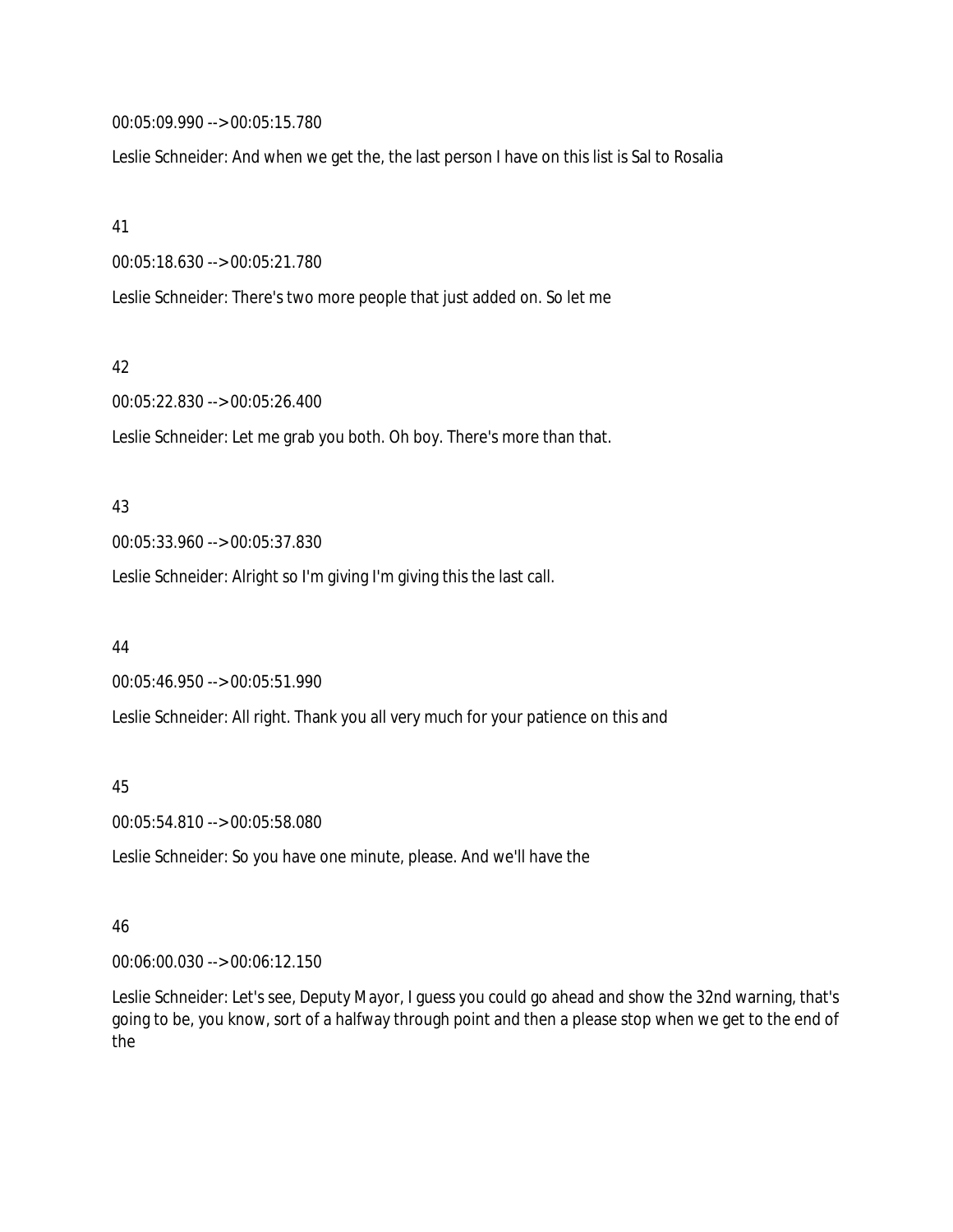00:06:12.870 --> 00:06:16.260

Joe Deets: And I'm sorry mayor council member, Nessa had her hand up.

48

00:06:18.300 --> 00:06:19.770

Leslie Schneider: All right, Kelsey Sorry.

### 49

00:06:20.250 --> 00:06:28.920

Rasham Nassar: Yeah, I just want one. We're talking about limiting public comment from three minutes down to one minute, I want to just check in and make sure that that's something that all council members.

### 50

00:06:29.370 --> 00:06:41.640

Rasham Nassar: Agree to. I know that in the past we've we've limited it to two minutes for public comment. But I don't recall a time when we've and I could be wrong, but I don't recall a time when we've ever said a one minute restriction on public comment.

# 51

00:06:44.340 --> 00:06:46.560

Leslie Schneider: Okay, thank you. Councilmember Pollock.

# 52

00:06:47.220 --> 00:07:01.620

Michael Pollock: Yeah, that seems a bit short, especially if people are thinking that they're going to speak longer. So, I mean, how about a compromise two minutes. I mean, I know we have a busy meeting but public comment is something that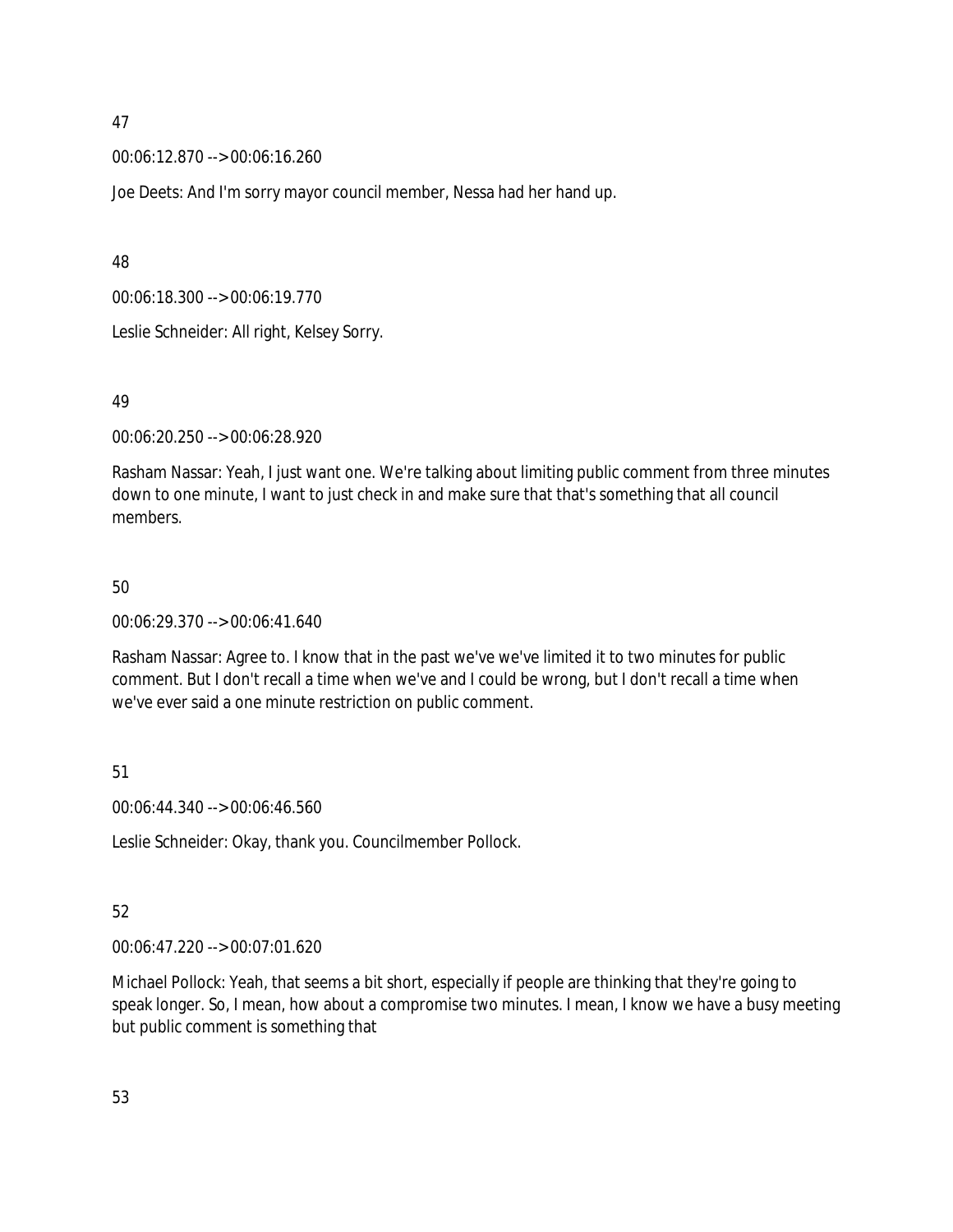00:07:02.730 --> 00:07:10.020

Michael Pollock: We want to allow and give people adequate time so we could we could ask for brevity. But, you know, give them two minutes if they need it.

### 54

00:07:12.150 --> 00:07:21.240

Leslie Schneider: All right, I would entertain a motion to extend public comment to two minutes per person. We have i don't know i have to

### 55

00:07:21.750 --> 00:07:29.400

Leslie Schneider: See how many we have here, but it's in in significantly past our 15 people for public comment. So

### 56

00:07:30.990 --> 00:07:31.950

Leslie Schneider: All right, Dr. A second

### 57

00:07:33.510 --> 00:07:42.390

Leslie Schneider: Okay. So, all those in favor of allowing public comment to go to two minutes instead of the one that I was suggesting, please say aye.

# 58

00:07:44.970 --> 00:07:47.970

Leslie Schneider: And all those not in favor please say no.

### 59

00:07:50.520 --> 00:07:57.900

Leslie Schneider: Um, well, that's a tie. So the motion does not carry. Um, I hate to be that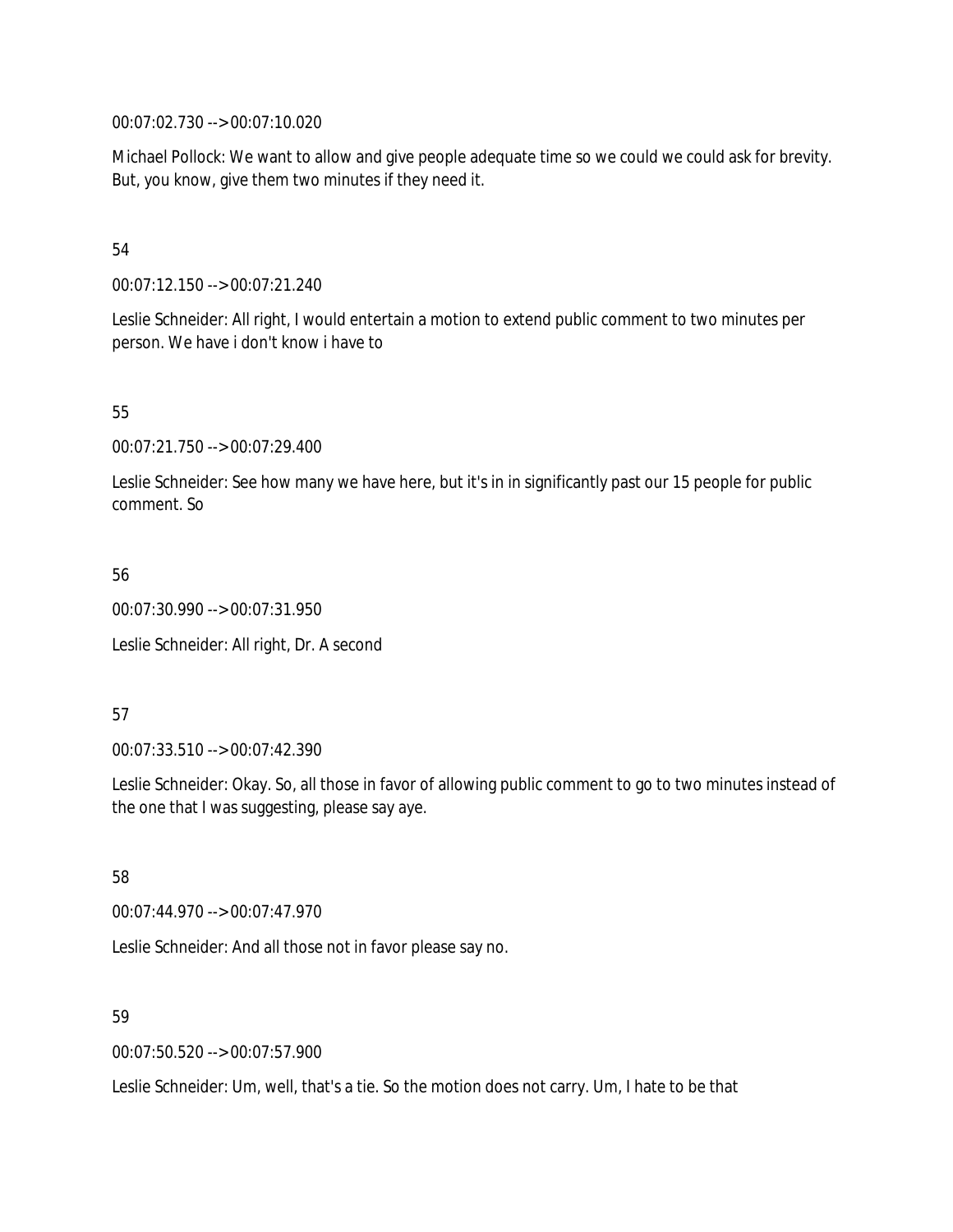00:07:59.820 --> 00:08:02.400

Leslie Schneider: blunt about it, but that is where we are here with

61

00:08:03.660 --> 00:08:04.290

Alyssa.

62

00:08:05.730 --> 00:08:05.970

Rasham Nassar: What

63

00:08:07.500 --> 00:08:20.670

Rasham Nassar: Is that, is it in our rules somewhere that when we have more than 20 I'm just trying to understand where this one minute imposition on public common is has emerged from. Am I within our rules somewhere that I'm missing that

# 64

00:08:21.180 --> 00:08:33.480

Leslie Schneider: No, I doubt that it's written down anywhere. It is in our tradition that we take the time allotted for public comment and be divided by how many people are providing public comment. And we have a very full agenda tonight.

65

00:08:36.780 --> 00:08:42.630

Leslie Schneider: So I'm just trying to be a servant of the group here. Councilmember high topless.

66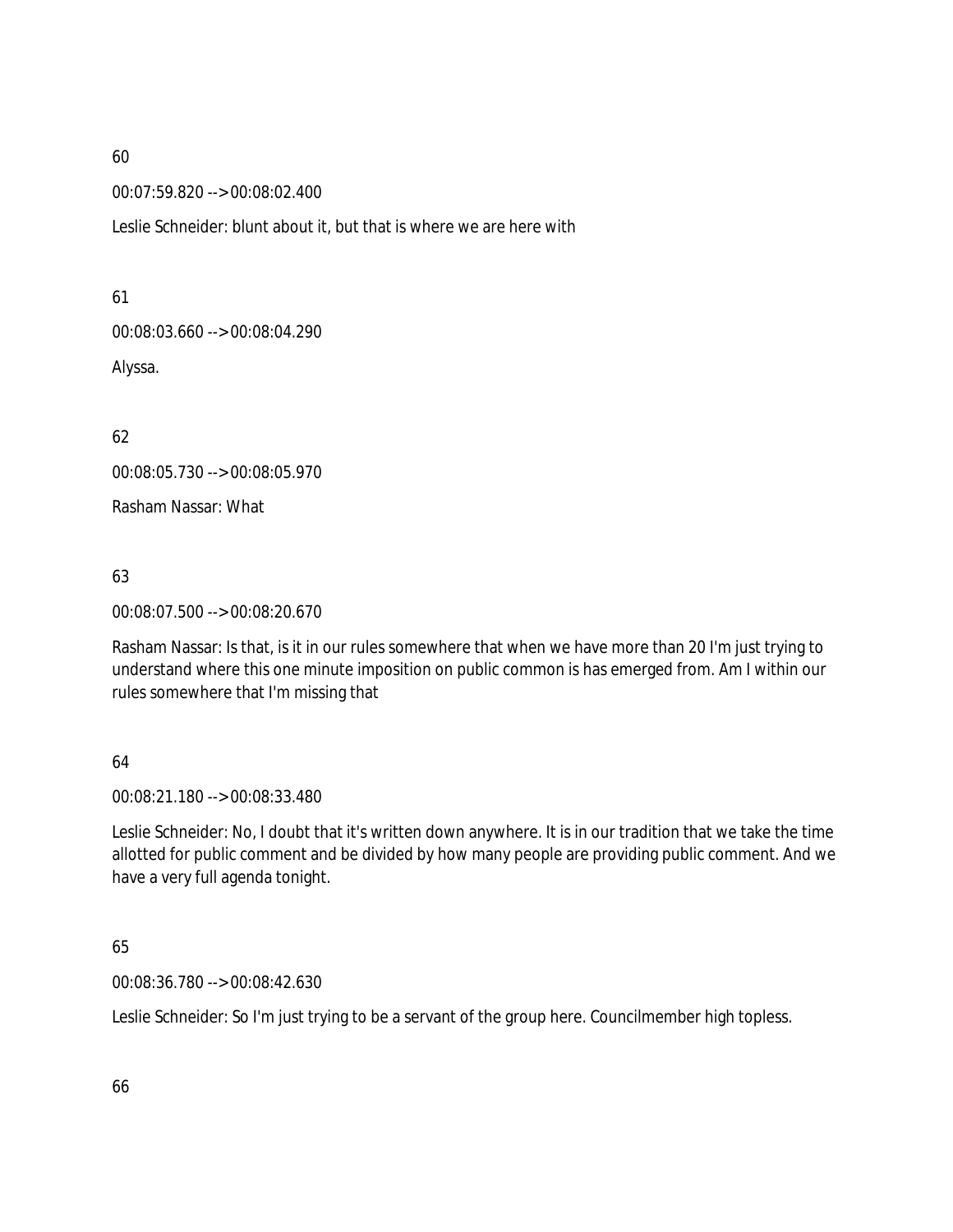00:08:43.590 --> 00:08:49.380

Kirsten Hytopoulos: Well, why don't we think about a compromise of one and a half minutes, you know, to, to, to answer.

# 67

00:08:49.800 --> 00:09:00.300

Kirsten Hytopoulos: COUNCILMEMBER into stars question. I think it's not that there's a number somewhere. But it's that when we have so many and we, you know, to decide how much larger do we make the time and then how much sport or do we make the comments.

# 68

00:09:00.780 --> 00:09:12.750

Kirsten Hytopoulos: And we have, I think, at least 22 people. So if we do one and a half minutes each, that's going to put us what 30 something minutes which will more than double the time we set aside for public comment. So it seems like a fair compromise.

69

00:09:13.320 --> 00:09:14.010

Leslie Schneider: Would you like to make

70

00:09:14.040 --> 00:09:15.120

Kirsten Hytopoulos: A really agenda.

71

00:09:15.480 --> 00:09:17.280

Kirsten Hytopoulos: Sure, I'd make a motion to that effect.

72

00:09:19.980 --> 00:09:23.910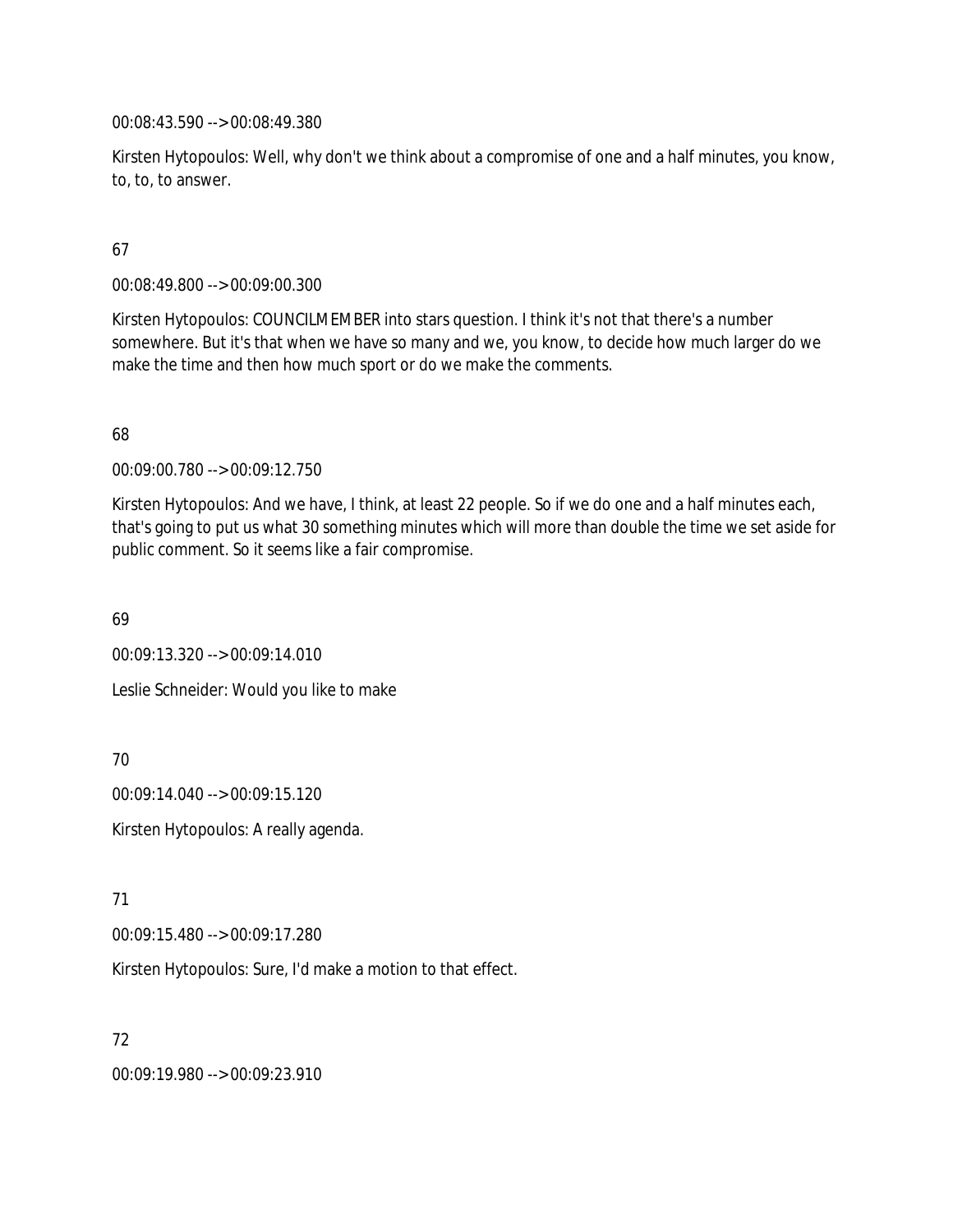Leslie Schneider: COUNCILMEMBER car second stat. All those in favor please say aye.

73

00:09:25.830 --> 00:09:26.970 Leslie Schneider: Any opposed.

### 74

00:09:28.020 --> 00:09:31.860

Leslie Schneider: All right, we have a compromise. Thank you very much. So

### 75

00:09:33.120 --> 00:09:36.840

Leslie Schneider: Christine Is that going to work for you to have a 92nd

### 76

00:09:38.730 --> 00:09:39.900 Leslie Schneider: Timer for us.

## 77

00:09:41.280 --> 00:09:43.170 Christine Brown: Yes, that will work. It will count up

### 78

00:09:43.740 --> 00:09:48.510

Leslie Schneider: Okay, great. Thank you very much. Alright, so I will start

### 79

00:09:50.010 --> 00:09:57.570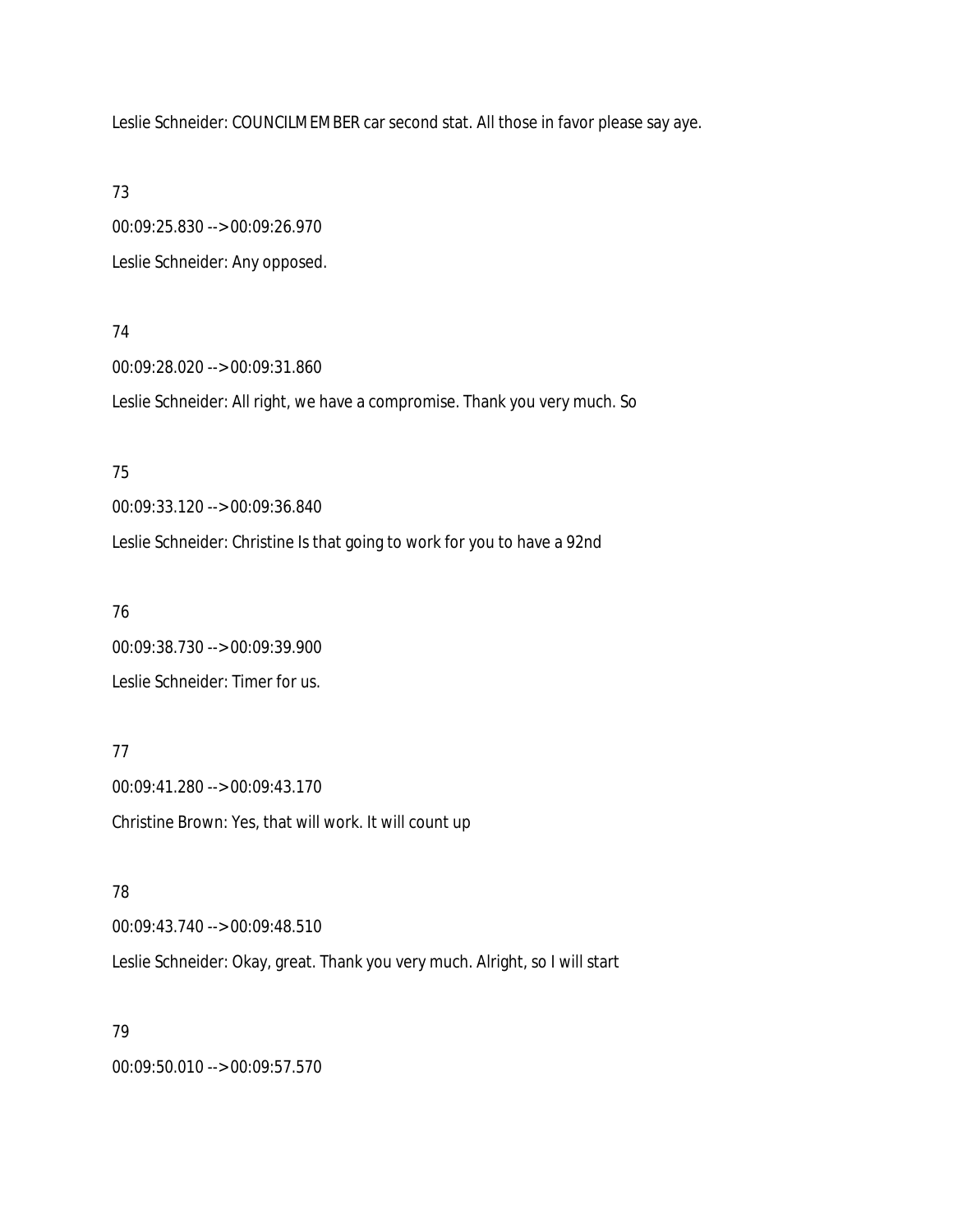Leslie Schneider: Ellen lockard and please state your name, especially if I mispronounce it and the street that you live on, and you have 90 seconds.

80

00:09:59.190 --> 00:10:03.510

Ellen Lockert: Thing. I'm Ellen lockard I live on South Beach on the south Indian neighbor island.

81

00:10:04.380 --> 00:10:10.530

Ellen Lockert: I want to thank you all for your service to the island. First of all, I'm a 36 year resident and I'm grateful for your leadership.

82

00:10:11.430 --> 00:10:19.800

Ellen Lockert: You've received many letters and support for Jane Lindley to fill the vacant Council seat from a wide range of community members, given your very full schedule to

83

00:10:20.550 --> 00:10:27.660

Ellen Lockert: I was asked to represent a larger group of people who have worked with Jane and believe she is the right choice for counsel at this time.

84

00:10:28.440 --> 00:10:36.900

Ellen Lockert: As you know, I'm a strong believer in track record what matters most is not what people say. But what they have done over time.

85

00:10:37.530 --> 00:10:47.220

Ellen Lockert: That is why so many of us support Jane. She is a 28 year resident with significant long term engagement and fighting for climate change and work you're working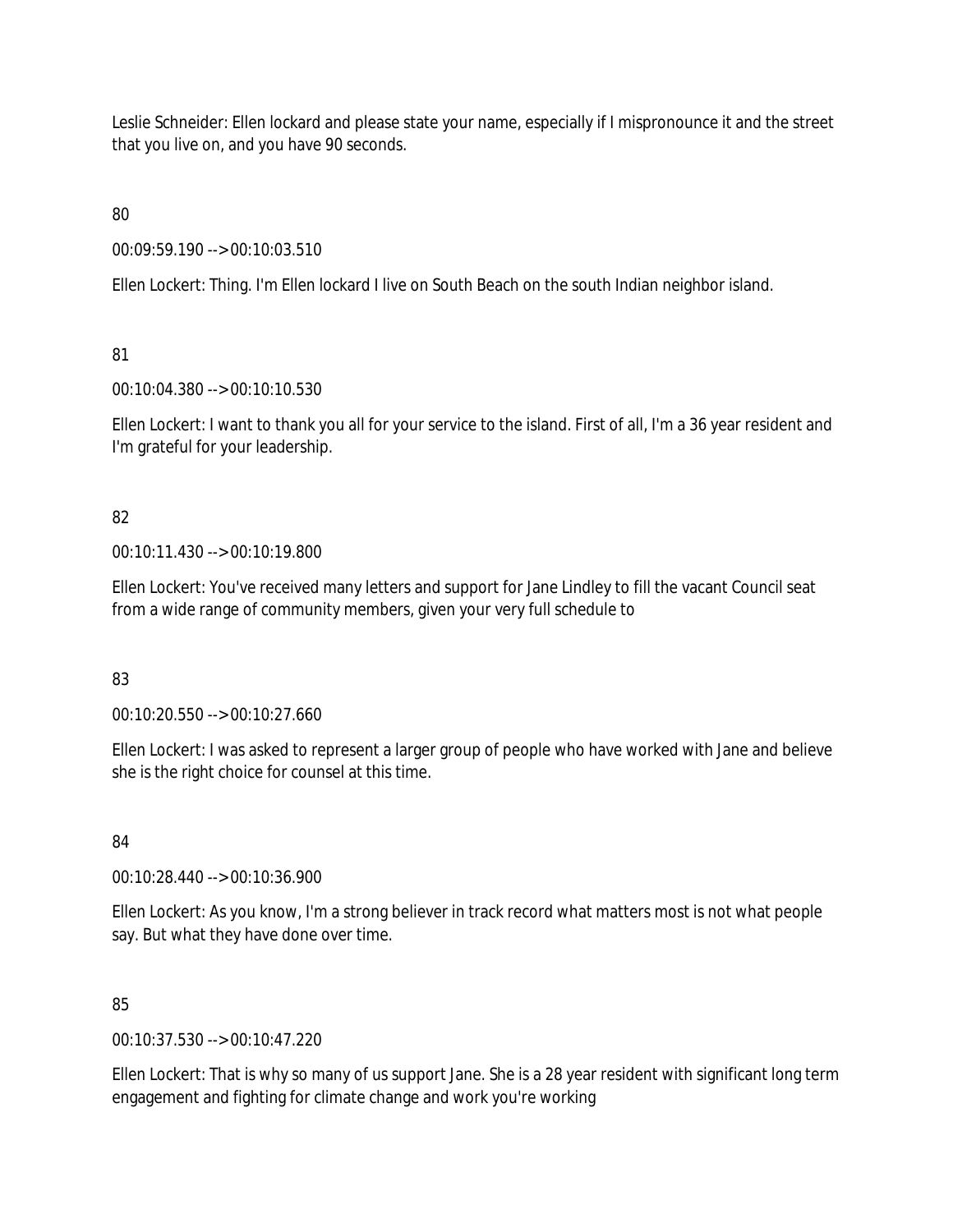00:10:47.790 --> 00:10:57.630

Ellen Lockert: Climate Action, pardon me, and working to create the comp plan revision Jane has been active in local government for many years and is familiar with the issues.

87

00:10:58.260 --> 00:11:07.410

Ellen Lockert: It faces as a former business owner, she knows how to solve problems. Jane is a recognized environmental leader locally and statewide

# 88

00:11:07.770 --> 00:11:22.500

Ellen Lockert: Where she has advocated for the rights of indigenous people and creating equitable utility costs for low income customers. She is the former chair of sustainable Bainbridge, and a contributor of hundreds of hours to a range of community programs.

# 89

00:11:23.670 --> 00:11:32.730

Ellen Lockert: From rotary to the Bainbridge Island land trust to zero waste. She has a history of consensus building and openness to divergent views.

90

00:11:33.810 --> 00:11:47.400

Ellen Lockert: Given the Council state of priorities and the needs and expectations of citizens, Jane Lindley is uniquely qualified to join city council. I hope you will approve a request, and I thank you for your time.

91

00:11:48.090 --> 00:11:49.290

Leslie Schneider: All right. Thank you Ellen.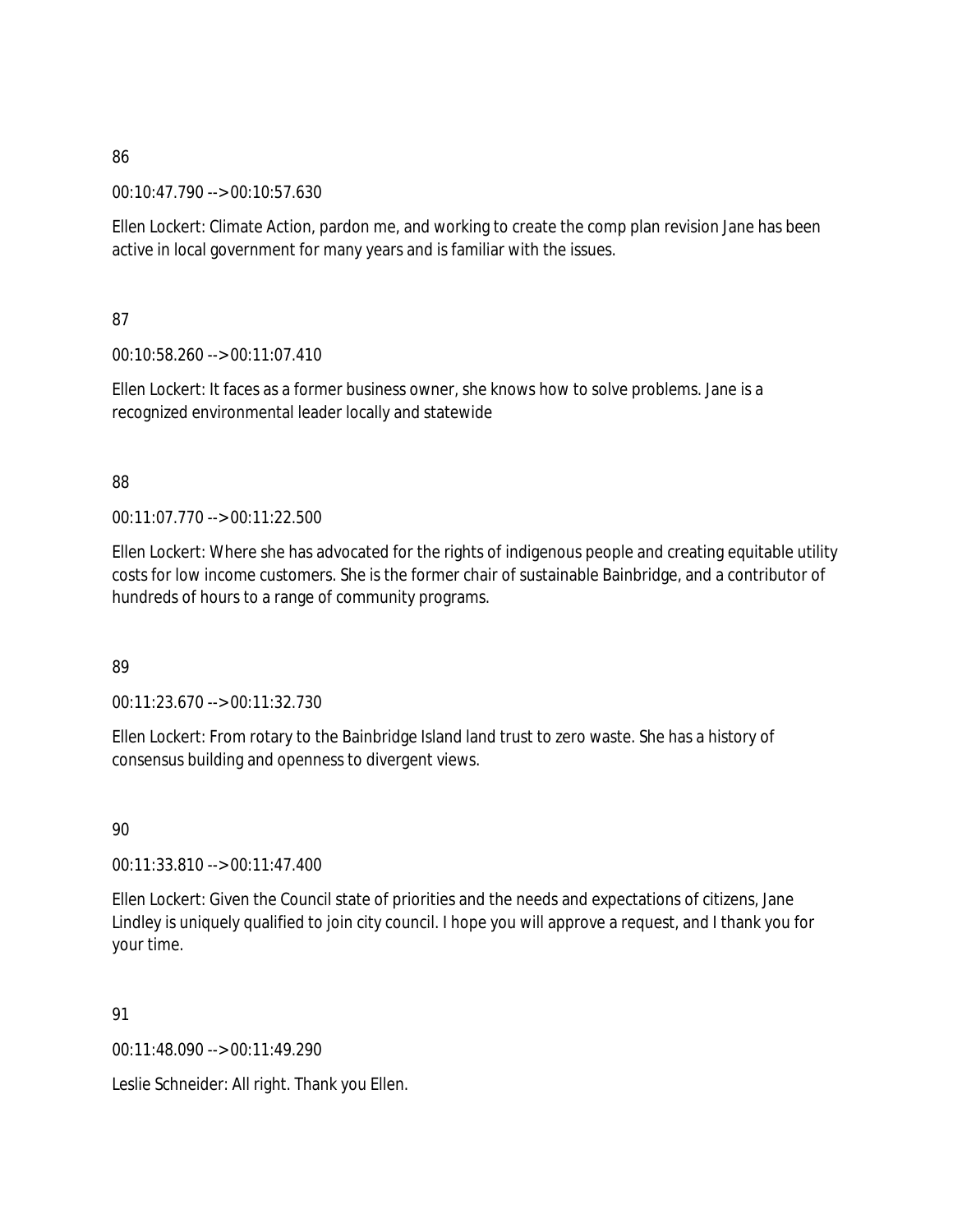00:11:51.600 --> 00:11:53.160 Leslie Schneider: Sarah blossom your next

### 93

00:12:01.770 --> 00:12:02.760

Sarah Blossom: Okay, can you hear me.

94

00:12:03.360 --> 00:12:03.960

Leslie Schneider: Yes, we can.

# 95

00:12:04.170 --> 00:12:11.850

Sarah Blossom: Okay, sorry. The unmute was a little delayed. I'm just want to comment. I want to thank Morgan Smith. I know she's

# 96

00:12:12.930 --> 00:12:25.020

Sarah Blossom: Will be finished in a few days. And I just wanted to thank her for the time she spent at the city, not only a city manager, but as the Deputy city manager. I think that her leaving is a huge loss for the city.

# 97

00:12:26.280 --> 00:12:28.860

Sarah Blossom: And I appreciate working with her.

98

00:12:30.210 --> 00:12:31.290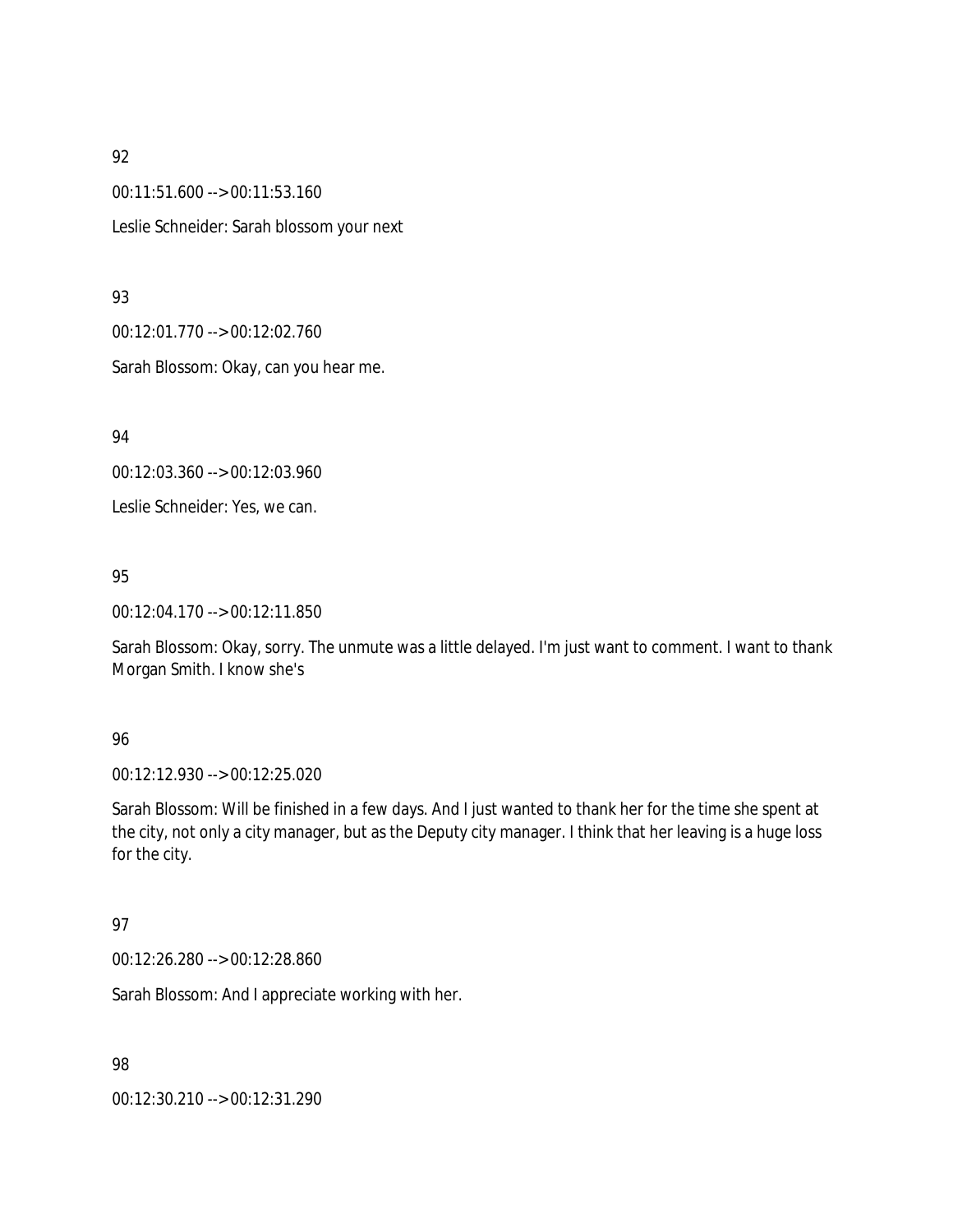Sarah Blossom: I thought she did.

99

00:12:32.370 --> 00:12:36.780

Sarah Blossom: A very a very good job I unfortunately don't believe that she

100

00:12:38.220 --> 00:12:43.440

Sarah Blossom: Was given the respect that she deserved from this Council and I think that

101

00:12:44.490 --> 00:12:48.540

Sarah Blossom: I think it's unfortunate that you guys chose the path you took, that's all. Thank you.

102

00:12:50.310 --> 00:12:51.390 Leslie Schneider: All right. Thank you.

103 00:12:52.440 --> 00:12:54.060 Leslie Schneider: Ted Jones your next

104

00:13:02.610 --> 00:13:07.530

Leslie Schneider: Alright, so there may have been a drop out here. Let me go to

105 00:13:08.670 --> 00:13:10.470 Leslie Schneider: Kimmy kinoshita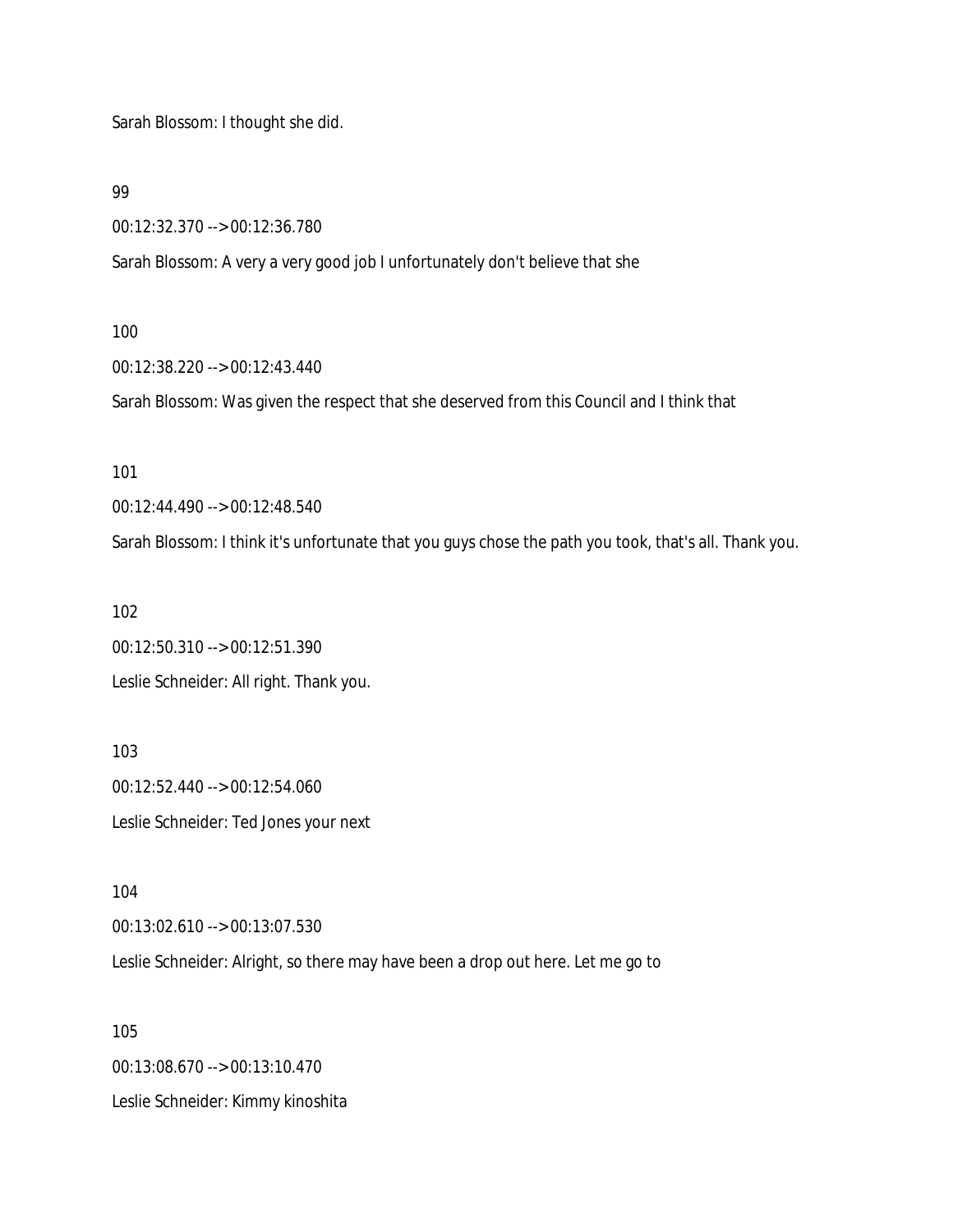106 00:13:18.030 --> 00:13:18.390 Kimi Kinoshita: Hi.

107

00:13:19.950 --> 00:13:20.400

Leslie Schneider: Hello.

108

00:13:20.580 --> 00:13:22.170

Leslie Schneider: Me. Yes, thank you.

109

00:13:23.010 --> 00:13:27.930

Kimi Kinoshita: honorable members of city council. My name is key me to nosh done. I'm a northward, whereas it in

### 110

00:13:28.440 --> 00:13:34.620

Kimi Kinoshita: This year, as I listened to our incredibly bright and insightful Bainbridge high school students during our intergenerational

111

00:13:35.070 --> 00:13:43.950

Kimi Kinoshita: Equity, Diversity and Inclusion discussion sponsored by the senior center. These thoughtful youth regularly refer to the imaginary but they present bubble

112 00:13:44.310 --> 00:13:53.580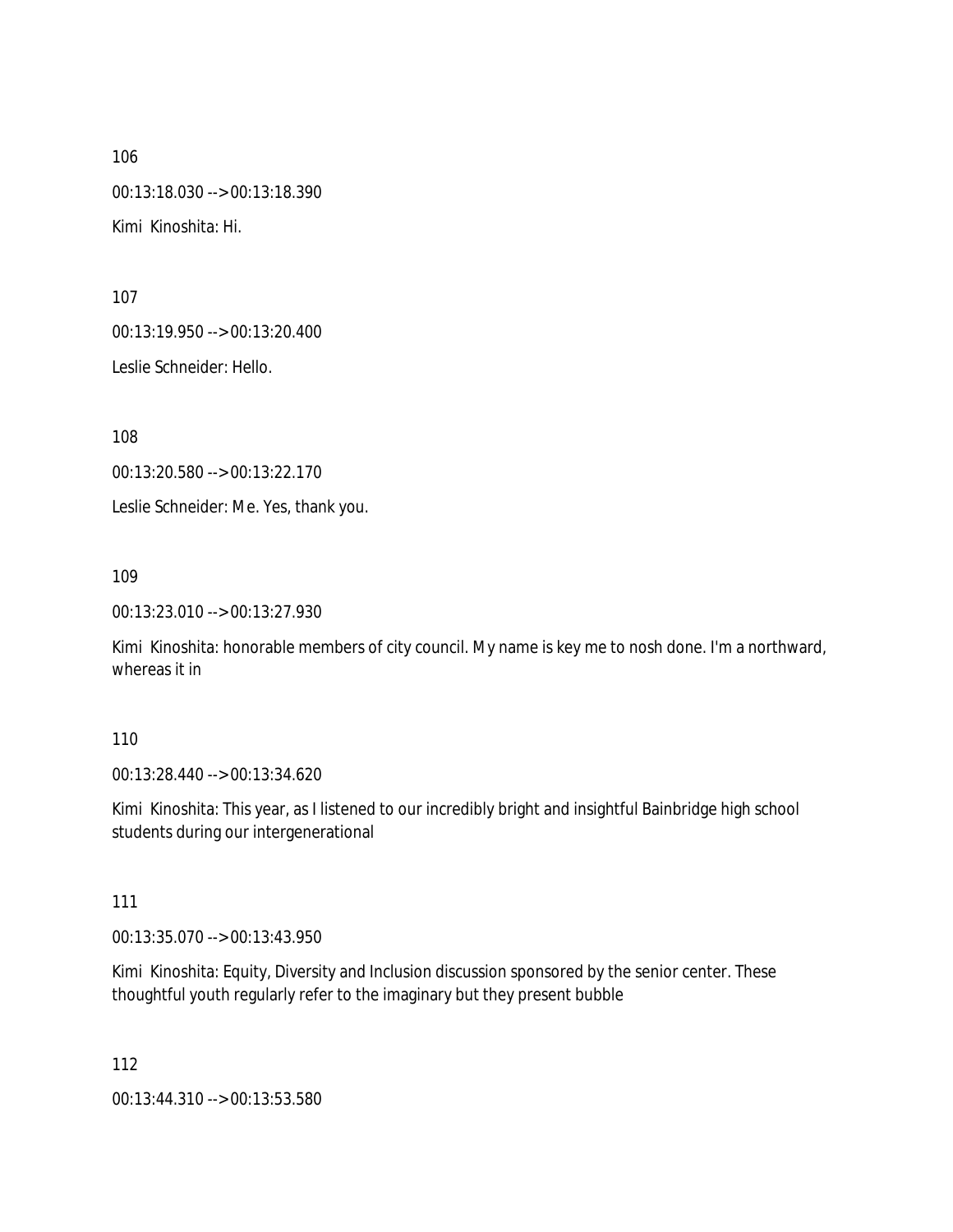Kimi Kinoshita: That insulates and isolates island resonance. I believe from learning and enriching themselves from the experiences of people from diverse spectrum of humanity.

113

00:13:54.090 --> 00:14:00.960

Kimi Kinoshita: Because of this insularity that begins with the absence of voices from those who fall outside of Ireland demographic norms.

### 114

00:14:01.440 --> 00:14:15.240

Kimi Kinoshita: All of our citizens citizens are diminished, to some degree, in its capacity to grow understand and benefit from diverse perspectives that the policy making table which affects all aspects of island community life.

### 115

00:14:15.960 --> 00:14:25.290

Kimi Kinoshita: Please ask yourself which candidate will best address equity targeted to address the n equal needs conditions and positions of people in communities.

116

00:14:25.620 --> 00:14:39.540

Kimi Kinoshita: That are created by institutional and structural barriers which candidate will most likely offer different viewpoints. You may not have considered because of the similarity of life and career experiences. Most of this board sharing common

117

00:14:40.320 --> 00:14:50.130

Kimi Kinoshita: Please be proactive and lifting the current Bainbridge bubble culture from subtly exclusion to full inclusion and maybe the change be reflected in the ability

118

00:14:50.520 --> 00:15:01.740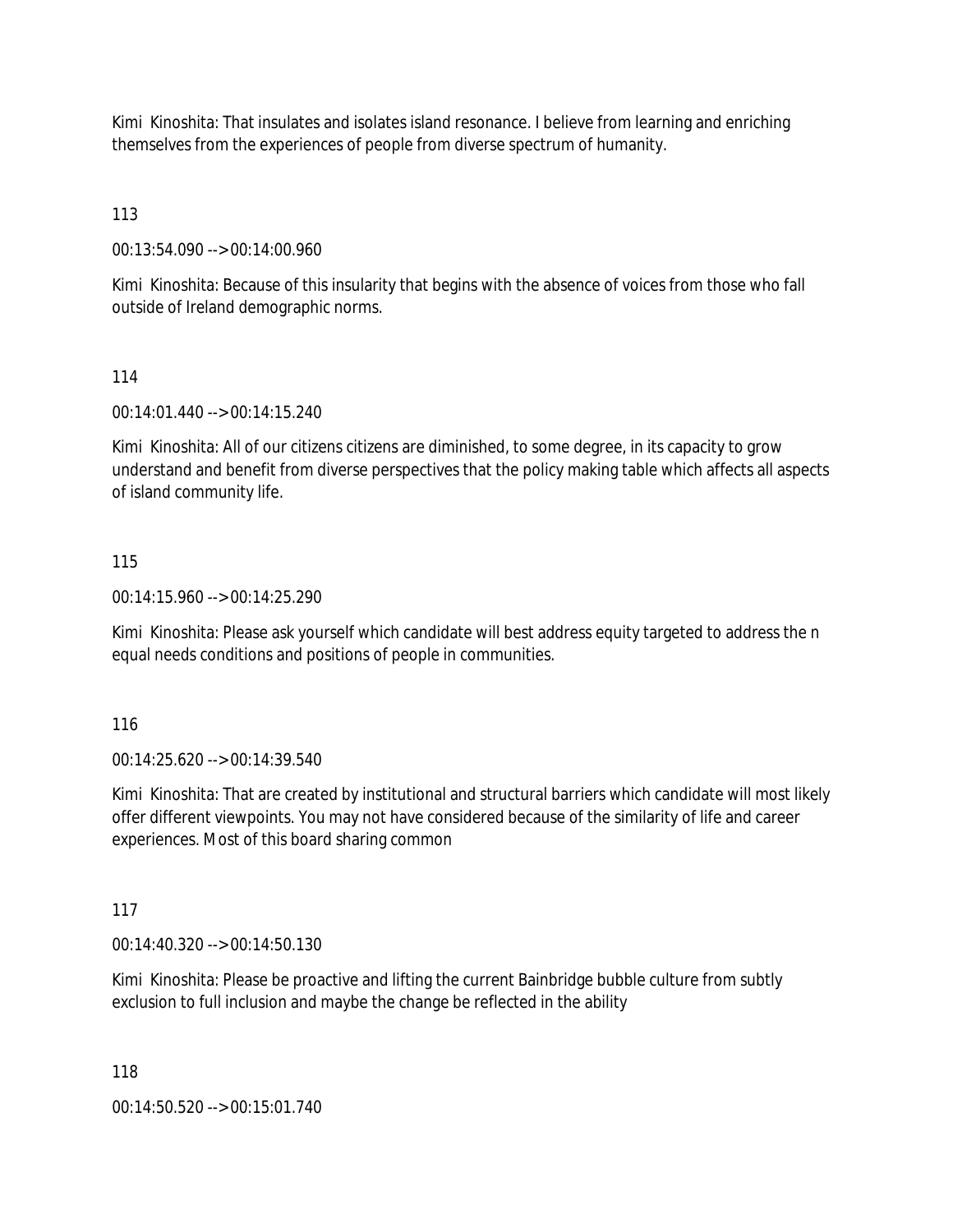Kimi Kinoshita: A diverse groups of people to raise their perspectives authentically and for those voices to matter and impact decisions. So at this critical moment in time, why you do it.

119

00:15:02.190 --> 00:15:12.060

Kimi Kinoshita: While you have to excellent and well qualified candidates before you. I am asking you to select Brenda fam Roy Johnson to fill the vacancy. The North ward Council.

120

00:15:13.230 --> 00:15:15.720

Position. Thank you very much.

121

00:15:17.310 --> 00:15:19.710

Leslie Schneider: All right, next is Jana.

122

00:15:25.200 --> 00:15:38.280

Janna Chan: Jana can Franklin Avenue. I'm speaking tonight to strongly urge the city council to select Brenda Android Johnson at the next Council member and the first black American council member in the history of Bainbridge Island.

123

00:15:38.700 --> 00:15:45.000

Janna Chan: I've had the pleasure of working side by side with Brenda on the race equity Task Force. She's a person who has the courage of conviction.

124

00:15:45.300 --> 00:15:51.570

Janna Chan: And has fought tirelessly on behalf of historically marginalized people not only on Bainbridge, but throughout kits up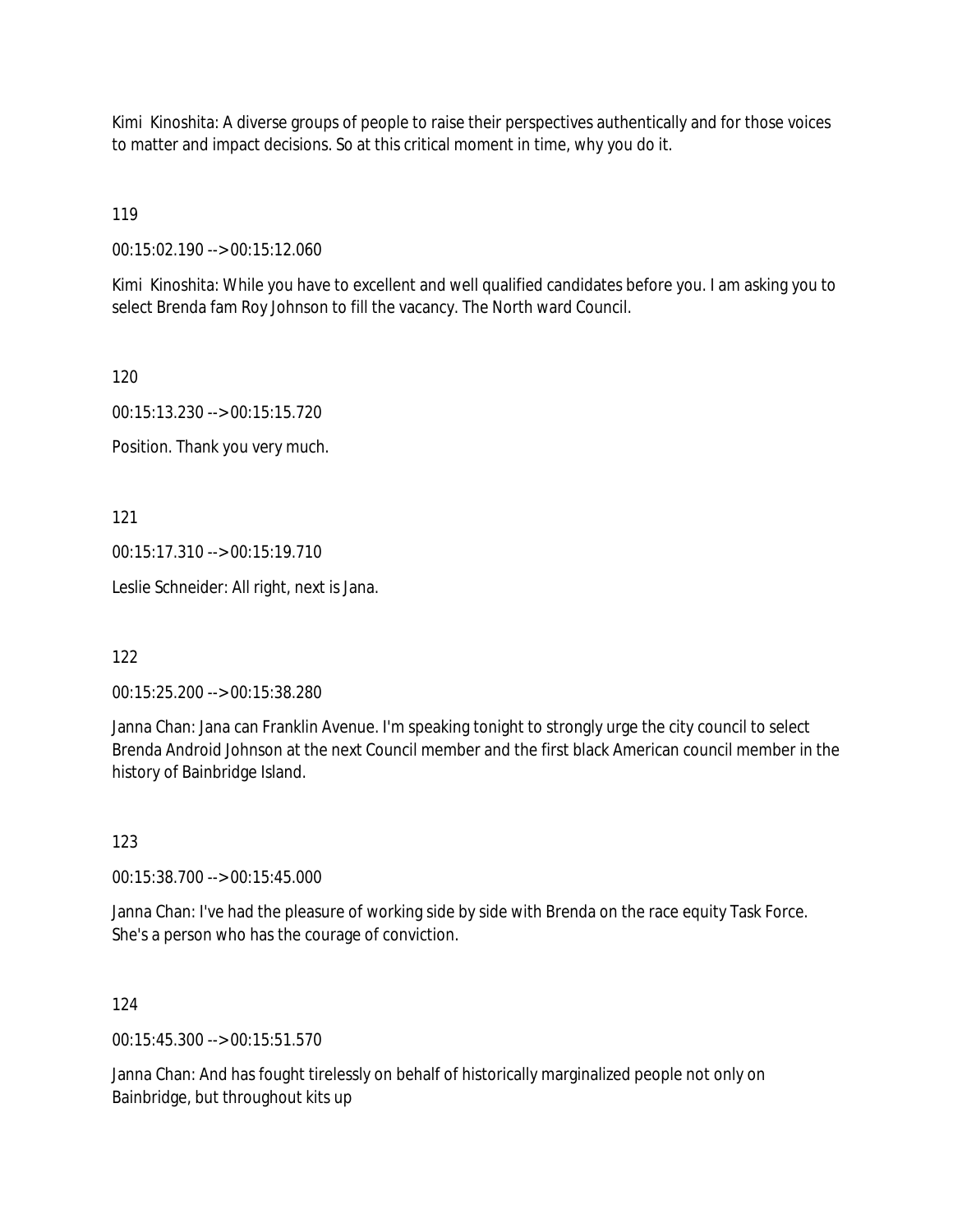### 00:15:52.050 --> 00:16:04.020

Janna Chan: Engaging in the work of racial equity is messy and sometimes heated without fail, Brenda has always been a voice of calm reason and unity during these necessarily challenging conversations

126

00:16:04.410 --> 00:16:08.340

Janna Chan: I have no doubt you'll bring the same compassion and commitment to counsel affairs.

### 127

00:16:08.970 --> 00:16:16.950

Janna Chan: Brenda's personal background having grown up in poverty, combined with her advocacy work on racial and environmental justice and affordable housing.

128

00:16:17.220 --> 00:16:22.200

Janna Chan: Make her a triple threat for progress in our city. And she should be named our next council member

### 129

00:16:22.770 --> 00:16:27.630

Janna Chan: We had never had a city, city council member with Brenda's experience period.

### 130

00:16:28.110 --> 00:16:31.710

Janna Chan: I implore all of you to be brave tonight be history makers.

131

00:16:31.980 --> 00:16:43.140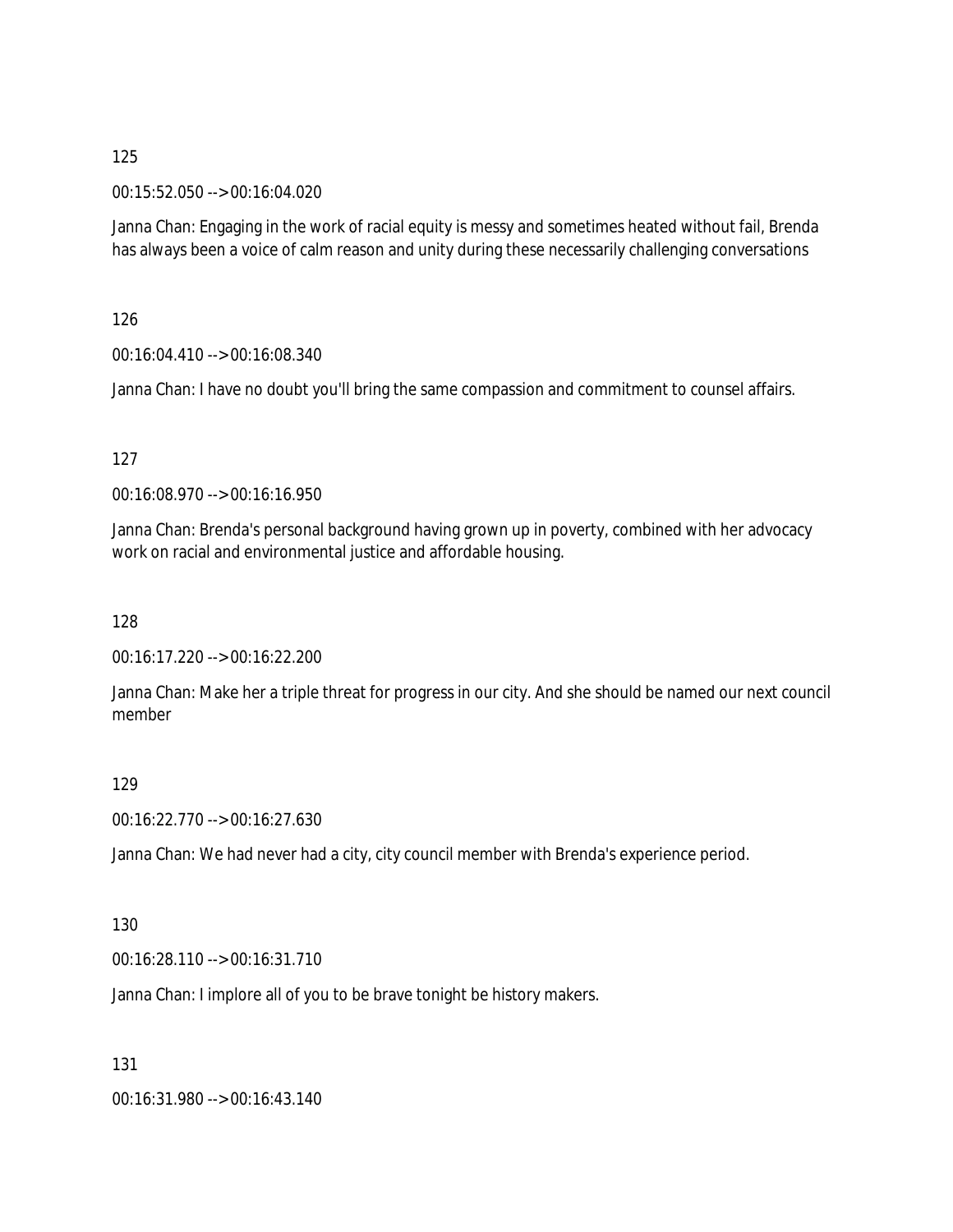Janna Chan: Choose Brenda a candidate for decades of professional leadership in the private sector, a proven track record of fighting for social justice and a commitment to community empowerment to round out our console.

132

00:16:43.740 --> 00:16:51.240

Janna Chan: marginalized voices, like mine deserve to be represented in our government and you have the power to make this happen. Thank you for listening.

133

00:16:53.100 --> 00:16:54.090

Leslie Schneider: Thank you very much.

134

00:16:55.560 --> 00:16:57.240 Leslie Schneider: Don a lot. Your next

135

00:17:07.530 --> 00:17:08.340

Don Willott: You can hear me okay

136

00:17:08.850 --> 00:17:09.750

Leslie Schneider: Yes, we can. Thank you.

137

00:17:09.990 --> 00:17:17.100

Don Willott: Okay, I've done this before. I wanted to speak and supportive appointing chain, but only to the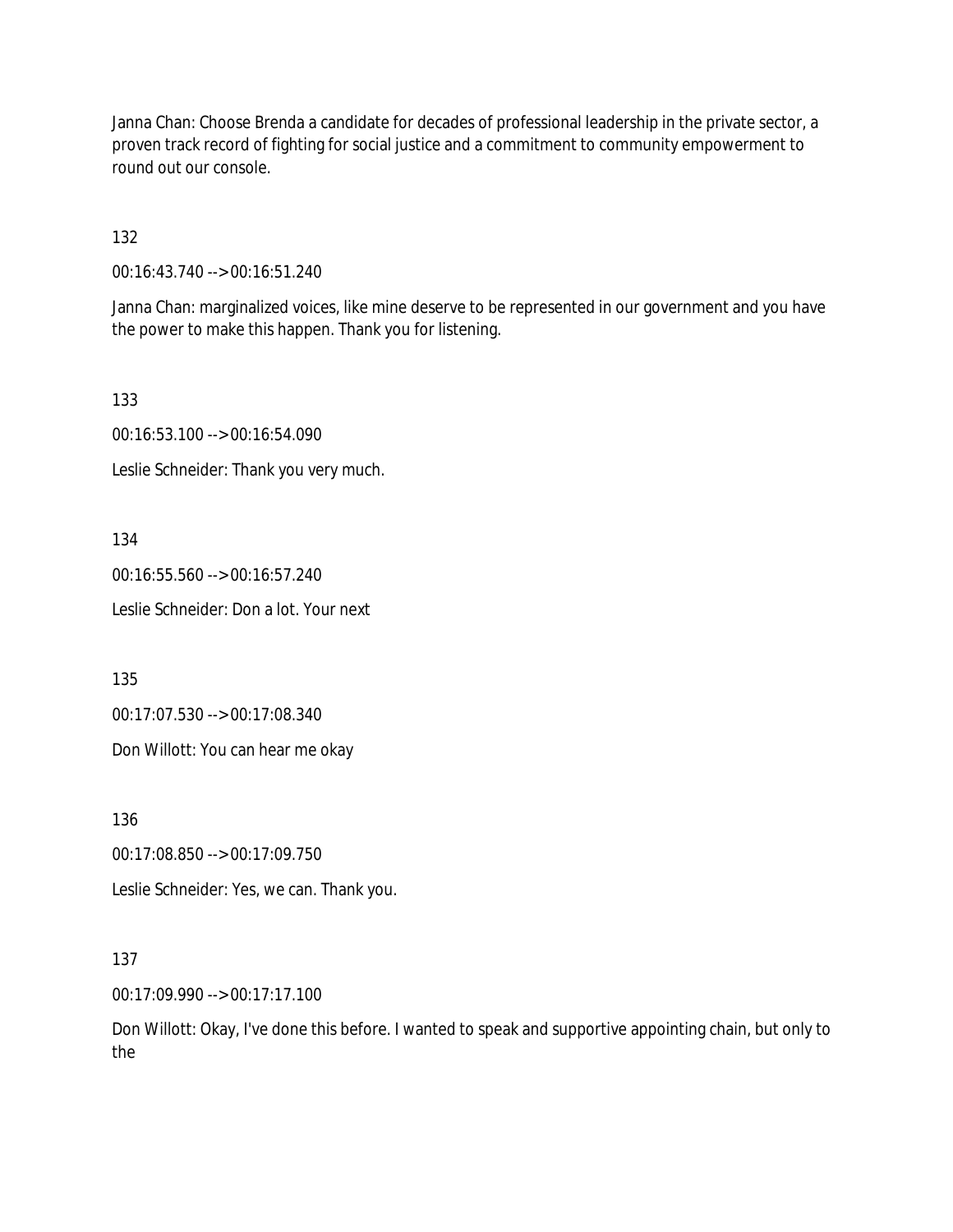00:17:19.920 --> 00:17:35.880

Don Willott: One position on Council, I not only known her on the island but important I think to our place in the county and the collaboration. So it takes to get many things done like through the kids up regional Coordinating Council on PS RC.

139

00:17:37.290 --> 00:18:05.100

Don Willott: I know known Jane since 2012 when she appeared and put her shoulder to a lot of important work in the kids up for us to a project where where we wind up saving 3500 acres from development and in that process. She came in early in the process. She just volland she just started doing

140

00:18:07.380 --> 00:18:21.060

Don Willott: That and their strategic things to the work that included working with the county with the Pocono ran air and also with both of the two tribes Singapore Campbell's plan and the Squamish tribes, so

141

00:18:22.650 --> 00:18:26.340

Don Willott: And in that she was good humoured and she was

142

00:18:31.170 --> 00:18:45.210

Don Willott: well respected again and we wound up saving those 3500 acres. So just, just to share that the regional perspective is, I think, a skill it she has as well. Thank you.

143

00:18:47.280 --> 00:18:50.460

Leslie Schneider: Thank you very much. Cindy Anderson your next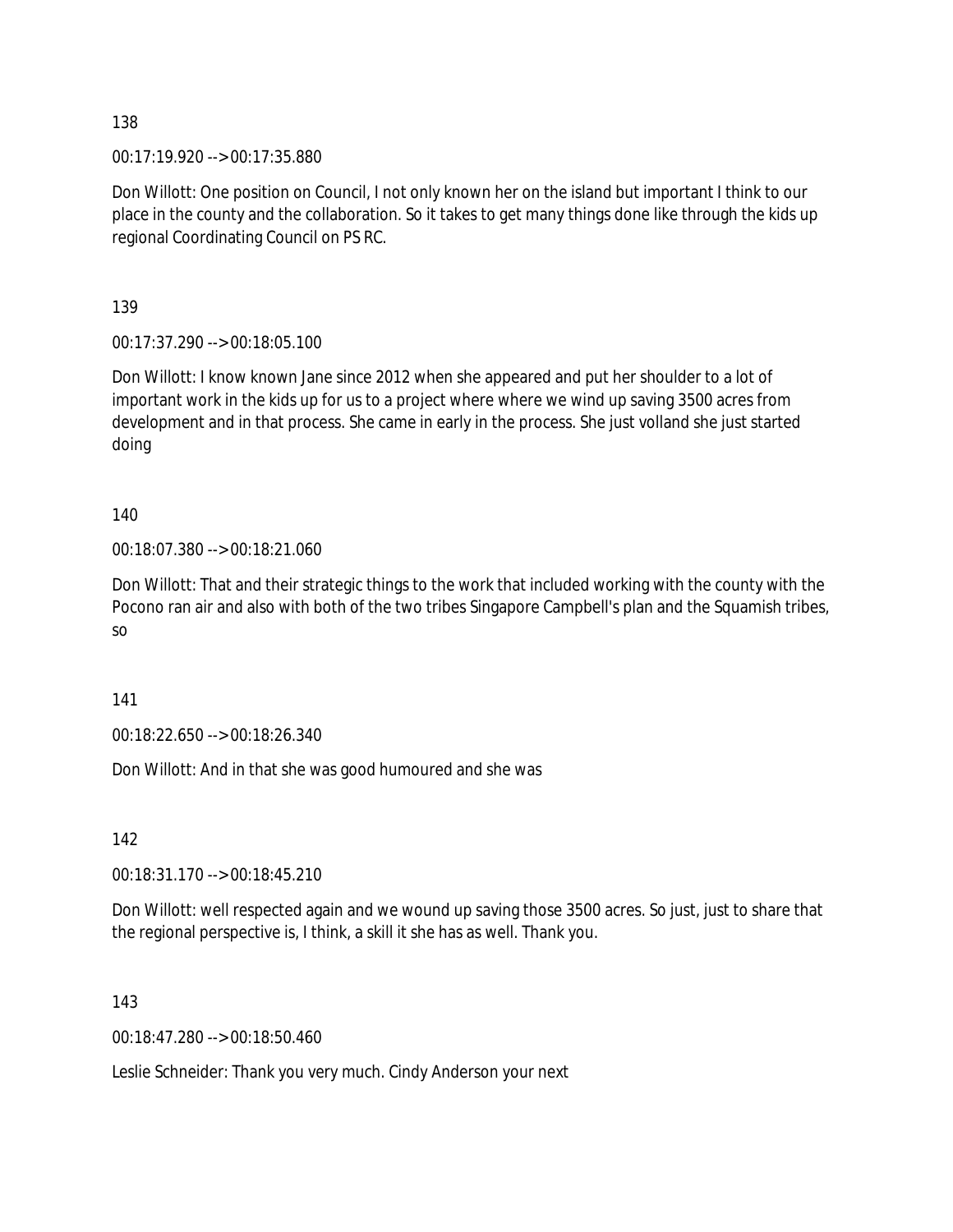00:19:02.370 --> 00:19:03.660 Leslie Schneider: We still can't hear you, Cindy.

145

00:19:08.700 --> 00:19:09.240

Leslie Schneider: There we go.

146

00:19:09.570 --> 00:19:19.320

cindy anderson: Okay, I'm so sorry. Um, I would like to ask you to choose Brenda entre event Tory Johnson.

### 147

00:19:21.000 --> 00:19:29.730

cindy anderson: For the council member position. And the main reason. Well, not the main reasons but probably the most important reason is that she brings

148

00:19:30.360 --> 00:19:52.620

cindy anderson: A viewpoint to our Council that we don't have in terms of her past experience and we have, you know, we're so lucky. We've had really strong environmentalist on our council for many years and I'm grateful and, you know, all the way back to you, Kirsten, who was working on the

149

00:19:54.060 --> 00:19:55.350

cindy anderson: Frontline management plan.

150

00:19:56.460 --> 00:20:07.650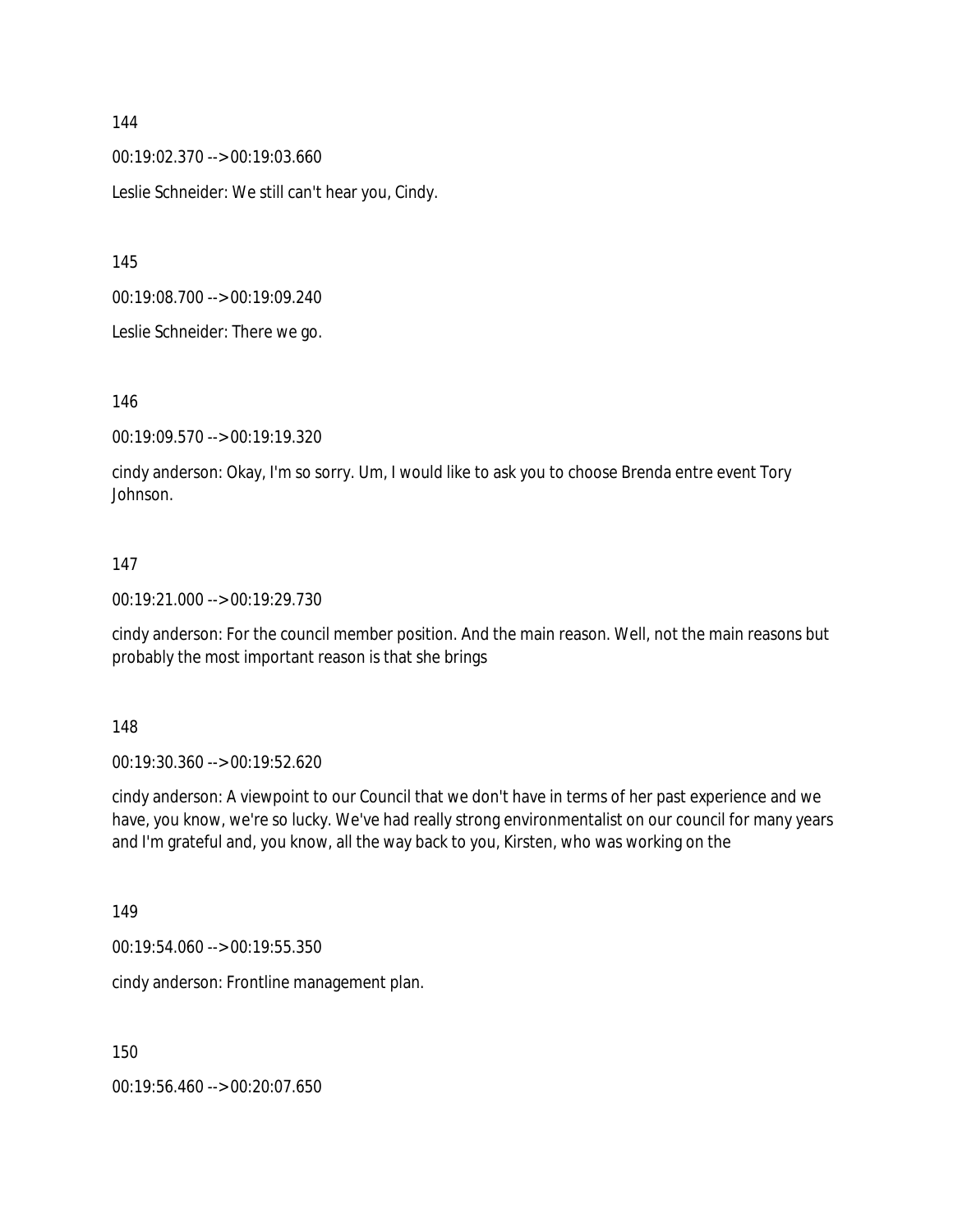cindy anderson: A WAY BACK AND I DON'T REMEMBER WHAT WAS IT 2012 or something and and you worked really hard and then other people who have joined the Council that also worked really hard and I think actually all

151

00:20:08.280 --> 00:20:16.890

cindy anderson: You know, all of you. So I think Brenda brings something to the Council, we haven't had before. And we know that

#### 152

00:20:17.310 --> 00:20:37.260

cindy anderson: You know, we've got issues and you know in our country right now that are are pretty pretty awful in terms of equity and and you know, hey, if there's no equity problem in our city. Then I mean, what can bring to do but but help continue that. So anyway, um, thank you very much.

153

00:20:39.540 --> 00:20:40.440

Leslie Schneider: Great, thank you.

154

00:20:41.610 --> 00:20:43.770

Leslie Schneider: Linda Espinosa your next

155

00:20:50.880 --> 00:20:51.930

Linda Espinosa: Hello. Can you hear me.

156

00:20:52.410 --> 00:20:53.550

Leslie Schneider: Yes, we can hear you. Thank you.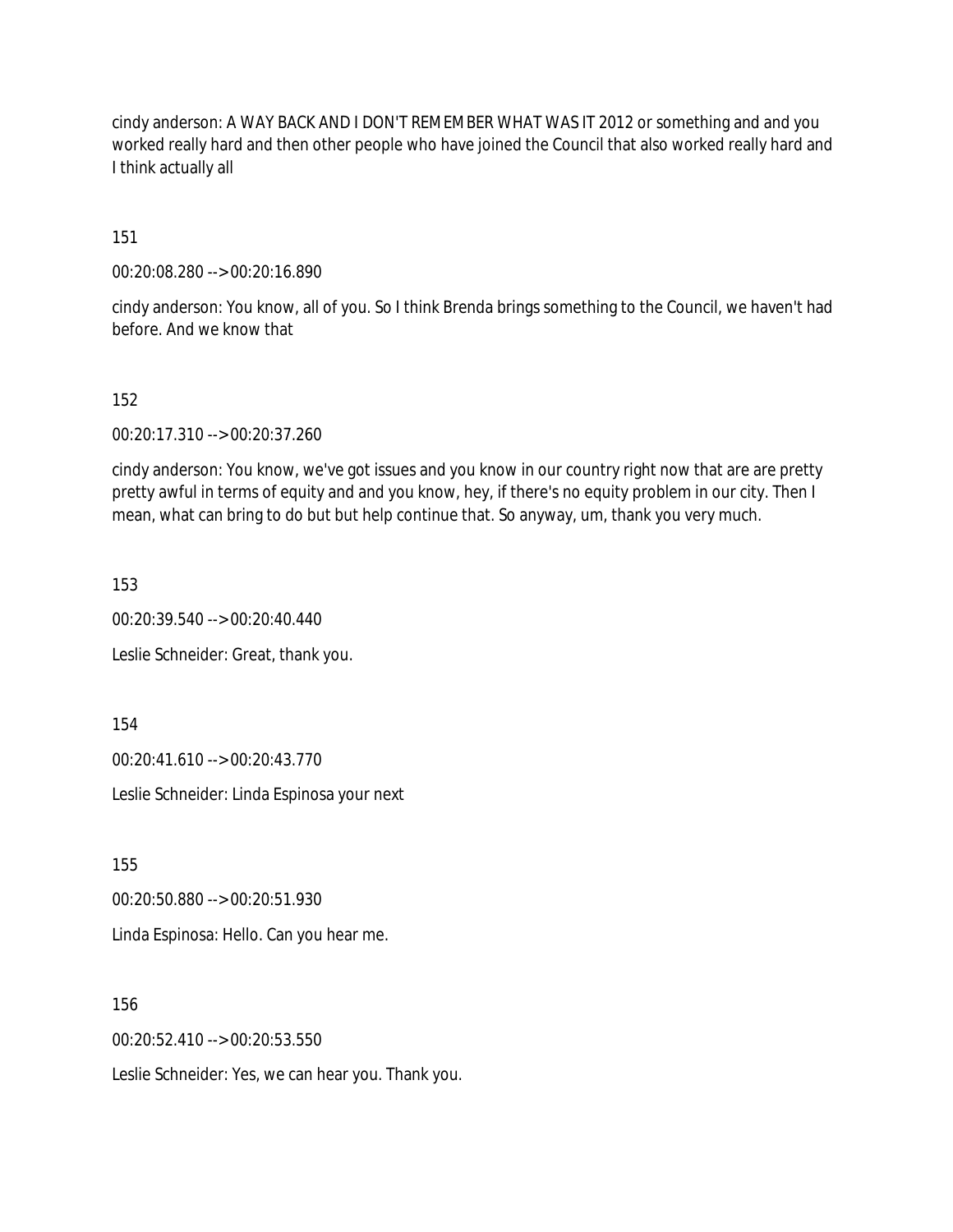00:20:54.240 --> 00:20:57.810

Linda Espinosa: Hello everyone, my name is Linda Espinosa I live in Pierce court.

158

00:20:58.800 --> 00:21:10.290

Linda Espinosa: Central Island. Um, thank you so much for your time and I would like to put my support of appointing brand that Fan. Fan from Johnson to the city council's north towards seat.

159

00:21:10.920 --> 00:21:18.540

Linda Espinosa: I really believe that she has all the qualifications to the job and she will bring a new perspective that is really needed and city council.

160

00:21:19.500 --> 00:21:34.980

Linda Espinosa: I think it's time to stop just talking about equity and inclusion and then start taking the steps to reach them. And I think this she will bring all her experience in this area that it's really needed. Thank you so much. Thank you very much.

161

00:21:36.270 --> 00:21:39.420

Leslie Schneider: Alright, carry on Agusta your next

162

00:21:41.730 --> 00:21:42.360

Kerrie Agosta: And you hear me.

163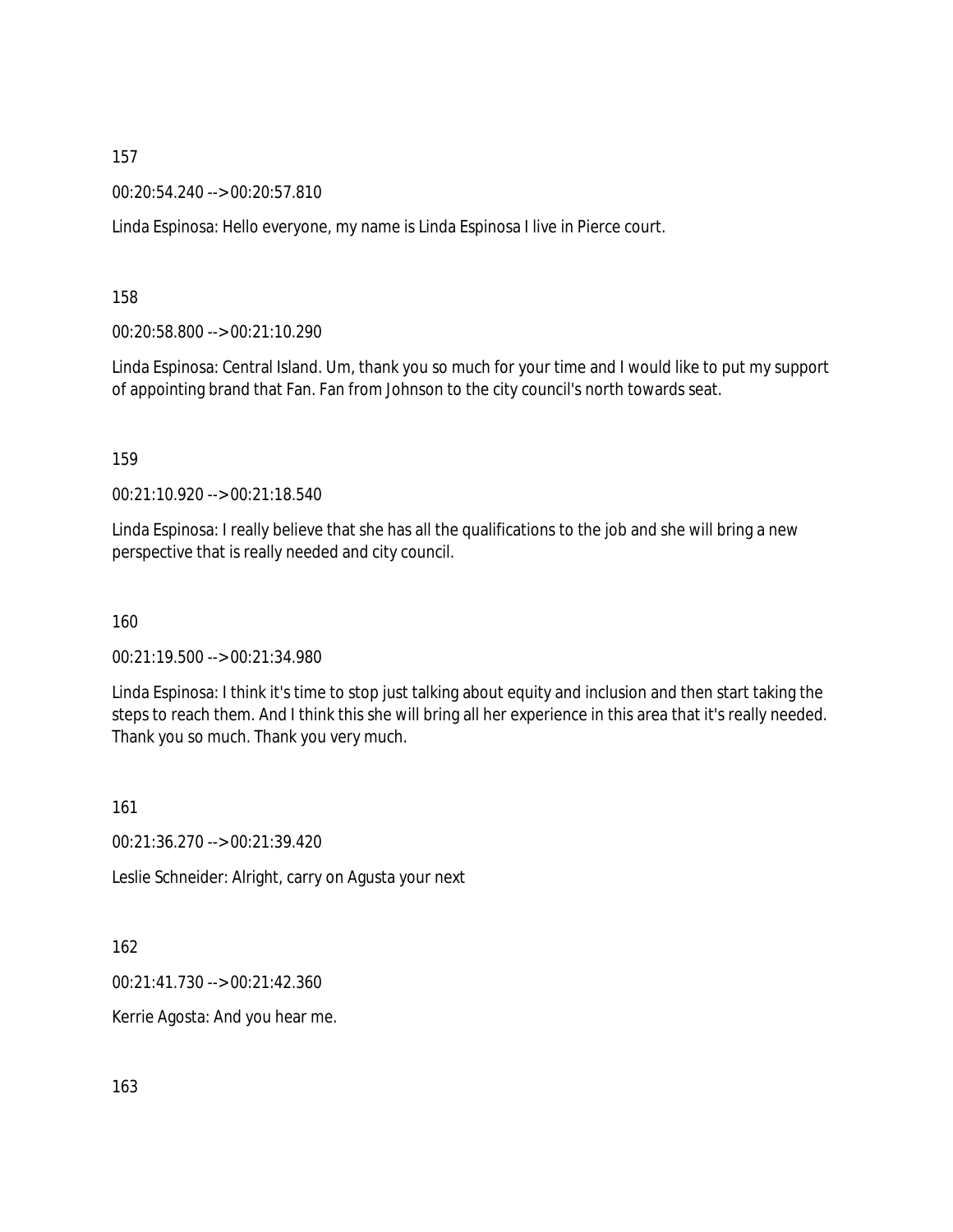00:21:43.050 --> 00:21:44.040

Leslie Schneider: Yes, we can. Thank you.

164

00:21:44.580 --> 00:21:59.880

Kerrie Agosta: Hi, my name is Carrie Augusta and I currently live on in Kingston Washington. I have been a 20 year resident though of Bainbridge Island and have my both my children live on the island. I met Brenda Andre Johnson or when about 12 county, city.

165

00:22:01.260 --> 00:22:19.350

Kerrie Agosta: People came, came to the city government to speak to the issues of race, equity, and that was the first time I met Brenda and it was the first time I heard her personal testimony as a resident of like 14 years on the island. And it was such a profound moment for me.

166

00:22:20.580 --> 00:22:24.630

Kerrie Agosta: To hear her testimony and the courage that she had in sharing that

167

00:22:25.170 --> 00:22:34.920

Kerrie Agosta: And it was from there that I had the privilege of working with Brenda and other community members to work with the city council to envision a collaborative

168

00:22:35.340 --> 00:22:44.040

Kerrie Agosta: Effort to bring forth race equity on the island and during that time, I've become very good friends with Brenda we've, I've worked with her on in many other

169

00:22:45.510 --> 00:22:55.920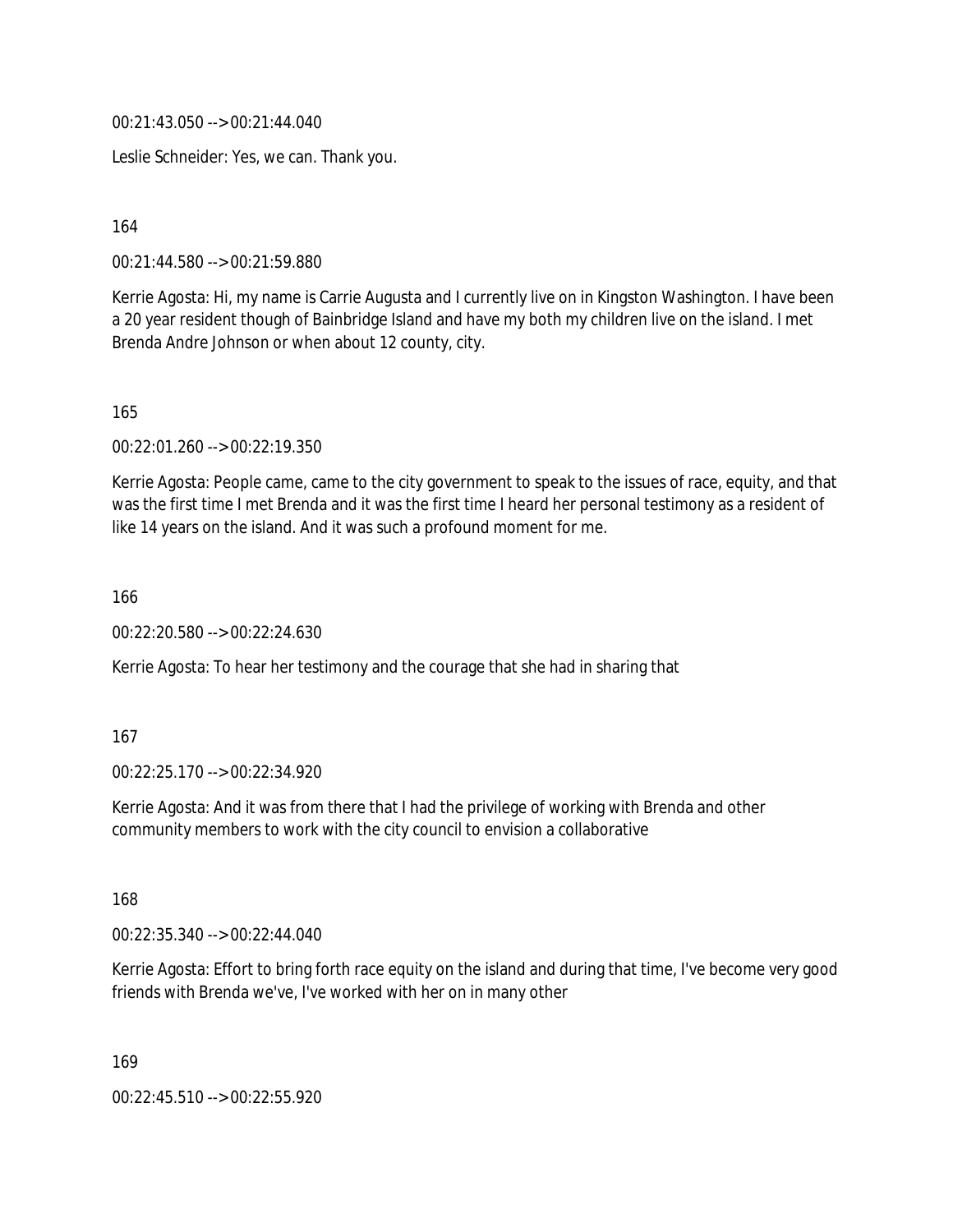Kerrie Agosta: Issues in other areas and spaces and have had the privilege to see her working in very difficult scenarios and situations.

170

00:22:56.430 --> 00:23:05.880

Kerrie Agosta: Because this work is challenging on many fronts and Brenda has always brought a sense of peace and compassion and

#### 171

00:23:06.750 --> 00:23:16.110

Kerrie Agosta: Just have the ability to work across lines relational Lee with with those she's working with and I think she wouldn't be in an excellent Council person and I highly recommend her.

#### 172

00:23:17.880 --> 00:23:19.320

Leslie Schneider: Great, thank you very much.

173

00:23:20.430 --> 00:23:22.050

Leslie Schneider: Robin hunt your next

174

00:23:31.980 --> 00:23:33.990

Leslie Schneider: You're still muted, Robin.

### 175

00:23:42.360 --> 00:23:44.040

Leslie Schneider: Robin, we still can't hear you.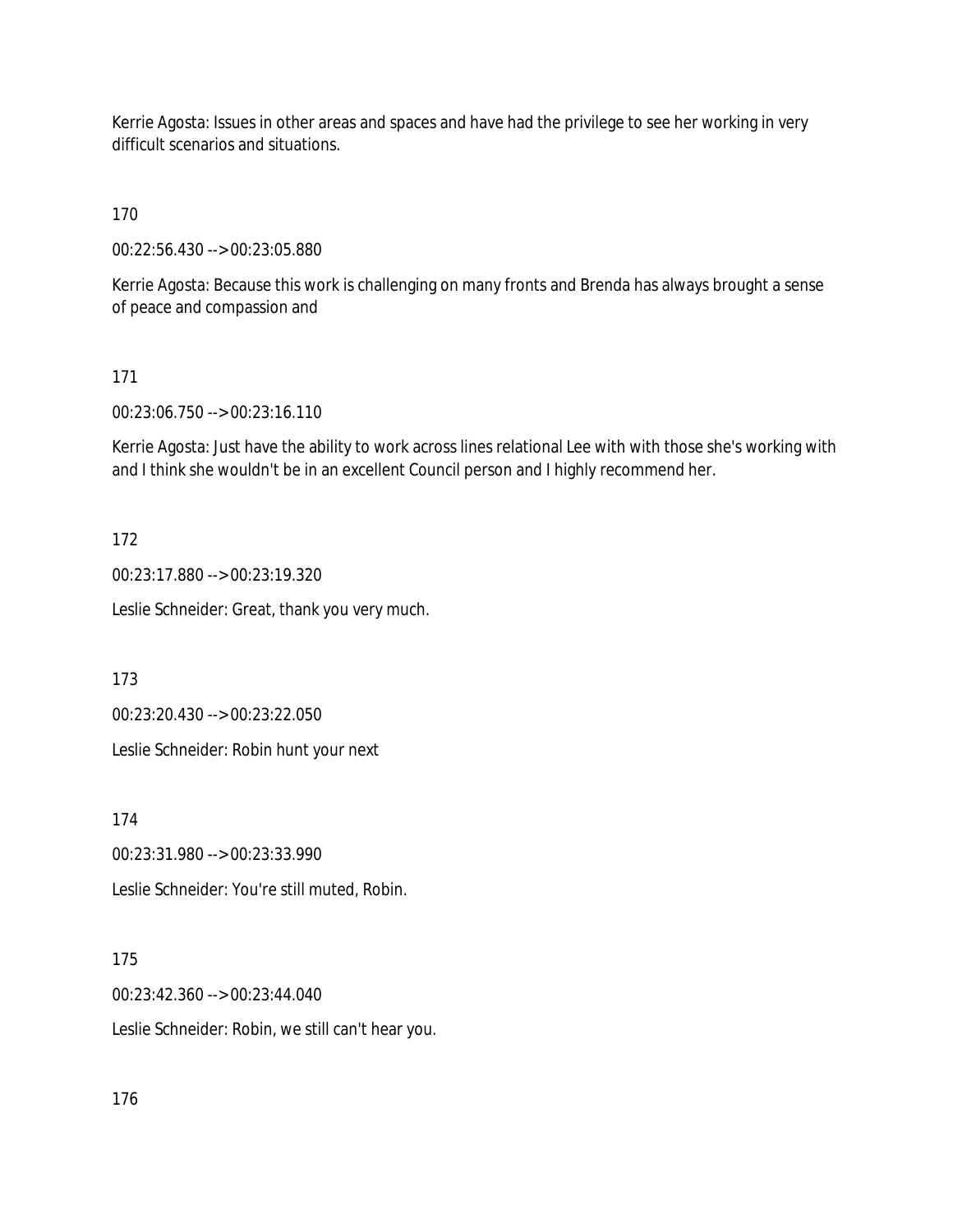00:23:53.760 --> 00:23:57.300

Leslie Schneider: Alright, Robin is having some technical difficulties.

177

00:23:58.890 --> 00:23:59.910

Rasham Nassar: mcclurkin mute.

178

00:24:02.340 --> 00:24:05.040

Robin Hunt: Wait, okay, can you know

179

00:24:05.670 --> 00:24:11.220

Robin Hunt: Yeah, I was pressing the unmute button. But it wasn't working. But then I found another one.

180

00:24:11.490 --> 00:24:14.370

Leslie Schneider: We all are having technical challenges. I appreciate that.

181

00:24:14.910 --> 00:24:24.630

Robin Hunt: Alright so well I'm, I'm a senior citizen, I can blame that. My name is Robin hunt. I live on Byron drive have lived on the island. Since 1975

182

00:24:25.260 --> 00:24:36.510

Robin Hunt: I've been involved in all sorts of Community activities. Since that time, and I think this is the very first time I've ever spoken up on behalf of a candidate for the City Council.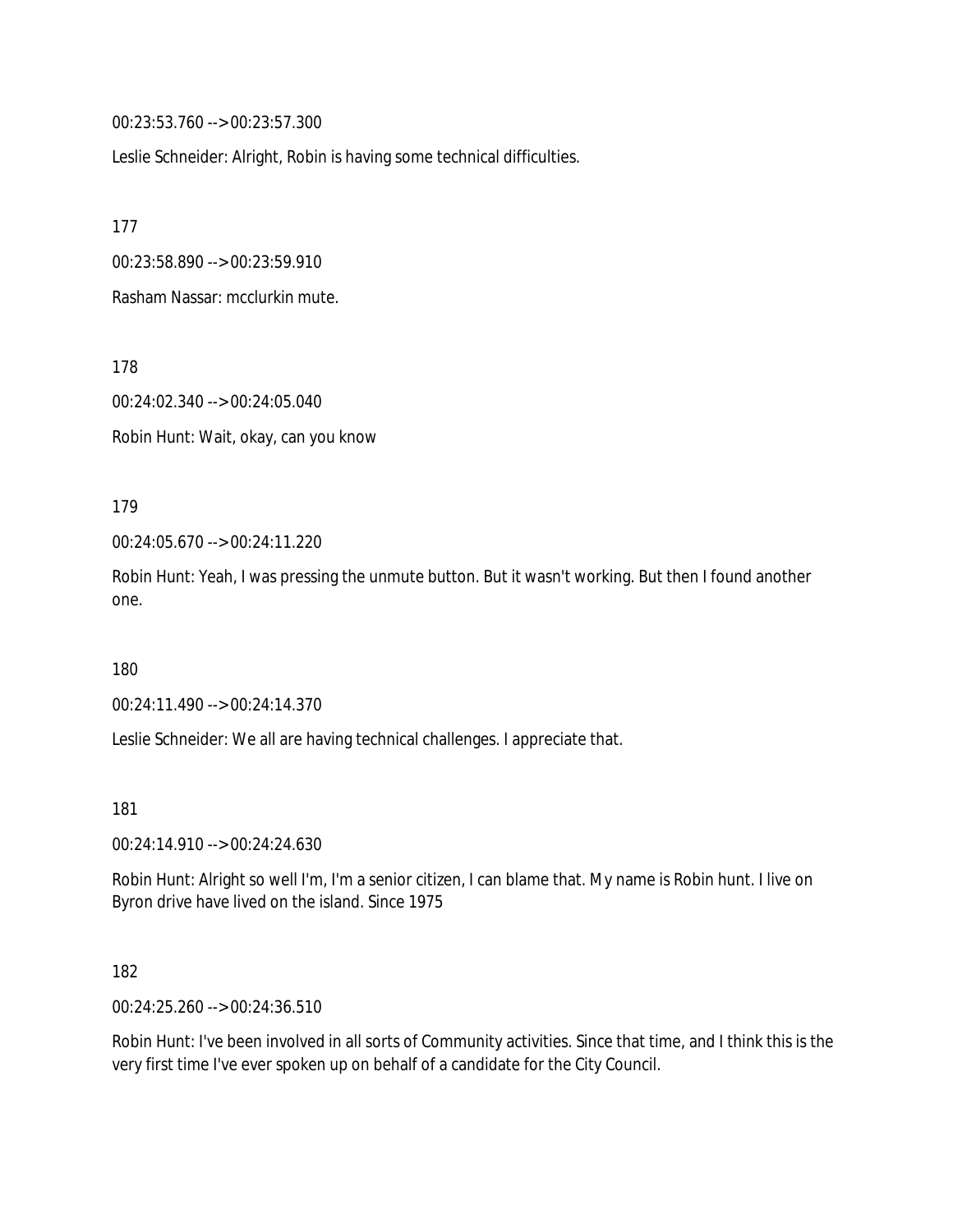00:24:37.380 --> 00:24:48.390

Robin Hunt: I'm speaking on behalf of Brenda fat worry Johnson, because I believe so deeply that she would be a huge asset, not only for the Council, but for our community as a whole.

184

00:24:49.410 --> 00:24:52.740

Robin Hunt: This is not to take away from the other qualified candidate but

185

00:24:53.820 --> 00:25:06.960

Robin Hunt: Brenda also has a track record you can observe her and the video is from the race equity Task Force. She has courage to confront the difficult issues integrity to

#### 186

00:25:08.010 --> 00:25:19.830

Robin Hunt: Bring out all the truth. She is unflappable. She's a collaborator, she can work well with the rest of the Council, she's approachable by many people in the community, perhaps some who

### 187

00:25:20.160 --> 00:25:26.610

Robin Hunt: Haven't felt free to come forward with their ideas before she's tenacious and resilient.

188

00:25:27.060 --> 00:25:37.740

Robin Hunt: And the other thing is that she has such a strong sense of integrity and ethics that she will not even approach, anything that appears to be a violation of your ethical code.

189

00:25:38.280 --> 00:25:47.160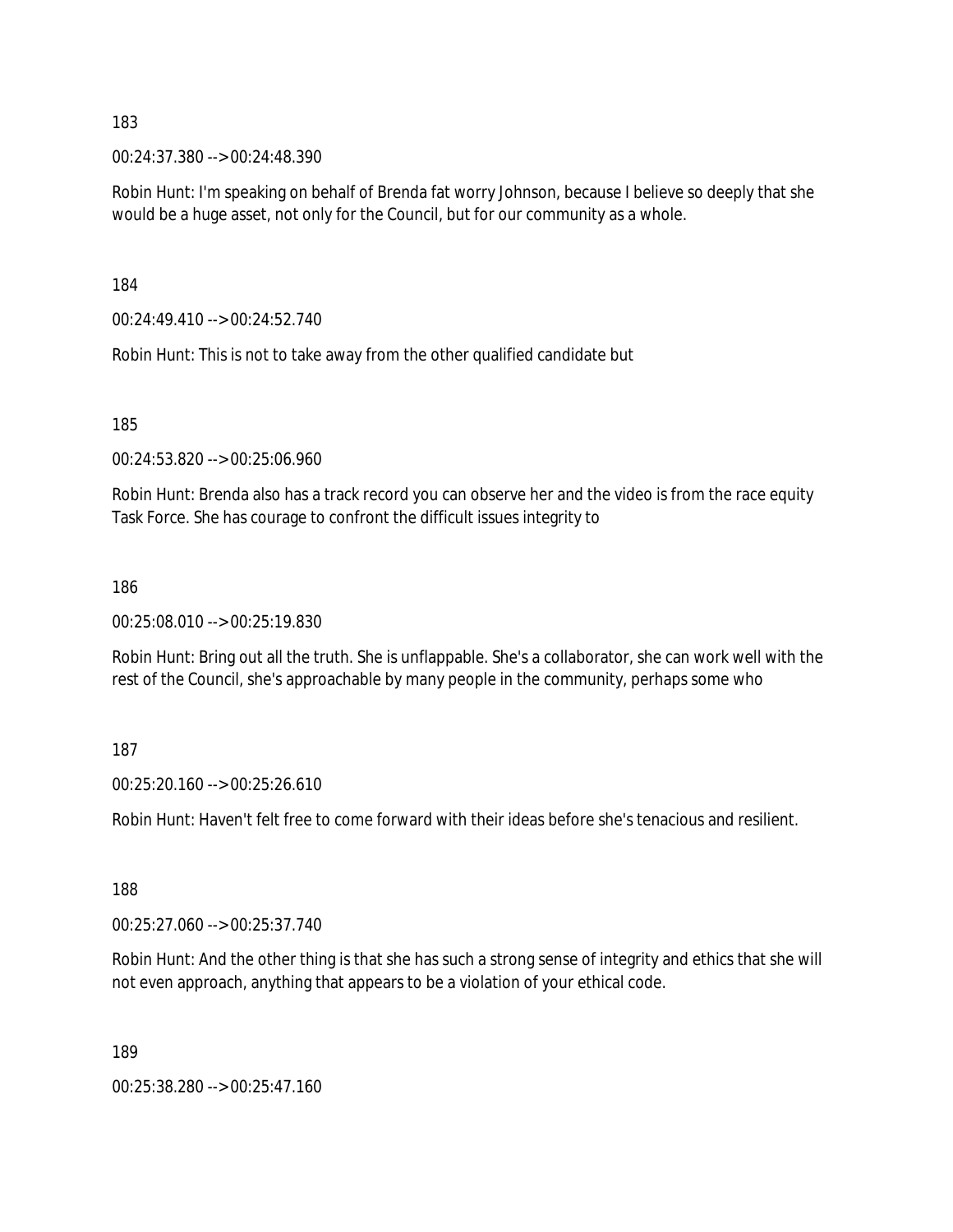Robin Hunt: Which is always the best way to proceed. Just be above question i highly urge you to choose Brenda fat where Johnson is your new council member. Thank you.

190

00:25:48.150 --> 00:25:53.400

Leslie Schneider: Great, thank you very much. Okay, next up is someone representing Bainbridge Island Park Foundation.

191

00:25:58.380 --> 00:26:05.310

Bainbridge Island Parks Foundation: Hello, it's barb trafton here and as a bond pine way. It's nice to see you. Folks, if only online.

192

00:26:06.000 --> 00:26:15.570

Bainbridge Island Parks Foundation: Later tonight on the agenda is a proposal for your review that would establish a trail. These men along the north and western boundary of the city own parcel on Vincent road.

193

00:26:16.290 --> 00:26:27.150

Bainbridge Island Parks Foundation: This proposed Coby trail section will provide the final piece of a Winslow to gas and trail network and a final trail easement with a private landowner awaits your approval of this trail.

194

00:26:28.020 --> 00:26:34.830

Bainbridge Island Parks Foundation: Now more than ever Islanders are using and expressing support for trails is the top priority recreational public amenity

195

00:26:35.760 --> 00:26:43.470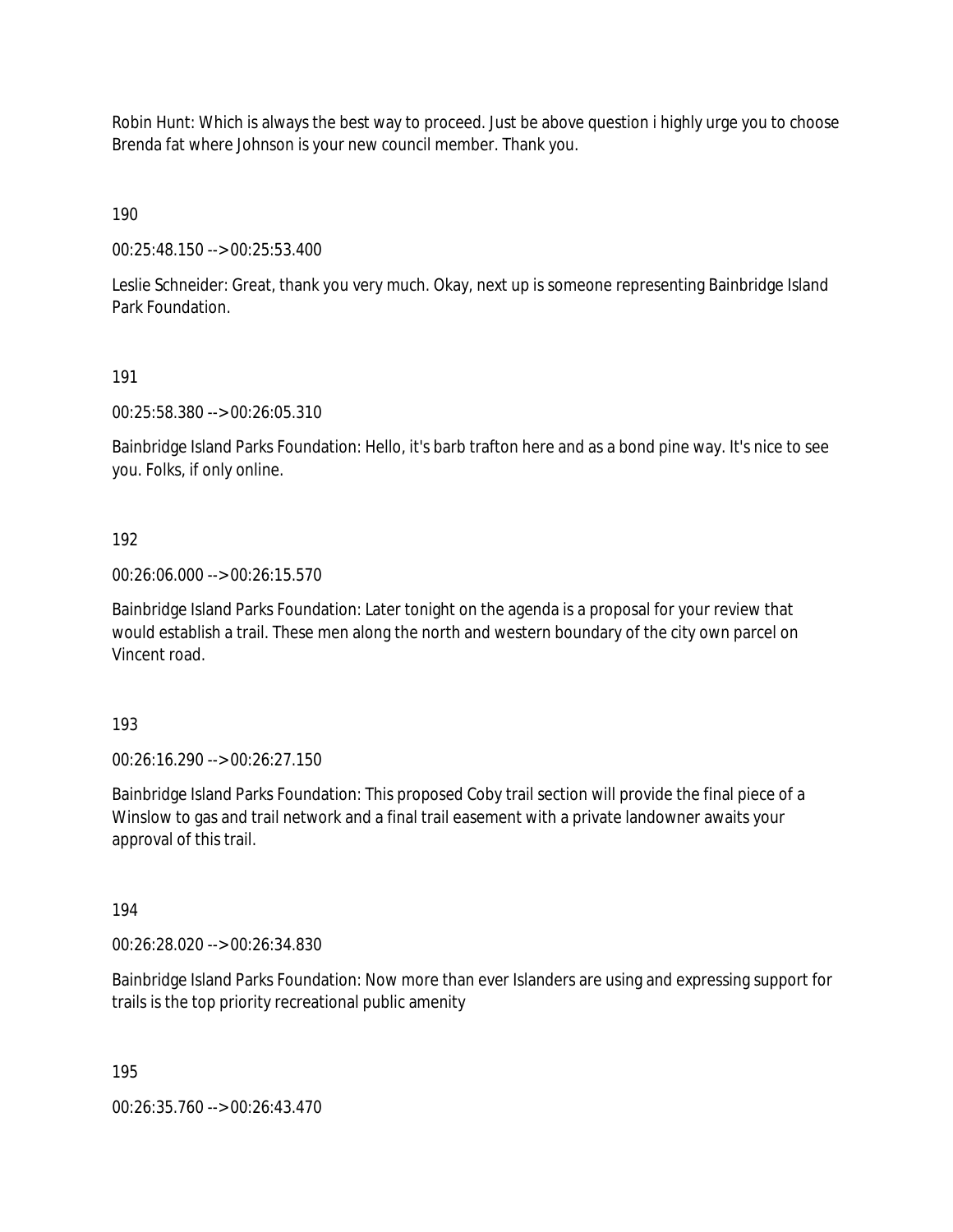Bainbridge Island Parks Foundation: This project is one of many right now that can illustrate the excellent collaboration between the city and park district for Community game.

196

00:26:43.860 --> 00:26:50.910

Bainbridge Island Parks Foundation: And I'd like to thank Chris was beaky Bob grant and Mark Epstein for their really terrific efforts and advancing this proposal to tonight.

### 197

00:26:51.450 --> 00:27:03.870

Bainbridge Island Parks Foundation: I'll be watching the meeting, and I'll be here in case I can answer any questions you may have. When you come to that agenda topic, the parks foundation encourages you to approve the trail easement for generations of Bainbridge citizens. Thanks so much.

198

00:27:05.370 --> 00:27:06.390

Great, thank you.

199

00:27:07.680 --> 00:27:09.900

Leslie Schneider: Monica, you are up next.

200

00:27:13.350 --> 00:27:29.700

Monica A: Hi, my name is Monica effect. I live on jackal that lane and like many of you, I recognize that climate change and climate justice is one of the biggest issues facing the City Council today and as an invite. Professor of environmental ethics of Bellevue College.

201

00:27:30.900 --> 00:27:40.350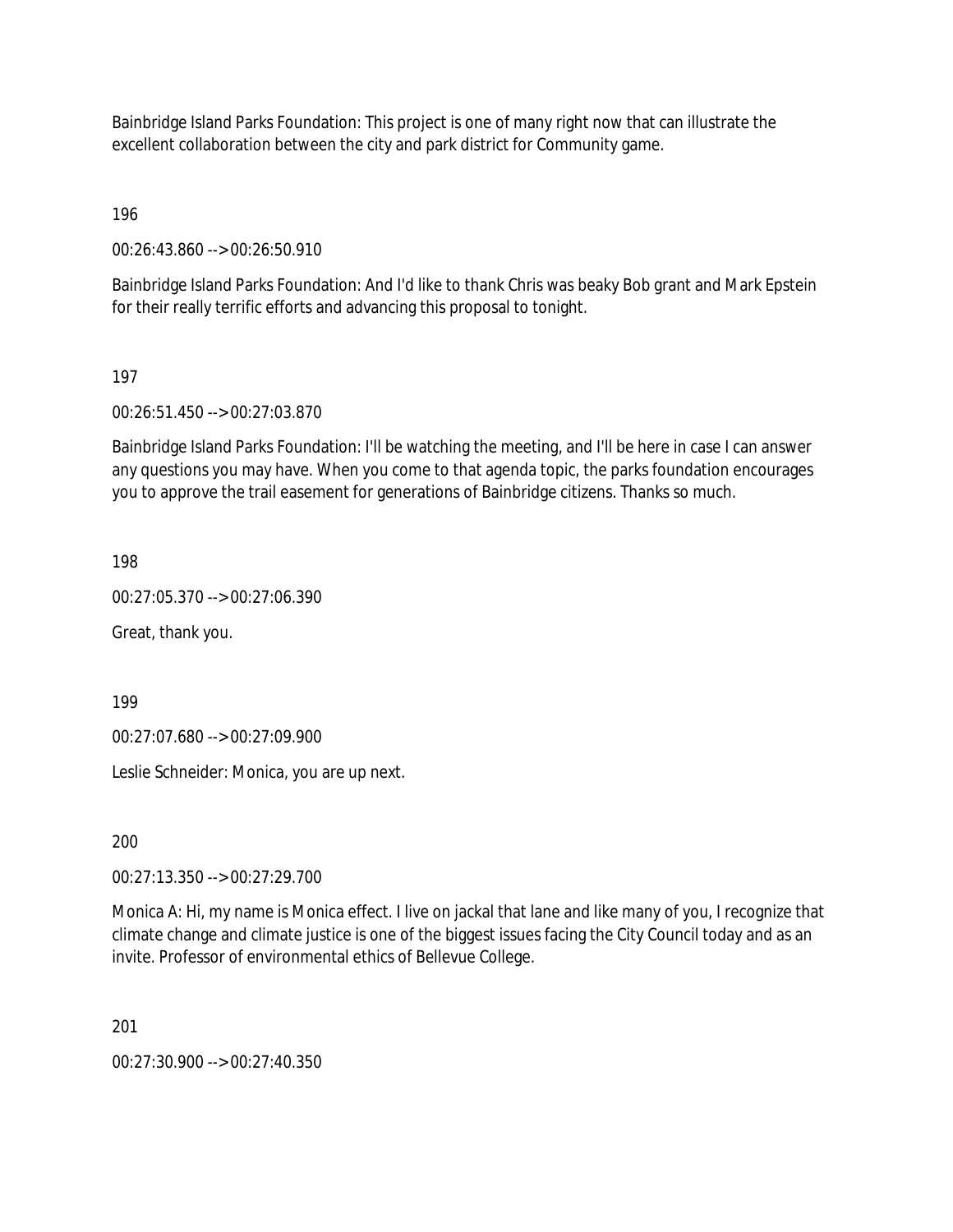Monica A: I'm calling in to make my recommendation. Now I recognize that both of the candidates, you're in the lucky position are have a fantastic track record.

202

00:27:40.710 --> 00:27:49.260

Monica A: On climate justice, but one in particular really stands out. And that is actually for her work on the sustainable transportation task force.

203

00:27:49.890 --> 00:28:04.980

Monica A: The climate change committee at the city council has actually gone to her for advice because of her unique position. So when it comes to tackling climate change, it is of utmost importance that the people who are most vulnerable most affected.

204

00:28:06.030 --> 00:28:15.900

Monica A: Their needs are heard their advice is listened to and they have a decision at the table, and that is why I'm calling it to support for Brenda font rejoice Johnson.

205

00:28:16.200 --> 00:28:31.800

Monica A: Because she has had professionally and personally really fantastic connection with some of the most vulnerable people in Cook County and therefore is in a fantastic position to help lead our city. An affair and just way and addressing climate change. Thank you.

206

00:28:33.090 --> 00:28:37.470

Leslie Schneider: Thank you very much. Steven saltire you are up next.

207

00:28:46.140 --> 00:28:48.210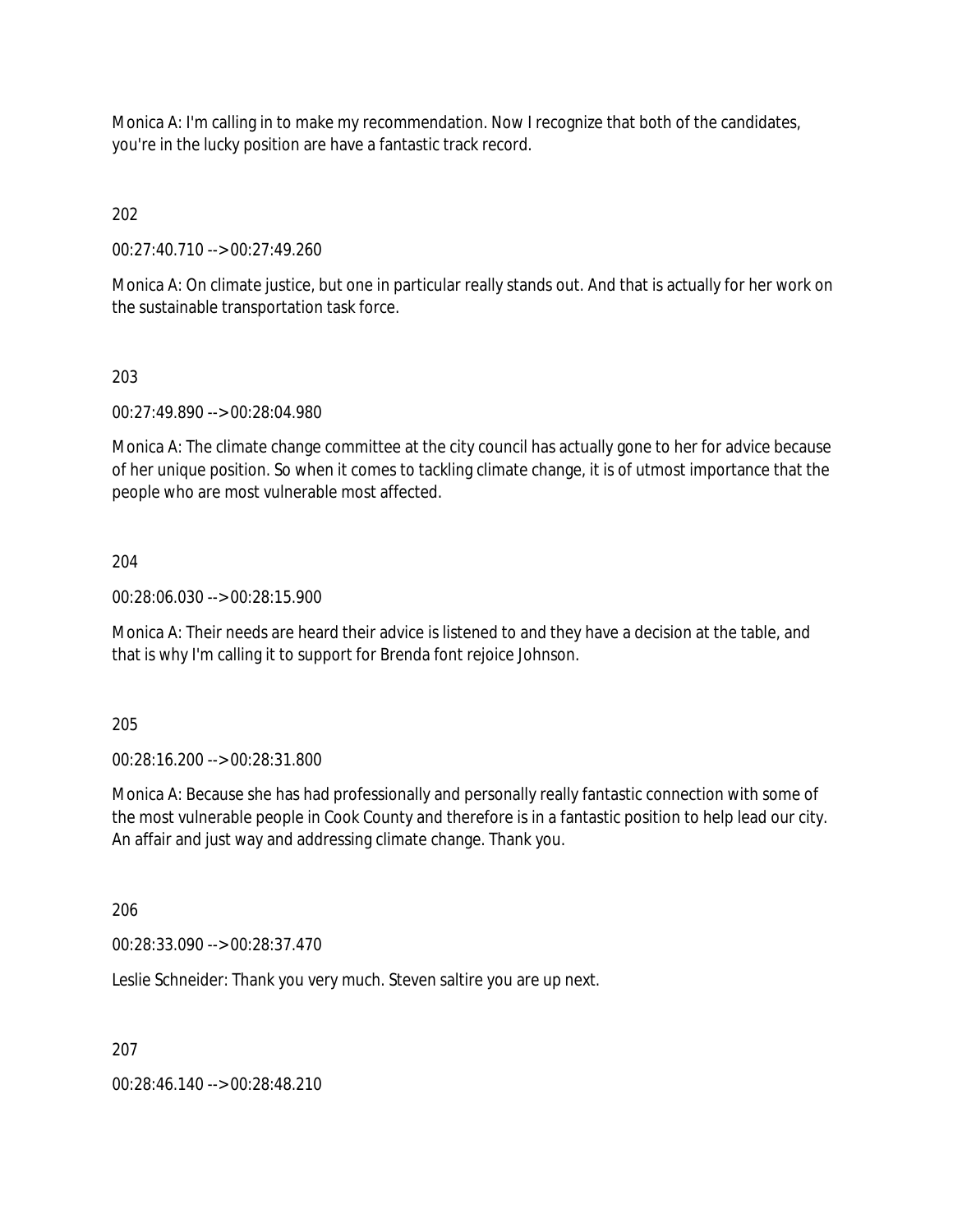Leslie Schneider: You're still muted. There we go.

208

00:28:48.330 --> 00:29:10.380

Steven Soltar: Okay there I'm unmuted. My name is Steven soul tar I live on old creosote Hill Road. I've been on Bainbridge resident for about 42 years now, and I'm here to speak to two things. First, I'd like to speak in supportive Brenda fatboy Johnson's application to fill the empty Council seat.

209

00:29:11.700 --> 00:29:23.880

Steven Soltar: As you heard from other speakers on her behalf. And as I pointed out in the letter I sent you. She's multifaceted has a broad depth of experience talent.

210

00:29:25.890 --> 00:29:27.300

Steven Soltar: And I would say maturity.

211

00:29:28.800 --> 00:29:40.440

Steven Soltar: To offer to the console. She will hit the ground running. She's well steeped in Council matters through very, very recent experience in Council.

212

00:29:41.700 --> 00:29:45.990

Steven Soltar: Business as part of the race equity task force in other

213

00:29:47.880 --> 00:29:48.600

Steven Soltar: Committees.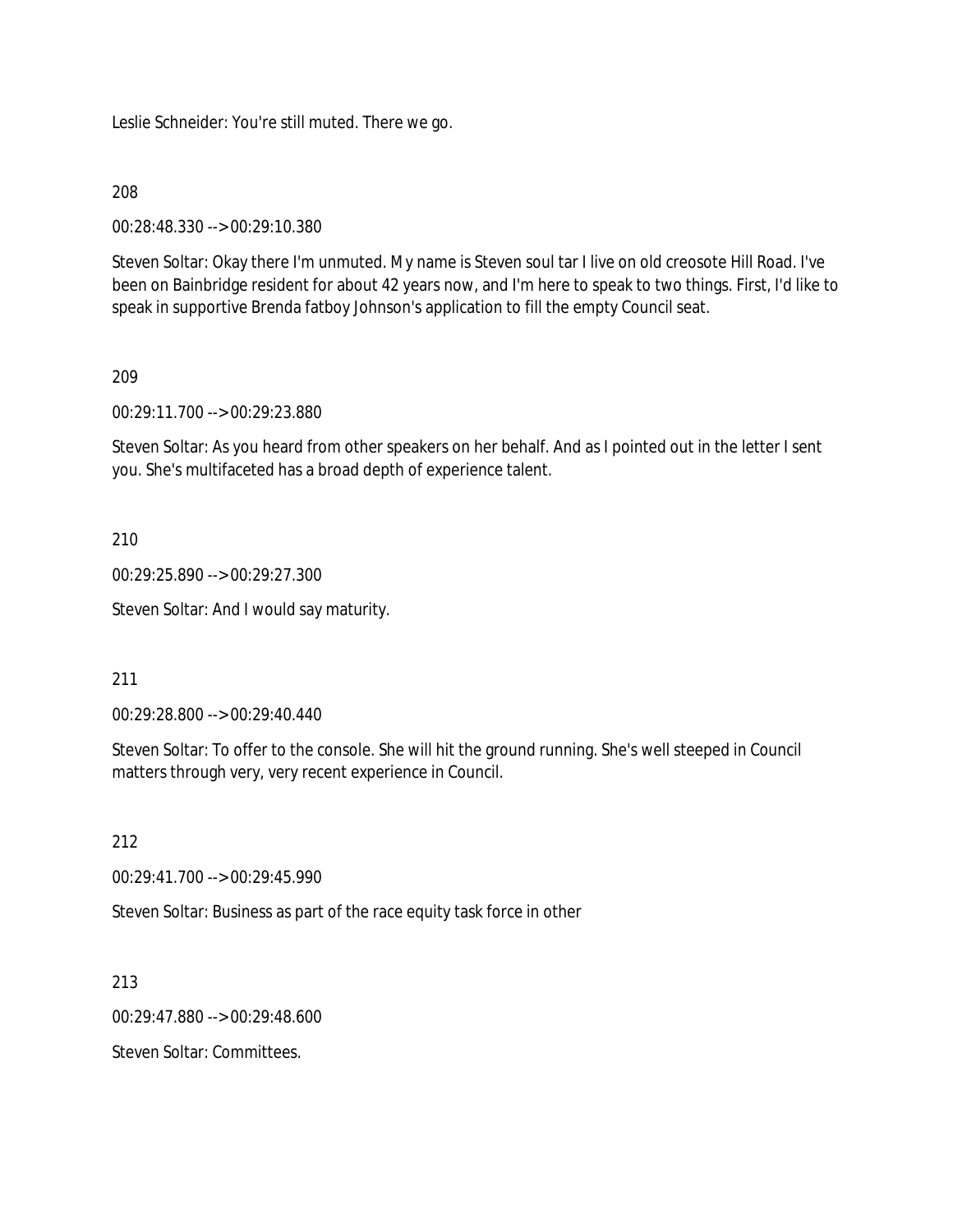00:29:49.890 --> 00:29:57.150

Steven Soltar: So I hope that you will choose her I'd also like to speak to the Council in urge that you

215

00:29:58.200 --> 00:30:08.730

Steven Soltar: Make the race equity task force a continuing rather than a temporary body. The work that that task force is doing and the needs of the community.

216

00:30:09.270 --> 00:30:26.070

Steven Soltar: are ongoing. They won't be solved in a matter of days, months, or maybe not even years, unfortunately. So the right thing to do is to commit to that work and keep it going. Please support the task force. Thank you very much.

217

00:30:27.240 --> 00:30:31.170

Leslie Schneider: Thank you. All right. James Friday, you are up next.

218

00:30:38.580 --> 00:30:39.780

James Friday: Can everyone hear me.

219

00:30:40.170 --> 00:30:41.580

Leslie Schneider: Yes, we can hear you. Thank you.

220

00:30:42.420 --> 00:30:46.470

James Friday: Okay, I am here in support of Brenda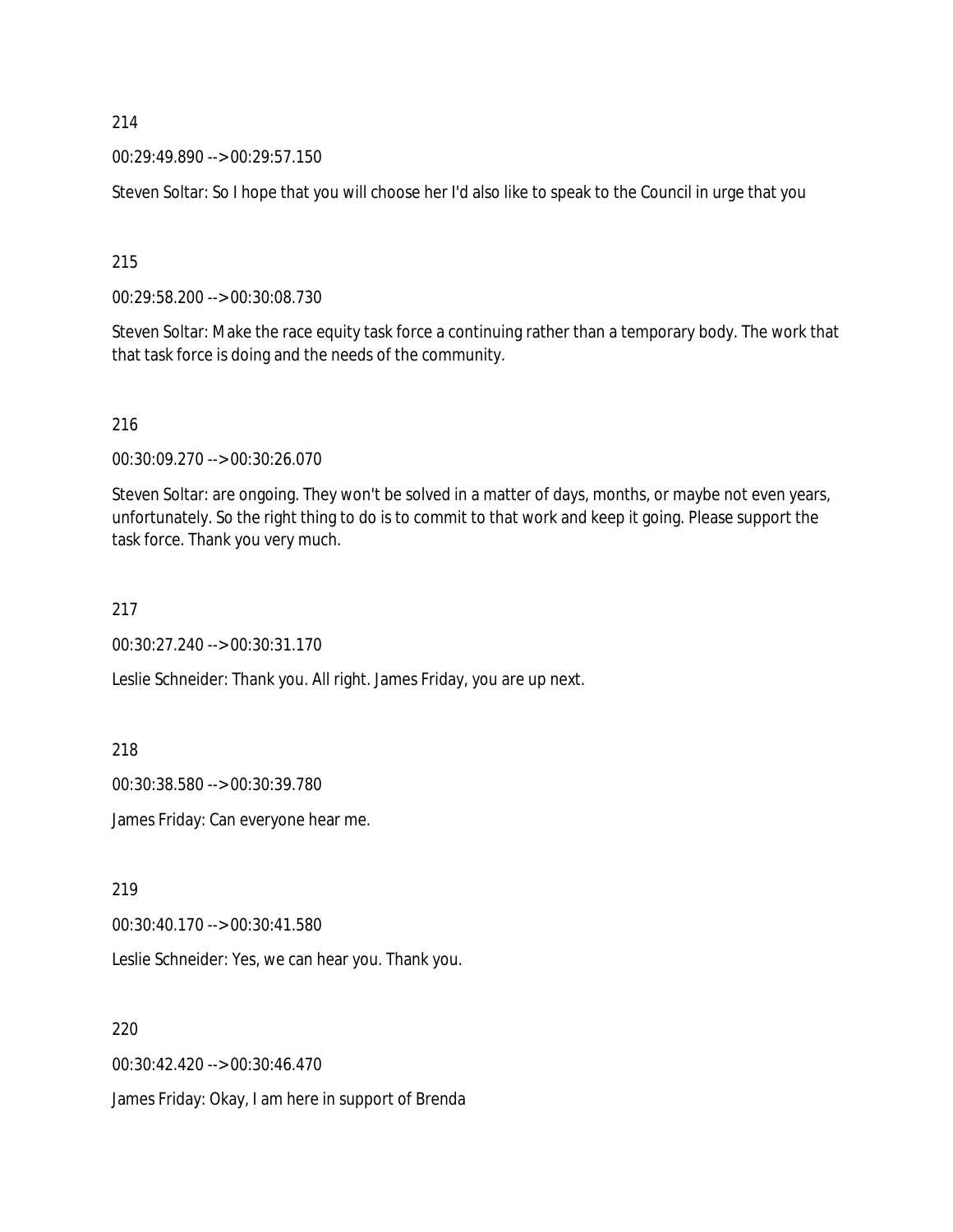00:30:48.990 --> 00:30:50.940

James Friday: Rather has brought to

#### 222

00:30:52.290 --> 00:31:05.040

James Friday: The city council within the race equity Task Force, but I'm not talking as far as being a member of his task force but Brenda has have a vision.

223

00:31:06.180 --> 00:31:10.200

James Friday: And this broad equity to all people.

224

00:31:11.340 --> 00:31:19.080

James Friday: Within all of her endeavors with trying to discern the governmental

225

00:31:24.630 --> 00:31:26.580

James Friday: obstacles that we face.

226

00:31:28.170 --> 00:31:34.260

James Friday: I would like to say that, Brenda is the perfect candidate to be

227

00:31:37.560 --> 00:31:40.470

James Friday: Admitted with is within the city council.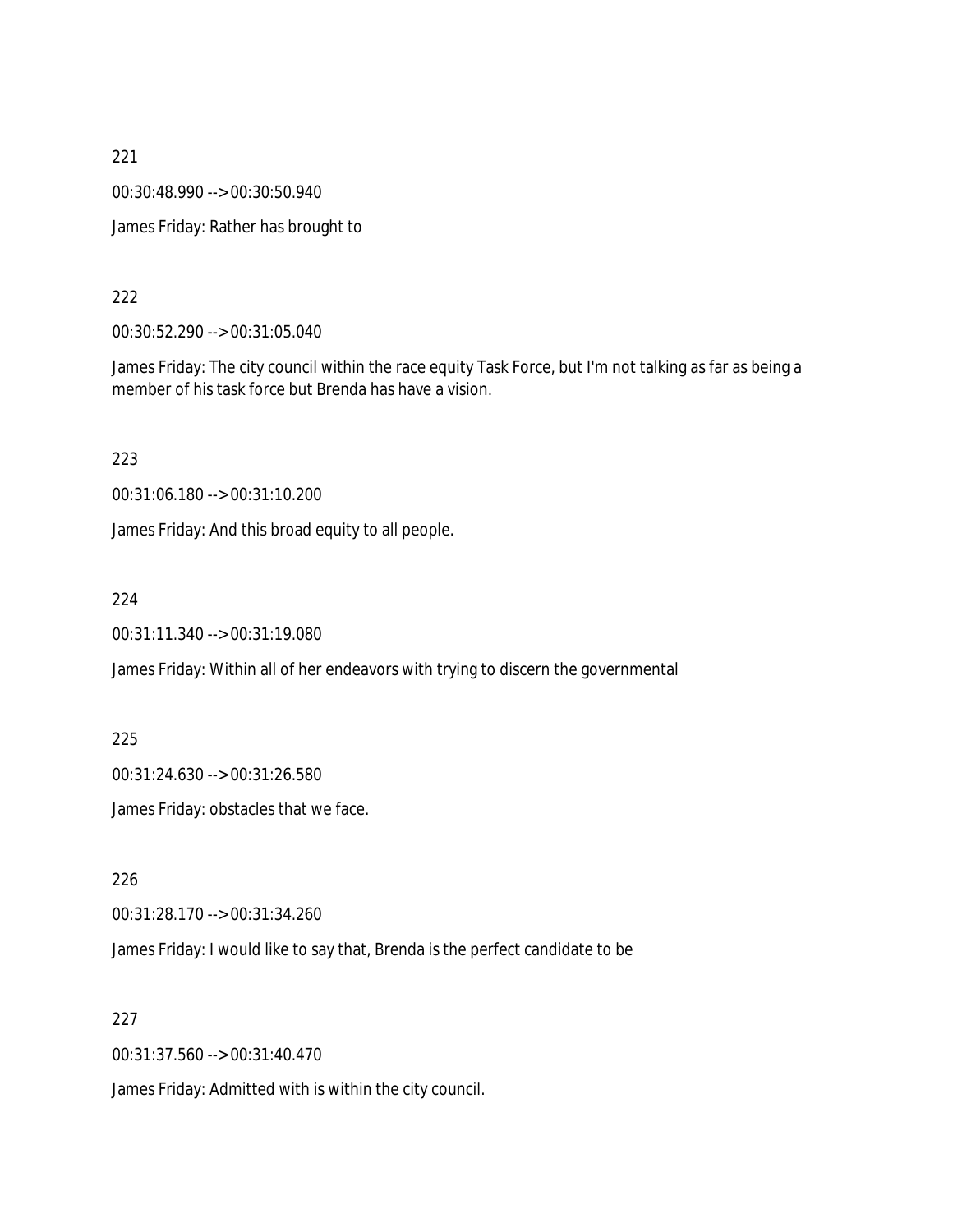228 00:31:41.910 --> 00:31:43.980 James Friday: She has

229

00:31:45.570 --> 00:31:46.140

James Friday: Been

230

00:31:47.820 --> 00:31:51.300

James Friday: exhilarating everything that we want. She's

231

00:31:52.770 --> 00:31:56.490

James Friday: Knowledgeable, she's always trying to

232

00:32:06.480 --> 00:32:14.640

James Friday: Continue education within being able to be a better force within the city council. Thank you.

### 233

00:32:16.290 --> 00:32:21.690

Leslie Schneider: Thank you very much. Okay. Debbie Haas you are up next.

### 234

00:32:26.970 --> 00:32:35.430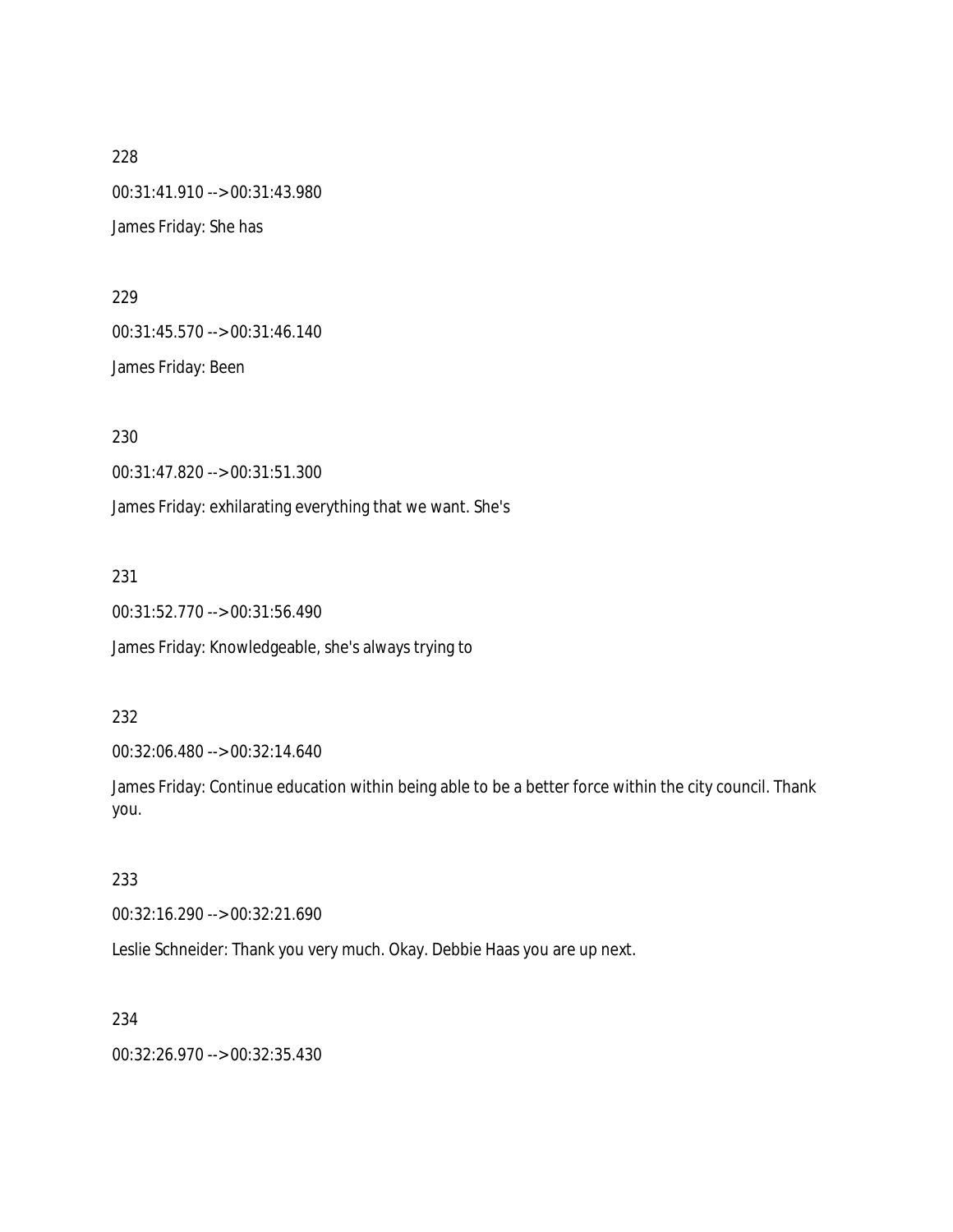Debby Haase: Hi, thanks for letting me speak. This is Debbie Hi Rosie, I've lived on Bainbridge Island for nearly 30 years on the south end of the island.

235

00:32:36.000 --> 00:32:46.470

Debby Haase: And I'm here to urge you to choose Brenda fan Tory Johnson for the city council, you know, and I know that you're

## 236

00:32:47.010 --> 00:32:57.690

Debby Haase: You've been taking race equity quite seriously with the task force and I feel like with with Brenda's experience in an array of

## 237

00:32:58.500 --> 00:33:10.050

Debby Haase: Experience. Now, there's the chance to really embody that sense of equity and inclusion and diversity by bringing Brenda's unique perspective.

## 238

00:33:10.830 --> 00:33:27.150

Debby Haase: To all to add to the mix of all of your, your skills and you know you can read all about her in her application, but I've worked with her on a few committees and in the coalition's

## 239

00:33:28.170 --> 00:33:47.580

Debby Haase: And the thing that really, I noticed with her is how she can really bridge bridge the gaps between people, she can be so clear. Listen, so deeply collaborate unify all different perspectives and and she does so.

## 240

00:33:48.600 --> 00:34:01.320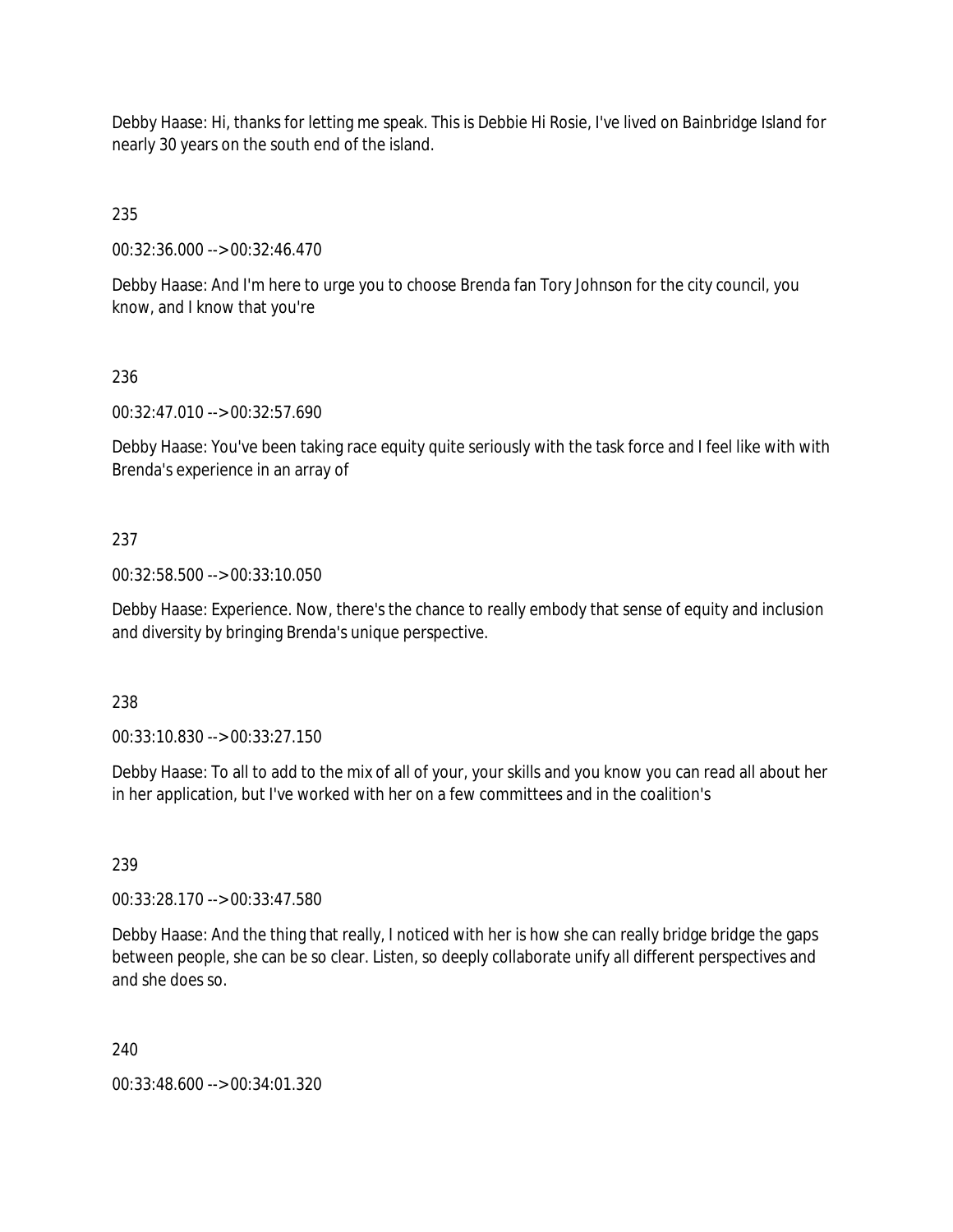Debby Haase: With impeccable integrity and character. And I think that is you know her skills speak for itself, but the quality of human being that she is

241

00:34:01.800 --> 00:34:13.920

Debby Haase: And you know she's, she's not doing this because she has power or anything she sees the work that needs to be done, and she's willing to roll up our sleeves and do it. So please, please choose Brenda. Thank you.

242

00:34:15.210 --> 00:34:19.680

Leslie Schneider: Thank you very much. Alright. Steve Ross. You are next.

243

00:34:24.240 --> 00:34:38.520

Steve Ross: Yes, thank you. So I've never done this before, so forgive me. Thank you, council members. My name is Steve Ross, I live on pure score here on the island, and I also wanted to call in to express support for Randolph and Dr. Johnson to the north ward seat.

244

00:34:39.990 --> 00:34:48.750

Steve Ross: Just what I can say is that she's got the life experience. She's gone through and overcome some very significant challenges. If you have a look at her book.

245

00:34:49.260 --> 00:35:00.540

Steve Ross: Imagine me you'll see this is an intelligent and eloquent woman. She's a brave woman and someone who's been through very, very hard times and come through it stronger at the end.

246

00:35:01.680 --> 00:35:07.200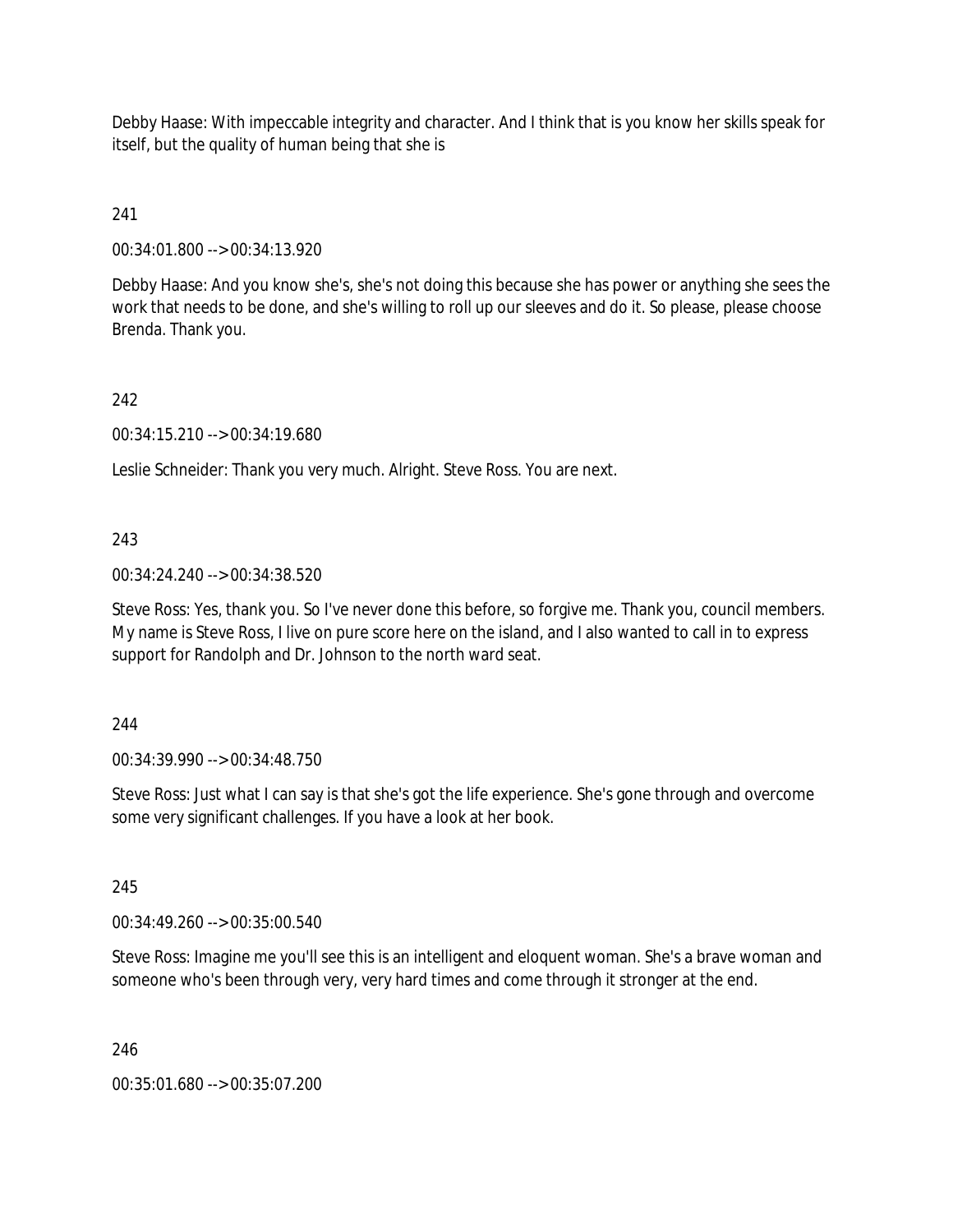Steve Ross: She's been through civil rights era in Detroit. She hasn't just read about it, like many of us, she's lifted.

247

00:35:08.520 --> 00:35:18.090

Steve Ross: And her work on as Co Chair of the race equity task forces is fantastic work she's doing so I just encourage everyone to make a bold choice.

248

00:35:18.930 --> 00:35:28.860

Steve Ross: With this nomination. I think we all are an environmentalist here. We love the environment, obviously, and the island is known for this.

## 249

00:35:29.700 --> 00:35:36.240

Steve Ross: I don't think that anyone on this Council is going to let that environmental bent go away. So

250

00:35:36.750 --> 00:35:52.020

Steve Ross: I just say in closing, let's, let's consider that the kids, they're considering entering public service. One day I want any of them to feel they can do this, regardless of their background so please appoint Brenda and Troy Johnson to the northwest seat. Thank you.

251

00:35:53.670 --> 00:36:05.160

Leslie Schneider: Great, thank you. Um, before I get to the next person here. We've had some people kind of drop out a line and then come back in line. And we also have, I think, three new people in line.

252

00:36:06.210 --> 00:36:20.070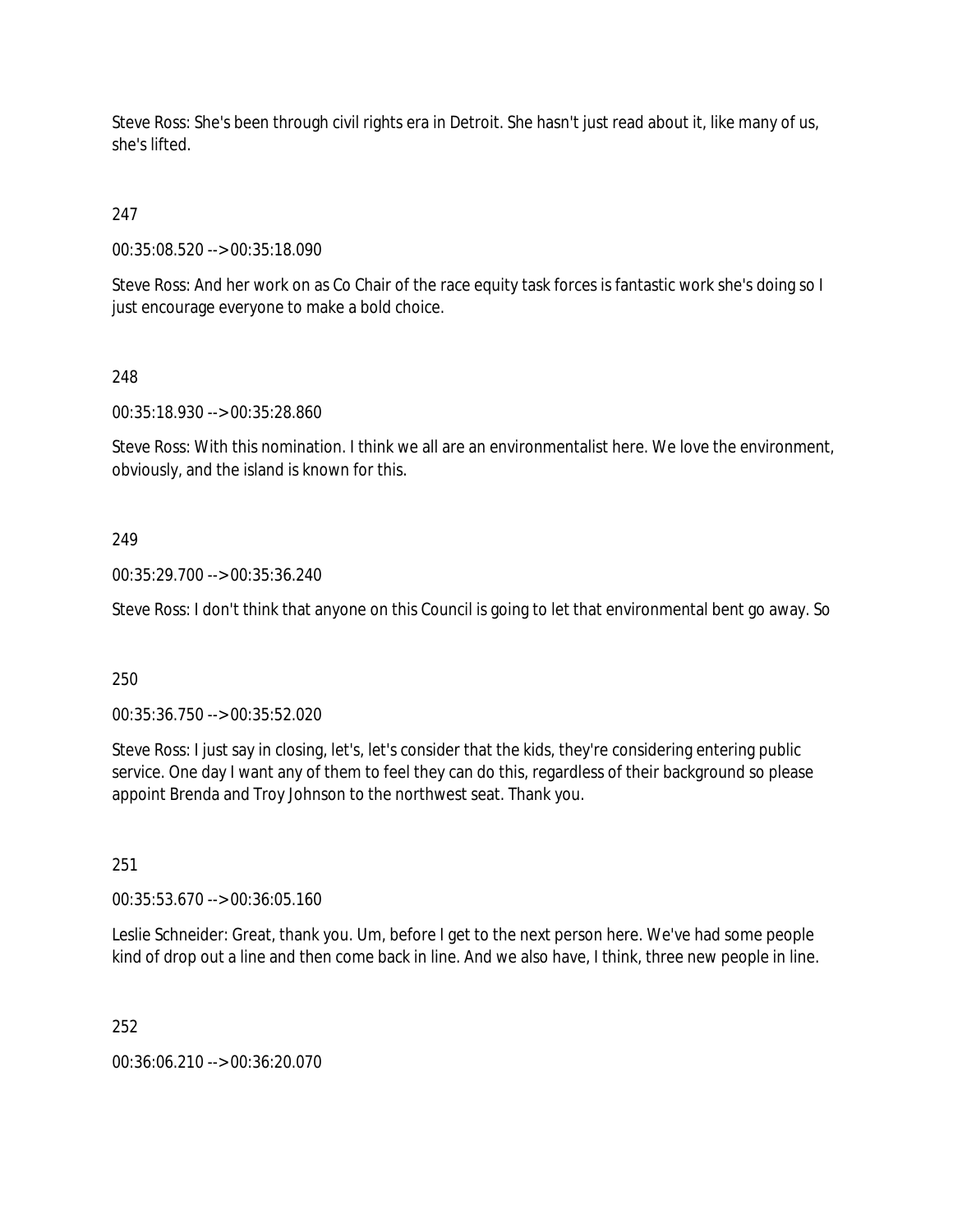Leslie Schneider: Our Council, are we willing to go ahead and listen to three new people, I would like to draw the line at that if you're if you're okay because we want to make sure that we can move on. All right, thank you. So

253

00:36:22.170 --> 00:36:24.150

Leslie Schneider: Beth Morgan, you are next.

254

00:36:27.900 --> 00:36:38.280

Beth Morgan: Thank you, mayor and council members, I would like to speak on ordinance number 2020 dash 34 prohibiting new self storage uses, which is something that

## 255

00:36:39.150 --> 00:36:47.220

Beth Morgan: Is on your agenda for later this evening I'm Beth Morgan a principal for urban Bainbridge, which is the property on day road.

256

00:36:47.520 --> 00:36:59.580

Beth Morgan: That is currently zone for self storage and for which we've been trying to get a permit for the last three years and which is the only property that that currently would be affected by the adoption of

257

00:37:00.450 --> 00:37:15.720

Beth Morgan: Prohibiting self storage. I wanted to comment on some of the research that the city did first the city looked at occupancy and the city determine that occupancy was between 85 and 97%

258

00:37:16.470 --> 00:37:25.410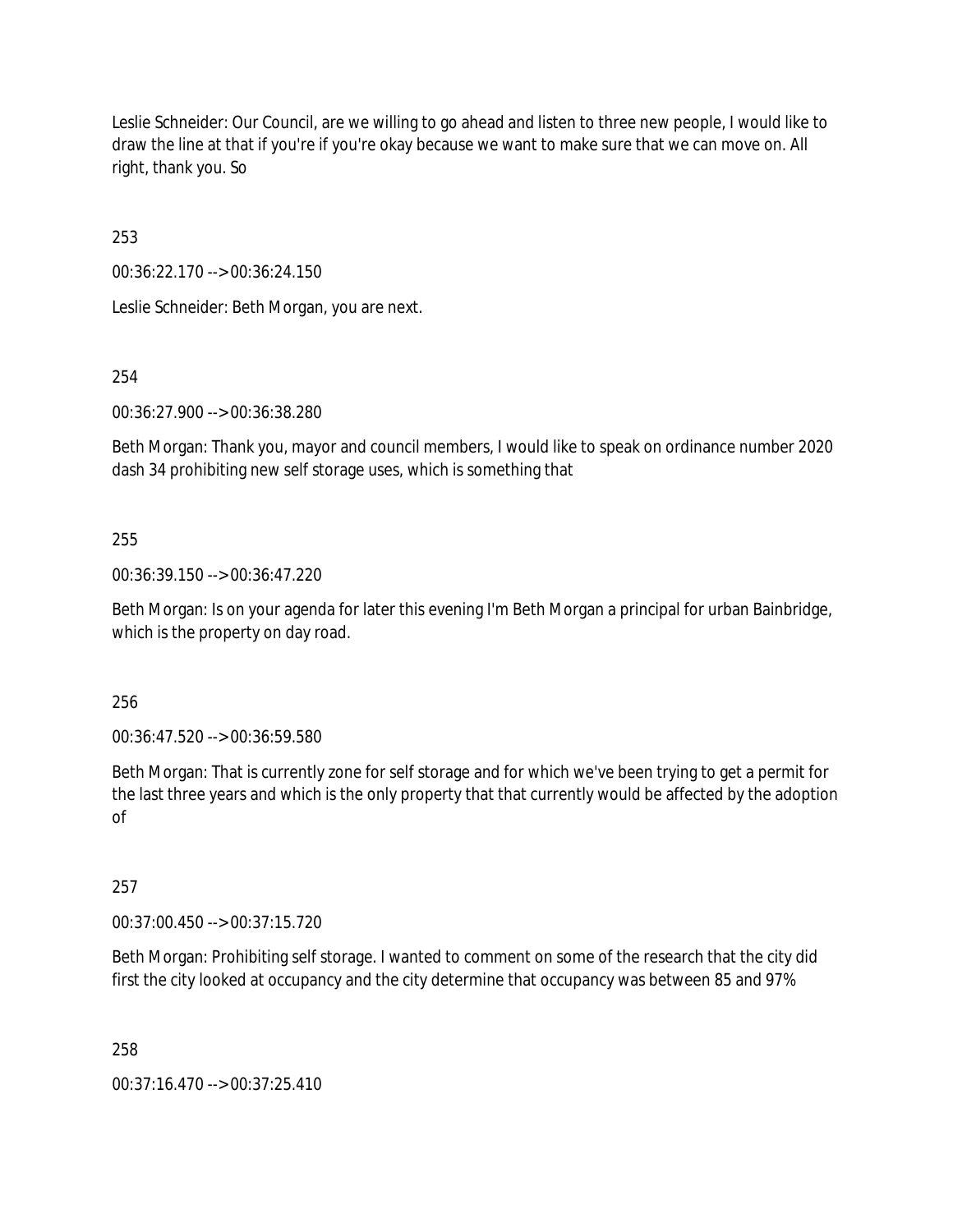Beth Morgan: Which demonstrates that self storage is uniquely important in a community with limited space and unalterable geographical borders. Secondly,

259

00:37:26.460 --> 00:37:34.980

Beth Morgan: A primary argument of the proponents of the band is that these facilities do not create enough jobs. However, they do employ

260

00:37:37.350 --> 00:37:39.450 Beth Morgan: landscapers and

261

00:37:40.830 --> 00:37:45.450

Beth Morgan: Heating and maintenance people and a huge chunk of the tenants are

262

00:37:46.590 --> 00:38:00.240

Beth Morgan: Businesses. Finally, the city apparently concluded that there's ample room and existing self storage facilities to expand and knowing a lot of these facilities that would not make sense from a business perspective. Thank you so much for listening.

263

00:38:01.650 --> 00:38:02.820

Thank you very much.

264

00:38:04.410 --> 00:38:06.390

Leslie Schneider: Sue will not your next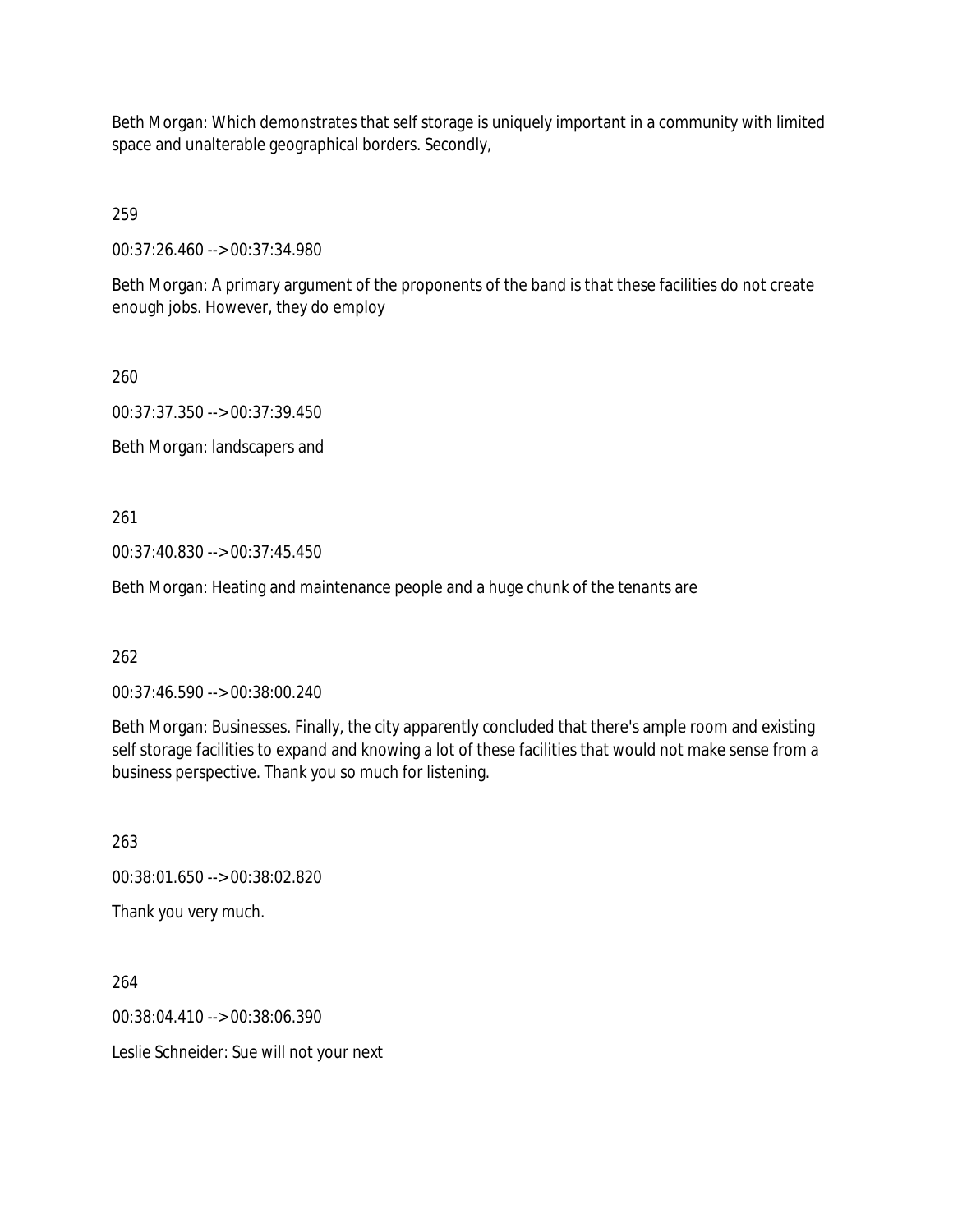00:38:11.640 --> 00:38:27.570

Sue Wilmot: Hi, my name is Sue. Well, my I live on Old Mill Road, I am speaking in supportive vendor friend of entry Johnson for the northward seat on the city council. I have had the privilege and honor of working with her on the race equity Task Force for the last two years.

266

00:38:28.830 --> 00:38:29.700

Sue Wilmot: It has been

267

00:38:30.810 --> 00:38:41.280

Sue Wilmot: truly an honor and I have learned from her. The first thing we did together was to write a code of conduct and we have held to that code of conduct and

268

00:38:42.270 --> 00:38:52.740

Sue Wilmot: What I learned from that was that who and what you choose to listen to is not always what you need to hear and we need Brenda's voice on our city council.

269

00:38:53.640 --> 00:39:06.540

Sue Wilmot: I'm asking you to make this choice so that our city council can incorporate equity into everything that they do the times we live in right now in equity has been brought to the forefront.

270

00:39:07.620 --> 00:39:21.240

Sue Wilmot: In this political climate throughout this pandemic and Brenda has the education and experience that can truly bring a voice that is really needed on our city council. So thank you.

271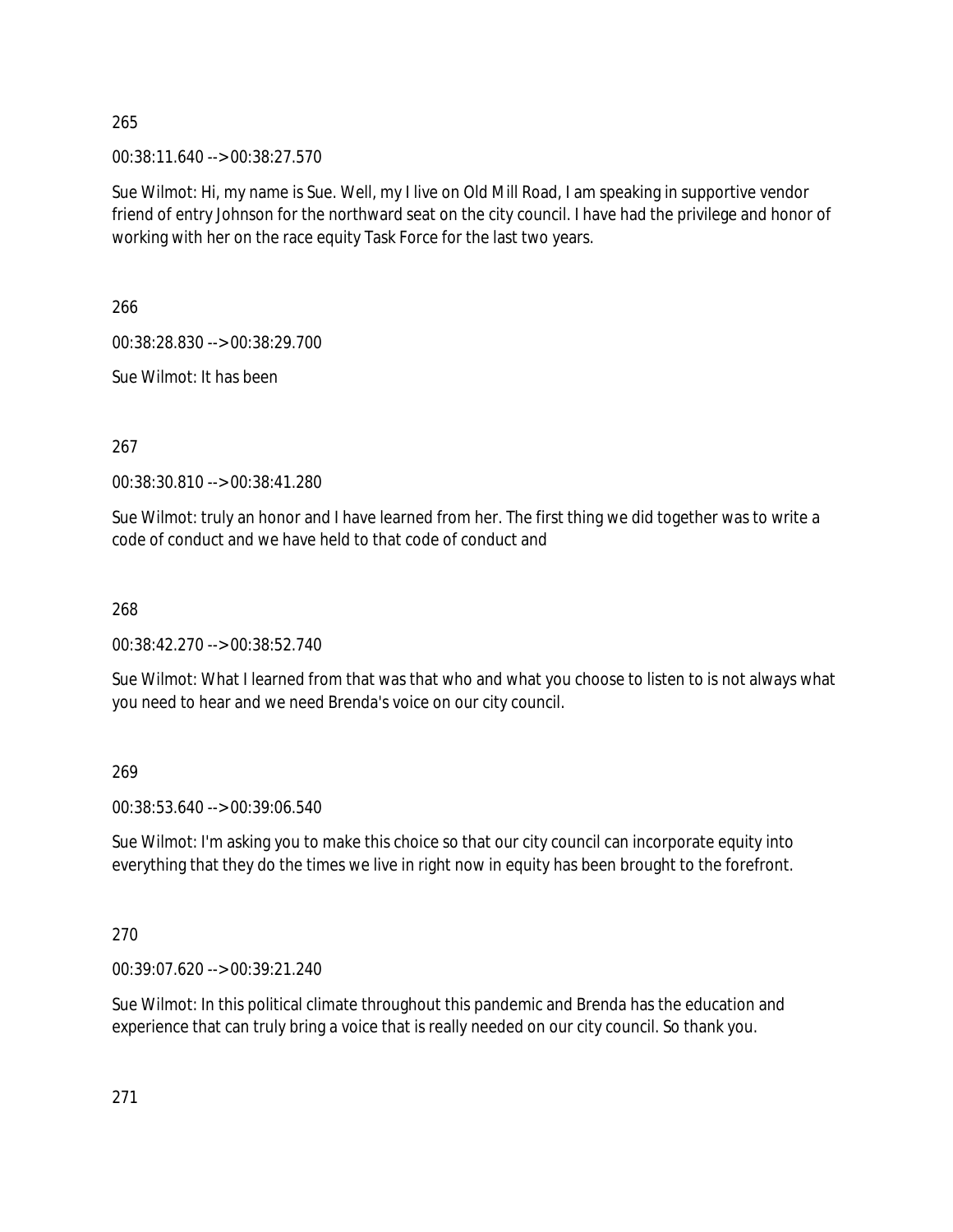00:39:23.550 --> 00:39:28.140

Leslie Schneider: Thank you very much. Okay. Picky Erickson, you are next.

272

00:39:36.870 --> 00:39:50.940

Peggi Erickson she/her Bainbridge: Hi, can you hear me. Yes, we can hear you now. Thank you. Okay. Hi, everyone. I'm not speaking as I'm Peggy or accent I live in the north ward. I'm not speaking tonight as our ETF member, but as a citizen and I am

273

00:39:52.260 --> 00:39:58.650

Peggi Erickson she/her Bainbridge: Just looking at the Council and seeing some great environmentalist some great

## 274

00:40:01.470 --> 00:40:04.440

Peggi Erickson she/her Bainbridge: Champions of the environment and

275

00:40:05.520 --> 00:40:12.390

Peggi Erickson she/her Bainbridge: I think every Council needs a variety of skills and knowledge to really be effective and

276

00:40:14.640 --> 00:40:32.250

Peggi Erickson she/her Bainbridge: Once but muscle that I think that we all need to build build on Bainbridge Island is our muscle of racial equity. And because of this, I'd like you to consider adding Brenda fan Tory Johnson to your city council.

277 00:40:33.480 --> 00:40:51.780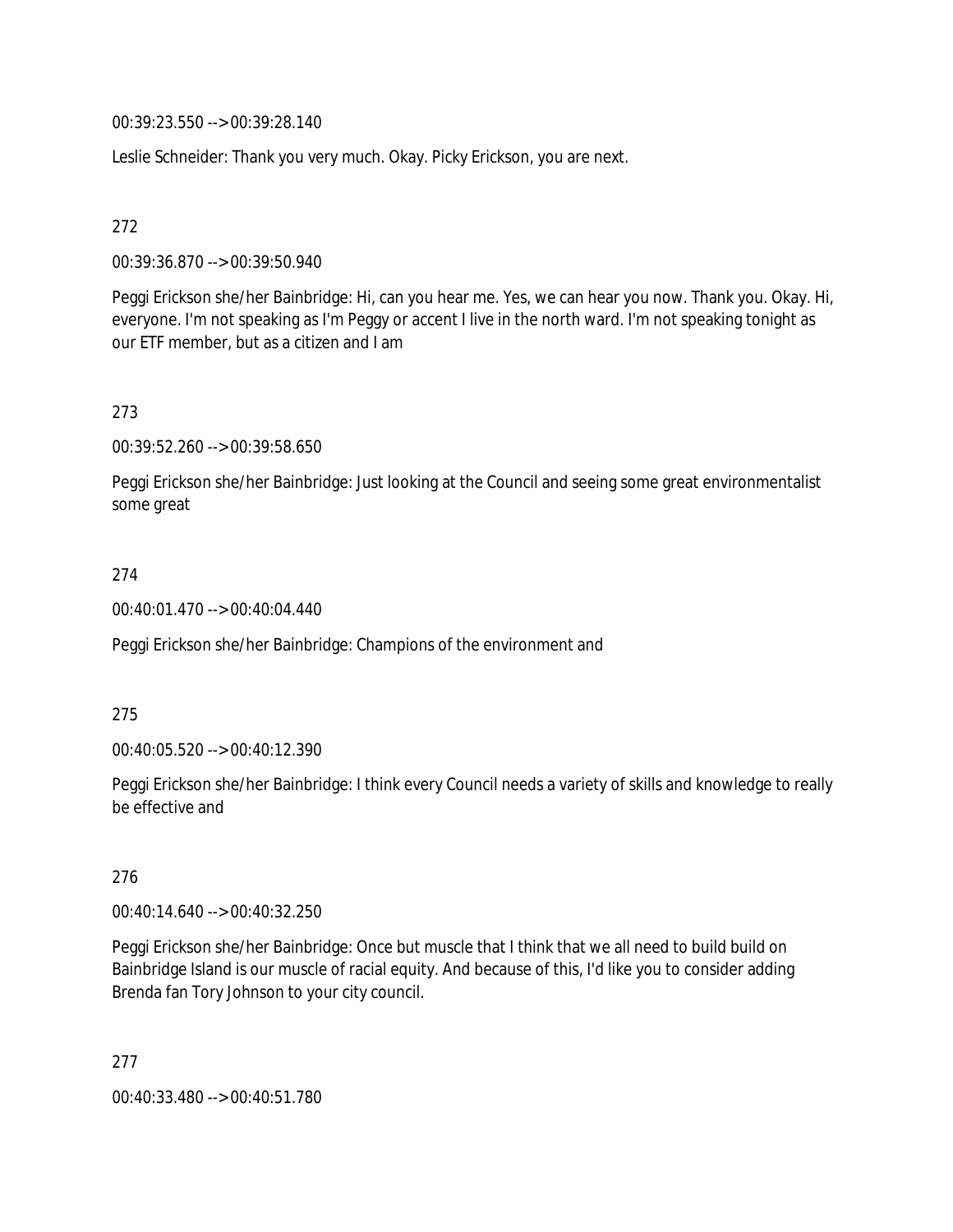Peggi Erickson she/her Bainbridge: I know Jane manly. She's an awesome person. He has great skills, but we already do have climate champions sitting on our council and and I honor them and Brenda's also a climate champion. I've written around in her little Smart car.

278

00:40:53.730 --> 00:41:13.950

Peggi Erickson she/her Bainbridge: You know, and heard her talk about the environment to have an advocate for affordable housing and and other things. But I'm just asking you tonight, since you've undertaken the challenge of increasing racial equity to bring Brenda, to the Council, thank you.

279

00:41:15.960 --> 00:41:16.230

Peggi Erickson she/her Bainbridge: Great.

280

00:41:16.290 --> 00:41:19.410

Leslie Schneider: Thank you very much. Holly means

281

00:41:20.460 --> 00:41:21.180

Your next

282

00:41:24.660 --> 00:41:38.550

Holly Maynes: Okay, can you hear me okay yeah. My name is Holly means I'm on a get past road and Bainbridge new transplant and I'm here also to support Brenda for northwards city council.

283

00:41:39.990 --> 00:41:56.310

Holly Maynes: Brenda on Friday Johnson sorry only nor by Brenda, it's a personal friend and I'm knowing her as having her as a personal friend. I've got to tell you a couple of things and one of them is that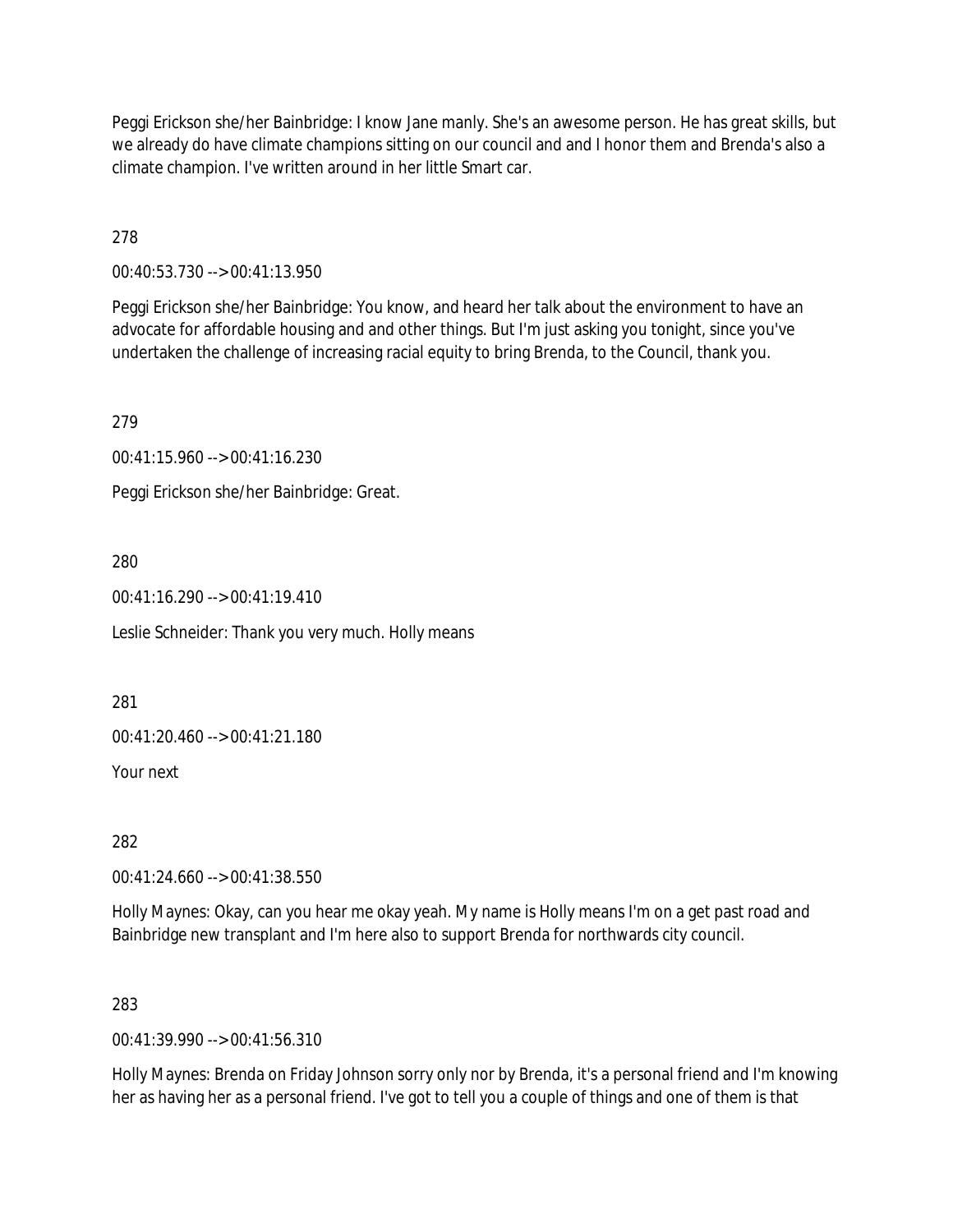00:41:57.870 --> 00:42:11.370

Holly Maynes: She's brilliant yeah I don't know any stronger and more honorable somebody had said impeccable integrity. I second that. If you get to know her. That's an absolute truth.

285

00:42:11.940 --> 00:42:17.160

Holly Maynes: She has a wonderful calmness about her, especially when all others are losing theirs.

286

00:42:17.790 --> 00:42:27.780

Holly Maynes: And reassuring comportment that brings out the best in everyone in attendance. She's an independent thinker and has that marvelous gift for seeing a bigger picture.

287

00:42:28.290 --> 00:42:41.010

Holly Maynes: Solution to issues and is gentle but directed for us working with others on a best best path forward. Somebody said a bold choice. Also, I agree.

288

00:42:41.640 --> 00:42:50.400

Holly Maynes: A marvelous combination of attributes for a community leader. And I gotta tell you she's smart really smart. So we've we've witnessed her

289

00:42:51.000 --> 00:43:02.610

Holly Maynes: Steady commitment to our community and we believe that we will be well served by her representation. I had a whole lot more. But everybody is covered it. And it's all really good, thanks.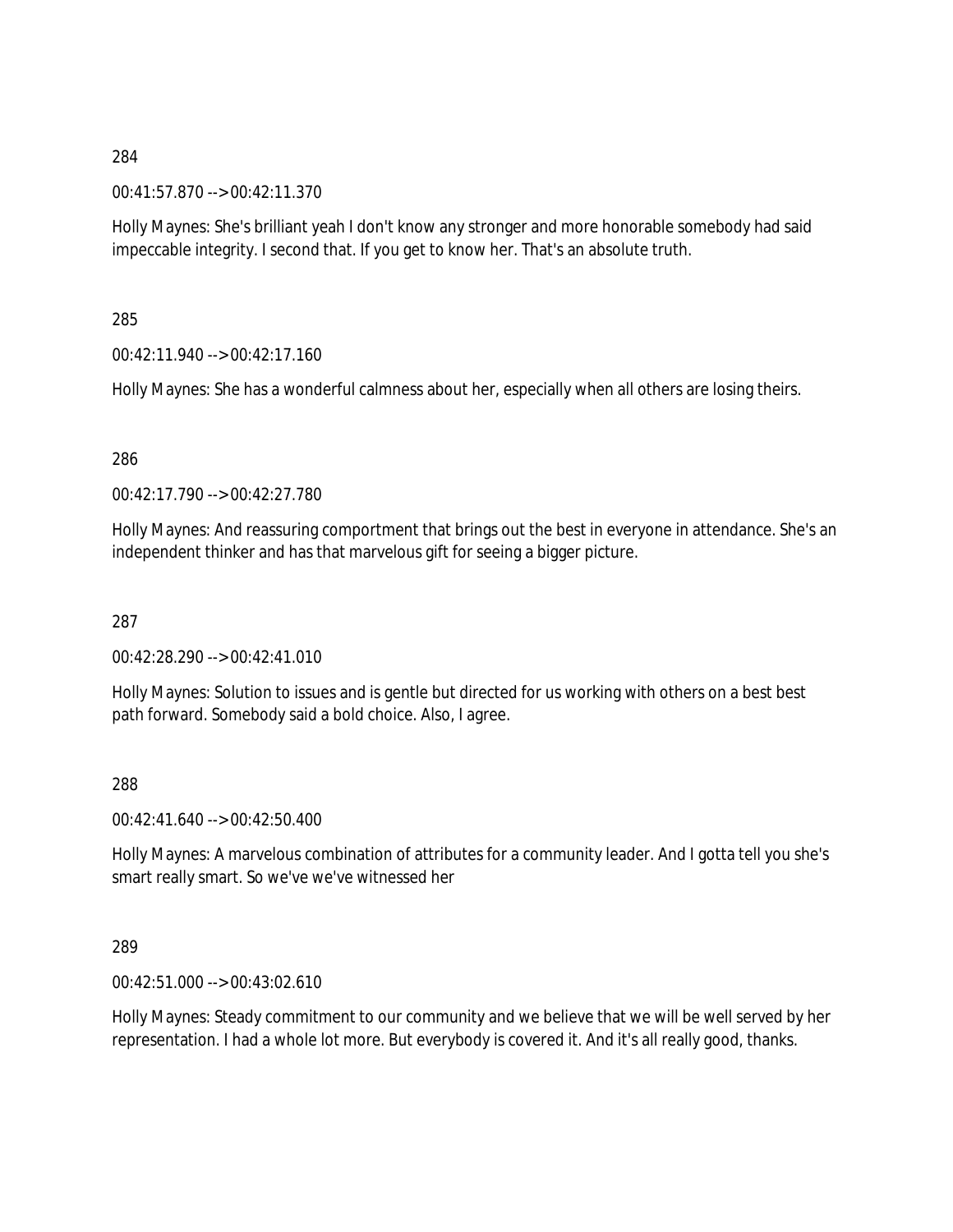00:43:03.690 --> 00:43:08.010

Leslie Schneider: Great, thank you very much. Katie, you are up next.

291

00:43:12.780 --> 00:43:13.920

Katy: Hello. Can you hear me.

292

00:43:14.310 --> 00:43:15.300

Leslie Schneider: Yes, we can. Thank you.

### 293

00:43:16.740 --> 00:43:26.370

Katy: It's an honor to be here. I'm also somebody who's never thought to the Council and I appreciate all the hard work that you put into taking care of our island.

#### 294

00:43:27.780 --> 00:43:35.910

Katy: I was born here 16 years ago, I have a great love for this island and I feel like

295

00:43:37.620 --> 00:43:58.230

Katy: I want to really encourage you to think about the opportunity to bring Brenda Andre Johnson on to this council, it's, it's like it's like a treat. It's like a gift, it's, it's something that you will all enjoy

#### 296

00:43:59.340 --> 00:44:08.280

Katy: And the other woman sounds really great and it's a bummer. But maybe she'll win the next week, so on. I just am very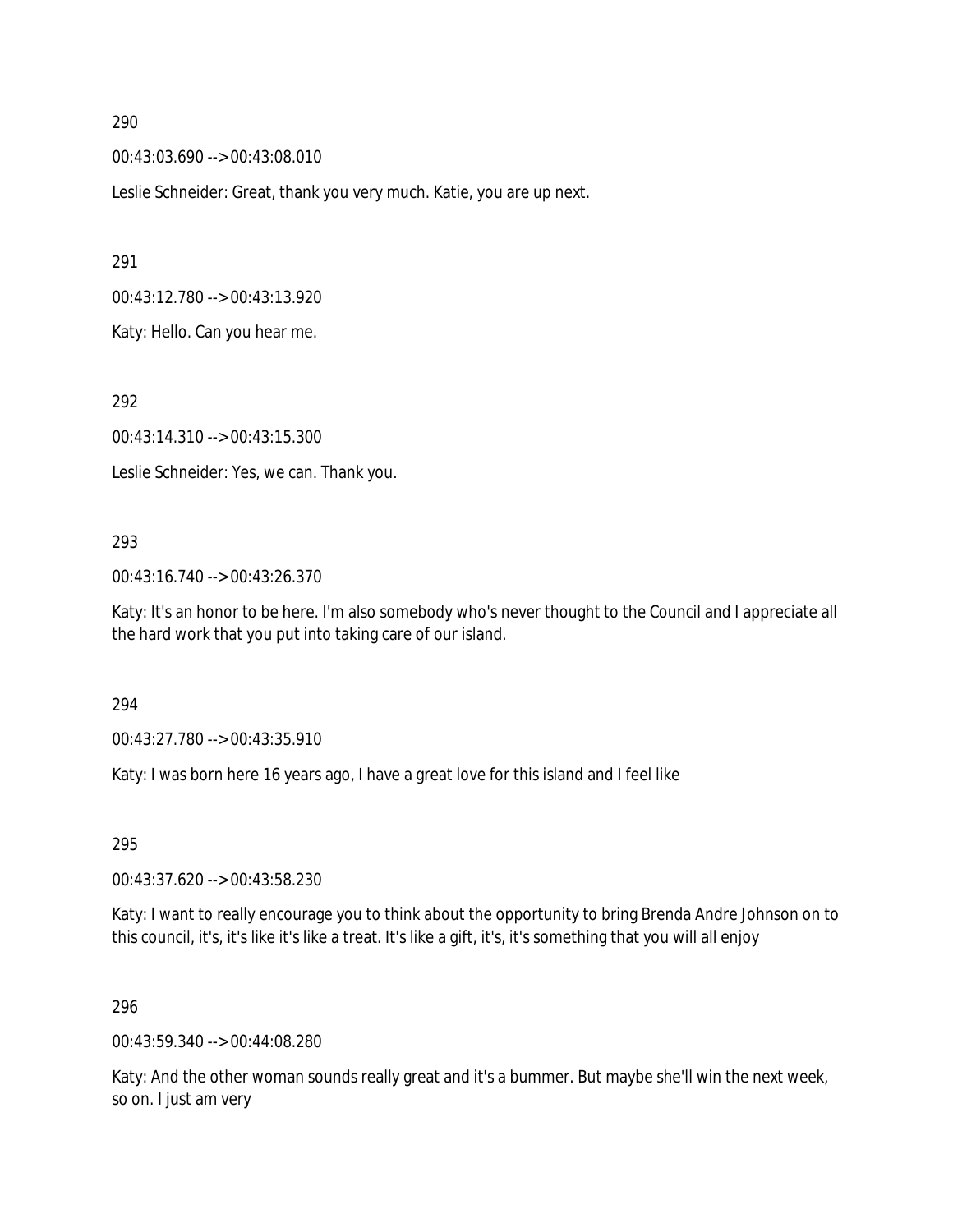297 00:44:09.960 --> 00:44:12.510 Katy: Grateful for for all that

298

00:44:13.650 --> 00:44:17.730

Katy: All the feeling and intent and intention.

299

00:44:18.840 --> 00:44:25.800

Katy: People have been putting into race equity and and it's just a leader, just a leader, so

300

00:44:27.630 --> 00:44:30.030 Katy: We encourage you to thank you

301 00:44:31.740 --> 00:44:32.760

Thank you very much.

302 00:44:34.140 --> 00:44:37.260

Leslie Schneider: Okay. Dan ear, missy. You're up next.

303 00:44:44.070 --> 00:44:44.520 deanna martinez: And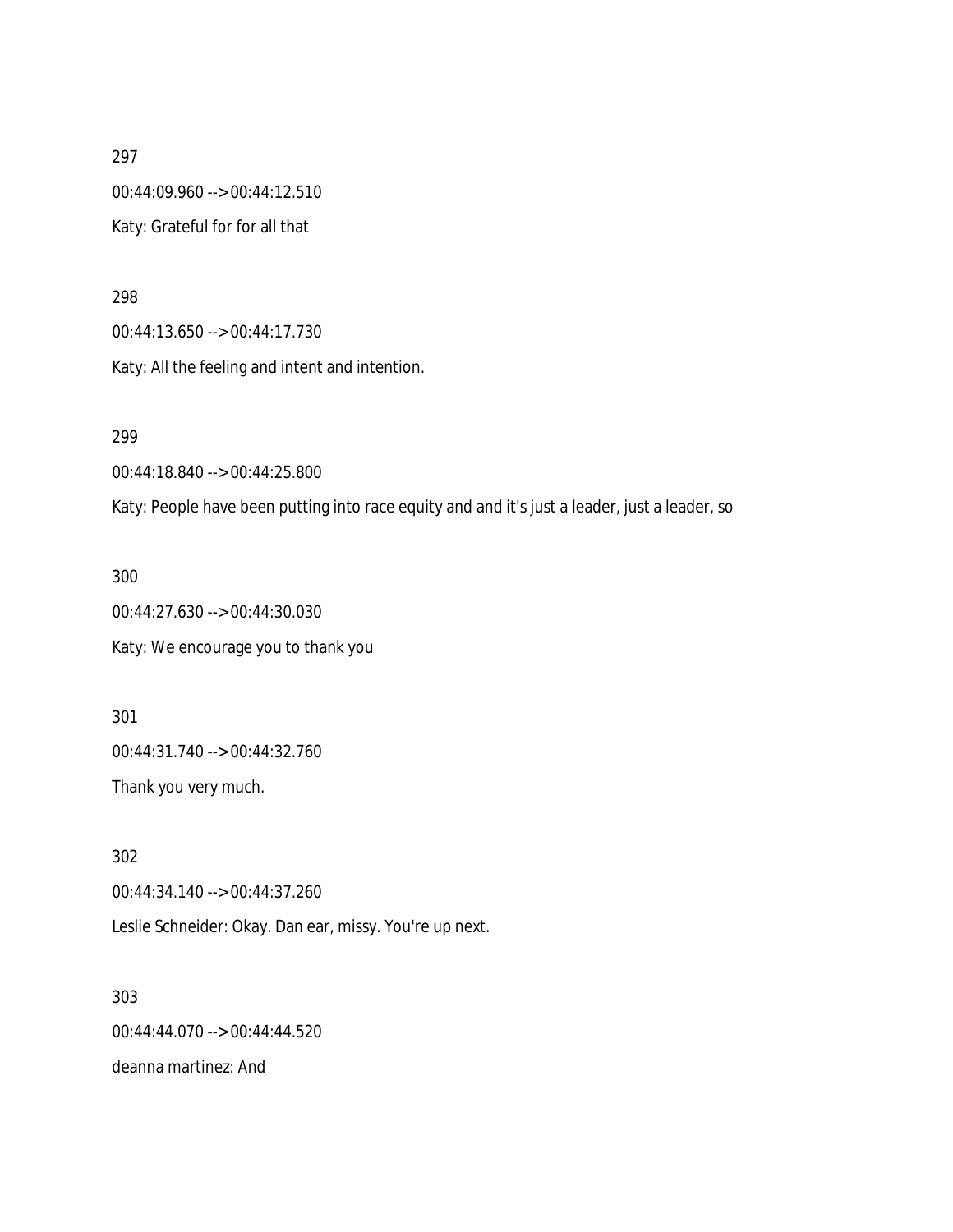00:44:45.810 --> 00:44:47.790

Dan Eernissee: I'm sorry I think just

305

00:44:48.000 --> 00:44:48.300

Wrong.

306

00:44:50.460 --> 00:44:50.970

Leslie Schneider: I'm

307

00:44:51.390 --> 00:45:07.830

Dan Eernissee: I'm Dan and I see with reliable storage located on new Brooklyn road members of my extended family open reliable in the 1970s and we've been happy to provide service to the Bainbridge community all that time.

308

00:45:09.000 --> 00:45:23.160

Dan Eernissee: We recognize the Council is very likely to stop new self storage facility construction on the island and I just wanted to ensure that our business can continue to provide the same valuable service to the community as one of the public commenters

309

00:45:24.690 --> 00:45:38.280

Dan Eernissee: Said before self storage supports not only residents in transition in their lives or needing extra space, but also supports the local small business community and is a valuable asset to

310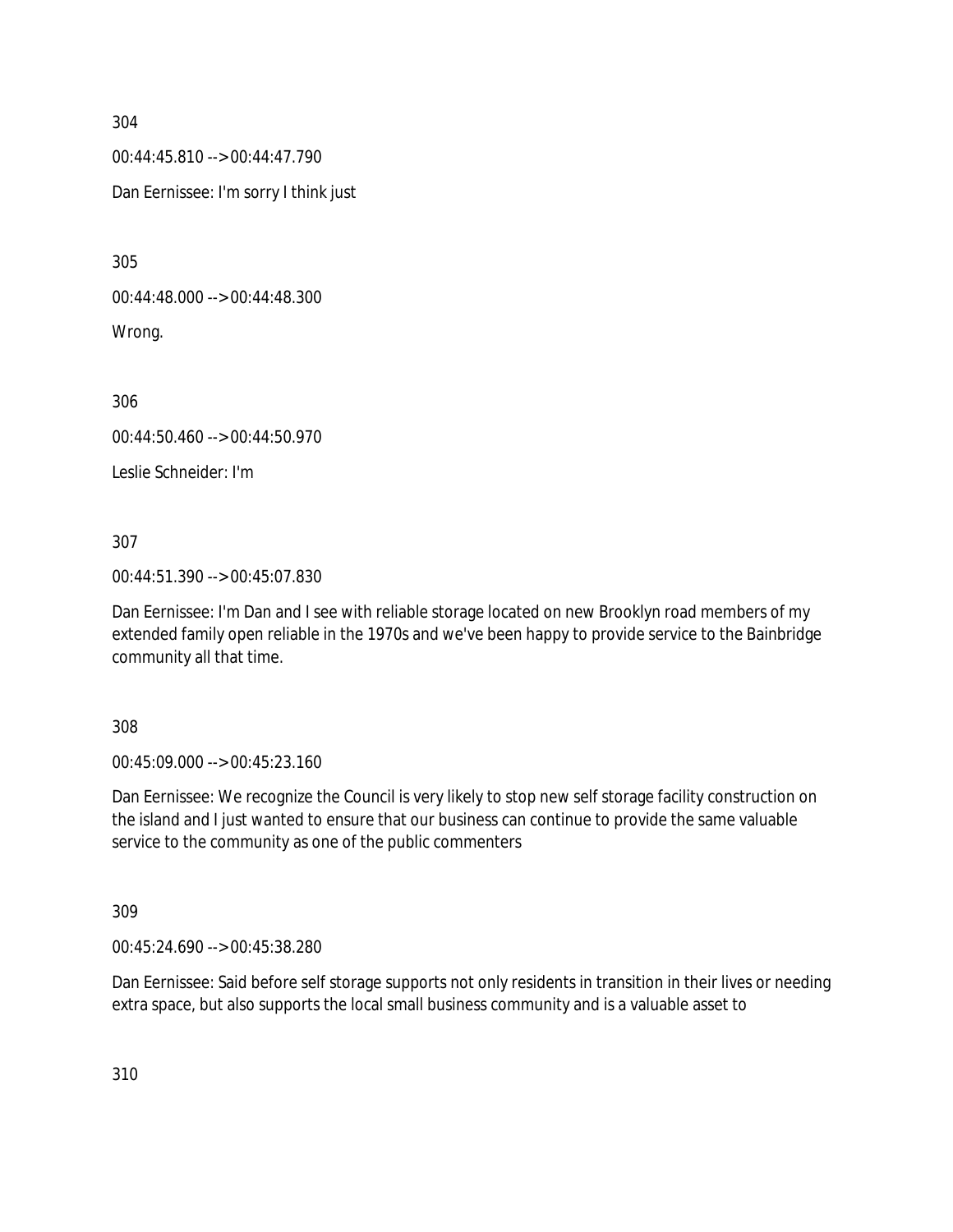00:45:39.300 --> 00:45:44.040

Dan Eernissee: Mini as it contributes to or we contribute to organizations and charities.

311

00:45:44.820 --> 00:45:51.480

Dan Eernissee: So first, I support the recommendation of the planning commission that allows construction on are grandfathered side up to the current allowed

312

00:45:51.810 --> 00:45:57.810

Dan Eernissee: Much coverage area, rather than based on a percentage of the existing building square footage. I think that's a good plan.

## 313

00:45:58.650 --> 00:46:17.460

Dan Eernissee: Second, I just like to know that we can replace a building in the unlikely event of a disaster. For example, how would a replacement building permit be treated. Should we lose a building due to fire or natural disaster and i i asked just for a follow up email or or the staff could maybe

## 314

00:46:18.720 --> 00:46:25.380

Dan Eernissee: Point out that solution in their presentation tonight. Thank you for your service to the city. We look forward to serving alongside you for many years.

315

00:46:27.180 --> 00:46:40.110

Leslie Schneider: Great, thank you very much. Um, so there are two more people on the list now and then Ted Jones has attempted to come up and down a couple times. So Ted, if you are still wanting to give public comment.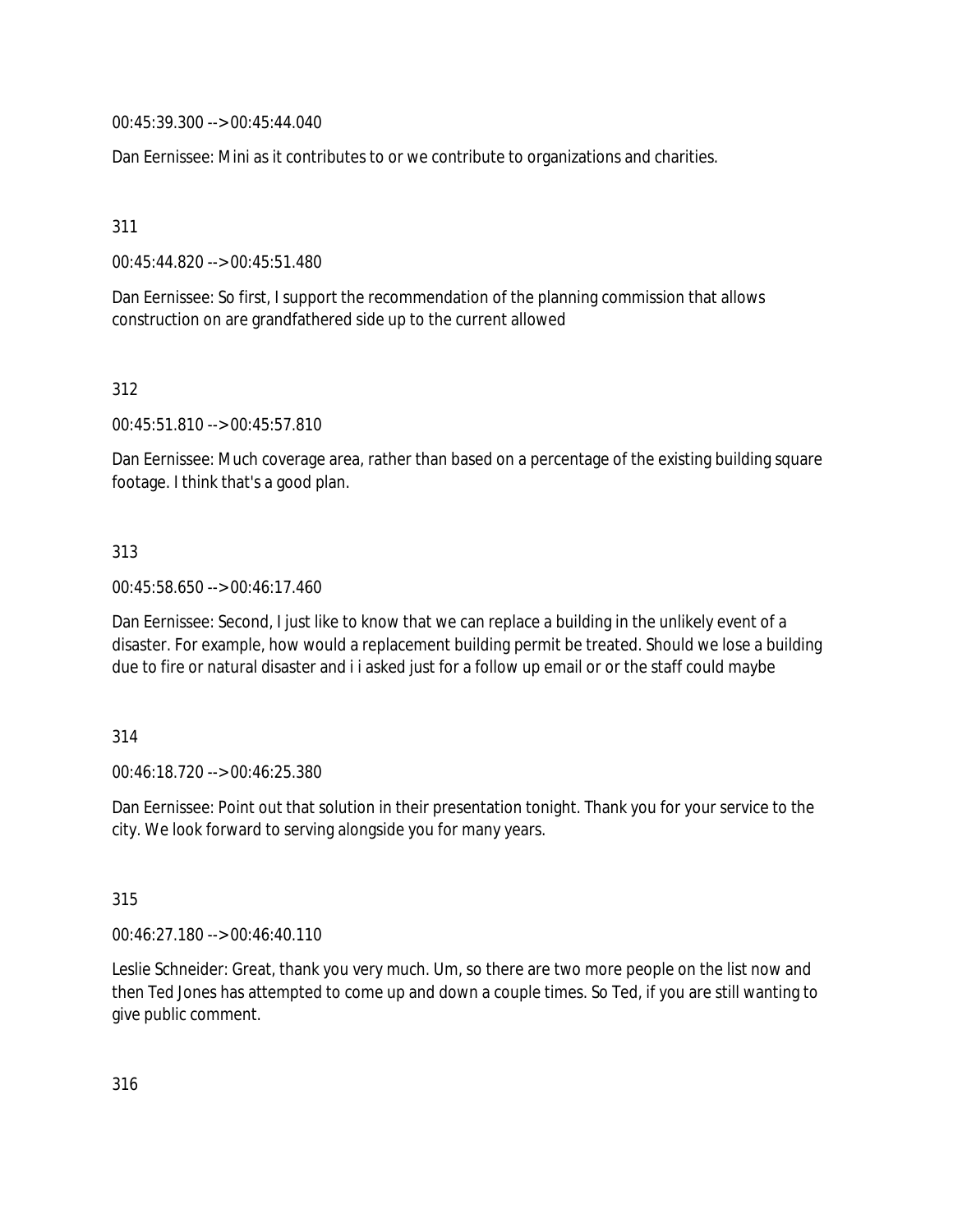00:46:42.240 --> 00:46:48.060

Leslie Schneider: Please feel free to put your hand up again. Otherwise, we will end it with Deanna and then Sal following Deanna

317

00:46:49.230 --> 00:46:51.030

Leslie Schneider: Go Go ahead please. Deanna

318

00:46:52.710 --> 00:46:56.280

deanna martinez: Hello city council. My name is Deanna Martinez.

### 319

00:46:57.360 --> 00:47:10.260

deanna martinez: And I will keep the short because so many people came before me and told you about the amazing qualifications of Brenda fan Tory Johnson and so I don't feel that I need to

#### 320

00:47:12.060 --> 00:47:18.060

deanna martinez: Play, you know, for you, more qualifications. I actually think that everybody there knows her qualifications.

321

00:47:19.590 --> 00:47:21.600 deanna martinez: And what I think is that

322

00:47:23.250 --> 00:47:26.460

deanna martinez: Aside from a council member, which I'm no star.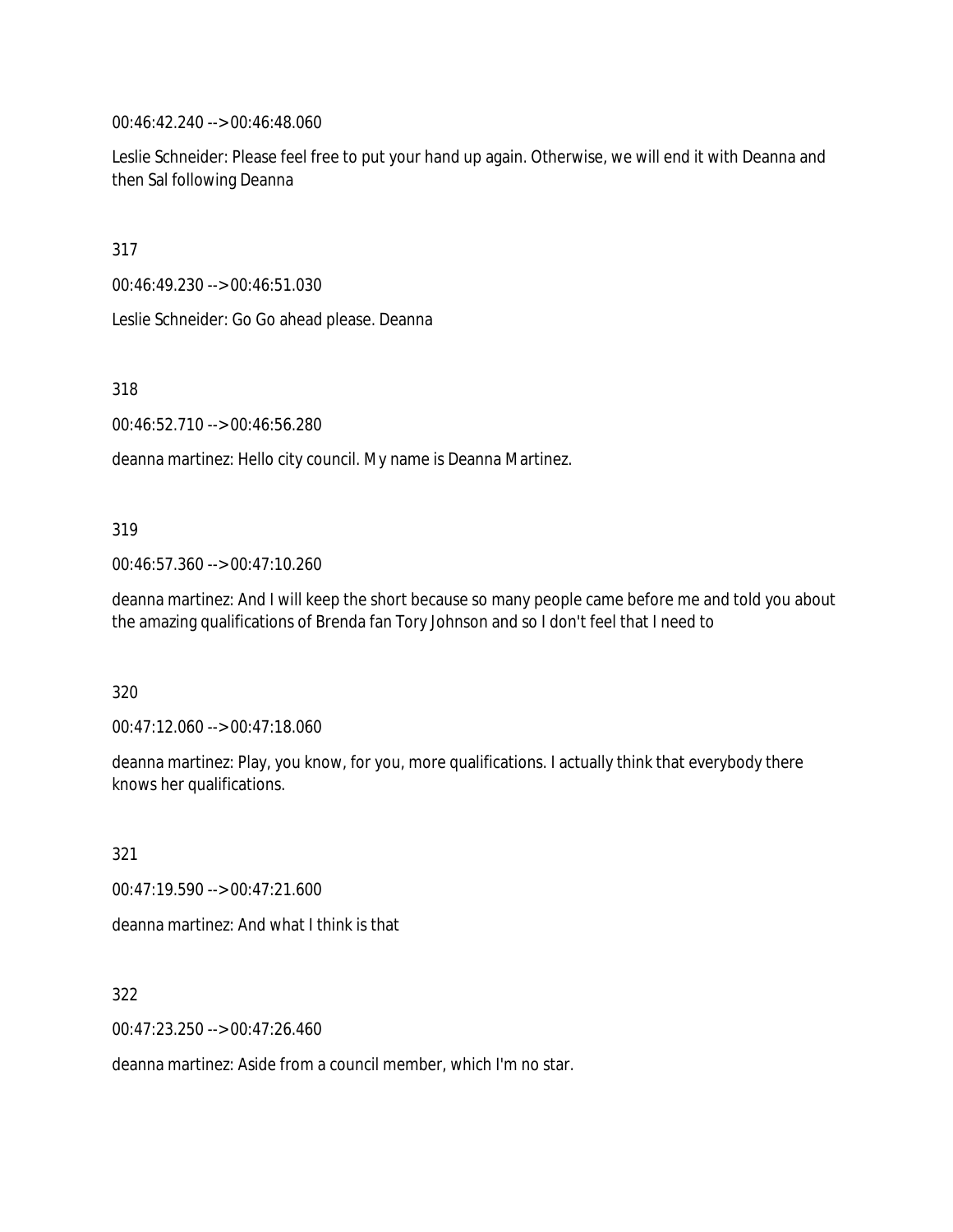00:47:27.510 --> 00:47:46.770

deanna martinez: There is not really any one of you that represent someone like myself. I don't feel represented by you and I need to see faces of diversity on the city council, I really really do. And there are other people like me that feel the same way and it is not, you know,

324

00:47:48.450 --> 00:47:49.770

deanna martinez: I guess I just find it.

325

00:47:50.940 --> 00:48:06.090

deanna martinez: very silly that this has even come to this that so many people have had to say what Brenda's qualifications are when clearly everyone has decided and said on that council that they are for diversity.

326

00:48:07.560 --> 00:48:08.490

deanna martinez: And that's all I have to say.

327

00:48:09.990 --> 00:48:11.550

Leslie Schneider: Great, thank you very much.

328

00:48:11.970 --> 00:48:15.990

Leslie Schneider: And salad Rosalia, you will finish this up here. Thank you.

329

00:48:17.730 --> 00:48:21.540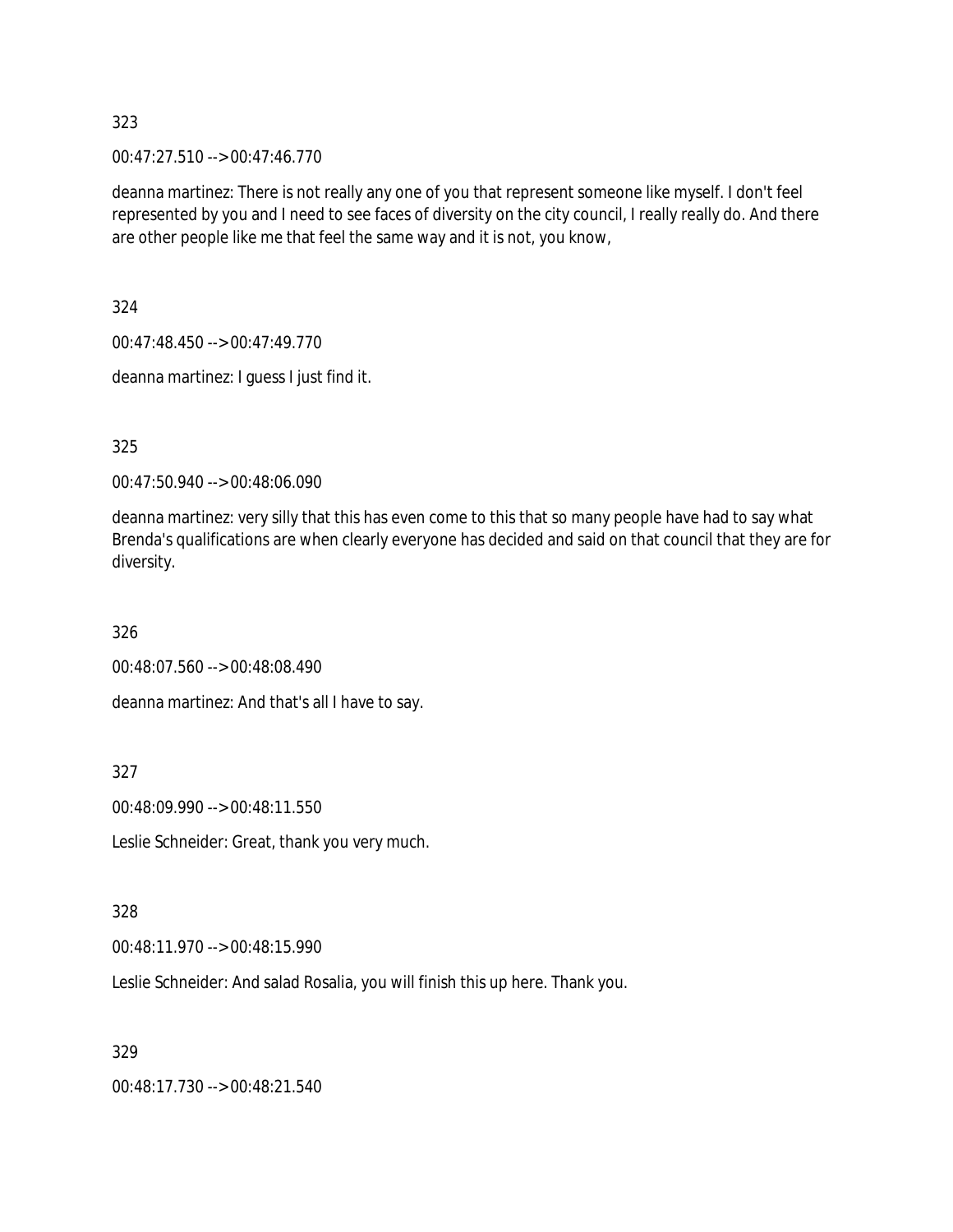Sal DeRosalia: Hello, my name is sales Rosalia and I live off of Madison Avenue on Bainbridge Island.

330

00:48:22.920 --> 00:48:28.410

Sal DeRosalia: I'm going to kind of split this into three parts. The first part is I would like to acknowledge city manager Morgan Smith.

331

00:48:29.460 --> 00:48:37.470

Sal DeRosalia: As much as you know and I said this in the past like I've had my differences about how things went down at the city. I think she's done a pretty damn good job.

332

00:48:37.980 --> 00:48:49.020

Sal DeRosalia: And, and I hope that she sticks around. I hope that she participates inside of the city in some way, because I think she'd probably be one of the most valuable assets we could ever have on this island and so

333

00:48:49.560 --> 00:48:58.440

Sal DeRosalia: I really appreciate her and i and i didn't often get the chance to say that because we were on different sides, sometimes, but I would like to take the time to say that today. So thank you for let me say that about that.

334

00:48:59.130 --> 00:49:03.990

Sal DeRosalia: The second thing is, is about this northward position clearly I pay attention to this stuff.

335

00:49:04.590 --> 00:49:10.320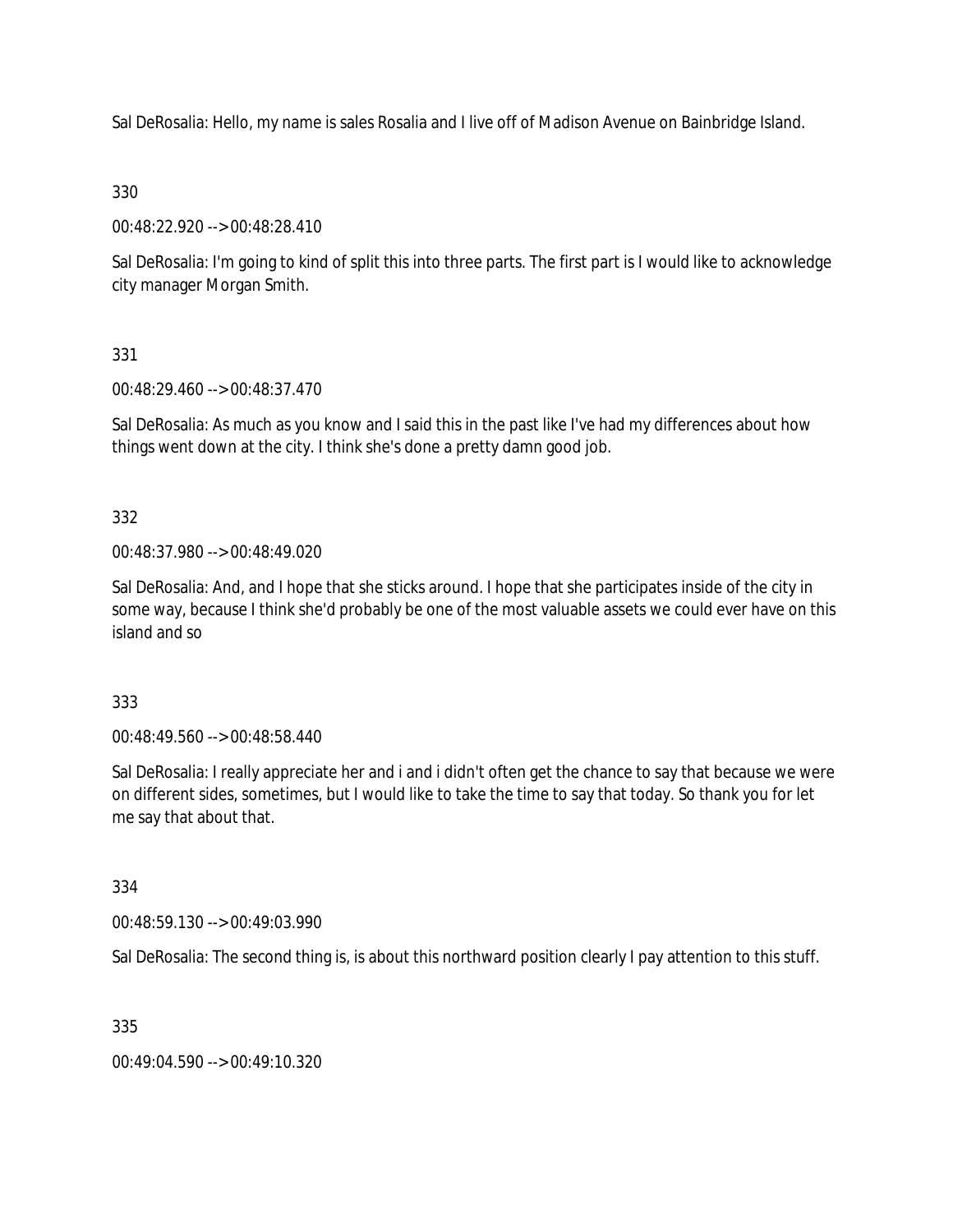Sal DeRosalia: Clearly, I was involved in the beginning of forming the race equity Task Force, which will turn into a commission shortly.

336

00:49:11.160 --> 00:49:18.840

Sal DeRosalia: I'm really proud of all the work that we've done what I would ask is that instead of this being an emotional public comment night that may swap some votes.

337

00:49:19.110 --> 00:49:23.430

Sal DeRosalia: That we actually take the time that we're using tonight to re interview. These two candidates.

## 338

00:49:23.700 --> 00:49:34.500

Sal DeRosalia: And find out what these qualifications actually are of these two candidates what I hear is a lot of this person's impeccable in this person's that in this person's and I just haven't seen the data to support that.

339

00:49:35.010 --> 00:49:38.280

Sal DeRosalia: So if you guys could take some time tonight to actually find out

340

00:49:39.030 --> 00:49:46.260

Sal DeRosalia: If this stuff like what this is, so that we can see this person or these people that are being presented. I would love for you to do that.

341

00:49:46.560 --> 00:49:53.850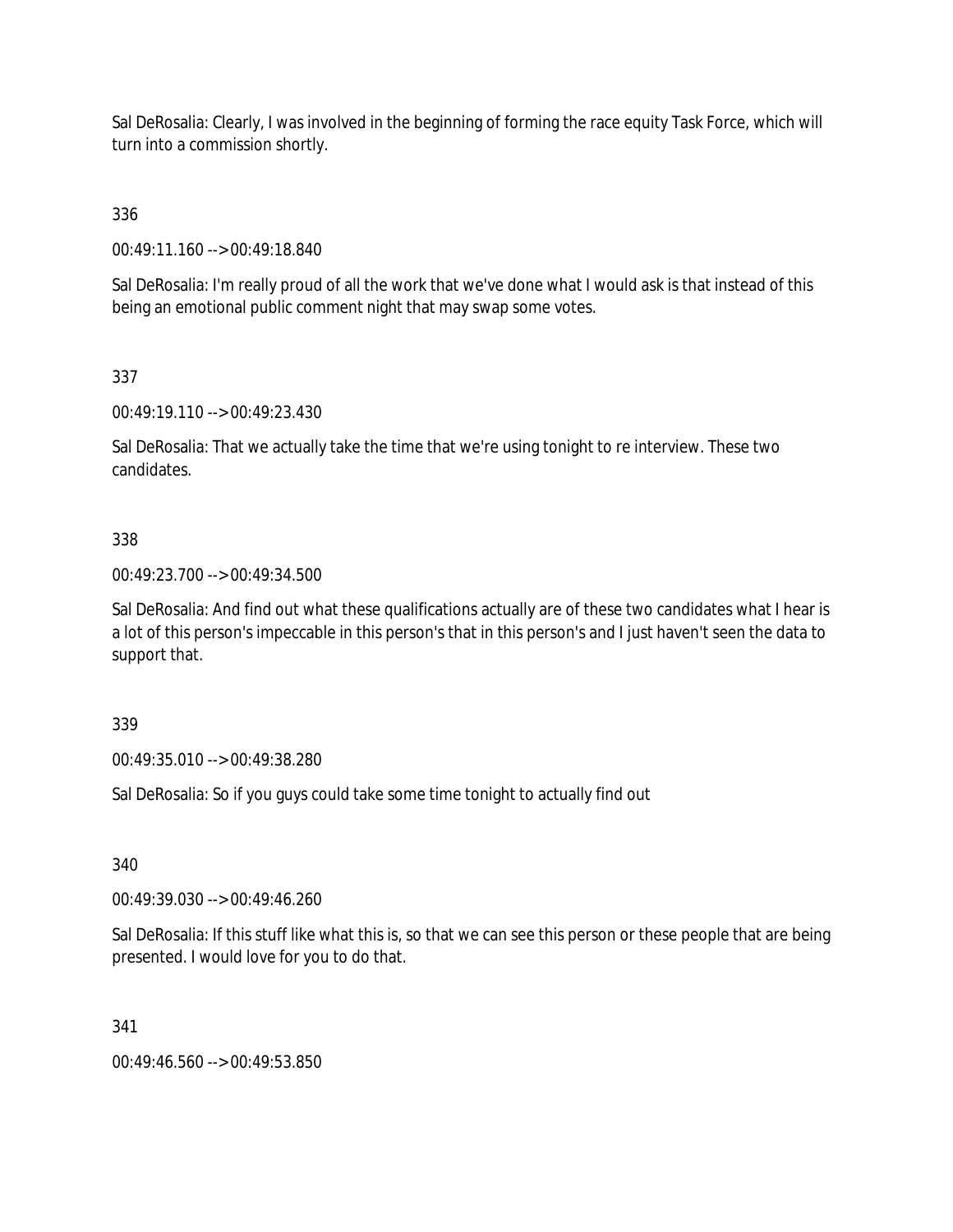Sal DeRosalia: And the last part about my public comment is just going to be please support small businesses on Bainbridge Island through grants and through forming a business task force.

342

00:49:54.060 --> 00:50:02.730

Sal DeRosalia: So that we can actually put city resources together with with business resources and help businesses on Bainbridge Island which support the residents and families Island. Thank you very much.

343

00:50:04.590 --> 00:50:13.800

Leslie Schneider: Thank you. So, all right. With that, we're going to move on. So we are now at item for the mayor's report and

## 344

00:50:14.250 --> 00:50:24.510

Leslie Schneider: I want to acknowledge the amazing testimonials from SUPPORTERS OF BOTH OF OUR FINALISTS candidates to replace COUNCILMEMBER Cole Medina. We are lucky to have the tough choice ahead of us.

## 345

00:50:26.130 --> 00:50:37.650

Leslie Schneider: So we also have a very long agenda ahead of us at this last business meeting. I'm going to let us move on now to item five deputy city manager I turn it over to you.

346

00:50:39.270 --> 00:50:48.540

Ellen Schroer: Well, I also just have a few just one thing really to report from the city side at the Comcast virtual meeting has been rescheduled you might remember that it was

347

00:50:49.080 --> 00:50:56.220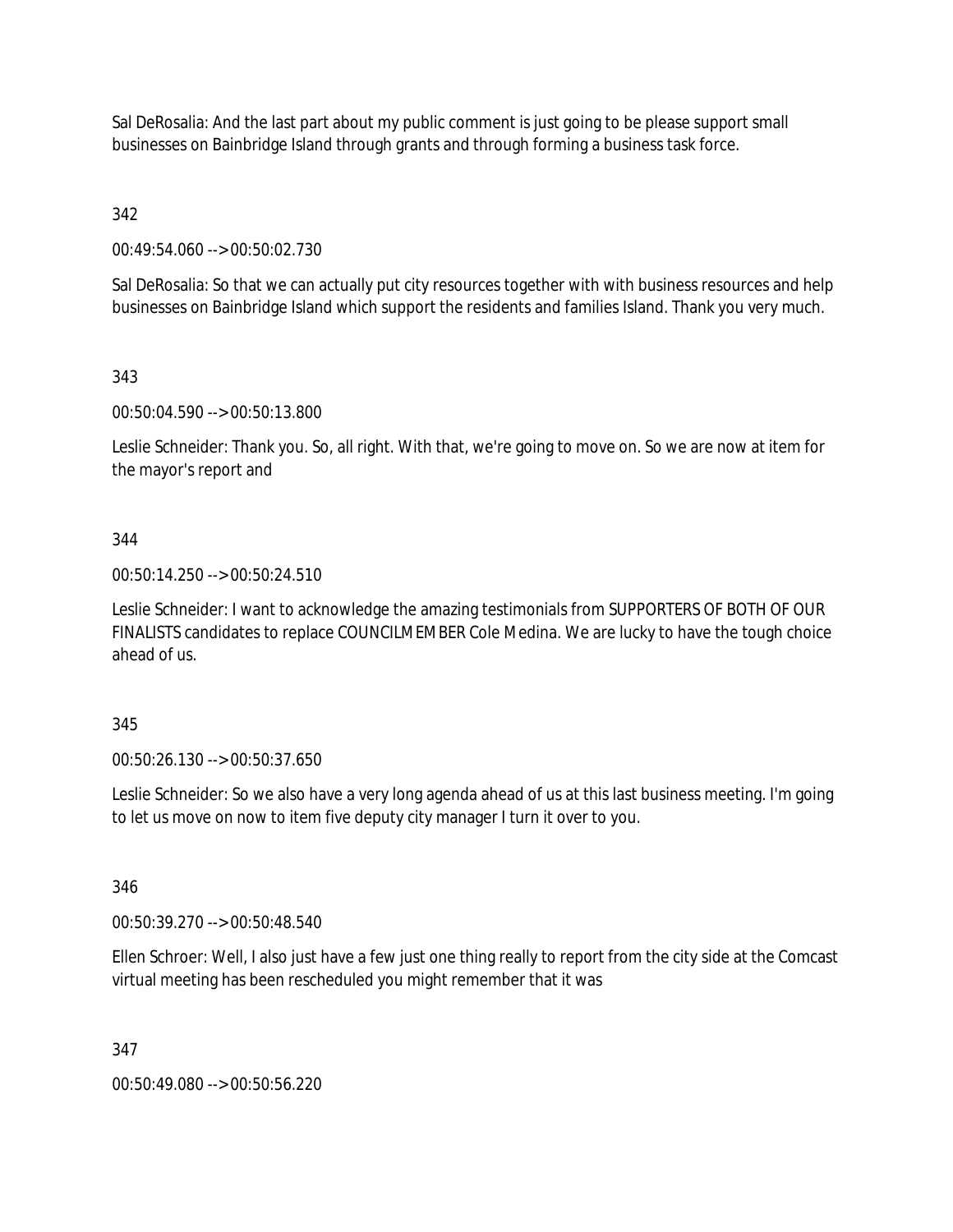Ellen Schroer: Getting the open house was scheduled on the day that we had the big power outage. So that will be next Monday the 14th at 6pm

348

00:50:56.610 --> 00:51:05.040

Ellen Schroer: And this meeting is an opportunity for resin residents to share their thoughts on Comcast cable TV services as part of the franchise agreement renewal process.

## 349

00:51:05.370 --> 00:51:15.750

Ellen Schroer: There's more information on our website. And so I hope that everyone in the community with an interest will tune in next Monday at six. And I think that's. Those are the that's the most important thing for right now.

## 350

00:51:18.510 --> 00:51:30.660

Leslie Schneider: All right. Thank you very much. And we're now going to move on to item six future Council agendas and deputy city manager. I think we're going to come back to you to guide us through this

## 351

00:51:31.080 --> 00:51:39.480

Ellen Schroer: Yes, thank you. There are two agendas in your packet for next week. On Tuesday and Wednesday. These are the final two meetings of the year.

## 352

00:51:40.440 --> 00:51:56.790

Ellen Schroer: Tuesday the 15th is a study session, it will start with an executive session at which he will discuss qualifications for employment, we're estimating that that will take about an hour. Um, and then there are three items in unfinished business related to land use.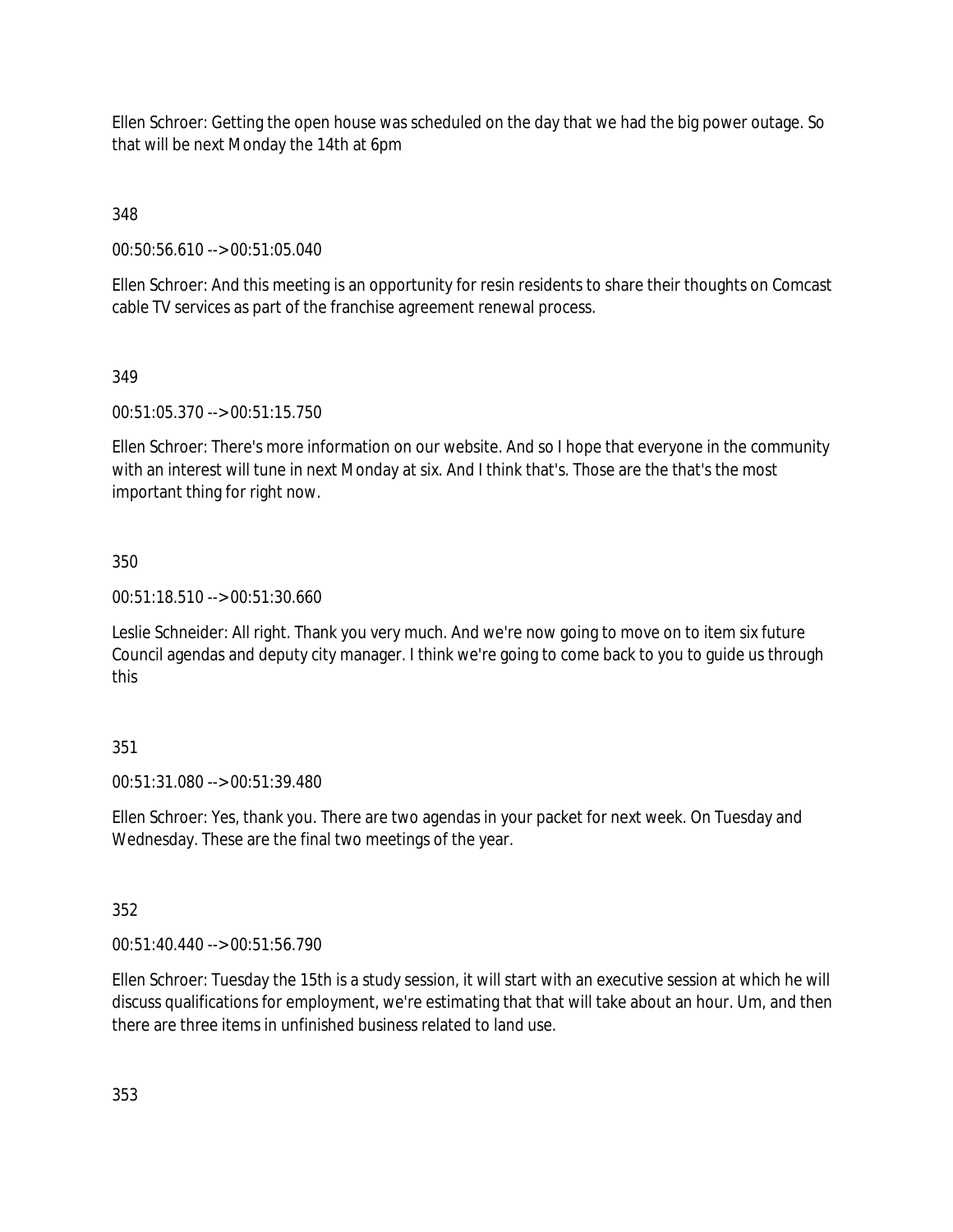00:51:57.930 --> 00:52:10.440

Ellen Schroer: And the following day WEDNESDAY, DECEMBER 16 you have scheduled a special meeting. This is a joint city council and race equity advisory or advisory committee or Task Force study session.

354

00:52:11.160 --> 00:52:21.960

Ellen Schroer: Also with members from kits upsurge and the Institute for Research and Education, on human rights, that's a two hour meeting with a presentation in time for questions and answers.

355

00:52:22.680 --> 00:52:29.790

Ellen Schroer: With the topic being threats to a welcoming kits up is, you know, phobia white nationalism and races and then kits up County and

356

00:52:30.840 --> 00:52:41.820

Ellen Schroer: Those are the two meetings that are scheduled for the balance of the month, you made the decision last week to cancel the meeting on the 22nd and the next meeting will be on the fourth of the fifth of January, which is the first Tuesday in January.

357

00:52:43.710 --> 00:52:45.030

Great, thank you very much.

358

00:52:46.260 --> 00:52:49.200

Leslie Schneider: Okay so Council Deputy Mayor deets.

359

00:52:50.730 --> 00:53:04.380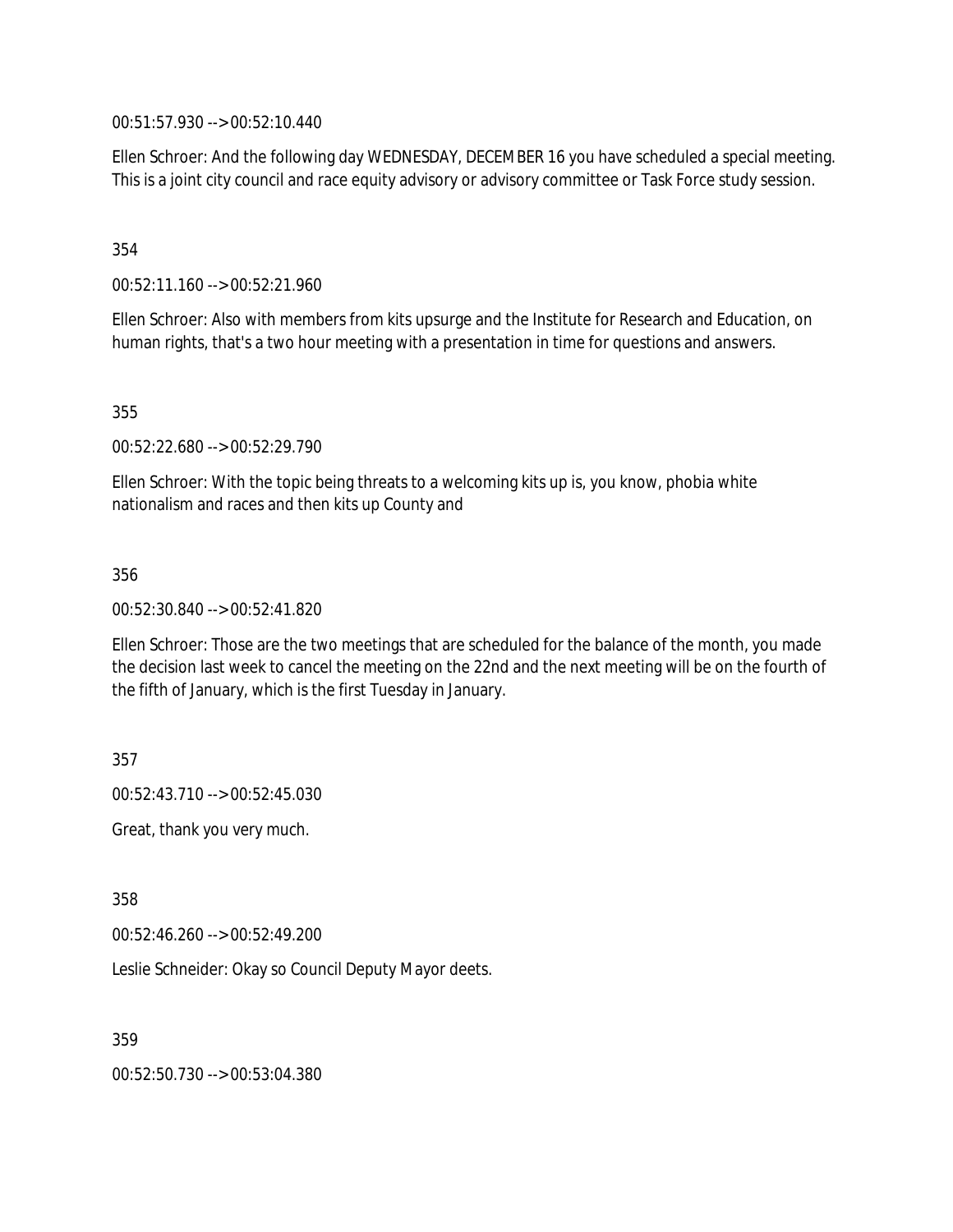Joe Deets: Yeah. Thank you, Mayor center. Yes, colleagues, I circulated a an email, a few days ago, just to let you know I was going to bring this up to add an agenda item for next Tuesday.

360

00:53:06.390 --> 00:53:15.720

Joe Deets: Fading to the RFP for the digital general store that we caught all approved. Well, I didn't say all proof but majority approved.

## 361

00:53:16.470 --> 00:53:30.210

Joe Deets: Back on October 13 so on October 13 we approve this city to put together an RFP since that time and digital store has actually been launched since last last Friday, December 4

## 362

00:53:30.840 --> 00:53:39.870

Joe Deets: And it has no affiliation with the city, at least not at this time. However, because we have the RFP that was agreed to

## 363

00:53:40.470 --> 00:53:49.620

Joe Deets: I think this might be a good time. I believe this would be a good time to have a discussion of the RFP for next Tuesday say 20 minutes to talk about it.

# 364

00:53:50.250 --> 00:54:08.370

Joe Deets: The mayor, Mayor Schneider and I have some ideas as to make benefit of what has been done with this existing digital store. So I just want to make that request that we have ADD add that to the agenda for December 15 20 minutes to discuss the RFP relating to the

365

00:54:09.480 --> 00:54:10.050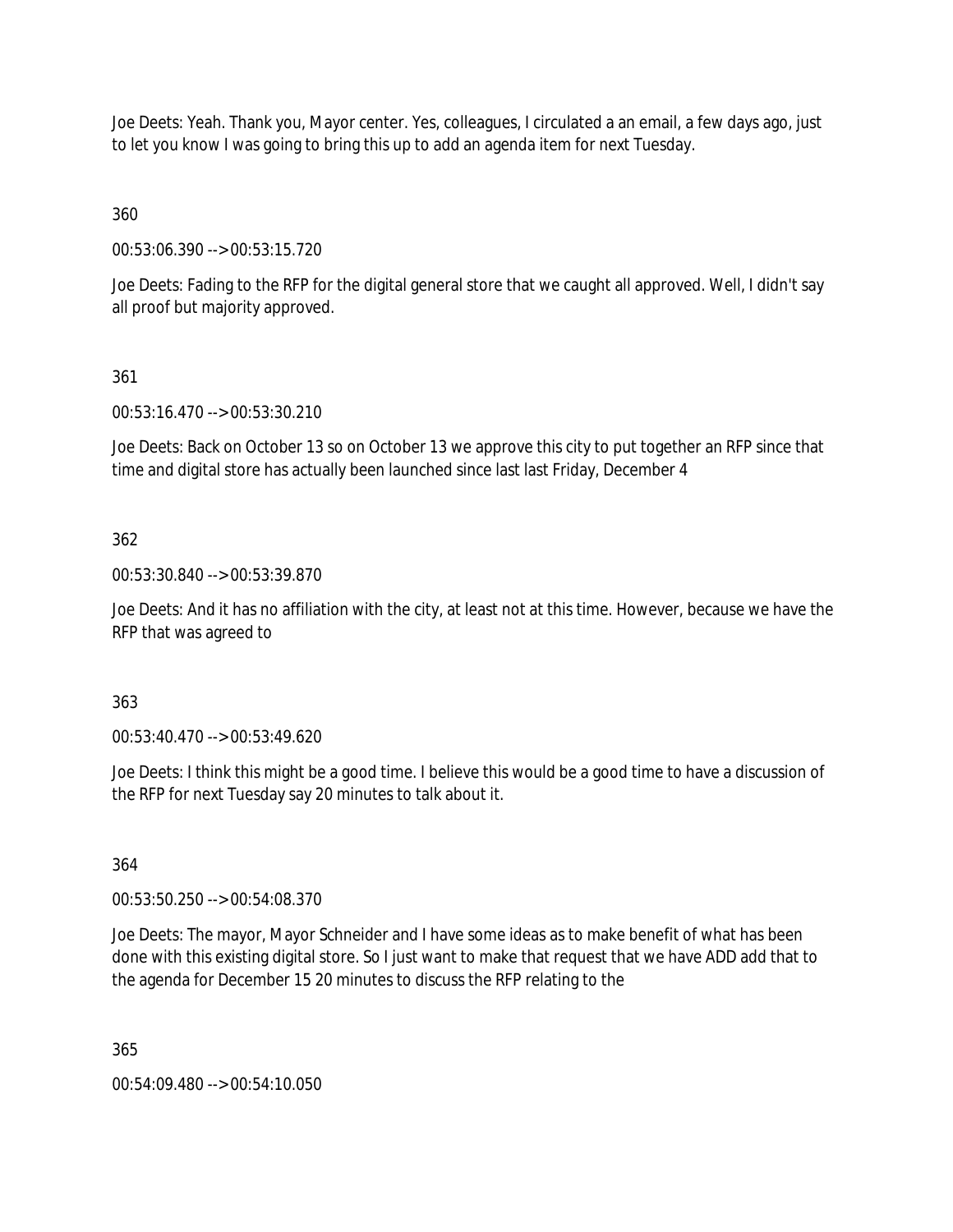Joe Deets: General Store.

366

00:54:10.980 --> 00:54:13.470

Leslie Schneider: All right. Is there a second for that request.

## 367

00:54:14.670 --> 00:54:26.550

Leslie Schneider: COUNCILMEMBER Pollock second stat. And let me just take a really quick up or down vote. So if there is any more discussion on whether we add that great council member I topless.

368

00:54:28.410 --> 00:54:40.170

Kirsten Hytopoulos: Just to be clear, if we have this agenda item or we only talking about an RFP about the digital store or is there potential for not to discuss other other e commerce choices is this one item, issue, or is it broader

369

00:54:41.190 --> 00:54:41.940

Joe Deets: You can make a broader

370

00:54:42.600 --> 00:54:47.850

Kirsten Hytopoulos: Because I will support it. If we have the option of looking at alternatives.

371

00:54:49.410 --> 00:54:49.710

But

372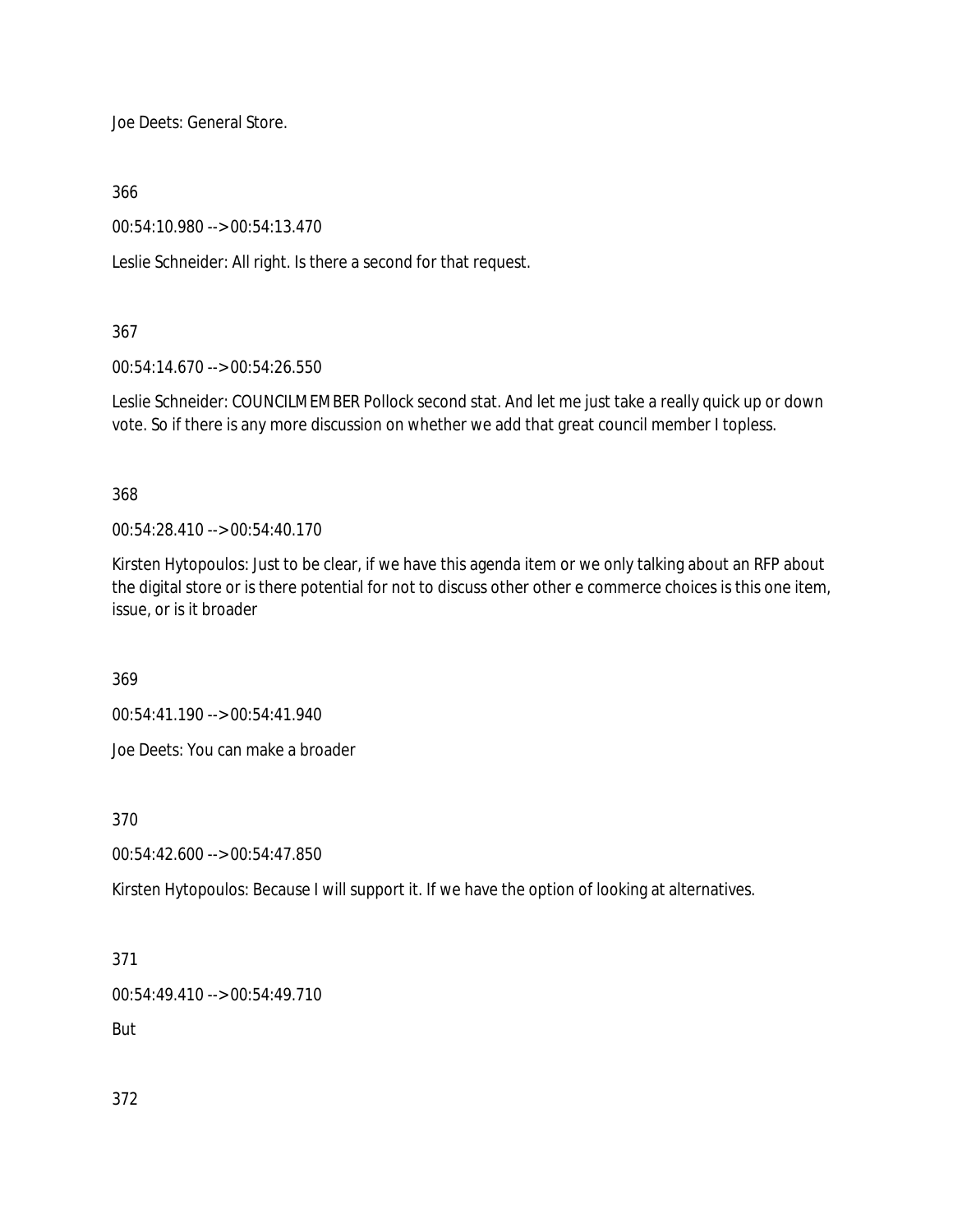00:54:53.040 --> 00:54:56.850

Leslie Schneider: All right. Thank you. Is there anyone else who wants to speak to this potential agenda item.

## 373

00:54:58.920 --> 00:55:05.160

Leslie Schneider: Alright. Seeing none, let's just, if you're supporting putting this item on the agenda. Please say I

374

00:55:05.850 --> 00:55:08.100 Leslie Schneider: Like, and any post

375 00:55:09.450 --> 00:55:09.960

Joe Deets: All right.

376

00:55:10.620 --> 00:55:14.640

Leslie Schneider: Great. That was unanimous and COUNCILMEMBER car.

377

00:55:19.230 --> 00:55:20.130

Christy Carr: I think you

378

00:55:21.300 --> 00:55:31.260

Christy Carr: As I mentioned last week and sent an email around just this afternoon I'd like to request time on the December 15 study session agenda to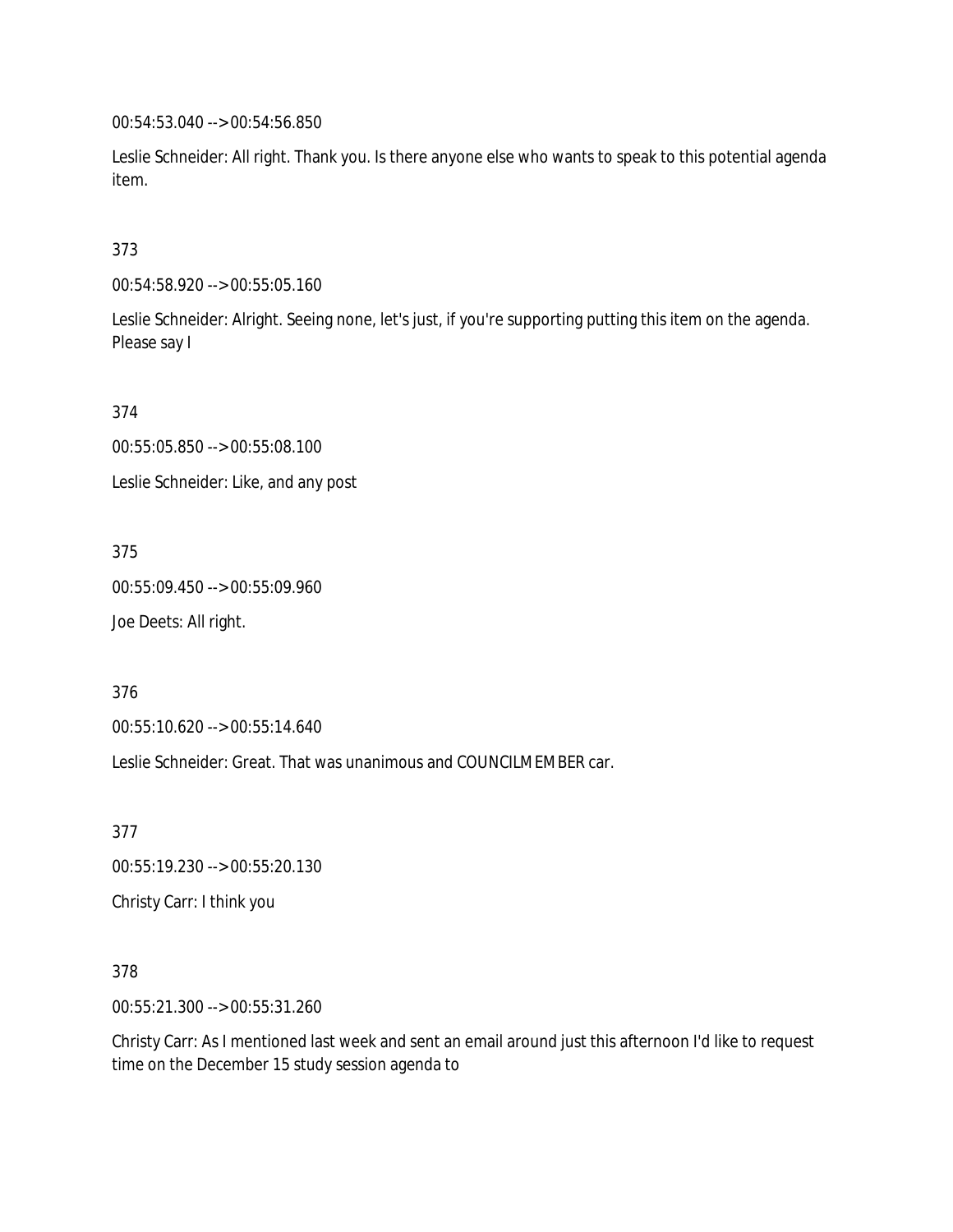00:55:31.590 --> 00:55:37.380

Christy Carr: provide counsel with an overview and gauge your interest in learning more about a Safe Routes to School

380

00:55:38.280 --> 00:55:46.500

Christy Carr: Project that has been under consideration by a number of people in the community, including the school districts wiki wheels parks.

381

00:55:47.040 --> 00:56:00.450

Christy Carr: The sustainable transportation Task Force Bainbridge green wave's Bainbridge parents. The Bainbridge PTO and its intended to address the very real challenge that the school district will face when kids go back to schools in buildings.

382

00:56:02.100 --> 00:56:08.220

Christy Carr: And with 65% of less or fewer of them writing buses so

383

00:56:09.570 --> 00:56:17.520

Christy Carr: This groups come up with some pretty creative ways to address that issue and to try to encourage more kids to bike or walk to schools and

384

00:56:17.940 --> 00:56:27.690

Christy Carr: So I'd like the opportunity to bring that project forward to you for your consideration at this point just to learn more from staff at a future meeting in January.

385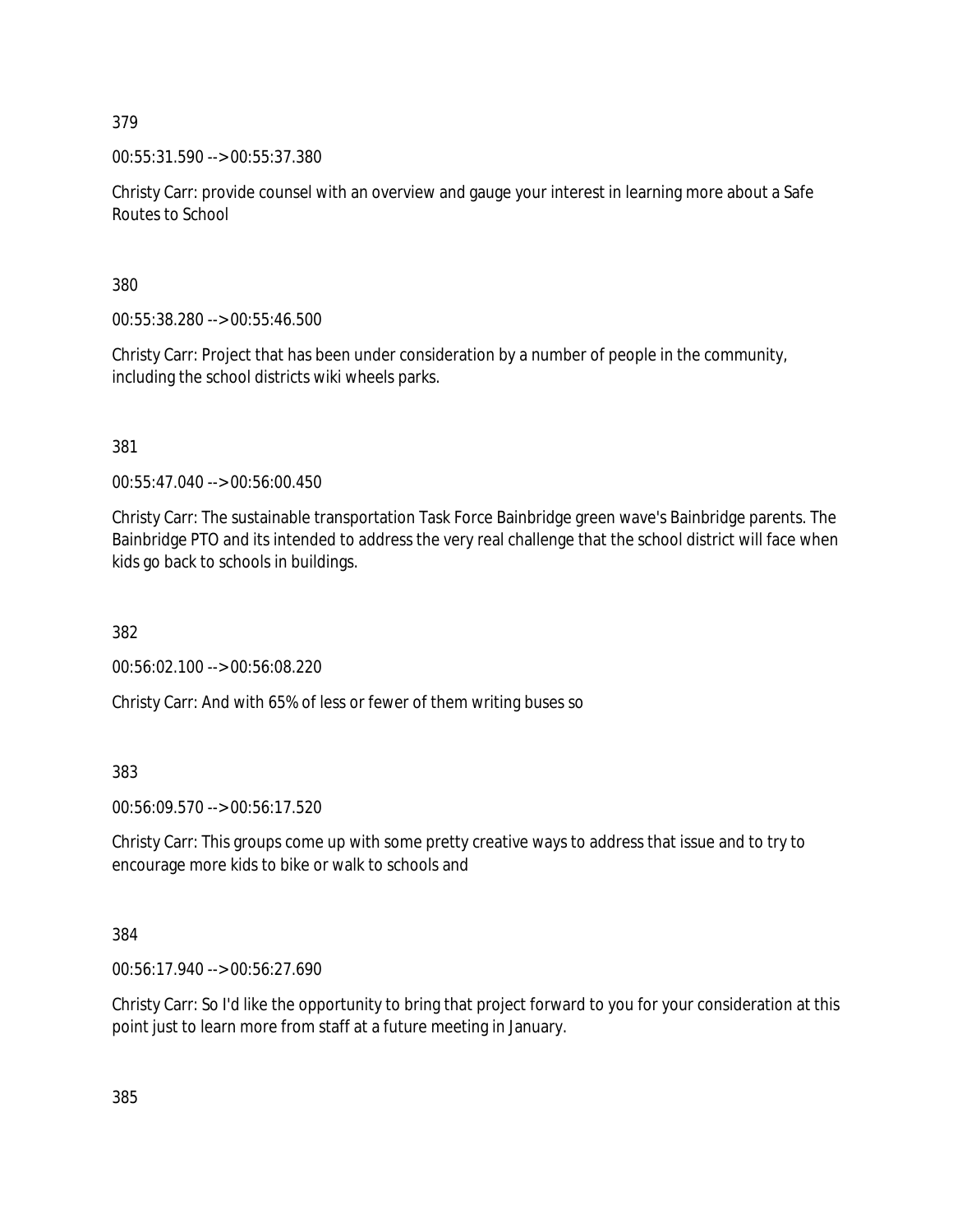00:56:28.200 --> 00:56:34.140

Christy Carr: So that we can understand better what the city's role would be or what potential costs would be in more specifics about the project.

386

00:56:37.230 --> 00:56:44.550

Leslie Schneider: Great, so that the request is to learn more. So that Council could determine whether stuff.

387

00:56:47.820 --> 00:56:51.090

Leslie Schneider: Can come back to us with more information or did I miss hear you.

388

00:56:51.870 --> 00:56:53.640

Christy Carr: Yeah, that's it. Okay.

389

00:56:54.450 --> 00:56:55.890

Leslie Schneider: Is there as a second for this.

390

00:56:58.440 --> 00:57:03.360

Leslie Schneider: Deputy Mayor deed seconds it. And is there any further comments or

391

00:57:04.440 --> 00:57:06.420

Leslie Schneider: Discussion. All right.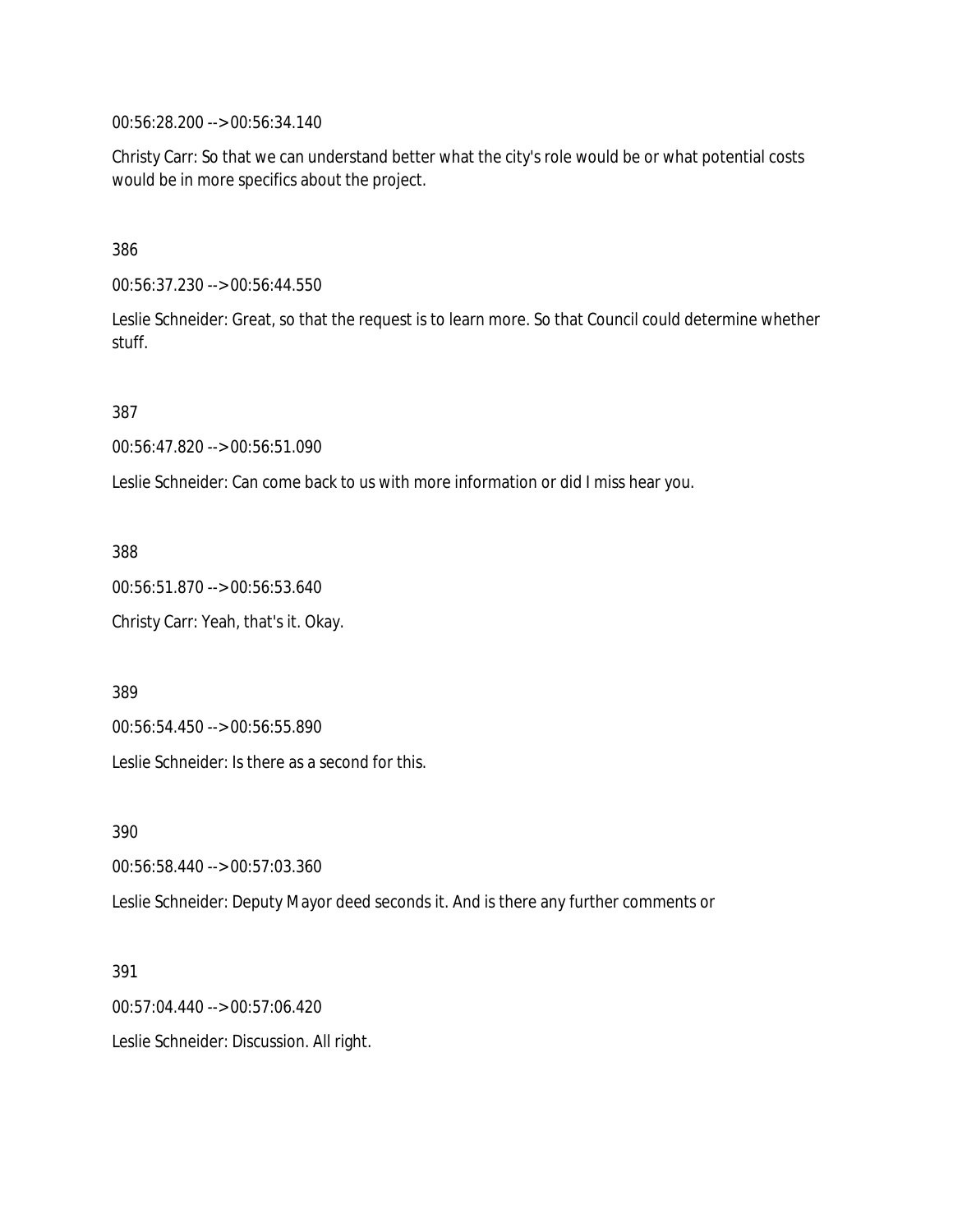00:57:07.500 --> 00:57:08.460

Leslie Schneider: COUNCILMEMBER No, sir.

393

00:57:09.060 --> 00:57:19.590

Rasham Nassar: Yeah. So I reached out to COUNCILMEMBER car about this because I'm working on something that sort of maybe relates, we didn't have an opportunity to touch base over the phone, but I didn't get your email.

394

00:57:20.010 --> 00:57:36.180

Rasham Nassar: Council member and i i'm still I'm still not sure whether or not the agenda item that I have accepted a civic duty to propose to the Council for consideration relates to yours. I think it does, although it's a little bit more

395

00:57:37.530 --> 00:57:45.030

Rasham Nassar: Maybe more broad or more descriptive in terms of the proposed changes to grow, but they are non motorized or seek to

396

00:57:46.170 --> 00:57:59.100

Rasham Nassar: ameliorate some of the traffic concerns for that street and I so I I would leave it at your discretion. And the reason I'm asking is because if if it's the case that the

397

00:57:59.790 --> 00:58:10.110

Rasham Nassar: pilot project for growth does not fit into the Safe Routes to School proposal, then I would need to propose that in a moment. After we finish your proposed item as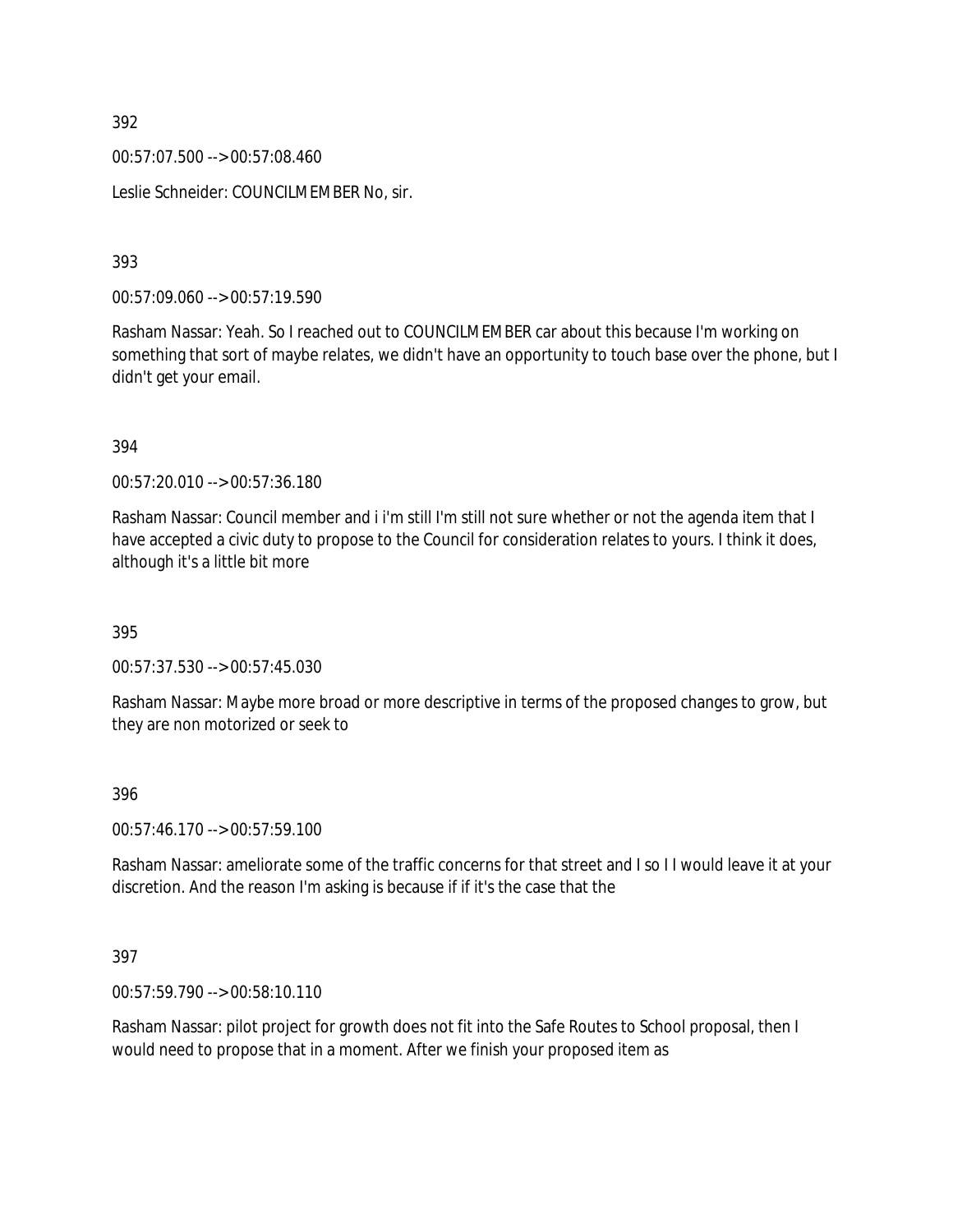00:58:10.140 --> 00:58:12.090 Rasham Nassar: A separate item for Council consideration.

00:58:14.460 --> 00:58:14.730 Christy Carr: Can

400

00:58:15.300 --> 00:58:19.620

Leslie Schneider: Harm, would you accept the sort of a combination of that agenda.

401

00:58:20.490 --> 00:58:22.080 Christy Carr: Well, I think that um

402

00:58:23.730 --> 00:58:33.090

Christy Carr: My understanding at to date of the proposed Safe Routes to School project is that they're short term and

403

00:58:34.380 --> 00:58:45.060

Christy Carr: They're called pop up projects. So the short term, low cost, but hopefully do result in that long term mode shift that we're looking for.

404

00:58:45.870 --> 00:58:53.190

Christy Carr: And my understanding of what we've heard from the great residents and what COUNCILMEMBER nisar shared with me, I think, is longer term and more permanent in nature.

398

399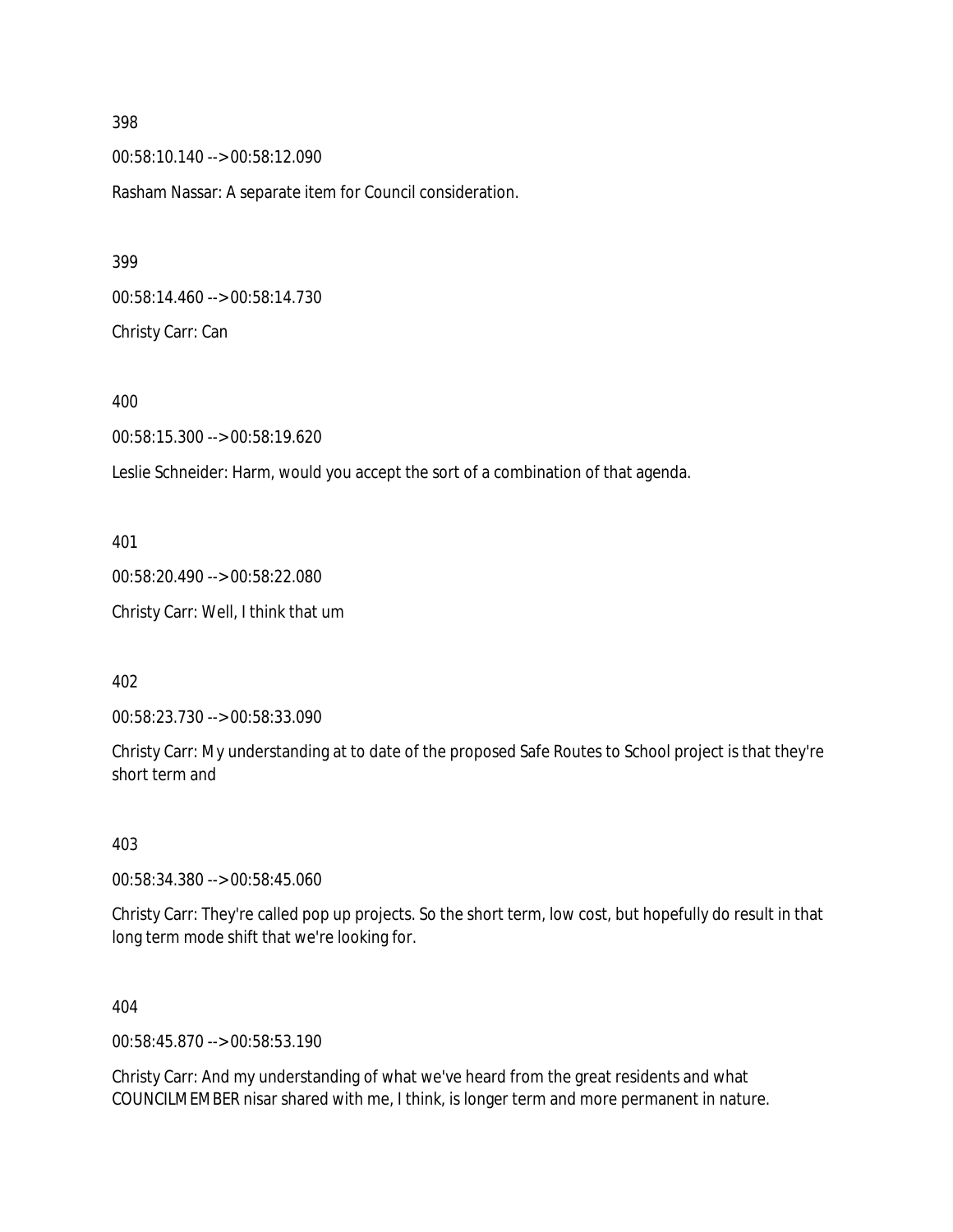00:58:54.390 --> 00:59:01.530

Christy Carr: So, similar to or something along the lines of what we were discussing as part of the capital improvement plan.

406

00:59:02.460 --> 00:59:10.380

Christy Carr: So I, I don't think they're mutually exclusive, because they're clearly in the same space. But I do think that they are

407

00:59:11.160 --> 00:59:28.170

Christy Carr: In terms of timeline in and in terms of cost and in terms of complexities. I think that they are somewhat different. I know it seems kind of silly to be talking about similar things on on the same street in two different agenda items.

408

00:59:29.520 --> 00:59:38.700

Christy Carr: But I just for those reasons that I've stated, I think that they are separate enough that COUNCILMEMBER nisar may be better off.

409

00:59:40.230 --> 00:59:45.990

Christy Carr: To propose a separate agenda item which I would be happy to support. I just

410

00:59:47.160 --> 00:59:48.540

Christy Carr: That's all. Okay.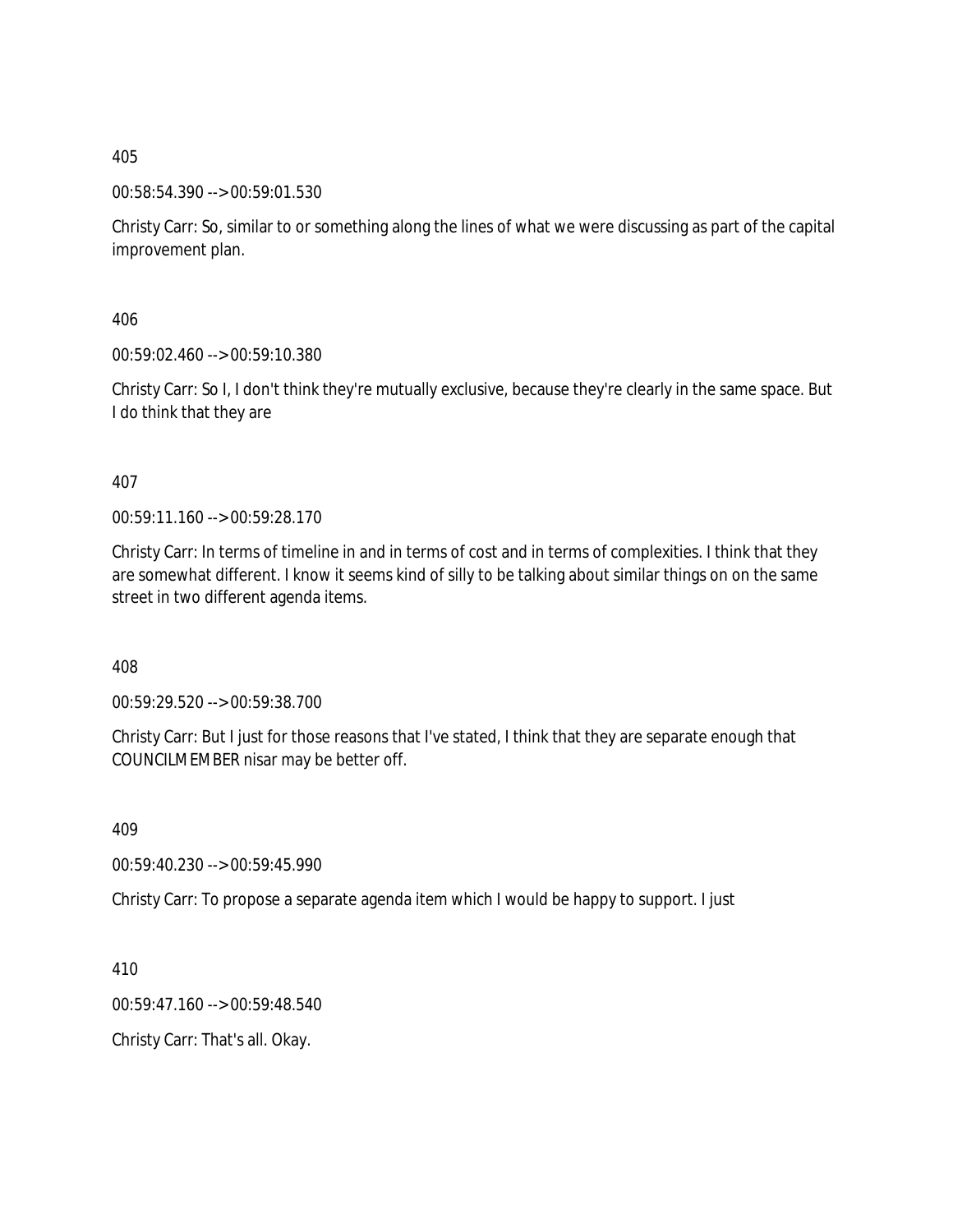00:59:48.870 --> 00:59:50.400 Leslie Schneider: And COUNCILMEMBER car.

412

00:59:50.430 --> 00:59:51.480 Leslie Schneider: How much time do you

## 413

00:59:51.510 --> 00:59:56.490

Leslie Schneider: Do you recommend that your proposed item would take, I just want to try to get gauge

#### 414

00:59:56.550 --> 00:59:59.670 Leslie Schneider: Where we are on that 15th meeting.

#### 415

01:00:01.980 --> 01:00:05.040

Christy Carr: I think 15 minutes would be adequate, it's

#### 416

01:00:05.070 --> 01:00:12.840

Leslie Schneider: Okay and Deputy Mayor deeds. I forgot to ask you how much time you were going to be looking for on your agenda item. Can you give me a sense of

### 417

01:00:13.530 --> 01:00:13.920

Joe Deets: Minutes.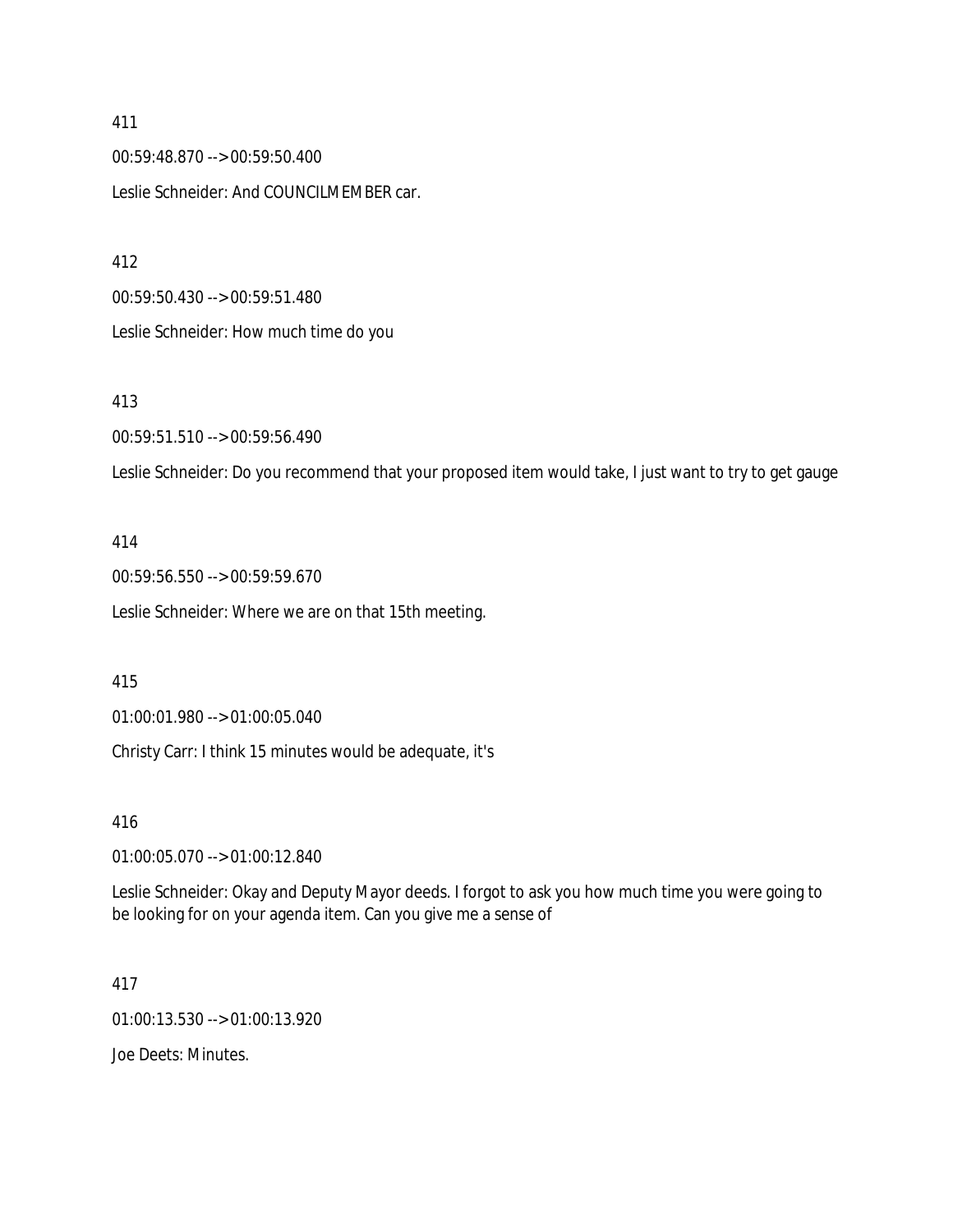01:00:14.460 --> 01:00:17.460

Leslie Schneider: 20 minutes maybe okay so

419

01:00:18.510 --> 01:00:23.040

Leslie Schneider: Deputy city manager. Do you have a sense of where we are with the meeting on the 15th.

420

01:00:23.610 --> 01:00:31.800

Ellen Schroer: Um, yeah, we have 60 minutes for the Executive Session, and currently an hour and 10 minutes of unfinished business.

## 421

01:00:32.070 --> 01:00:44.970

Ellen Schroer: And then we generally allow about 30 minutes for the beginning and end of the meeting. So that would be about three hours right now. Um, and then the additional two items that were just discussing about 35 minutes

422

01:00:46.290 --> 01:00:46.710

Leslie Schneider: Okay.

423

01:00:46.890 --> 01:00:53.250

Ellen Schroer: That's the meaning of ours. If all things kind of pencil out the way the way they are intended right now.

424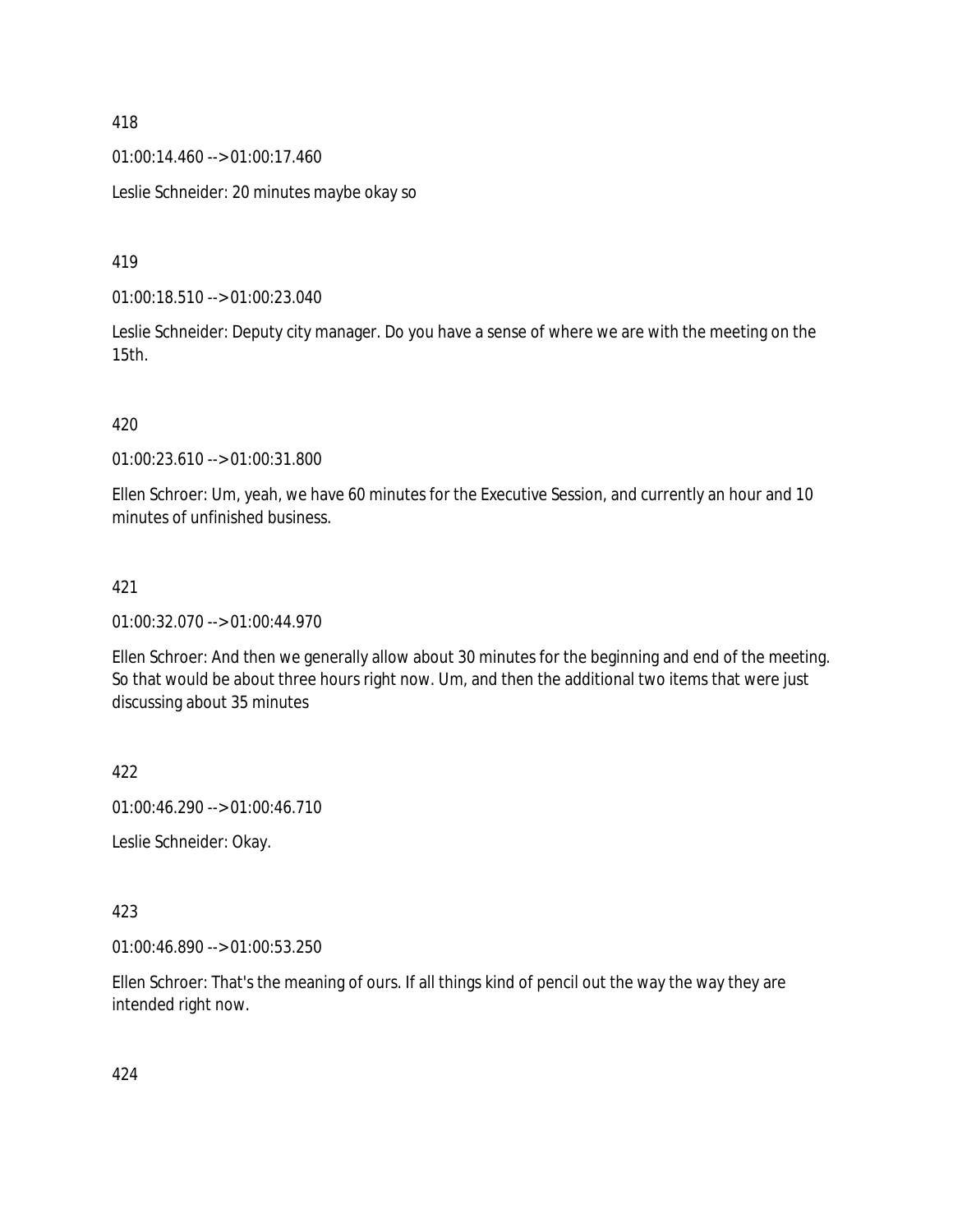01:00:53.550 --> 01:01:02.280

Leslie Schneider: Right, so it does definitely go over our attempts to try to keep meetings at three hours or under about three and a half or two 930 so

## 425

01:01:07.320 --> 01:01:13.290

Leslie Schneider: So what if there is no more. Is there any other discussion on COUNCILMEMBER cars request.

## 426

01:01:14.490 --> 01:01:21.480

Leslie Schneider: And all those in favor of adding a 15 minute discussion to these pop up ideas for Safe Routes to Schools. Please say I

## 427

01:01:22.620 --> 01:01:27.210

Leslie Schneider: Great, thank you that passes unanimously and COUNCILMEMBER nisar

## 428

01:01:27.960 --> 01:01:41.880

Rasham Nassar: Yeah, real quick before i propose my agenda item deputy city manager. When you say that the agenda. It contains approximately three and a half hours of scheduled time with unfinished business do you are you adding including the 10 minutes for

429

01:01:45.030 --> 01:01:46.470

Ellen Schroer: Oh councilman last sorry you

430

01:01:46.470 --> 01:01:47.430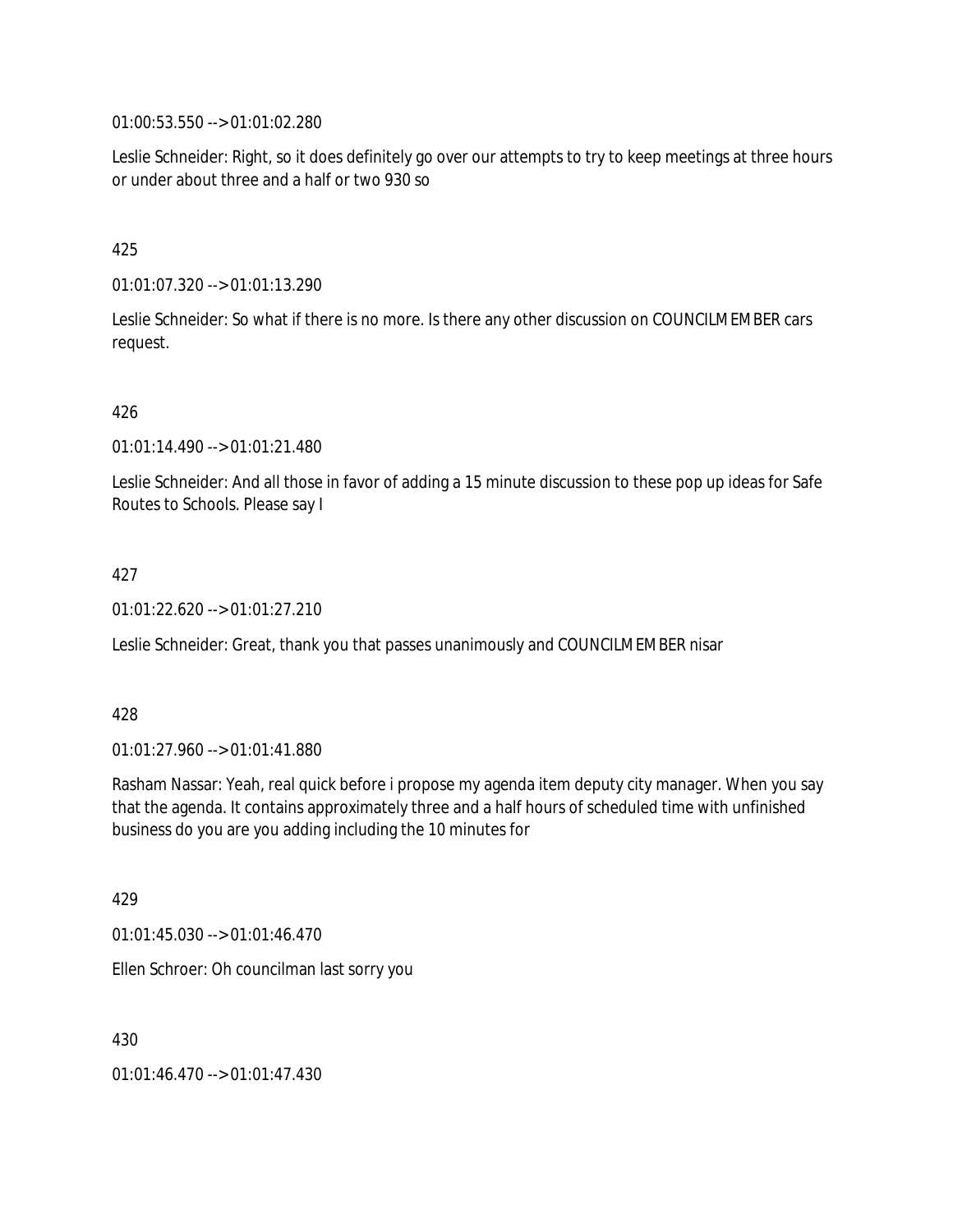Leslie Schneider: froze up there.

431

01:01:47.880 --> 01:02:02.160

Ellen Schroer: But 10 minutes for the joint update. That's the 110 minute item. Let me redo my math. So we have one to two hours. So we're probably at about three right now. I'm all together with the two new items.

432

01:02:03.720 --> 01:02:04.410

Ellen Schroer: I'm

433

01:02:05.790 --> 01:02:10.410

Ellen Schroer: And I'm assuming, since I have the floor right now that I should add this to Council discussion.

434

01:02:12.000 --> 01:02:13.710

Ellen Schroer: I'm at this juncture.

435

01:02:16.500 --> 01:02:17.340

Leslie Schneider: COUNCILMEMBER car.

## 436

01:02:19.200 --> 01:02:33.480

Christy Carr: Yeah, thanks. I would ask my colleagues who are on the joint land use subcommittee. If you think that we need an update on this meeting. We actually just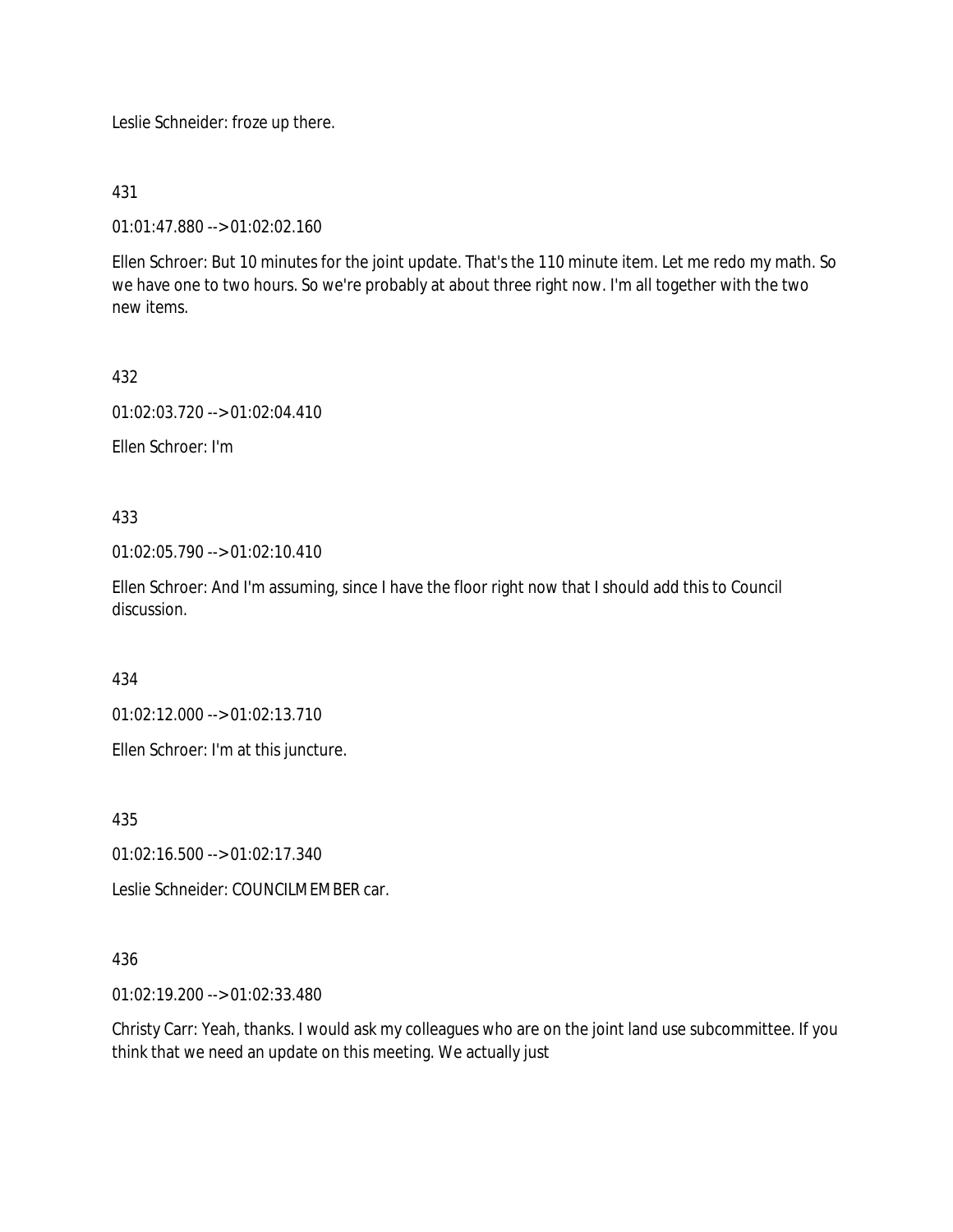01:02:34.560 --> 01:02:46.050

Christy Carr: We can't canceled, our last meeting of the year. So I'm not, I'm not sure we would have an update for you. So we could probably by 10 minutes there if my colleagues would agree with that approach.

438

01:02:46.890 --> 01:02:48.450

Michael Pollock: Sure. Sounds good.

439

01:02:50.760 --> 01:02:52.020

Leslie Schneider: COUNCILMEMBER high topless.

440

01:02:52.110 --> 01:03:02.220

Kirsten Hytopoulos: I just want to make sure that that's what COUNCILMEMBER into service talking about since she got cut off. I just, I'm saying yes to what what COUNCILMEMBER car is saying that I just didn't know if we knew for sure that was the 10 minute item.

#### 441

01:03:03.240 --> 01:03:05.790

Leslie Schneider: Okay so COUNCILMEMBER to start, we can come back to now now.

## 442

01:03:08.010 --> 01:03:09.660

Rasham Nassar: I'll try doing the standing

443

01:03:11.070 --> 01:03:21.570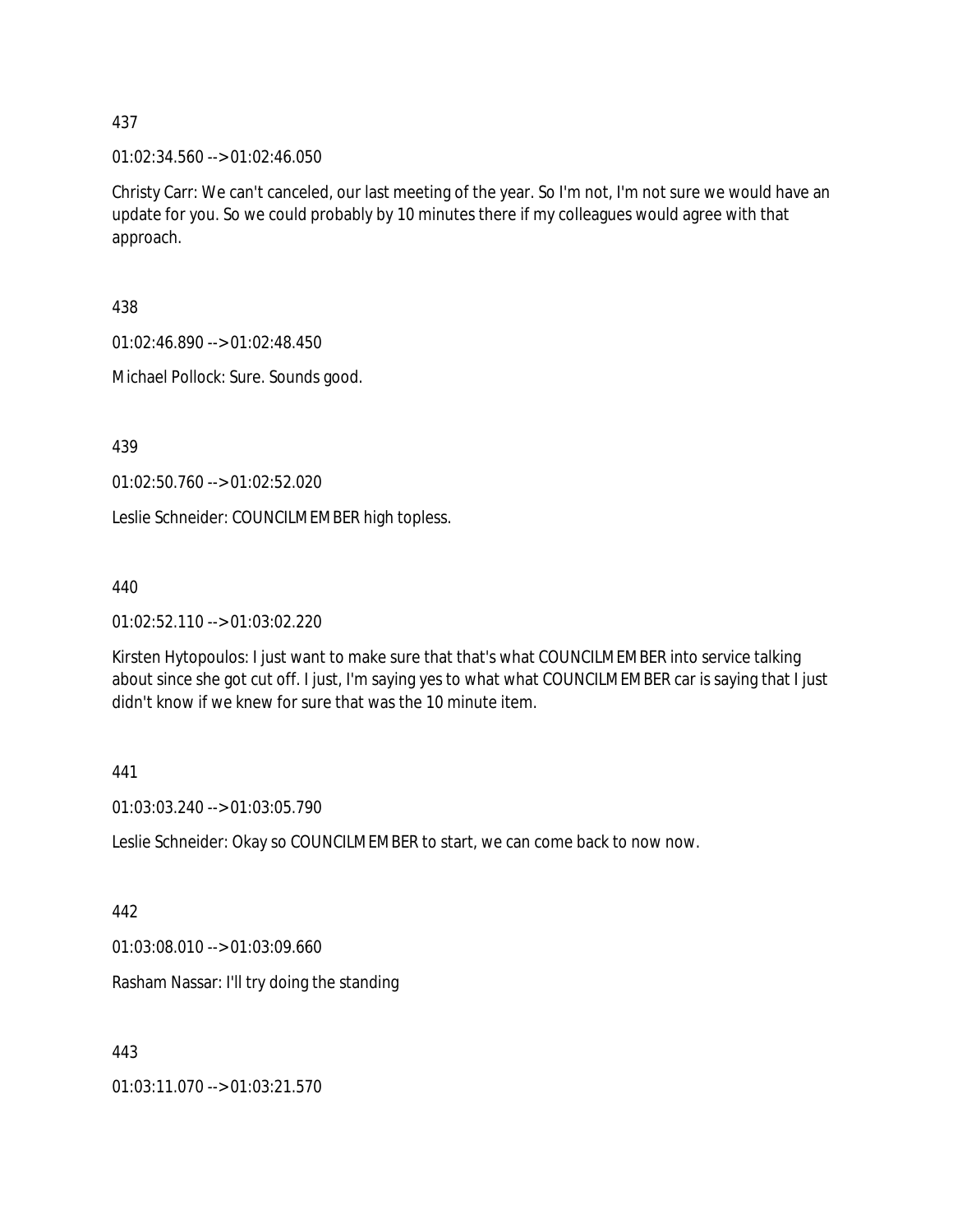Rasham Nassar: So I was asking the, the deputy city manager about the scheduled time out on the 15th. And the reason I asked is, because typically we put a 10 minute

## 444

01:03:22.410 --> 01:03:32.280

Rasham Nassar: stand in for time like a placeholder for items and unfinished business that never take that much time. So I just don't want. I'm going to propose an agenda item.

## 445

01:03:33.090 --> 01:03:46.410

Rasham Nassar: And I just want to make sure that when we say we're scheduled at three and a half. It means because we've just generated a template agenda that produces those 10 minute placeholder for Agenda items that never take 10 minutes to discuss

## 446

01:03:48.120 --> 01:03:50.340

Rasham Nassar: To make it more palatable for my colleagues to consider.

#### 447

01:03:51.900 --> 01:03:56.850

Ellen Schroer: I think we actually there was some discussion of removing that 10 minute item altogether.

#### 448

01:03:57.810 --> 01:03:59.580

Rasham Nassar: Oh, it was just the 110 minute item.

#### 449

01:03:59.850 --> 01:04:01.860

Rasham Nassar: Correct. Okay, so I missed that.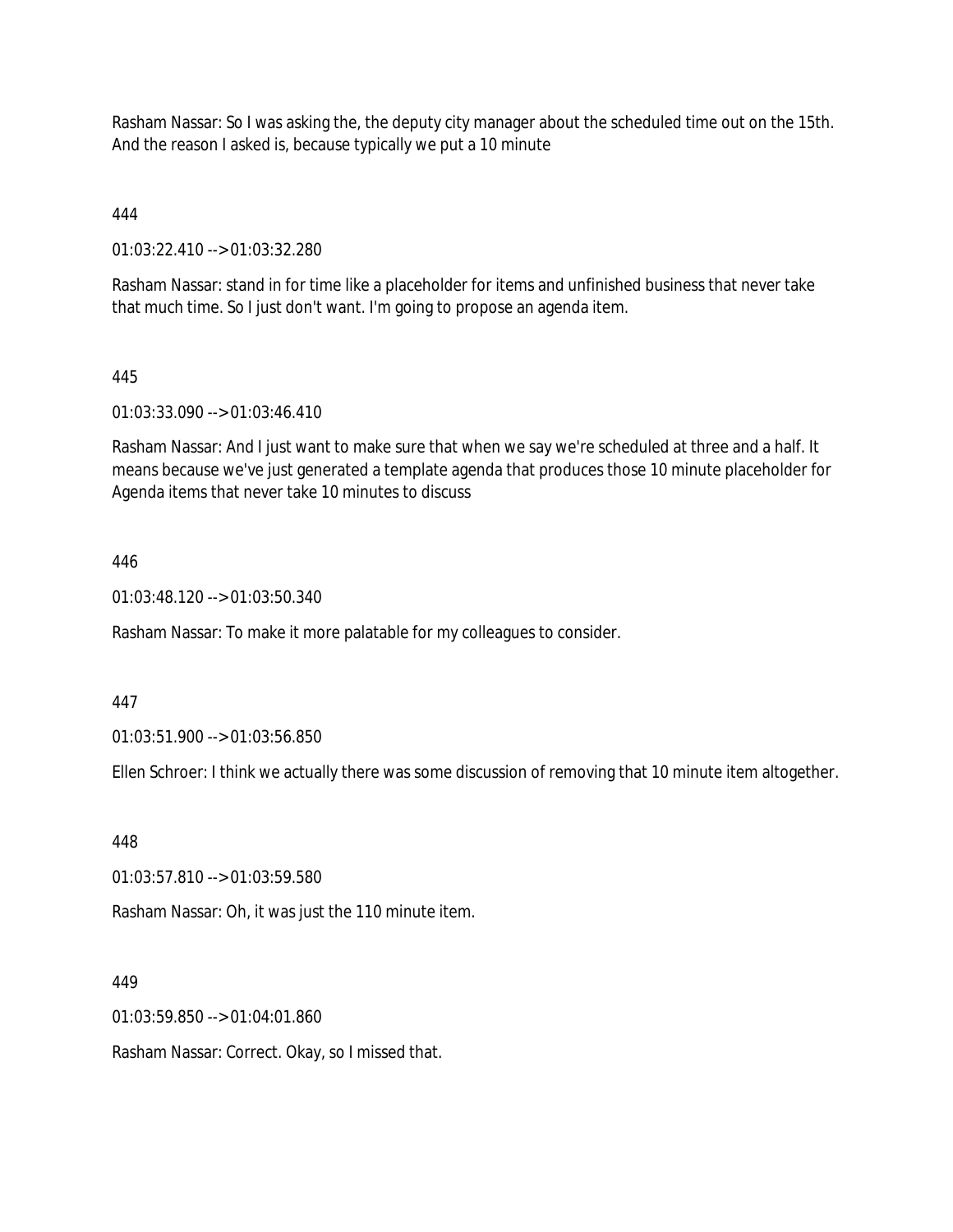01:04:02.430 --> 01:04:04.590

Ellen Schroer: Meeting was high, while you had dropped off there.

451

01:04:05.310 --> 01:04:06.870

Ellen Schroer: That meeting had been canceled. So

452

01:04:07.170 --> 01:04:07.650

Rasham Nassar: If that's

### 453

01:04:07.740 --> 01:04:10.380

Ellen Schroer: All right direction. I would go ahead and do that.

#### 454

01:04:14.610 --> 01:04:17.430

Rasham Nassar: Ok and now may I propose my item.

455

01:04:18.870 --> 01:04:24.690

Rasham Nassar: Yes, please. Okay. And do let me know if I drop out again. The Winslow has been very fickle and Winslow today.

### 456

01:04:25.890 --> 01:04:37.920

Rasham Nassar: Um, so I briefly mentioned that it relates to grill avenues and it. It's an extension of our discussion in the tip. If you recall, there were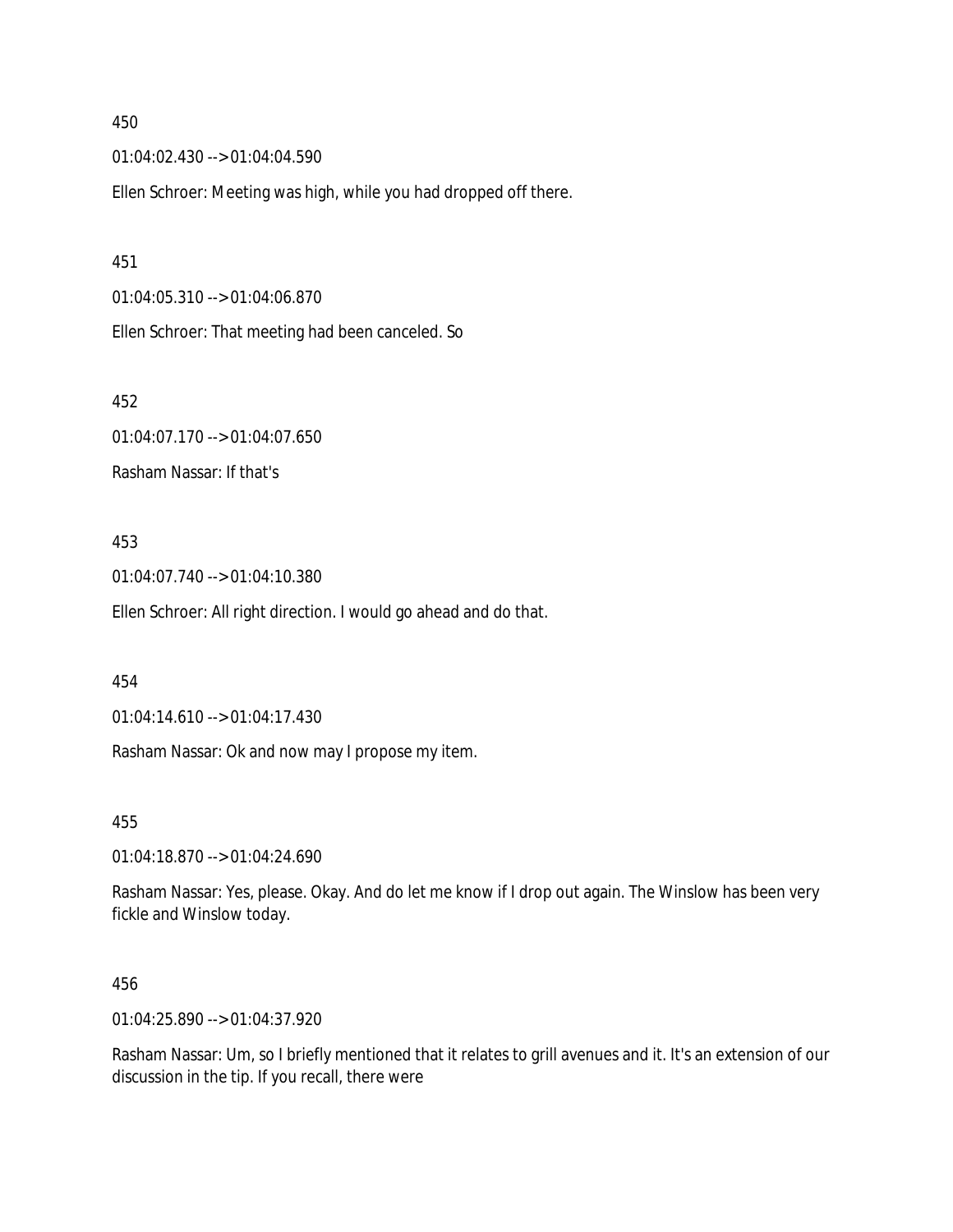## 01:04:39.270 --> 01:04:45.270

Rasham Nassar: No insubstantial non motorized or neighborhood traffic safety improvement measures that were

## 458

01:04:45.720 --> 01:04:51.510

Rasham Nassar: Proposed by public works director. Where's Vicki that we're in this tip that Council pulled from this tip.

## 459

 $01:04:51.780 \rightarrow 01:05:00.480$ 

Rasham Nassar: The reason Council pulled them from this tip was because in light of the fact that Tim islands bill failed at the Washington State Supreme Court recently our

460

01:05:00.900 --> 01:05:15.180

Rasham Nassar: Traffic fund is now alive again and we can sort appropriating money from that fund to fund our neighborhood traffic calming streets programs. So that was the thinking behind Council, we just discussed that in relation to this tip very recently.

461

01:05:16.980 --> 01:05:23.640

Rasham Nassar: Grow Avenue residents have been in touch. I think with not only myself. I think all of us have received an email from some or most of them.

462

01:05:24.060 --> 01:05:37.380

Rasham Nassar: And what they've pointed to is at one of those proposals and that tip which is now part of the neighborhood traffic calming streets project for grow is a pilot project for some sort of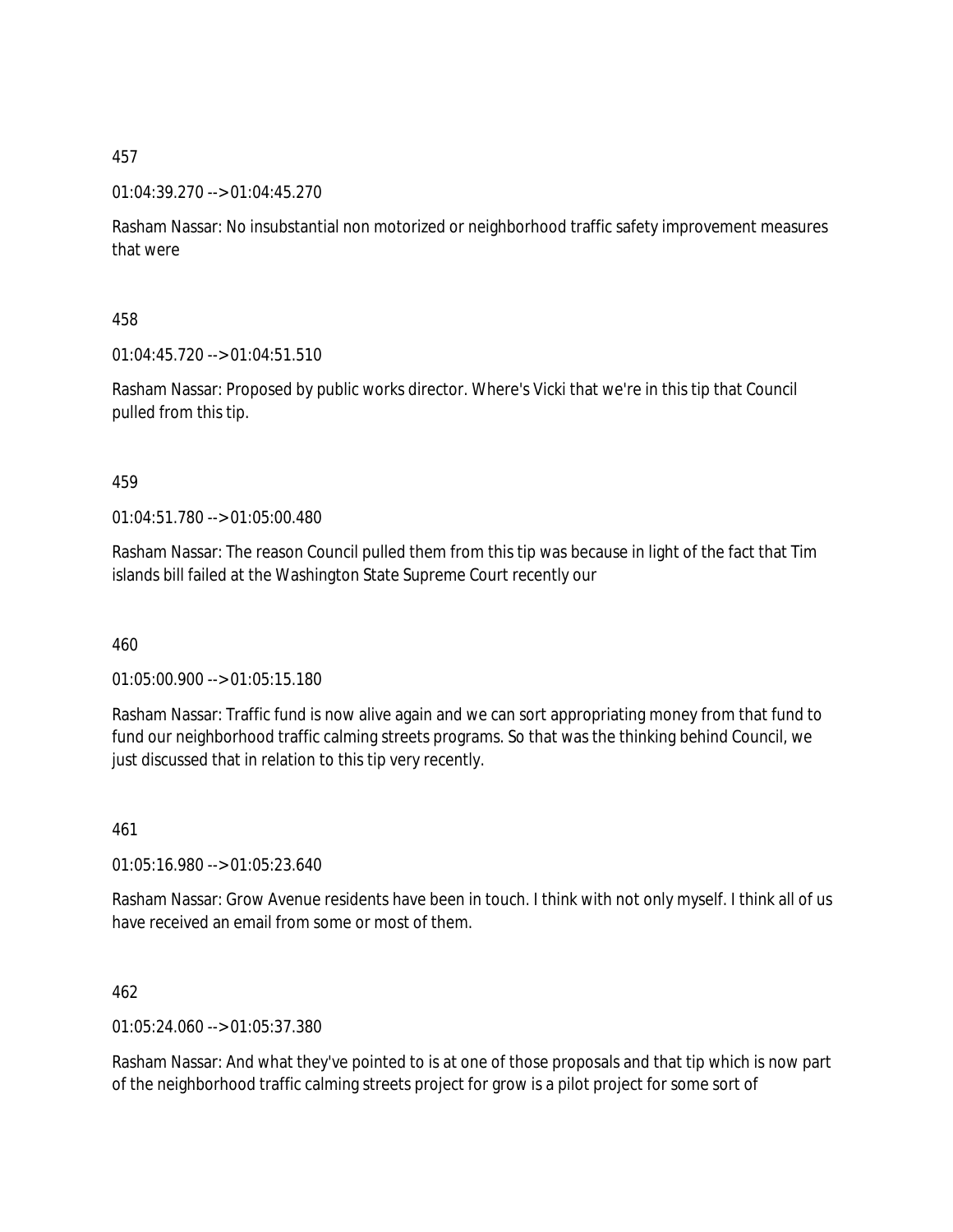463

01:05:39.270 --> 01:05:42.510

Rasham Nassar: Green round about or something, I don't know the details of the specifics

464

01:05:44.130 --> 01:05:52.680

Rasham Nassar: But it was in this tip the their thinking is that since grow has been close to three traffic since the beginning of the construction

465

01:05:53.100 --> 01:06:00.930

Rasham Nassar: Of Wyatt and now that construction has shifted over to Madison Wyatt that instead of opening up the street again.

466

01:06:01.800 --> 01:06:06.240

Rasham Nassar: And then at the conclusion of construction at Madison and then

467

01:06:06.780 --> 01:06:20.190

Rasham Nassar: Closing it again to institute this pilot project, why not just get on track to complete the implementation of this pilot project so that when the mat round about at Madison and why it is complete.

468

01:06:20.610 --> 01:06:33.150

Rasham Nassar: Then we lift the through traffic barrier on Madison and grow has grown has maintained closure since the beginning of the closure starting at the construction date for for Wyatt this past year.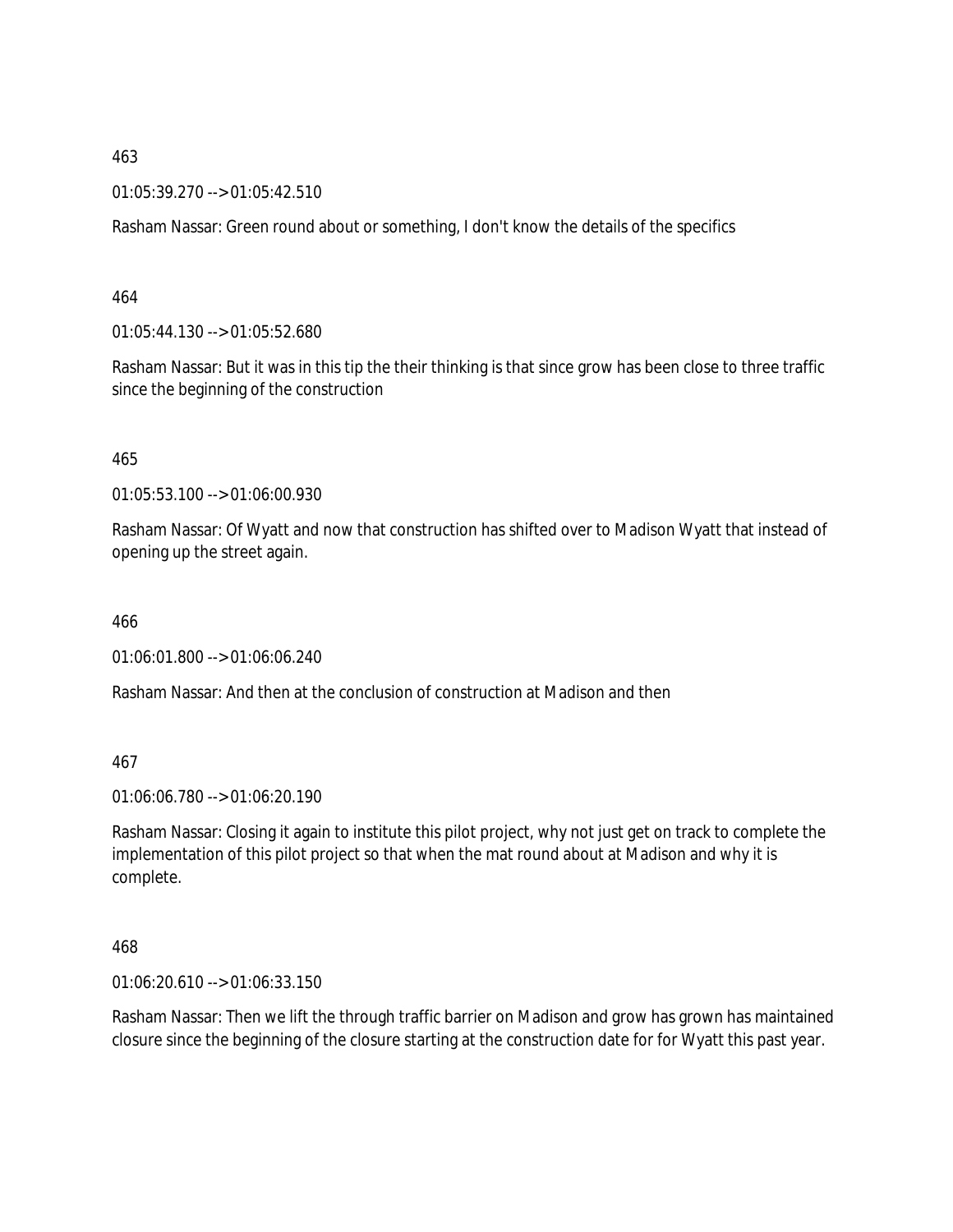469

01:06:34.440 --> 01:06:36.540

Rasham Nassar: So that's the thinking there's a timeline.

470

01:06:38.010 --> 01:06:43.110

Rasham Nassar: Constraint here that public works director was Vicki propose that I reach out to counsel, try and get it on an agenda.

471

01:06:43.650 --> 01:06:49.440

Rasham Nassar: I'm proposing it for the 15th of December, at least for a touch in 1015 minutes have public works director come

### 472

01:06:49.650 --> 01:07:02.760

Rasham Nassar: Talk to counsel. Tell us about what grow Avenue Reddit residents are proposing and then we can schedule in January, a proper agenda item for Council discussion and possible action to start the implementation of that pilot project for grow.

### 473

01:07:04.140 --> 01:07:06.030

Leslie Schneider: All right. Thank you. Is there a second for that.

### 474

01:07:07.710 --> 01:07:12.120

Leslie Schneider: COUNCILMEMBER car seconds and any further discussion.

475

01:07:13.320 --> 01:07:17.640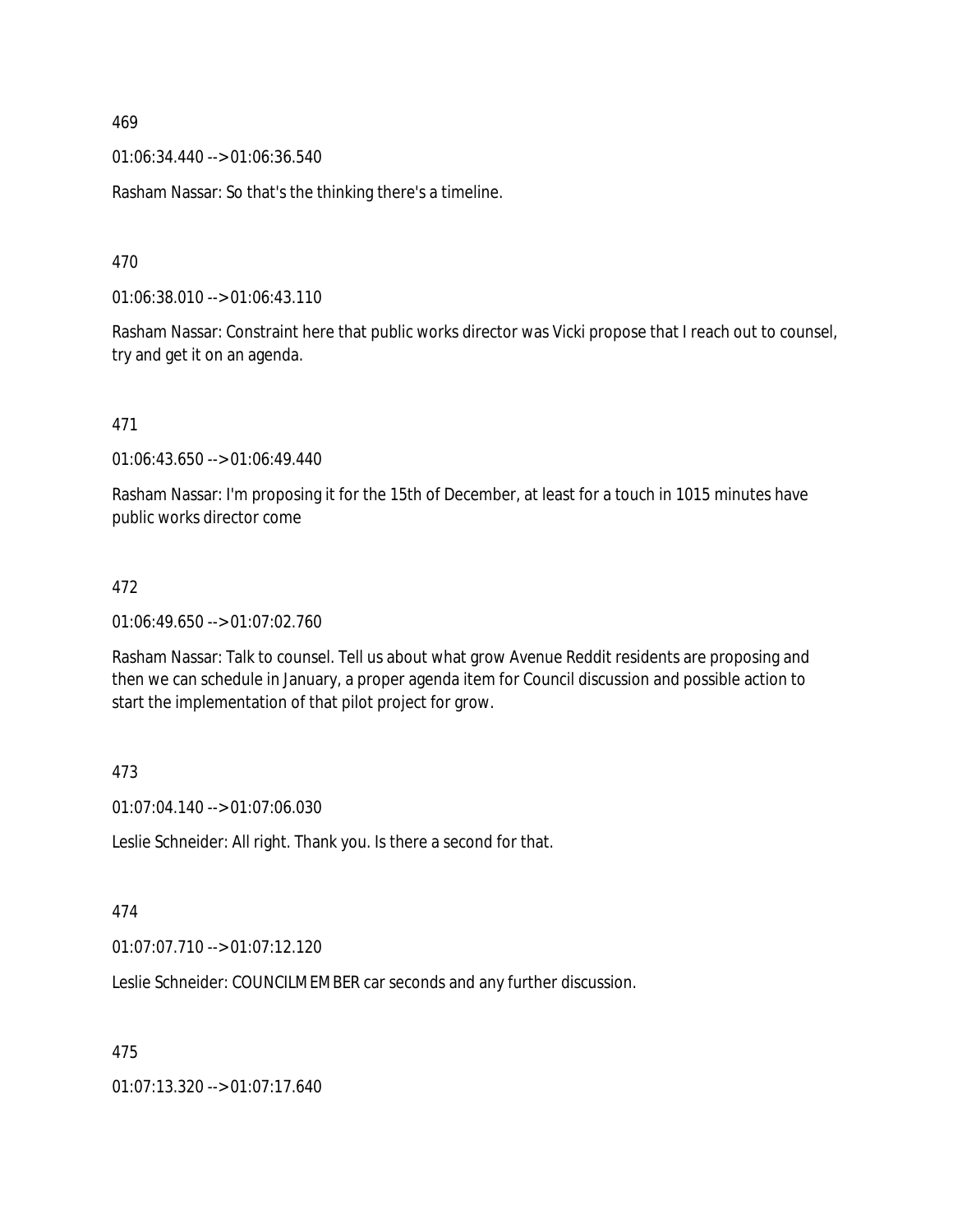Leslie Schneider: By my colleagues. All right, I'm all those in favor please say I

476

01:07:19.500 --> 01:07:20.880 Leslie Schneider: And any opposed.

477

01:07:22.380 --> 01:07:22.890

Excellent.

478

01:07:24.630 --> 01:07:26.190

Leslie Schneider: Is deputy city manager.

479

01:07:26.550 --> 01:07:34.560

Ellen Schroer: And I would just offer that I can certainly talk to the public works director and it sounds like council member and a star has already reached out to him.

480

01:07:34.860 --> 01:07:39.570

Ellen Schroer: But without a lot of time, it will probably have to be a pretty high level introduction from the staff side.

481

01:07:40.170 --> 01:07:52.560

Ellen Schroer: Because we really only have one or two working days before the packet needs to be finished. So I just want to set expectations around that and let you know that he will come prepared to speak to it, but won't have a lot of time to have specifics for you.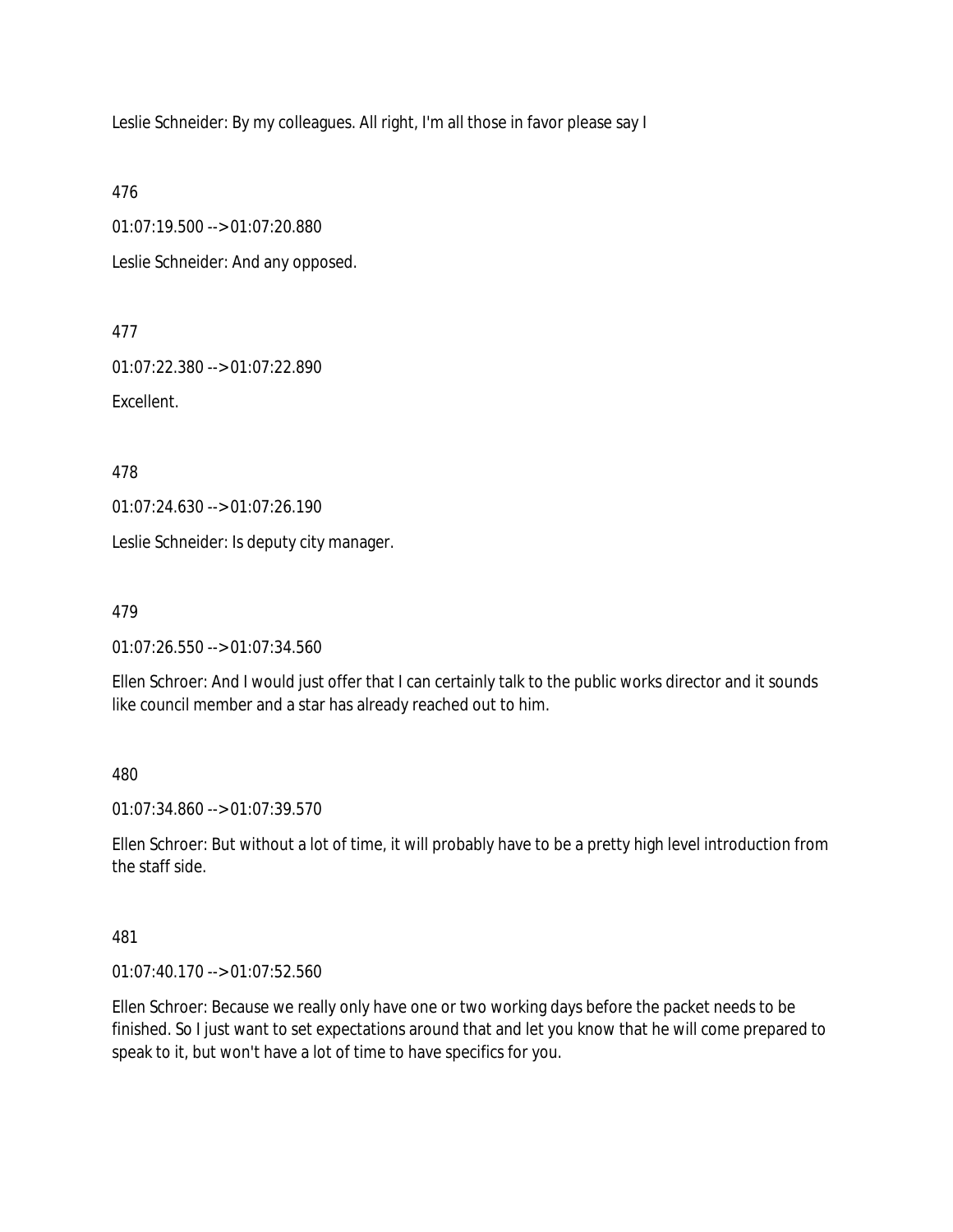482 01:07:54.420 --> 01:07:55.110 Leslie Schneider: That sounds good.

483

01:07:55.380 --> 01:07:59.940

Rasham Nassar: Yeah, that's exactly what what I was hoping for deputy city manager. Thank you.

484

01:08:00.900 --> 01:08:02.040 Leslie Schneider: Alright. Councilmember Paula.

#### 485

01:08:02.850 --> 01:08:08.490

Michael Pollock: I just have a point of order or question. Is it proper to call

486

01:08:09.660 --> 01:08:17.040

Michael Pollock: Ellen deputy city manager. Are you going to be acting city manager next to our wins the transition of what, what should we call you.

487

01:08:18.240 --> 01:08:20.040

Leslie Schneider: That transition happens this evening.

488

01:08:22.470 --> 01:08:29.130

Ellen Schroer: I think the actual official date is Friday, the 11th, but you will take action on that. I hope later this evening. So thank you for bringing that up.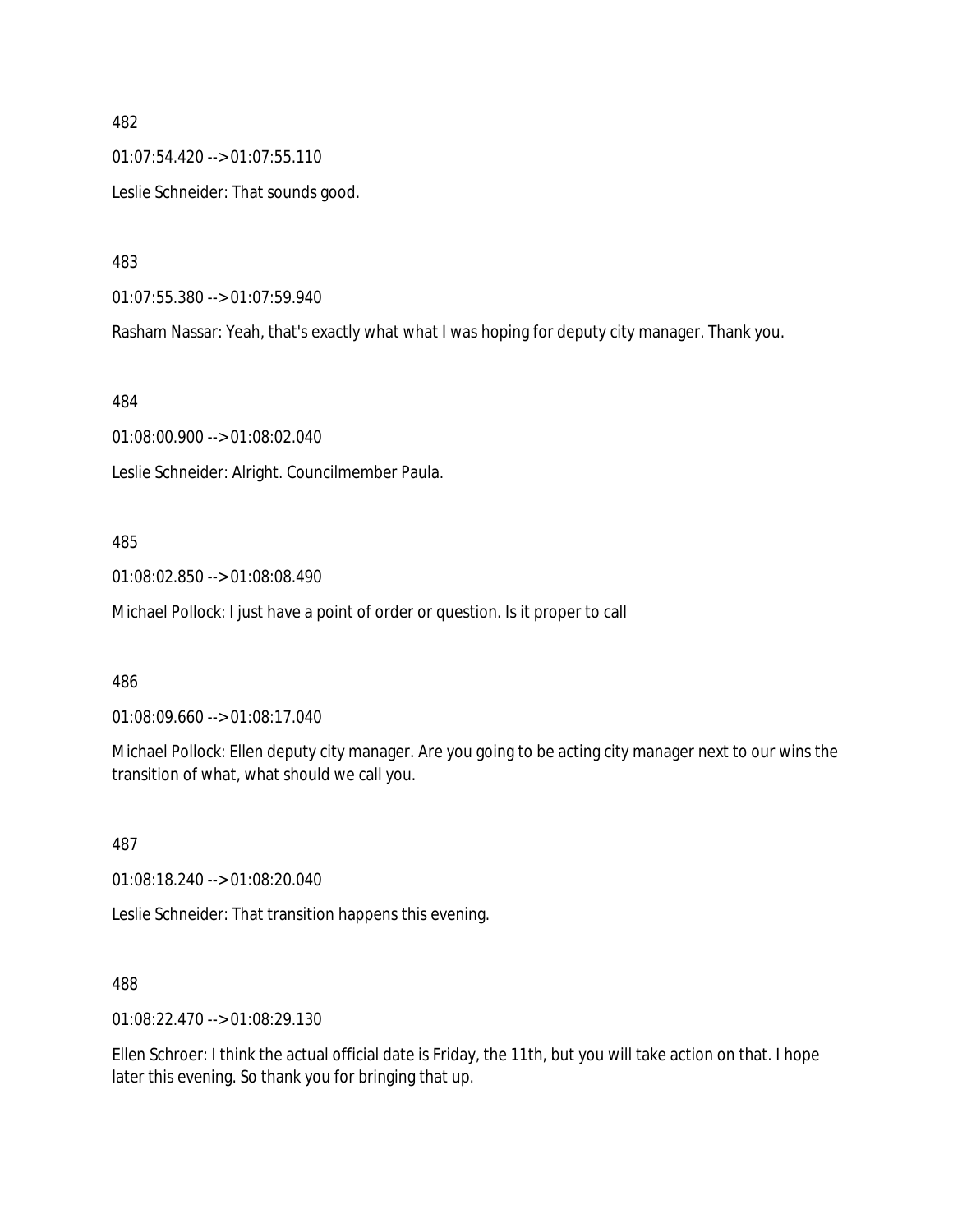#### 489

01:08:29.550 --> 01:08:32.760

Michael Pollock: And then we would call you acting city manager just city manager.

#### 490

01:08:33.330 --> 01:08:36.300

Ellen Schroer: And I think officially, it would be interim interim

491

01:08:37.350 --> 01:08:40.050

Michael Pollock: Solid. Ah, no. Okay.

#### 492

01:08:43.200 --> 01:08:53.490

Leslie Schneider: All right. Thank you all. So, looks like we can now move on to item number seven, which is the North ward Council vacancy.

#### 493

01:08:54.090 --> 01:09:04.860

Leslie Schneider: And so let me just kind of review what we talked about last week for this agenda item. The process assumes 10 minutes for a set of questions and answers for

#### 494

01:09:05.490 --> 01:09:19.020

Leslie Schneider: At 10 minutes total for questions and answers for each candidate, followed by a 10 minute Council discussion in a vote. And the question and answer piece we would each have the opportunity to ask one question to each of the candidates.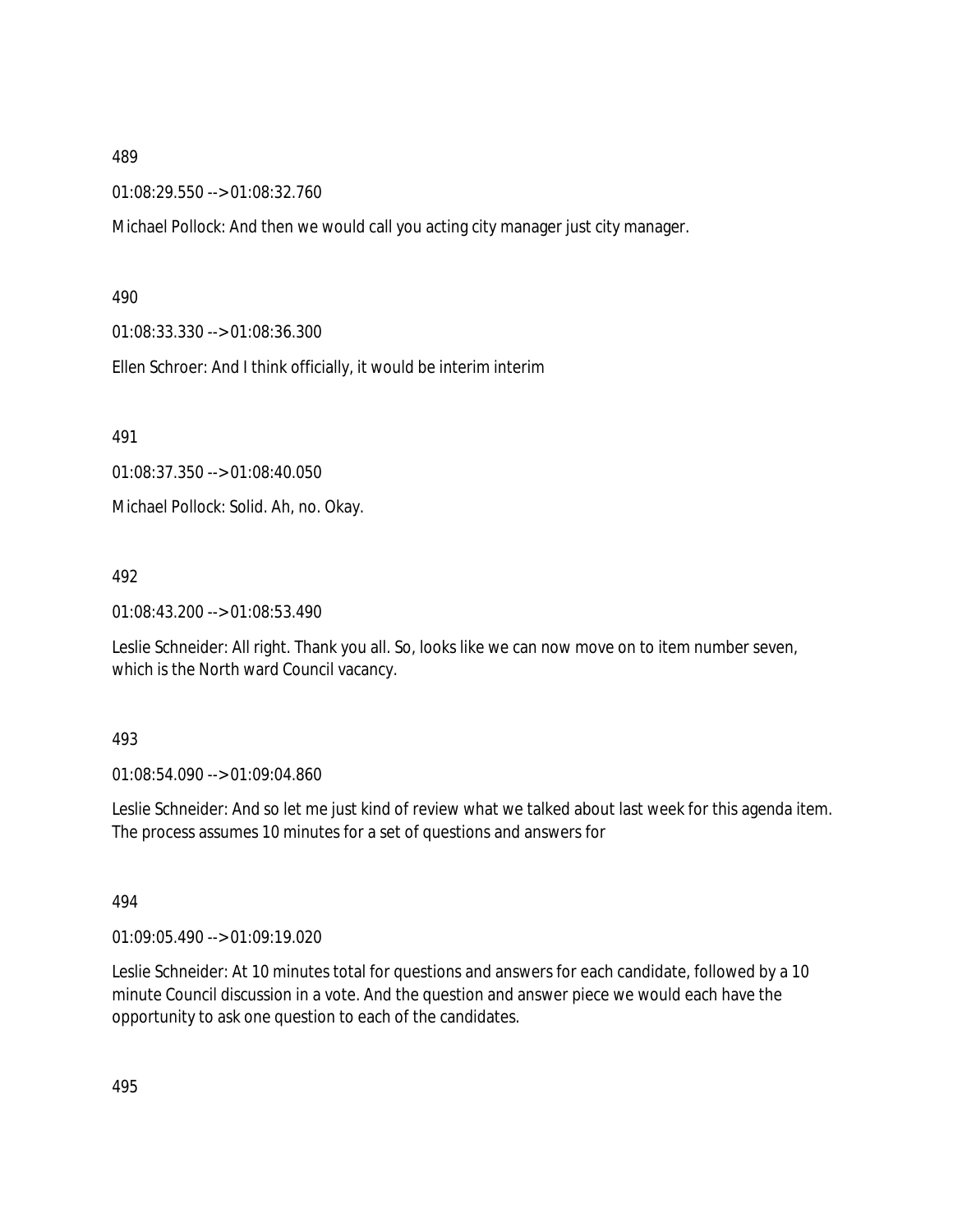01:09:20.190 --> 01:09:27.960

Leslie Schneider: And we don't have to. We can choose to pass on that and then the the candidates answers would be restricted to one minute.

#### 496

01:09:28.530 --> 01:09:45.090

Leslie Schneider: And this was also that we didn't have to call a special meeting. Right. Um, so I just want us to keep that in mind. And therefore, I just want to also request that we honor the three minute max for our own remarks and certainly if we can keep it a lot shorter than that. That would be great.

497

01:09:46.170 --> 01:09:49.020

Leslie Schneider: So following your selection.

498

01:09:50.130 --> 01:09:57.810

Leslie Schneider: In the following our selection in our voting staff will complete the process by swearing in the new Member before

#### 499

01:09:58.260 --> 01:10:11.700

Leslie Schneider: Next week, or by the end of this week and then the new council member will join us for the meeting next week on December 15. So let me just pause for a second. Are there any, any questions before we, before we jump in.

500

01:10:14.760 --> 01:10:15.810

Leslie Schneider: Deputy Mayor deets.

501

01:10:16.320 --> 01:10:24.990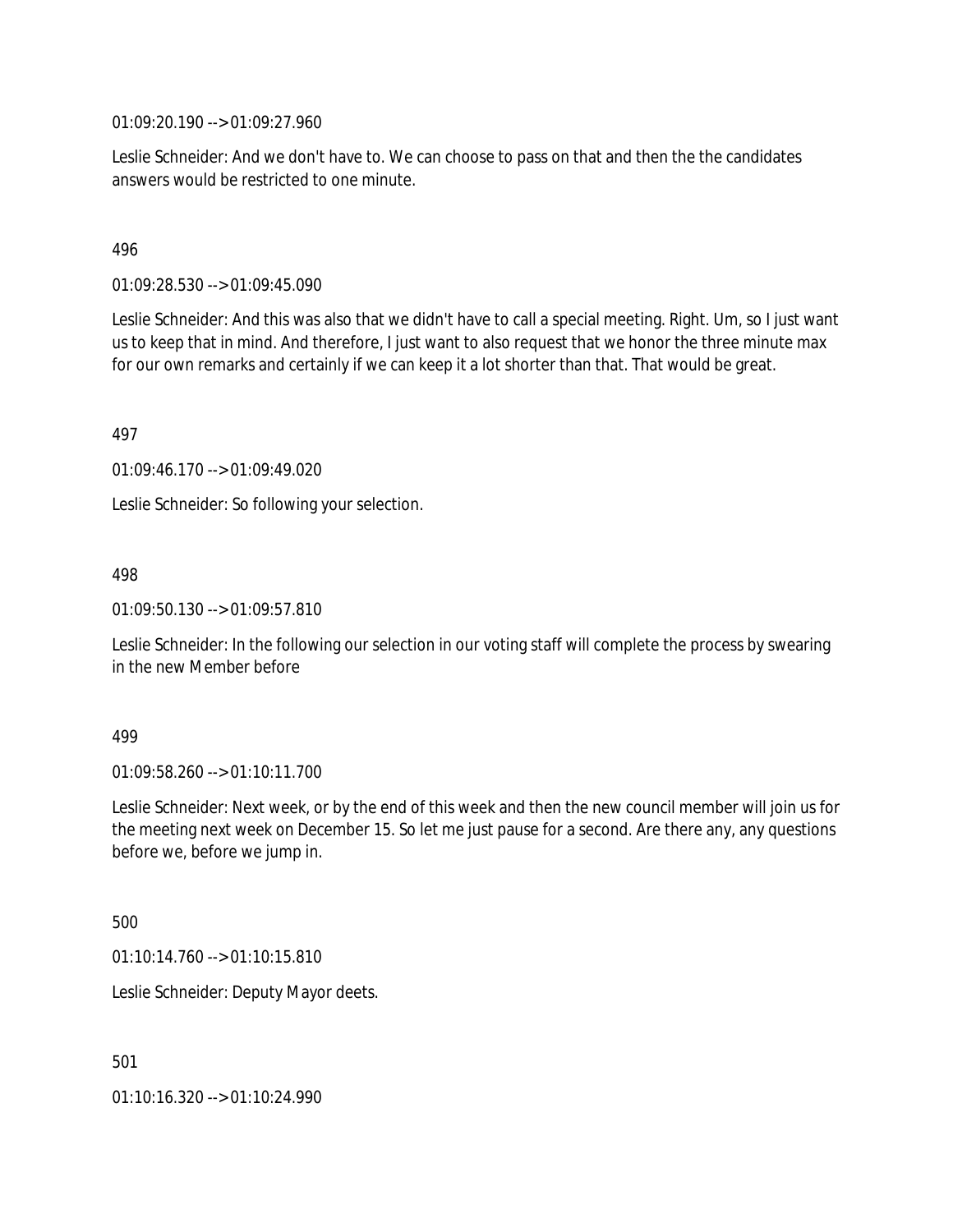Joe Deets: Yeah, I think you may or Schneider, I, I may be speaking out of turn because I'm speaking from what a colleague had sent to us.

502

01:10:26.880 --> 01:10:37.620

Joe Deets: What about an hour before the meeting customer report and and so whether you want to take this because you you obviously study this matter relating to another option that we have

503 01:10:38.700 --> 01:10:40.410 Joe Deets: And as far as

504

01:10:41.640 --> 01:10:42.990

Joe Deets: That we can do a

505

01:10:45.300 --> 01:10:47.460

Joe Deets: Advisory out so

506

01:10:48.960 --> 01:10:53.220

Joe Deets: With my colleague, since you study the matter would you like to discuss that.

### 507

01:10:54.480 --> 01:10:54.840

Leslie Schneider: And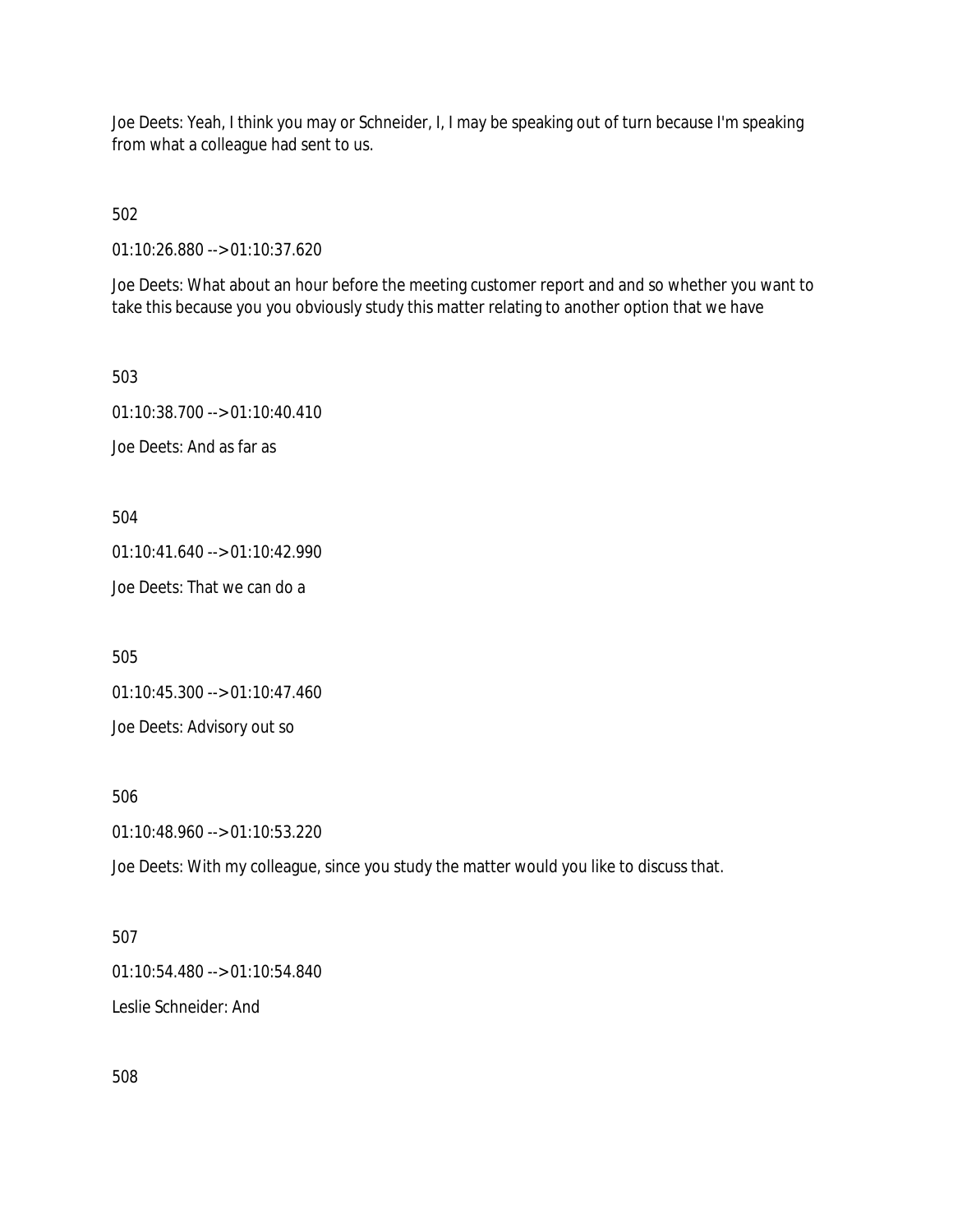01:10:56.850 --> 01:10:59.070

Michael Pollock: Are you asking me, Joe, or in general.

509

01:11:00.030 --> 01:11:08.370

Joe Deets: Well, I tried weathers, I'm not sure if this is appropriate, but I just said was a very material item that came up just before a meeting.

#### 510

01:11:08.700 --> 01:11:21.210

Joe Deets: That I thought was well worth us discussing and maybe may perhaps well well worth discussing before we proceed with this process that that the mayor just discussed. So I apologize if this is

### 511

01:11:22.380 --> 01:11:27.720

Joe Deets: You know somewhat unusual, but I just felt under the circumstances it would be good to

512

01:11:28.890 --> 01:11:29.880

Joe Deets: discuss this matter.

513

01:11:30.210 --> 01:11:43.200

Leslie Schneider: Okay, well, if, if there's some movement here to get another emotion on the floor to change our process. I think we should just let a council member who wants to, to speak to that. Councilmember hi topless.

514

01:11:46.230 --> 01:11:57.570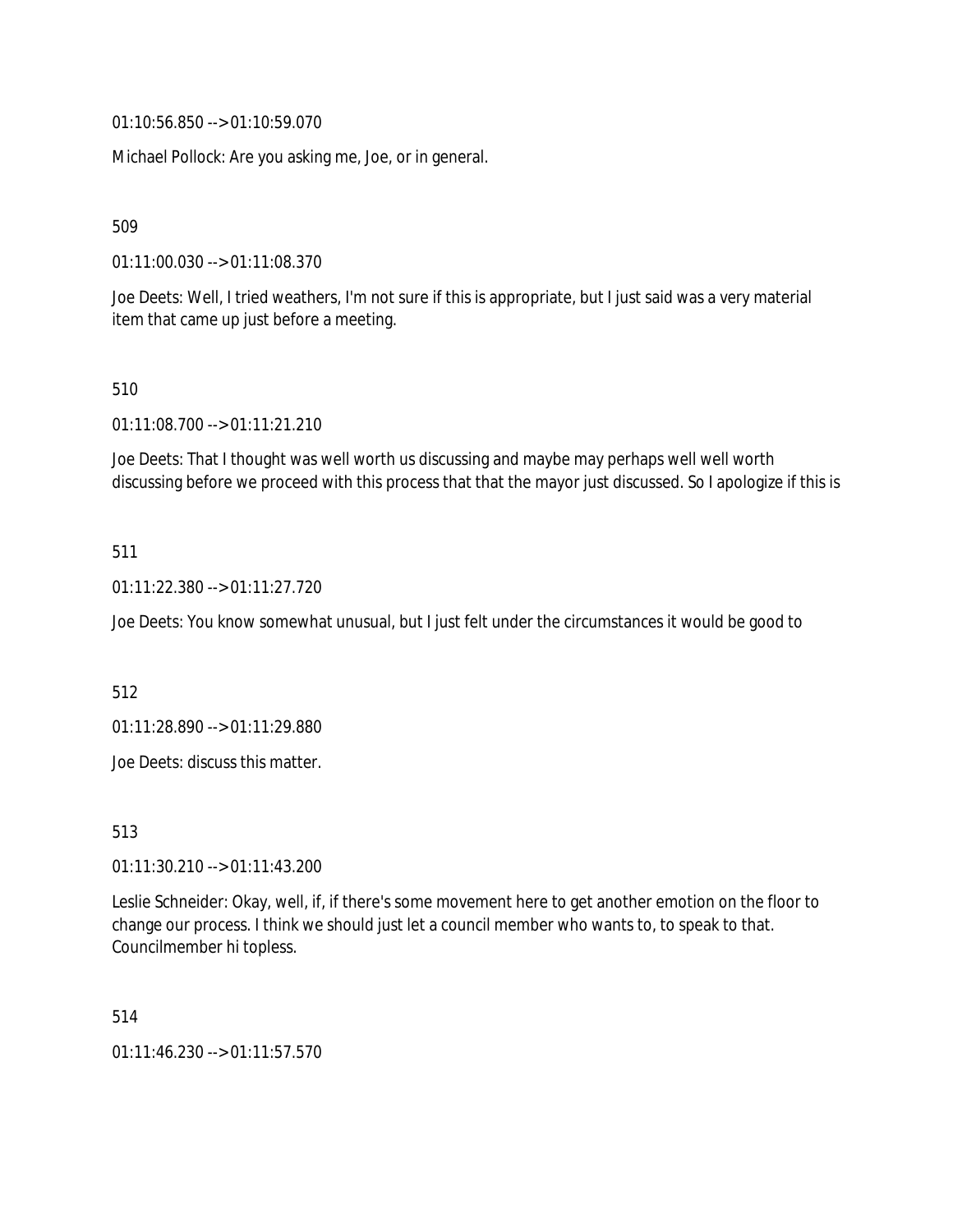Kirsten Hytopoulos: We're here for a process that we've laid out when the middle of a process, I think we need to complete that process before somebody starts making motions about changing the process.

# 515

01:11:58.590 --> 01:12:04.230

Kirsten Hytopoulos: I think it would be, it would be totally inappropriate to disrupt this process right now to start talking about another process.

### 516

01:12:05.370 --> 01:12:10.350

Leslie Schneider: Okay, well, we don't have a motion on the floor yet. So let me just

### 517

01:12:12.240 --> 01:12:14.880

Leslie Schneider: Go down the list of hands here. Councilmember nisar

### 518

01:12:16.560 --> 01:12:21.930

Rasham Nassar: Yeah, actually. Councilmember Pollock has had has had his hand up first. So why don't counsel metabolic

### 519

01:12:23.490 --> 01:12:24.600

Leslie Schneider: Sure. Careful.

### 520

01:12:25.800 --> 01:12:29.250

Michael Pollock: Yeah, sure. Let me. I'm trying to be succinct.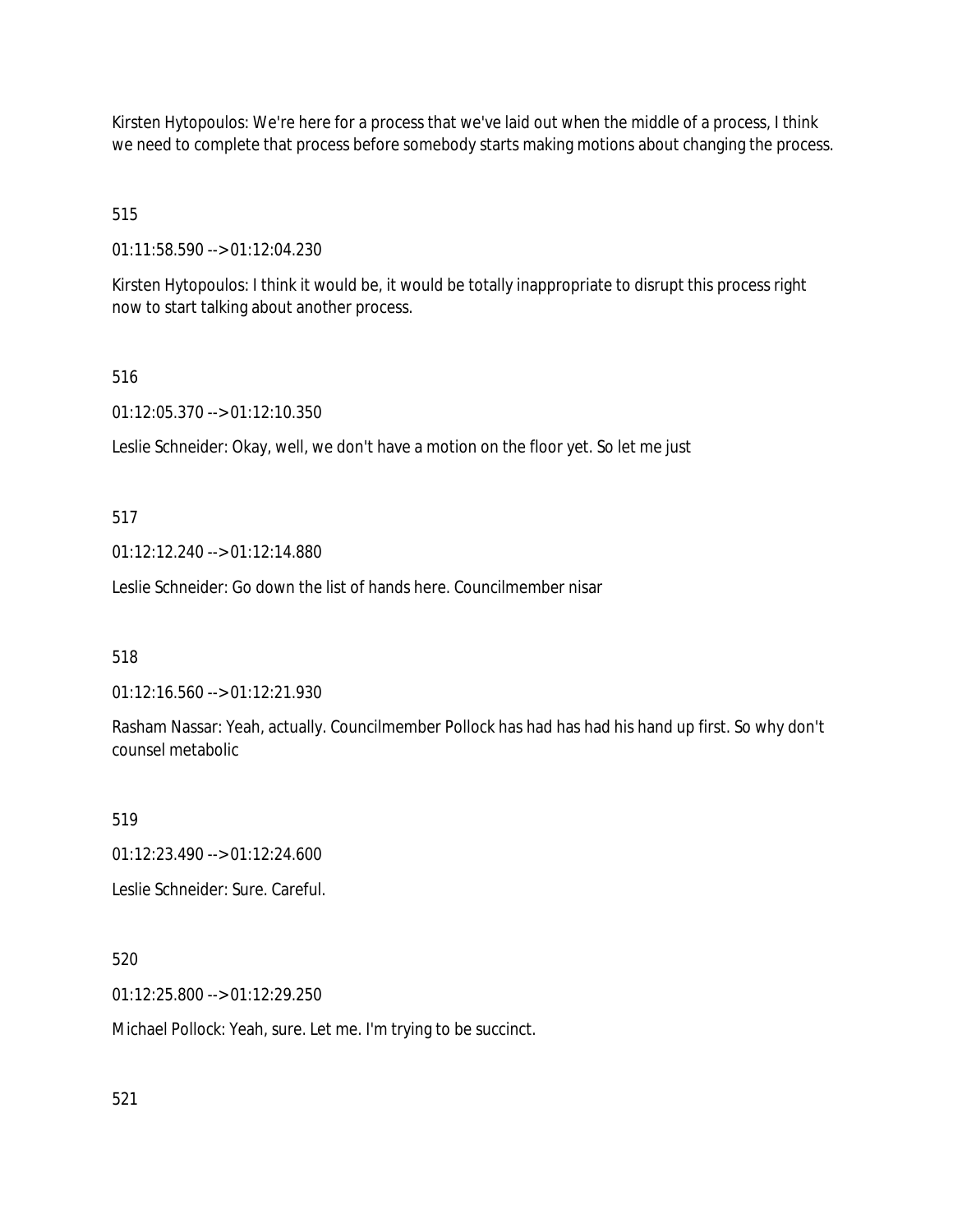01:12:30.300 --> 01:12:35.370

Michael Pollock: That I think we, we all have gotten bombarded with

522

01:12:37.620 --> 01:12:46.080

Michael Pollock: Various very vigorous and engaged population when there's been some on 120 or so emails come in.

523

01:12:47.400 --> 01:12:55.440

Michael Pollock: For for the council member of the two applicants for this finalists, I should say for this city council position.

524

01:12:56.700 --> 01:12:58.530

Michael Pollock: So really great in that way.

525

01:13:00.600 --> 01:13:18.900

Michael Pollock: I felt that given the level of interest in in it on from the population and that it's an elected position that if we as a council couldn't reach some consensus on the candidate and that's been our history as to really trying to get unanimity.

526

01:13:19.950 --> 01:13:42.390

Michael Pollock: That we consider putting it out to the voters for an advisory button and you can do that, that the timing of it works just barely and city attorney. WELL, YOU CAN FILL US IN if we want to talk about this, but I thought that we would go through this process and

527 01:13:43.920 --> 01:13:56.220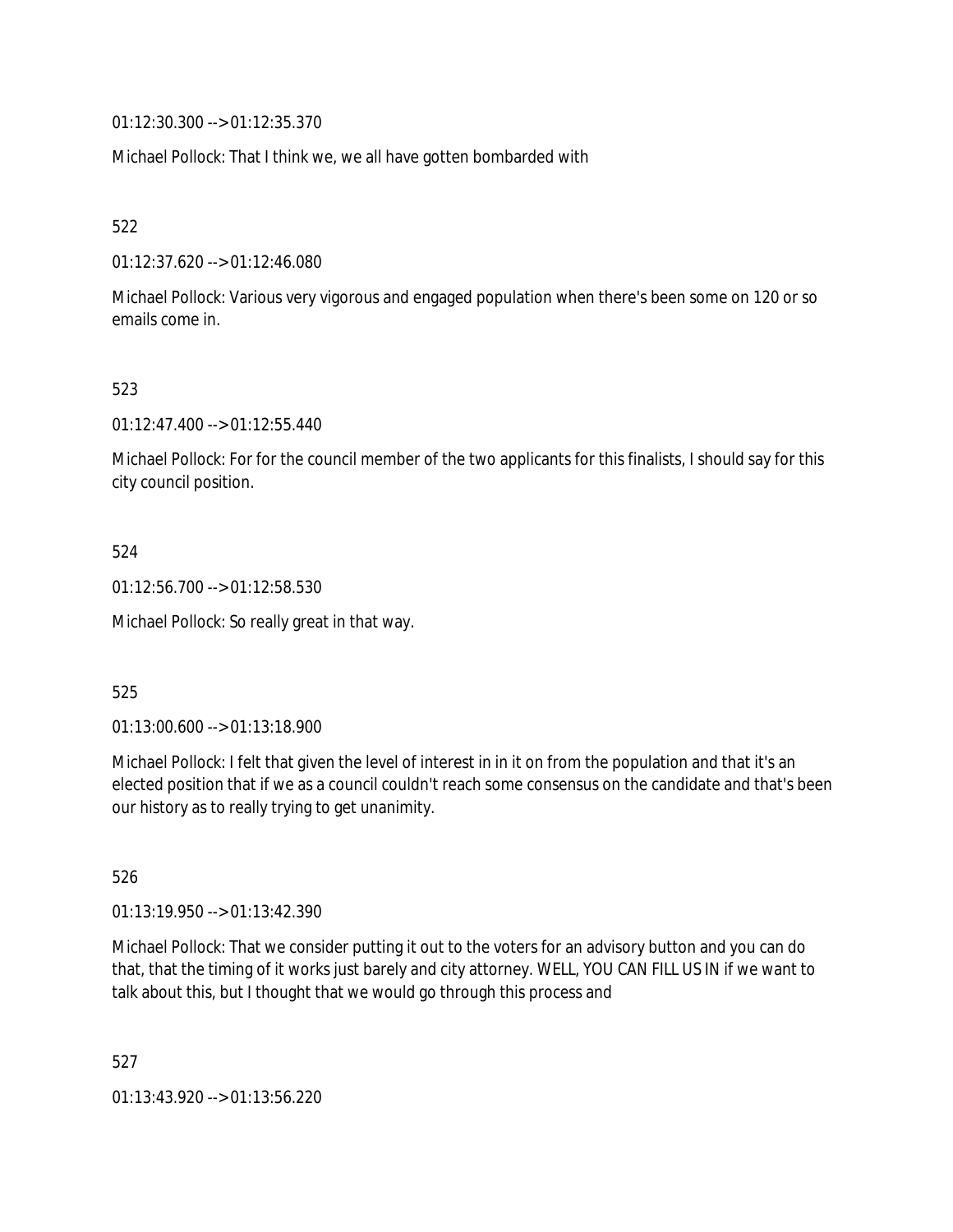Michael Pollock: I'm seeing here the candidates and such. And then at the end of it. Consider this is an option on there does seem to be too strong candidates. A lot of public support and engagement. So I'm just felt that

528

01:13:57.270 --> 01:13:59.520

Michael Pollock: It would be something to consider.

### 529

01:14:00.600 --> 01:14:14.100

Michael Pollock: And let the let the public habit of saying this free. I asked for an advisory vote. It's fairly common to do and on taxes and other issues. Little bit unique to do it for City Council position, but we certainly can do it and

### 530

01:14:14.850 --> 01:14:28.140

Michael Pollock: Avoid us imposing the will of our will on the voters, but you know that this the support. I'll talk about it later. But, I mean, I added up the numbers to support running about two to one in favor of

# 531

01:14:29.130 --> 01:14:44.670

Michael Pollock: Brenda fans right Johnson, she's gotten about feeding letters of support and you need support about 44 Jane. And then you saw the the voices that were spoken to there that was 16 to two. So, I mean, just in terms of raw numbers. I'm just telling you for that.

# 532

01:14:46.170 --> 01:14:58.140

Michael Pollock: So that's, that's, we can do it, you can make that decision. And so I guess I would say, let's talk about it, but I'm so let's go through this process and let's talk about as a consideration if if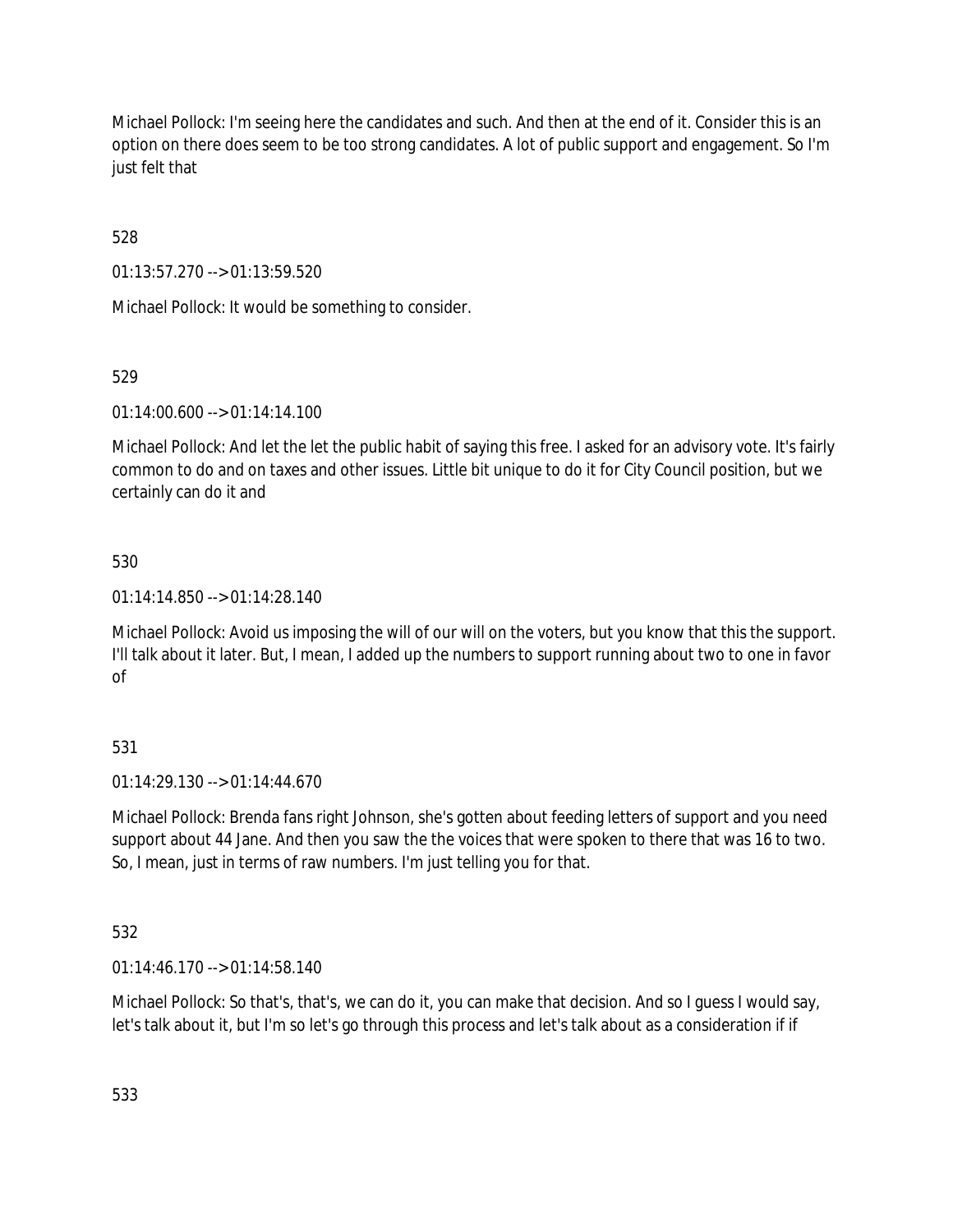01:14:58.920 --> 01:15:08.130

Michael Pollock: If we can't reach consensus on the agenda that's that's what I would support. I think that's the right thing to do and it's much more democratic, so

534

01:15:09.270 --> 01:15:09.690

Michael Pollock: That's it.

535

01:15:10.260 --> 01:15:17.490

Leslie Schneider: Just to be clear, your proposal is if we end up with a title is that what your proposal is that we

536

01:15:18.210 --> 01:15:19.020

Michael Pollock: I guess.

537

01:15:19.110 --> 01:15:29.760

Michael Pollock: That's a good point not America. I'm more consensus based I would hope, like I've said before that we could reach consensus and in general agreement, I think.

538

01:15:30.090 --> 01:15:44.010

Michael Pollock: I would I would much rather have that and see if we could get to that point. And I think that's what has happened when you were appointed first and when COUNCILMEMBER car was a formula. So I would hope we can get to that spot, but if you can

539

01:15:45.180 --> 01:15:48.390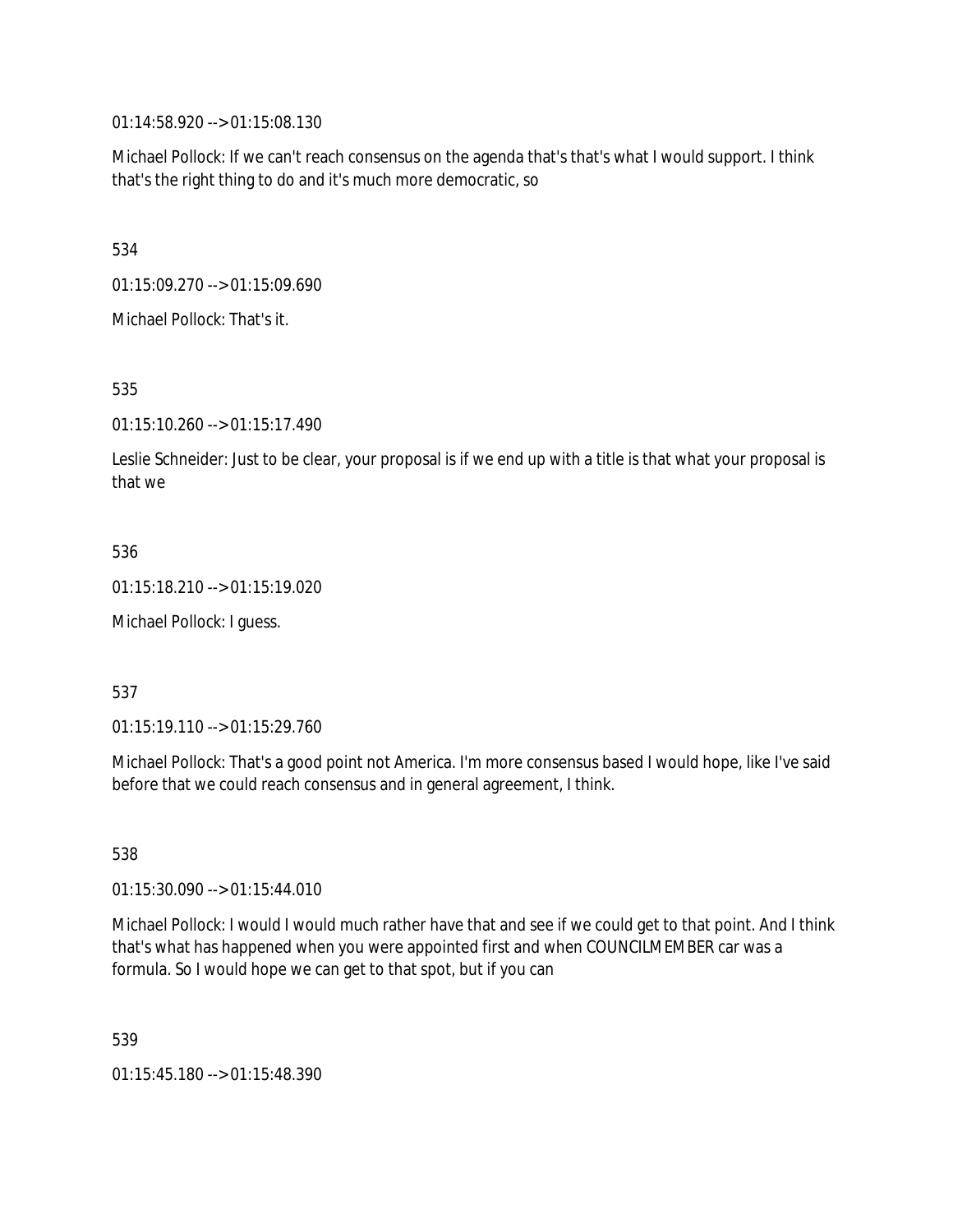Michael Pollock: If it's not clear, then let's let's consider this as an option.

# 540

01:15:49.440 --> 01:15:55.260

Leslie Schneider: So just to be clear, I was not brought on to counsel with a unanimous vote. It was for two

# 541

01:15:58.050 --> 01:16:08.520

Leslie Schneider: But that being said, I just, I need to be clear about whether we have a motion on the floor right now or whether we're going to talk about this later. I just need to kind of get clear on where we are in the

# 542

01:16:08.760 --> 01:16:13.320

Michael Pollock: I'm not proposing emotion. Right now I'm I was giving everyone a heads up that I

# 543

01:16:13.620 --> 01:16:18.540

Michael Pollock: Was going to come see if there was interest in there is obviously some interest to consider that motion.

# 544

01:16:19.260 --> 01:16:29.010

Michael Pollock: After we heard from the candidates, because I think there's a lot of people here that want to hear from the candidates and want to see us to liberate inside so so that's my yeah I'll bring it up.

# 545

01:16:30.420 --> 01:16:41.820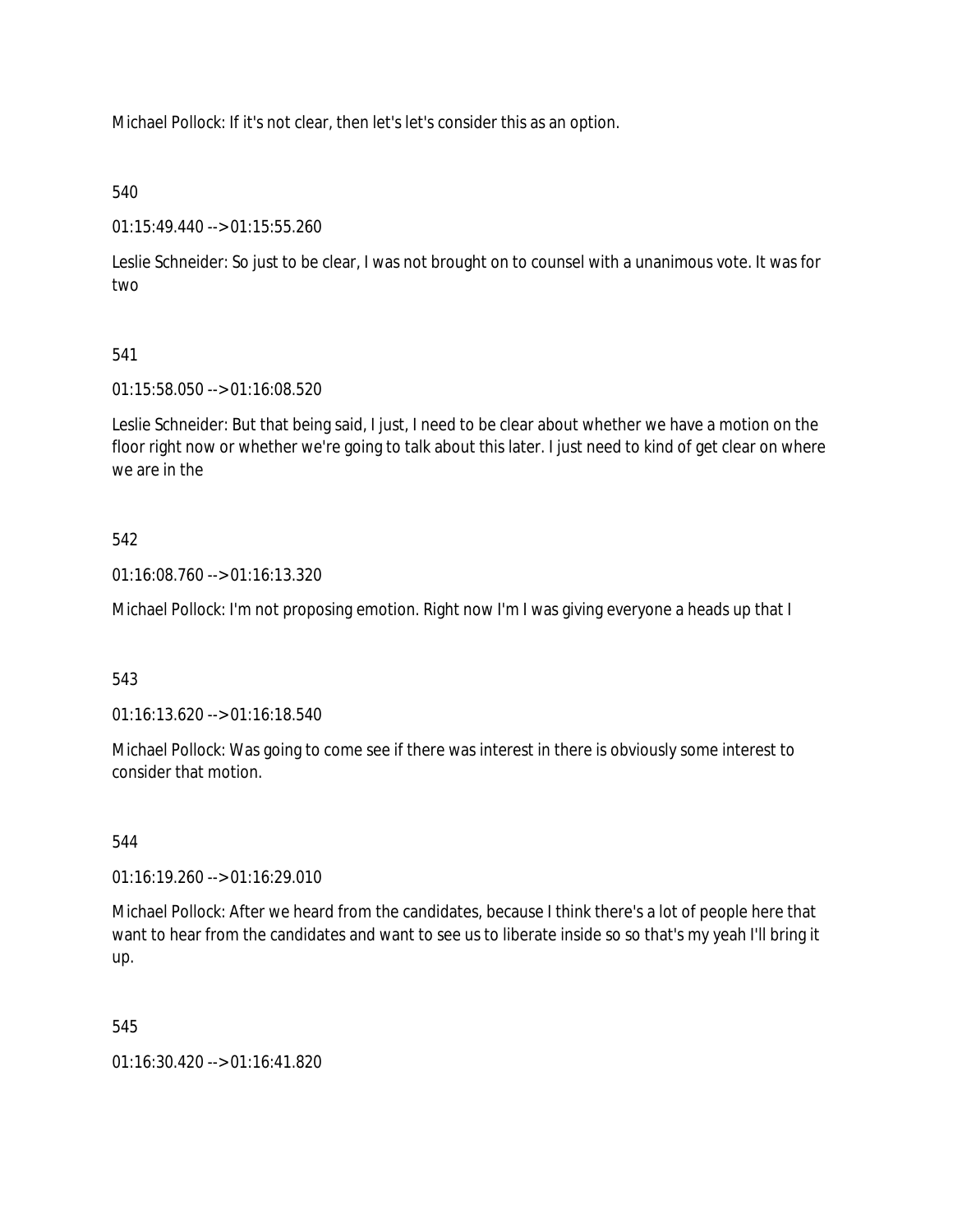Leslie Schneider: Is your, is your thoughts. Then, which is not yet emotion is your thought that we do the interview piece first and then we talk about your motion before we vote.

546

01:16:44.010 --> 01:16:53.760

Michael Pollock: I guess I'm I'm right here the candidates and then we deliberate and talk and see if we can come to some sort of consensus on on the candidate and

547

01:16:55.080 --> 01:16:56.310

Michael Pollock: If not, then let's

548

01:16:57.570 --> 01:17:06.780

Michael Pollock: Let's consider this motion. So sometime in there. I got I got I haven't mapped this out now and I'm presenting it as an option so

549

01:17:07.380 --> 01:17:15.960

Michael Pollock: So yeah, it would be after we've had a chance to deliberate and, you know, I'd like to hear from the other council members and see what we can do we come up with

550

01:17:16.680 --> 01:17:20.160

Leslie Schneider: Well, I guess my concern is that by hearing from other council members, it would be

551

01:17:20.160 --> 01:17:25.950

Leslie Schneider: Best if we had emotion on the floor because otherwise we're taking a lot of time now and then we're not deciding anything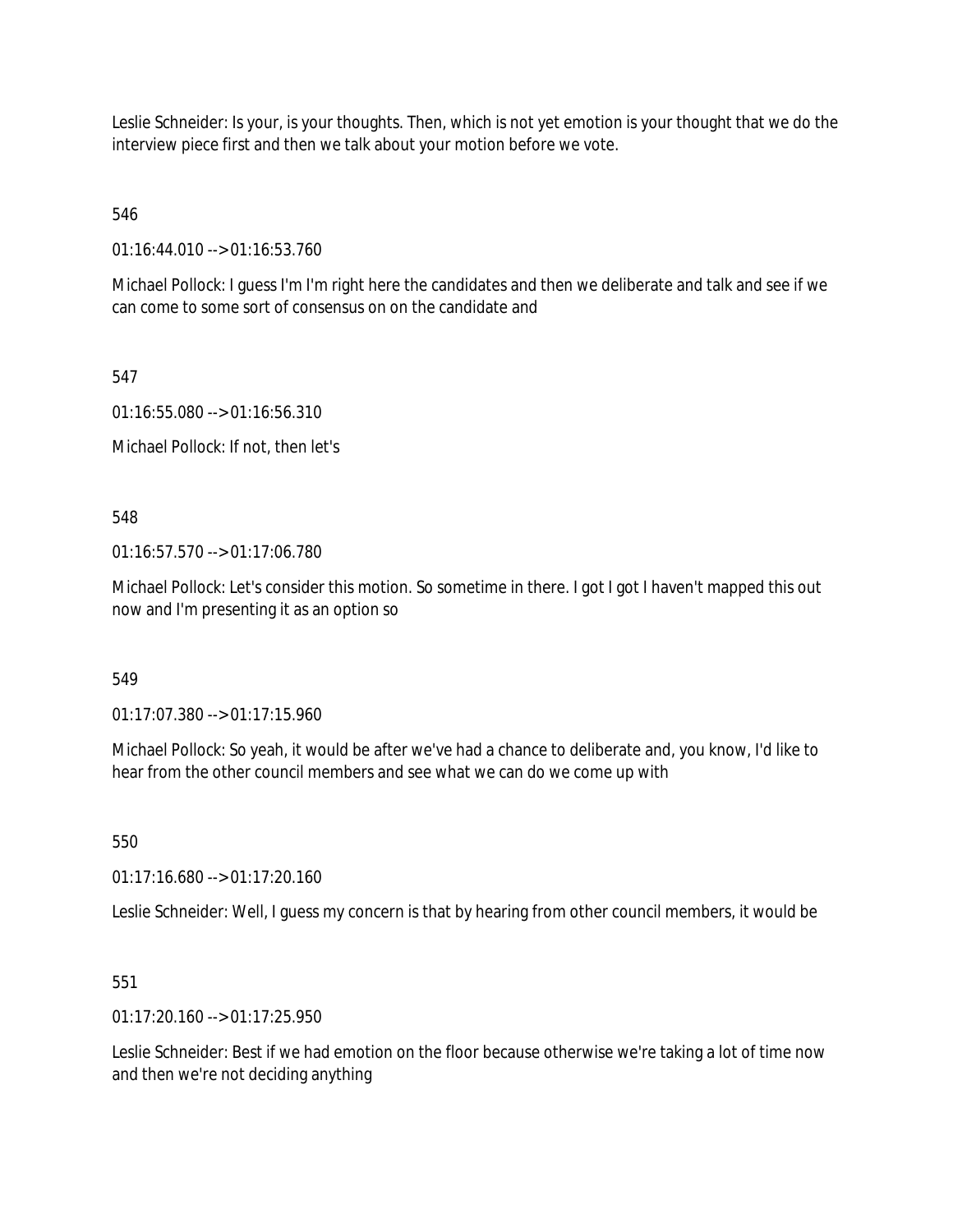### 552

01:17:27.420 --> 01:17:36.990

Michael Pollock: I'm not. I'm sorry. I'm not going to introduce emotion. Right now I'm going to introduce one after we kind of chance to hear from the other from the candidates.

553

01:17:38.100 --> 01:17:39.330

Leslie Schneider: Okay, um,

554

01:17:39.420 --> 01:17:41.940

Michael Pollock: Long and we can circle back. Okay.

555

01:17:42.810 --> 01:17:44.070

Leslie Schneider: COUNCILMEMBER hi topless.

556

01:17:46.110 --> 01:17:56.040

Kirsten Hytopoulos: I understand there's an emotional the table, but I also feel like the process has been somewhat colored now by these comments and I think it's really important that we don't set up an expectation that we're going to come out with

557

01:17:56.670 --> 01:18:08.310

Kirsten Hytopoulos: Unanimity that was not what we said, We've never articulated that is the outcome we what we are only going to be satisfied with we happen to have an ease of unanimity last time.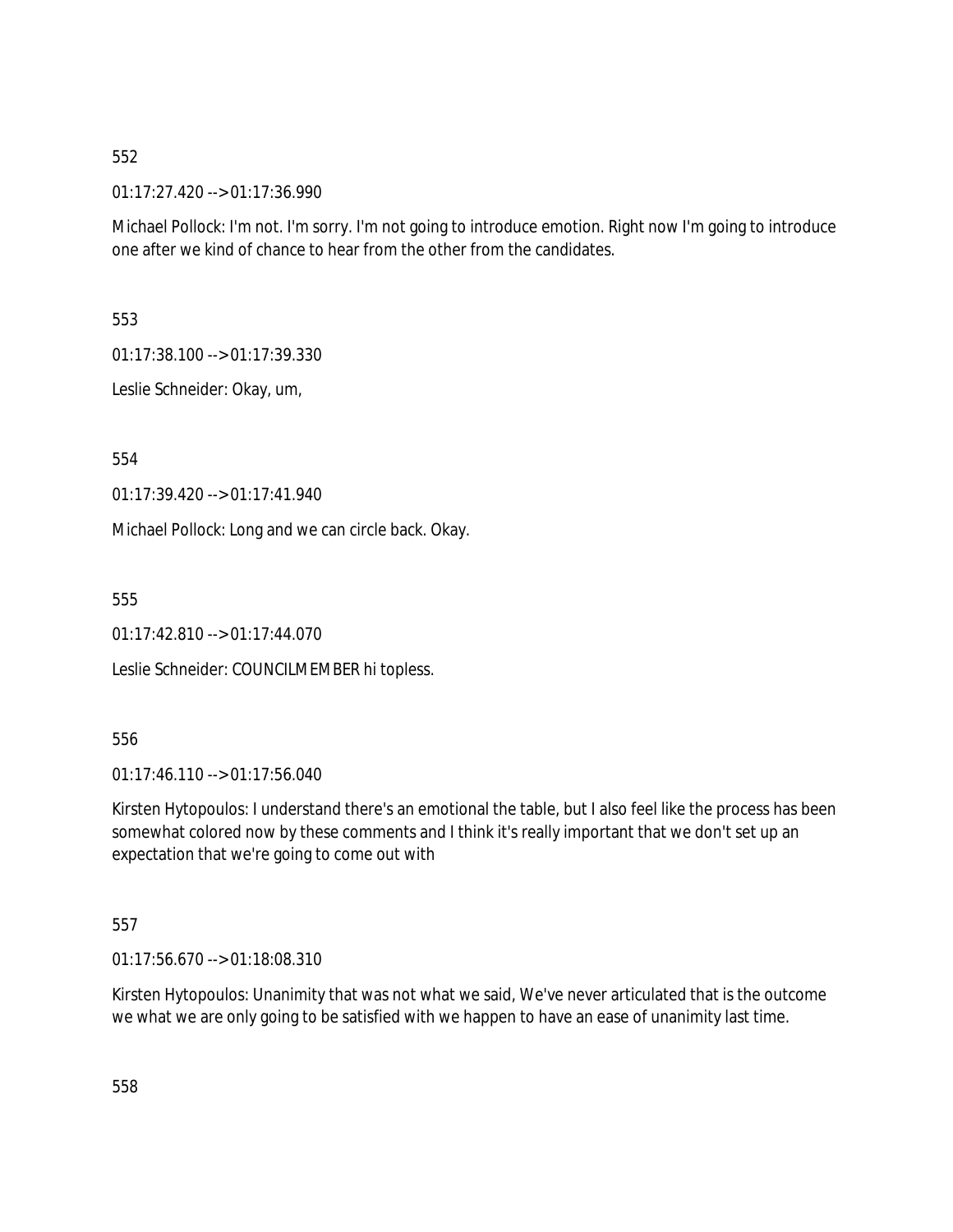01:18:09.090 --> 01:18:20.400

Kirsten Hytopoulos: So I just want to be clear as we go into this. We don't want to set this up and then come out the other end and say, oh, that's what was our goal. No, no one's a particular goals unanimity, the Council is not a consensus organization, we wouldn't build a run. If we were

559

01:18:20.970 --> 01:18:31.500

Kirsten Hytopoulos: I am not interested in us abdicating responsibility in this situation, and I'll hold my comments at that for this motion that will be made later but um yeah thanks

560

01:18:33.060 --> 01:18:33.750

Kirsten Hytopoulos: Alright.

561

01:18:35.040 --> 01:18:49.260

Leslie Schneider: With that, I think we can move into items, seven, eight. The question and answers with Council candidates. So we have our we can invite Jane Lindley to

562

01:18:50.310 --> 01:18:51.990

Leslie Schneider: Join us and

563

01:18:53.460 --> 01:18:58.890

Leslie Schneider: I was going to ask this before and I forgot. Or Is everyone okay if we just sort of go alphabetically by council member

564

01:19:01.380 --> 01:19:02.100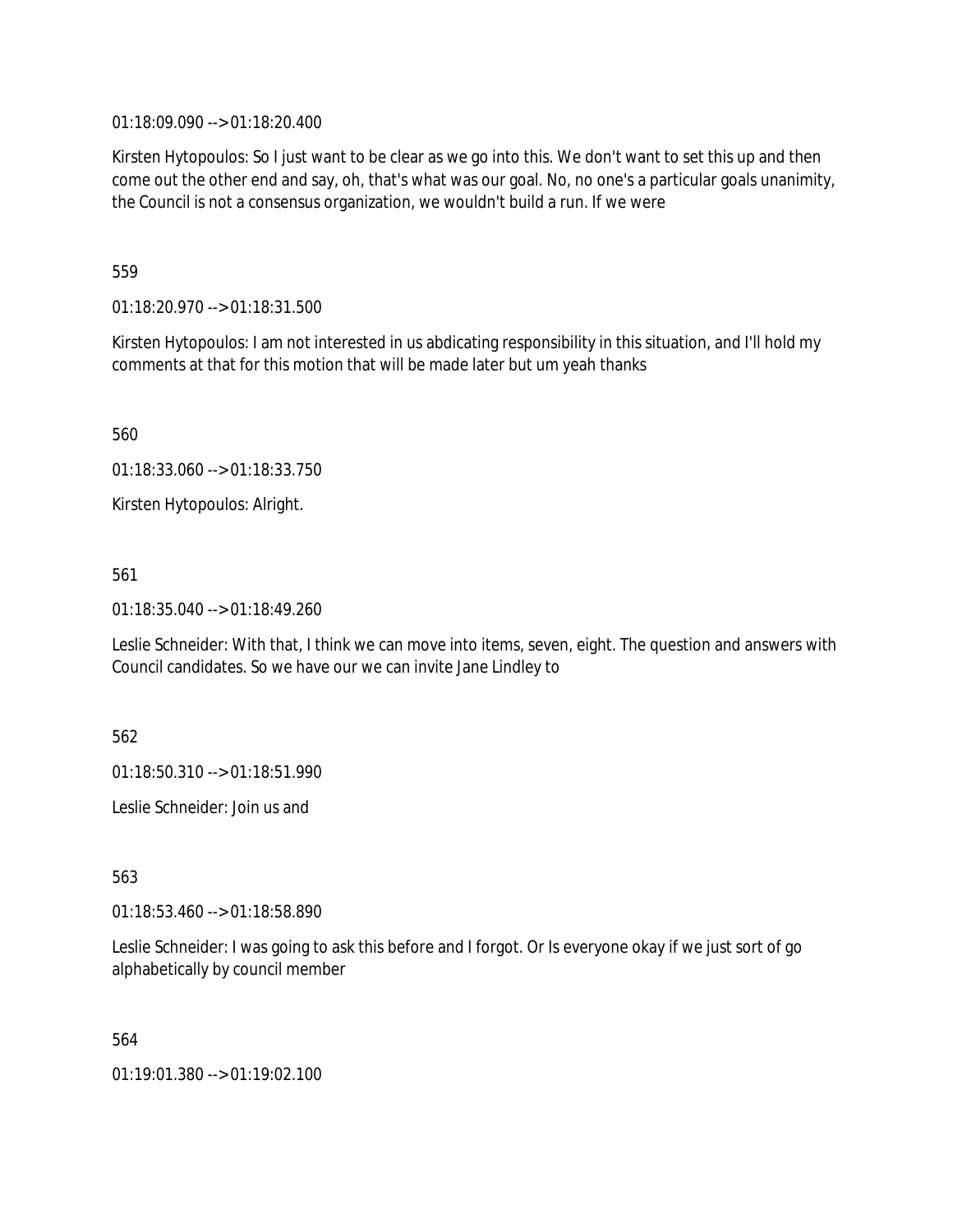Leslie Schneider: Do we care.

565

01:19:03.540 --> 01:19:07.200

Leslie Schneider: I think alphabetical would put me last but I

### 566

01:19:08.250 --> 01:19:10.440

Leslie Schneider: Or I could just go by raising of hands.

567

01:19:12.300 --> 01:19:15.960

Rasham Nassar: Me or is it one question each per candidate that we've decided

568

01:19:15.990 --> 01:19:26.640

Leslie Schneider: Each council member could ask each candidate, one question. So while while we have one council member one candidate with us, then each of us gets to ask one question.

569

01:19:30.390 --> 01:19:38.340

Leslie Schneider: Alright so COUNCILMEMBER car if you'd like to pass you may, but I'm just going to come to you and welcome, Jane. I'm sorry.

570

01:19:41.370 --> 01:19:41.880

Leslie Schneider: I know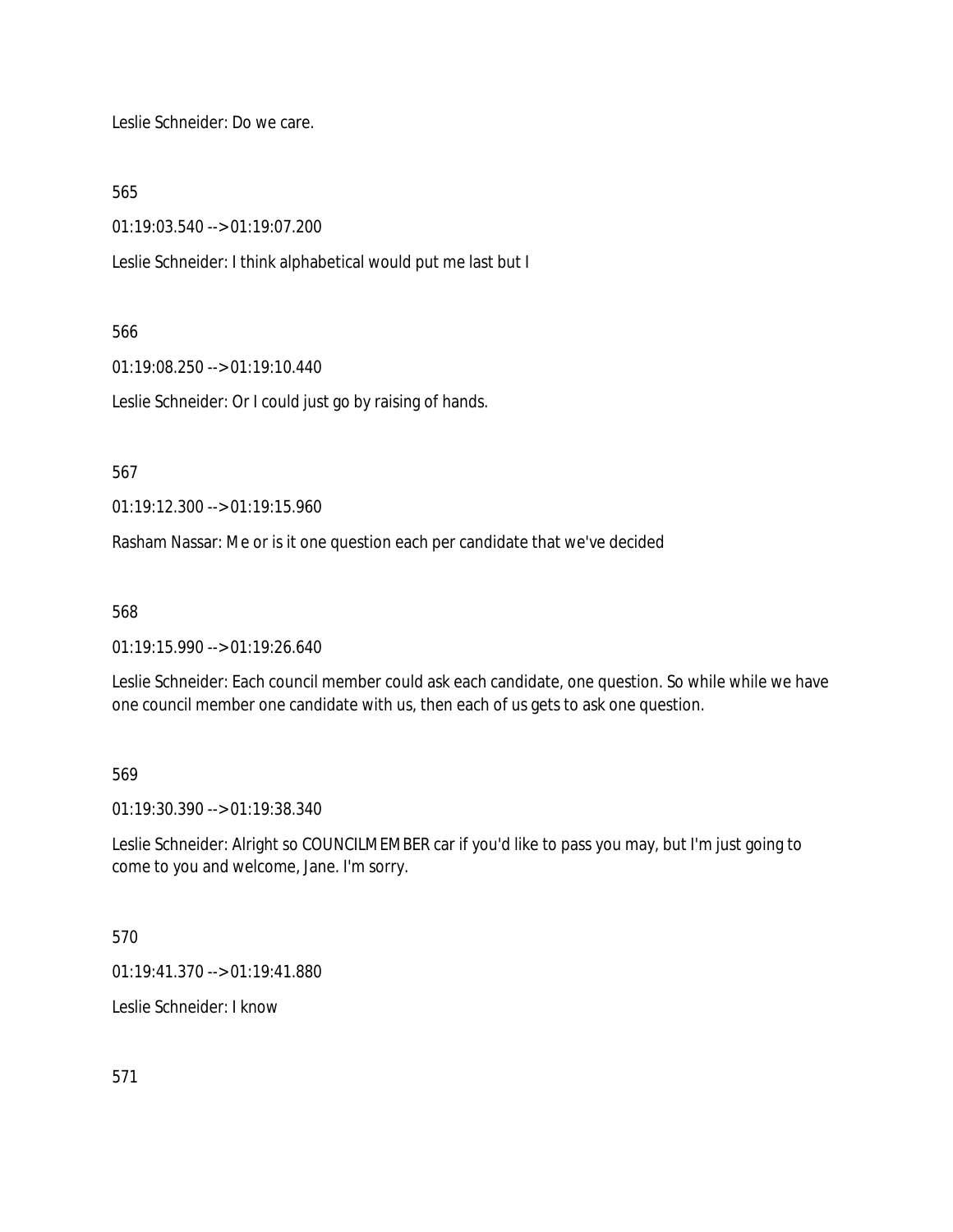01:19:45.060 --> 01:19:55.200

Leslie Schneider: So out with the niceties let's just charge right in. So I apologize for that. So welcome, Jane, and we really appreciate you being here and

# 572

01:19:56.850 --> 01:20:11.100

Leslie Schneider: We're going to try to be as efficient as we can because we do want to get through this whole night before it's way, way, way, way late so COUNCILMEMBER car. Are you interested in asking a question and

573

01:20:12.420 --> 01:20:13.230

Leslie Schneider: Doing it now.

574

01:20:13.680 --> 01:20:21.330

Christy Carr: Sure. Okay. Yeah, I was used to sitting always being called on toward the front so I know

### 575

01:20:22.830 --> 01:20:31.320

Christy Carr: Thank you, Jane, for being here and going through this process with us. My question is about your background with island power. And if you could just tell us

576

01:20:32.340 --> 01:20:39.540

Christy Carr: briefly about that experience and how would it influence your role if you were appointed to the Council.

577

01:20:42.090 --> 01:20:47.040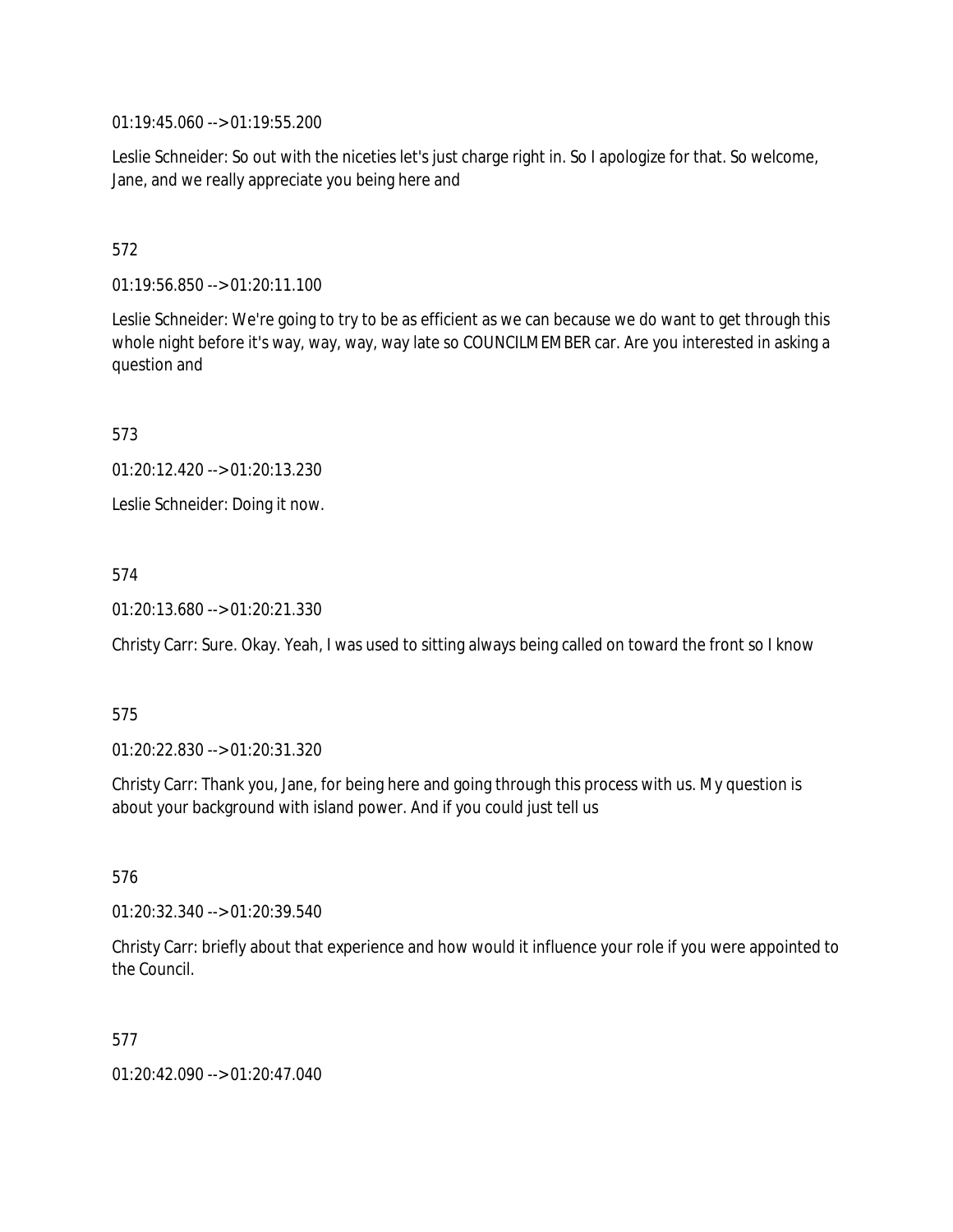Jane Lindley (her, hers, she): Thank you for that boy of all the questions I prepared for that was not really one of them.

578

01:20:48.930 --> 01:20:52.350

Jane Lindley (her, hers, she): In a minute. Oh my goodness. Thank you. Councilmember

579

01:20:54.180 --> 01:21:10.770

Jane Lindley (her, hers, she): So I, I had a blog low carbon girl I still have it but it's no longer active and I was looking at ways to reduce my carbon footprint and it became obvious to me that I had to look at system wide changes to really be able to change.

### 580

01:21:11.880 --> 01:21:16.680

Jane Lindley (her, hers, she): My carbon footprint without becoming a monk living in the woods somewhere in a cabin.

581

01:21:17.820 --> 01:21:23.520

Jane Lindley (her, hers, she): So I started to look at power and our utility system because that's our electric power contribute a lot to

582

01:21:24.570 --> 01:21:42.780

Jane Lindley (her, hers, she): our carbon footprint on the island. I also thought about getting electric car and I realized that I was filling it with electricity that was dirty with fossil fuel. So that's how I started looking at island power. I came to the Council to talk to them about putting it on the ballot and

583

01:21:46.860 --> 01:21:47.460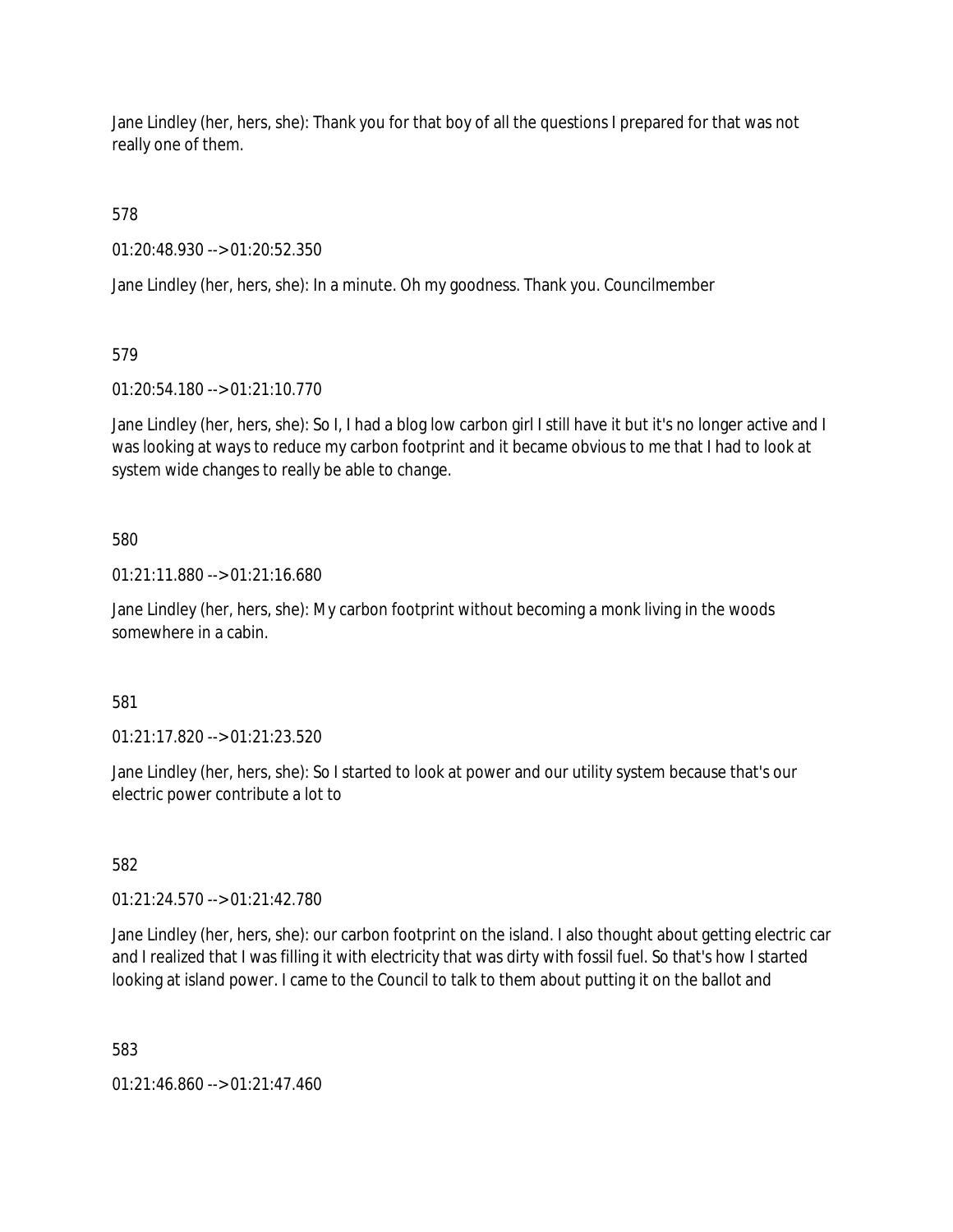Jane Lindley (her, hers, she): Okay.

584

01:21:49.560 --> 01:21:54.450

Leslie Schneider: That's it. All right, thank you much stain. Um, so, Deputy Mayor Dean.

585

01:21:55.800 --> 01:21:57.570

Joe Deets: Thank you alphabetically.

586

01:21:58.890 --> 01:22:02.190

Joe Deets: Yeah. Okay. Hi, James. Good to see you. I know this is tough.

587

01:22:03.060 --> 01:22:03.900

Jane Lindley (her, hers, she): Member deeds.

### 588

01:22:04.920 --> 01:22:12.720

Joe Deets: You, you just said you prepared yourself for some questions. So I'm gonna ask you the same question I'll ask Brenda and it is

589

01:22:13.230 --> 01:22:24.060

Joe Deets: Essentially you you get asked a lot of questions as a candidate and you're probably waiting preparing for some really well and and you're saying why because I remember as a candidate, I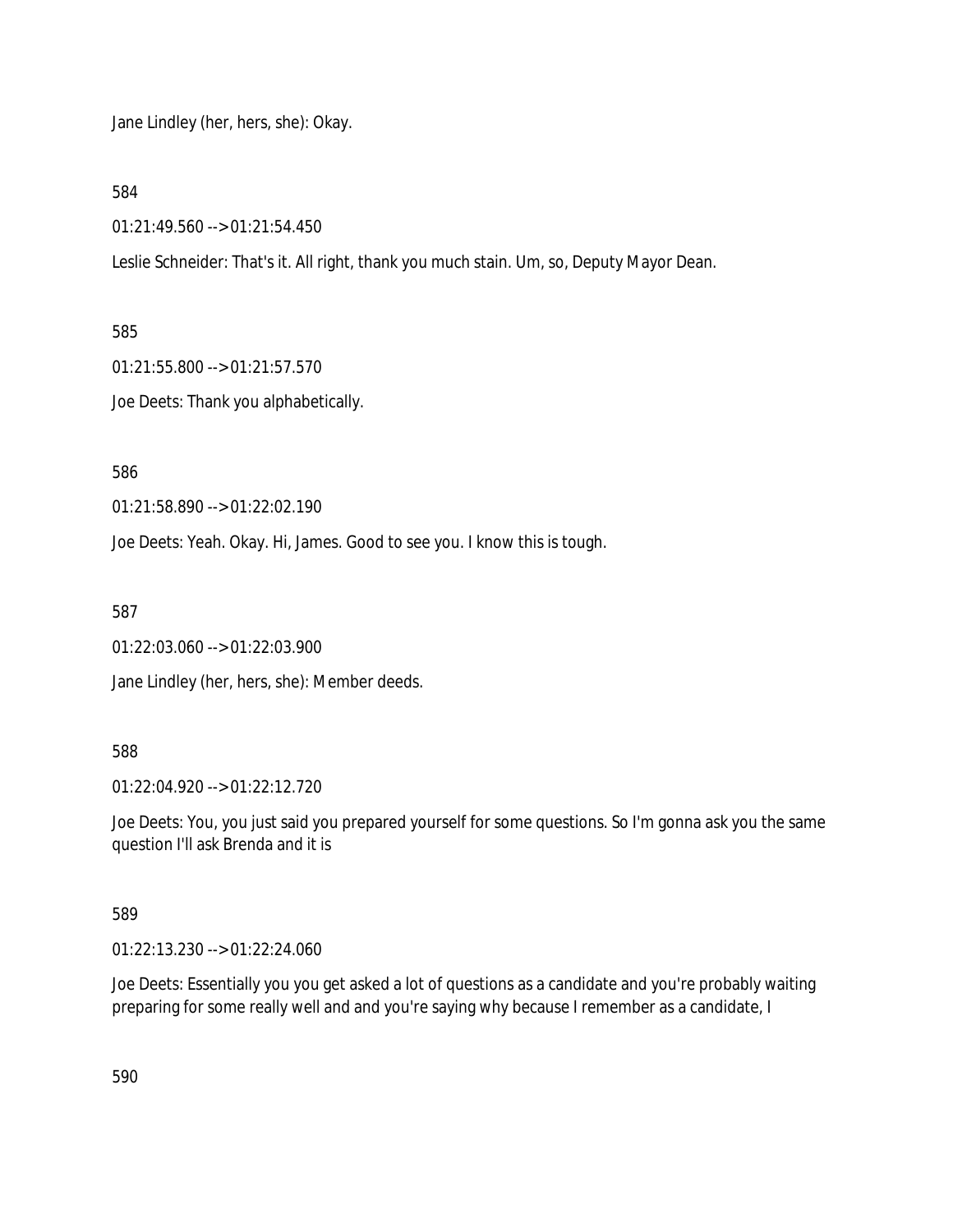01:22:24.540 --> 01:22:36.660

Joe Deets: Finally, asked me this question, why don't they asked me this question. So I'm going to give you the opportunity to pick the question that you haven't heard yet that you're just dying to answer so state. The question and then give you a response.

591

01:22:37.980 --> 01:22:44.910

Jane Lindley (her, hers, she): I get to, but I, the question is how would I address racial inequality on Bainbridge Island.

592

01:22:45.690 --> 01:22:52.530

Jane Lindley (her, hers, she): And I would support the work of the race equity Task Force, which I'm glad is going to become a permanent advisory committee.

593

01:22:53.280 --> 01:22:58.500

Jane Lindley (her, hers, she): And as an advisory committee, they are charged with educating the Council and community on racial inequality.

### 594

01:22:58.950 --> 01:23:07.560

Jane Lindley (her, hers, she): And advising the counseling programs and policies required to tackles systemic racism that has become even more evident over the past few years in our community.

595

01:23:08.400 --> 01:23:17.700

Jane Lindley (her, hers, she): I will listen to the advice of the Advisory Committee and work to help to ensure their goals are realized, I think we are all thankful for their guidance and hard work.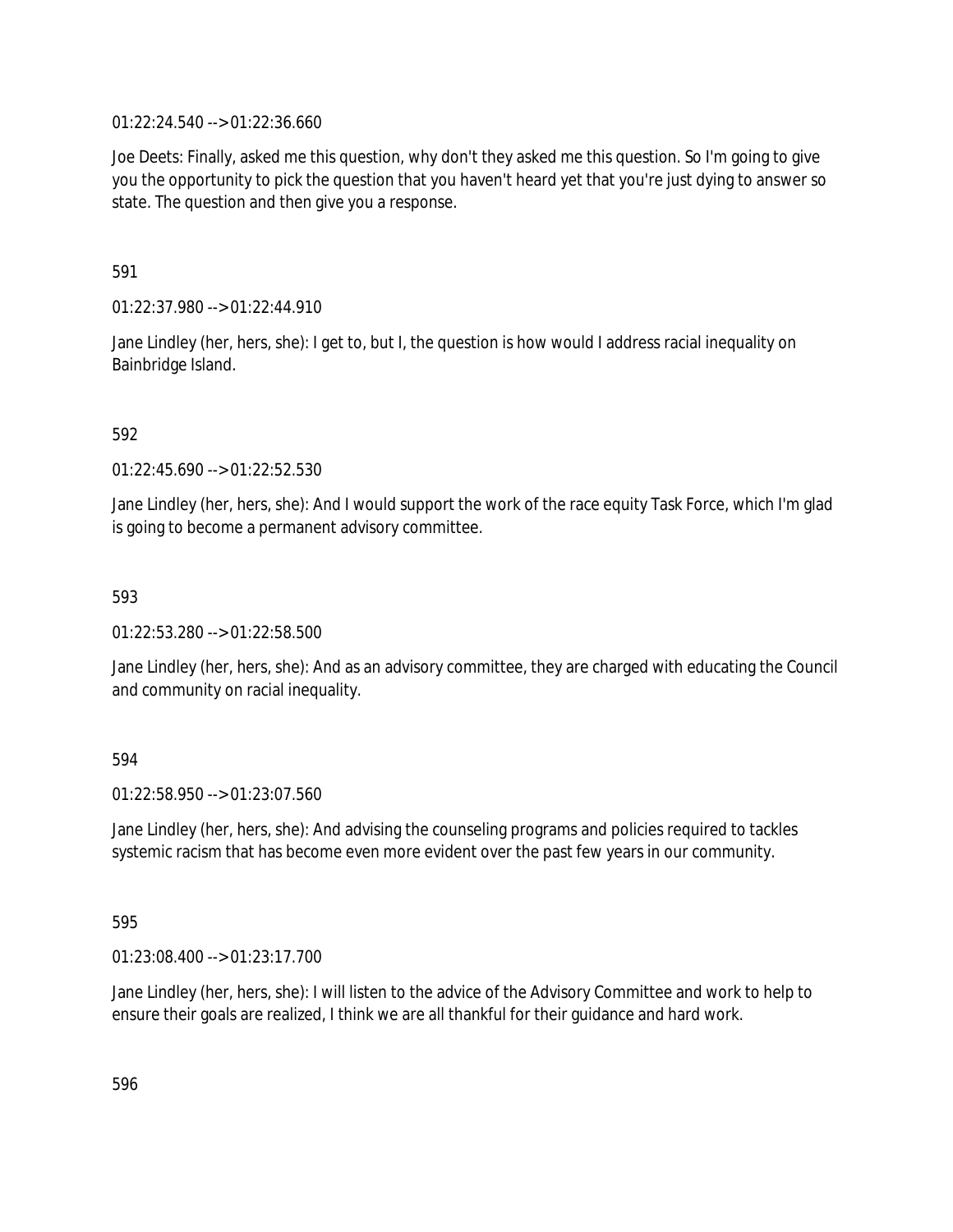01:23:18.330 --> 01:23:31.200

Jane Lindley (her, hers, she): And as a reason and such as a recent membership to Gare the government Alliance on race and equity. I look forward to working with them. Lucy under minutes. Yeah. When I'm prepared.

597

01:23:34.380 --> 01:23:42.060

Leslie Schneider: Awesome. Thank you. Um, let's see, I believe that COUNCILMEMBER hi topless. Are you next, excuse me if I'm

598

01:23:44.760 --> 01:23:51.510

Kirsten Hytopoulos: We lost her sham. I was actually raising my hand for that. Okay, good. All right, we're good. And it's my turn.

599

01:23:52.890 --> 01:23:53.670

Kirsten Hytopoulos: Okay.

600

01:23:54.720 --> 01:24:04.740

Kirsten Hytopoulos: So Jane. You've been on the island 28 years. Could you share with us what you what your involvement has been in the community over those years.

601

01:24:07.080 --> 01:24:21.390

Jane Lindley (her, hers, she): Oh my goodness. So I think, as I stated in my application early on I joined the rotary and I was one of three women, it was all a men's dinner club. Now it's branched out and the Chamber.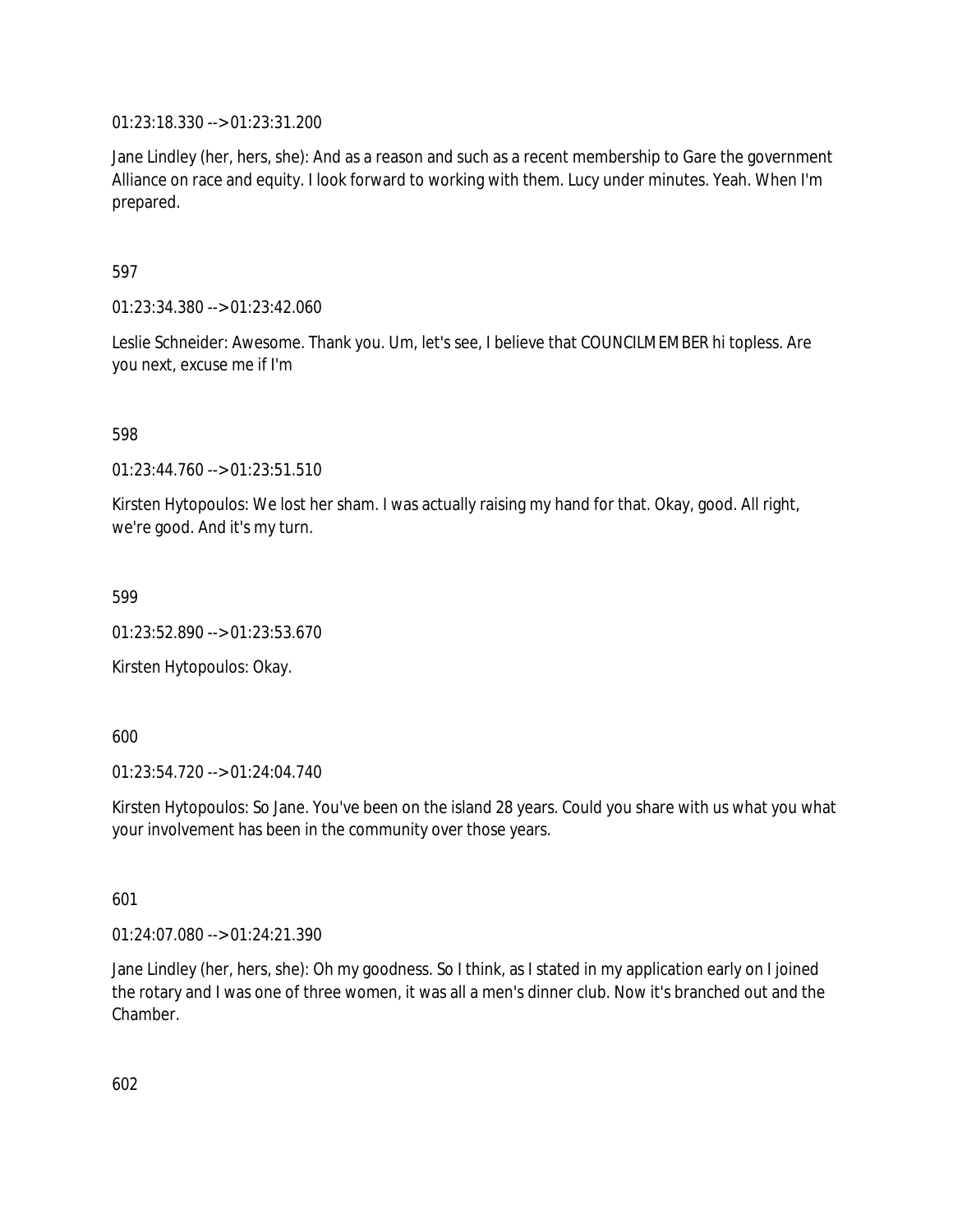01:24:22.020 --> 01:24:36.120

Jane Lindley (her, hers, she): I got involved in the arts walk. We started that there was a steering committee for that arms around Bainbridge I swam around the island with a bunch of other people raise money for that and friends of the farms, I help them.

603

01:24:38.250 --> 01:24:55.950

Jane Lindley (her, hers, she): With their website and stuff like that. And same with Bainbridge Island farms beam Jilin land Land Trust sustainable Bainbridge, I have a list and I heard done a lot. He reminded me kits app for some bay grey peninsula Conservancy.

604

01:24:57.120 --> 01:25:06.960

Jane Lindley (her, hers, she): So I've just been volunteering a lot and enjoying getting to know a lot of the community members and seeing how I can use my web and design skills for good.

605

 $01:25:08.760 \rightarrow 01:25:11.490$ 

Leslie Schneider: Great, thank you. Councilmember undesired

606

01:25:14.040 --> 01:25:15.690

Rasham Nassar: Hi Jane. Nice to see you.

607

01:25:16.410 --> 01:25:18.870

Jane Lindley (her, hers, she): Hi council member nisar. Good to see you.

608

01:25:21.300 --> 01:25:26.850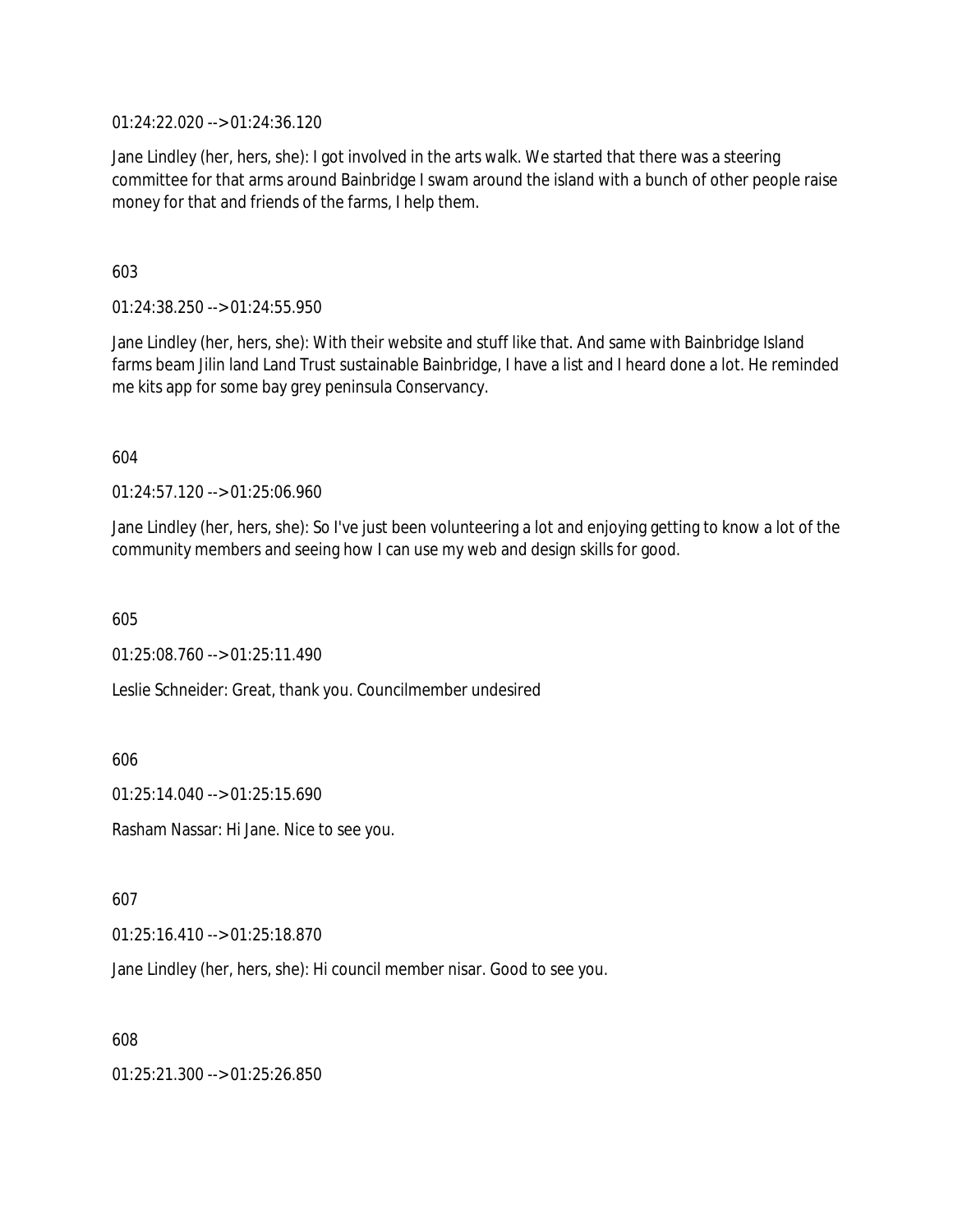Rasham Nassar: So I want to ask a budget question or a funding decision tech question.

609

01:25:27.150 --> 01:25:27.630

Rasham Nassar: Oh, come

610

01:25:27.990 --> 01:25:34.770

Rasham Nassar: into you. I don't know if you if you if you happen to catch any of our budget discussions, just this last year.

611

01:25:35.130 --> 01:25:41.850

Rasham Nassar: But one of the, I think it was. Councilmember car that made the statement that budget is a reflection of the city's values.

# 612

01:25:42.750 --> 01:25:59.580

Rasham Nassar: In there, we, we, you know, shifting around funding from different from different areas, giving more to climate change, less I proposed and I think other council members proposed supporting additional funding for climate change and an annual and just one annual lump sum.

613

01:26:01.110 --> 01:26:17.970

Rasham Nassar: And that's just an example, my question to you is, in terms of funding decisions or your approach to funding decisions. What areas of city business or priorities, would you be more inclined to support funding going out towards

614

01:26:19.410 --> 01:26:37.050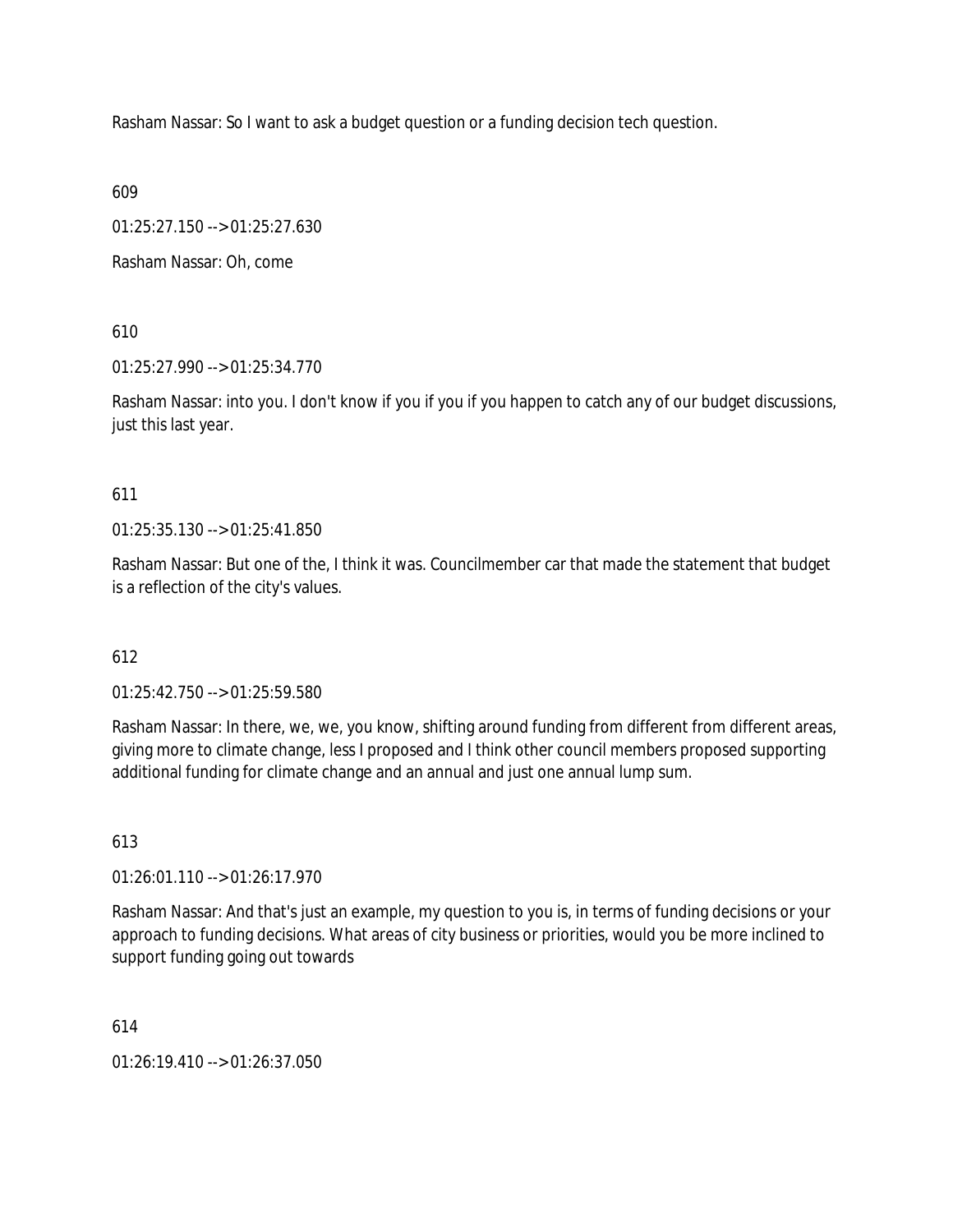Rasham Nassar: With consideration of the economic recession as well in mind. And where would you wear what departments or in what areas are priorities would you weaken such as to be able to provide substantial funding for those other more higher priority items.

615

01:26:38.940 --> 01:26:40.620

Jane Lindley (her, hers, she): Well, tough questions.

### 616

01:26:41.850 --> 01:26:53.370

Jane Lindley (her, hers, she): I think right now the pandemic has caught many small businesses on aware and unable to pivot to new business model or income stream. So I think we have immediate

### 617

01:26:54.180 --> 01:27:07.380

Jane Lindley (her, hers, she): immediate need to not only find some, some, maybe more covert testing and vaccine support as that comes out, but also to bail out businesses across Bainbridge Island.

### 618

01:27:07.800 --> 01:27:18.120

Jane Lindley (her, hers, she): You know in our comp plan, the number one guiding principles to Blizzard preserve, you know, downtown Winslow's small town atmosphere and we're not going to have much of a small town atmosphere.

### 619

01:27:18.510 --> 01:27:23.670

Jane Lindley (her, hers, she): If we don't have those cute stores. So I think right now that's going to be one of the first things

### 620

01:27:24.420 --> 01:27:41.190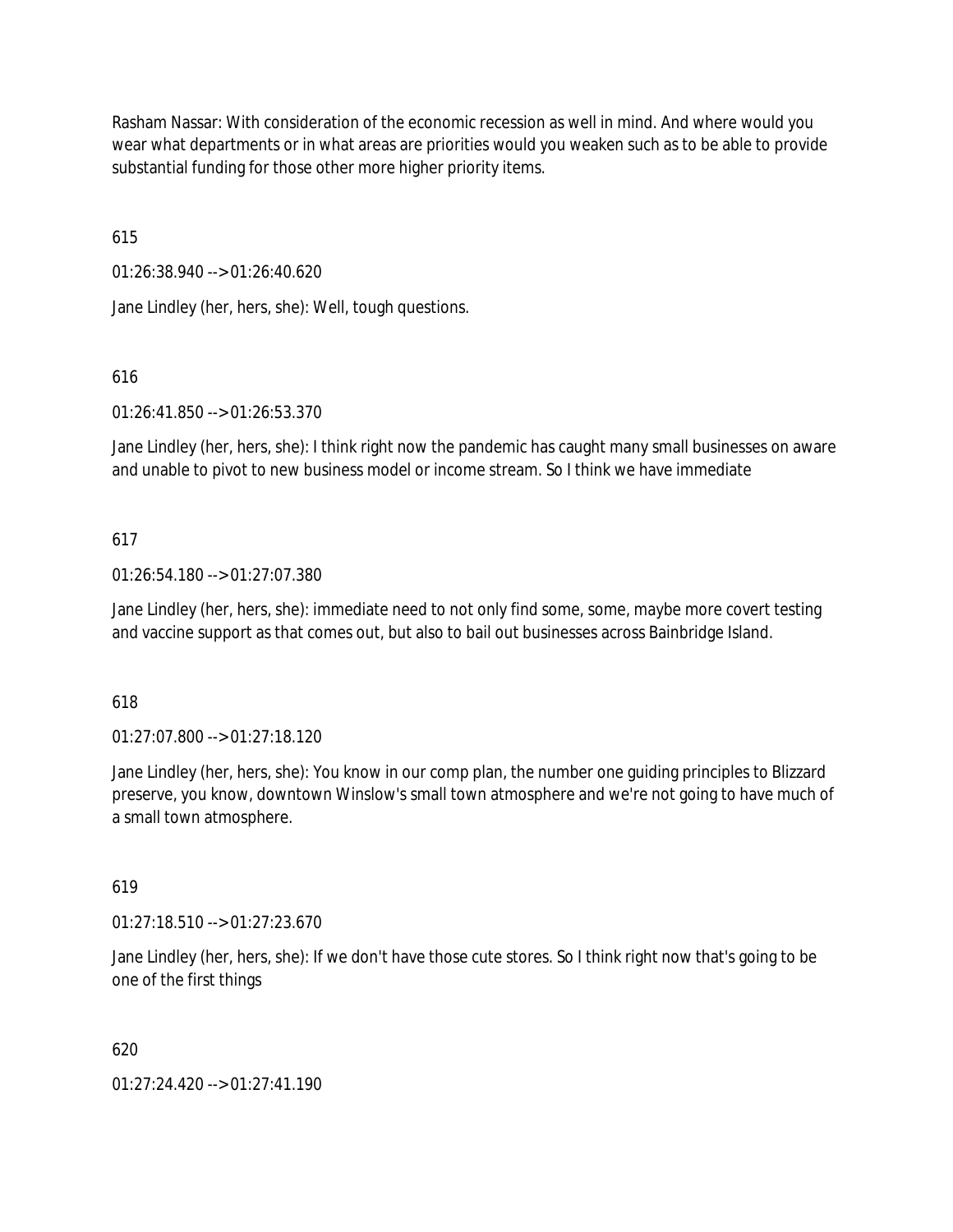Jane Lindley (her, hers, she): That, you know, if we were looking to spend more money somewhere that I'd say that they needed that help as far as where I would I take it from you know that's a tough call. I was thrilled to see that Climate Action Plan got a lot of money and oh my goodness minutes, not enough time.

621

01:27:47.040 --> 01:27:48.480

Leslie Schneider: Well, thank you so much for

622

01:27:50.220 --> 01:27:56.850

Leslie Schneider: Keeping time aware, really, really appreciate that. Councilmember Pollock, would you like to ask a question.

### 623

01:27:57.780 --> 01:28:14.370

Michael Pollock: Sure course sharing. It's good to see you. You see, and I was, I just want to say I was appreciated put on a lot said I didn't know that about you. And so, especially the 3500 acres, but that is fairly significant

### 624

01:28:16.920 --> 01:28:18.300

Jane Lindley (her, hers, she): There's a lot of work. Thank you.

625

01:28:18.840 --> 01:28:19.380

Michael Pollock: Yeah.

### 626

01:28:19.470 --> 01:28:21.270

Jane Lindley (her, hers, she): I've got a large woods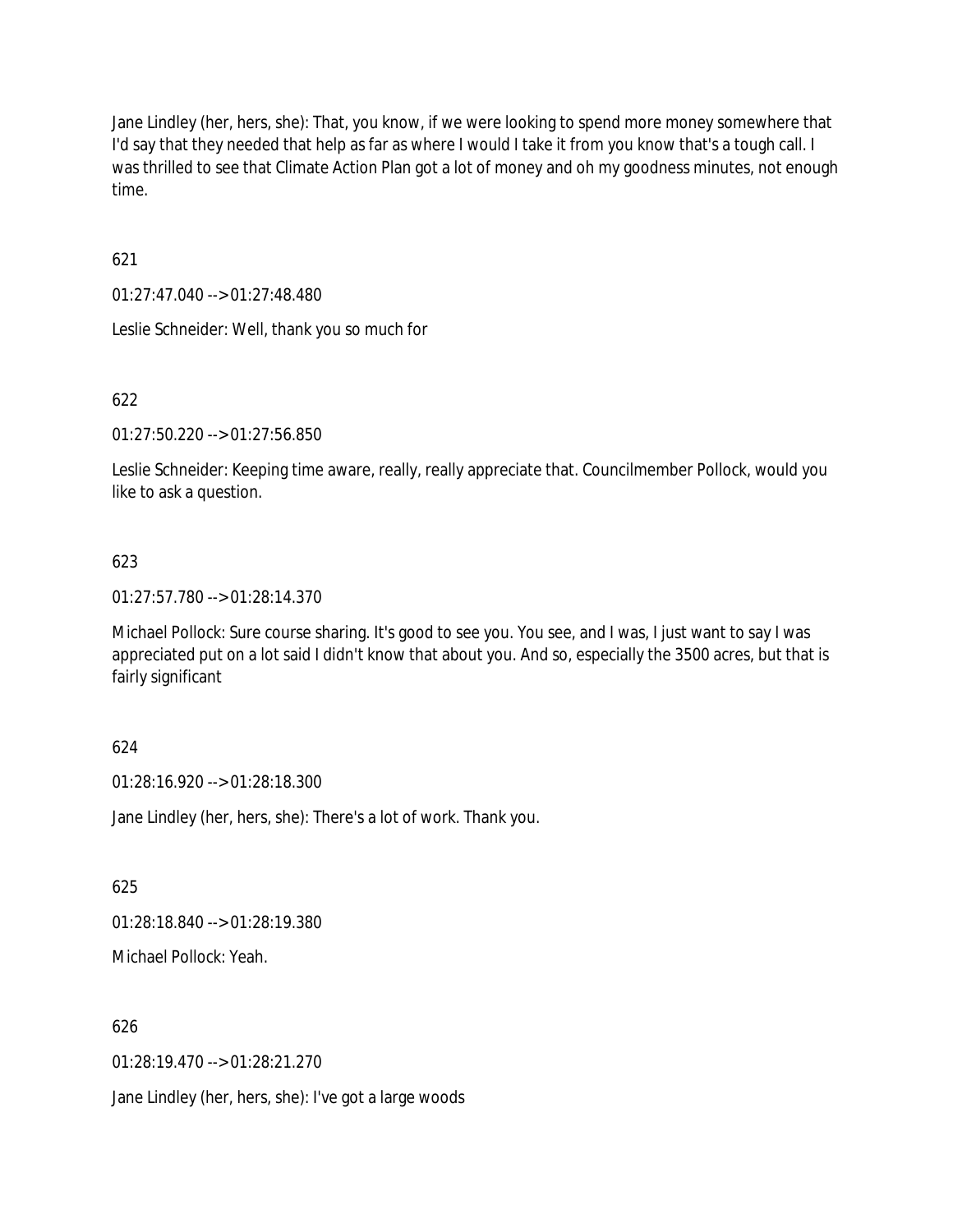627

01:28:24.630 --> 01:28:35.400

Michael Pollock: Hey, so I'm just going to ask you. Really, I kind of try to channel the lot of the comments that we heard night, you know, there was a tremendous amount of support for for the further I guess opponent.

628

01:28:36.660 --> 01:28:48.360

Michael Pollock: But, um, what do you say about that in terms of the need for having a more diverse voices on that council and not just being a kind of monoculture white environmentalist, you know why.

629

01:28:50.430 --> 01:29:02.670

Michael Pollock: You either, you know, say, and and and that we really shouldn't have, you know, different faces and different perspectives, people with different backgrounds and side. So I just want to give you a chance to

630

01:29:04.080 --> 01:29:11.610

Michael Pollock: You know, you're going to be running presumably that the seeds going to be available for those that don't know it's going to be there's going to be two seats in the north ward.

631

01:29:12.090 --> 01:29:24.960

Michael Pollock: That are going to need to be filed for and in May and then there's going to be an election and November, so you're one way or another, be facing up. So, so I just want to give a chance to say something now.

632

01:29:25.860 --> 01:29:35.520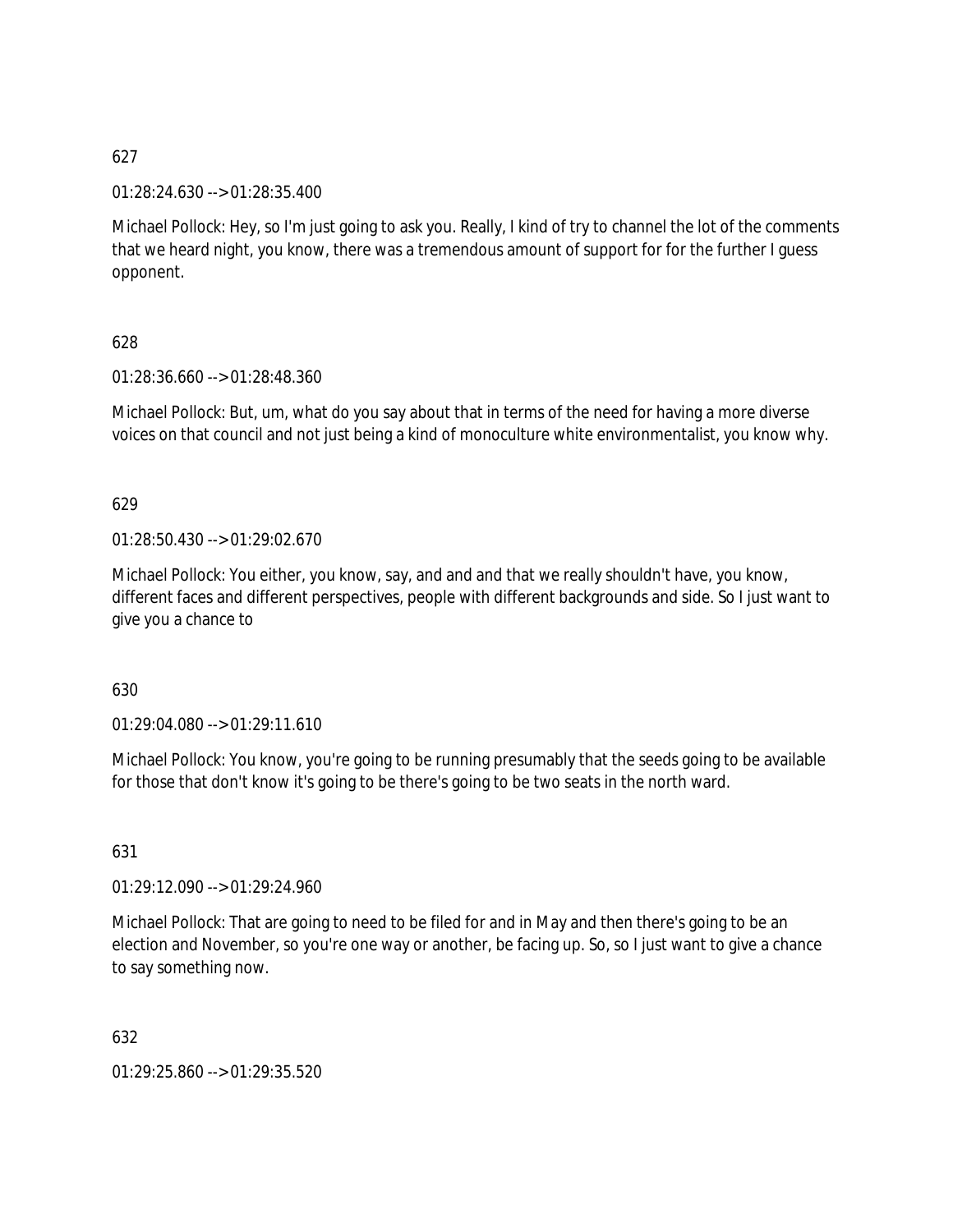Jane Lindley (her, hers, she): Well council member Pollock. Thank you so much. I mean, I can't argue diversity. I'm in favor of it. I think we can all

# 633

01:29:36.390 --> 01:29:43.560

Jane Lindley (her, hers, she): Be effective and addressing racial inequality, whatever work we do as environmentalist and climate activists.

# 634

01:29:43.920 --> 01:29:50.910

Jane Lindley (her, hers, she): I am well aware of the fact that pleases already suffering from most of the climate disruption are by and large, poor

# 635

01:29:51.360 --> 01:29:59.190

Jane Lindley (her, hers, she): Underserved Native American people of color who have contributed the least to climate change, but are shouldering the most of the burden.

# 636

01:29:59.790 --> 01:30:04.800

Jane Lindley (her, hers, she): One of the reasons I like working with the Sierra Club is that they are dedicated to climate justice.

# 637

01:30:05.130 --> 01:30:23.010

Jane Lindley (her, hers, she): And we fight alongside Native American tribes on all utility hearings rallies opposing fossil fuel plans to protect clean air and water, and that is just been a real honor for me. They're incredible and ironically their treaties are helping us to win some of our battles.

# 638

01:30:25.440 --> 01:30:31.350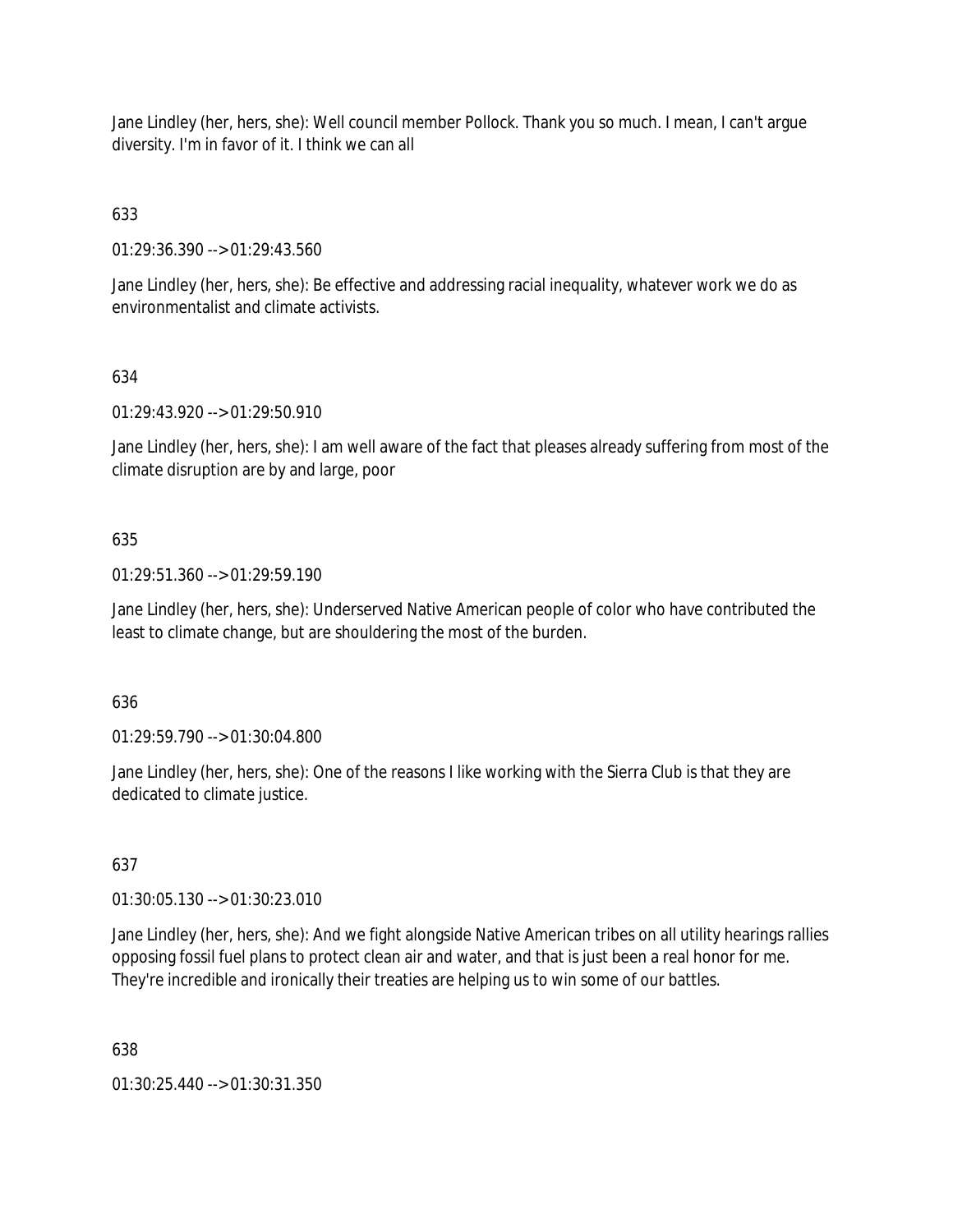Michael Pollock: Great, thank you. And I sort of thank you and not thank you for the two of you making this decision so tough.

639

01:30:32.520 --> 01:30:33.180

Jane Lindley (her, hers, she): My pleasure.

# 640

01:30:36.930 --> 01:30:39.510

Leslie Schneider: All right, Jane, I guess I'm going to chime in here last

# 641

01:30:40.560 --> 01:30:54.180

Leslie Schneider: In reflecting on a leadership role that you've served in one of your in one or more of your community or city related roles, what lessons about leadership. If you learned and how has that changed your approach.

# 642

01:30:56.910 --> 01:31:00.900

Jane Lindley (her, hers, she): Mayor Schneider. Thank you so much. That's a wonderful question, and

# 643

01:31:02.190 --> 01:31:08.460

Jane Lindley (her, hers, she): I think when I first started to be hired into management positions. I was a little

# 644

01:31:09.990 --> 01:31:12.000

Jane Lindley (her, hers, she): opinionated and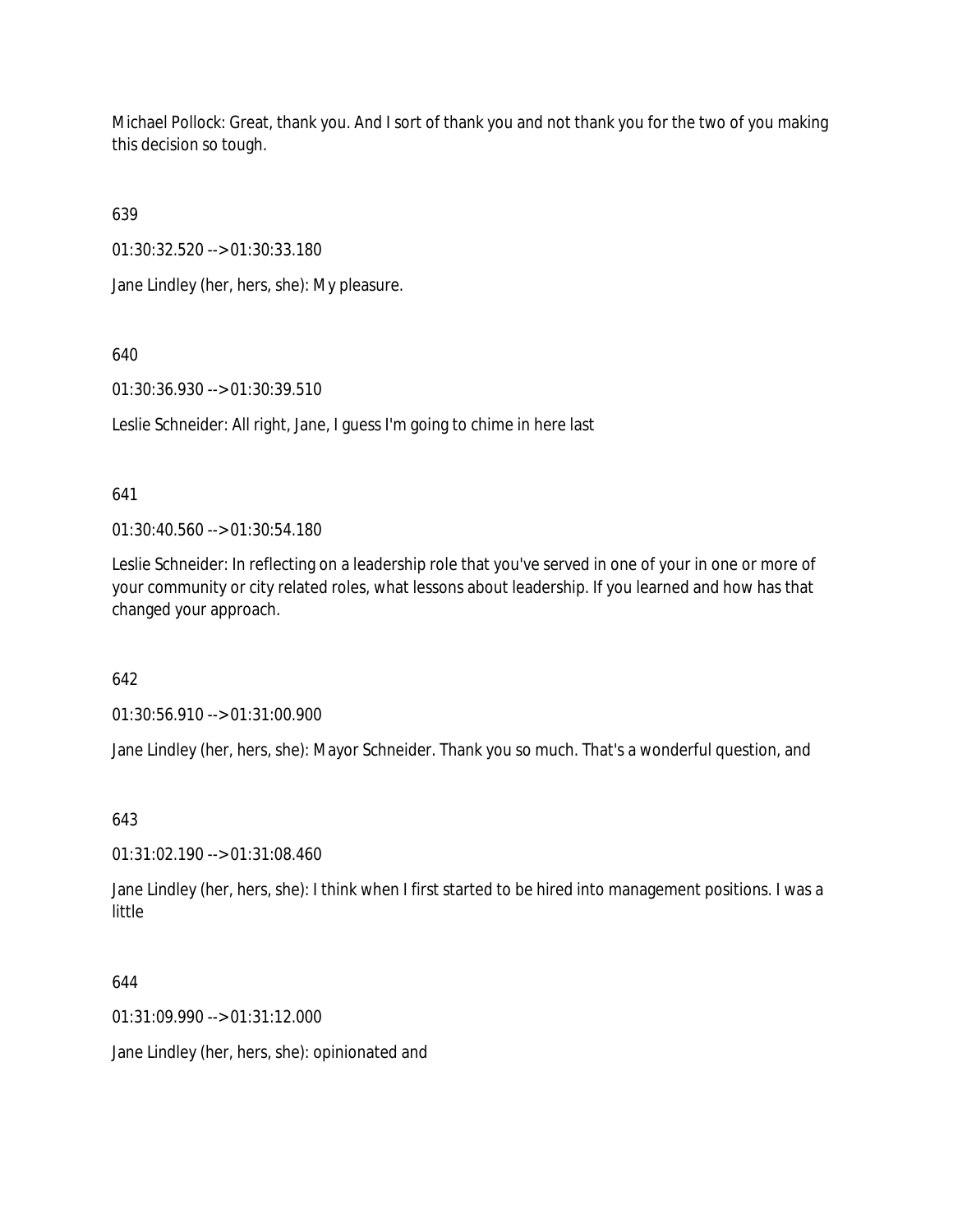645

01:31:13.200 --> 01:31:27.180

Jane Lindley (her, hers, she): Forceful and I felt I had to be, but over the years, I realized that listening getting buy in works so much better. And so I think I have a service softer approach now.

646

01:31:27.900 --> 01:31:41.490

Jane Lindley (her, hers, she): Really listening to all sides. I mean, with the Council, I would be definitely listening to people who comment and to staff and to committees involved on on in the issues at hand.

### 647

01:31:42.360 --> 01:31:53.490

Jane Lindley (her, hers, she): As well as researching and talking to, you know, community experts. So for me, it's really listening to people and taking all sides into consideration before moving forward.

648

01:31:55.470 --> 01:31:58.680

Leslie Schneider: Alright, great. Well, so we are

### 649

01:31:59.700 --> 01:32:05.100

Leslie Schneider: I think we appreciate your time here and answering our questions and

650

01:32:07.590 --> 01:32:11.430

Leslie Schneider: We'd like to excuse you and we'll move on to our next candidate. Thank you so much.

651

01:32:11.490 --> 01:32:12.600

Jane Lindley (her, hers, she): Thank you all so much.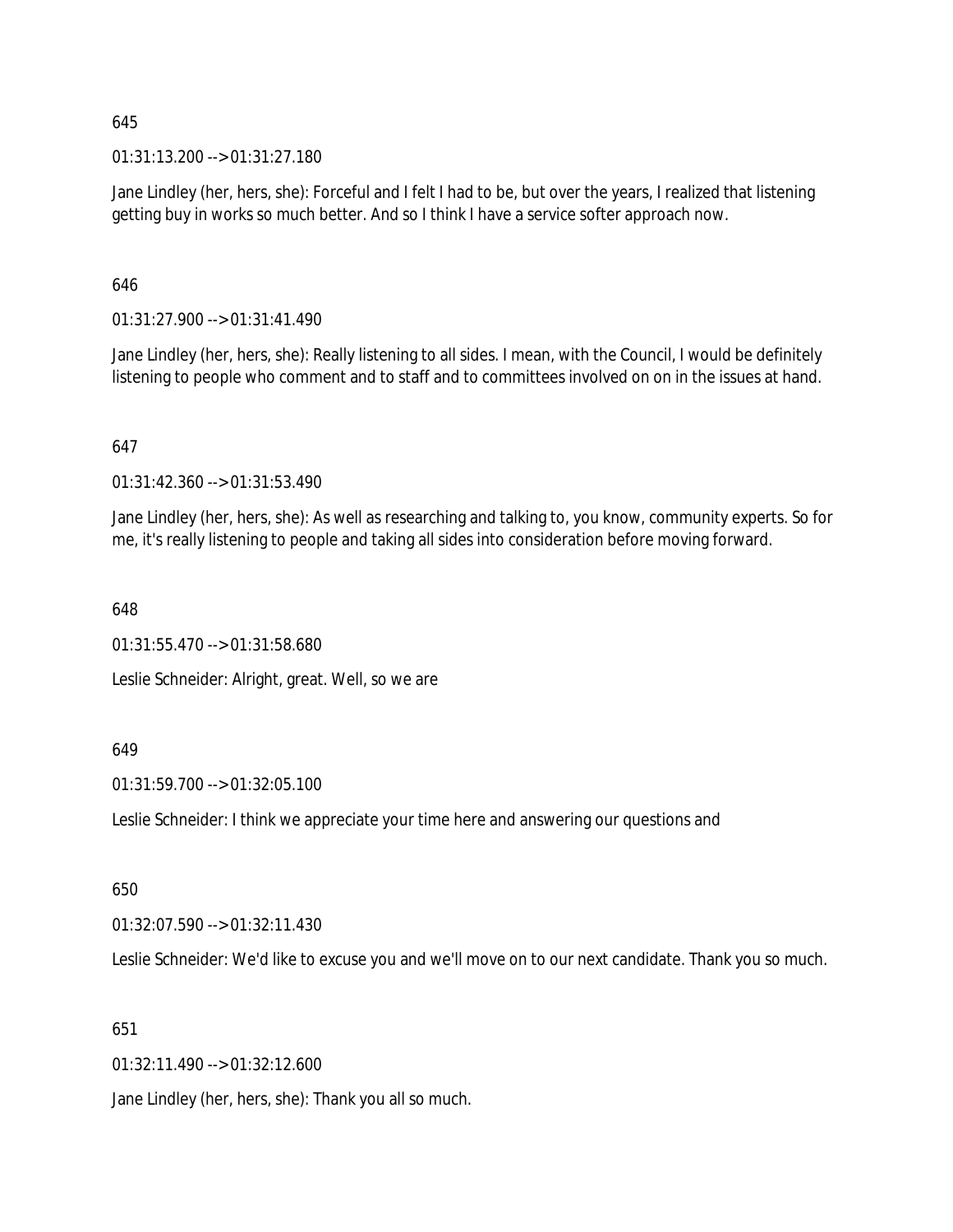652 01:32:18.390 --> 01:32:20.160 Leslie Schneider: Alright, so whenever

### 653

01:32:21.240 --> 01:32:26.130

Leslie Schneider: Brenda Henry Johnson is ready, we can promote her and

654 01:32:31.710 --> 01:32:33.210 Leslie Schneider: She's coming in.

655 01:32:39.450 --> 01:32:40.380 Leslie Schneider: Hello, Brenda

656 01:32:40.440 --> 01:32:41.550 Leslie Schneider: It's great to see you.

657 01:32:42.960 --> 01:32:43.350 Brenda F.J.: Hi.

658 01:32:43.860 --> 01:33:05.730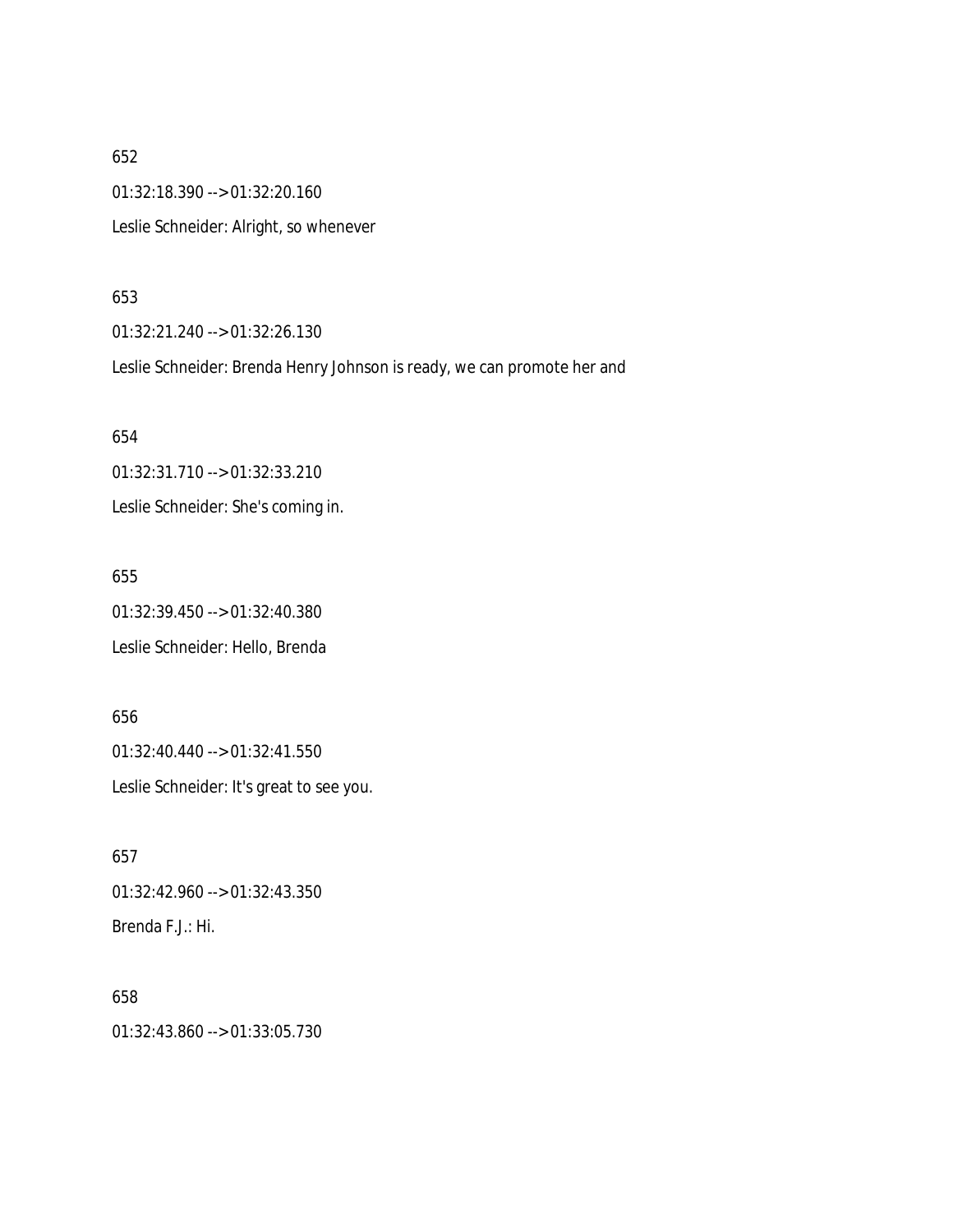Leslie Schneider: Hi. Alright, so I'm really appreciate you being here and amazing comments that we heard from everybody earlier. Let me just go ahead and start with our council member questions so COUNCILMEMBER car if you're ready, and if you have a question, please go ahead

659

01:33:06.630 --> 01:33:08.790

Christy Carr: Or. Thank you. Hi, Brenda, thanks.

### 660

01:33:10.080 --> 01:33:25.980

Christy Carr: Thanks for being here with us. I just had a question about your role with a city sustainable transportation planning enough or you could just speak to that for a minute or so and tell us what your experience has been. And what do you think the next next steps are for that planning process.

### 661

01:33:26.730 --> 01:33:43.110

Brenda F.J.: Yes, I became a member and January I actually was recruited while I was out of town and Mark Epstein called me and said, you just have to be on this committee. And so, you know, working with Mark and with you and Mayor Snyder.

### 662

01:33:44.130 --> 01:33:53.010

Brenda F.J.: And others where we're trying to identify the gaps that are out there. You know, I've been tasked with dislike you certain homework that we have to do.

### 663

01:33:53.550 --> 01:34:00.690

Brenda F.J.: Going out into our area. I've been out here and the North board trying to find barriers to sustainable transportation

### 664

01:34:01.320 --> 01:34:21.210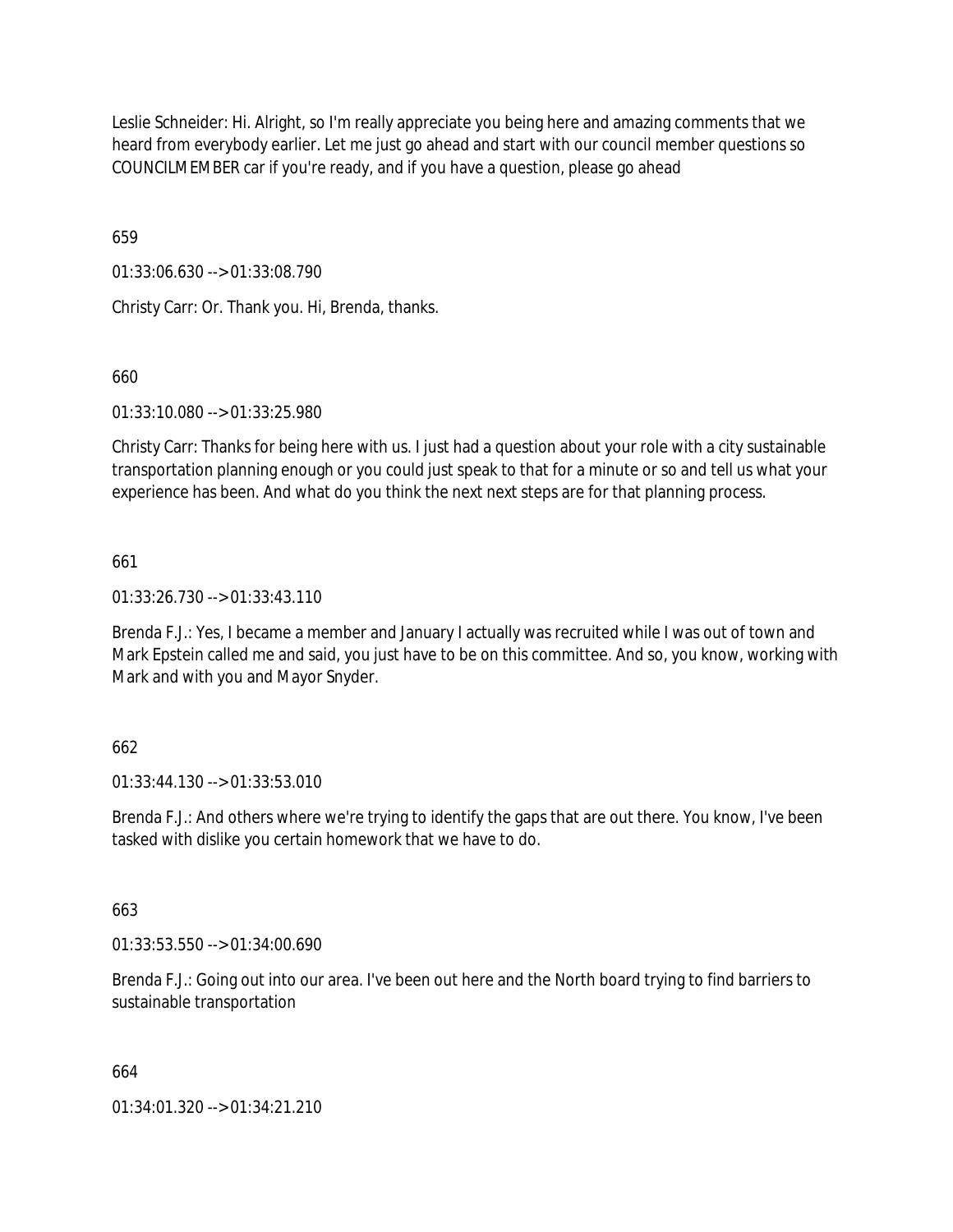Brenda F.J.: And I've helped to identify what I call as neighborhood trails from so neighbors can get from one area to another area they're already these back road trails that we have that, we just need to maintain and Mark thought that was a great idea, you know, and also I would like to try to

665

01:34:22.260 --> 01:34:28.170

Brenda F.J.: Make sure that here in the north ward. We had more bicycle lanes, we, we really don't. We're kind of

### 666

01:34:29.580 --> 01:34:37.920

Brenda F.J.: just stuck with three or five, you know, I would like to be able to go up and down a road, if I could, you know, try to tackle some of those heels. So, yeah.

### 667

01:34:40.770 --> 01:34:44.850

Leslie Schneider: Great. Thank you, Debbie. Mary deets. Do you have a question for Brenda

668

01:34:45.150 --> 01:34:48.660

Joe Deets: Yeah picky marathoner hi Brenda, I'll let you catch your breath.

669

01:34:50.580 --> 01:35:03.510

Joe Deets: So if you heard my question to Jane. I'm going to ask you the very same question. So I know it's a candidate you are preparing you've prepared very hard for these questions and

### 670

01:35:04.080 --> 01:35:18.570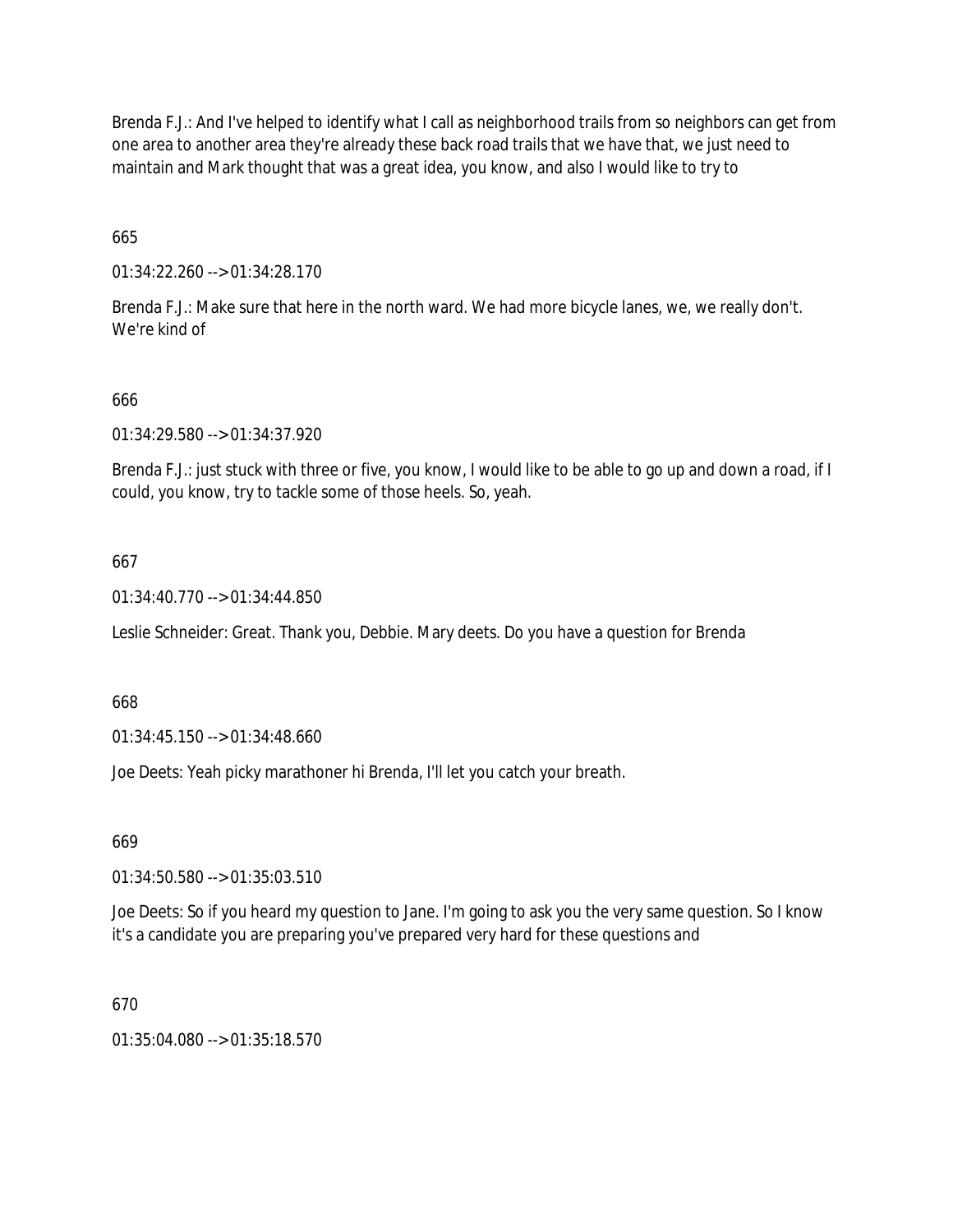Joe Deets: And you're probably going to say, gee, I really want to hear this question and sometimes we don't reciprocate. So I'm going to give you the opportunity to choose question that you haven't heard that you're just dying answer.

671

01:35:20.280 --> 01:35:31.980

Brenda F.J.: Well you know I always get the questions about equity, but I wanted you guys to know that I am involved in more things than equity. I mean, Christy just brought out the sustainable transportation

# 672

01:35:32.430 --> 01:35:54.060

Brenda F.J.: Task Force that I want. I've also been involved with the Bainbridge Island Parks and Trails we're trying to build out the trails for another 80 miles by the year 2045 I've also worked with the Bainbridge arts and humanities I've helped put on poetry events for bheema there's

### 673

01:35:55.140 --> 01:35:58.140

Brenda F.J.: more to me than just, you know, racial equity.

### 674

01:35:59.220 --> 01:36:06.180

Brenda F.J.: I've also worked with Laura Hansen and Mike Cox of the climate change advisory committee.

### 675

01:36:07.110 --> 01:36:19.770

Brenda F.J.: They've pulled me in to help them determine where climate justice and equity justice intersect, so that we can make sure that we're looking at both things with the right kind of lens.

### 676

01:36:20.670 --> 01:36:35.790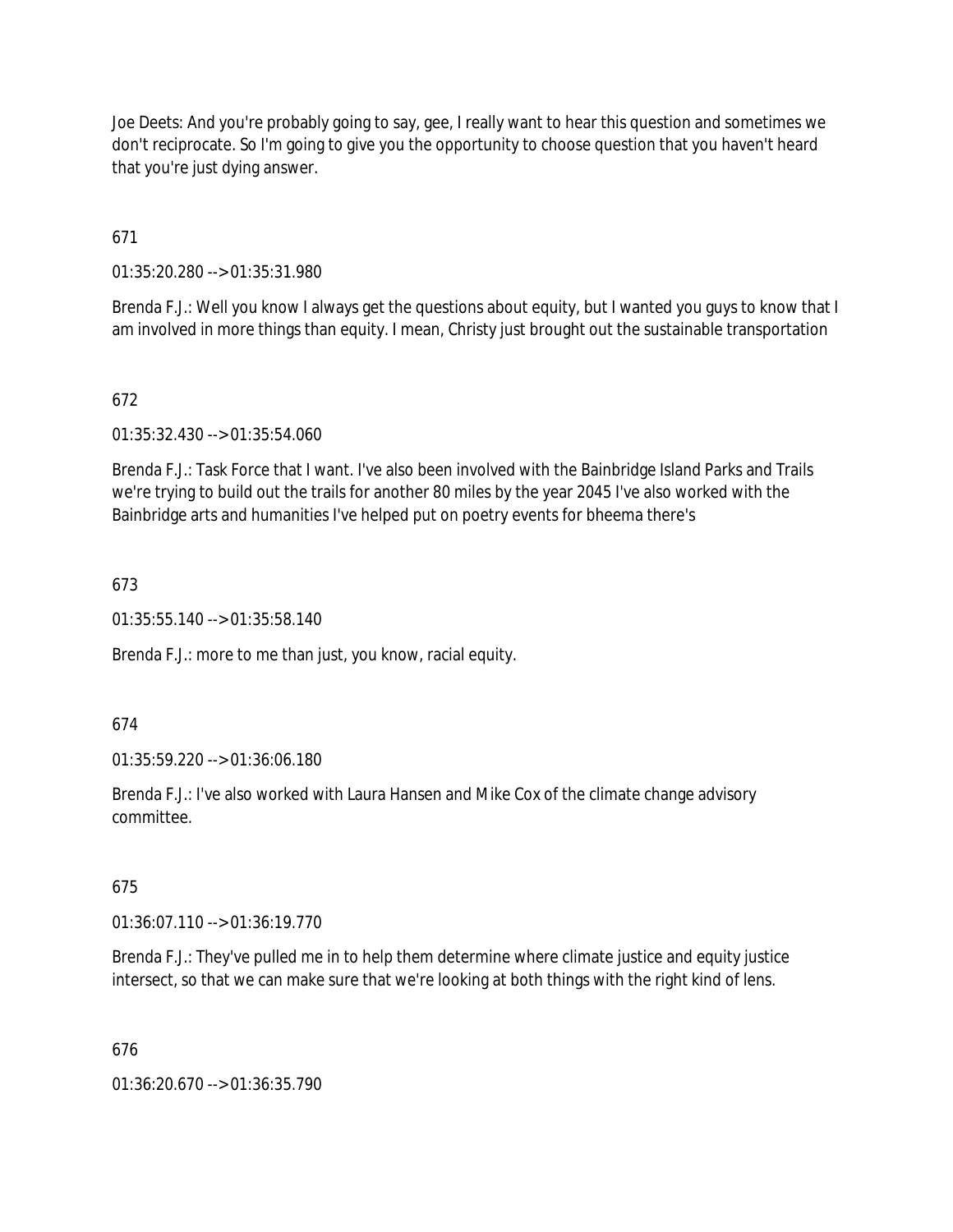Brenda F.J.: So I'm not just here, you know, for equity. I, I am involved in a lot of other things that I just don't tell people about because it's not something that I go around toot my own horn. You know, I get involved because

677

01:36:36.270 --> 01:36:42.840

Brenda F.J.: I'm involved in the community and I really believe in, in what we're doing on every committee.

678

01:36:44.430 --> 01:36:44.970

Joe Deets: Great, thank you.

679

01:36:47.310 --> 01:36:49.080

Leslie Schneider: All right. Councilmember high topless.

680

01:36:50.760 --> 01:36:57.690

Kirsten Hytopoulos: Oh hi, Brenda, I think, I think he started taking my questions. I'm going to look at one of my other questions for you. I'm

681

01:36:59.850 --> 01:37:09.690

Kirsten Hytopoulos: Reflecting on your experiences over your career of boards and committees, what role would you say you found yourself playing in that work. And could you give any luster of example.

682

01:37:10.800 --> 01:37:16.860

Brenda F.J.: Well, I like to, you know, you had given a question before someone did about leadership.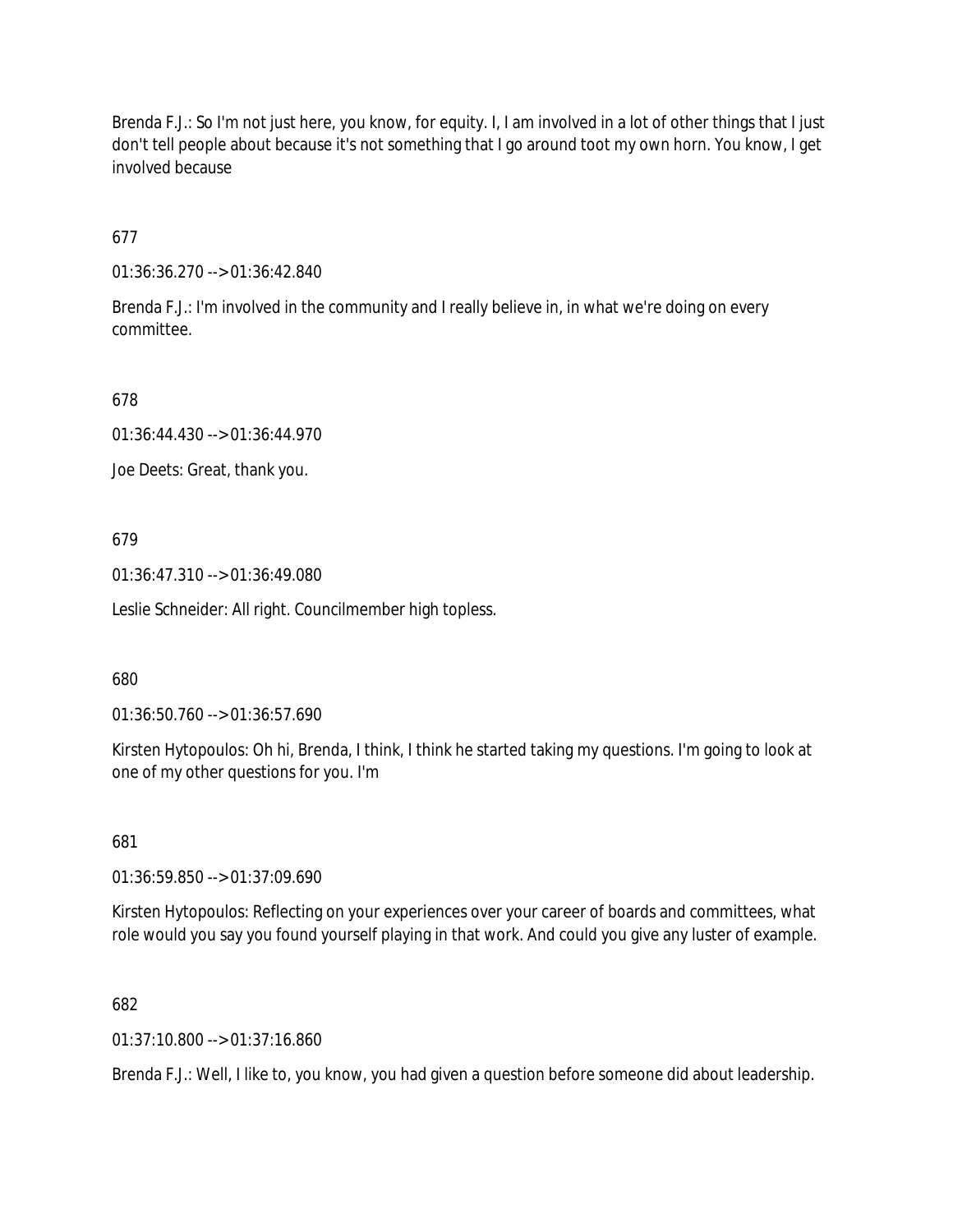683

01:37:17.340 --> 01:37:24.450

Brenda F.J.: And I think a good leader leads from behind you know it's it's important to bolster other people up. And that's what we've done.

684

01:37:24.870 --> 01:37:39.990

Brenda F.J.: At the race equity Task Force. You know, we've allowed people who normally wouldn't say anything or have any role in anything to have a voice. I wanted to also talk about the economic recovery. I really am.

685

01:37:41.490 --> 01:37:51.150

Brenda F.J.: Proud of what she's done God with that economic recovery plan. I mean, it was so great that the rotary decided to just jump on jump on that.

686

01:37:51.840 --> 01:37:59.700

Brenda F.J.: That marketplace right away. And I think that's what we need to do if we're going to try to help out the businesses and on Bainbridge

687

01:38:00.030 --> 01:38:04.830

Brenda F.J.: And it's not just the businesses downtown. It's businesses all over Bainbridge that are hurting

688

01:38:05.400 --> 01:38:12.570

Brenda F.J.: I understand we had some cares money that we we could have given number we determined to do some other things with that.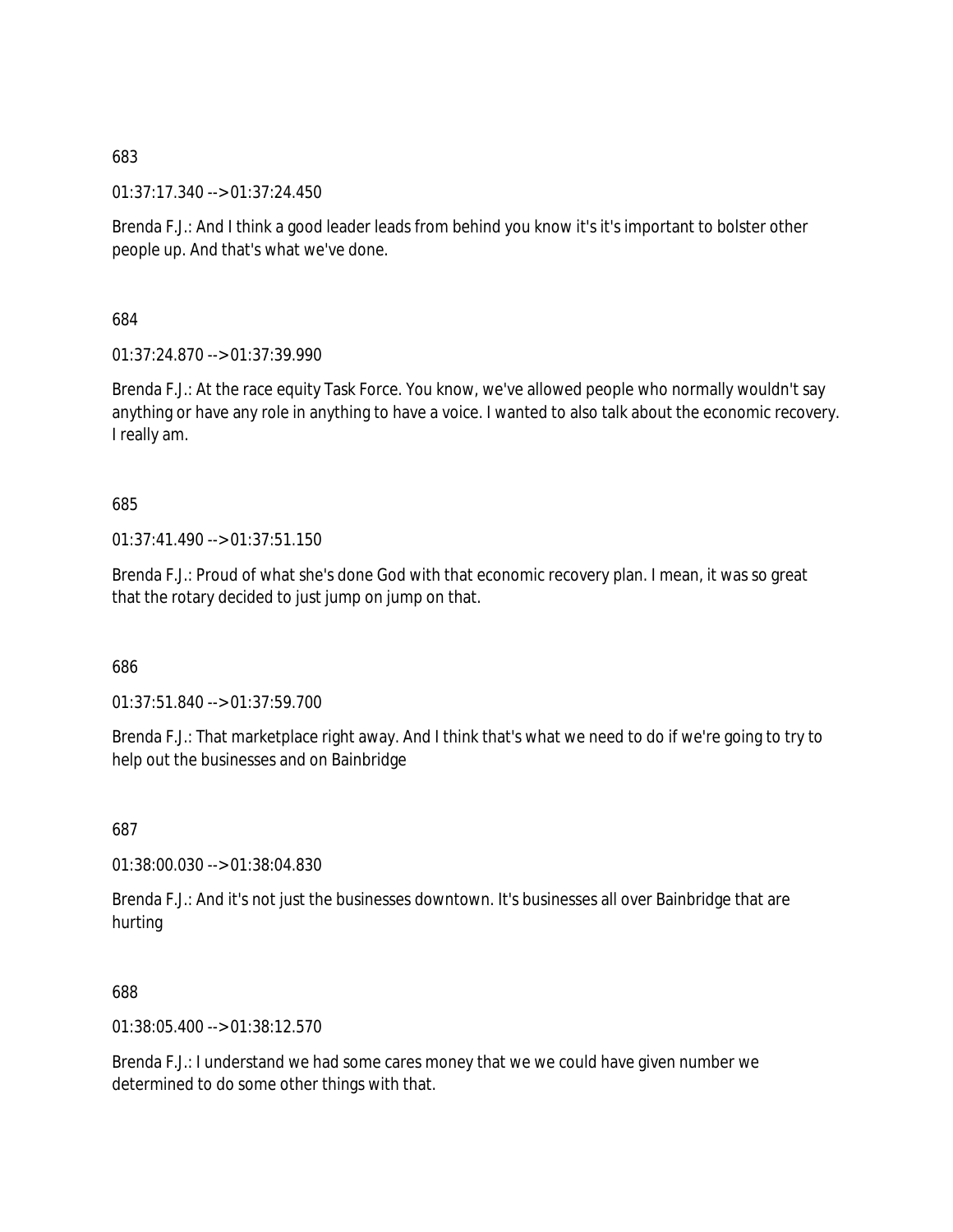01:38:13.020 --> 01:38:21.540

Brenda F.J.: I think we ought to look at what some of the other cities are doing to help their, their businesses. If we look at Paul's book how they've decided to

690

01:38:22.320 --> 01:38:28.020

Brenda F.J.: Allow the businesses to overtake the parking spot spots so that they can have

### 691

01:38:28.470 --> 01:38:45.780

Brenda F.J.: Dining outside. We need to be able to relax some of the fees that we have on those businesses that so that they don't have to worry about that. We need to bolster them up so that they can be strong, not just because of the pandemic, but so that they can be strong afterwards, too.

692

01:38:48.390 --> 01:38:53.970

Leslie Schneider: All right, thank you. Councilmember Pollock, would you like to ask a question and Brenda

### 693

01:38:57.600 --> 01:39:00.600

Michael Pollock: Yeah. For some reason I thought there was somebody in between.

### 694

01:39:03.330 --> 01:39:04.590

Leslie Schneider: I knew I was going to mess it up.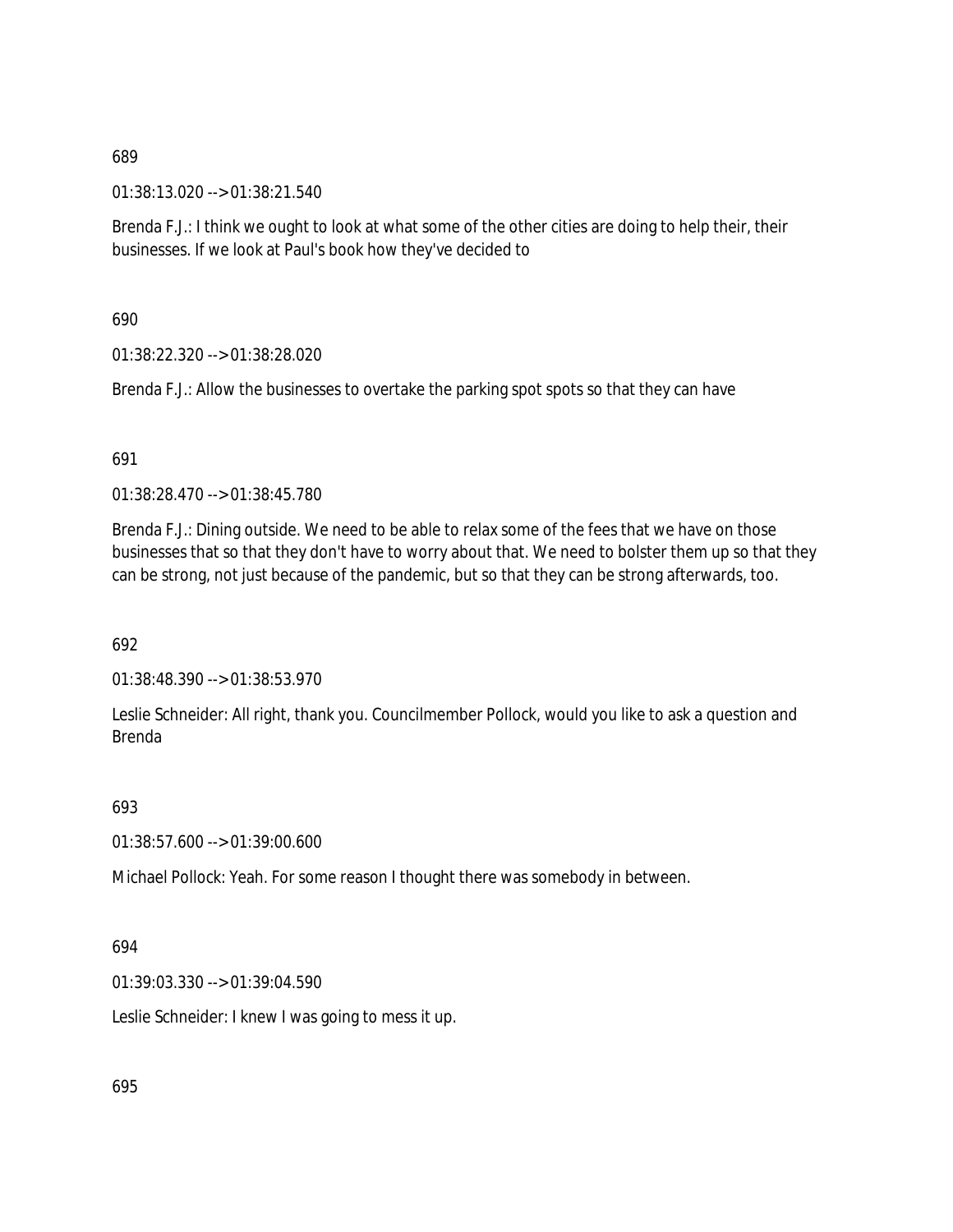01:39:06.420 --> 01:39:08.400

Leslie Schneider: All right, sorry, sorry.

696

01:39:09.660 --> 01:39:09.900

Michael Pollock: So,

697

01:39:12.450 --> 01:39:14.280

Rasham Nassar: Kudos for recognizing that

#### 698

01:39:16.110 --> 01:39:26.640

Rasham Nassar: Okay, so where was I am I thinking about my question I'm going to ask a different question to you, Brenda, first of all, nice to see you. Thanks for coming back to being here tonight and

699

01:39:27.840 --> 01:39:35.640

Rasham Nassar: I like these open ended questions more so I kind of want to go with with the following the flow to my colleagues have established and allow you to kind of answer.

700

01:39:36.270 --> 01:39:44.940

Rasham Nassar: How you would like to answer and freeform but I'd like you to respond to and how, in terms of conflict resolution.

### 701

01:39:45.330 --> 01:39:52.650

Rasham Nassar: And I want to talk about when, in terms of politics and local government. Now, I've been in rooms with you before private meetings with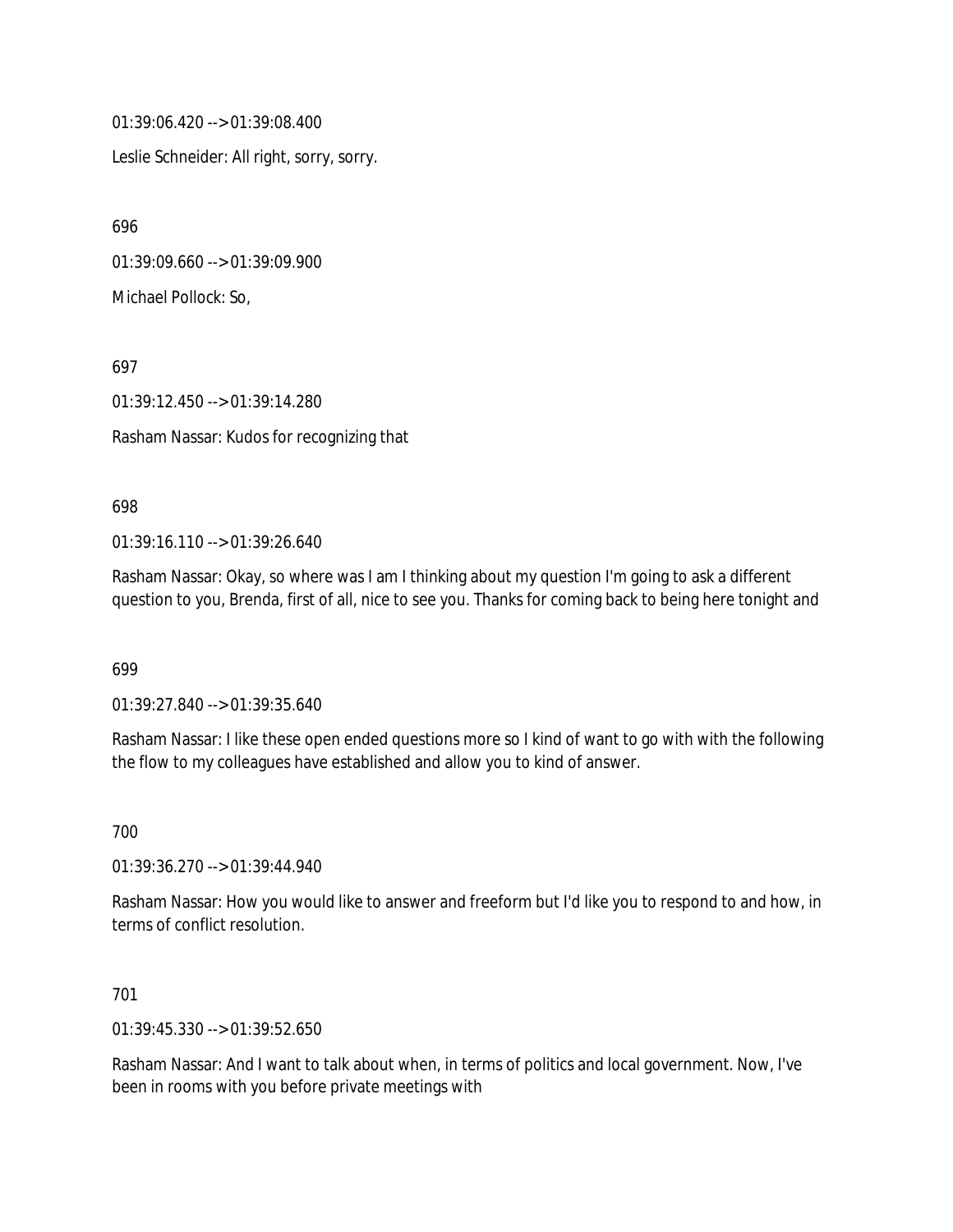01:39:53.160 --> 01:40:02.280

Rasham Nassar: Staff members of the public committee members. I know you've watched some of our council meetings and sometimes some of the things that we discuss are very involved.

703

01:40:02.790 --> 01:40:13.740

Rasham Nassar: Debates get heated and emotional and and as I've heard some of your supporters comment that you're a person of integrity that you keep

### 704

01:40:14.040 --> 01:40:19.080

Rasham Nassar: Cool and level headed that you're able to think through and resolve some of these issues.

### 705

01:40:19.530 --> 01:40:23.970

Rasham Nassar: I'm just interested to know as if you were to be selected as our seventh council member

### 706

01:40:24.360 --> 01:40:41.040

Rasham Nassar: And how you would fit in and help to benefit or maybe resolve some of these tensions, if not help them. But what would be your approach to some of those political tensions that you know just sometimes naturally organically arise.

707

01:40:42.330 --> 01:40:42.870

Rasham Nassar: Thank you.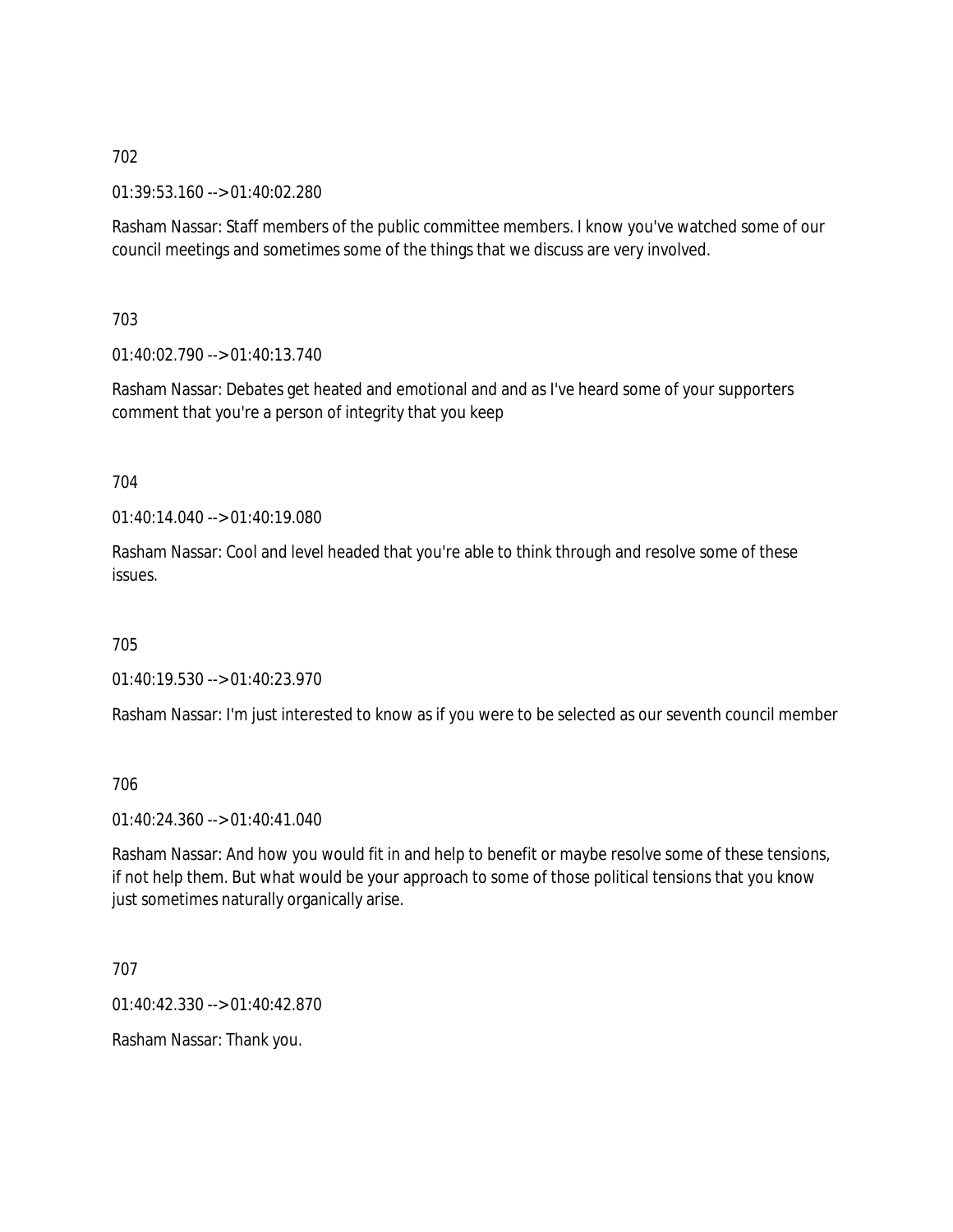01:40:43.170 --> 01:40:44.640

Brenda F.J.: For asking me a question.

709

01:40:45.120 --> 01:40:56.100

Brenda F.J.: I'm a big proponent of reframing questions right so you know when there is content and being happening between two dynamics.

710

01:40:56.760 --> 01:41:01.890

Brenda F.J.: If you take it and reframe the question to where it's not so political

711

01:41:02.700 --> 01:41:12.870

Brenda F.J.: Then you can look at it from a different angle. And that's what I would propose to do, I would like to act as a collaborator and to help unify the diverse

712

01:41:13.230 --> 01:41:26.070

Brenda F.J.: The differences that seem to affect the Council and I know that you guys don't really think that there's differences. But when we're on the outside looking in at you guys. We can see them. It's like night and day.

713

01:41:26.460 --> 01:41:33.570

Brenda F.J.: We know exactly who's on whose side news not. And I think when when you're working and you're representing the people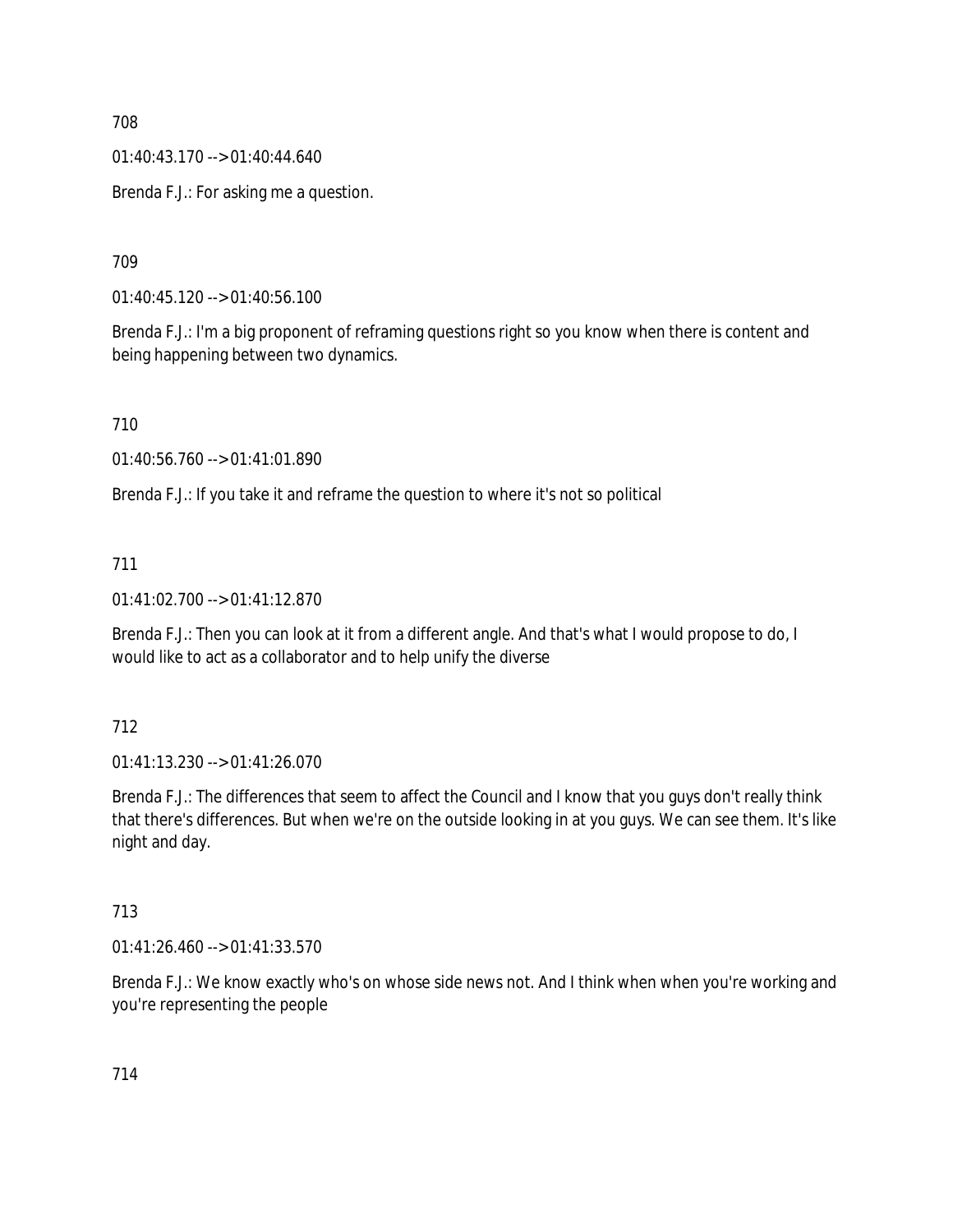01:41:34.170 --> 01:41:44.610

Brenda F.J.: Sometimes you have to take your personality out of it and you have to look at the principle that you're you're trying to govern for these people. It can't be on a personal level.

## 715

01:41:44.940 --> 01:41:57.390

Brenda F.J.: And that's, that's what I would hope to bring is that calming voice to say, wait a minute. Is this going to benefit the community or is this my own personal agenda. Is it my own person, the personality that I'm looking at

### 716

01:41:58.080 --> 01:42:05.280

Brenda F.J.: And, you know, I'd like to bring up also, you know, we were talking about environmental issues, last time.

#### 717

01:42:05.640 --> 01:42:14.010

Brenda F.J.: And I didn't get to, to speak about all of the mountain climbing that I had done and how I fell in love with Washington when I moved here.

### 718

 $01:42:14.430 \rightarrow 01:42:19.440$ 

Brenda F.J.: There was no mountains in Detroit. So when I came here, I learned to be a steward of the land.

#### 719

01:42:19.830 --> 01:42:40.020

Brenda F.J.: And I learned how to pack in and packet back out, you know, and you know the land is is unforgiving. And it's up to us to be the stewards to take care of it. And here on Bainbridge, we have a fragile ecosystem. We have to make sure that we do not become that we grow without becoming overground.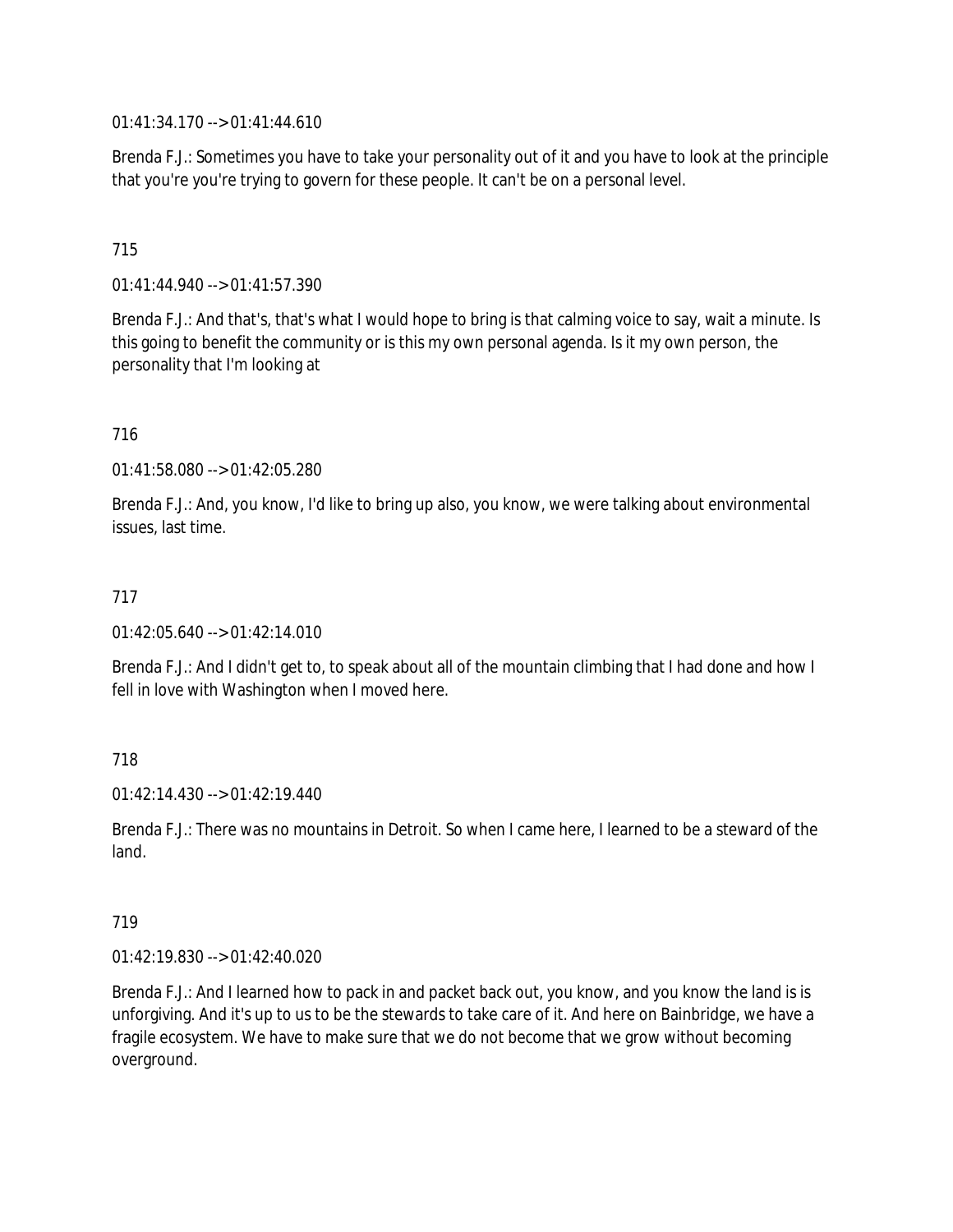01:42:42.540 --> 01:42:43.410

Leslie Schneider: All right. Thank you.

721

01:42:45.000 --> 01:42:52.500

Leslie Schneider: I'm going to ask a different question. Just because I feel like you've addressed a good part of what my last question was, oh

722

01:42:52.680 --> 01:42:55.020

Joe Deets: I'm sorry, Mayor. I don't think customer color.

723

01:42:55.560 --> 01:42:56.640

Leslie Schneider: I know, I know.

724

01:42:57.780 --> 01:43:01.410

Michael Pollock: I'm just gonna say, why don't you go with it and I'll finish up. Okay.

725

01:43:03.180 --> 01:43:08.340

Leslie Schneider: Let's do that. Um, I'll give you the last word has that COUNCILMEMBER Paul it

726

01:43:09.390 --> 01:43:16.620

Leslie Schneider: So what element or section of the comp plan. Most resonates with your values and what goals would motivate you to pursue if you were on Council.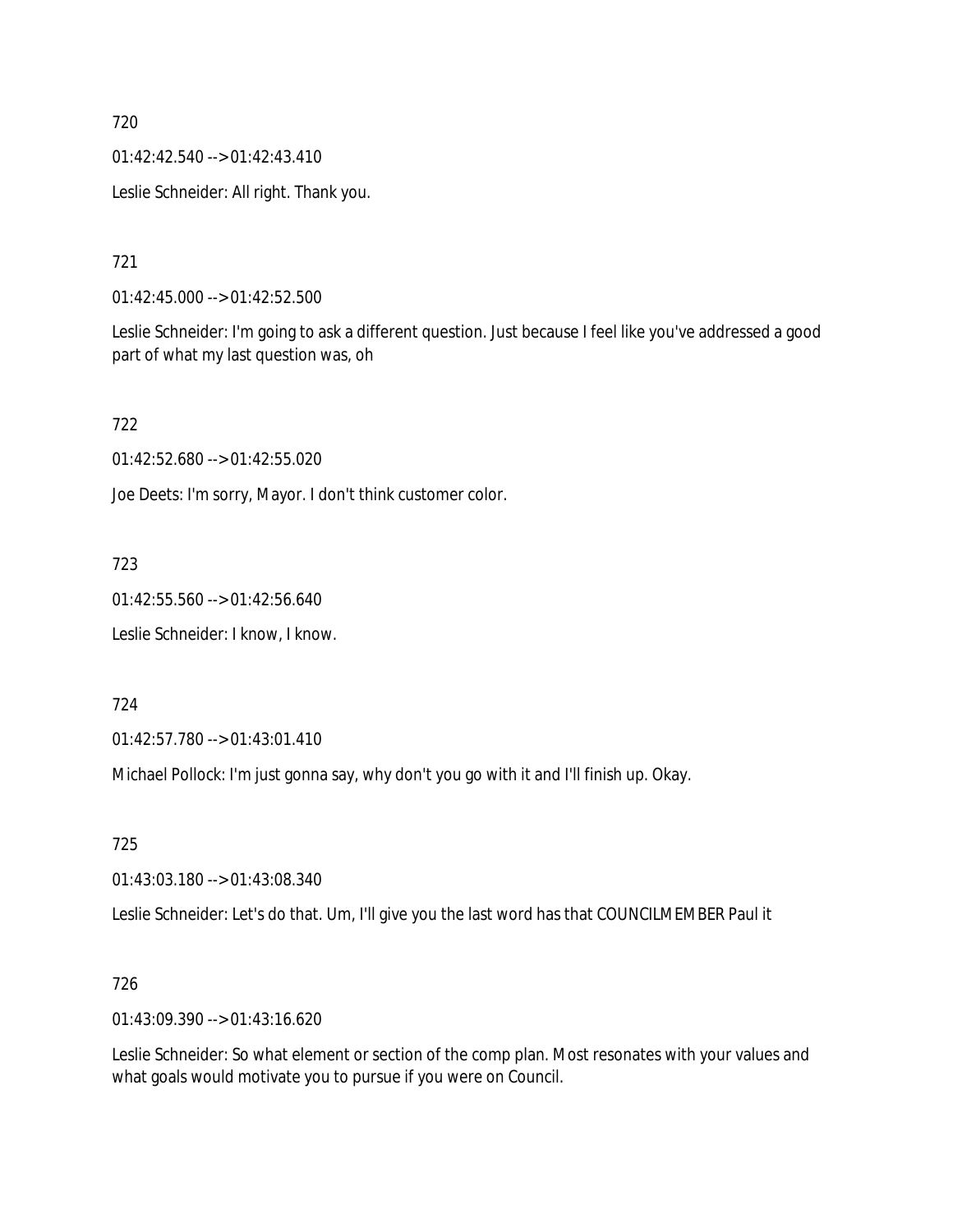01:43:17.760 --> 01:43:19.980

Brenda F.J.: Well, let's see. What did I have for that one.

### 728

01:43:23.760 --> 01:43:28.260

Brenda F.J.: Yeah, I'm you know when you're talking about the comp plan that's something that was written.

### 729

01:43:28.710 --> 01:43:37.770

Brenda F.J.: Quite a while ago and I know that in the comp plan. It talks about the core Winslow district and how you know that area needs to be built out a little bit.

### 730

01:43:38.160 --> 01:43:49.560

Brenda F.J.: But I think when we're when we're talking about that we need to look at what's already there and to see if we can try to do some developing on some land, it's already been developed.

### 731

01:43:49.920 --> 01:43:56.370

Brenda F.J.: Like we can take some of those larger houses and turn those into condominiums, so that the people who

### 732

01:43:57.270 --> 01:44:06.750

Brenda F.J.: live and work here might be able to afford some housing there. You know, I was a part of the grassroots effort to try to say 550 Madison.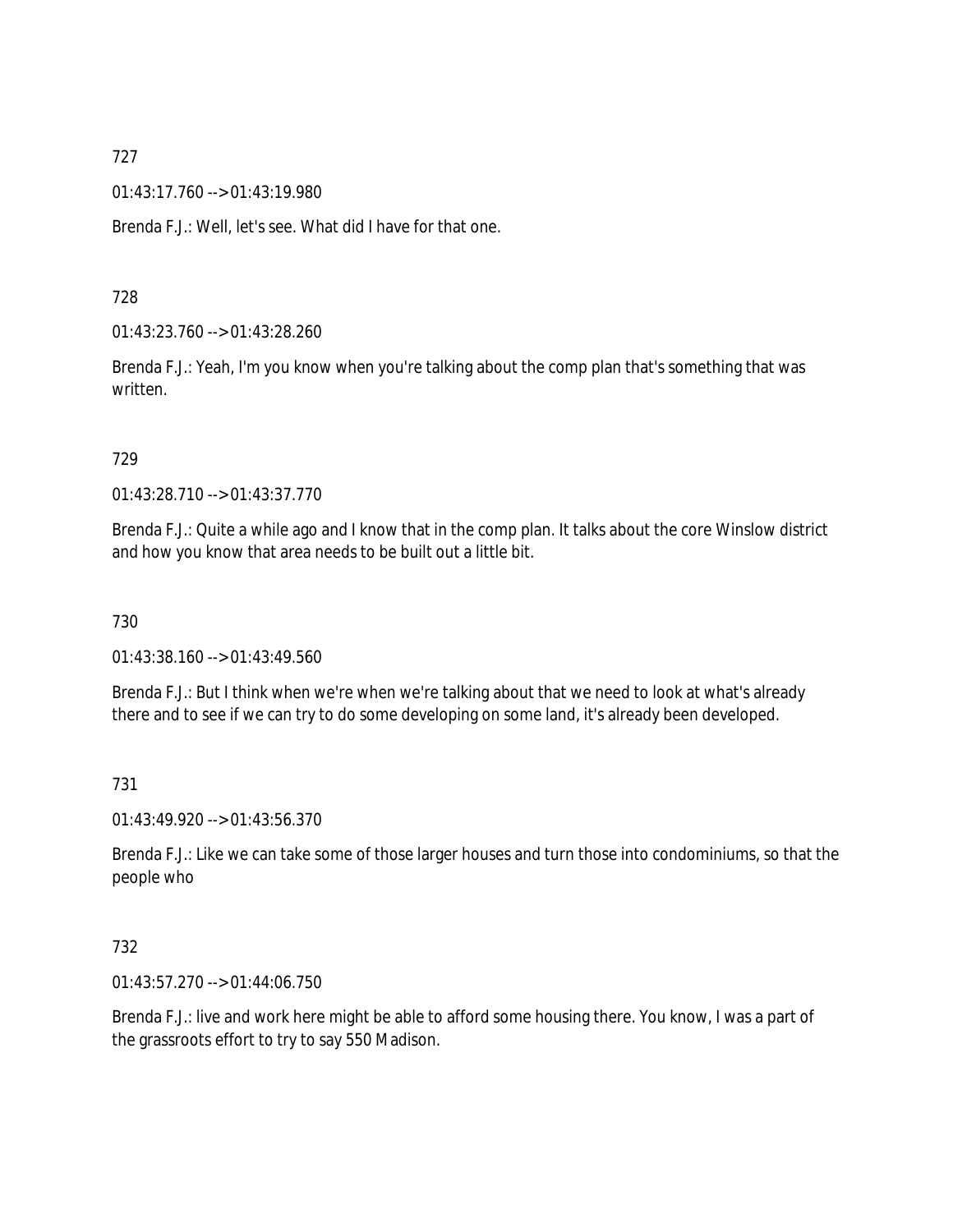01:44:07.290 --> 01:44:16.890

Brenda F.J.: And I was a part of the group that went to the housing board and sat on the floor and we did a big old city and try to get them to protect the people who they were, you know, putting out

734

01:44:17.610 --> 01:44:23.280

Brenda F.J.: And it worked. You know, I wrote letters to the city council and I wrote letters to the policy council.

### 735

01:44:23.970 --> 01:44:29.760

Brenda F.J.: I wrote letters to all three of the Commissioners and, you know, we were able to make sure that those people

### 736

 $01:44:30.210 \rightarrow 01:44:43.170$ 

Brenda F.J.: Even though they still had to leave five at the medicine. They all were able to find a place to stay, and it was my understanding that when that property becomes rebuilt, that they may even have a chance to move back in

### 737

01:44:45.090 --> 01:44:48.030

Leslie Schneider: Great, thank you. Councilmember Pollock, you get the last word.

### 738

01:44:52.320 --> 01:44:53.280

Michael Pollock: Should unmute myself.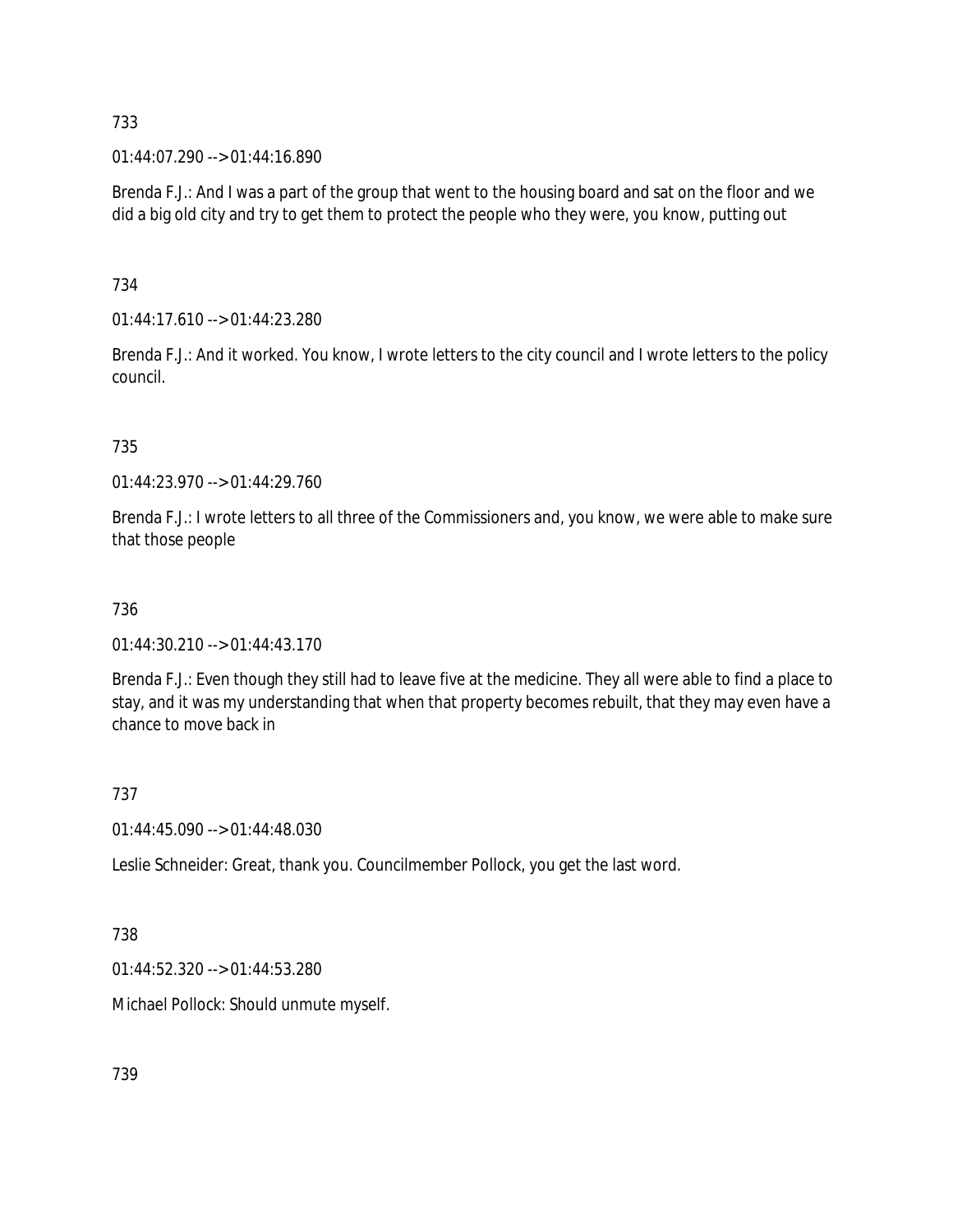01:44:53.310 --> 01:44:54.690

Brenda F.J.: Right out of paper, Michael.

740

01:44:58.350 --> 01:45:04.500

Michael Pollock: Malik I'm old school. Um, well, I wanted to say the same thing I said to to

741

01:45:05.520 --> 01:45:14.970

Michael Pollock: Our other applications is thank you and not thank you for making this so hard and you guys are both have a lot to offer and

#### 742

01:45:15.810 --> 01:45:25.530

Michael Pollock: I just want to acknowledge that the We're spoiled community that has two great candidates. So I think we should all celebrate that and celebrate the

743

01:45:26.220 --> 01:45:34.890

Michael Pollock: public involvement in this process and having said that, I also noticed that you've, you've heard the comments about

744

01:45:35.340 --> 01:45:48.000

Michael Pollock: You being organized and I gentle but directed force and I need to happen to get a copy of what it looks like a campaign platform. Looks like you are indeed organizing in that you had

745

01:45:48.780 --> 01:45:58.200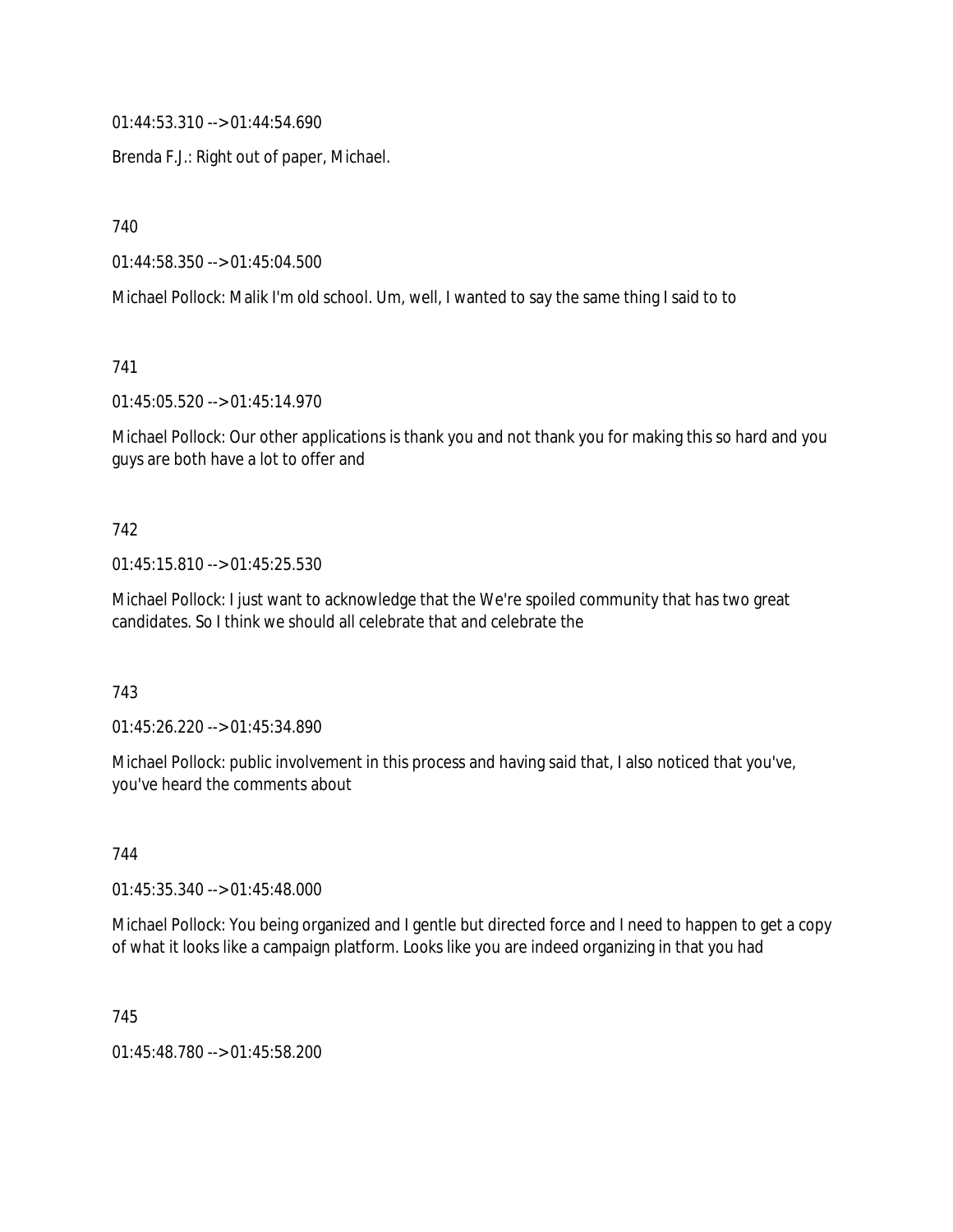Michael Pollock: For for issues really as I saw that that I remember it's affordable housing economic development or recovery from co good

# 746

01:45:59.250 --> 01:46:07.500

Michael Pollock: Race equity and then really, environmental protection and, you know, kind of climate change. Climate Justice. So, so, um, I guess.

# 747

01:46:08.580 --> 01:46:15.240

Michael Pollock: You know, we've heard a lot about the environment. And I think there's a lot of good information there. I'm going to kind of tie

### 748

01:46:15.990 --> 01:46:32.280

Michael Pollock: Tie these together and really in the context of affordable housing. Is this how how do we balance that need for affordable housing and how do we balance it with the values we all share a sort of Rural. Rural Bainbridge

### 749

 $01:46:33.780 \rightarrow 01:46:46.950$ 

Michael Pollock: You know, kind of that character, the nature of the closest to nature. Yeah, you talked about walking in nature and loving nature, how do we how do we balance those two. And how do we how do we keep it livable for people that are here on the island.

### 750

01:46:47.520 --> 01:46:51.870

Michael Pollock: In particular, you know, keep it affordable for the people that live and work here. So,

# 751

01:46:53.250 --> 01:46:54.180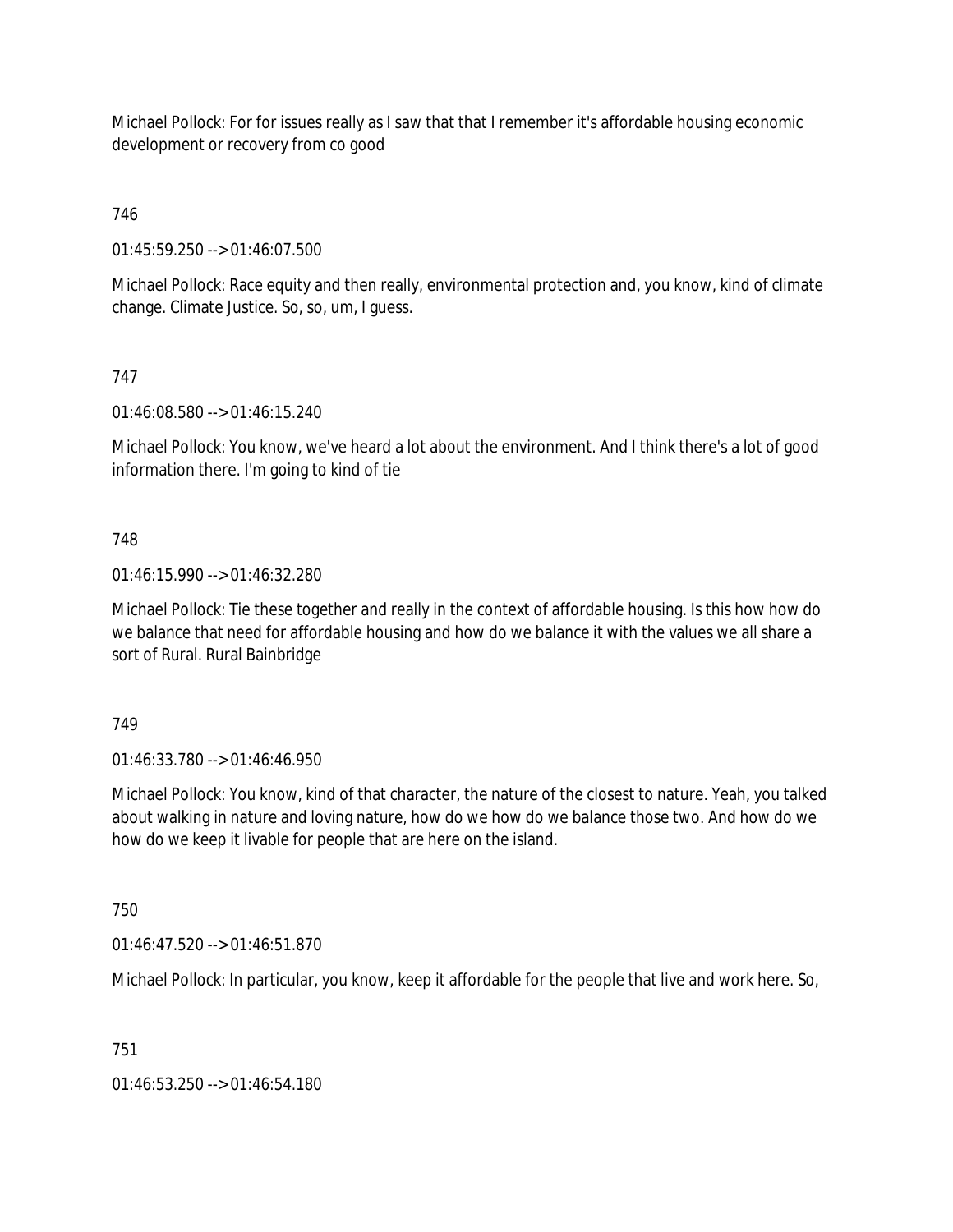Michael Pollock: I'll leave it at that.

752

01:46:54.930 --> 01:47:02.880

Brenda F.J.: Yeah, I kind of tied into that before. But before I say that I was missing and saying thank you to all of the people who

753

01:47:03.540 --> 01:47:11.280

Brenda F.J.: Came to the meeting tonight and thank you for speaking so so badly for both of us. I really appreciate it.

754

01:47:12.270 --> 01:47:26.010

Brenda F.J.: So when we talk about a for affordable housing. There's a lot of things that we can do to try to make sure that we're not, you know, building the same things that we've seen in the last couple of years.

755

01:47:27.270 --> 01:47:36.300

Brenda F.J.: You know, if, if it's possible, people would like help in building at us, they would like help in China understand how they can

756

01:47:36.690 --> 01:47:46.740

Brenda F.J.: Take developments that are already there and you know some some way kind of cut them up. So then caretakers can live there with with the families and

757

01:47:47.160 --> 01:47:53.160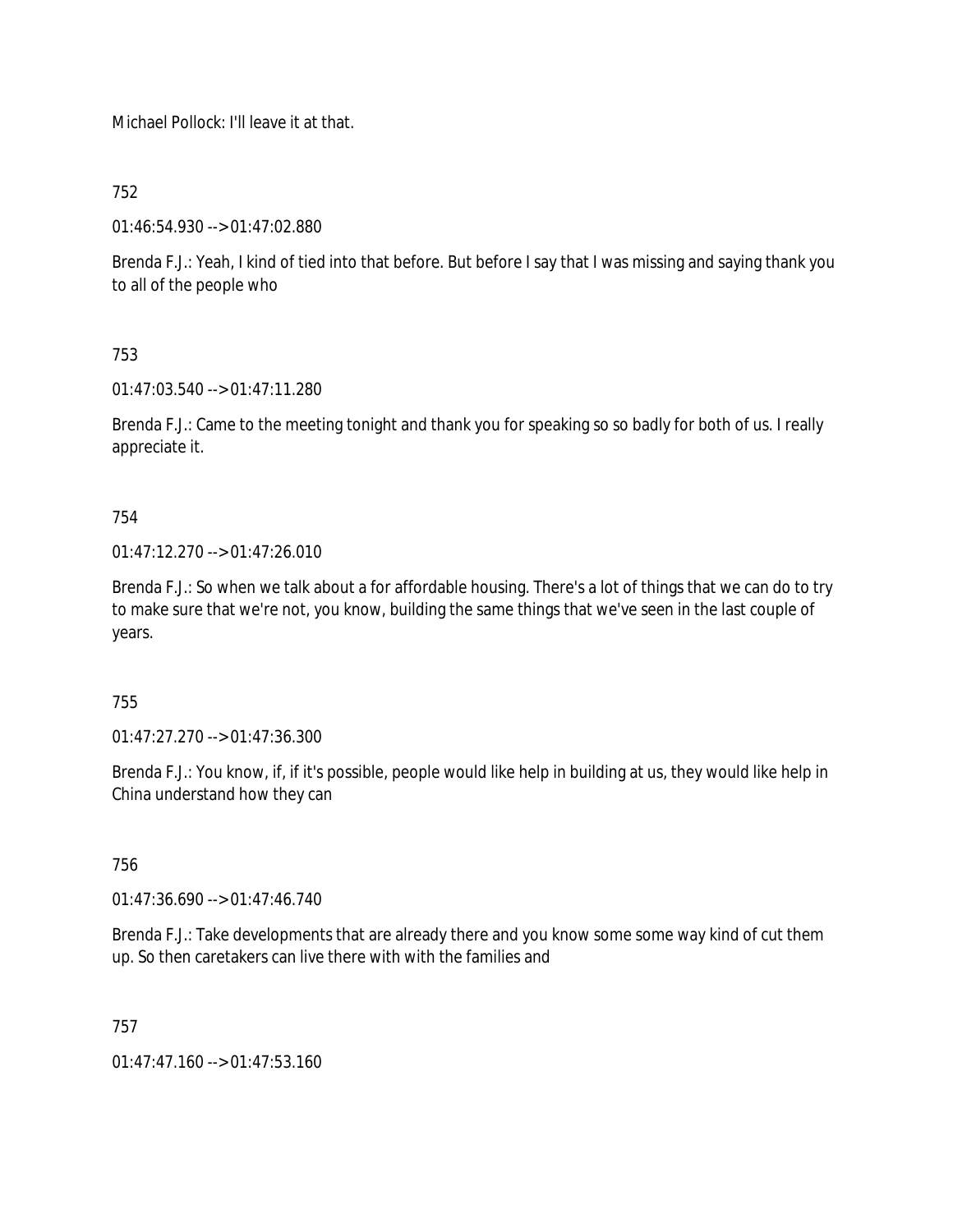Brenda F.J.: You know, there's a lot of CO housing. Housing that we have here too and that seems to work very well.

# 758

01:47:53.700 --> 01:48:06.930

Brenda F.J.: Because people can't afford to live in a house by themselves anymore. It's just gotten it's too expensive to live on Bainbridge, so we have the final find ways for people to live together or to live in smaller units.

### 759

01:48:09.690 --> 01:48:21.540

Leslie Schneider: All right. Thank you very, very much. Brendan. So I think that gets us through our round of questions and Brenda. We going to move on to our next

### 760

01:48:22.560 --> 01:48:25.320

Leslie Schneider: Piece of this agenda. So thank you very much.

### 761

01:48:25.830 --> 01:48:26.730

Brenda F.J.: Thank you, everybody.

762

01:48:29.940 --> 01:48:40.950

Leslie Schneider: Alright, so we are now moving to Item seven be selection and Appointment of northward council member. And this is where we will

### 763

 $01.48.41.850 -> 01.48.51.990$ 

Leslie Schneider: In the proposed in the process that we were in before we would vote and then make a motion to appoint a new council member COUNCILMEMBER Pollock. Your hand is up you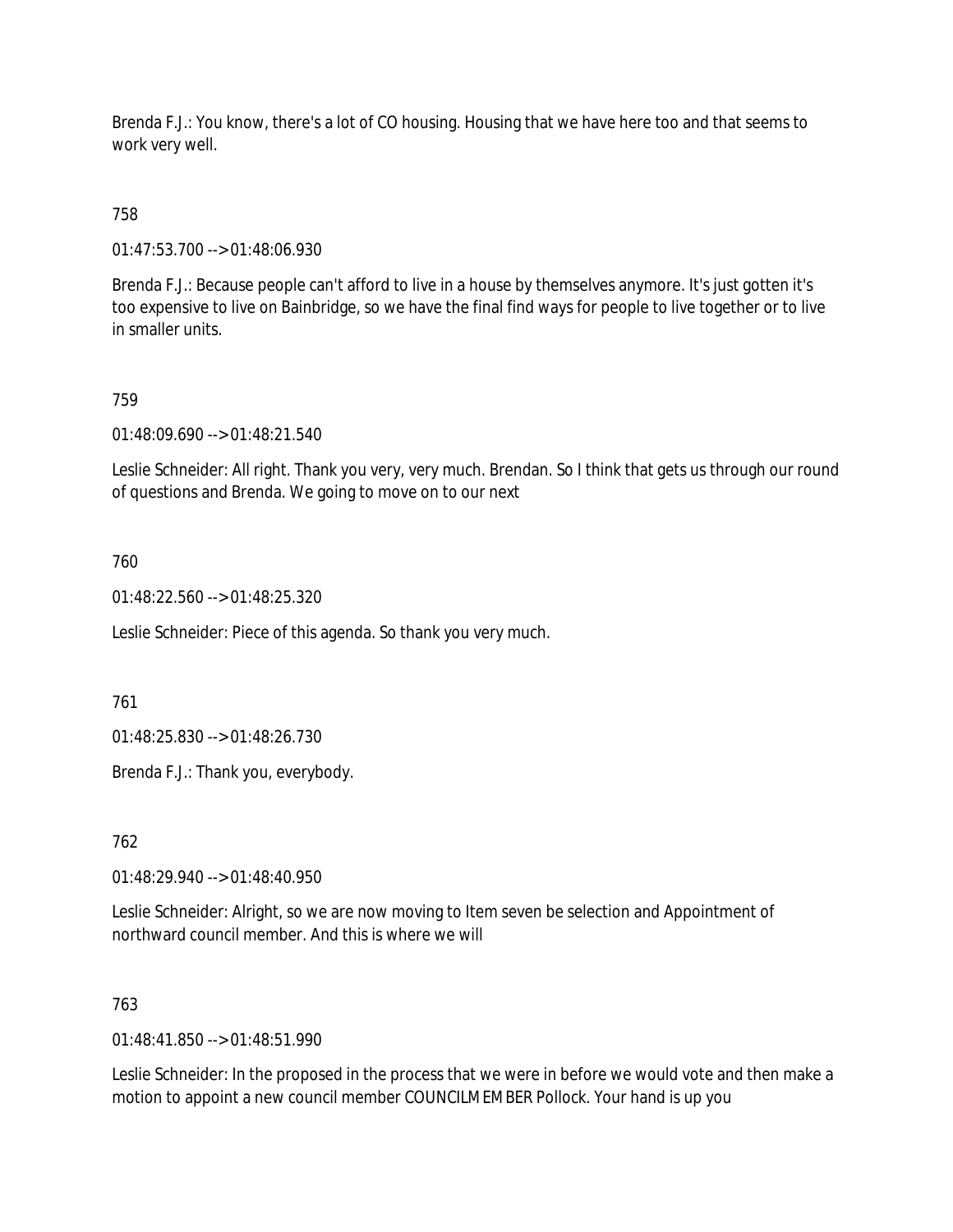01:48:52.080 --> 01:49:03.480

Michael Pollock: Know I'm on Rosa was some confusion before. So are we gonna are we gonna have a discussion here or we just simply going to entertain a motion and then vote, I mean I guess I i

765

 $01:49:04.500 \rightarrow 01:49:11.520$ 

Michael Pollock: I would like to hear what other council members have to say but but we're I guess it's just a process question because if we're gonna

766

 $01.49.11.940 - 0.01.49.22.170$ 

Michael Pollock: If the next step is for somebody to make promotion for somebody, I would like to then circle back to the question that COUNCILMEMBER geeks and

767

01:49:23.010 --> 01:49:39.540

Michael Pollock: That I brought up that Council on each other about an advisory board. So is this a process question, I, I would like to just have us talk about it freely without, you know, one room. Who's going to get the jump on a on a hand coming up for a motion to nominate someone but

768

01:49:41.010 --> 01:49:43.860

Michael Pollock: So we get a process. It's a process question.

769

 $01.49.44.010 - 01.49.45.810$ 

Leslie Schneider: Sure. Um, here's what I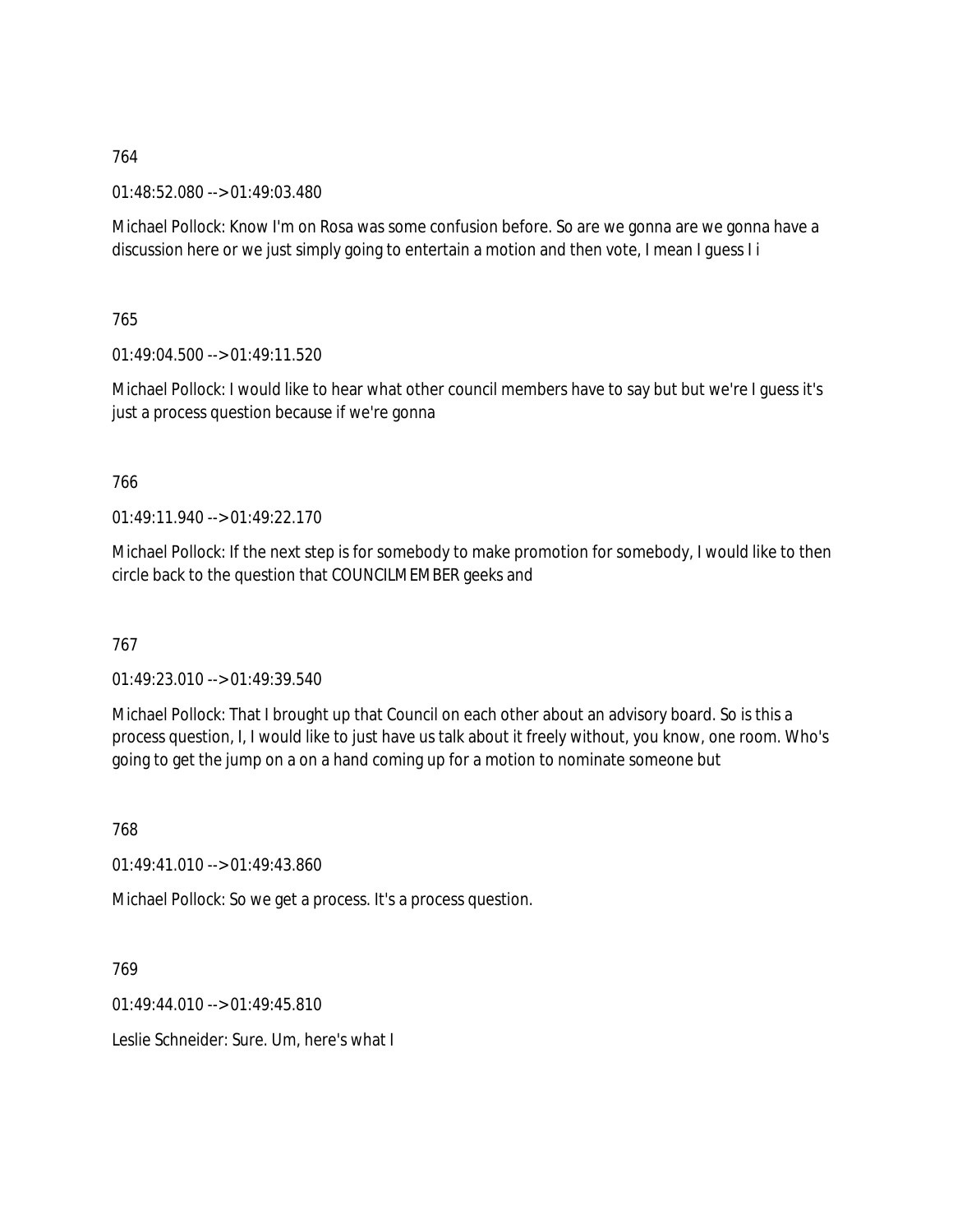01:49:45.840 --> 01:49:47.610

Leslie Schneider: Think I know about the process is

771

01:49:47.610 --> 01:49:51.270

Leslie Schneider: We, we have 10 minutes on this agenda item and

### 772

01:49:52.650 --> 01:50:08.040

Leslie Schneider: We are. We had agreed last time that we wouldn't need an executive session. So yes, I think that we can go ahead and speak to whatever we want with regards to the two candidates and

### 773

01:50:10.860 --> 01:50:11.550

Leslie Schneider: I don't know.

774

01:50:13.110 --> 01:50:16.110

Leslie Schneider: Deputy city manager. Are we going to have

775

01:50:20.070 --> 01:50:34.290

Leslie Schneider: I think that calling the calling the question and and having emotion is kind of that the final one after we've had a vote right so we can we can get the voting done and have everybody sort of publicly

### 776

01:50:35.490 --> 01:50:44.340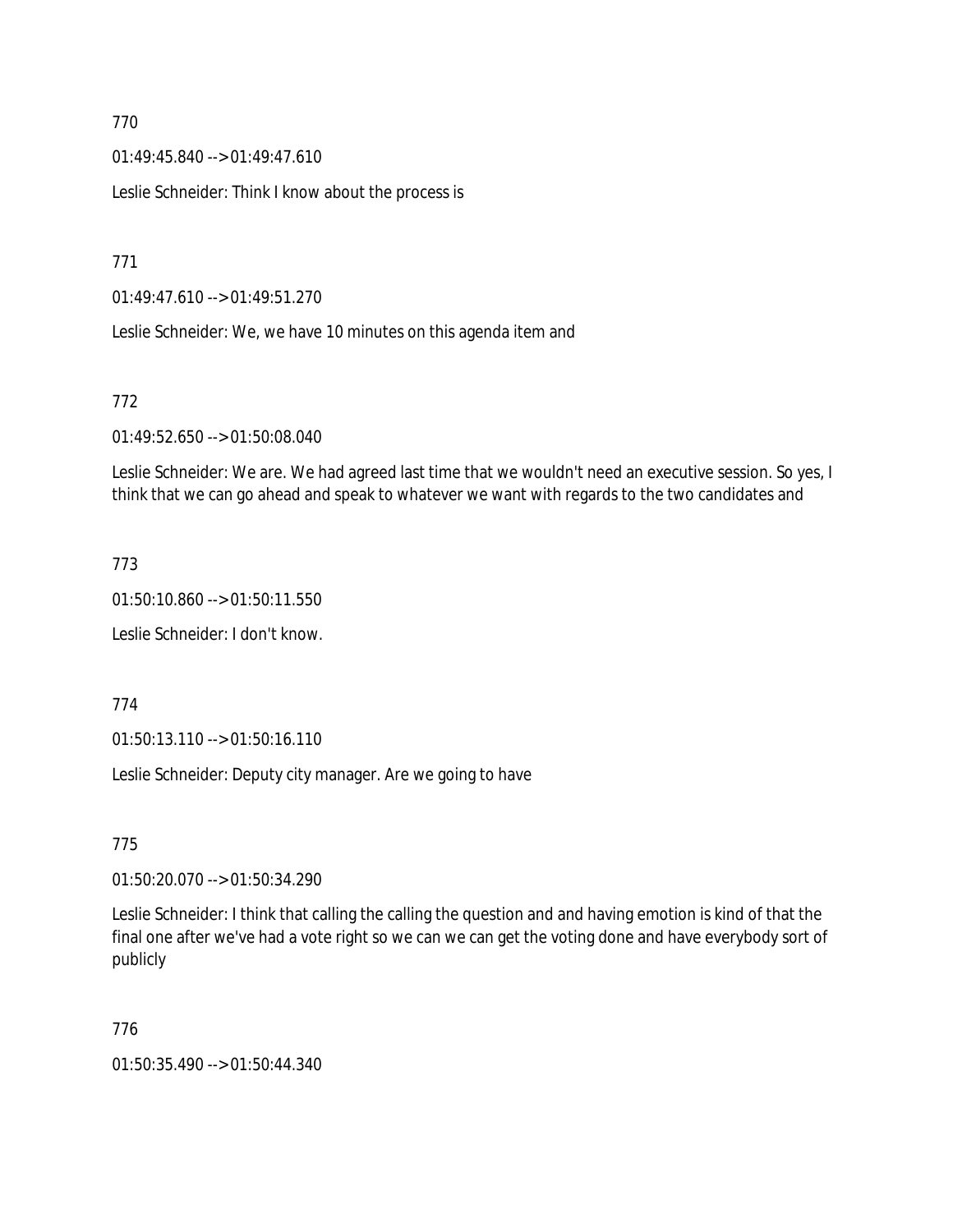Leslie Schneider: Having their vote on the table and then there would be emotion to follow that would somebody else like to jump in on what what that's gonna look like.

777

01:50:48.810 --> 01:50:58.350

Rasham Nassar: I haven't been able to comment on on this, on this yet. And I just, I feel like. Yeah. Thanks I appreciate COUNCILMEMBER Pollock's point I was I was aware of that.

# 778

01:50:58.770 --> 01:51:09.780

Rasham Nassar: Ahead of time but not that farther ahead than the my colleagues in terms of this advisory vote. I had no idea about it, just something that I learned about it can get 830 this morning and I

# 779

01:51:10.140 --> 01:51:14.370

Rasham Nassar: Attempted to get in touch with council member deeds, because it's a really interesting option.

# 780

01:51:14.580 --> 01:51:22.050

Rasham Nassar: It's an option that we have not discussed, because I don't think any of us are most of us knew that it was an option for us to consider. The first time that I'd heard about it.

781

01:51:22.380 --> 01:51:29.640

Rasham Nassar: I think it's definitely something that we ought to give a little bit of time to to explore and I think that the appropriate time to explore that option is right now.

# 782

01:51:30.120 --> 01:51:36.120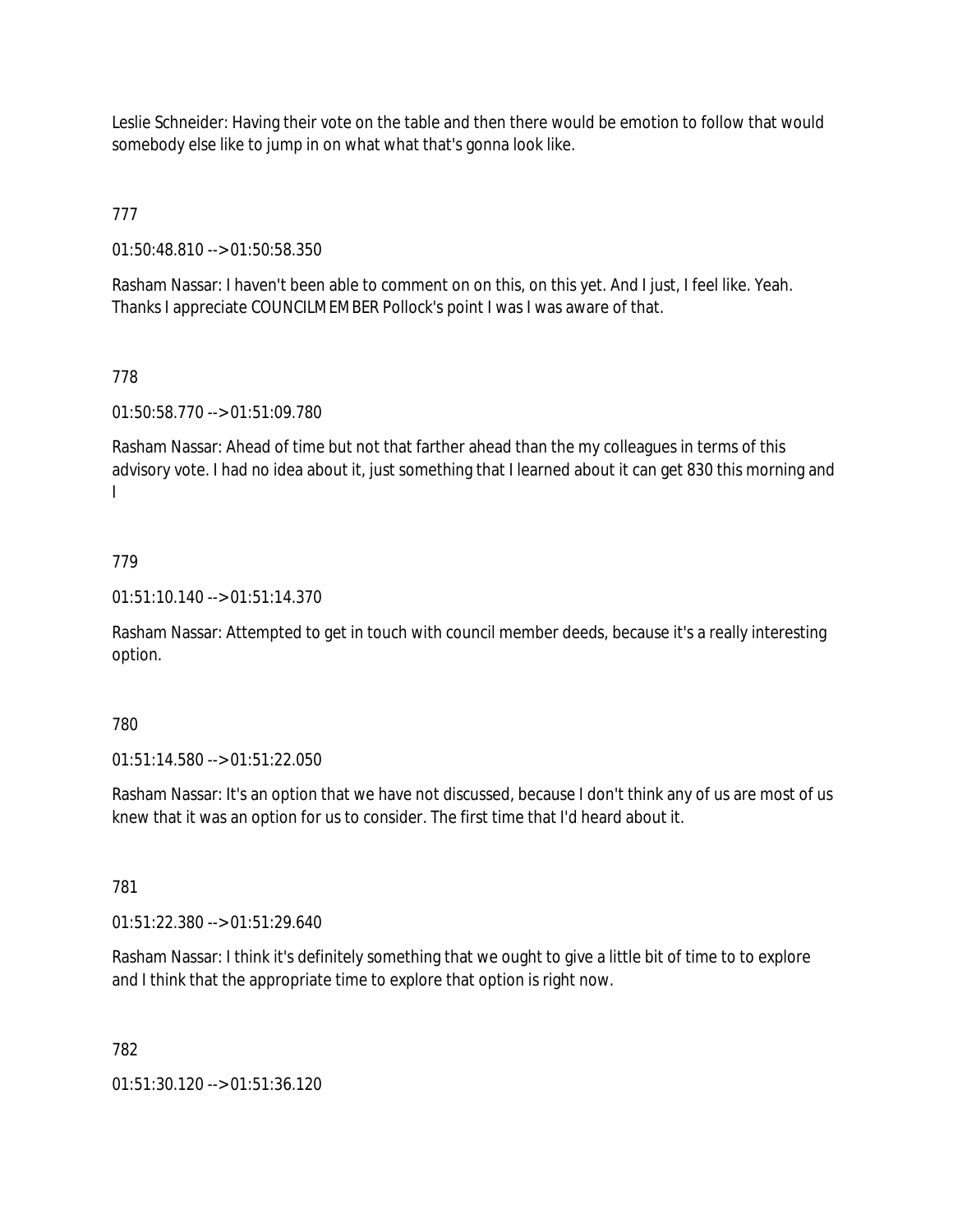Rasham Nassar: I don't know that we necessarily need emotion. I'm happy to introduce a discussion topic. I'm happy to put emotion on the floor.

783

01:51:36.600 --> 01:51:43.320

Rasham Nassar: Could just be a motion to discover. I will defer to COUNCILMEMBER Pollock to put the motion on the floor. But essentially, I think what

784

01:51:44.130 --> 01:51:47.100

Rasham Nassar: It's worth it, it's, it's an option that I think

785

 $01:51:47.550 \rightarrow 01:52:02.520$ 

Rasham Nassar: justifies at least a little bit of a deep dive exploration. So everyone at least can make sure it understand what is meant when we say put it to the voters for an advisory vote city attorney has provided some sort of guidance or advice or something, maybe

786

01:52:03.060 --> 01:52:16.140

Rasham Nassar: City attorney, I would look to you at this point to maybe brief, the Council on what what it is and how it fits in terms of timeline procedure procedurally with this process so that you can help.

787

01:52:16.860 --> 01:52:26.610

Rasham Nassar: The Council understand the practicality, or the reasonableness of considering this option if we are to consider it and amend our process moving forward tonight.

788

01:52:29.670 --> 01:52:32.640

Leslie Schneider: Alright city attorney. I think the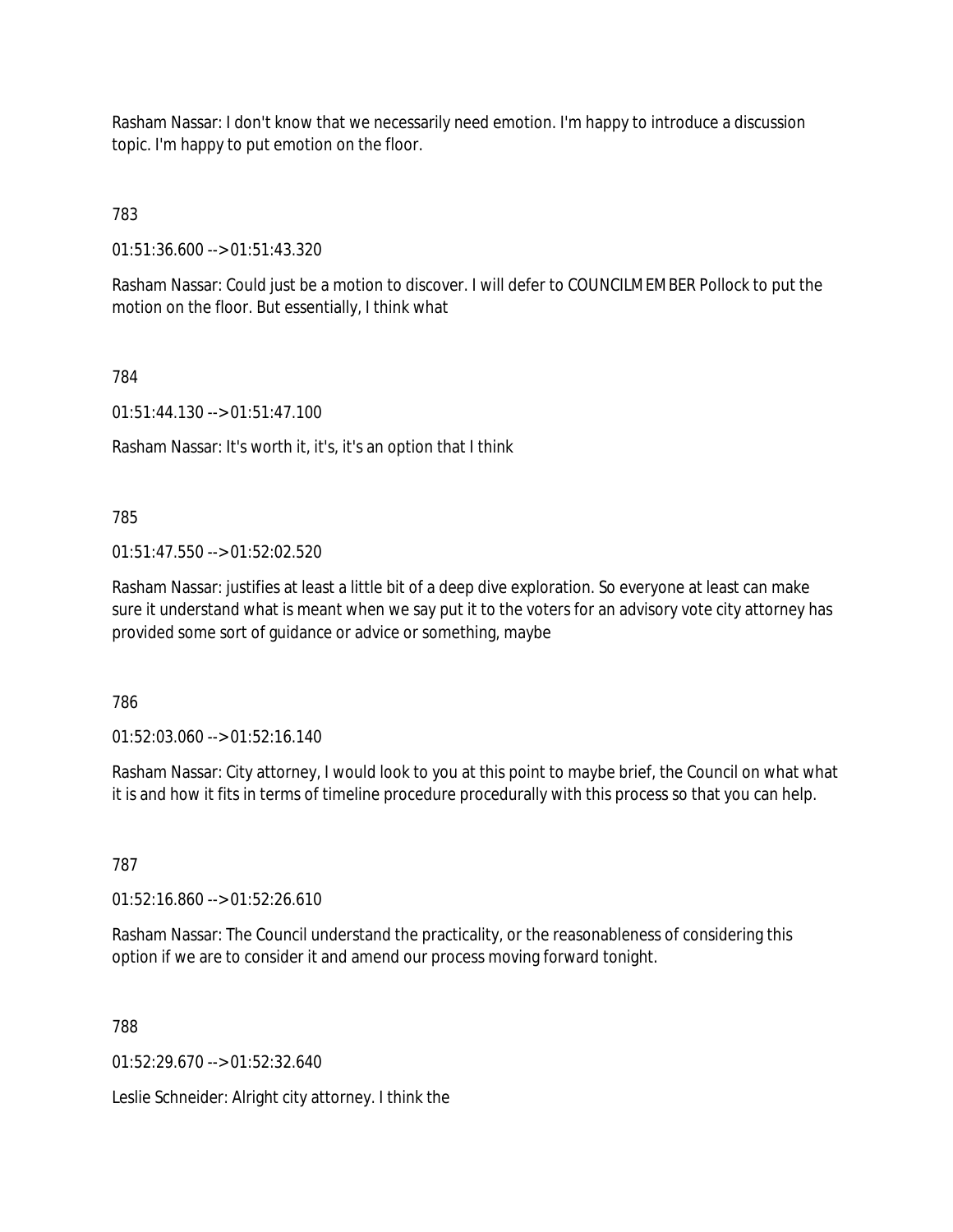01:52:33.810 --> 01:52:35.220

Leslie Schneider: question goes to you next

### 790

01:52:36.090 --> 01:52:41.610

Joe Levan: Yeah, I can respond to that. I didn't know about this until this afternoon. So I haven't had a chance to look into it any depth.

791

01:52:43.290 --> 01:52:47.610

Joe Levan: In terms of whether or not an advisory vote could could occur as

### 792

01:52:48.900 --> 01:52:59.970

Joe Levan: What cosmopolitan is reached out to the missile research and Services Center, which is a good place to look for, for some background information and they provided some

### 793

01:53:00.780 --> 01:53:16.050

Joe Levan: information related to the the authority is pretty broad, which I agree with, in terms of seeking have pursuing an advisory vote on on matters of course the those votes are are non binding Council can

794

01:53:16.950 --> 01:53:28.560

Joe Levan: take that under advisement and can act based on what that vote is or it doesn't. The council doesn't have to go with what that vote is, but it's something that informs the Council, in terms of the timing.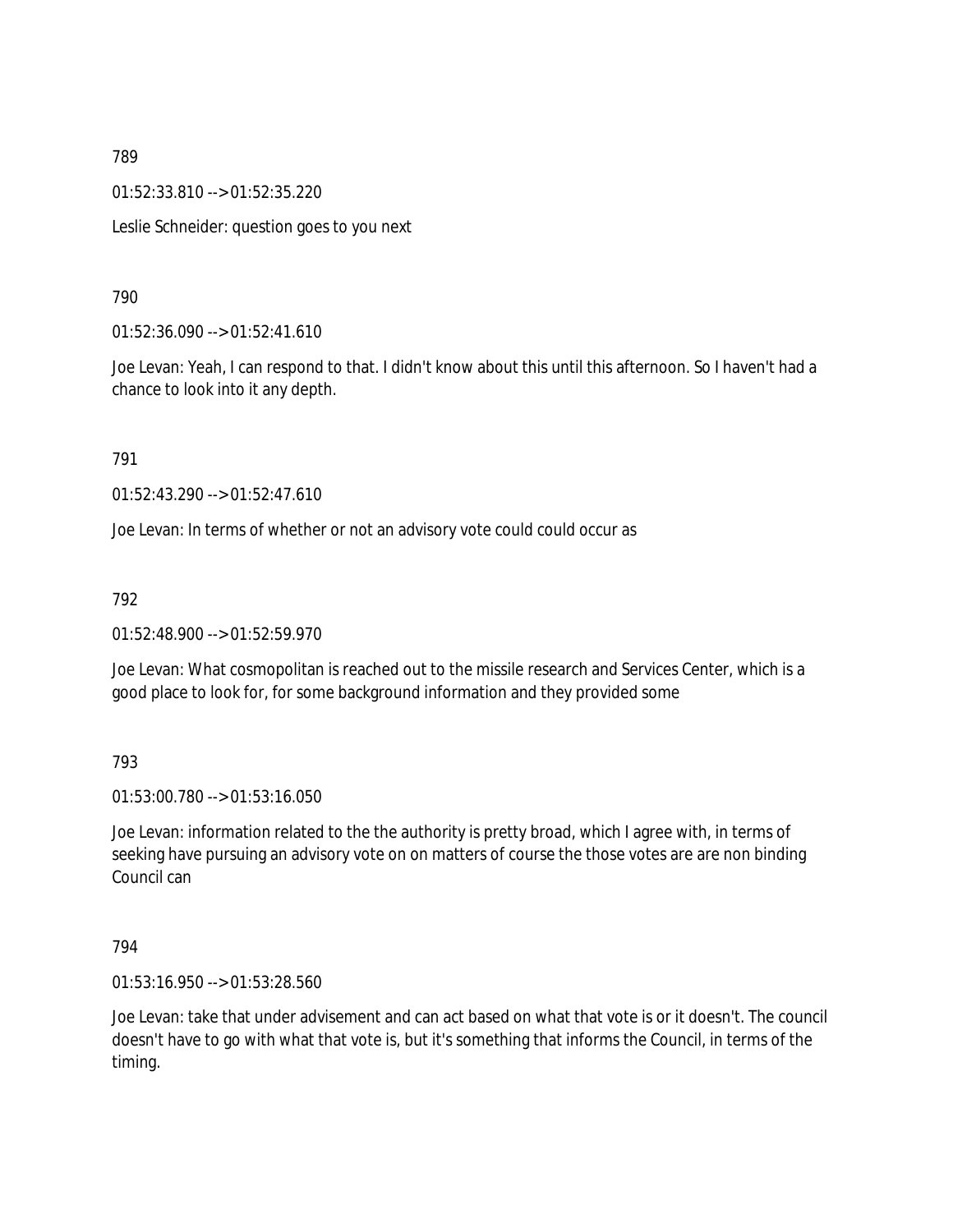01:53:29.580 --> 01:53:35.010

Joe Levan: That one of the points there is the customer all pointed out, and we've talked about previously, the

796

01:53:35.850 --> 01:53:42.720

Joe Levan: Way the state law set up for this vacancy is that if it's the Council doesn't feel it within 90 days, then the county feels it for you.

797

01:53:43.560 --> 01:53:59.850

Joe Levan: And it looks like it just based on the math. The, the vacancy occurred on the 11th of November. So basically, the date, February 9, I think, is the date that cosmopolitan determined or talk to the county about in terms of the the election and it's that's that's the date that the

798

01:54:00.990 --> 01:54:06.870

Joe Levan: He related to this matter, based on what the county provided to customer Pollock, and that would be the 98th day

799

01:54:07.770 --> 01:54:14.430

Joe Levan: So under this scenario. And I asked the customer Pollock about this apparently the, the idea would be that

800

01:54:14.970 --> 01:54:28.950

Joe Levan: The development occur on the ninth. And then, the Council would meet that night. And then based on the decision from if there was a, you know, clear, clear information from the boat, I guess that night than a council would vote that night on the appointment.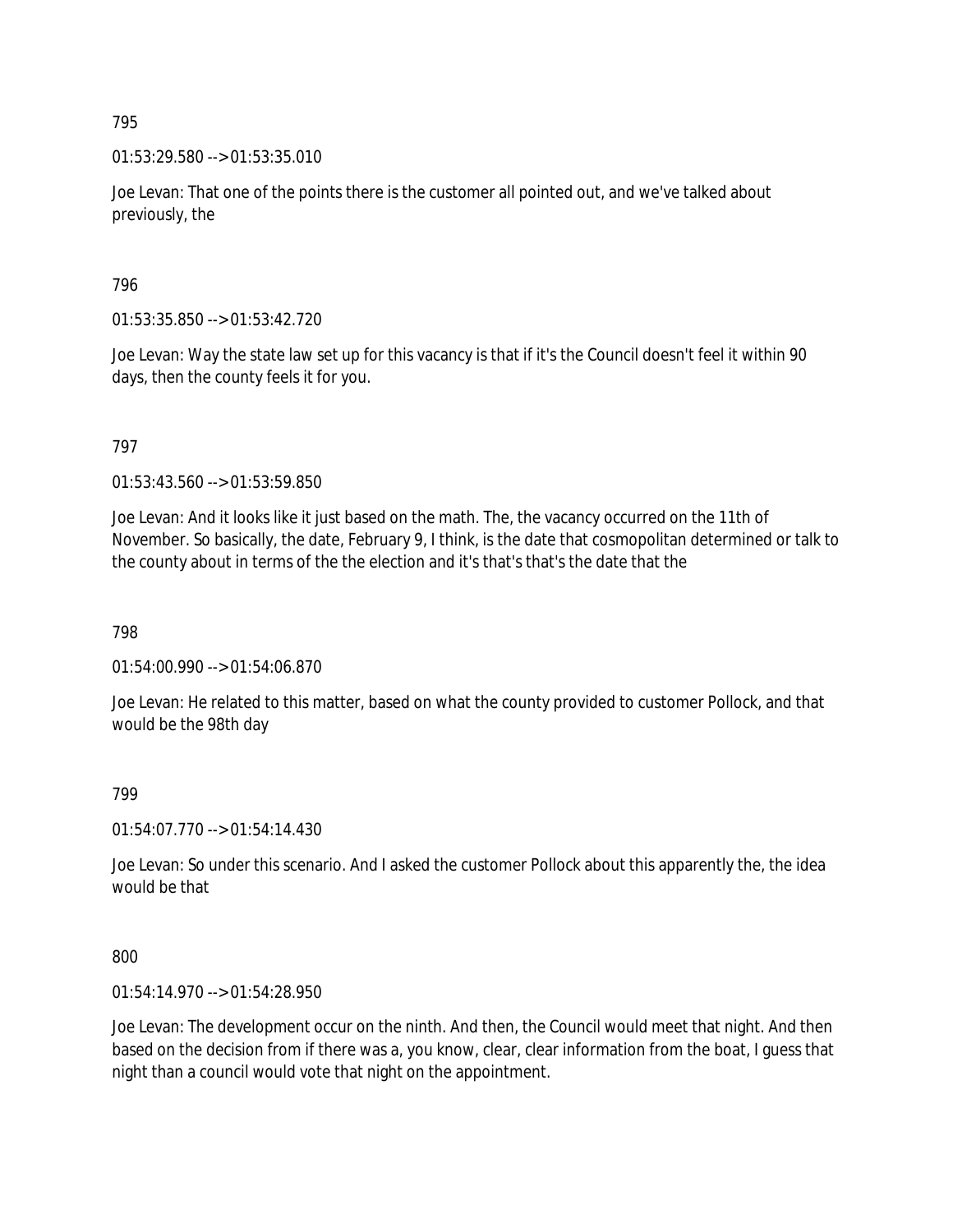01:54:30.090 --> 01:54:37.380

Joe Levan: And then in terms of other other tasks would have to occur. There have to be. I think the customer Apollo Theater, he got from the county was that

802

01:54:37.770 --> 01:54:47.970

Joe Levan: There needs to be a petition that would be approved by the Council a resolution that would then become the ballot provision that would go on to the advisory

803

 $01:54:49.230 \rightarrow 01:54:57.150$ 

Joe Levan: Ballot itself. I haven't looked into the details of that or how that would work. But that's the information that customer Pollock passed on to me, he can speak about what he found out, but

804

01:54:58.260 --> 01:55:06.660

Joe Levan: I just I did want to point out that that timing is incredibly tight, of course, and I don't know the there. If it's realistic that you counsel would get

805

01:55:06.960 --> 01:55:14.340

Joe Levan: The results, you know, definitive results that night, maybe, maybe, maybe the county would provide that i don't i don't know that that's what I know.

806

01:55:16.080 --> 01:55:17.880

Leslie Schneider: All right, thank you. Councilmember car.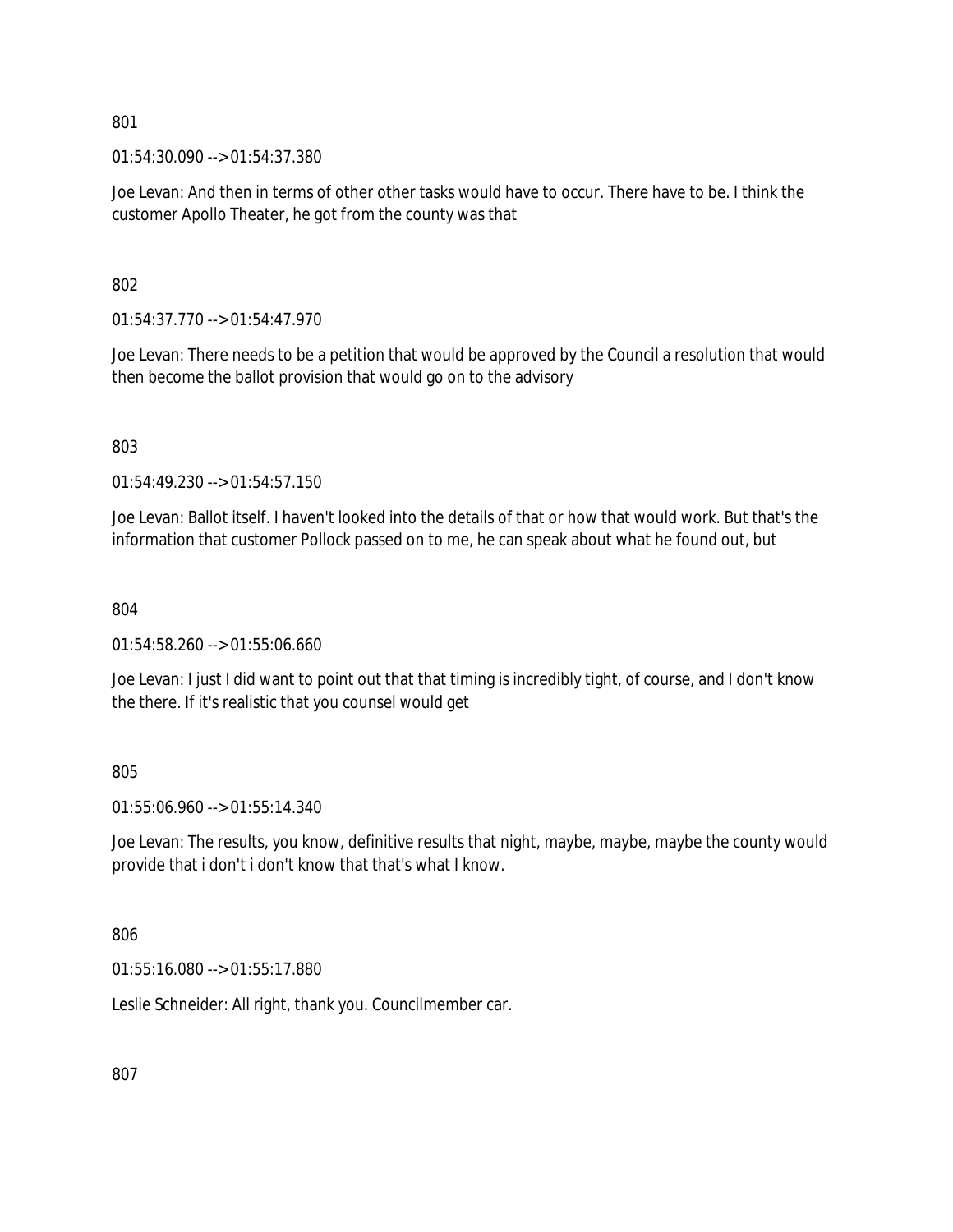01:55:22.950 --> 01:55:32.520

Christy Carr: Thank you. Um, I guess I just have maybe a parliamentary inquiry here. I'm not certain what agenda item we're speaking to right now.

808

01:55:35.190 --> 01:55:35.400

Christy Carr: And

809

01:55:35.550 --> 01:55:35.970

Leslie Schneider: So,

810

01:55:36.000 --> 01:55:38.880

Leslie Schneider: We are on item 70 selection and appointment.

811

01:55:38.910 --> 01:55:41.490

Leslie Schneider: Of North ward council member and

812

01:55:43.590 --> 01:55:51.030

Leslie Schneider: There has been a last minute suggestion for an entirely new process that is putting it to a vote for

813

01:55:52.710 --> 01:56:06.360

Leslie Schneider: An advisory vote. So I think we just need to get emotion on the floor and voted up or down. But I did want to hear from the city attorney to find out you know a little bit more information about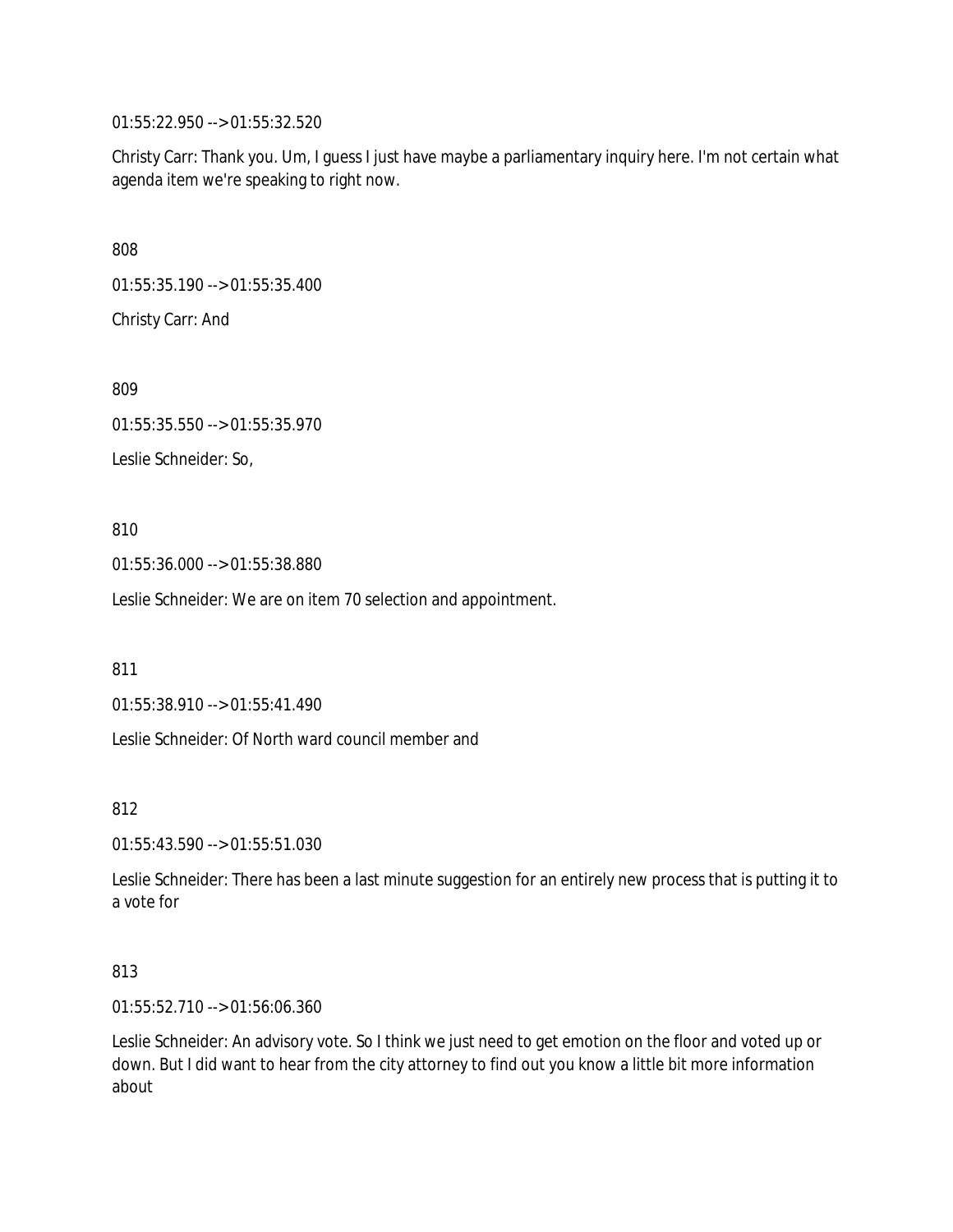01:56:07.500 --> 01:56:10.590

Leslie Schneider: The background on this because this is totally new to me. I hadn't heard of it.

815

01:56:11.940 --> 01:56:22.920

Leslie Schneider: Did you have more that you wanted to ask, maybe ask the city attorney about or you asked a parliamentary question and I'm sorry I

816

01:56:23.310 --> 01:56:23.460

Christy Carr: Was

817

01:56:24.090 --> 01:56:39.840

Christy Carr: On the floor. So I'm not sure we're talking the it's, I don't know that the subject is germane to our agenda item. So I'd like to probably have emotion on the floor or to move on with our agenda item seven be

818

01:56:41.790 --> 01:56:44.520

Leslie Schneider: Yes, I'm COUNCILMEMBER hi topless.

819

01:56:45.990 --> 01:56:50.340

Kirsten Hytopoulos: I just want a chance to speak to this too. And I'd like to, I'd like to have emotion and

820

01:56:50.700 --> 01:56:59.880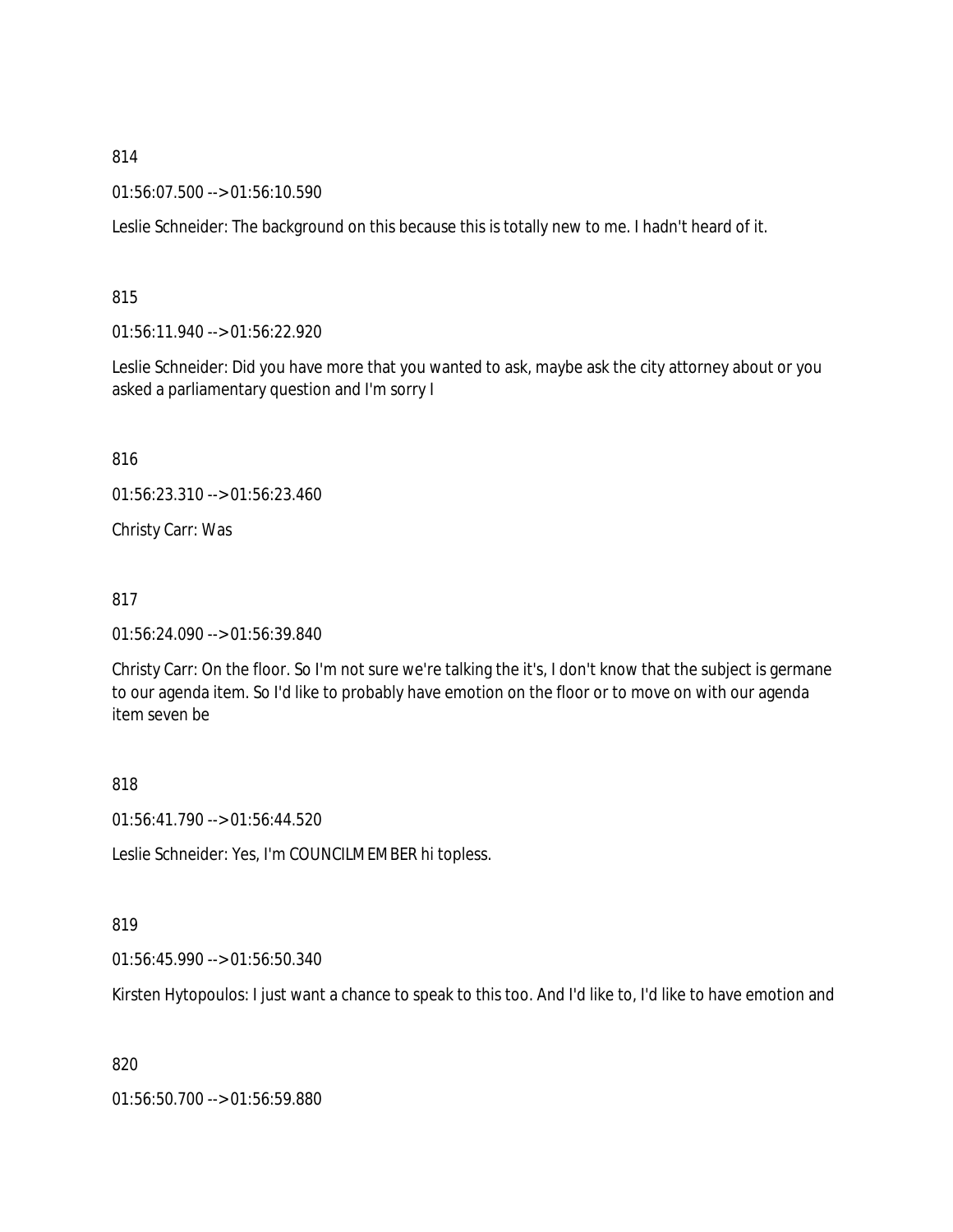Kirsten Hytopoulos: I'm sorry comes from a product that I don't want to actually hear any more from you right now. I think the rest of us need a chance to actually debate this. So could we, are we going to be talking about this or not.

821

01:57:01.860 --> 01:57:09.090

Kirsten Hytopoulos: And I would agree with COUNCILMEMBER car that actually, I think it's procedurally inappropriate to be inserting this at this point we were about to take a vote.

### 822

01:57:10.680 --> 01:57:17.940

Kirsten Hytopoulos: But I don't think we can keep talking about this if this doesn't become an agenda item. So can we get past making this agenda item or not.

### 823

01:57:19.410 --> 01:57:24.180

Leslie Schneider: So COUNCILMEMBER Pollock. Do you want to put this on the floor as emotion.

### 824

01:57:25.590 --> 01:57:30.810

Michael Pollock: Well, sir. Councilmember deeps hasn't read in his hand is raised so

### 825

01:57:32.490 --> 01:57:34.740

Michael Pollock: He has he has right and wrong was to speak.

### 826

01:57:36.330 --> 01:57:38.070

Leslie Schneider: All right, Deputy Mayor deets.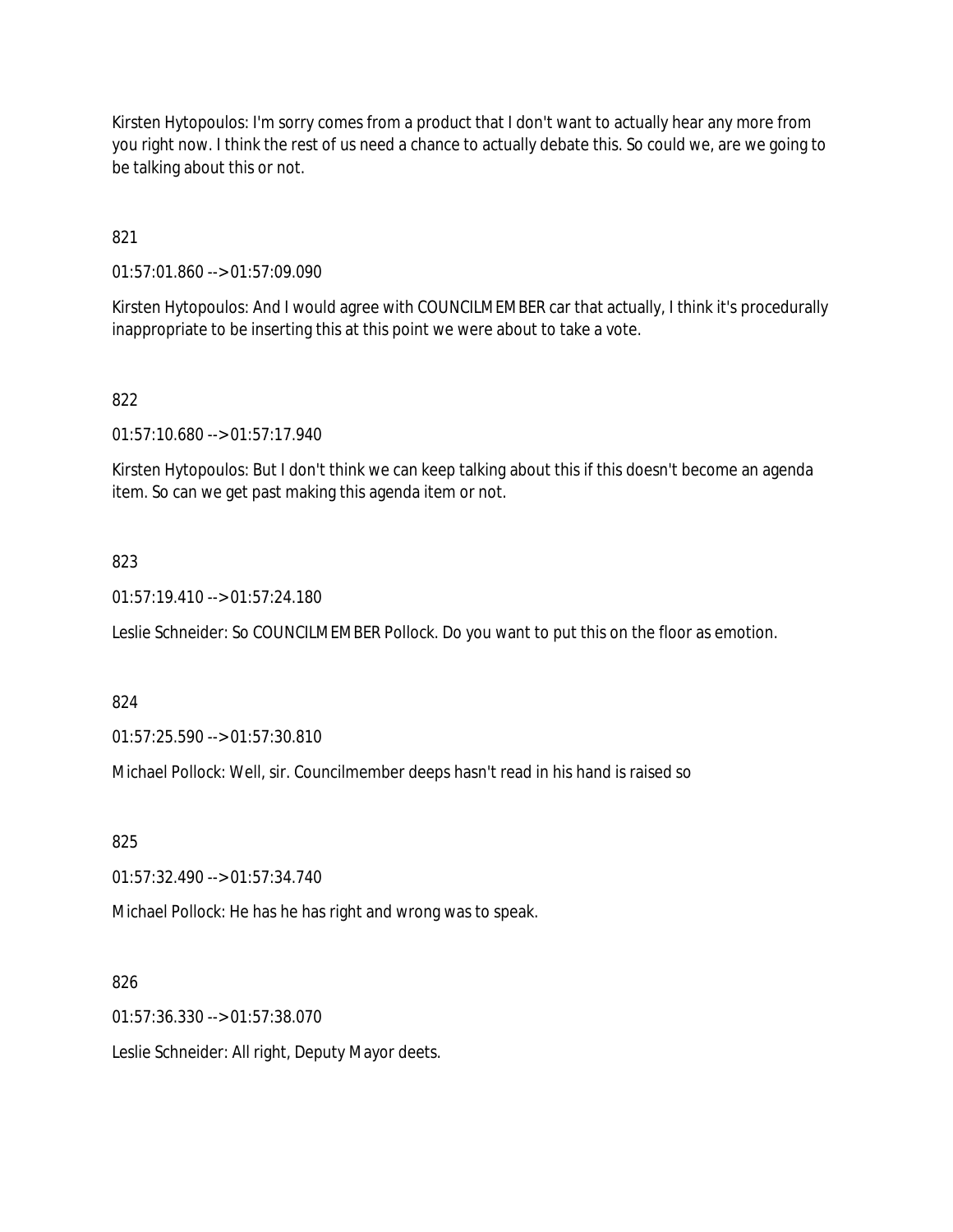01:57:38.520 --> 01:57:50.580

Joe Deets: Yeah, thank you. Um, well, I think, like the rest of us. I learned about this today. And so I was. I'll just say it was it was quite I was quite surprised.

828

01:57:51.780 --> 01:58:02.370

Joe Deets: But I i'm I'm really intrigued because i'll tell you why is is just the, the, the difficulty. I've had in making this decision. I mean, literally.

829

01:58:03.990 --> 01:58:16.200

Joe Deets: I can't tell you the number of times I thought I wish this was going before the people to vote. I don't know how my colleagues help, but that was often that that came to mind that

830

01:58:16.980 --> 01:58:29.010

Joe Deets: It's just the way nature, the law as I understood it, that instead of 24,000 people will decide it's six of us. And as we've seen, these are two excellent candidates and so

831

01:58:30.840 --> 01:58:32.820

Joe Deets: You know, I mean if push comes to shove on

832

01:58:33.840 --> 01:58:35.520

Joe Deets: Decision. I really

833

01:58:36.840 --> 01:58:43.560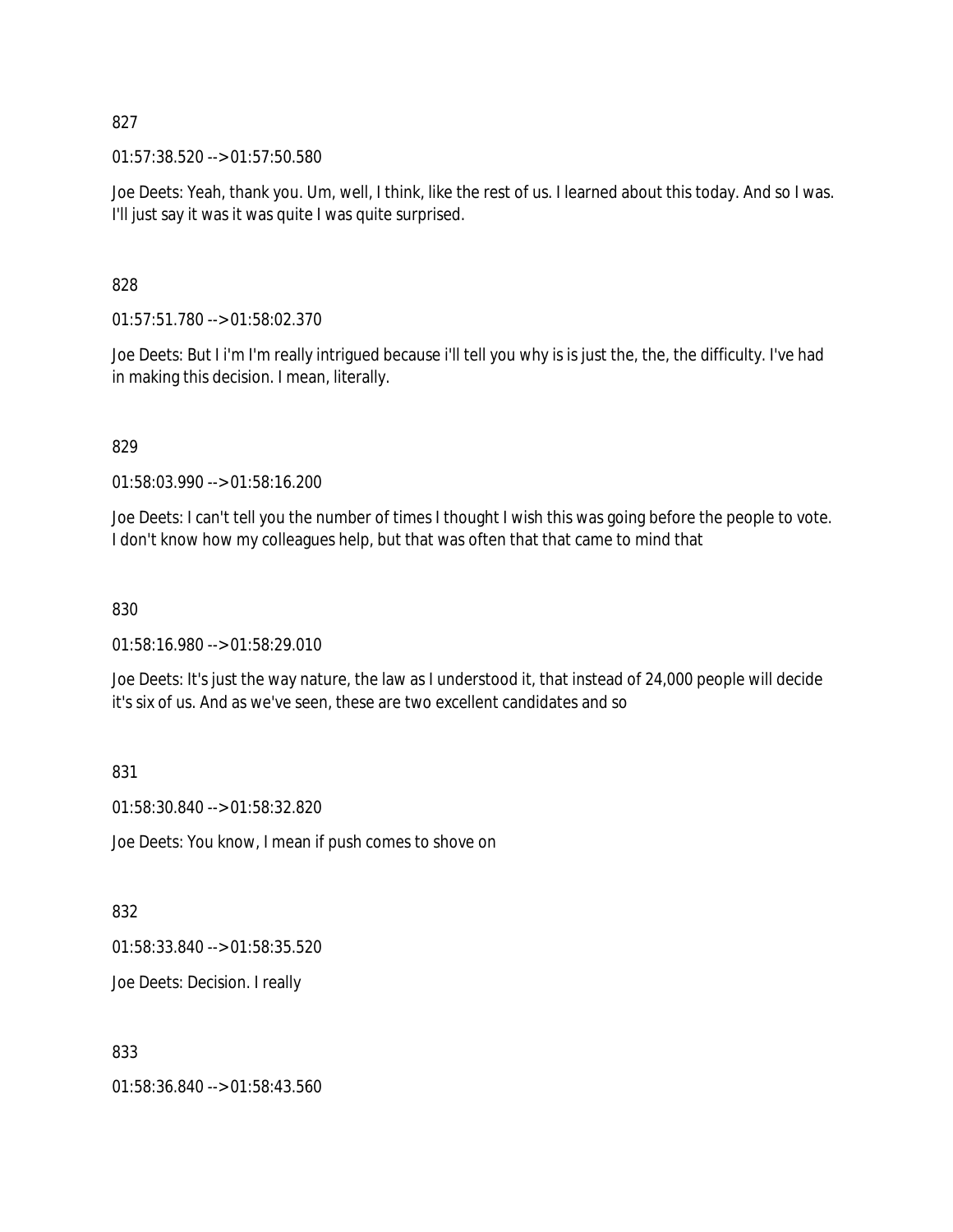Joe Deets: I like the idea of bringing this to an advisory role. Now what I understand. Again, we're all learning on the fly here.

834

01:58:43.980 --> 01:58:50.010

Joe Deets: And I appreciate the city attorney just also learning on the fly here is that, so there's this quote and

# 835

01:58:50.760 --> 01:59:02.580

Joe Deets: On what February 9 and then it's not biting. It's just then it comes to us and and we have here's the way it came out. And then, but it's still our decision. So if the vote, it's advising us

### 836

01:59:03.900 --> 01:59:12.330

Joe Deets: Really to know what the will of the people is and and I'll just say, I know this is an orthodox. It was certainly not something I was anticipating, but it was maybe

### 837

01:59:13.050 --> 01:59:21.540

Joe Deets: It was kind of a prayer that I was maybe it got answered to me. So I'll as you see, I'm interested and in exploring this and

838

01:59:22.560 --> 01:59:23.340

Joe Deets: Maybe we should

839

 $01:59:24.510 \rightarrow 01:59:30.450$ 

Joe Deets: My colleagues a customer Pollock me. You can put a motion on this. I'll second. And we'll put it up to a vote.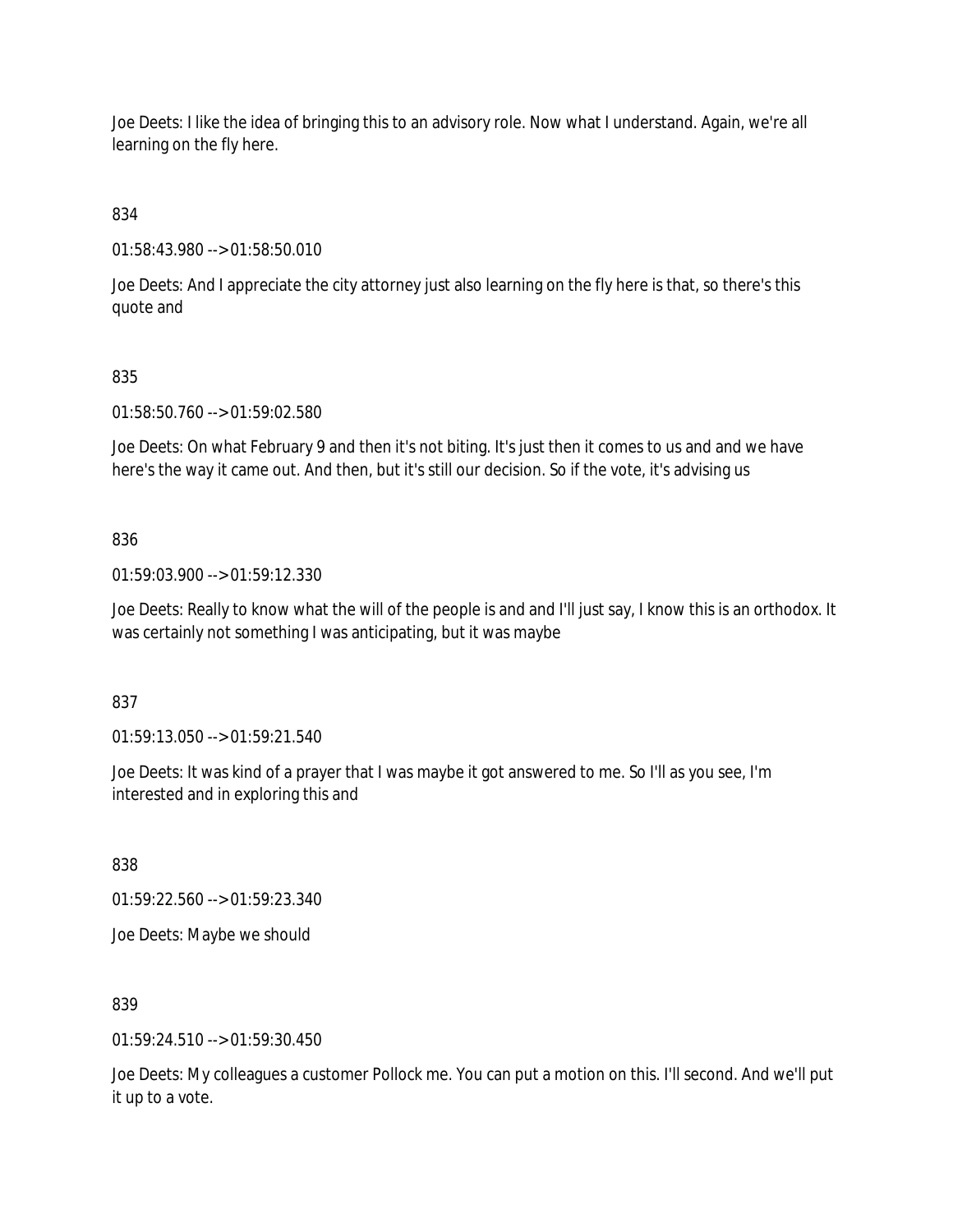### 01:59:33.720 --> 01:59:37.740

Leslie Schneider: All right, I'm looking at the hands in order here. So COUNCILMEMBER hi topless.

841

01:59:38.220 --> 01:59:45.690

Kirsten Hytopoulos: Well, I guess we're talking to this and I really, really like to say something before we make the mistake of putting this on the table is emotion, so apparently we're talking about this.

### 842

01:59:46.950 --> 01:59:53.580

Kirsten Hytopoulos: This idea of an advisor voter going to people. That's called an election and there will be an election for this position in less than 12 months.

843

01:59:54.330 --> 01:59:58.830

Kirsten Hytopoulos: There will be next November, there will be an election for this position, we are filling this position until then.

844

01:59:59.400 --> 02:00:13.890

Kirsten Hytopoulos: So why we would abdicate our responsibility in the process that we've always performed. I've never heard of another Council doing this, it'd be interesting to hear any other Council doing this because this is abdicating responsibility. This is a we're filling a position until next November.

845

02:00:15.060 --> 02:00:24.690

Kirsten Hytopoulos: You know, yeah, these kinds of decisions are difficult and that's our job. And I think we have been rightfully criticize this Council was rightfully criticized for not just making decisions.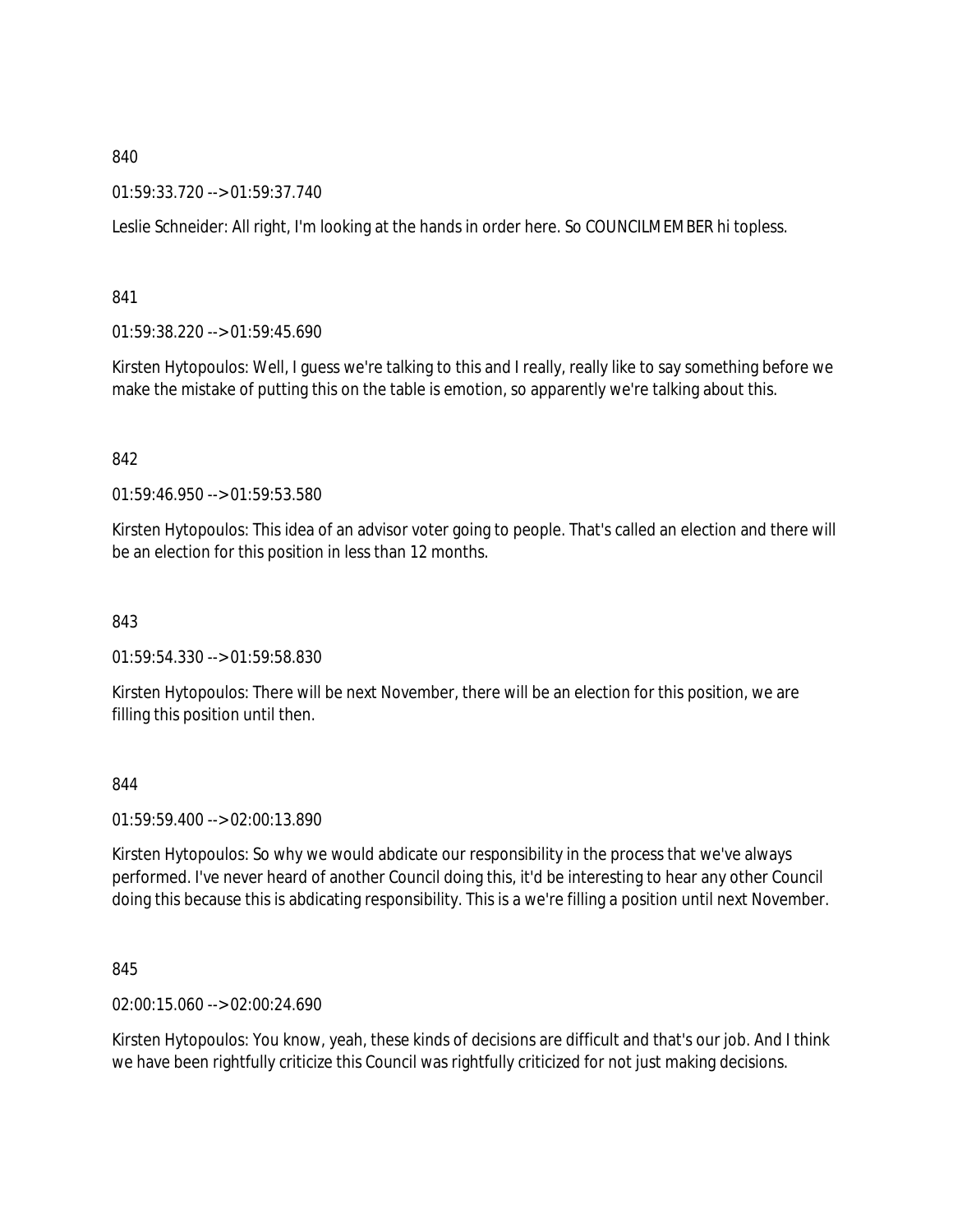02:00:25.170 --> 02:00:35.640

Kirsten Hytopoulos: Last week we had a four to vote for one candidate and we managed to get this moved on another week because some people were not satisfied with that vote.

847

02:00:36.240 --> 02:00:41.310

Kirsten Hytopoulos: And what's happening right here is that some people are going to continue to be unsatisfied, where they think this phone is going

848

02:00:41.730 --> 02:00:48.570

Kirsten Hytopoulos: And so now we're talking about having an advisory vote at the last minute of the statutory period during which we have to fill this position.

#### 849

02:00:49.170 --> 02:01:00.900

Kirsten Hytopoulos: I, I think this is incredibly offensive and irresponsible. This is going to be a difficult vote there are. We've heard from a lot of people. This is our obligation to weigh

850

02:01:01.350 --> 02:01:05.970

Kirsten Hytopoulos: The qualifications of these two individuals to put everything in the balance and make a decision.

851

02:01:06.480 --> 02:01:12.750

Kirsten Hytopoulos: That somebody's not going to like lots of somebody aren't going to like whichever way we vote. And that's what we're here to do today.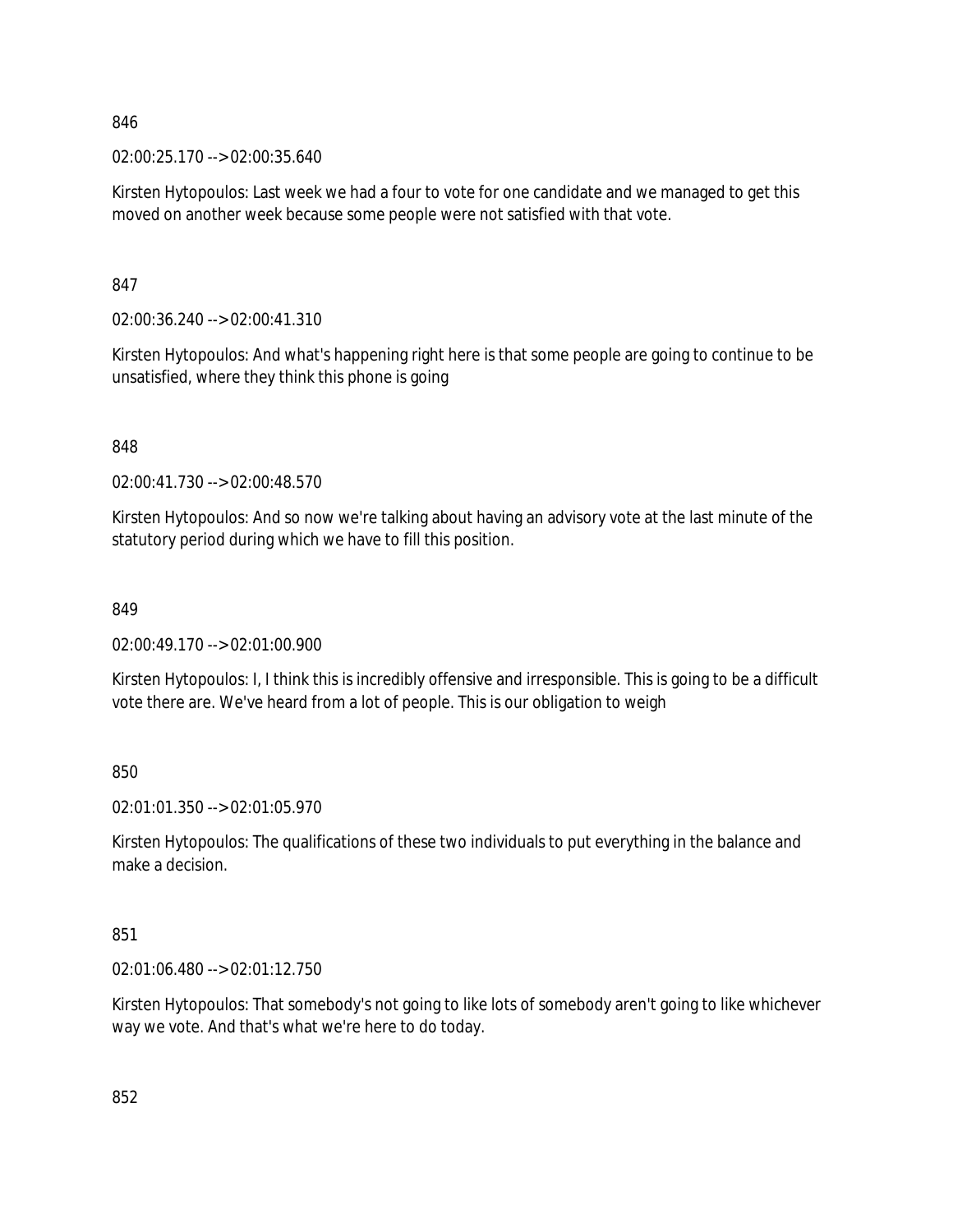02:01:13.350 --> 02:01:18.060

Kirsten Hytopoulos: That's what we put off last week. And that's what we're doing now. And the idea that we are even contemplating

### 853

02:01:18.360 --> 02:01:31.800

Kirsten Hytopoulos: Putting this to an advisory vote when this is our responsibility paying the ballot fees for it, which I mean that's really meaningless, but sort of the thought of that, when there's going to be a full island election on this position in less than one year.

854

02:01:33.000 --> 02:01:38.610

Kirsten Hytopoulos: So I am credibly opposed to this and I really hope that we don't need that emotion doesn't even make it to the table.

855

02:01:40.170 --> 02:01:40.950

Leslie Schneider: City attorney.

856

02:01:42.030 --> 02:01:50.310

Joe Levan: And just to clarify, I mentioned this, but just so y'all know based on the the county's past process. We're going to have looked this in depth, but information from the county's website.

857

02:01:50.790 --> 02:02:02.130

Joe Levan: Is that the Council will need to pass a resolution related to this, which has not been prepared for this meeting. So to do that, you're going to have to have a special meeting to consider that resolution and consider whether you want to adopt that resolution.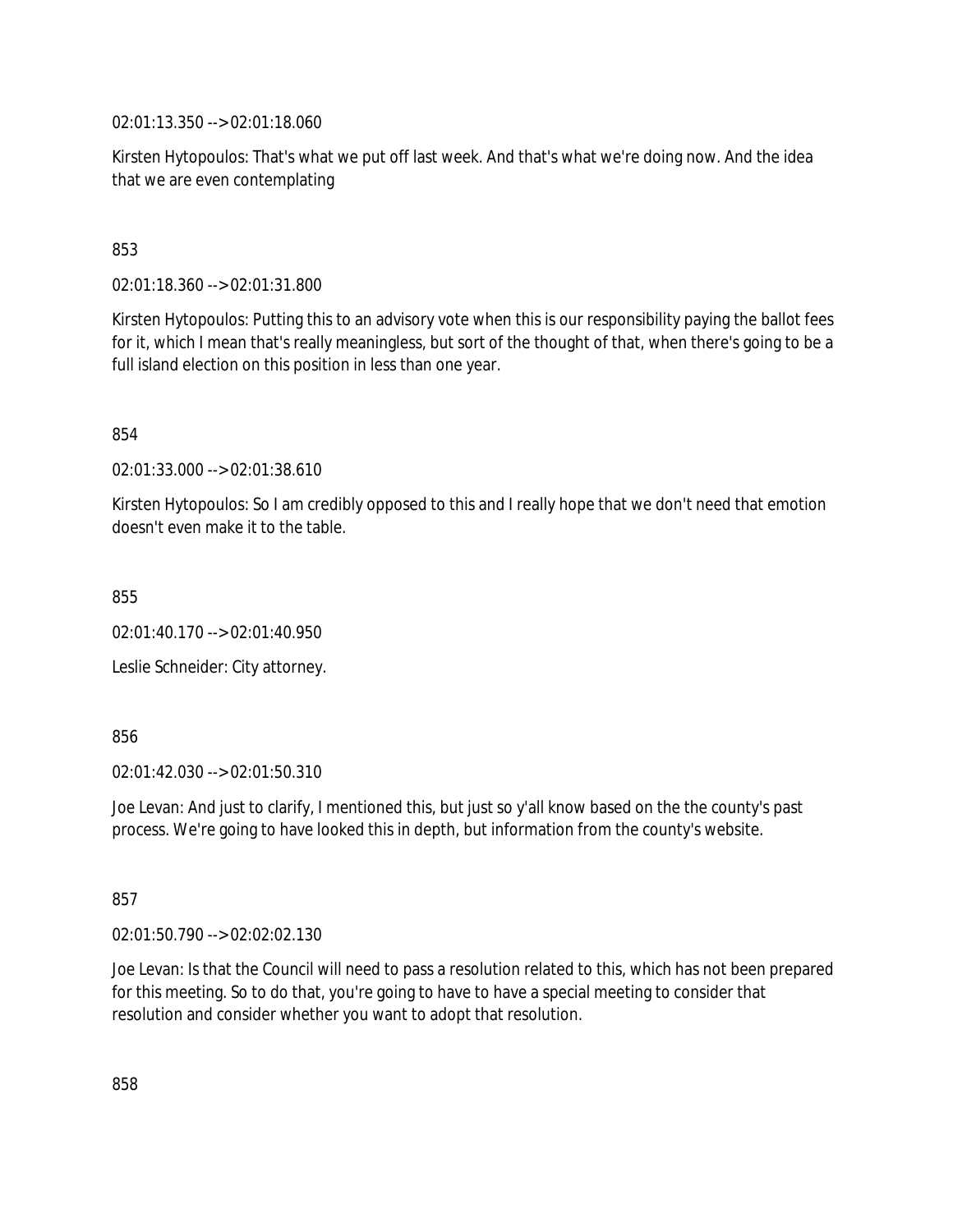02:02:05.370 --> 02:02:07.260

Leslie Schneider: Right. And I would just point out

859

02:02:07.800 --> 02:02:08.910

Leslie Schneider: I'm sorry, Debbie.

860

02:02:09.360 --> 02:02:15.090

Ellen Schroer: Oh, I'm sorry. I just wanted to say that the deadline for that action would be December 11 which is this Friday.

#### 861

02:02:19.980 --> 02:02:20.910

Leslie Schneider: Okay, um,

862

02:02:23.400 --> 02:02:24.750

Leslie Schneider: So COUNCILMEMBER Pollock.

863

02:02:25.620 --> 02:02:26.520

So,

### 864

02:02:27.810 --> 02:02:29.250

Michael Pollock: interesting discussion.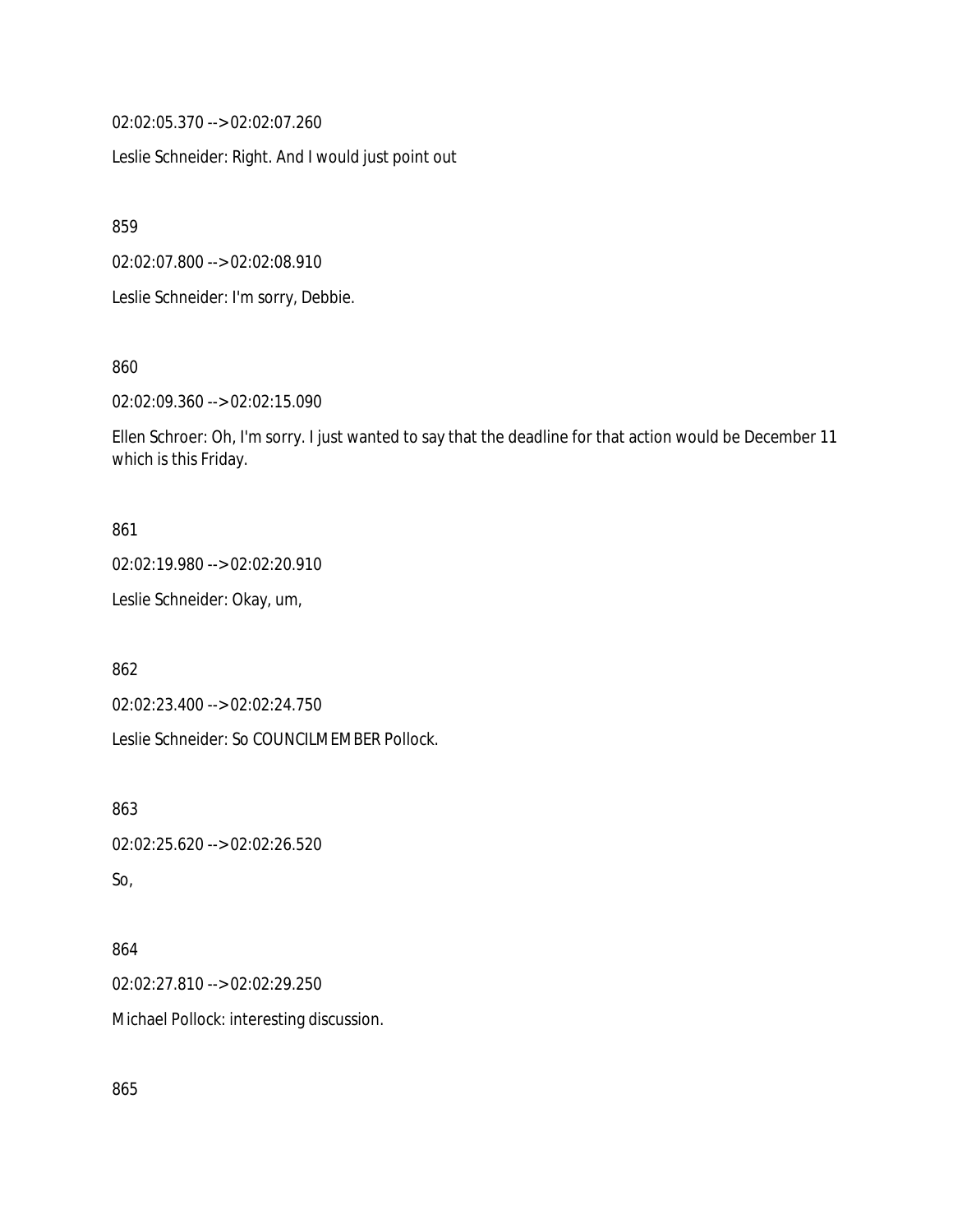02:02:30.570 --> 02:02:38.070

Michael Pollock: I mean, perhaps I mean I, my sense is there sort of a three three split pair. But, you know, perhaps

866

02:02:39.150 --> 02:02:42.360

Michael Pollock: We could consider that if we end up with a tie.

867

02:02:43.380 --> 02:02:59.040

Michael Pollock: I mean, there's a potential. We're going to put the time that this would be a way to resolve the time. So three of us would 113 voted the other than maybe perhaps we could agree that we would go to an advisory vote at that point. That's where to go.

868

02:03:00.780 --> 02:03:09.600

Michael Pollock: You know, we don't. I just want to remind the Council that we don't have to decide tonight. We've got 90 days. So, you know, and it's important

869

02:03:11.250 --> 02:03:19.380

Michael Pollock: Both and we're spending an awful lot of time right now. I mean hours and hours on the city manager and then here we we

870

02:03:20.010 --> 02:03:28.260

Michael Pollock: Seem only have 10 minutes, you know, so I mean we're, you know, I realized that there are two different position, but this is an important position, this is this is a

871

02:03:29.130 --> 02:03:32.760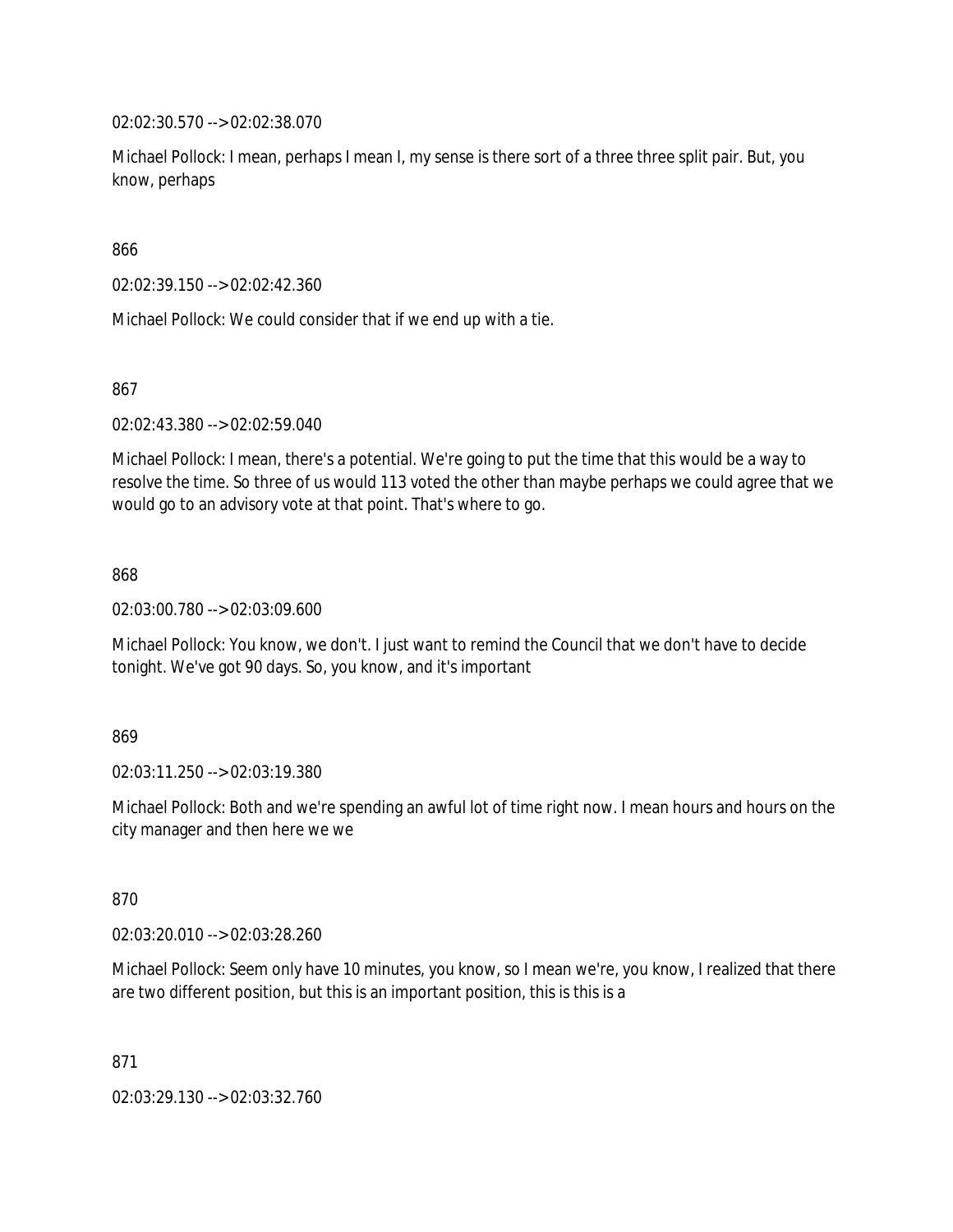Michael Pollock: Council members and elected position. So you know I

### 872

02:03:33.480 --> 02:03:44.640

Michael Pollock: I'm I'm sort of my thoughts. I'm democratically minded, but I sense that we got a three three splint here on this. So if we end up with my suggestion to resolve is if we have a three three split on the

# 873

02:03:45.510 --> 02:03:56.160

Michael Pollock: The. I'm going to take a boat right now. And if we got a stalemate. I guess where you can have the discussion if we end up with the reason we split. We can come and revisit it

### 874

02:03:57.600 --> 02:03:59.550

Michael Pollock: Now, there's no reason we can't vote on it again.

### 875

02:04:01.170 --> 02:04:15.090

Michael Pollock: So I think that's right. I don't know procedurally. So I guess I'm we gather divided Council right now. So that would be my guess. And I guess I looked at about council member geeks on this, you know,

### 876

02:04:16.320 --> 02:04:30.720

Michael Pollock: We take a vote right now Paul I'm on. How about if we just take a poll poll on that we just do a strong load are there. I guess I'm just going to ask for that. Can we have a strong bones. How many people would support going to have an advisory

### 877

02:04:31.950 --> 02:04:32.340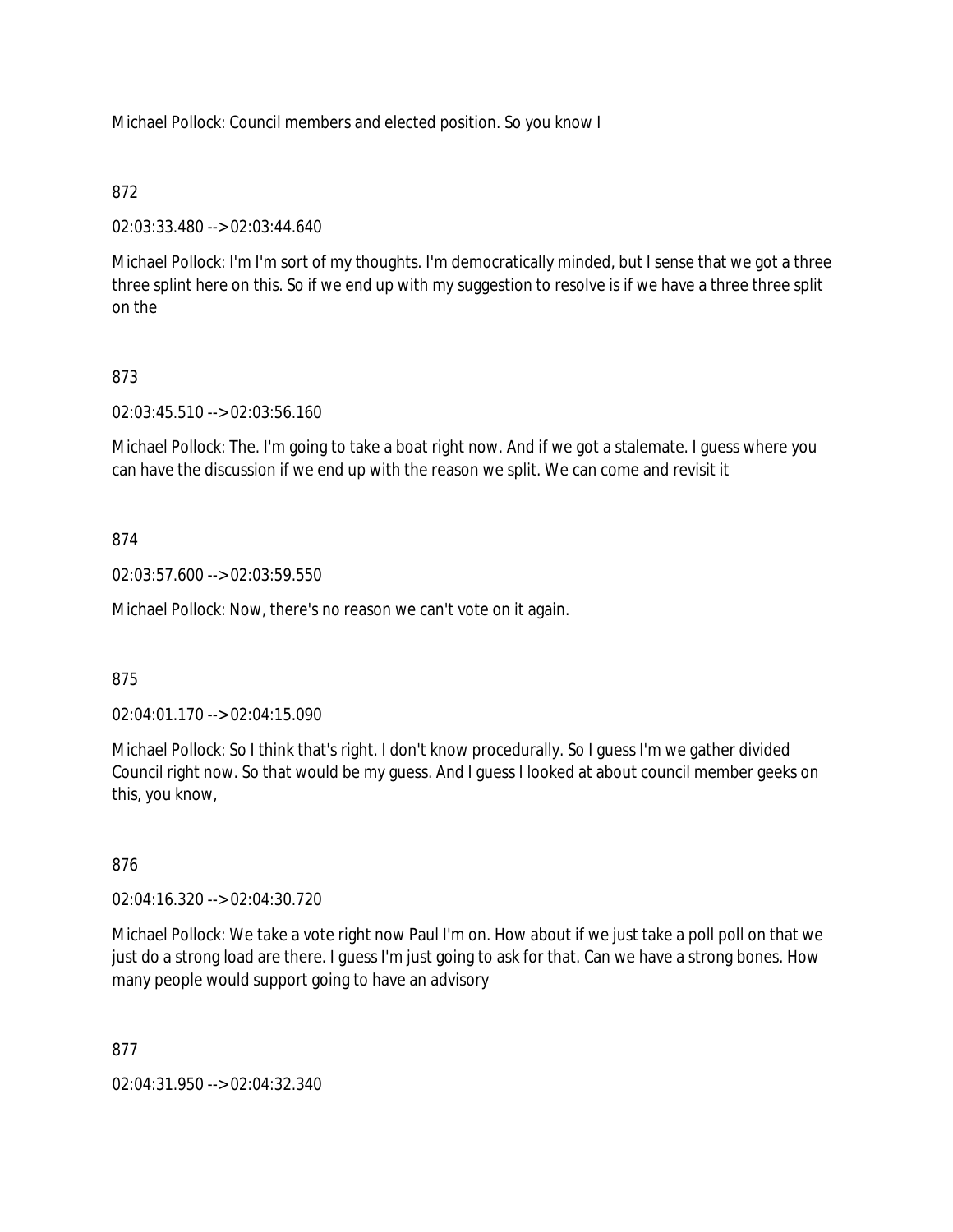Michael Pollock: I guess.

### 878

02:04:33.390 --> 02:04:51.240

Leslie Schneider: I don't know the difference between a straw vote and vote. Vote. So I'm going to say, you know, if you want a vote then just put emotion on the floor. If you don't, then let's vote on our council candidates and if we get into a tie situation will have to figure that one out. Okay.

### 879

02:04:51.810 --> 02:05:01.560

Michael Pollock: All right, Bob, what emotion on the floor. Then to move this to an advisory vote. And we can actually develop a resolution tonight. I think it's pretty straightforward.

### 880

02:05:02.820 --> 02:05:09.690

Michael Pollock: Know, we're camps as a city manager. Okay. Some so the movement to do an advisory though, which

881

02:05:10.380 --> 02:05:15.210

Leslie Schneider: You would have a special session on Friday is that, or at some time before then.

### 882

02:05:15.480 --> 02:05:17.250

Michael Pollock: Yeah, we would just need a quorum.

### 883

02:05:18.270 --> 02:05:27.930

Michael Pollock: To get together and approve it. I mean, it's pretty straightforward ever take 15 minutes. I mean, sure. I can. I'm happy to be available for 15 minutes to do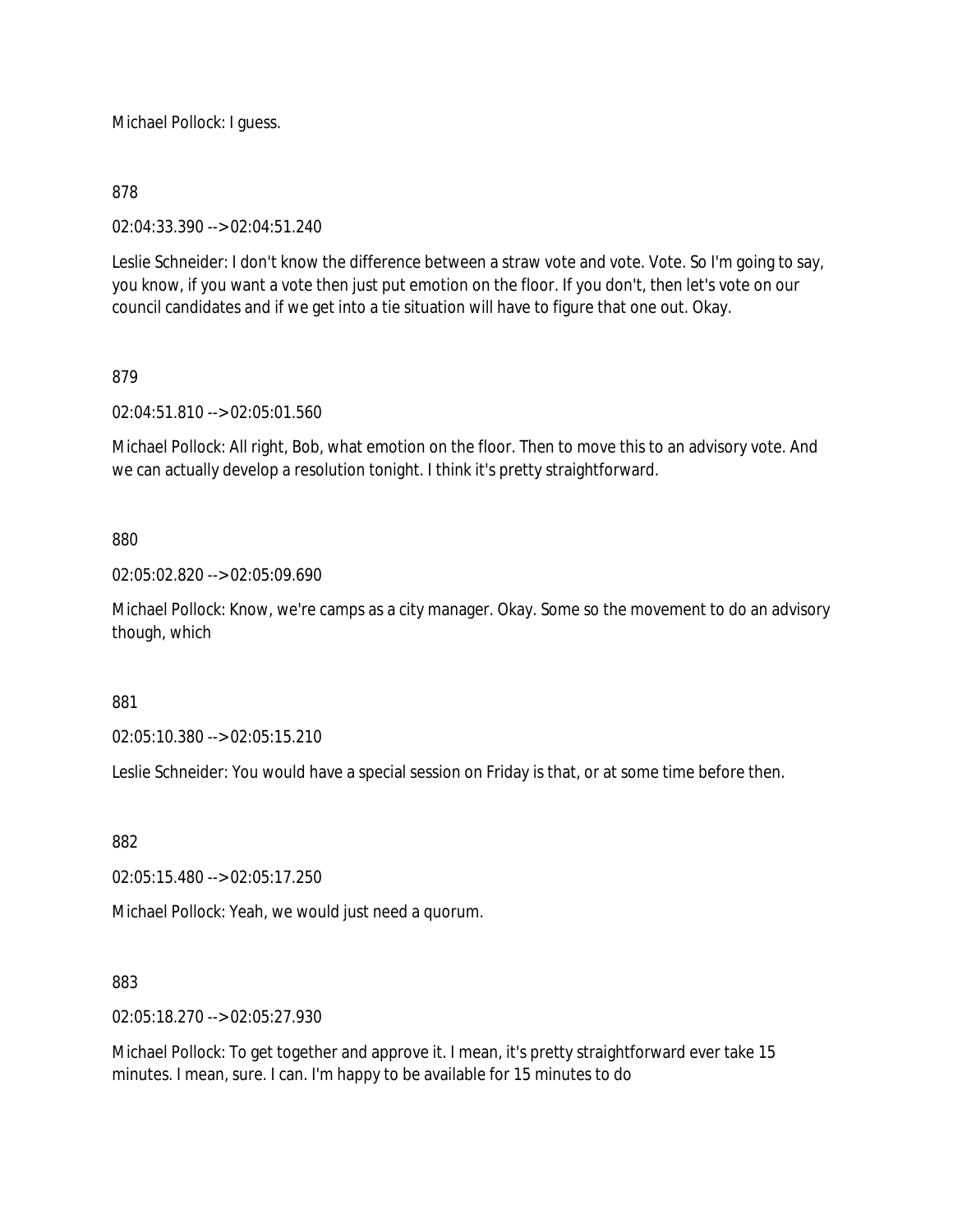02:05:28.590 --> 02:05:31.680

Leslie Schneider: Okay, so we have a motion on the floor to

885

02:05:33.900 --> 02:05:46.950

Leslie Schneider: defer this decision to an advisory vote and. Do I have a second and then I'm going to go to the city attorney. All right, Kelsey council member deets seconds it city attorney.

886

02:05:47.880 --> 02:05:52.590

Joe Levan: That's the resolution would do would need to be drafted, which I was you. I'd be one to draft it

887

02:05:53.280 --> 02:06:07.170

Joe Levan: And then if then we'd bring it to the Council for meeting. So you'd have to if you want to do that then we determine what you'd have to happen before Friday, obviously. So, you know, we'd have to set that set up the meeting for, you know, probably what Thursday and then

888

02:06:07.410 --> 02:06:08.430

Joe Levan: So that's passed before

889

02:06:08.430 --> 02:06:17.610

Joe Levan: Friday. I don't know the details of what the county needs because, again, I didn't know about this till this afternoon. But if that's that that's likely a likely schedule.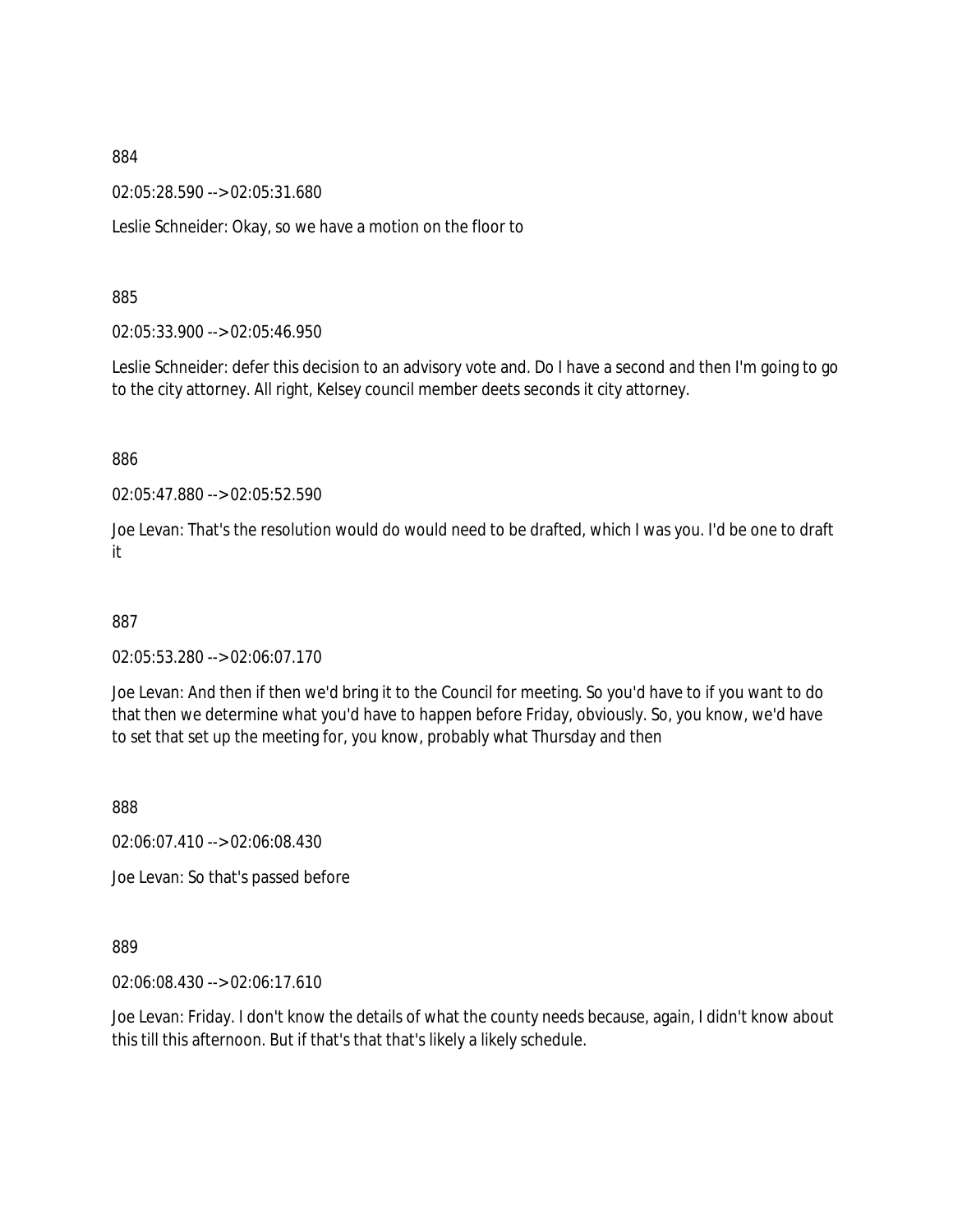02:06:18.030 --> 02:06:25.680

Joe Levan: Is it would be drafted heard you have a meeting on Thursday. And then you'd consider it. And if you pass it, then it would go to the county for Friday.

891

02:06:26.700 --> 02:06:29.850

Rasham Nassar: Did I miss a vote, my internet keeps kicking me out.

892

02:06:29.880 --> 02:06:31.260

Leslie Schneider: No, you didn't miss a vote.

893

02:06:32.550 --> 02:06:33.420

Leslie Schneider: Um, so

894

02:06:33.480 --> 02:06:39.000

Leslie Schneider: I'm just going to say, this feels wrong to me. I'm just to be taking this up at the last minute and

895

02:06:39.390 --> 02:06:39.810

Throwing

896

02:06:41.400 --> 02:06:50.190

Leslie Schneider: Throwing throwing us into a process that is very fragile and for an advisory vote. That means that we have to take responsibility for our outcome anyway.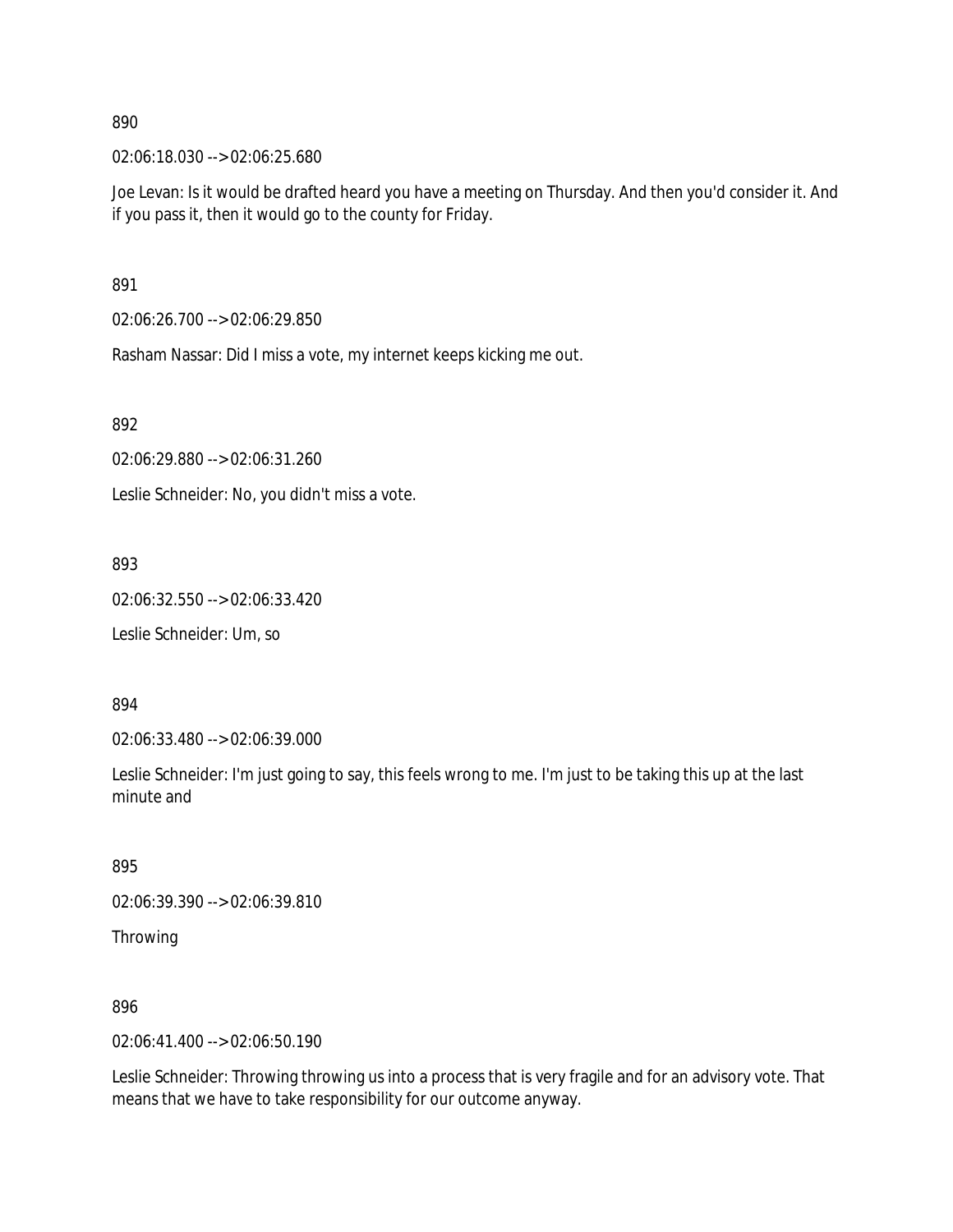02:06:51.720 --> 02:06:56.520

Leslie Schneider: So, but we have a motion and a second. Councilmember hi topless.

#### 898

02:06:58.020 --> 02:07:05.070

Kirsten Hytopoulos: would just say, along the lines of what this would play out to look like when we have an election people people run the campaign.

#### 899

02:07:05.340 --> 02:07:11.220

Kirsten Hytopoulos: We have, we have, you know, we have candidates that are competing into the we have forums, we have these things, we have this process.

900

02:07:11.730 --> 02:07:18.930

Kirsten Hytopoulos: That's what an election looks like for the public that gives it public, a chance to vet candidates. Get to know candidate spend months with candidates and get to know them.

#### 901

02:07:19.590 --> 02:07:28.800

Kirsten Hytopoulos: We have this process we're using right now, which is what it is. It has limitations. It's been used many times the past it's what's to get us through between this time and the election.

#### 902

02:07:29.190 --> 02:07:40.680

Kirsten Hytopoulos: This weird quasi process that you're talking about throwing out to the voters and advisory opinion. Again I what I've never heard of such a thing I'd really like to hear about advisory opinions on elected.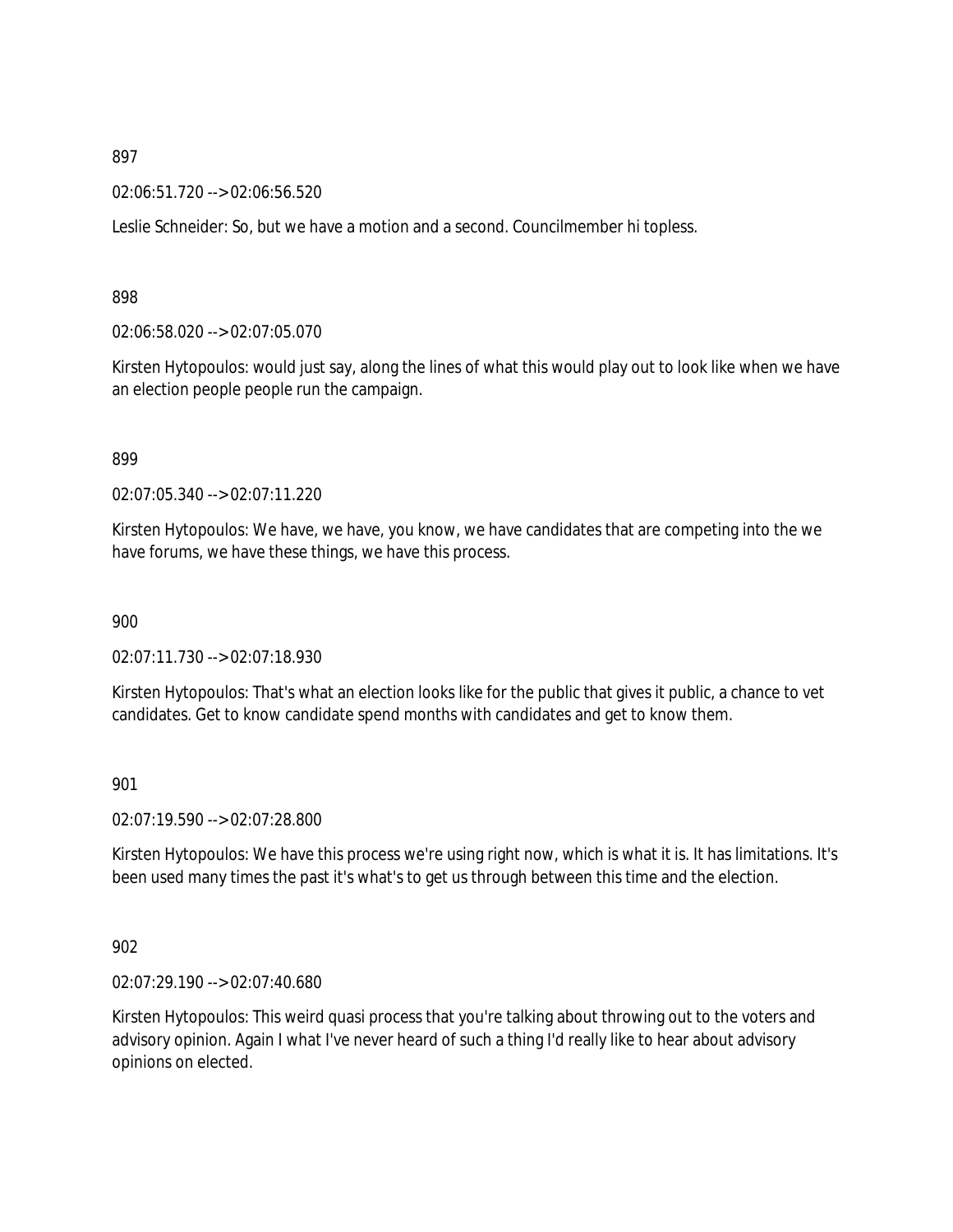02:07:41.160 --> 02:07:49.560

Kirsten Hytopoulos: Offices for interim positions, BUT HOW THIS WOULD EVEN LOOK HAVE THE VOTERS. We get to know these candidates. It sounds like it sounds like chaos.

904

02:07:50.040 --> 02:08:01.500

Kirsten Hytopoulos: It would undermine the trust in our government that we can't again make choices that we can't make decisions hard decisions when we're supposed to. So please colleagues do not support this.

905

02:08:06.630 --> 02:08:12.060

Leslie Schneider: Counselor madness. Are you your hand keeps going up and down. I'm going to assume you want to say something.

906

02:08:12.810 --> 02:08:16.980

Rasham Nassar: I just, I was wondering if if Council Republic, put the motion on the floor.

907

02:08:17.160 --> 02:08:21.240

Leslie Schneider: And he did put it on the floor. There is a second from here deeps

908

02:08:21.390 --> 02:08:23.610

Rasham Nassar: Okay, can I call the question.

909

02:08:24.240 --> 02:08:25.260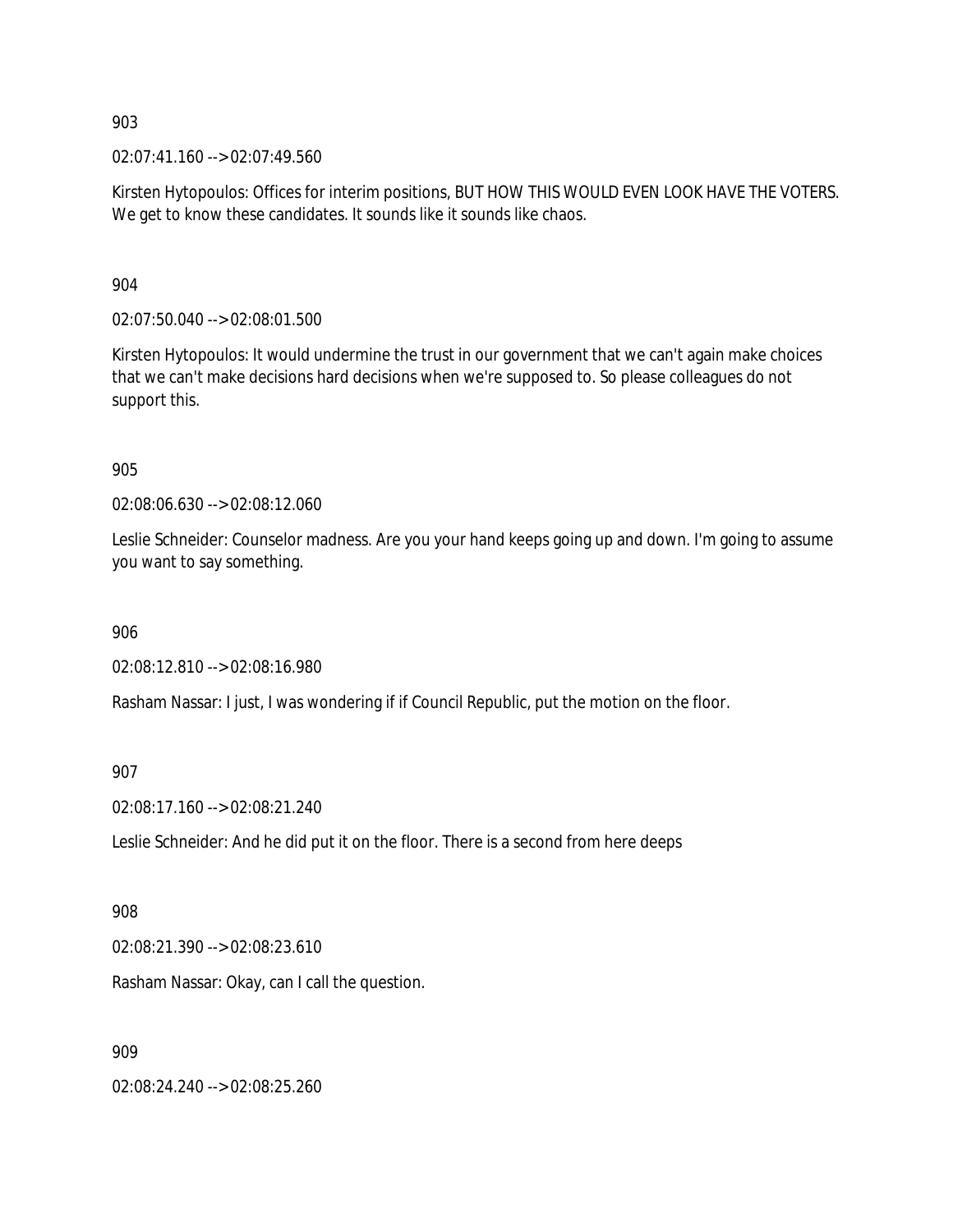Michael Pollock: Oh, no.

910

02:08:27.840 --> 02:08:28.350

Leslie Schneider: So,

911

02:08:29.460 --> 02:08:31.440

Leslie Schneider: I'm looking for further discussion.

912

02:08:34.230 --> 02:08:39.570

Leslie Schneider: COUNCILMEMBER I topless. Your hand is at the top of my screen. Are you, I think you've spoken already right

913

02:08:41.970 --> 02:08:45.270

Leslie Schneider: So COUNCILMEMBER into sorry you've got the your hand up.

914

02:08:45.540 --> 02:08:52.620

Rasham Nassar: Well it says I can't call the question, I'll speak in favor of it and I hear COUNCILMEMBER high top list has concerns.

915

02:08:53.040 --> 02:09:04.080

Rasham Nassar: I don't agree with them because I don't think asking voters for for their involvement engagement and opinion on a very important matter is ever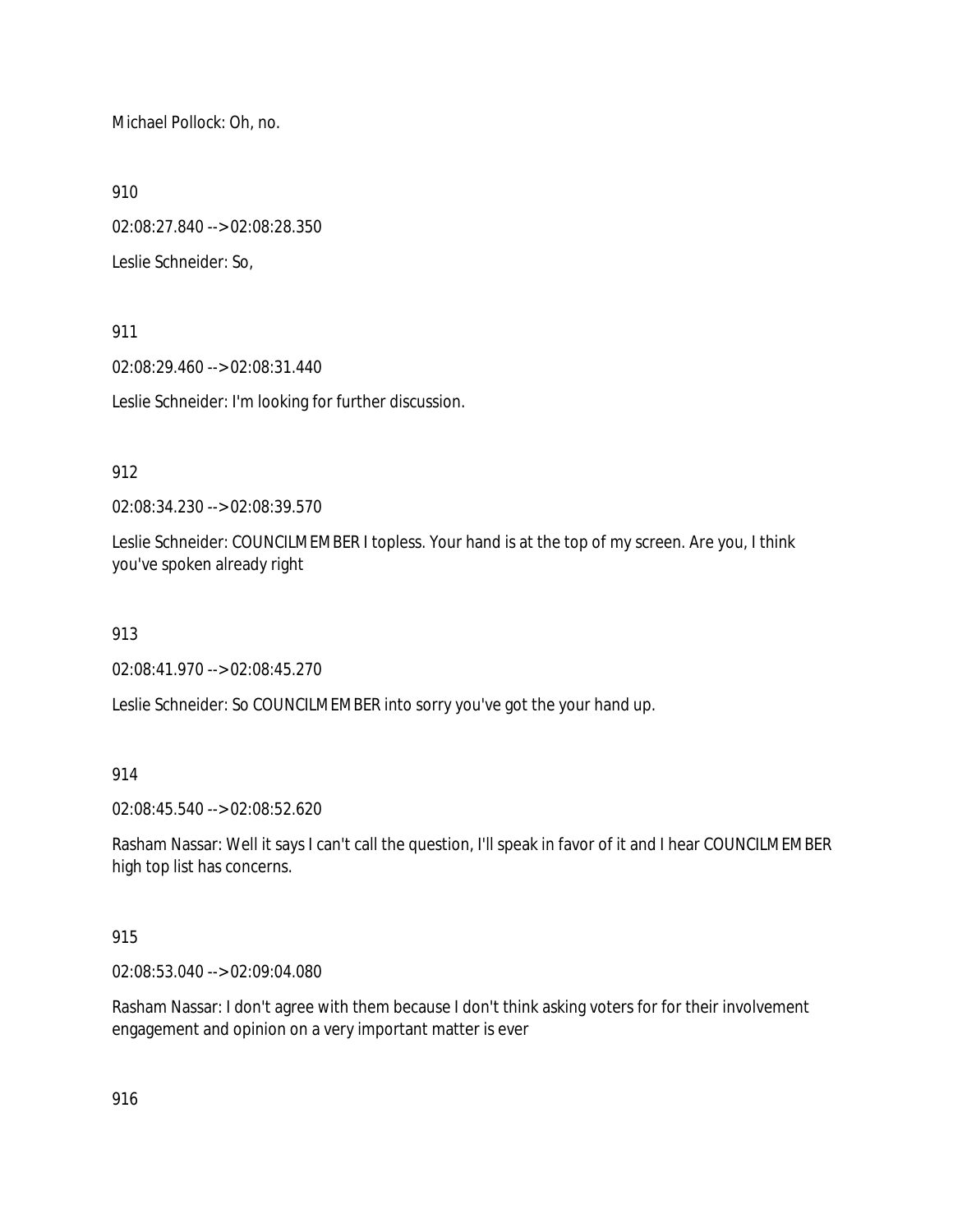02:09:04.890 --> 02:09:10.530

Rasham Nassar: Reckless or wrong. I think it's exactly the appropriate thing to do. The only regret that I have and the only

917

02:09:11.400 --> 02:09:16.560

Rasham Nassar: Kind of concern that I have in supporting this is that we are bringing it into late in the process.

918

02:09:16.890 --> 02:09:28.140

Rasham Nassar: I wish this was something that was discovered or discoverable back when we were debating the process because I'm sure that maybe we would have a more robust to come to consensus around this being the appropriate way to proceed.

919

02:09:28.740 --> 02:09:37.380

Rasham Nassar: We have a very engaged community. I didn't count the emails, but I think Mr. Andrew Johnson received over 70 ish

920

02:09:38.220 --> 02:09:51.000

Rasham Nassar: Miss Lindley received somewhere around 3840 ish. We had 15 public commenters come on behalf of Miss fan Roy several come and speak on behalf of Lindley they're both excellent qualified candidates.

921

02:09:51.360 --> 02:10:00.270

Rasham Nassar: I understand the nature of our of our of our jobs and our roles, elected officials to make these difficult decisions, but I also understand that my role as a council member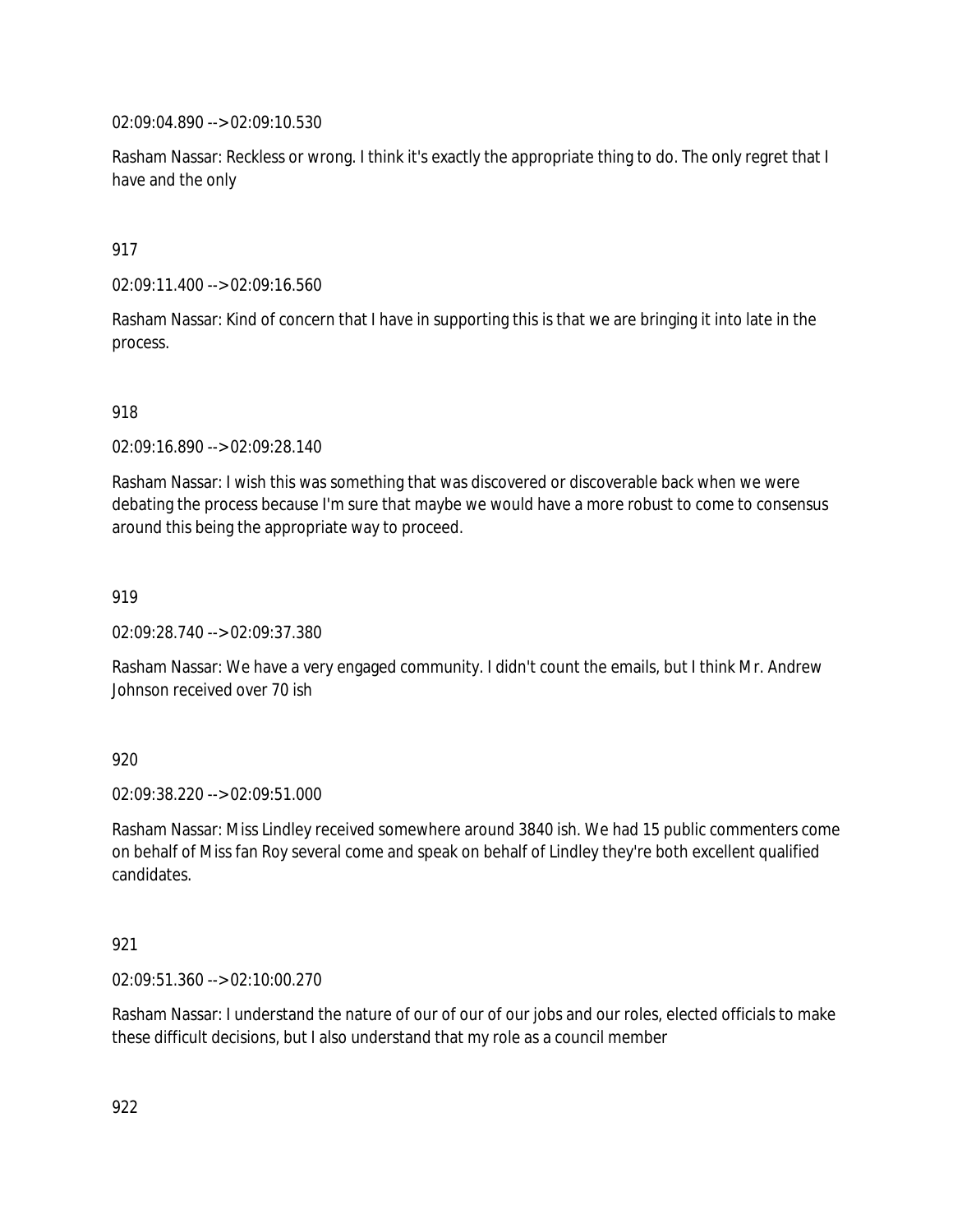02:10:00.810 --> 02:10:10.920

Rasham Nassar: Is to make decisions that reflect the will of the majority of the people of the island. Sometimes I need to empower them to have a voice in order so I can hear it.

923

02:10:11.610 --> 02:10:16.050

Rasham Nassar: Democracy has provided that recourse for us and it's called the vote, it's the ballot.

924

02:10:16.680 --> 02:10:28.440

Rasham Nassar: Our community turns up resoundingly every time there's a every time there's a vote every time there's an opportunity for them to participate in local governmental process our community shows up.

#### 925

02:10:29.100 --> 02:10:38.340

Rasham Nassar: I think they would support this and I'm in full support of it because I think it's, it's what the community would want us to do. I don't see it as abrogating our duties I seeing as

926

02:10:38.820 --> 02:10:47.850

Rasham Nassar: It as enhancing Community Engagement involvement promoting democratic principles and giving our two incredibly qualified

927

02:10:48.210 --> 02:10:53.850

Rasham Nassar: Candidates and opportunity to share themselves with our community at a deeper level, how would they can pick campaign.

928

02:10:54.210 --> 02:11:01.860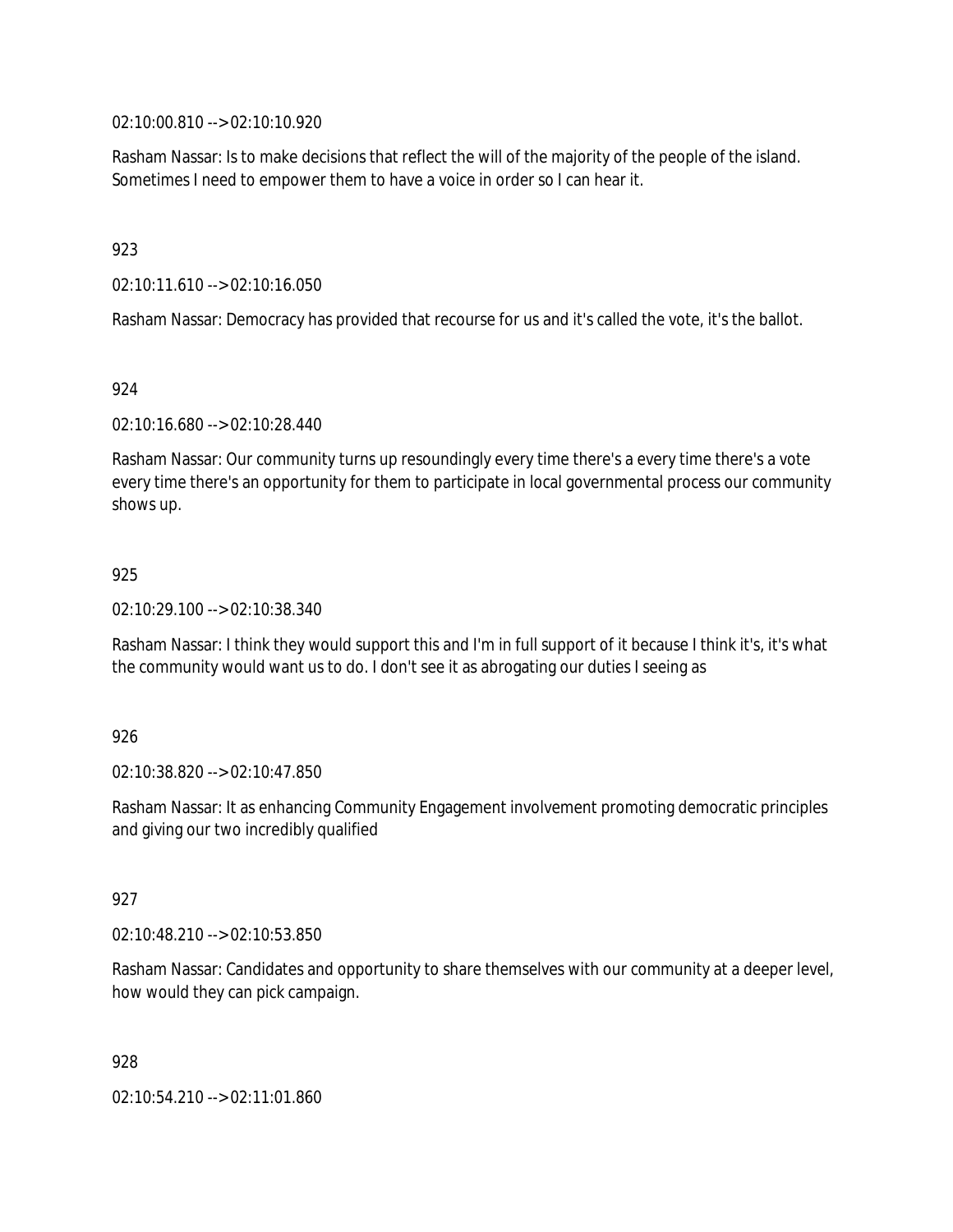Rasham Nassar: They reach out. I know that that they probably it sounds like, from what I've heard. They've probably already done that contacting stakeholders in our communities.

# 929

02:11:02.190 --> 02:11:14.700

Rasham Nassar: Both of them are already very engaged. I don't think that they're at a disadvantage and like if they were running a true election. So those are my feelings. I understand the timing limitations, if we can make it work. I think we ought to try

930

02:11:16.740 --> 02:11:17.550

Leslie Schneider: COUNCILMEMBER car.

## 931

02:11:19.140 --> 02:11:25.500

Christy Carr: Thank you. I know I support this and I'm actually still a little concerned that we're talking about it.

## 932

02:11:26.520 --> 02:11:36.510

Christy Carr: We are off topic. And I'm not sure how to get us back on topic, but I would like to do that. And if we just need to vote, then I'd like to vote.

933

02:11:36.990 --> 02:11:39.060

Christy Carr: I'll tell you for a fact, I would not

934

02:11:39.750 --> 02:11:50.940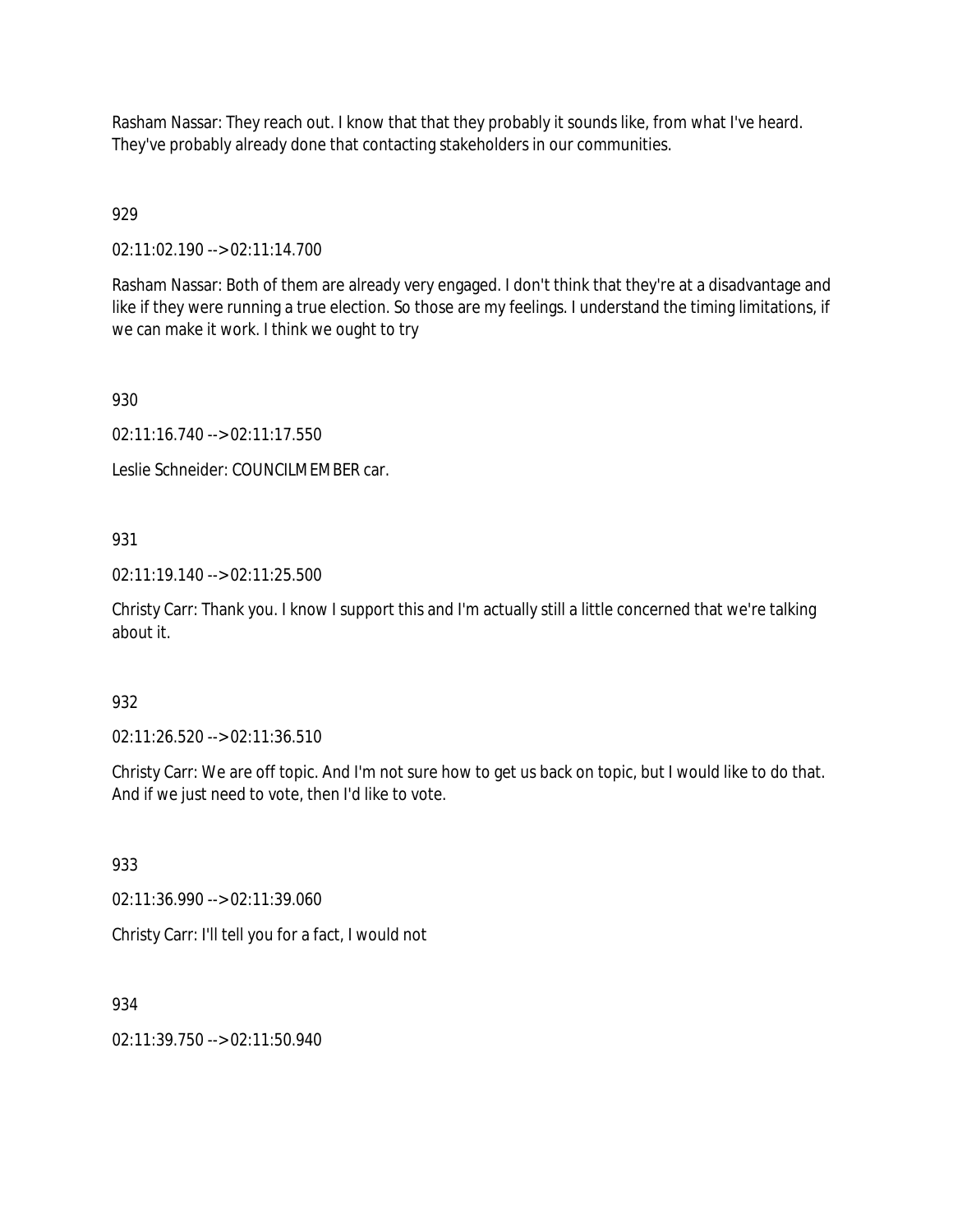Christy Carr: Have I wouldn't be here tonight. If I had been having to run an election. I did this because it was an appointment process and it's a lot easier than an election and those of you who have been elected you know that

## 935

02:11:51.570 --> 02:12:03.750

Christy Carr: And I think that while you may be talking about the people and the vote, I think that you are talking about two people who have done this through a process that was identified and that's the process that they signed up for.

## 936

02:12:04.290 --> 02:12:14.820

Christy Carr: And I speak from experience. I just went through this. So I think that, frankly, it feels like to council member high top Alice's point we're kicking this decision, down the road. It's a hard decision.

## 937

02:12:15.150 --> 02:12:30.480

Christy Carr: And because we don't like the decision that it may end up with we're figuring out some other process to take at the last minute. And that's a really bad pattern. And I don't want to go down that road. And I'm not going to support this. I'll be really disappointed if we do this.

### 938

02:12:32.160 --> 02:12:38.100

Leslie Schneider: So I think everybody has had a chance to speak on this COUNCILMEMBER Pollock. Your hand is up.

### 939

02:12:38.370 --> 02:12:39.930

Michael Pollock: Yeah, I appreciate that.

### 940

02:12:40.950 --> 02:12:53.310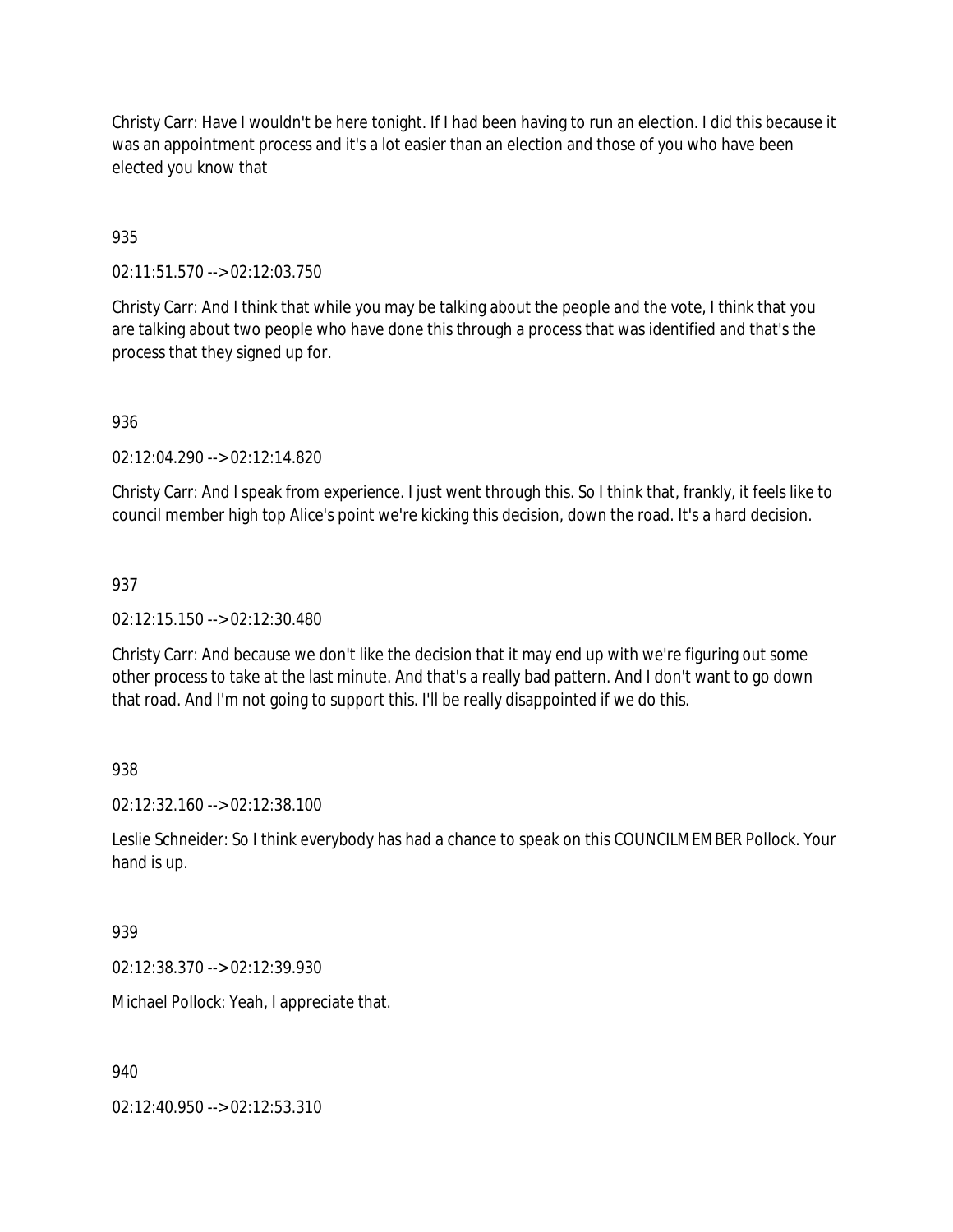Michael Pollock: I mean I, again, I think that is what I said before, it looks to me to be three three, although I'm just a matter hasn't way again. You haven't waiting on America.

## 941

02:12:54.030 --> 02:13:13.800

Michael Pollock: But what if we get, I think there's a high probability that we're going to end up with a three three tie. So if we get there. This seems like a solution. So, I mean, I know we've agreed to do so. Yeah, let's let's burn on it. But, um, I guess I'm a little bit concerned that that

## 942

02:13:15.000 --> 02:13:24.120

Michael Pollock: There are people saying this is this is like somehow undemocratic or wrong or an application of our duties. I think our duties as to

### 943

02:13:24.450 --> 02:13:36.570

Michael Pollock: To the best of our abilities reflect the will of the voters and this is an outstanding tool in my opinion that's been presented that will allow us to do that. So I'm just

### 944

02:13:37.410 --> 02:13:46.440

Michael Pollock: I don't understand the resistance to it, but I understand it's there. So I'm just, I just want to be clear, my, my position on it is really to just

### 945

02:13:47.100 --> 02:13:55.410

Michael Pollock: Engage in the democratic process and allow the citizens to engage in it and and have the same message. So, that's right, Matt.

### 946

02:13:55.920 --> 02:14:01.860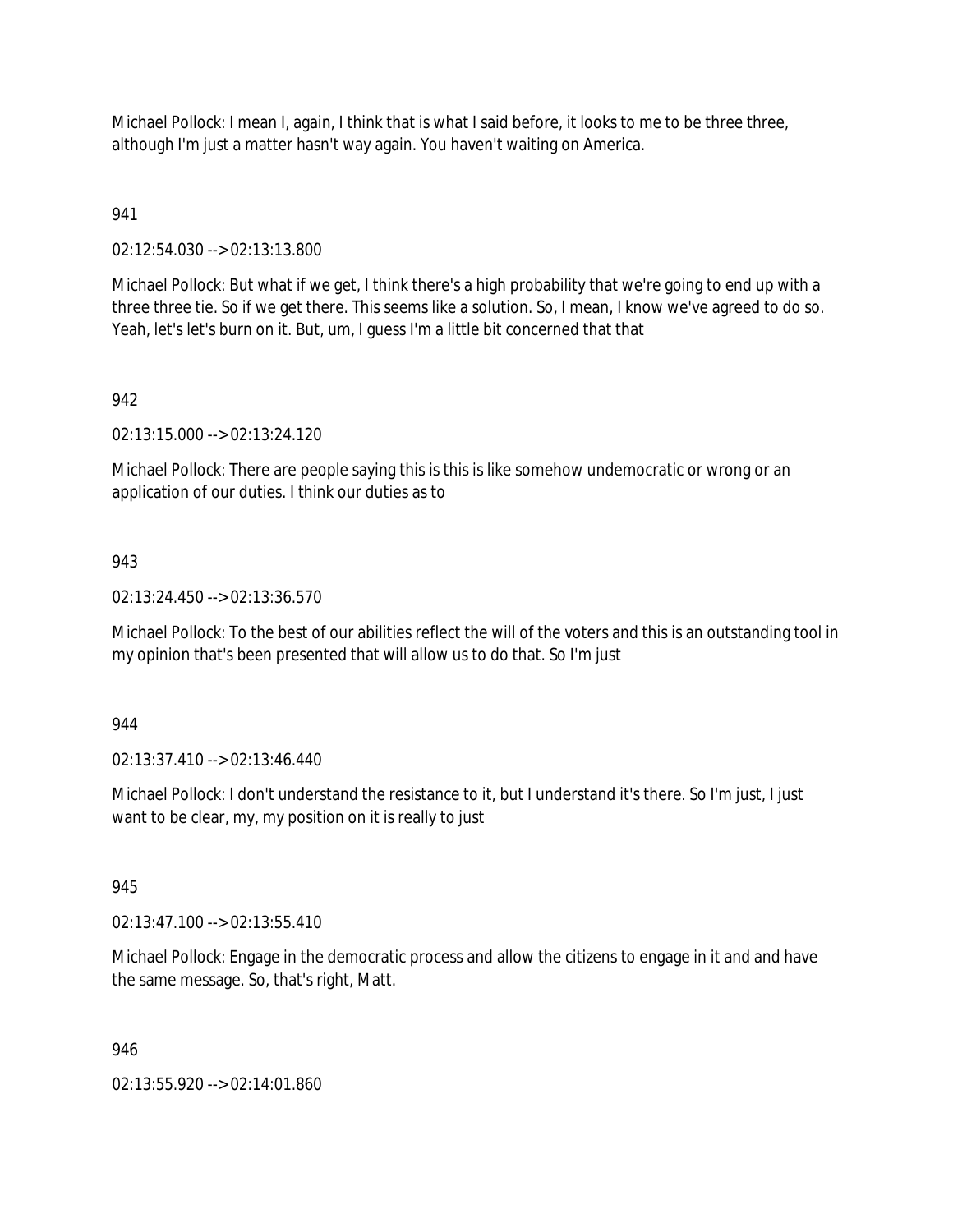Michael Pollock: I think it's perfectly fine solution. And I guess we'll take a boat, it's going to end up time

## 947

02:14:02.340 --> 02:14:11.220

Michael Pollock: With my prediction. So it will failed, and we're going to have a debate and then we're going to end up with a time between the two counties and then we're going to be right back here discussing this, so

## 948

02:14:12.240 --> 02:14:15.960

Michael Pollock: I guess that's that's that's where I see things so

### 949

02:14:17.070 --> 02:14:17.430

Leslie Schneider: Okay.

950

02:14:18.990 --> 02:14:27.210

Leslie Schneider: So I think we are ready for a vote. All those in favor of the motion on the floor to

## 951

02:14:29.640 --> 02:14:35.730

Leslie Schneider: Differ differ this decision to an advisory vote please say aye.

### 952

02:14:39.180 --> 02:14:40.770

Leslie Schneider: And all those opposed.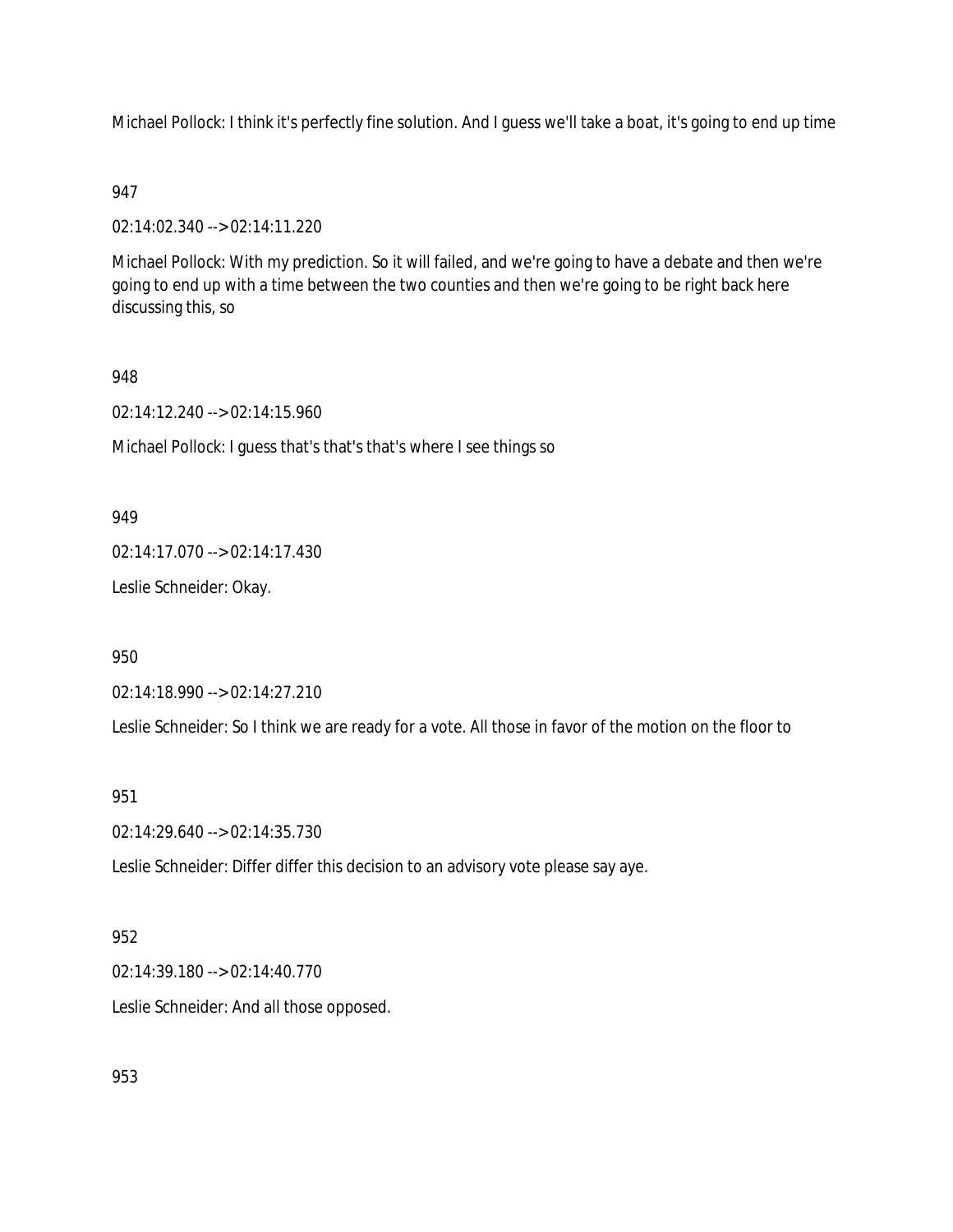02:14:43.980 --> 02:14:46.410

Leslie Schneider: Alright, the motion fails as a tie.

954

02:14:47.970 --> 02:14:50.190

Leslie Schneider: We need to move on to the

955

02:14:52.860 --> 02:15:08.820

Leslie Schneider: Getting a vote for the selection and appointment of the North ward council member. So I'm going to just call on council members in the same order that I hope I get right this time for our votes and

#### 956

02:15:10.200 --> 02:15:13.410

Leslie Schneider: And then we will find out where we stand. So

#### 957

02:15:14.970 --> 02:15:31.380

Leslie Schneider: It takes it takes four out of six vote. And if we don't have that. I'm not sure what process we're going through. So, but that's okay. We can take it one step at a time. So COUNCILMEMBER car. WHAT IS YOUR VOTE FOR THE NORTH ward Council vacancy.

958

02:15:32.310 --> 02:15:33.390

Christy Carr: Is Jane Lindley

959

02:15:37.140 --> 02:15:38.520

Leslie Schneider: All right, and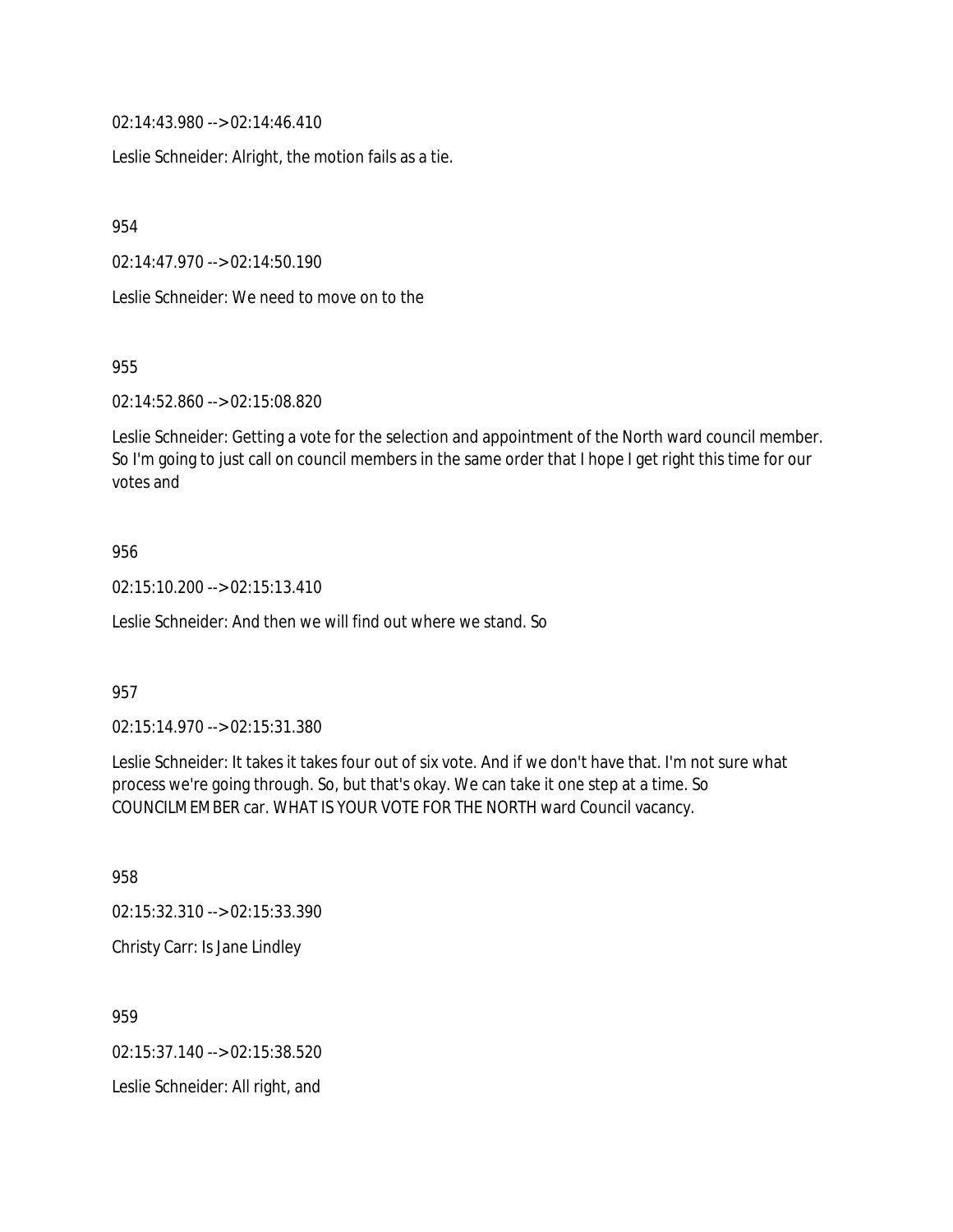02:15:39.450 --> 02:15:43.350

Leslie Schneider: Deputy Mayor deets. What is your vote for COUNCILMEMBER the North ward vacancy.

#### 961

02:15:43.650 --> 02:15:50.100

Joe Deets: Rate as the city attorney. A question first. What happens if it's a three three quote

962

02:15:51.510 --> 02:15:53.070

Joe Levan: There's no decision made tonight.

#### 963

02:15:56.340 --> 02:15:59.580

Joe Deets: And is there a process do we flip a coin or

### 964

02:16:00.120 --> 02:16:07.380

Joe Levan: Know that need to decide what the process would be so you could post one or two of future meeting to have another vote or you could

### 965

02:16:08.400 --> 02:16:15.900

Joe Levan: You decide that there's nothing in in state law says how you have to do it. From this point forward, it's up to the Council to determine what the process would be

966

02:16:17.340 --> 02:16:18.360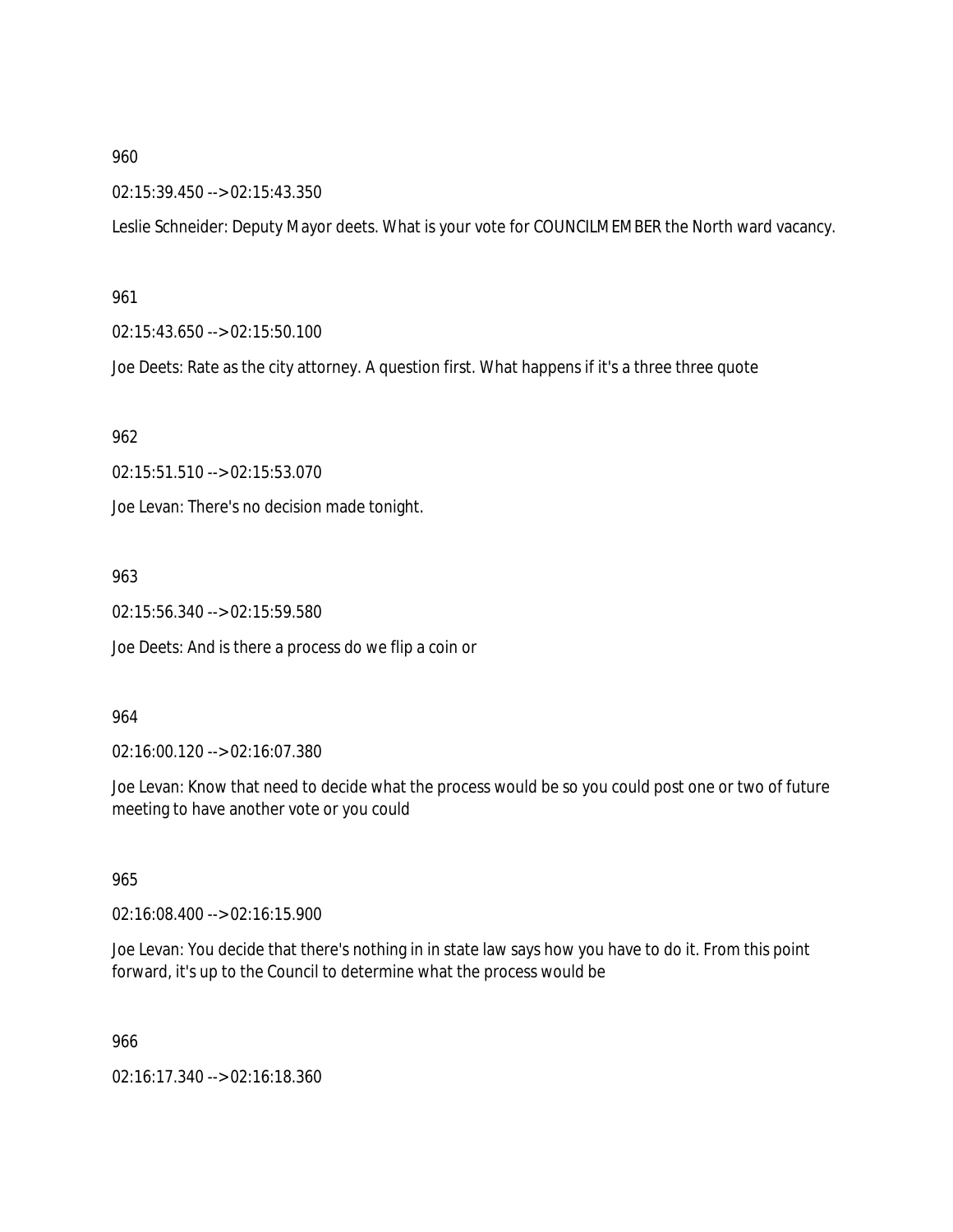Ellen Schroer: Okay, right.

967

02:16:20.070 --> 02:16:24.600

Ellen Schroer: It could happen again tonight though, couldn't it also city attorney if the Council chose to

968 02:16:26.250 --> 02:16:27.240

Ellen Schroer: Take a second vote.

969

02:16:28.470 --> 02:16:29.880

Sure, yep.

970

02:16:31.980 --> 02:16:32.310

Leslie Schneider: Um,

971

02:16:35.910 --> 02:16:36.300

Joe Deets: Okay.

972

02:16:37.410 --> 02:16:52.050

Joe Deets: Well, thank you. So I guess the floor is mine. Um, let's just say this has been an incredibly tough decision. I like both candidates and i i literally want to hear them both tonight and they were both

973

02:16:53.700 --> 02:17:04.560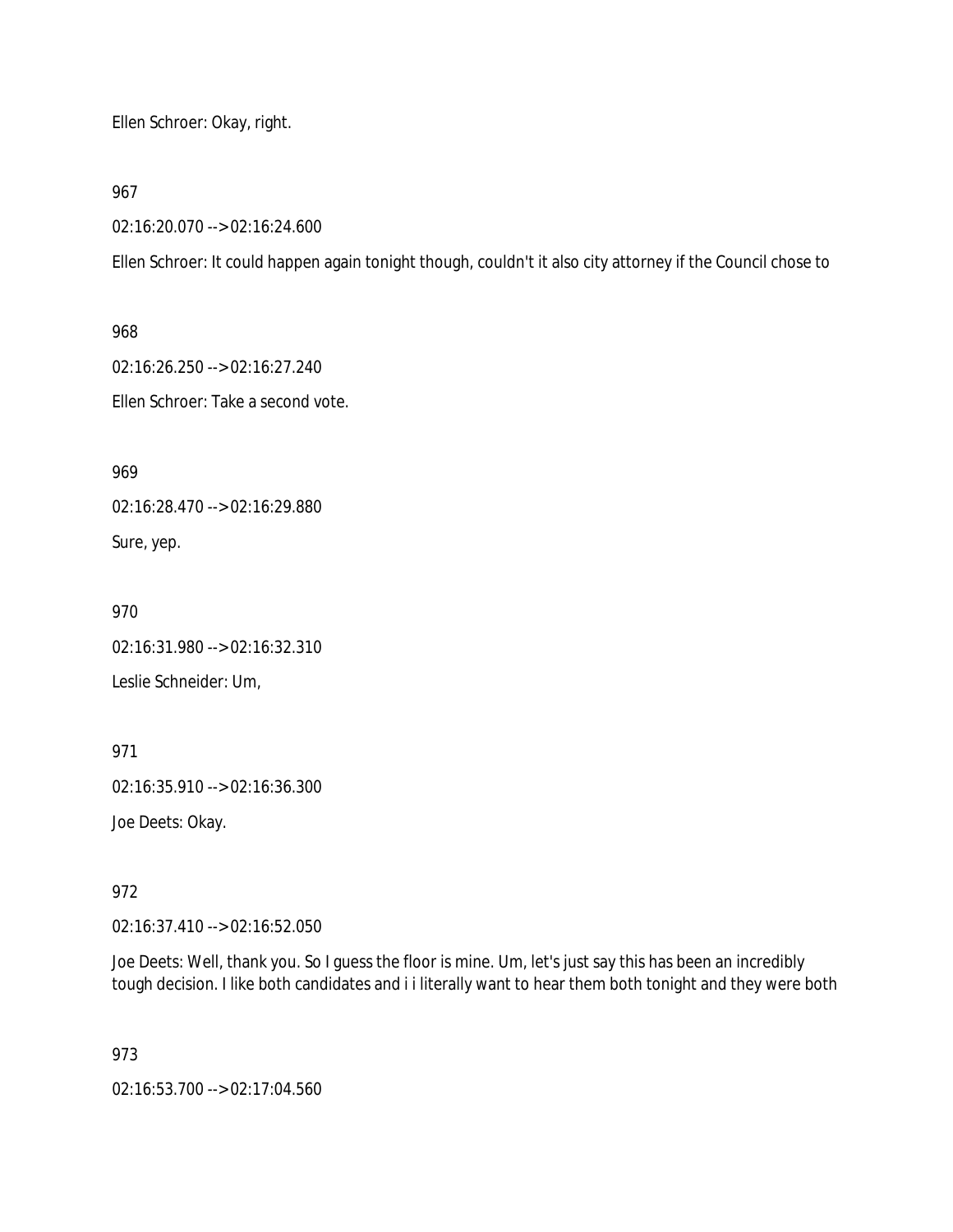Joe Deets: Calm measured particular knowledgeable and honestly I think either one of them would be great. And so I think at this time.

974 02:17:07.380 --> 02:17:08.610

Joe Deets: I'd like us to

975

02:17:09.990 --> 02:17:13.830

Joe Deets: keep revisiting this matter and so I'm gonna go with Brenda

976

02:17:14.850 --> 02:17:18.690

Joe Deets: So I'm I can see where that's going to go. So that's my fault right now.

977 02:17:20.310 --> 02:17:23.340

Leslie Schneider: Okay, thank you. And

978

02:17:25.560 --> 02:17:27.060 Leslie Schneider: Cancel. Councilmember I topless.

979

02:17:28.230 --> 02:17:30.120 Kirsten Hytopoulos: My vote is for gentlemanly

980

02:17:33.150 --> 02:17:34.890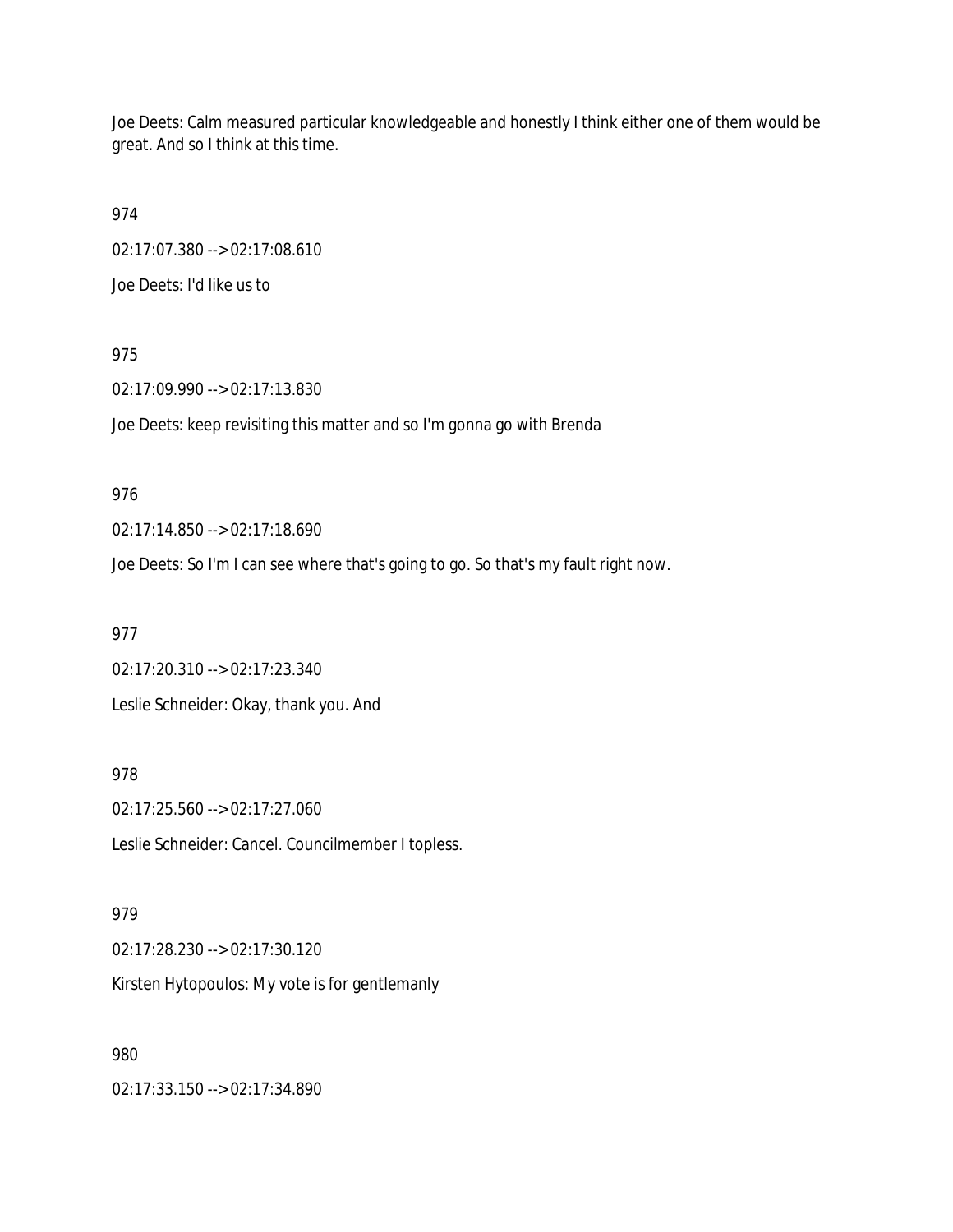Leslie Schneider: Thank you. Councilmember nisar

981

02:17:36.090 --> 02:17:39.090

Rasham Nassar: Yeah, my, my vote is for Brenda and

## 982

02:17:40.920 --> 02:17:46.470

Rasham Nassar: I want to say a couple things. If I may, because I know Jane is listening and I know Brenda's listening and other communities listening.

## 983

02:17:47.340 --> 02:17:55.650

Rasham Nassar: This is a really tough decision. I hate being put into decisions like these, which is part of the reason why I supported this a theory that we could we could

984

02:17:56.040 --> 02:18:01.620

Rasham Nassar: Put the responsibility to the public to tell us in inappropriate forum, how we should vote.

### 985

02:18:02.430 --> 02:18:12.720

Rasham Nassar: I feel that the public, to a large degree had already done that with Brenda, I was pretty impressed to see the volume of people show up to give public comment and supportive her

986

02:18:13.170 --> 02:18:21.810

Rasham Nassar: Most of whom I don't know, I've never in probably have they've not come to city council meetings entered our forums.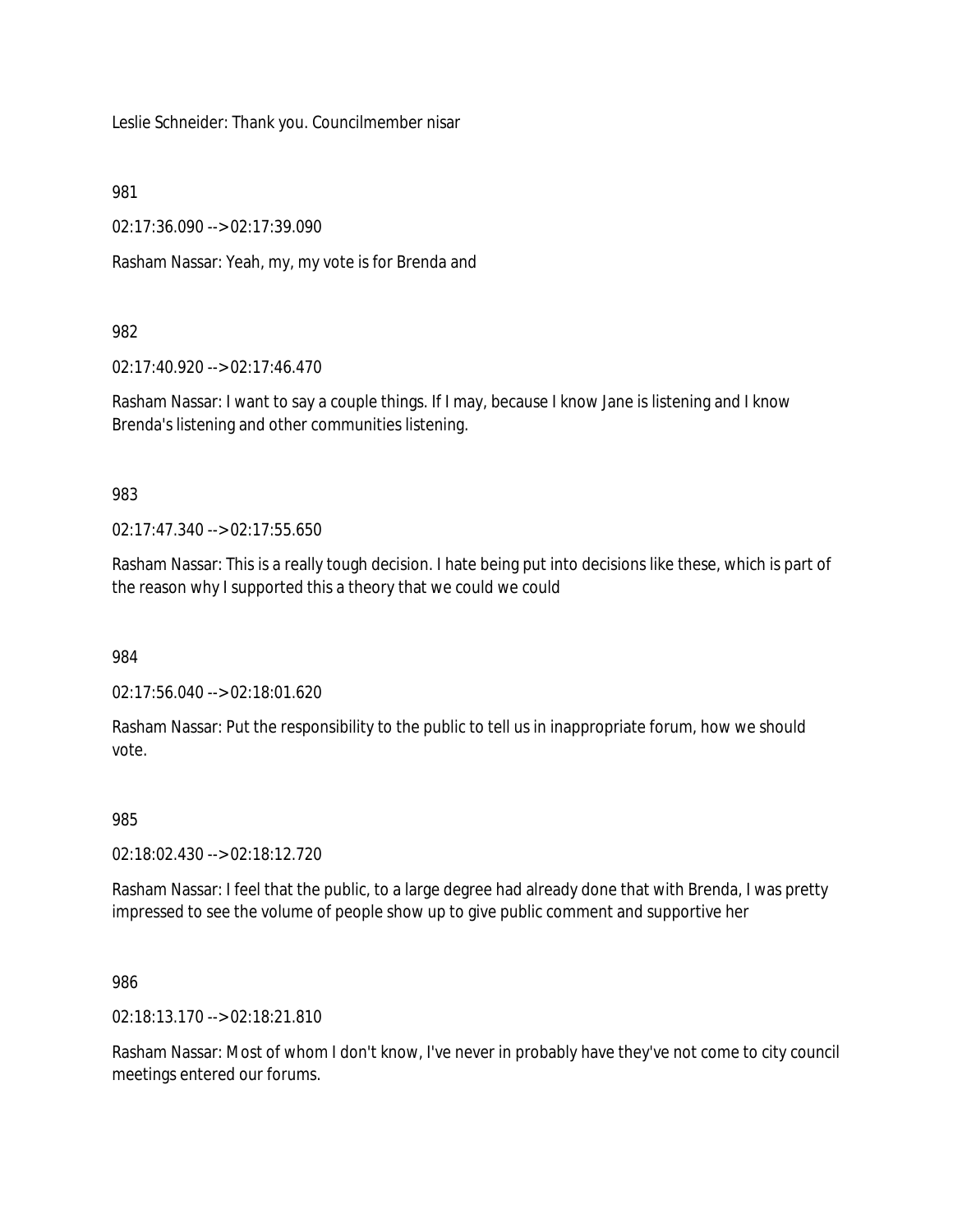02:18:22.680 --> 02:18:33.330

Rasham Nassar: And express their opinions and thoughts and that speaks to why I feel so inclined to support his family Johnson. She's already bringing people in

988

02:18:34.110 --> 02:18:40.290

Rasham Nassar: One of the goals of city government that I know we all share that I ran a platform. I ran on as well.

989

02:18:40.680 --> 02:18:47.010

Rasham Nassar: Was civic engagement. How do we get more diverse array of public participation and local government, local affairs.

990

02:18:47.490 --> 02:18:58.620

Rasham Nassar: The benefit of that is, of course, to the Council into the city because we're in a better position to do our work and get things done when we have buy in from the public. The benefit of the public, of course, is that their voices represented in the leadership on the Council.

991

02:19:00.540 --> 02:19:08.010

Rasham Nassar: I appreciate Jane Lindley so much in fact her and I had been in communication didn't know it went back and looked on the record pulled up some old emails.

992

02:19:09.210 --> 02:19:20.040

Rasham Nassar: On policy matters in the past and we almost share the exact same platform when it comes to climate change. Environmentalism and land use. So this decision was by no means easy for me to make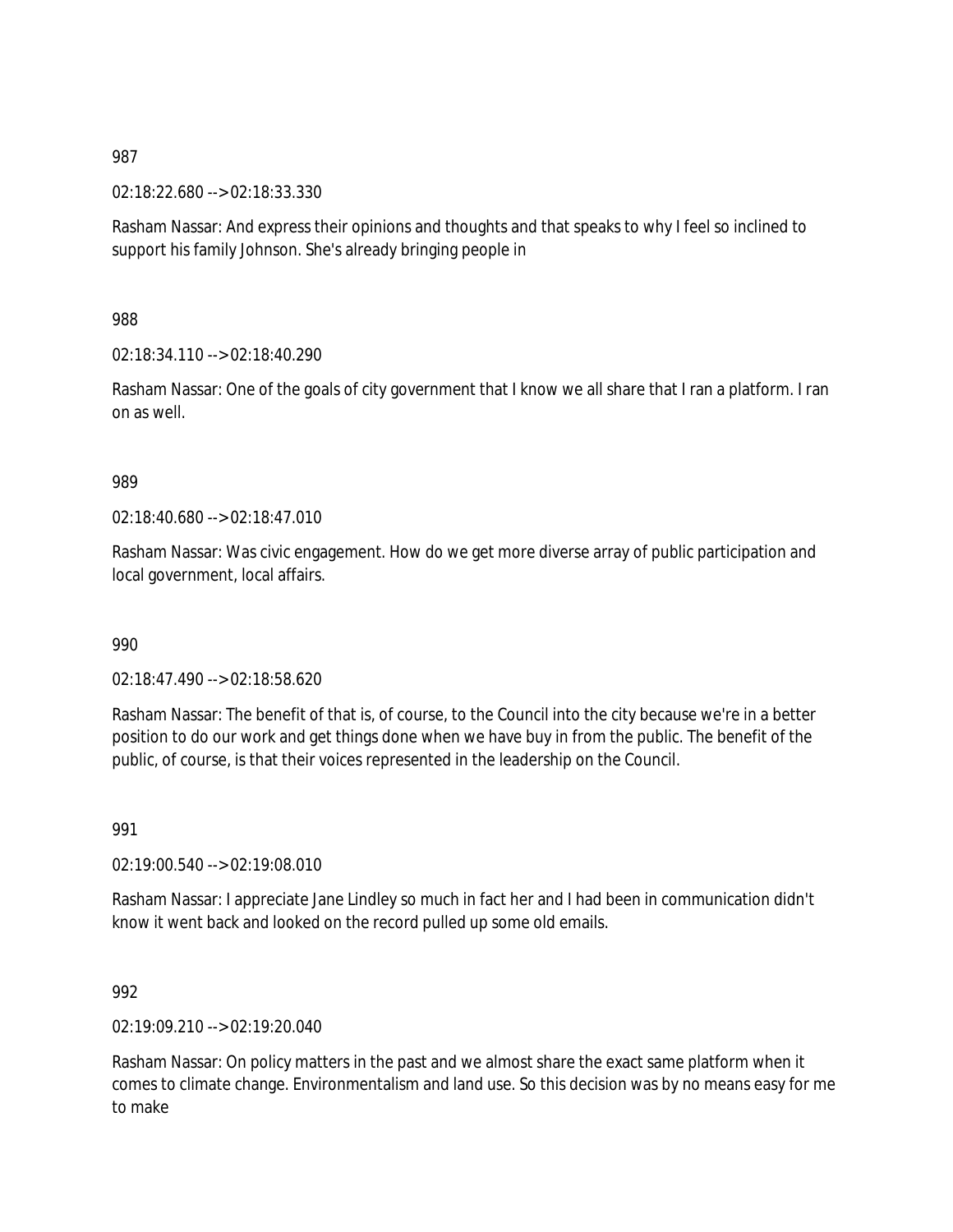02:19:21.150 --> 02:19:23.340

Rasham Nassar: But I have to put myself aside.

#### 994

02:19:26.400 --> 02:19:29.010

Rasham Nassar: And look and see where the public wants me to vote.

#### 995

02:19:30.060 --> 02:19:45.750

Rasham Nassar: One of the reasons I heard when we were going through a council member cars election process of support for COUNCILMEMBER car over the other qualified applicants and one of whom wasn't Miss Matthews was that COUNCILMEMBER car received the most number of emails and support.

#### 996

02:19:46.980 --> 02:19:58.830

Rasham Nassar: For her to be on the city council that was noted by at least a couple council members at the time that we put that we all voted thinking animals. So you're close enough to, to, to allow us COUNCILMEMBER card to have the position.

#### 997

02:20:03.420 --> 02:20:19.800

Rasham Nassar: I think the reasoning behind that, if I remember correctly, was that when we are making a decision as important as this one, and pointing an elected position on behalf of the public that the emails. THE SUPPORT THE THE PUBLIC COMMENT really serves as a replacement for the vote.

998

02:20:21.510 --> 02:20:25.440

Rasham Nassar: And so my support for Brenda is predicated on three things.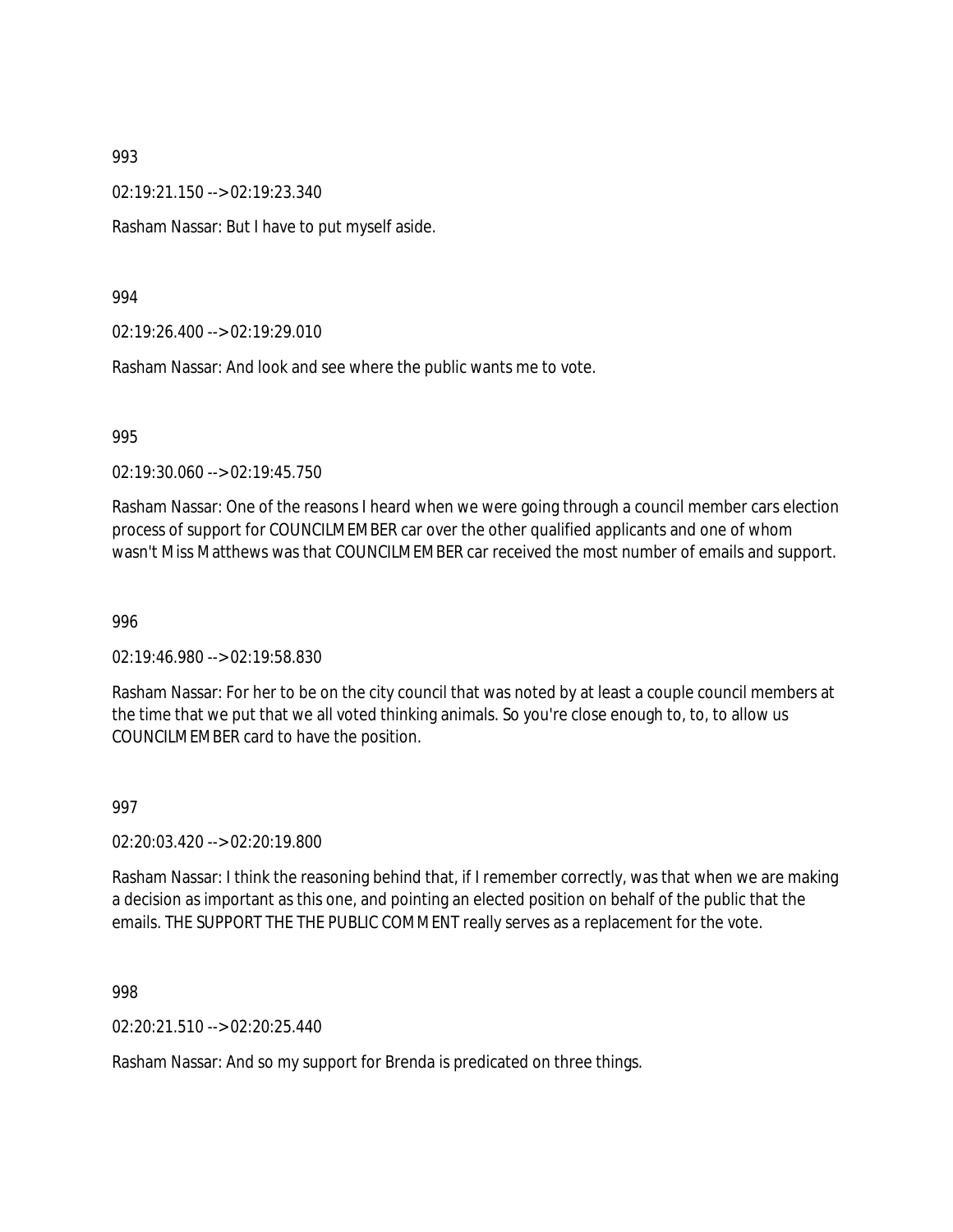02:20:26.040 --> 02:20:36.240

Rasham Nassar: Her qualifications and the voice that she would or could bring to the city council in terms of progressing, the Council forward on matters of race and equity.

1000

02:20:36.660 --> 02:20:41.760

Rasham Nassar: Number two, the sheer and massive amounts of public support from his family Johnson.

1001

02:20:42.510 --> 02:20:55.530

Rasham Nassar: A lot of whom represent diversified aspects of our community voices that we've never seen represented at City Hall before. And thirdly, the things that she would the quality and the integrity and the leadership style that she would bring

1002

02:20:56.970 --> 02:21:05.040

Rasham Nassar: With that, I'll just close and say I'm grateful for my colleagues for doing this. It's really tough. I know that we've been having this debate for quite some time.

1003

02:21:05.520 --> 02:21:13.800

Rasham Nassar: And really tough decision. But thank you all. And thanks to the candidates, especially thanks to all the members of the public that showed up and voice their support.

1004

02:21:16.650 --> 02:21:19.350

Leslie Schneider: All right. Councilmember Paul equation vote.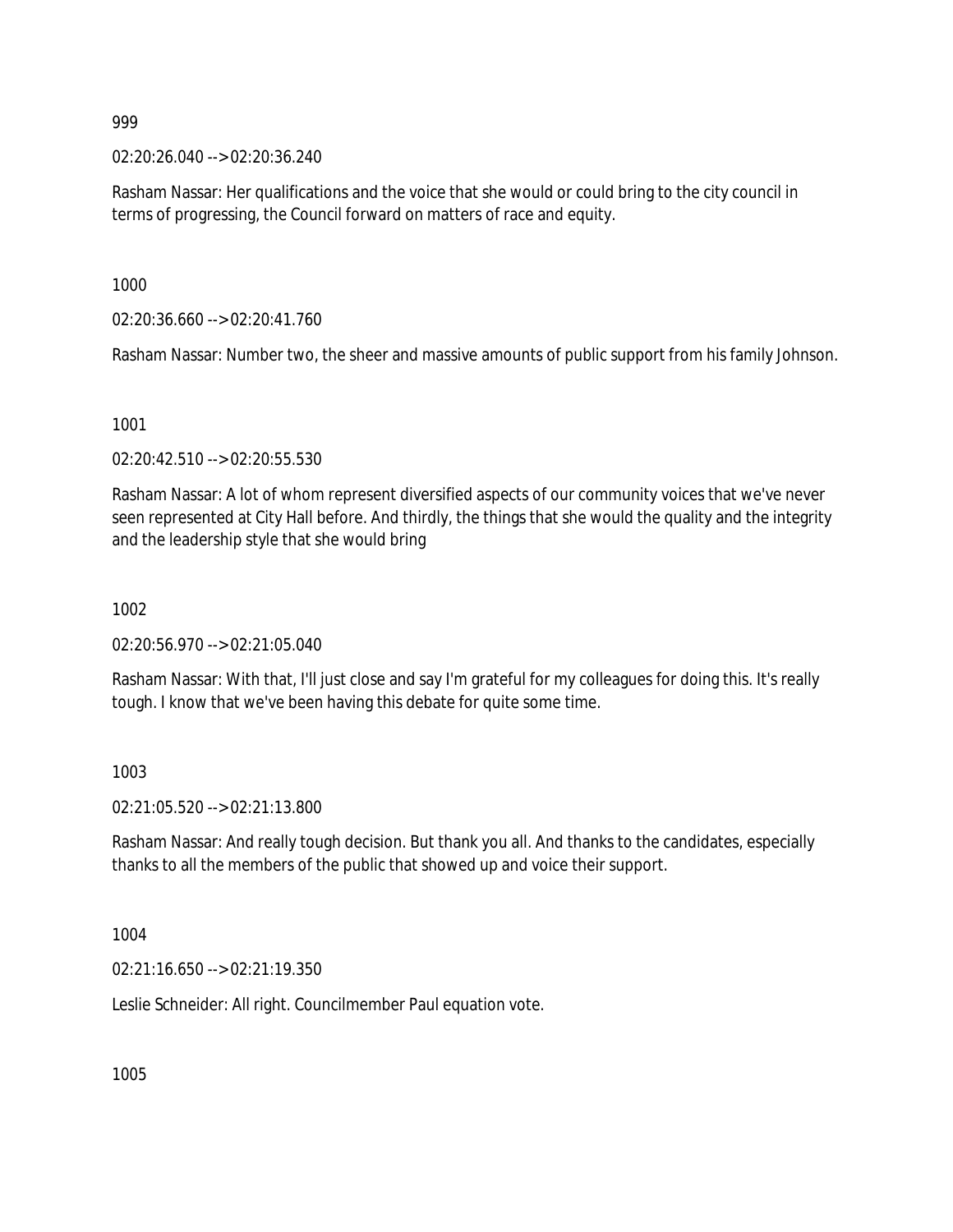02:21:23.700 --> 02:21:39.810

Michael Pollock: Well, I wanted to share my thoughts and I guess I I was hoping that I could hear from my, my good colleagues why they were voting for them. So I do appreciate council member deeds and council nominees are

1006

02:21:42.510 --> 02:21:44.880

Michael Pollock: Their comments and

1007

02:21:46.200 --> 02:21:52.860

Michael Pollock: I just can't force somebody to stay why they're supporting someone over another one, but

### 1008

02:21:54.450 --> 02:22:15.360

Michael Pollock: I will certainly stay my opinion and, you know, keeping in mind that I feel like I'm we already won the community has already won because we do have two great candidates and they will represent the community and some passive and so I'm I feel very lucky.

1009

02:22:16.920 --> 02:22:30.900

Michael Pollock: That I'm going to help. I know one way or another. I'm going to have a great colleague and and somebody. I'm going to enjoy working so I just feel. I just want to acknowledge and that special something's

1010

02:22:32.820 --> 02:22:49.590

Michael Pollock: Having said that, I, I am I can be happy. Be happy with either one. I do feel similar to what has been said by others that we do have an obligation to represent the community and the Community's interest as a whole and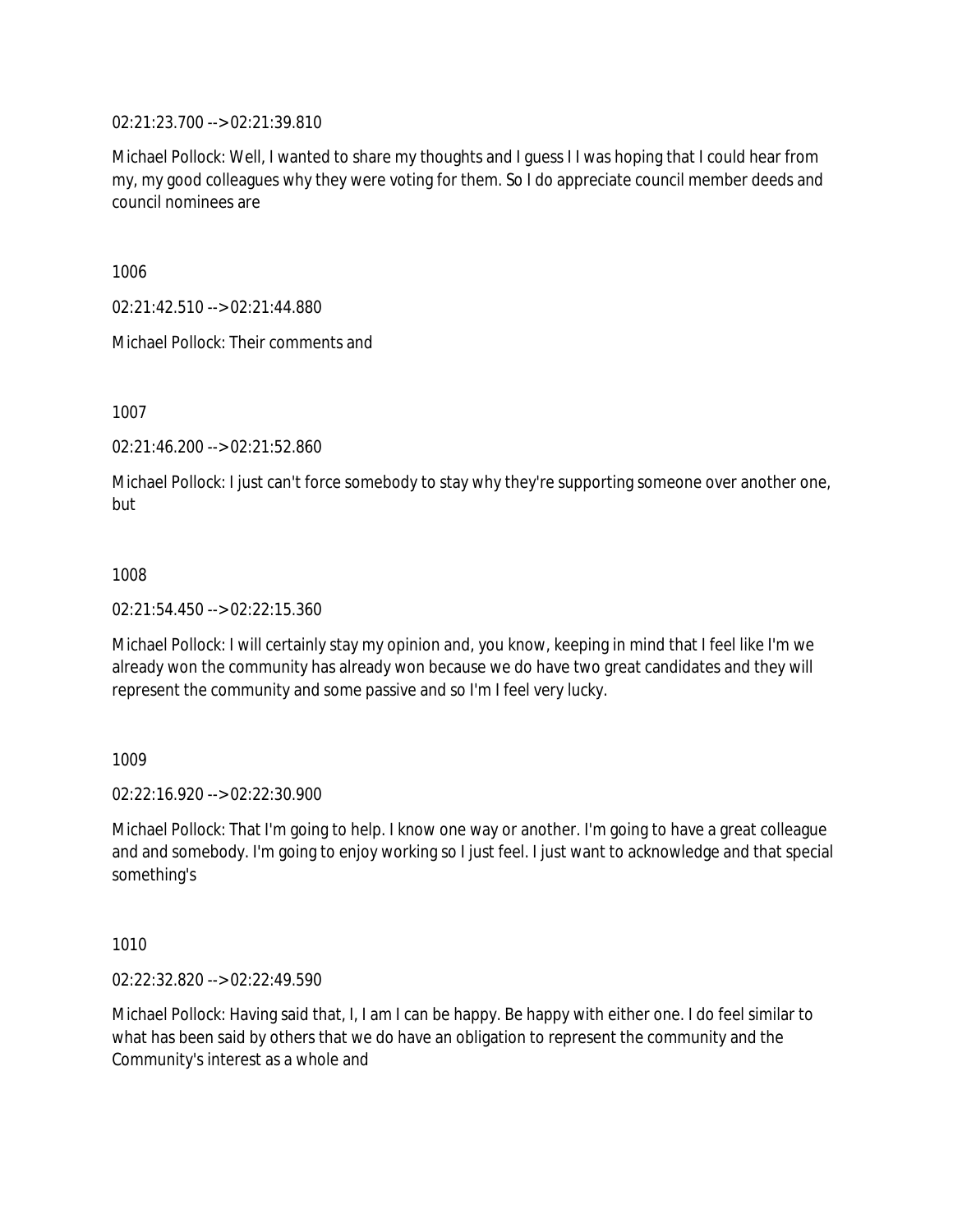02:22:50.730 --> 02:23:01.110

Michael Pollock: You know i i guess quite bluntly. I mean, I think we're fairly top heavy on environmental advocates on the Council and I'm an environmental advocate. I've been all my life. I

1012

02:23:01.650 --> 02:23:09.450

Michael Pollock: Mean I was essentially born but animal advocate. So I don't think anybody's gonna going to doubt my environmental correct credentials.

1013

02:23:10.410 --> 02:23:14.670

Michael Pollock: And so when I'm looking at here is I'm looking for

1014

02:23:15.450 --> 02:23:28.740

Michael Pollock: Someone that's going to be found out the Council that's going to bring a different perspective that's going to represent voices that are not represented by the current Council and we've heard that there's a number of people.

1015

02:23:29.250 --> 02:23:39.630

Michael Pollock: People of color that Phil, they don't see themselves when they're up there you know they they they hear our support for them, but they don't see themselves up here. They don't see the

1016

02:23:40.110 --> 02:23:53.640

Michael Pollock: Example that living in flesh example and none of us as much as we might support beta race equity we simply don't have the perspective of someone who has lived with racial inequities.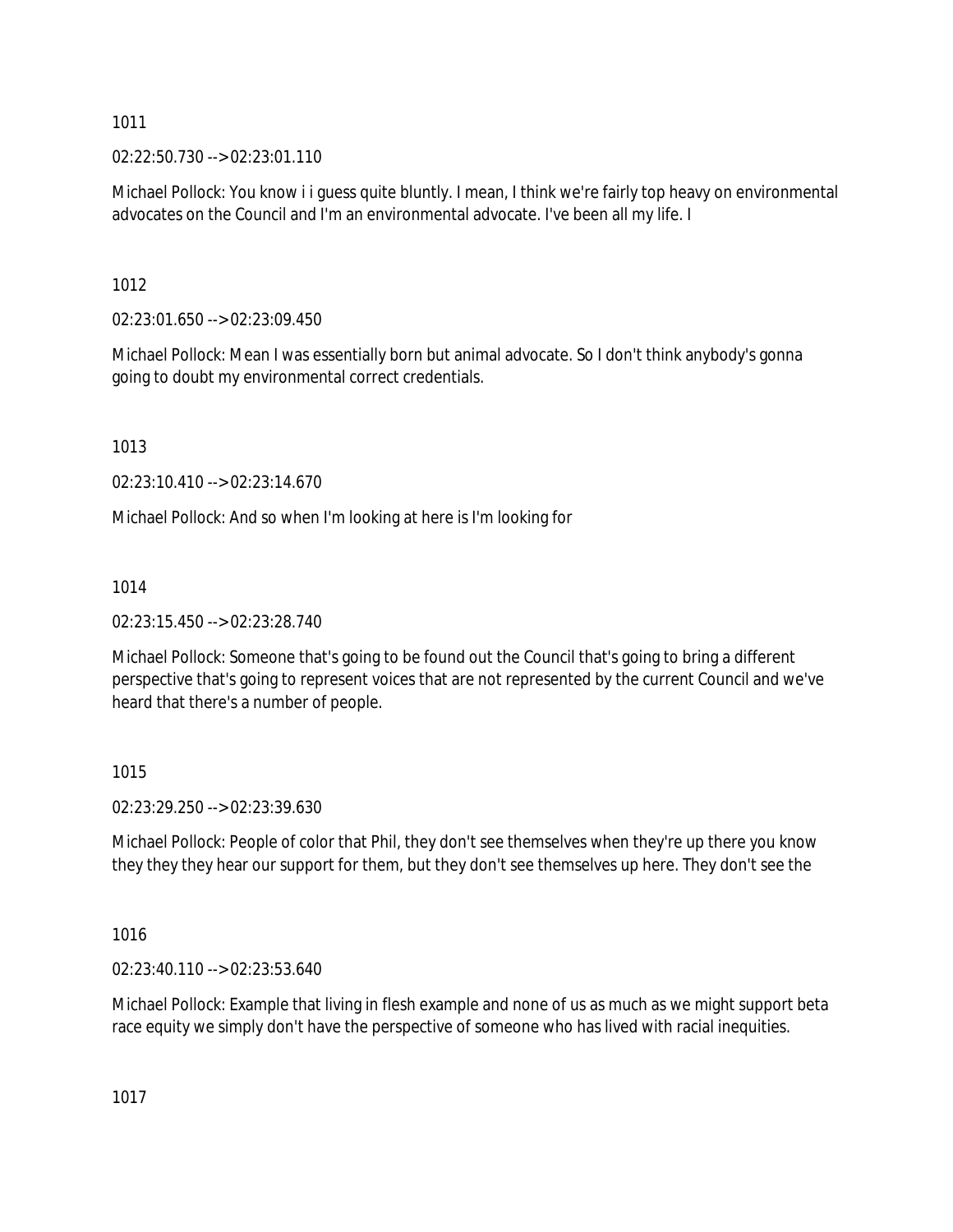02:23:53.910 --> 02:24:12.270

Michael Pollock: And I think that that's important. I think it's really important that we have that perspective. I also think that it's important that in a larger sense that that we be an example of how we engine Mary and fuse together, these, these two kind of progressive thoughts of

1018

02:24:13.380 --> 02:24:27.510

Michael Pollock: Racial Justice or social justice racial equity and then environmentalism, and the fight against climate change and climate justice. And I just, I don't think that we're going to make progress and much progress on

1019

02:24:28.080 --> 02:24:43.050

Michael Pollock: Finding climate change unless we integrate it with social justice and even some more broadly speaking, climate justice so that's that's what I'm thinking. And in a broad sense of what we need.

1020

02:24:43.890 --> 02:24:49.980

Michael Pollock: For this Council, we need to be that example that integration of those two threads of progressive thinking

1021

02:24:50.940 --> 02:24:59.760

Michael Pollock: Really social justice and and really environmentalism and fight against climate change, and I'm so that's my thinking.

1022

02:25:00.150 --> 02:25:06.900

Michael Pollock: I think both candidates will do that to a certain extent, but I do think that having the living embody miss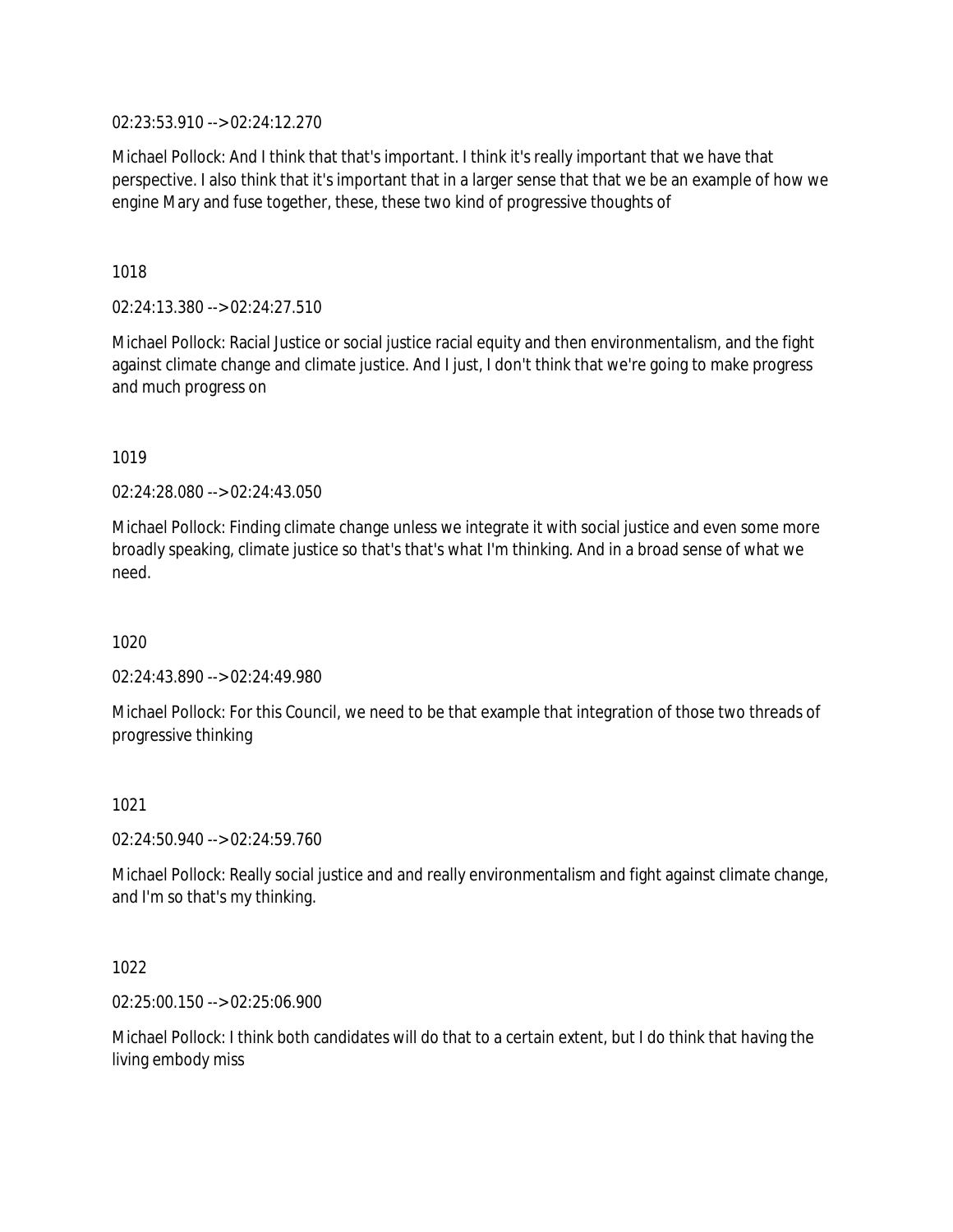02:25:07.800 --> 02:25:12.390

Michael Pollock: Brenda fan Troy Johnson to to have her perspective, it's unique

1024

02:25:12.630 --> 02:25:27.810

Michael Pollock: Relative to all of us on the Council right now she's going to bring a richness to the Council of fullness to the Council and diversity to the Council, in her thinking in her perspective in her experience or life experience. So I'm that's why I'm just

1025

02:25:28.350 --> 02:25:41.190

Michael Pollock: Super strong supporter of her really tremendously advocate for her. And that's no disrespect at all to Jane Lynch was amazing in her in her own right, so

1026

02:25:41.580 --> 02:25:54.030

Michael Pollock: I'm. That's what I am. And I just, I felt I owed it to the Council and, of course, to the two candidates, why I am following the where I'm falling on this particular issue. And for my colleagues.

1027

02:25:55.830 --> 02:25:59.220

Leslie Schneider: And I don't know that I heard you vote. Just for the record.

1028

02:25:59.460 --> 02:26:03.510

Michael Pollock: I'm supporting Jay. I'm sorry, I'm supporting Brenda. That's funny.

1029

02:26:07.200 --> 02:26:08.190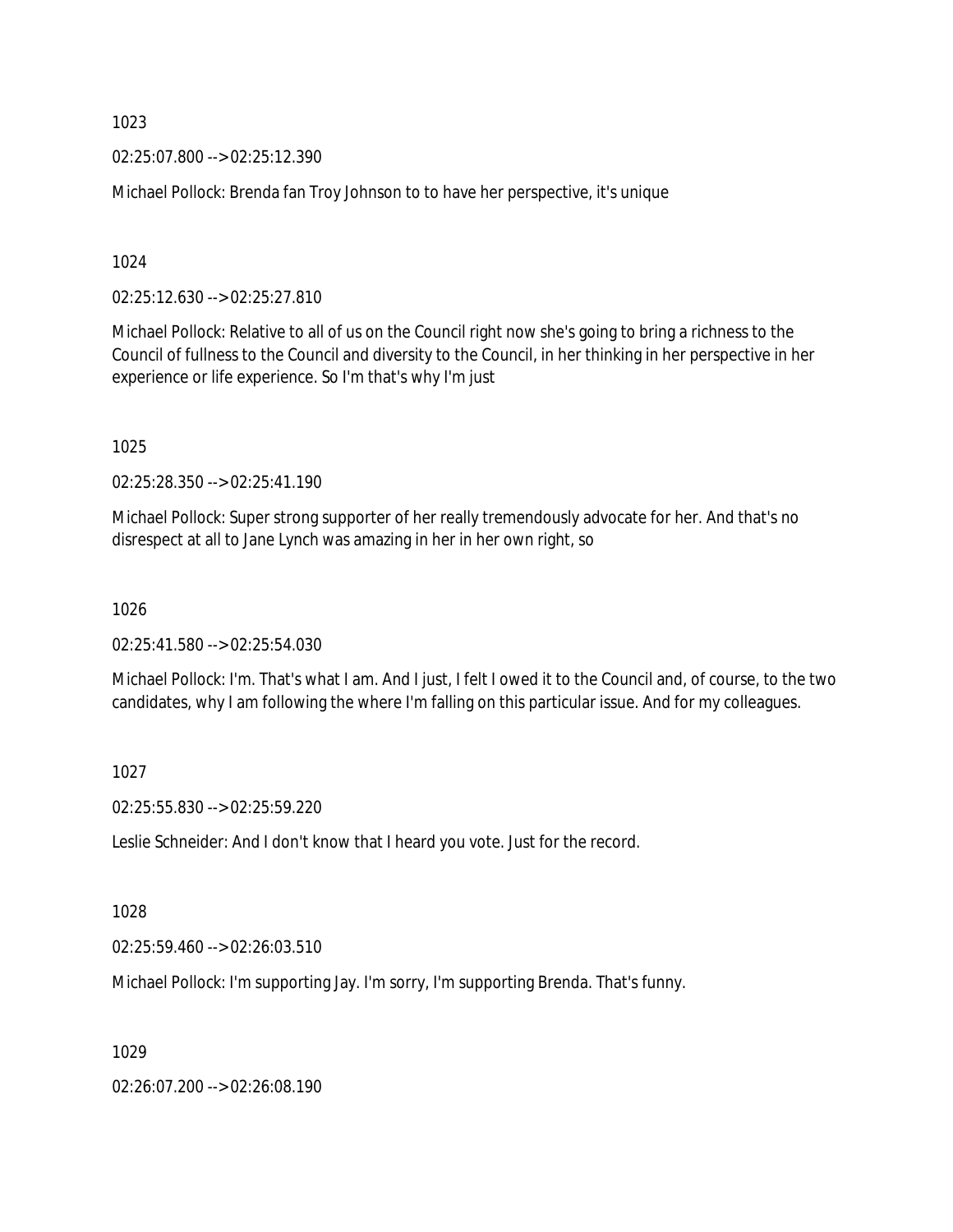Leslie Schneider: All right. Thank you.

1030

02:26:08.280 --> 02:26:14.370

Leslie Schneider: And I am voting for Jane supporting Jane for

1031

02:26:15.660 --> 02:26:32.640

Leslie Schneider: The northward position. So that leaves us with a tie, and we are an hour and a half, close to an hour and a half behind schedule. So I think probably this is going to have to be a special meeting between now and Friday to figure out what the next steps are

1032

 $02.26:34.170 \rightarrow 02.26:46.320$ 

Leslie Schneider: Or not. I mean, we can we can come up with something later. But I don't have. I don't have a plan and we need to come up with something. So I would like to not discuss it. At this time I would like us to move on with the agenda.

1033

02:26:47.880 --> 02:26:51.660

Leslie Schneider: And we have had our vote and we don't have a decision so

1034

02:26:52.680 --> 02:27:01.380

Leslie Schneider: I am going to move us on to item eight, a well I see the city attorney.

1035

02:27:01.440 --> 02:27:03.570

Joe Levan: Has raised his hand. So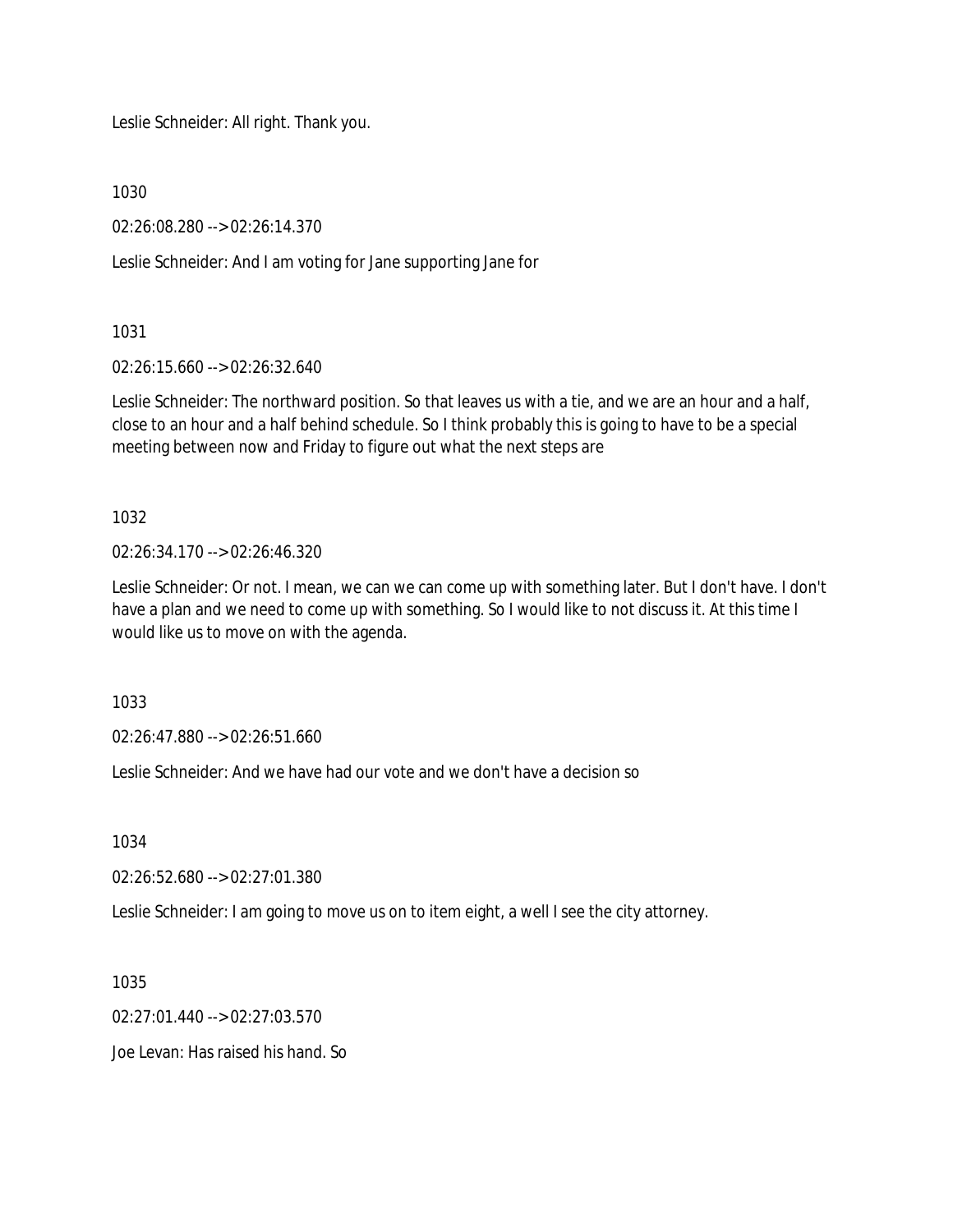02:27:04.530 --> 02:27:06.120

Leslie Schneider: Yes, city attorney just

1037

02:27:06.780 --> 02:27:14.880

Joe Levan: Just be clear with what you just said that based on the boat, though, there's been no direct from the Council about about pursuing an Advisory Board at this time. So I just want to make sure

1038

02:27:14.910 --> 02:27:18.600

Leslie Schneider: Well, if that we had emotion in that failed. Yes, yes.

1039

02:27:20.730 --> 02:27:23.010

Leslie Schneider: Okay, we are moving on.

1040

02:27:23.280 --> 02:27:28.080

Rasham Nassar: There, I, I just, I think it's I think it's important that we just be clear about what

1041

02:27:28.410 --> 02:27:33.390

Rasham Nassar: What the next step is, even if it's just that we're postponing it until the next business the next meeting, December 15

1042

02:27:33.690 --> 02:27:47.940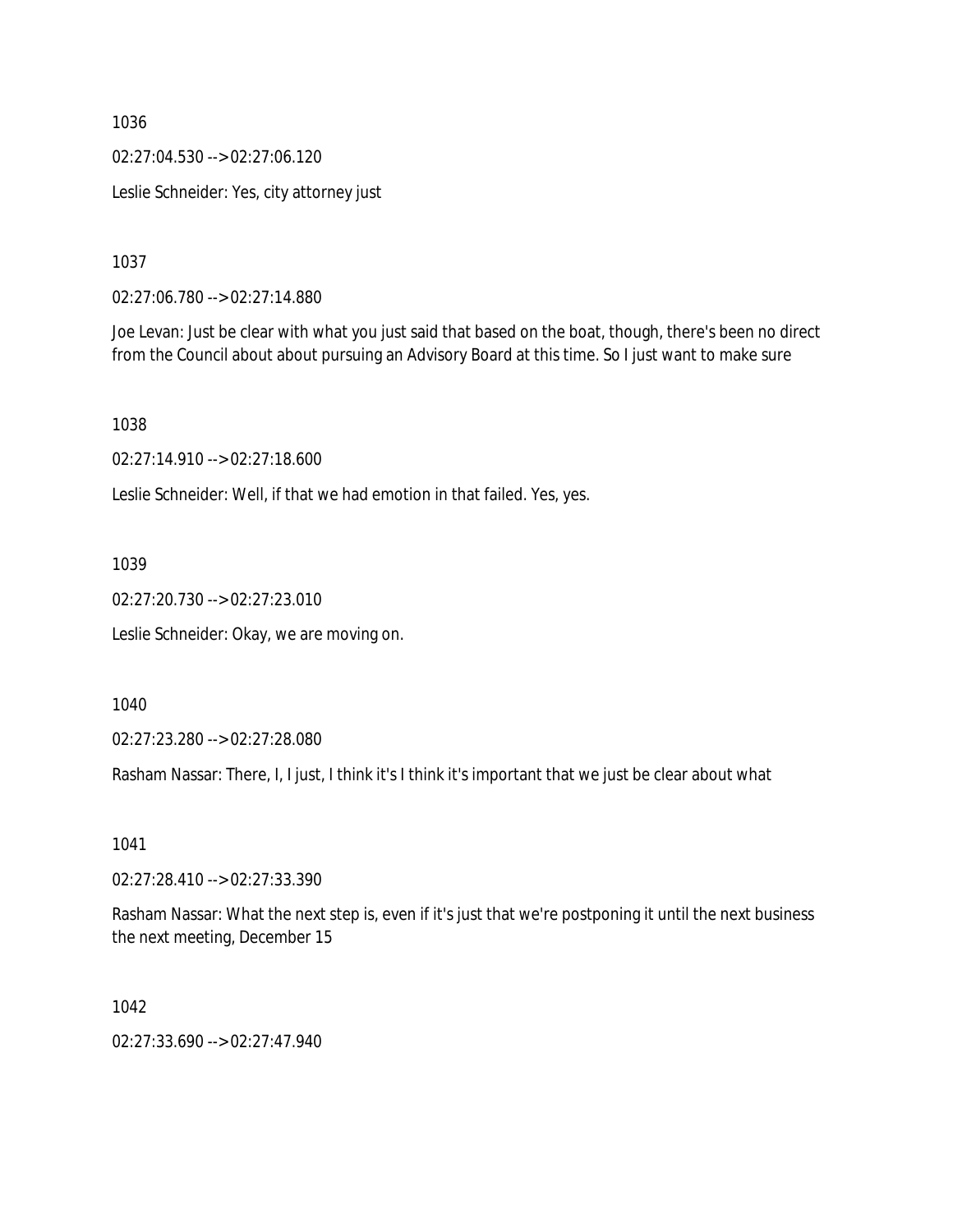Rasham Nassar: We have a room full of attendees here the candidates are sitting in the audience. Can we just have a fight relegate five minutes to discuss what we anticipate the next steps are. And so we can alert folks how they can follow up or stay engaged in this discussion.

1043

02:27:48.480 --> 02:27:56.400

Leslie Schneider: Well, I don't know how to have that conversation in five minutes. And we are an hour and a half behind schedule right now. So we're going to be here until midnight.

1044

02:27:58.740 --> 02:28:08.790

Leslie Schneider: So we can I will accept emotion on the floor to decide what our next steps are. And we can have an up and down vote on that so COUNCILMEMBER Pollock.

1045

02:28:09.870 --> 02:28:22.440

Michael Pollock: Home. Okay, I'm sorry. I was muted. Yeah, I would say that some simple thing is simply to make a motion to have a special meeting on, it's Tuesday. Now Thursday.

1046

02:28:24.690 --> 02:28:29.220

Michael Pollock: Thursday and to further discuss the

1047

02:28:31.620 --> 02:28:40.290

Michael Pollock: Council sorry my last year was the Council appointment for the North ward and in that time, we can have the city attorney.

1048

02:28:40.980 --> 02:28:51.690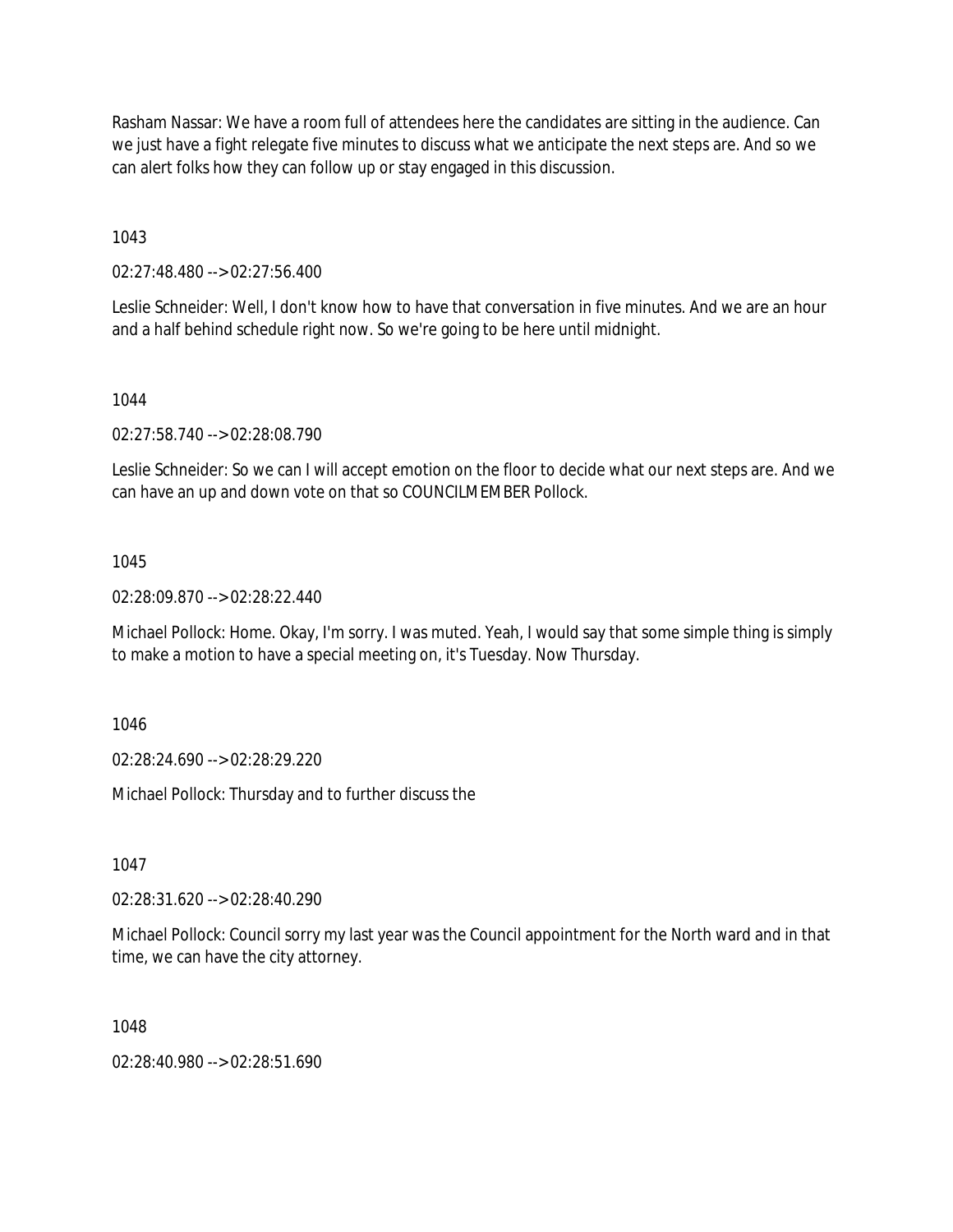Michael Pollock: Brokers an option, a resolution that would go to an advisor to go as a as a solution and we can further discuss it. But at least we can have that option prepared so

1049

02:28:53.190 --> 02:28:57.780

Michael Pollock: Anyway, the motion would simply be to come further consider this on a

1050

02:28:58.830 --> 02:29:04.500

Michael Pollock: On Thursday, special meeting special meaning and I suggest SETTING UP THURSDAY. That would be the motion.

1051

02:29:05.520 --> 02:29:15.750

Leslie Schneider: Okay. Is there a second for that motion council. My brain is our second to that I'm going to specify that. I mean, we need to have a time for that. So I'm going to assume that that's it. The normal six o'clock timeframe.

1052

02:29:19.590 --> 02:29:20.730

Leslie Schneider: COUNCILMEMBER high topless.

1053

02:29:21.930 --> 02:29:22.110

Leslie Schneider: Well,

1054

02:29:22.140 --> 02:29:30.510

Kirsten Hytopoulos: First of all, there was a, the, the, the idea of advisory board was was voted down. So there's no direction to staff to prepare anything right.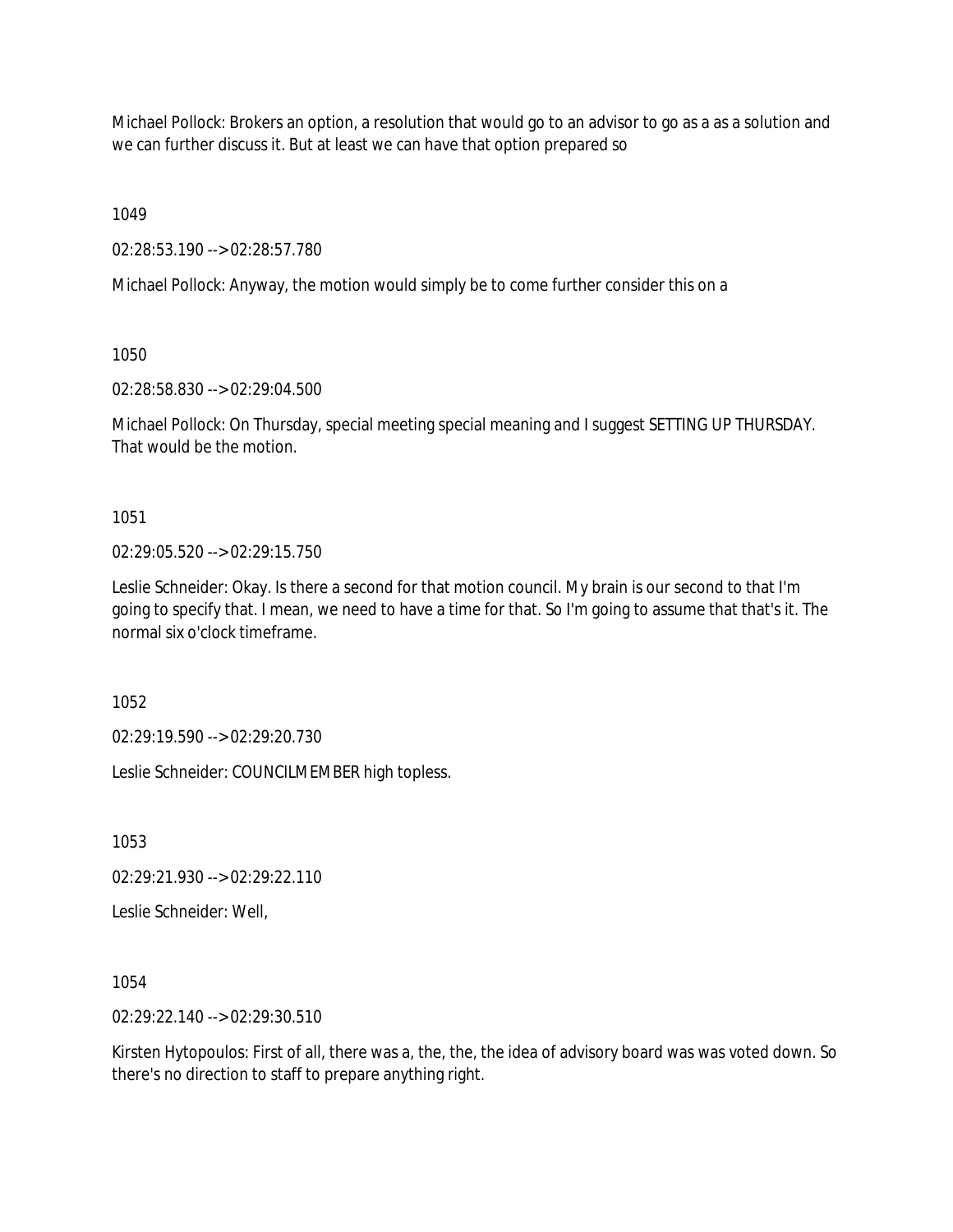02:29:31.200 --> 02:29:39.840

Kirsten Hytopoulos: And secondly, is this an executive session conversation because I thought that with our processes that we would, we could we could or would convened to executive session.

1056

02:29:41.550 --> 02:29:42.630

For this conversation.

1057

02:29:44.040 --> 02:29:53.250

Leslie Schneider: So I think we could defer that. I'm just trying to get to a really simple up or down vote to make next steps here so we could differ, whether we have an executive session as part of that special meeting.

1058

02:29:54.210 --> 02:30:04.560

Leslie Schneider: We have emotion on the floor for a special meeting on Thursday, this Thursday at six o'clock, and we have a second on that.

1059

02:30:07.590 --> 02:30:11.880

Leslie Schneider: Council member Hi topless. Did you have anything else you wanted to weigh in on before

1060

02:30:12.270 --> 02:30:17.370

Kirsten Hytopoulos: I guess the only thing that I would ask is what and why we don't do it next week instead of this week, where are we doing it this week.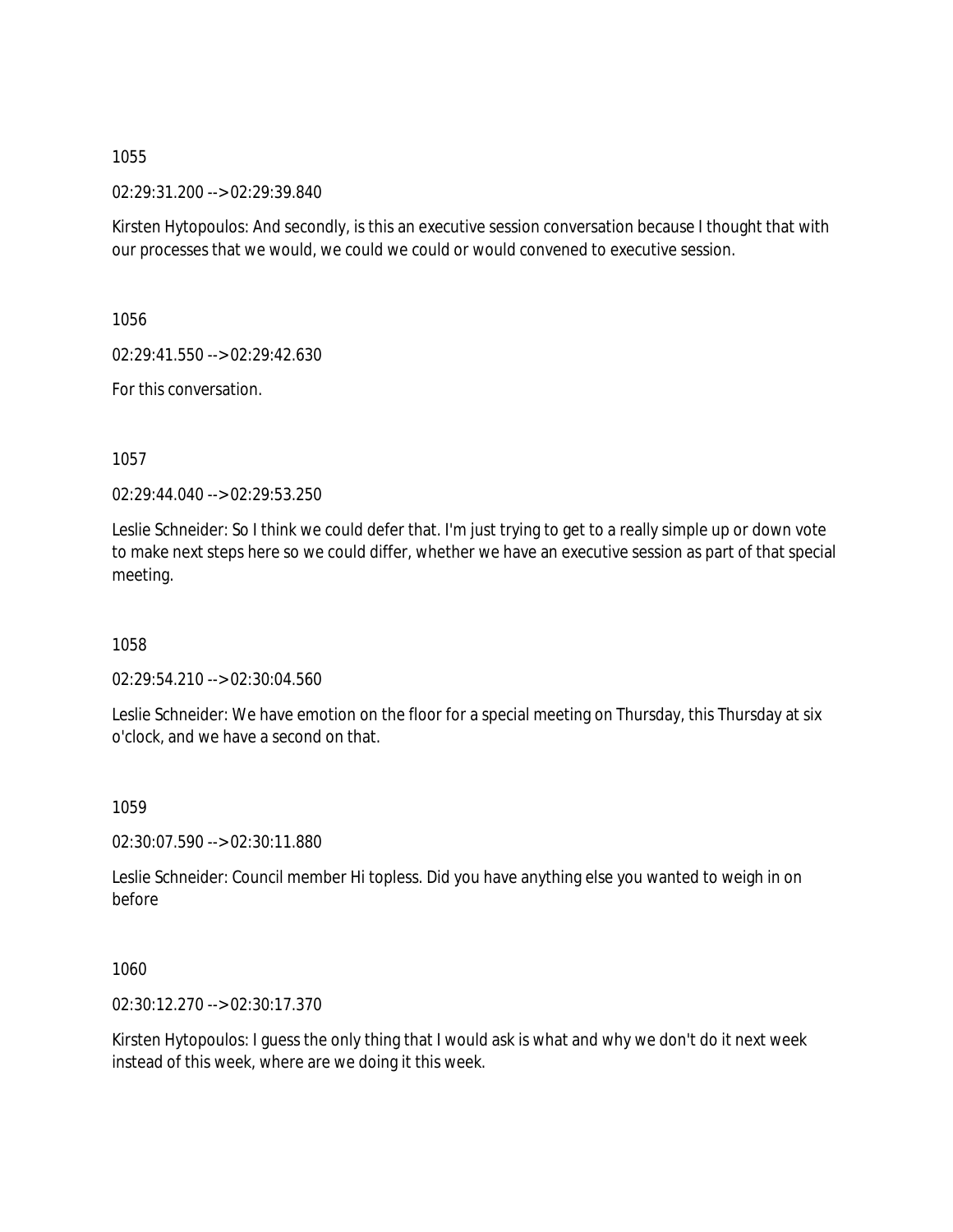02:30:18.240 --> 02:30:22.050

Leslie Schneider: So I think that that could be voting down the the motion. Yeah.

1062

02:30:22.170 --> 02:30:25.200

Kirsten Hytopoulos: I'm just pointing. I don't see the urgency, because we are not trying to meet an

1063

02:30:25.290 --> 02:30:29.670

Kirsten Hytopoulos: Artificial deadline of Friday. Why we are just talking this on to our Tuesday meeting.

1064

02:30:30.840 --> 02:30:39.780

Kirsten Hytopoulos: And that would probably why I would not be moving for a separate meeting, we've had an awful lot of extra meetings, we're going to continue to have an awful lot of extra means because the city manager search

1065

02:30:41.040 --> 02:30:48.150

Kirsten Hytopoulos: So I don't know why we need an extra meeting. We have two meetings already next week. I think we should add it on to the other meeting. So I think it would be blinded by book. No.

1066

02:30:49.290 --> 02:30:51.480

Leslie Schneider: All right, thank you. Definite Meredith's

1067

02:30:53.820 --> 02:30:56.910

Joe Deets: Yeah. Just, just want to be. I'm just, we're looking at the calendar here.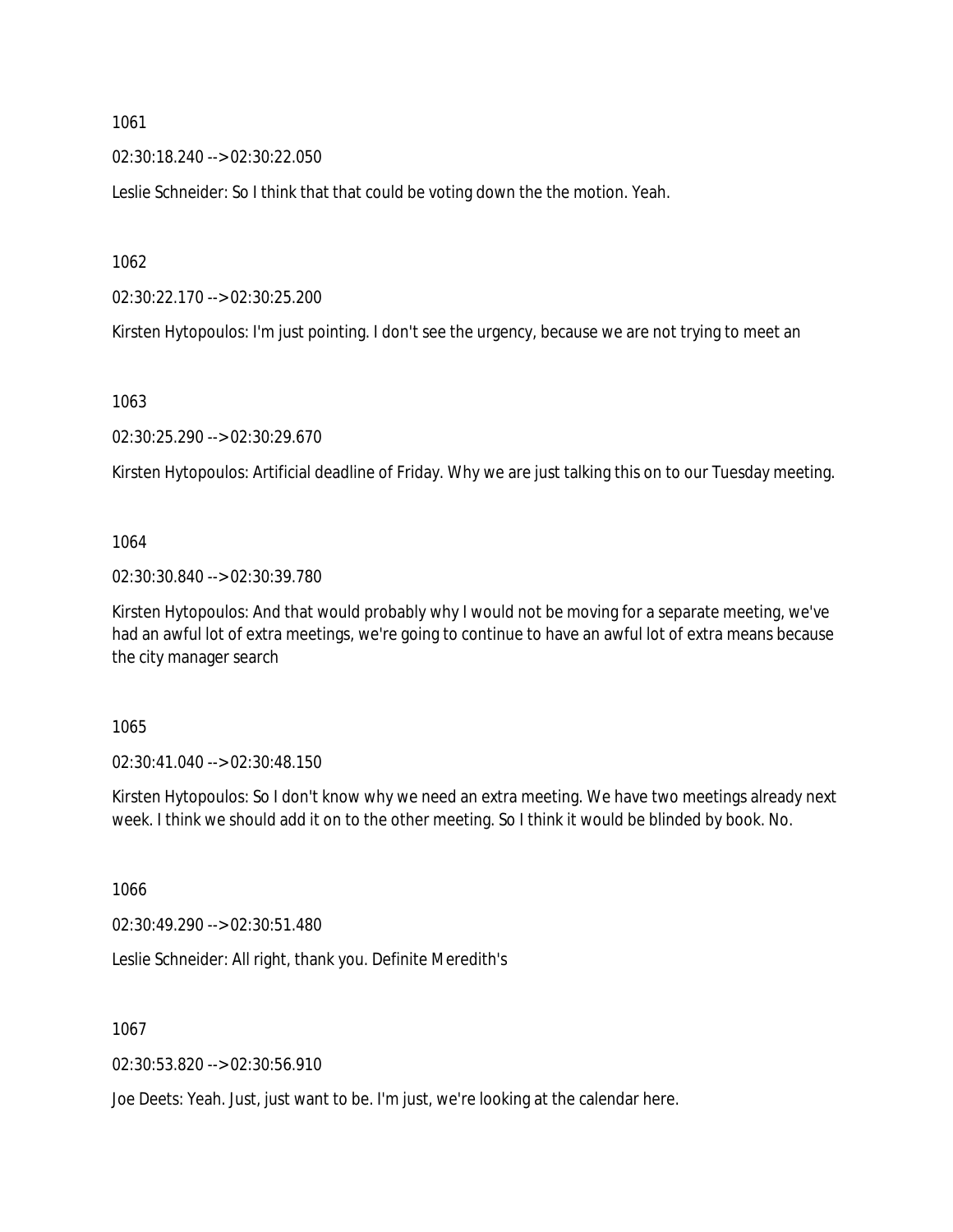02:30:58.380 --> 02:31:06.120

Joe Deets: Actually what I would ask, I, I would agree that the advisory vote, which was shot down. So I don't see the point you know the

1069

02:31:07.680 --> 02:31:25.350

Joe Deets: Council voted it tied and it failed. But what I would be interested in is, I asked a city attorney. What happens when there's a tie. And he said, Well, you know, Council decides, but I would be curious some help on what are, what are our options when when we

1070

02:31:25.410 --> 02:31:34.290

Leslie Schneider: Say, What if I could ask for a quick timeout here. I'm trying to get an up and down vote on whether we have a special meeting on on

1071

02:31:34.470 --> 02:31:36.120 Joe Deets: Thursday I

1072

02:31:36.600 --> 02:31:36.900

Joe Deets: Want to

1073

02:31:37.200 --> 02:31:43.170

Leslie Schneider: discuss all of this, but I just don't want us going off in the direction of having that meeting right now because we are an hour.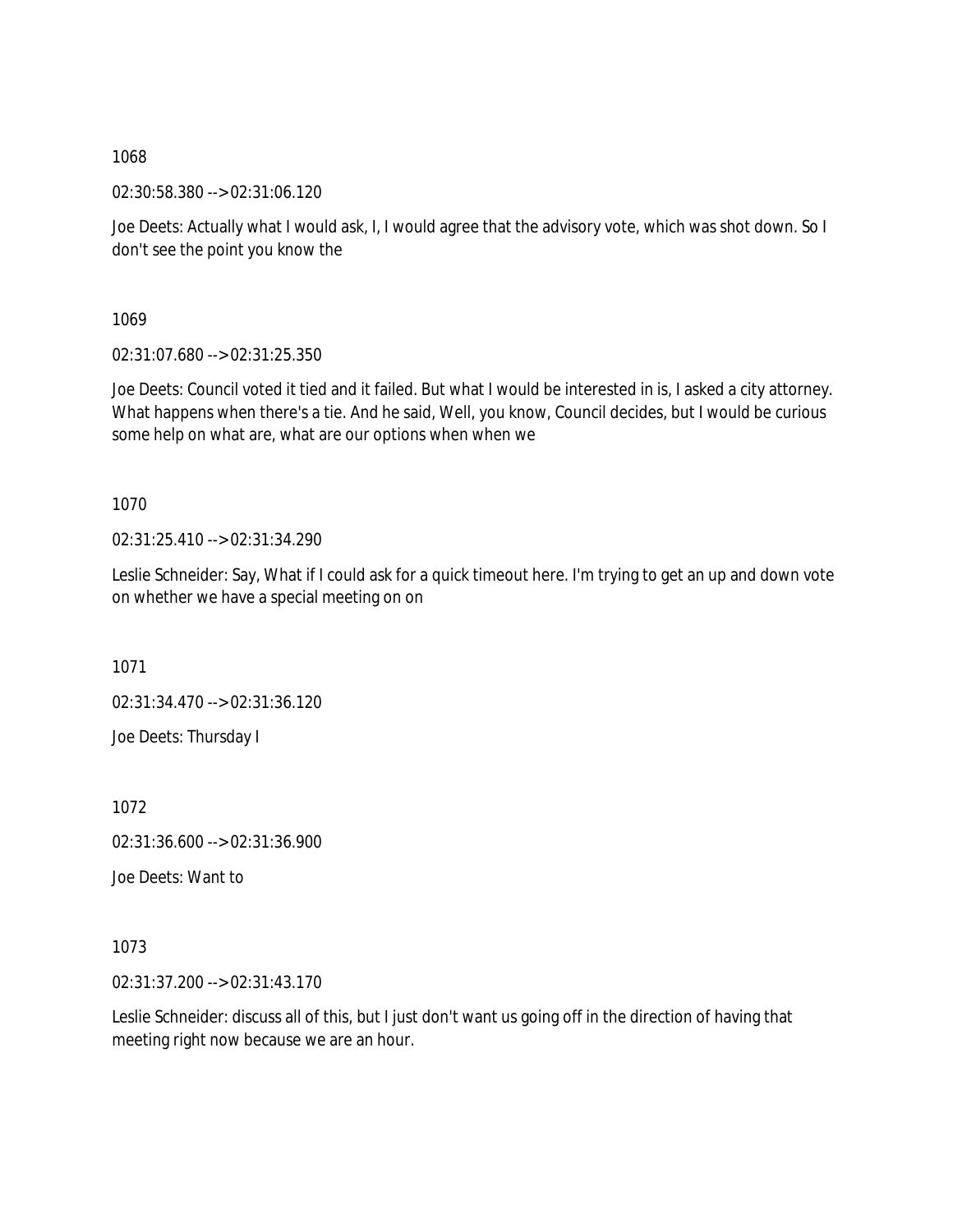02:31:43.860 --> 02:31:51.480

Joe Deets: I agree. Um, well, it did, whether it's this third this week, or whenever I just think that that's the part of the conversation. But anyway.

1075

02:31:52.980 --> 02:31:54.000

Joe Deets: Ellen, you had a question.

1076

02:31:54.390 --> 02:32:04.470

Ellen Schroer: Um, I just wanted to remind you that there's a planning commission meeting already scheduled on Thursday evening, and it would be a typical to have two meetings at the same time, but you could choose to do that.

1077

02:32:05.370 --> 02:32:08.220

Ellen Schroer: But I just wanted to make you aware that that meeting was already scheduled at that time.

1078

02:32:08.520 --> 02:32:08.850

Okay.

1079

02:32:09.960 --> 02:32:17.130

Joe Deets: You don't know. Oh, I'm sorry. I may or excuse me, I think I'll vote this down because I don't feel we have enough time to prepare for this.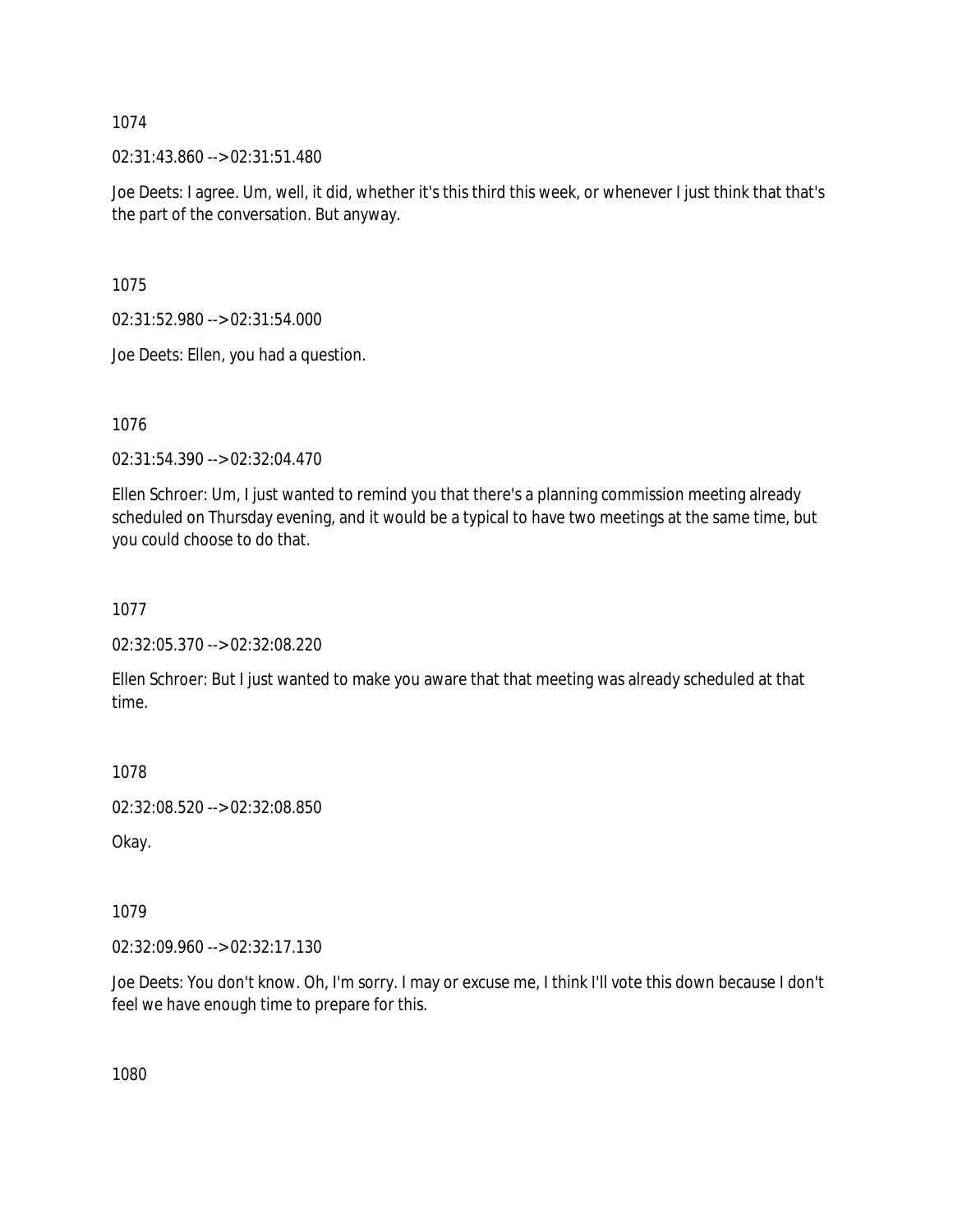02:32:19.290 --> 02:32:21.420

Leslie Schneider: Okay. Councilmember hi topless. Did you still

1081

02:32:21.420 --> 02:32:22.020

Leslie Schneider: Have your hand up.

1082

02:32:23.100 --> 02:32:34.410

Leslie Schneider: All right, I think, colleagues, we are ready to have a vote. So, all those in favor of having a special meeting to determine next steps on Thursday of this week at 6pm please say aye.

1083

02:32:37.710 --> 02:32:39.150

Leslie Schneider: All opposed,

1084

02:32:41.670 --> 02:32:42.180

Leslie Schneider: Okay.

1085

02:32:43.980 --> 02:32:46.890

Leslie Schneider: Failed with COUNCILMEMBER Pollock voting for.

1086

02:32:48.540 --> 02:32:49.440

Leslie Schneider: And I think we can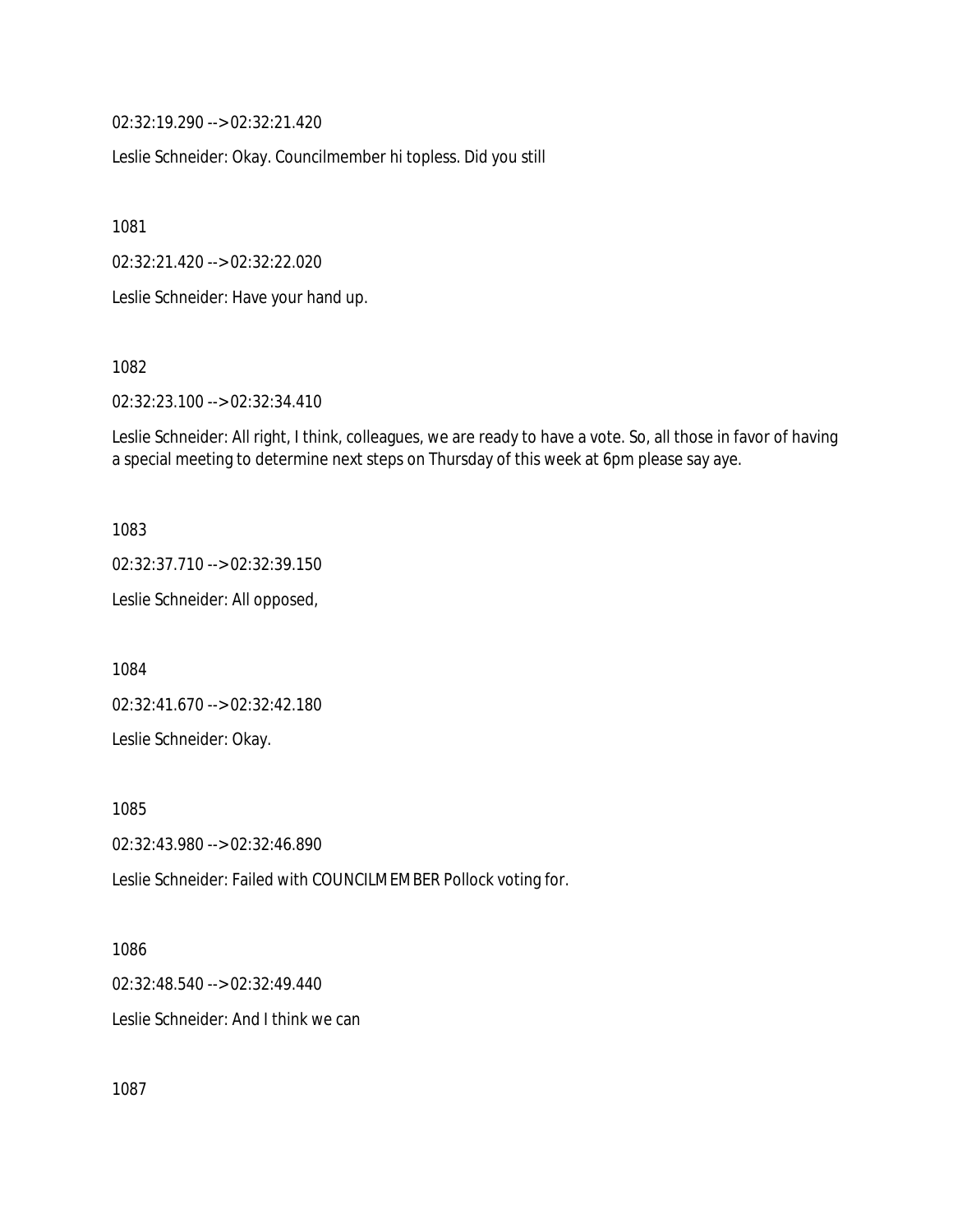02:32:50.550 --> 02:32:56.880

Leslie Schneider: Move on. Now we will just deal with this as it comes up in in our next meeting.

1088

02:32:58.770 --> 02:32:59.760

Leslie Schneider: So I are now moving

1089

02:33:00.390 --> 02:33:13.590

Rasham Nassar: Sorry I and I really want to move on as well. But for the public safety for clarification. When you say we're just going to put this off to the next meeting. Do you mean that during Thursday's agenda setting meeting you will find time to schedule it for the 15th.

1090

02:33:15.870 --> 02:33:22.260

Leslie Schneider: That makes sense to me. And so we can walk it on to the agenda at next week's meeting so

1091

02:33:23.310 --> 02:33:25.680

Leslie Schneider: I don't have an answer for that right now I'm

1092

02:33:26.730 --> 02:33:36.240

Rasham Nassar: I know I want, I just want to make sure we wrap this up. Well, and I'm picking up for from Pearson calcium tablets comments that she'd be happy to put it on the 15th, is that, did I hear you.

1093

02:33:36.900 --> 02:33:46.500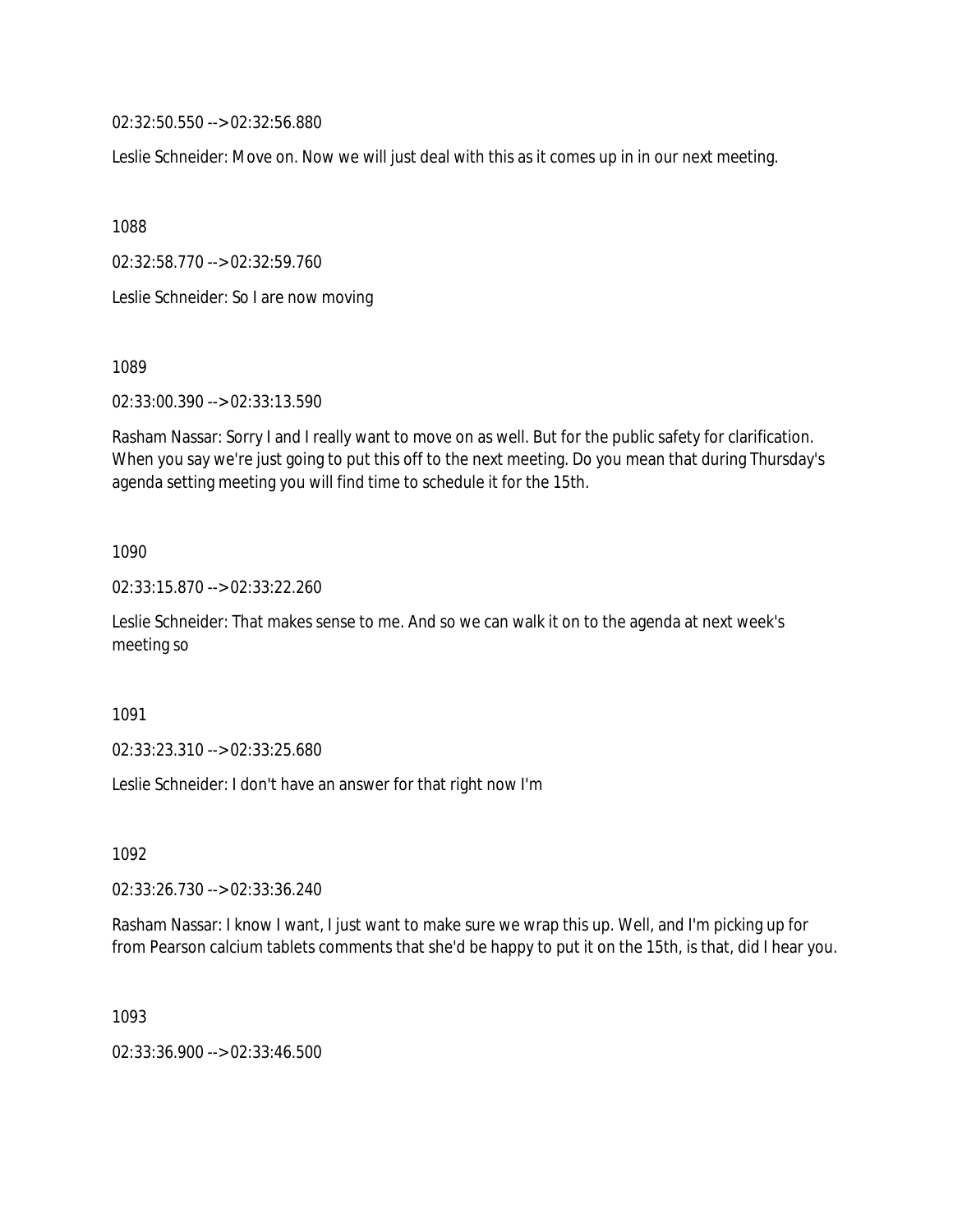Rasham Nassar: Correctly. We just attach it on to our next city council meeting for discussion. So I would leave it to the mayor Deputy Mayor to find time on the on the Council agenda on the 15th for that.

1094

02:33:47.580 --> 02:33:48.840

Leslie Schneider: Okay, seeing know

1095

02:33:49.710 --> 02:34:00.030

Leslie Schneider: If there is no objection to that we can take it up in the agenda meeting this week. If there's no objection. Seeing none, we can we can move on.

1096

02:34:01.470 --> 02:34:10.830

Leslie Schneider: Alright, we are on Item eight, eight the utility advisory committee recommendations on small water systems and 2021 work plan update

1097

02:34:16.320 --> 02:34:17.700

Leslie Schneider: Thank you, Director was picky.

1098

02:34:18.960 --> 02:34:23.880

Chris Wierzbicki: Evening Council of Christmas Vicki public works director, I believe we are

1099

02:34:25.230 --> 02:34:33.810

Chris Wierzbicki: being joined by some members of the utility advisory committee to discuss this item tonight. I'm hoping they are in the audience about to be promoted to the meeting.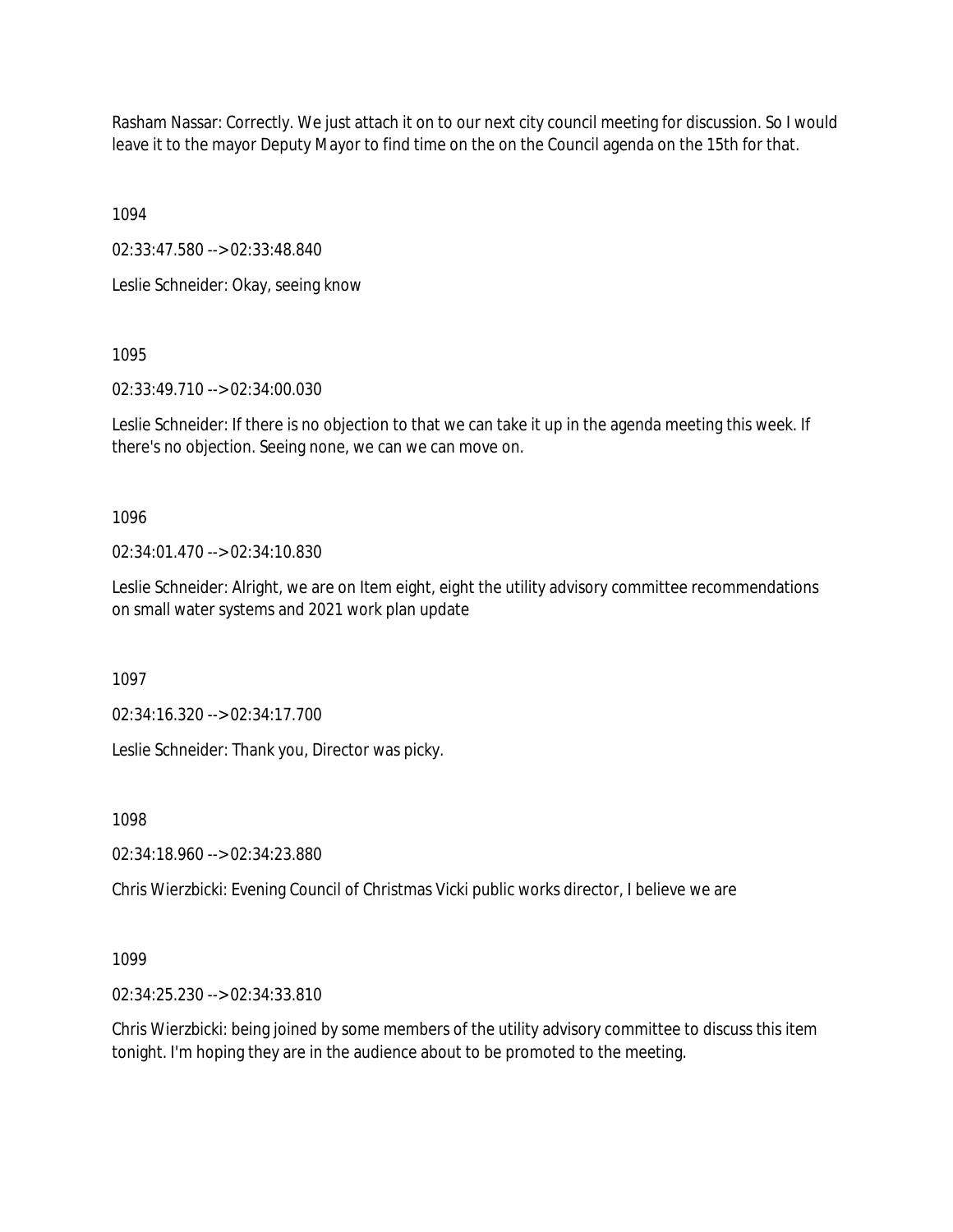02:34:34.950 --> 02:34:37.590

Chris Wierzbicki: Oh, there's any right now. He's one of our co chairs.

1101

02:34:39.570 --> 02:34:49.200

Chris Wierzbicki: I'll just briefly just give you an introduction to this item as they get set up. So you're going to hear about two distinct Agenda Item two distinct

1102

02:34:50.010 --> 02:35:04.470

Chris Wierzbicki: pieces of work from the utility advisory committee tonight, you'll hear about their memo on recommendations on small water systems. You'll also hear about a report on their work in the over this last year and a proposal for their work plan for 2021

1103

02:35:05.670 --> 02:35:14.730

Chris Wierzbicki: So, and I believe emotion in your packet reflects the ladder of those items. So essentially, moving approval of their work plan.

1104

02:35:15.810 --> 02:35:24.540

Chris Wierzbicki: To consent agenda at the next meeting. So with that, I will turn it over to Andy and Ted the CO chairs of the committee who are I think here now.

1105

02:35:25.260 --> 02:35:32.820

Ted Jones: Either Ted Jones here. Glad to see you all tonight. Take a deep breath. This is utilities. Now it's a new issue.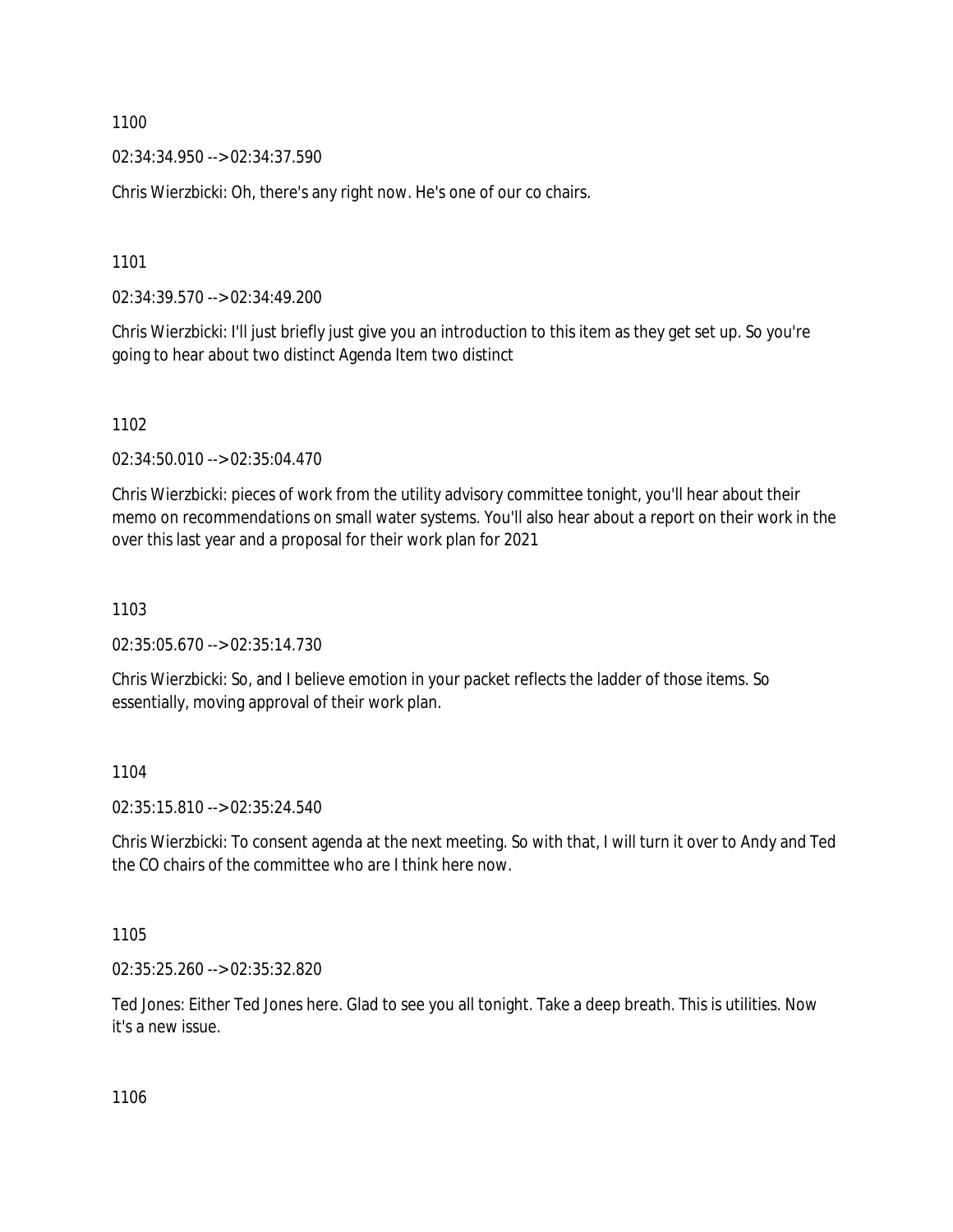02:35:34.110 --> 02:35:40.470

Ted Jones: Chris, could you start us in on Slide eight I think will flow better. And are you going to be able to share the screen.

1107

02:35:42.780 --> 02:35:43.290

Ted Jones: you're muted.

1108

02:35:43.770 --> 02:35:45.840

Chris Wierzbicki: I can do that. Yes, let me one second here.

1109

02:35:47.580 --> 02:35:48.270 I will share

1110

02:35:54.810 --> 02:35:57.240

Ted Jones: Nancy Nolan has also joined us to

1111 02:35:59.070 --> 02:36:00.000 Ted Jones: Be presenting some to

1112 02:36:01.080 --> 02:36:02.100 Ted Jones: Alright. Slide eight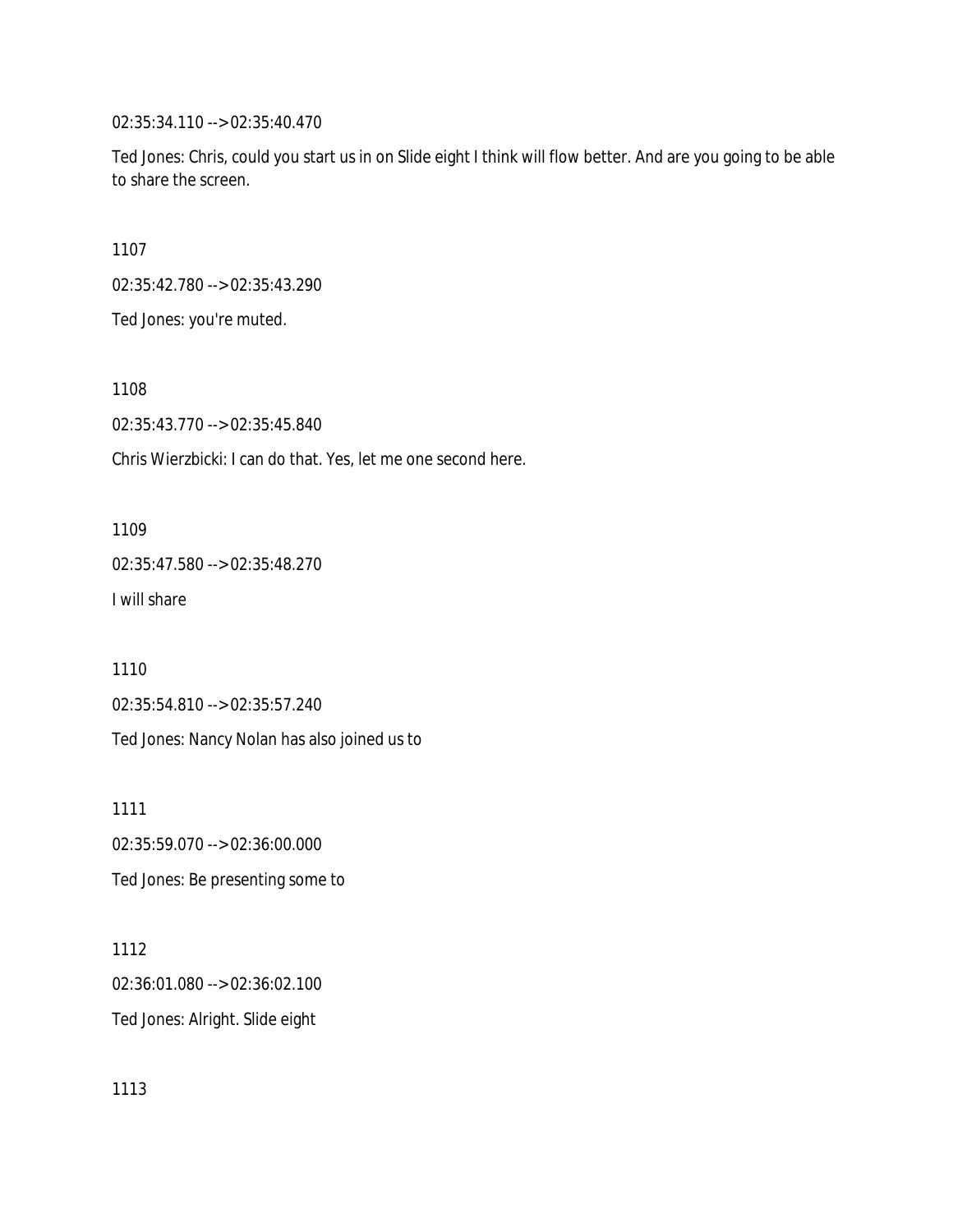02:36:02.130 --> 02:36:03.570

Chris Wierzbicki: Please see the slides there.

1114

02:36:04.020 --> 02:36:07.470

Chris Wierzbicki: I can. Okay, here we go. Slide eight

1115

02:36:07.710 --> 02:36:08.010 Chris Wierzbicki: You're there.

1116

02:36:08.040 --> 02:36:09.180

Ted Jones: All right, so

1117

02:36:10.440 --> 02:36:19.050

Ted Jones: Following long standing tradition we tried to get together with the Council, every year to go over what we've done in the year and to give you a preview.

1118

02:36:19.410 --> 02:36:34.890

Ted Jones: Sometimes ask permission for what we want to do next year in the interest of brevity, I will go through this very quickly because the more important part or the harder part to digest is the actual conclusion of this year's work. Next slide please.

1119

02:36:38.370 --> 02:36:46.620

Ted Jones: So in 2020 we didn't meet for five months to decode and that's not news to most people. But we did stay very active.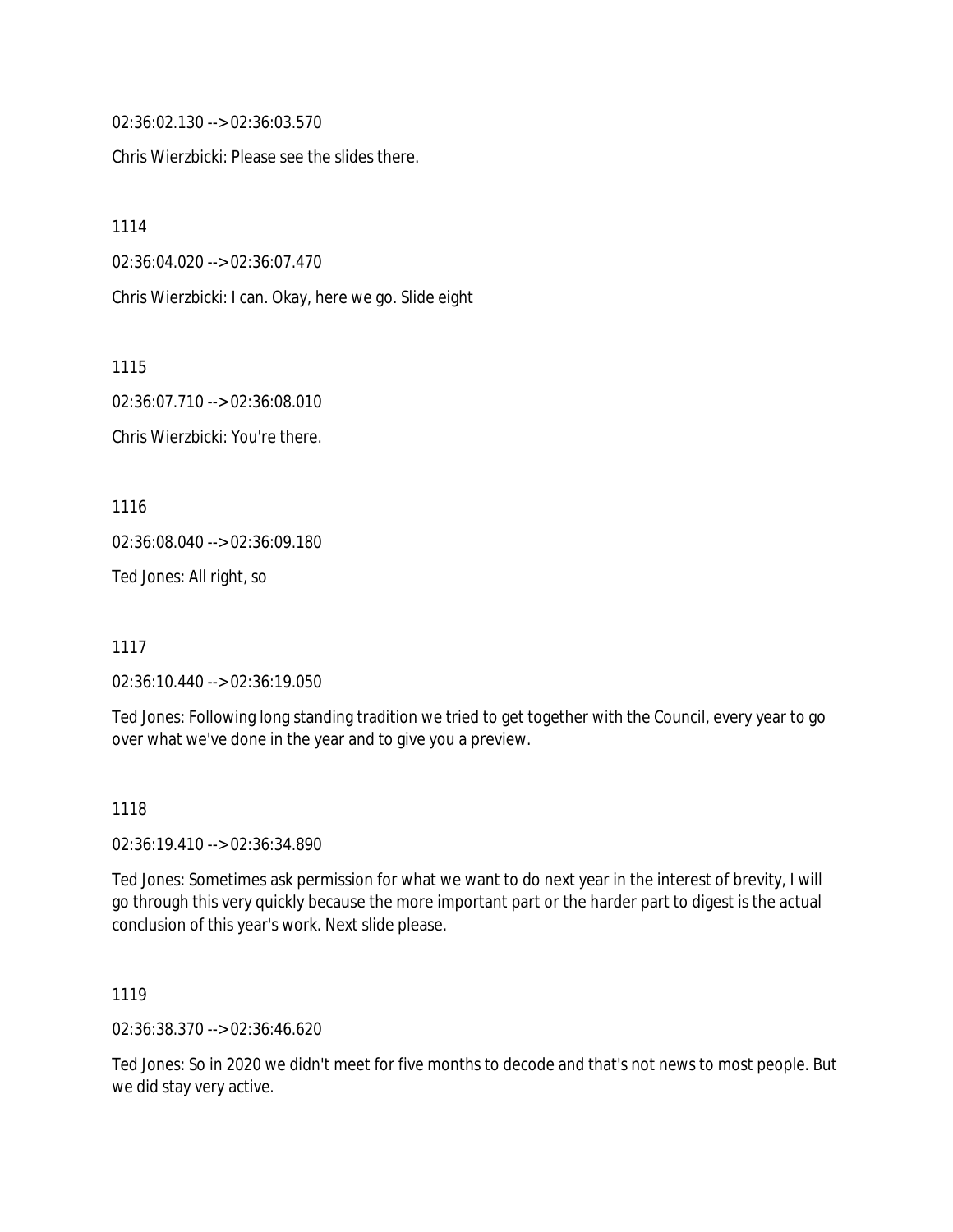02:36:47.010 --> 02:36:55.080

Ted Jones: And today we're presenting on the small water system policy recommendations and I won't tell you anything about that because that's what's next.

1121

02:36:55.920 --> 02:37:05.790

Ted Jones: Typically throughout the year and this year was no exception. We looked at capital improvement programs where public works director Chris Now brings us

1122

02:37:06.600 --> 02:37:21.540

Ted Jones: Highlights of projects, especially ones that are in design or pre construction phases and we we we examine them for compartments with with all our goals from the utility side and also to see the impacts of rates in the life

1123

02:37:22.650 --> 02:37:29.940

Ted Jones: We also look at projects as they become as they go through their, their pipeline up to her job.

1124

02:37:30.780 --> 02:37:45.210

Ted Jones: To courage replacement this year. In particular, we looked at the water tower replacement as it went through several iterations and also the lower level sewer project, which is a big undertaking happening at the bottom of Winslow

1125

02:37:46.440 --> 02:37:51.000

Ted Jones: This year we also formed a joint subcommittee with the climate change advisory committee.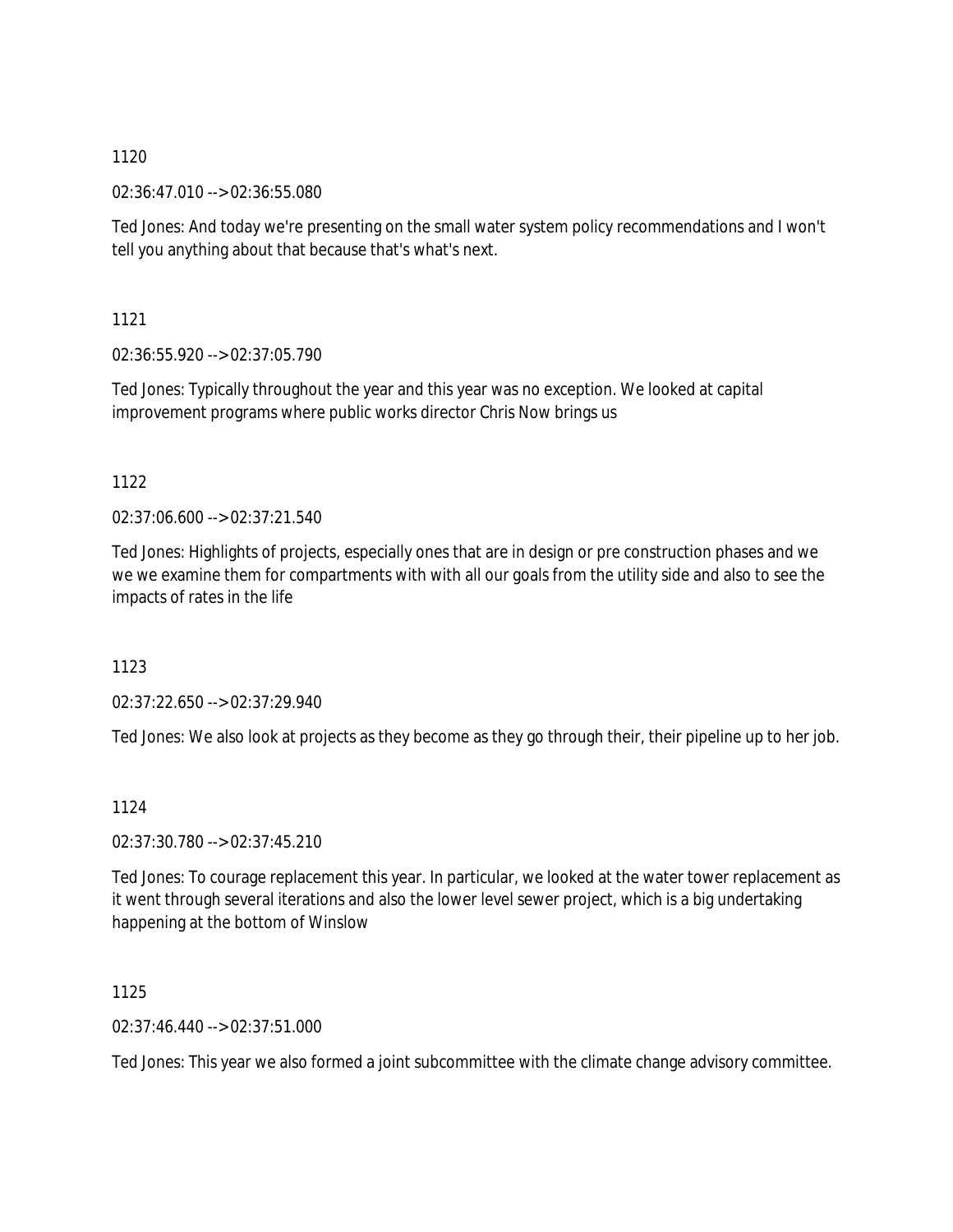02:37:52.410 --> 02:38:00.510

Ted Jones: In preparation for the city's negotiation with PSC on their franchise and it's been very fruitful effort and we're

1127

02:38:01.260 --> 02:38:16.110

Ted Jones: Bringing something to the Council in the next couple of meetings on that and that will reflect a lot of goals on both the environmental side and reliability and safety side as well. So it's a true joint subcommittee effort.

1128

02:38:17.580 --> 02:38:18.150

Ted Jones: And then

1129

02:38:19.650 --> 02:38:20.700

Ted Jones: The next slide please.

1130

02:38:22.530 --> 02:38:28.500

Ted Jones: For 2020 we will we plan to continue with the major project reviews as they come in.

1131

02:38:29.940 --> 02:38:41.100

Ted Jones: We would we expect there will be follow on work from the recommendation that follows this briefing on small water systems policy. So, we will continue to engage with that detail that's effective

1132

02:38:42.000 --> 02:38:59.310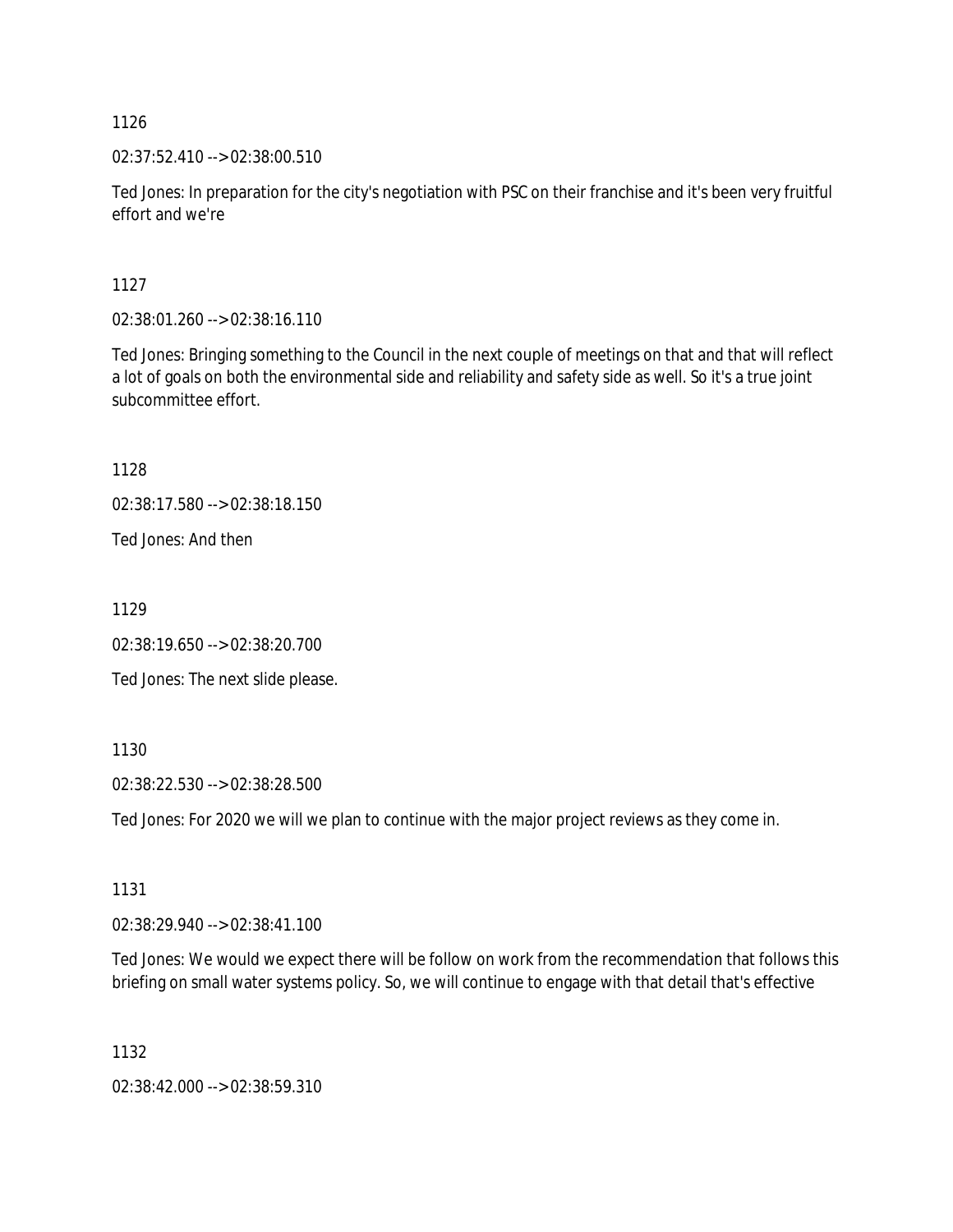Ted Jones: We spent several of the last few years working on fire code and the Fire Marshal and the pw department has really gotten to the point where there's a deliverable and we expect to be working with them on honing that and and in enacting those changes.

1133

02:39:00.360 --> 02:39:07.920

Ted Jones: Fog or fat oil and Greece's are an issue that very pointed, we want to have some advice on that.

1134

02:39:09.210 --> 02:39:12.990

Ted Jones: If there's an ordinance or a policy needed change so that

1135

02:39:14.430 --> 02:39:20.070

Ted Jones: Restaurants and other industrial users that put things down the sewer system.

1136

02:39:21.990 --> 02:39:29.010

Ted Jones: If there's any pre screening or any pre cleaning that's needed of their employment before it comes into the system that that's what that's all about.

1137

02:39:29.670 --> 02:39:46.290

Ted Jones: And then lastly, we expect that after the USC climate change community to give you are joint recommendation that we love to be involved in any support to the negotiation helping the city staff, as requested.

1138

02:39:47.370 --> 02:39:51.810

Ted Jones: We have a new project on the horizon for 2021 which is the ground water management plan.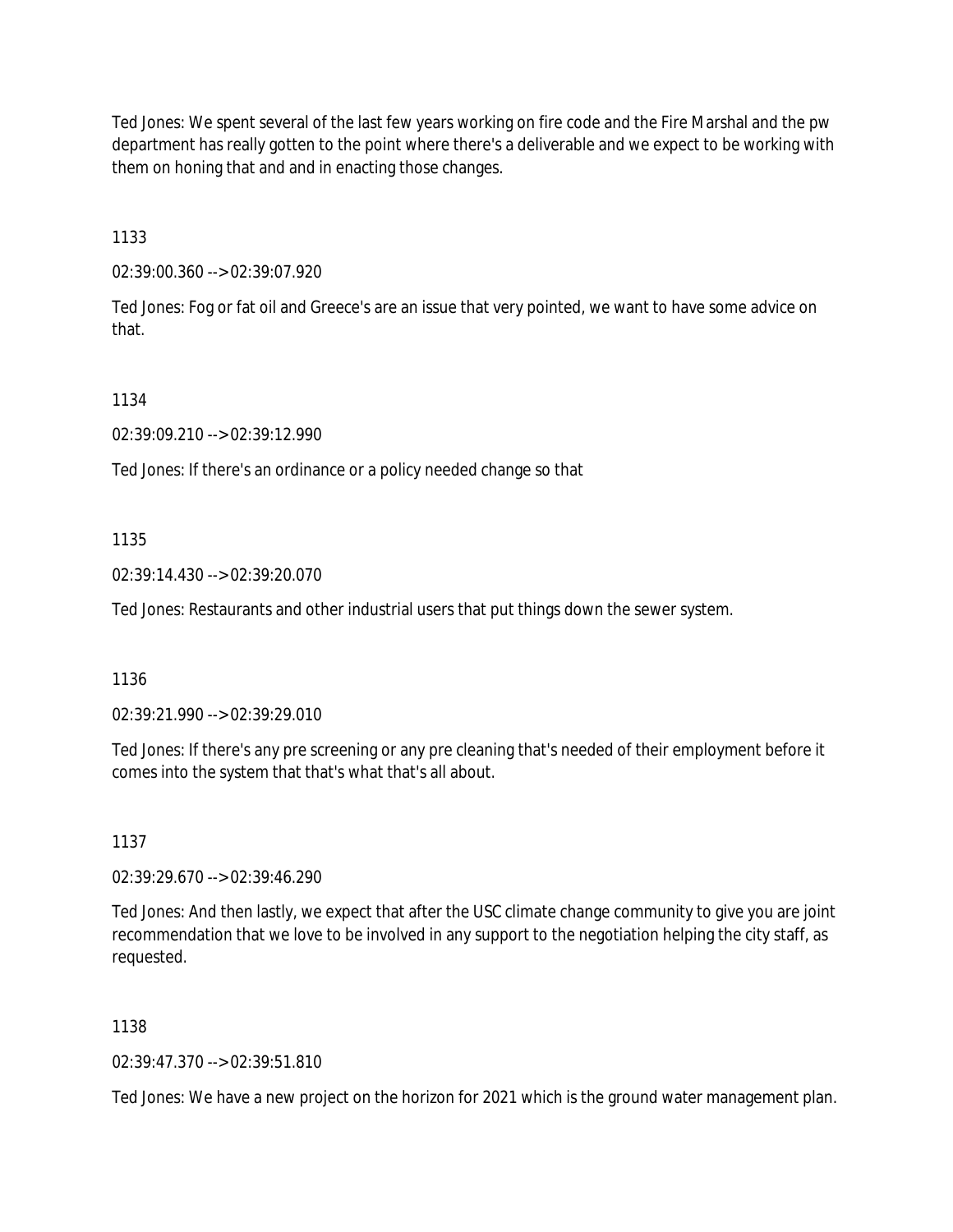02:39:54.120 --> 02:39:59.640

Ted Jones: Which is already planned and then stormwater master plan is already in your budget.

1140

02:40:01.140 --> 02:40:03.300

Ted Jones: And the interest of brevity. I think I

1141

02:40:04.530 --> 02:40:07.200

Ted Jones: asked Chris to turn back to slide one

1142

02:40:09.690 --> 02:40:14.340

Ted Jones: Which gets us into the water system recommendations. I'll turn it over to

1143 02:40:15.720 --> 02:40:16.470 Ted Jones: Andy, please.

1144 02:40:21.690 --> 02:40:22.560 Ted Jones: You there.

1145 02:40:28.650 --> 02:40:30.240 Andrew Maron: Can you hear me or hear me.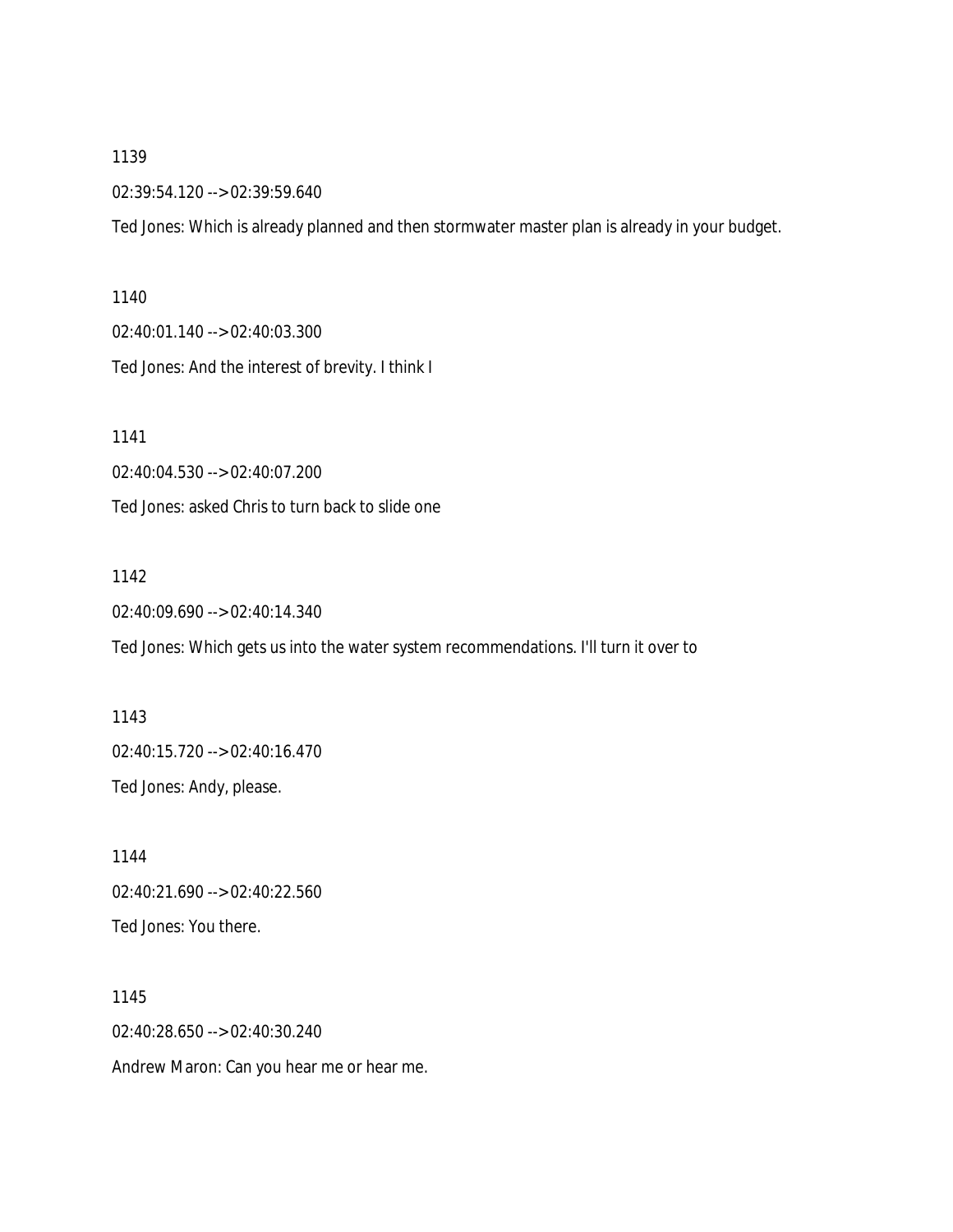02:40:30.720 --> 02:40:32.010

nancy: Again, yeah.

1147

02:40:34.200 --> 02:40:36.780

Andrew Maron: And I see I'm unstable, which is not unusual.

1148

02:40:37.980 --> 02:40:52.380

Andrew Maron: So I like to begin the discussion of the policy recommendation from UC utility Advisory Committee. I'm going to do half of these six slides and

#### 1149

02:40:52.830 --> 02:41:09.030

Andrew Maron: My colleague, Nancy Nolan is going to do the rest. I guess I and I know you guys have already had a long meeting and I looked at the agenda and you got one heck of a loan meeting to go. So we will try to be as succinct as possible.

#### 1150

02:41:10.410 --> 02:41:29.760

Andrew Maron: I guess I should mention for those who don't know what you AC is that's the city's utility Advisory Committee. It's a group of seven people who are appointed by the Council to advise regarding the city's utilities water, sewer stormwater

1151

02:41:30.780 --> 02:41:34.500

Andrew Maron: And we are a group of suppose it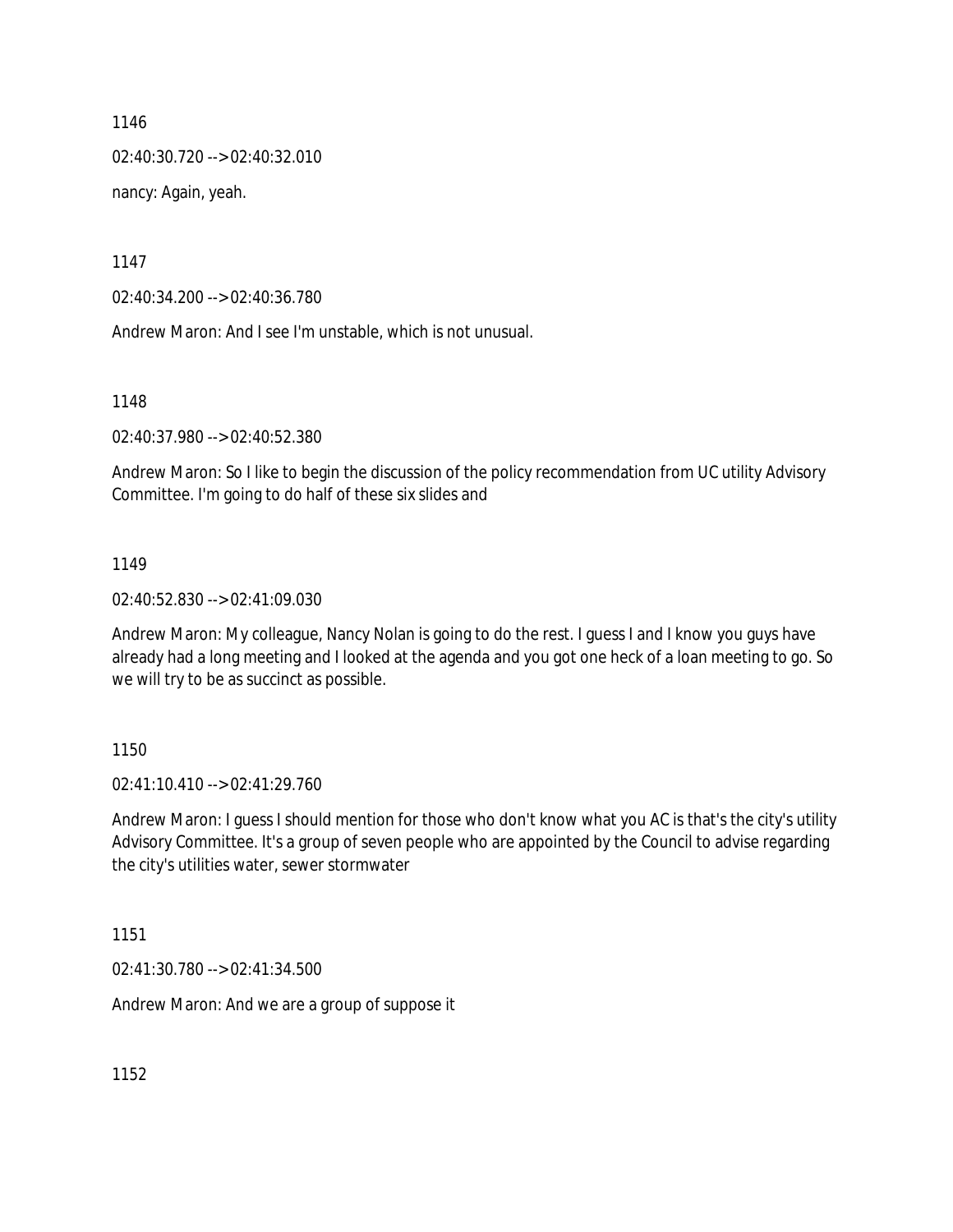02:41:36.180 --> 02:41:47.370

Andrew Maron: professionals are least people with expertise and experience in those activities of the city. The idea is to have a group of people who

1153

02:41:48.450 --> 02:41:52.440

Andrew Maron: Who really learn the utilities because there tend to be long term.

1154

02:41:53.490 --> 02:42:02.490

Andrew Maron: Organizations or issues and oftentimes that utility issues outlive the council members in the staff.

1155

02:42:03.480 --> 02:42:04.710

Andrew Maron: Around for decades and

1156

02:42:04.710 --> 02:42:06.240

Andrew Maron: Decades that

1157

02:42:07.290 --> 02:42:10.410

Andrew Maron: We're giving you now as a report of three years worth of work.

1158

02:42:11.430 --> 02:42:18.150

Andrew Maron: In tandem and I are the co chairs is yours and Nancy is and has been involved with this for five years with us.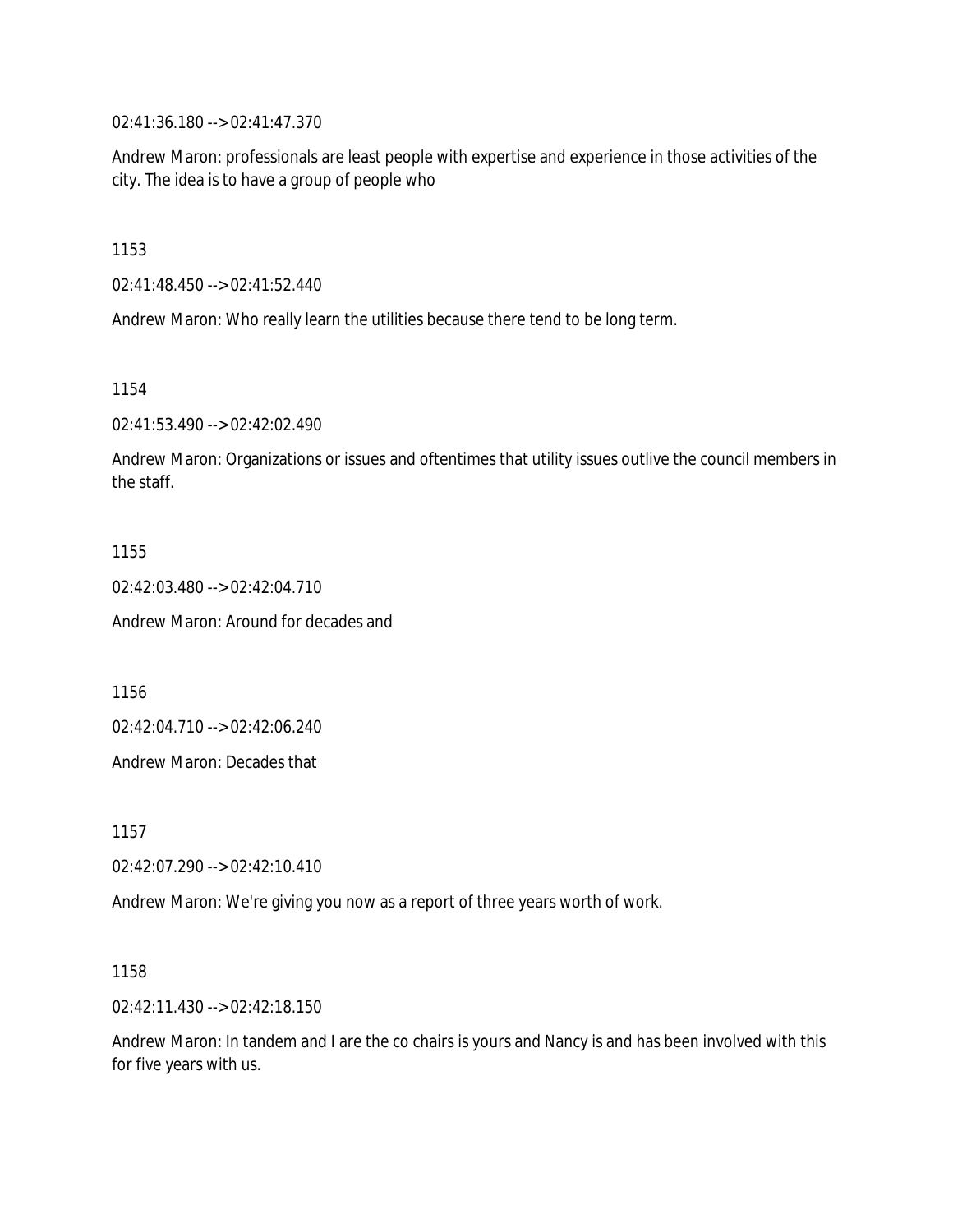02:42:19.170 --> 02:42:25.050

Andrew Maron: Just so everybody is also where the President, Members are dancing Nolan Jones, Charlie.

1160

02:42:26.010 --> 02:42:33.180

Andrew Maron: sheen a huge Martin to suture and the brand new member Susan Yun but since this has gone on for three years.

1161

02:42:33.720 --> 02:42:50.520

Andrew Maron: And we've had people who have cycled off. But if they're participated in this and they are Jeff Kanter Jim thrash Emily Santo and Steve Johnson. I wish I could give you the backgrounds here, but all of them have significant expertise that helped develop these recommendations.

1162

02:42:51.870 --> 02:43:00.060

Andrew Maron: We're talking about now the policy recommendation for small water system, and I would put note to you as you begin this

#### 1163

02:43:00.870 --> 02:43:10.860

Andrew Maron: To look at every single a Council agenda list eight guiding principles of the city council will look at number two. There it is. Man is water recently and protect restore

1164

02:43:11.220 --> 02:43:20.730

Andrew Maron: And maintain ecological hydrological functions into ensure cleanings efficient groundwater for future generations. That is a goal and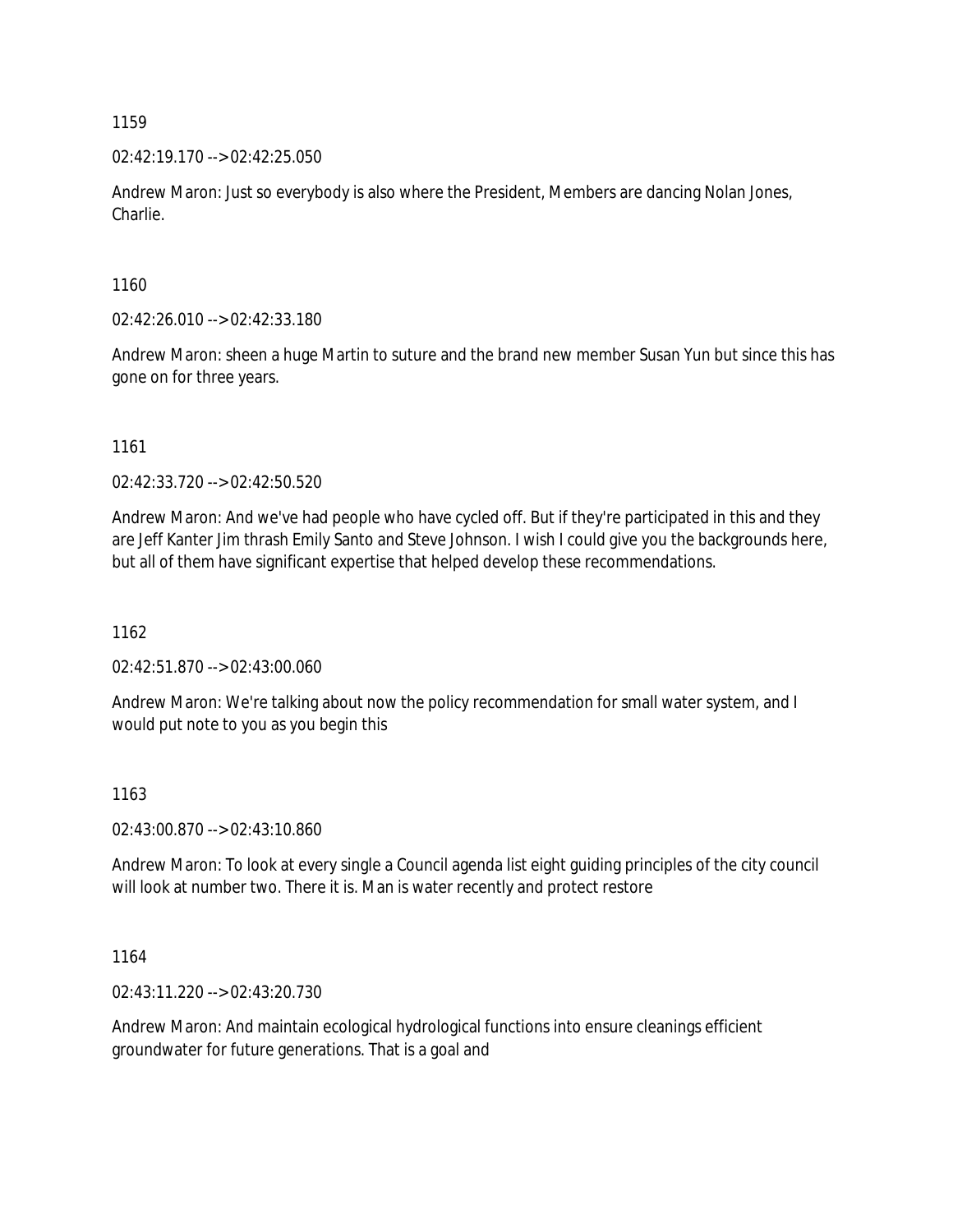02:43:21.270 --> 02:43:26.910

Andrew Maron: Chris, if you can go to the next page. I'm going to talk a little bit about the background of our work.

1166

02:43:27.900 --> 02:43:43.020

Andrew Maron: The city council in that is 2018 asked the UFC to begin direct recommend a process to consolidate small water systems and this comes not just out of thin air from the Council.

1167

02:43:43.650 --> 02:43:57.480

Andrew Maron: The city's comprehensive plan and a multiple places includes recommendations or goals and policies to take a look at how the city and the island manages the groundwater.

1168

02:43:58.050 --> 02:44:08.280

Andrew Maron: And the idea is, is that we have many, many water systems in Ireland of all sizes and we want to make sure that those are being handled and managed to

1169

02:44:08.700 --> 02:44:12.870

Andrew Maron: ensure efficient, effective protection in the health and protection of our water resource.

1170

02:44:13.560 --> 02:44:23.490

Andrew Maron: And so the idea was the full comp plan is that the city should start spend some time looking into this and codified in some way efforts to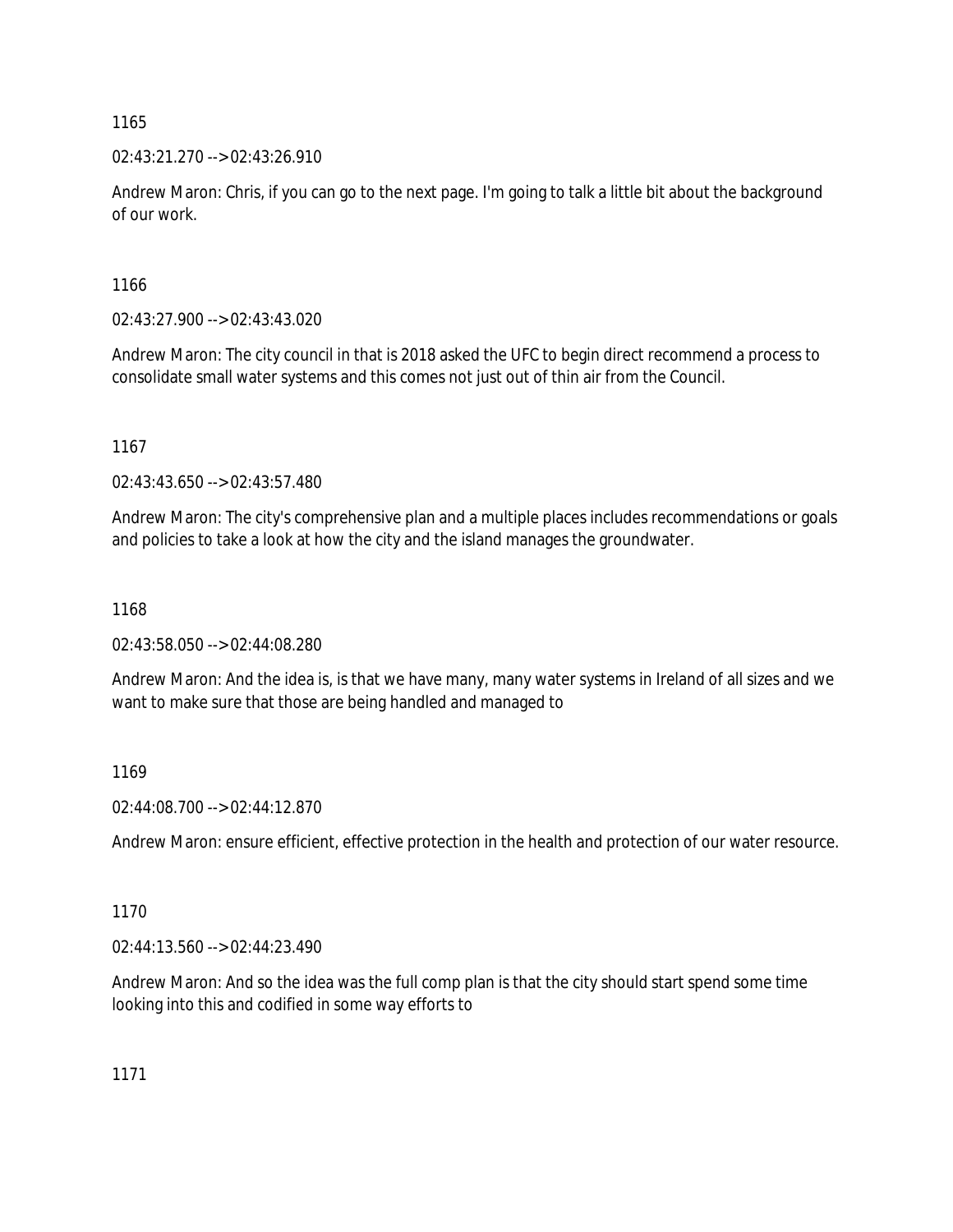02:44:24.300 --> 02:44:35.340

Andrew Maron: To support our water resources in our water system operators and we're not the city isn't doing this just because he wants to the state in and of itself, the state as

1172

02:44:36.180 --> 02:44:43.380

Andrew Maron: Starting in the 1970s and started to work towards professionalising all the small water systems around the state.

# 1173

02:44:43.980 --> 02:44:54.750

Andrew Maron: And kids that county and at the same time is developed a coordinated water system plan, which requires the city and the water systems in the county to to work together to integrate their systems.

### 1174

02:44:56.160 --> 02:45:09.180

Andrew Maron: So that's why the USC took this task on three years really work interrupted occasionally other projects, but it's a very complicated and comprehensive issue involving federal, state and local governments.

### 1175

02:45:09.840 --> 02:45:17.070

Andrew Maron: We found as part of this that there are two kinds of groups water systems public water systems, the group A systems.

### 1176

02:45:17.670 --> 02:45:33.150

Andrew Maron: Which is large 14 or larger or provide a public service like a park there are 35 of those on Bainbridge Island. There are that below that are groupie systems, two to 14 connections there are 135 of those systems on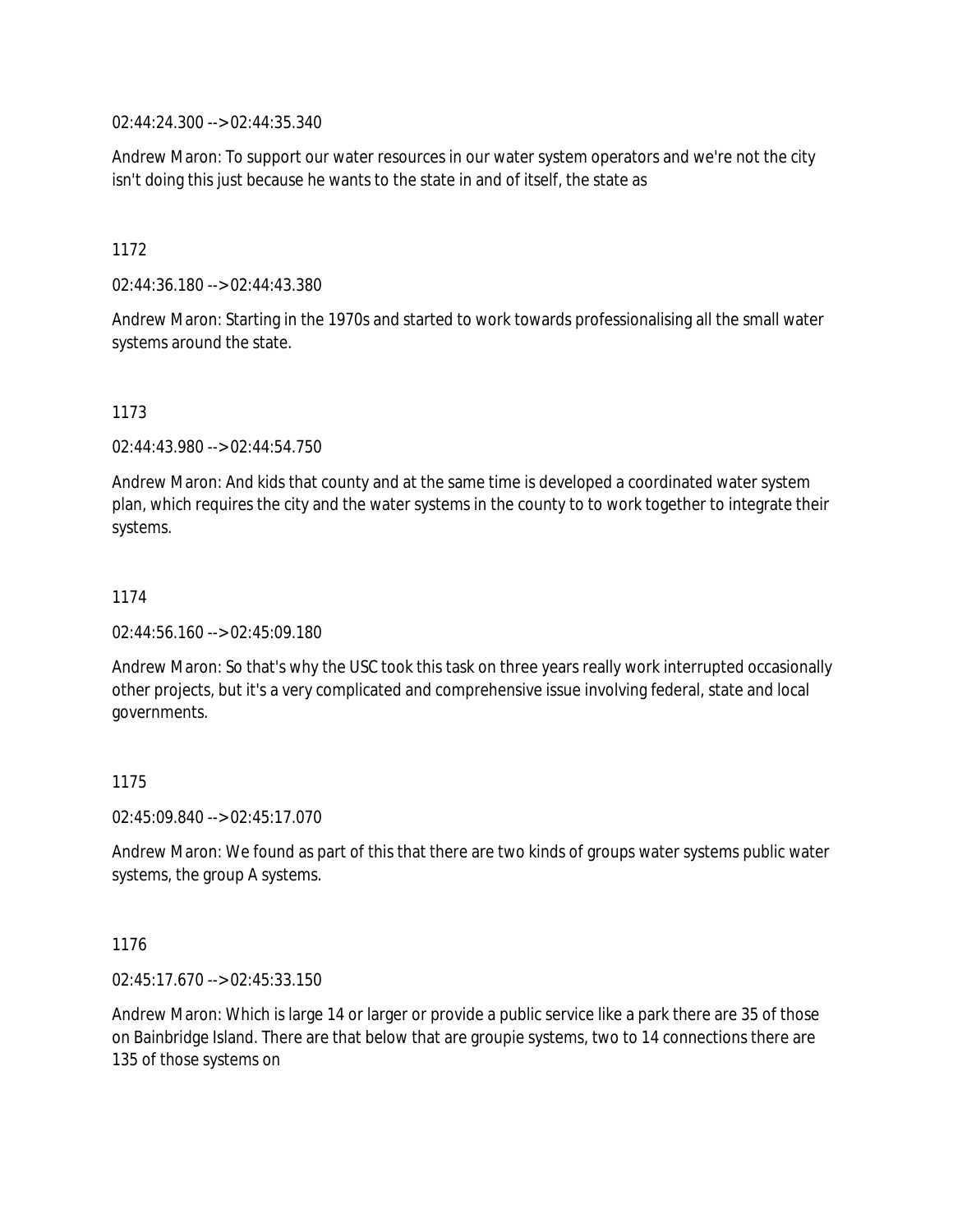02:45:34.350 --> 02:45:39.180

Andrew Maron: Let's go to the next slide, I'm unstable. Again, I hope I can talk

1178

02:45:42.360 --> 02:45:51.150

Andrew Maron: So we started looking at the systems. And if you look at the map on the right, the county coordinate to our system of plan up

1179

02:45:51.960 --> 02:46:07.530

Andrew Maron: Signs service areas. The blue areas are the city of Bainbridge Island service area. Now, it doesn't mean the city serves all those people, but it's the service areas and the rest of the island as it also have other assigned service areas.

1180

02:46:08.250 --> 02:46:09.120

nancy: But when you look at

1181

02:46:09.540 --> 02:46:10.830

Andrew Maron: All the entire island.

1182

02:46:10.830 --> 02:46:20.400

Andrew Maron: Where do people get their water. And here's the answer. In general, this is an estimated number and we didn't really know this until we got towards the end of our process.

1183

02:46:21.240 --> 02:46:30.960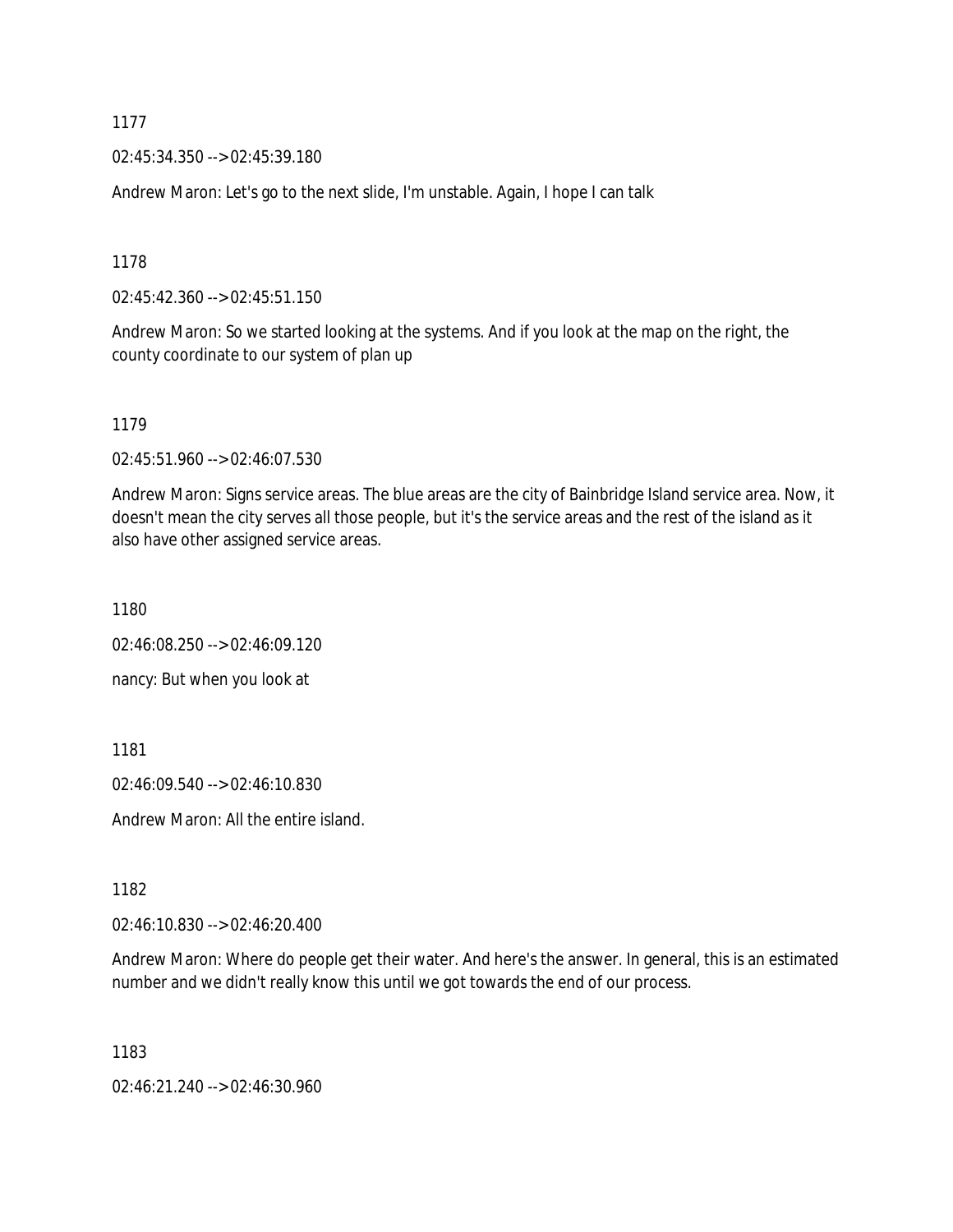Andrew Maron: About 58% of the islands provide a water by the three water system. The three large systems of the city of damage island North Bay Bridge and South Bay Bridge, which are owned by Cape Cod.

1184

02:46:31.950 --> 02:46:40.830

Andrew Maron: Then there are some small other us the snare 35 small water systems in the group beads. They are roughly 18 to 20% of the people of the island.

1185

02:46:41.250 --> 02:46:48.570

Andrew Maron: The restaurant private wells, you might ask, why are we looking at the KP that 15% and then try to wells.

1186

02:46:49.020 --> 02:46:59.640

Andrew Maron: And the answer is, well, we first. We didn't know these numbers. And second, that's another task within the comp plan is to look at the relationship between the city and K PD.

1187

02:47:00.060 --> 02:47:06.450

Andrew Maron: And we also found that the city has very limited authority over private wells. So if we can go to the next.

1188

02:47:07.110 --> 02:47:19.590

Andrew Maron: So let's to help help us develop recommendations, when what is the history of the city involvement with all these private water systems. Hundred and 44 bees and 35 group a scattered around the island.

1189

02:47:20.400 --> 02:47:27.300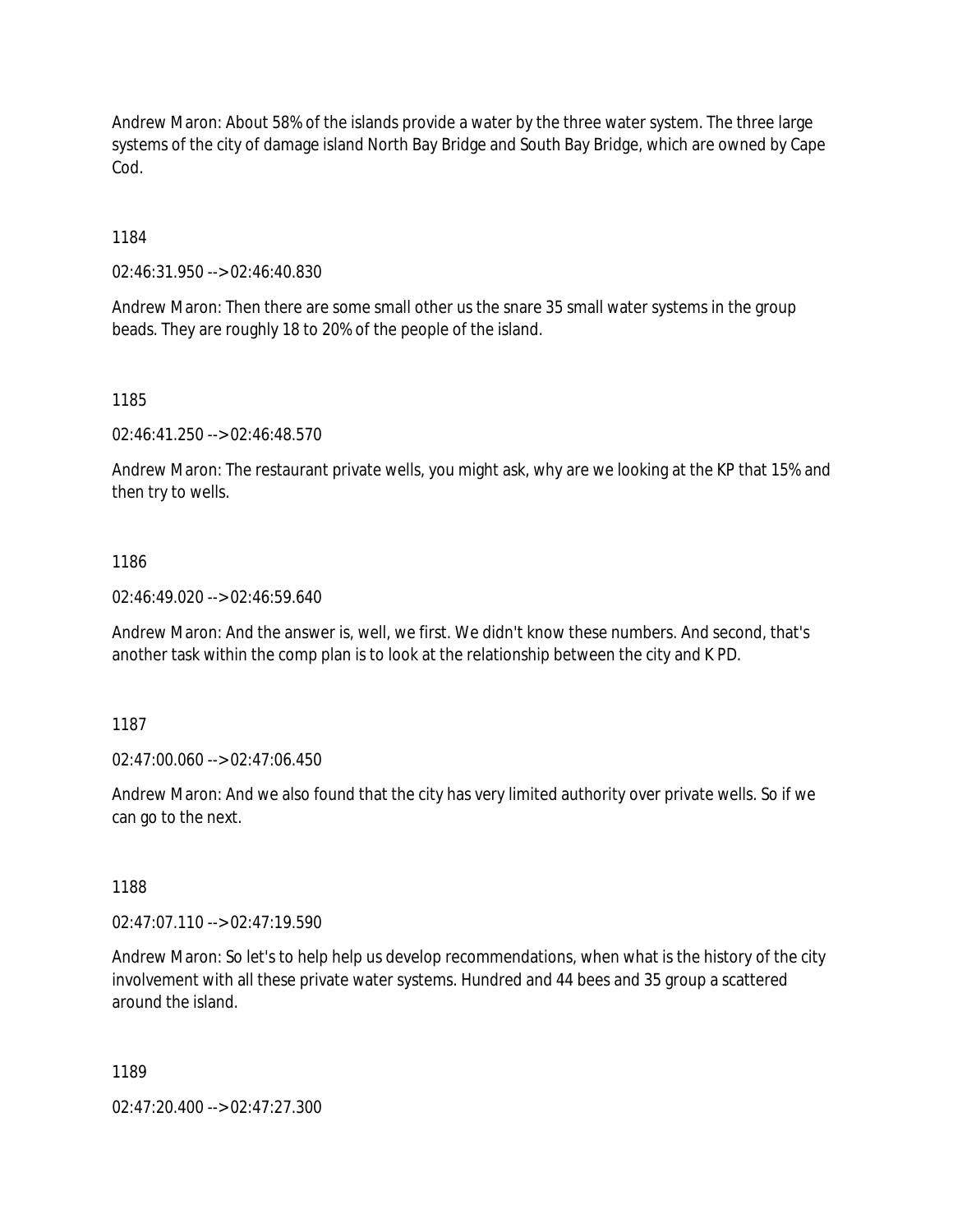Andrew Maron: Well, first, prior to this all island city in 1991 there was the city of bane of Winslow's system which

1190

02:47:27.690 --> 02:47:36.600

Andrew Maron: Was, of course, just the Winslow area and there were these multiple endings. Independent System scattered around the island. There was an attempt during the 1980s under the county

#### 1191

02:47:37.110 --> 02:47:44.250

Andrew Maron: To take a look at coordination amongst these water systems. I happen to bend a 30 year old kid at the time and I was on that committee.

#### 1192

02:47:45.030 --> 02:47:55.530

Andrew Maron: I probably only one remembers at all. And we can talk about the pluses and minuses of what happened during the 1980s, but eventually we had the city of Bainbridge Island 1991

1193

02:47:56.340 --> 02:48:03.630

Andrew Maron: I actually was elected to the Council in 1991 and was involved in the development of the 1990 policies.

1194

02:48:04.230 --> 02:48:16.500

Andrew Maron: 1993 the city adopted a policy 93 dash three which is an attached to our memorandum, which said the city would provide assistance to other systems upon request.

1195

02:48:17.160 --> 02:48:24.390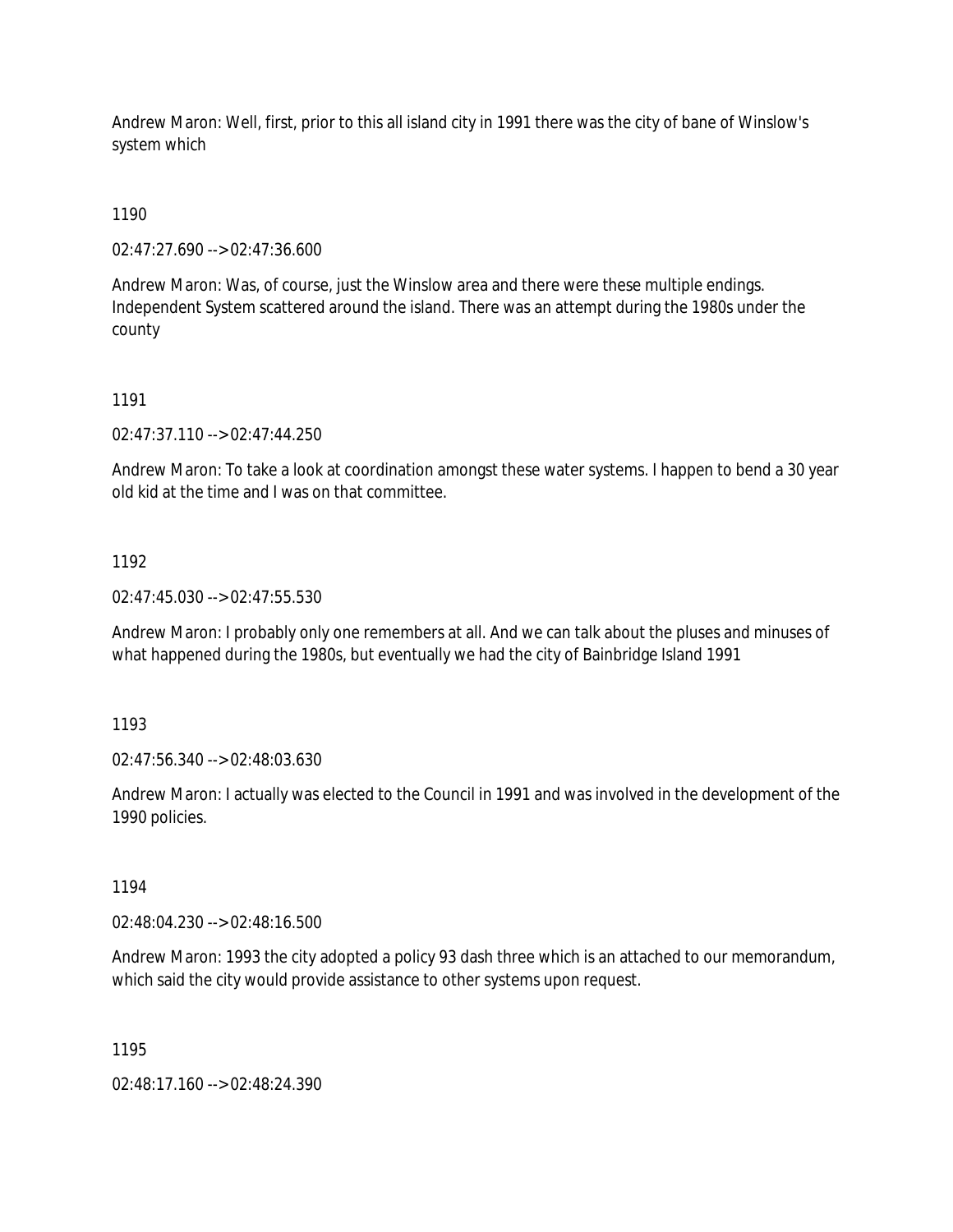Andrew Maron: During the 1990s, the city provided some satellite management systems to other systems scattered around the island. During the 1990s.

1196

02:48:24.930 --> 02:48:32.970

Andrew Maron: And the city added some areas of Fletcher Bay and Rockaway Beach to the city system. However, there was no staff.

# 1197

02:48:33.330 --> 02:48:44.610

Andrew Maron: Assigned to this function. This purpose and there was no budget allocated to it, and hence over time. The city's interest and involvement in the small systems faded away.

# 1198

02:48:45.000 --> 02:48:59.340

Andrew Maron: And it's the city's involvement with the systems outside were therefore sporadic and really mostly reactive. So what about so as we're looking at this. What about all these small water systems around the island. Commonly these smaller systems.

1199

02:49:00.780 --> 02:49:17.310

Andrew Maron: On the island and elsewhere suffering of the same problems. Many of them were built during the development YEARS OF THE 50s, 60s, 70s and 80s, most of the equipment is aging. Many of the operators and managers are volunteers in there, they're retiring.

1200

02:49:19.470 --> 02:49:33.030

Andrew Maron: There's really nobody to pick up the pieces of that there are two private water companies that can can provide some assistance KPMG can provide some assistance and the city could provide some assistance.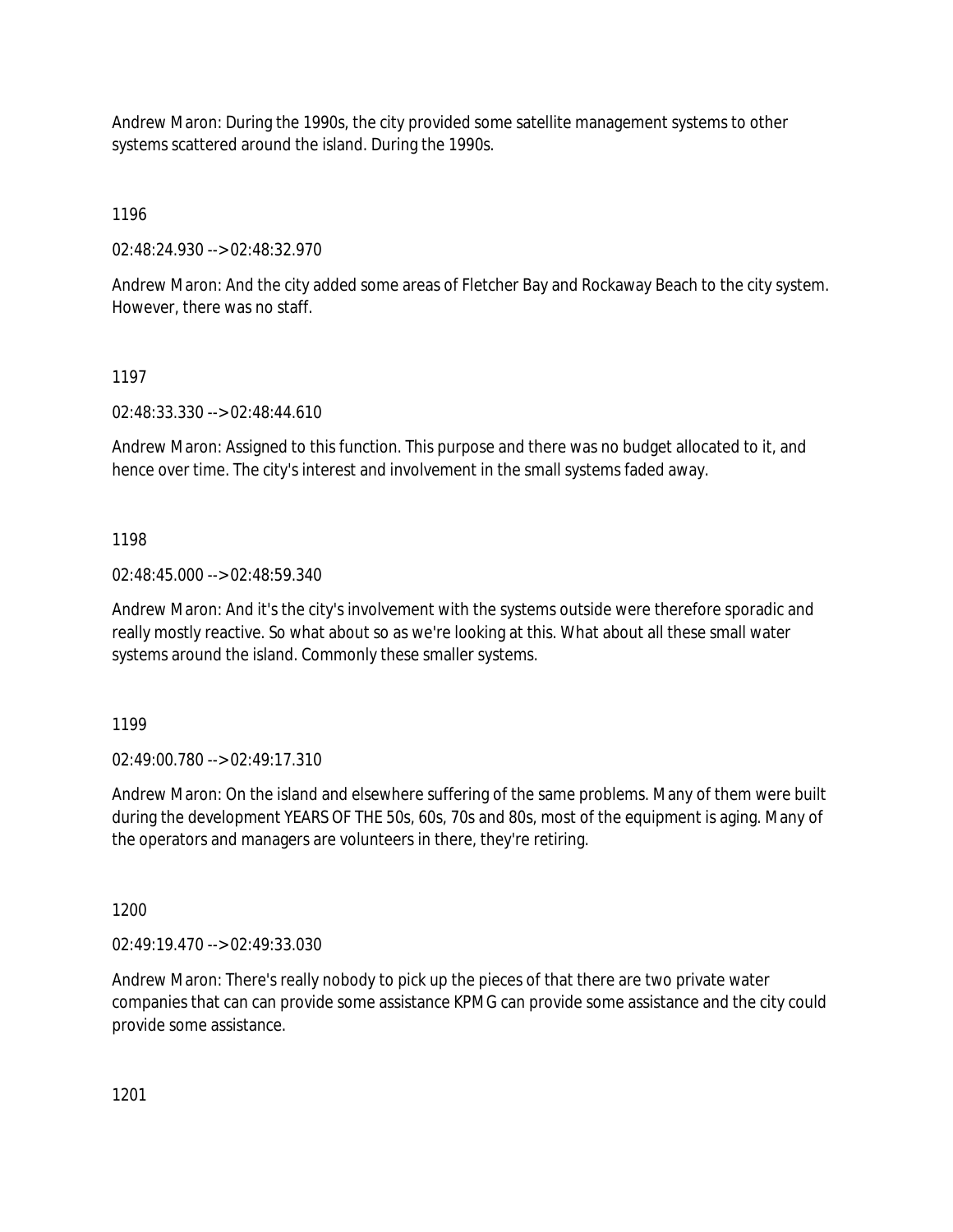02:49:33.630 --> 02:49:39.360

Andrew Maron: The technical administrative requirements for water systems have evolved as they become more professional and scientific

1202

02:49:39.960 --> 02:49:45.750

Andrew Maron: And we found that mergers of a Jason systems are complicated and expensive.

1203

02:49:46.530 --> 02:49:55.800

Andrew Maron: And so as a result we develop recommendations which you will find in a full 23 page memorandum. Here's a copy of it. I hope the Council's out an opportunity

### 1204

02:49:56.250 --> 02:50:05.220

Andrew Maron: And the citizens can up and have an opportunity to read as well and I'll pass it down to my colleague, Nancy Nolan to talk to you about what those recommendations are

1205

02:50:09.240 --> 02:50:10.770

nancy: So if you'll move to the next slide.

1206

02:50:12.030 --> 02:50:27.750

nancy: I am Nancy Nolan, and I've been a USC member since 2013 and I've been assisting with researching this issue for about five years. I'd say working with engineering a lot

1207

02:50:29.850 --> 02:50:35.880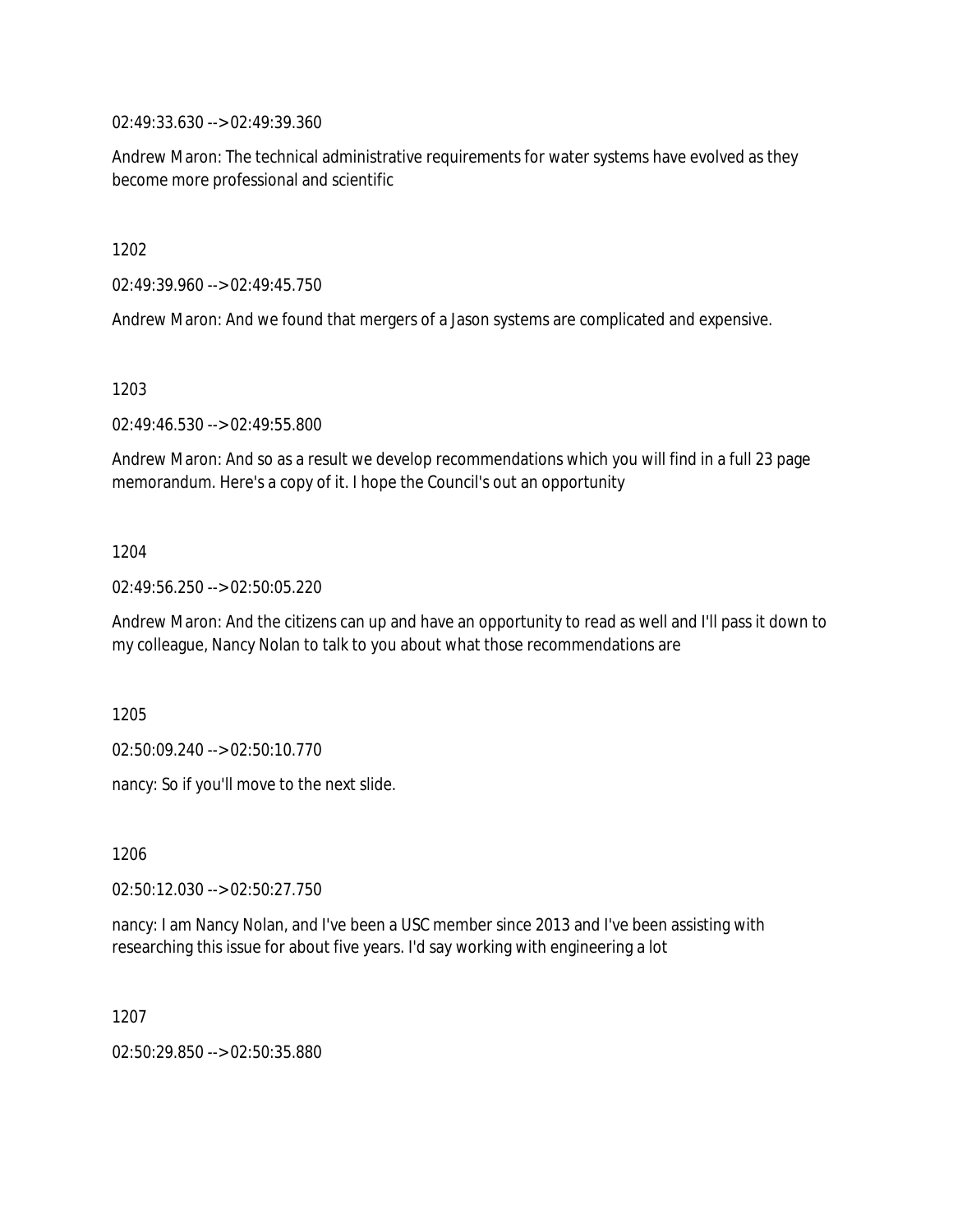nancy: So our recommendations are that we start with a smaller group based systems and then the bees.

# 1208

02:50:36.570 --> 02:50:45.990

nancy: The bees. There are, and then we be active, rather than reactive. And if you look at the 23 page memo we discuss all the different

### 1209

02:50:46.410 --> 02:50:57.180

nancy: Levels of activity that you could have starting with, you know, doing nothing, which was even less than what we're doing now, all the way up to being more active and even taking over systems.

### 1210

02:50:57.720 --> 02:51:02.130

nancy: And we came up with a solution that we thought was best which was being active

### 1211

02:51:02.610 --> 02:51:15.210

nancy: And that is one of the systems request assistance. The city's step forward and have something ready to help them with and and look toward eventual long term integration with the Colby system.

### 1212

02:51:15.990 --> 02:51:26.100

nancy: And we also have in the memo that we want to develop procedures and staff to assist with the financial engineering and management assistance when requested.

### 1213

02:51:26.490 --> 02:51:33.690

nancy: But we're not maybe we do not recommend making it mandatory that anybody obtained the city services, I think.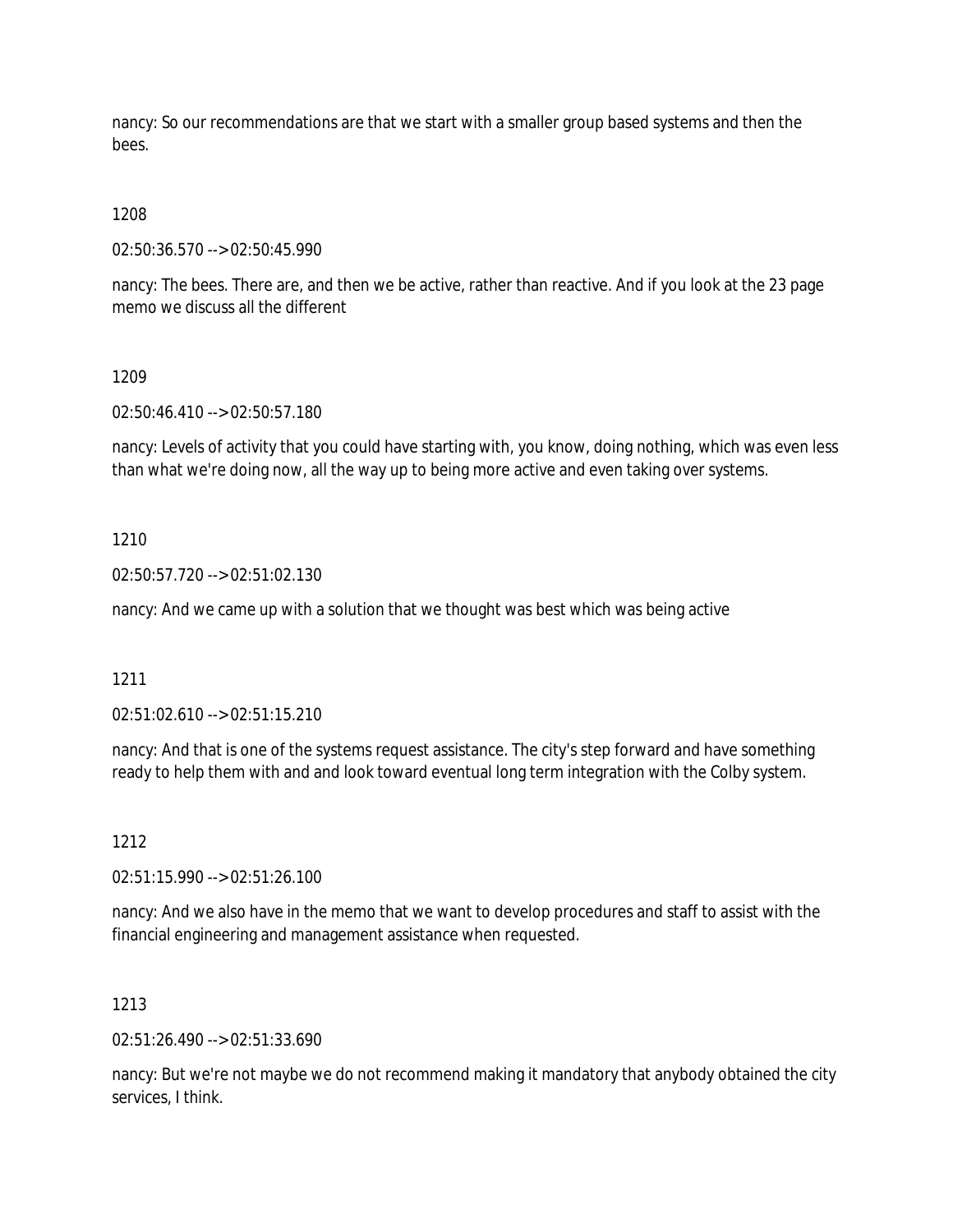### 02:51:34.200 --> 02:51:51.180

nancy: Our thinking is that we want the city to be there to help the citizens and to develop trust with the citizens about their health, before we make anything or maybe never make it mandatory that trust itself will make people eventually come to the city for assistance.

# 1215

02:51:52.410 --> 02:51:58.290

nancy: We want to also fosters cooperation strategic planning among all the island water systems.

# 1216

02:51:58.890 --> 02:52:16.980

nancy: And we want to have an integrated with the upcoming groundwater management plan that is something that, as Andy discussed earlier is contemplated by the state and by the county and is coordinated plan is that it's important to get the cooperation is strategic planning.

1217

02:52:18.240 --> 02:52:25.260

nancy: To make the groundwater use effective and ecologically sound.

1218

02:52:26.430 --> 02:52:28.650

nancy: So if you can go to the next one. The next slide.

### 1219

02:52:31.620 --> 02:52:45.690

nancy: So the steps that we have here coincide with the more active policy that the UFC is recommending and by active the UFC means that the city will have advice and help or staff.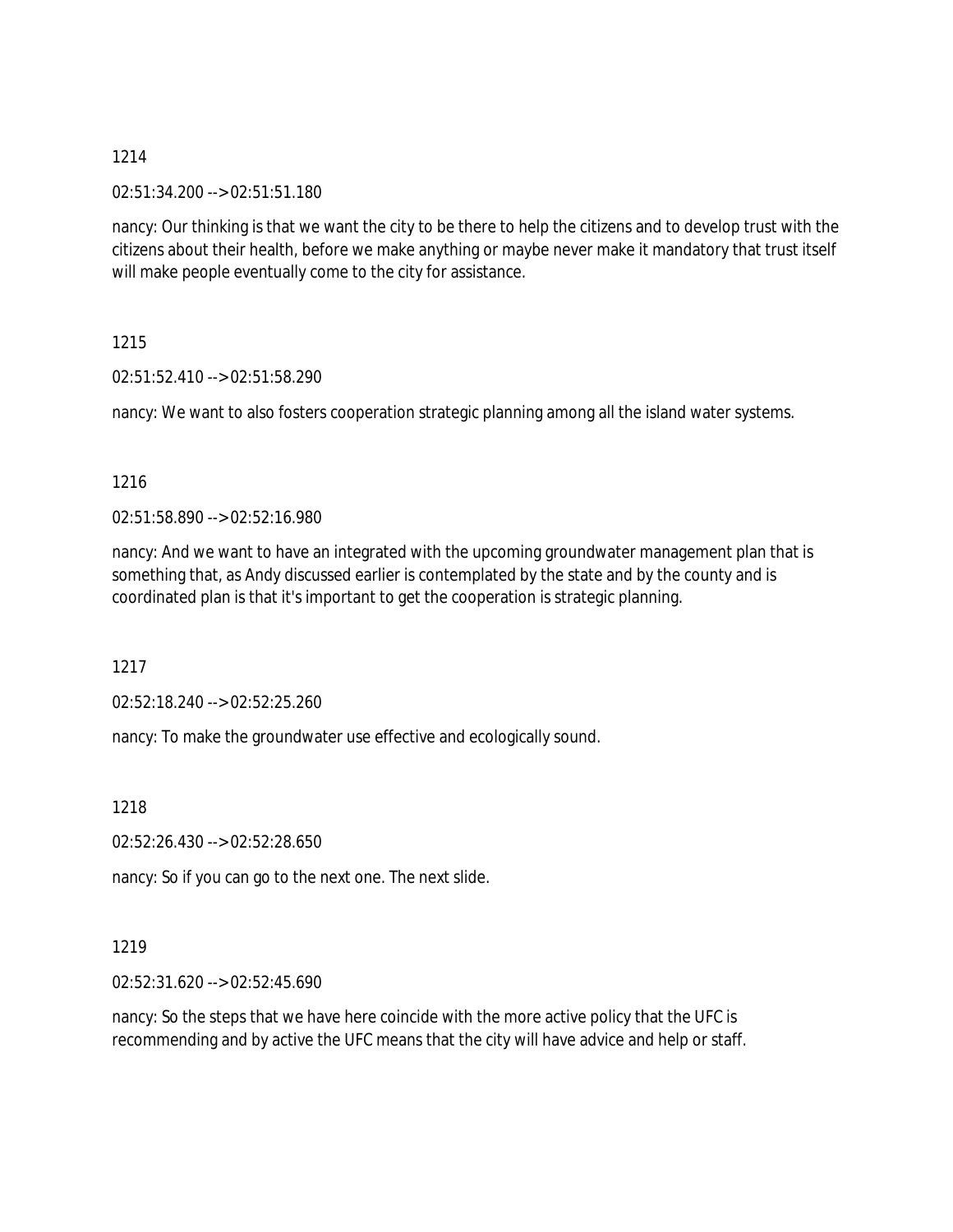02:52:46.170 --> 02:52:54.270

nancy: On hand for small water systems in new development when issues arise for them, especially new development to

1221

02:52:54.810 --> 02:53:05.400

nancy: That might be in our retail service district and that the city will be consistent and offering that help as well as following through on the kits at Coordinated water system plans.

1222

02:53:06.600 --> 02:53:13.770

nancy: That asked the city to serve as its designated retail service area which is on that map that you saw two slides ago.

1223

02:53:14.670 --> 02:53:27.960

nancy: So, um, it's one thing to read the memo discussing the history and the regulatory is already, but obviously what the City Council wants to know is what steps could be employed to go forward with this.

1224

02:53:28.830 --> 02:53:42.450

nancy: So we just discussed the USC, together with the public works department with Chris's help. Um, so next steps that we could take that will be that will take the burden of this work.

1225

02:53:43.620 --> 02:53:51.270

nancy: If you think it's initially going to be on the public works, maybe even on the, the new hire that they have planned for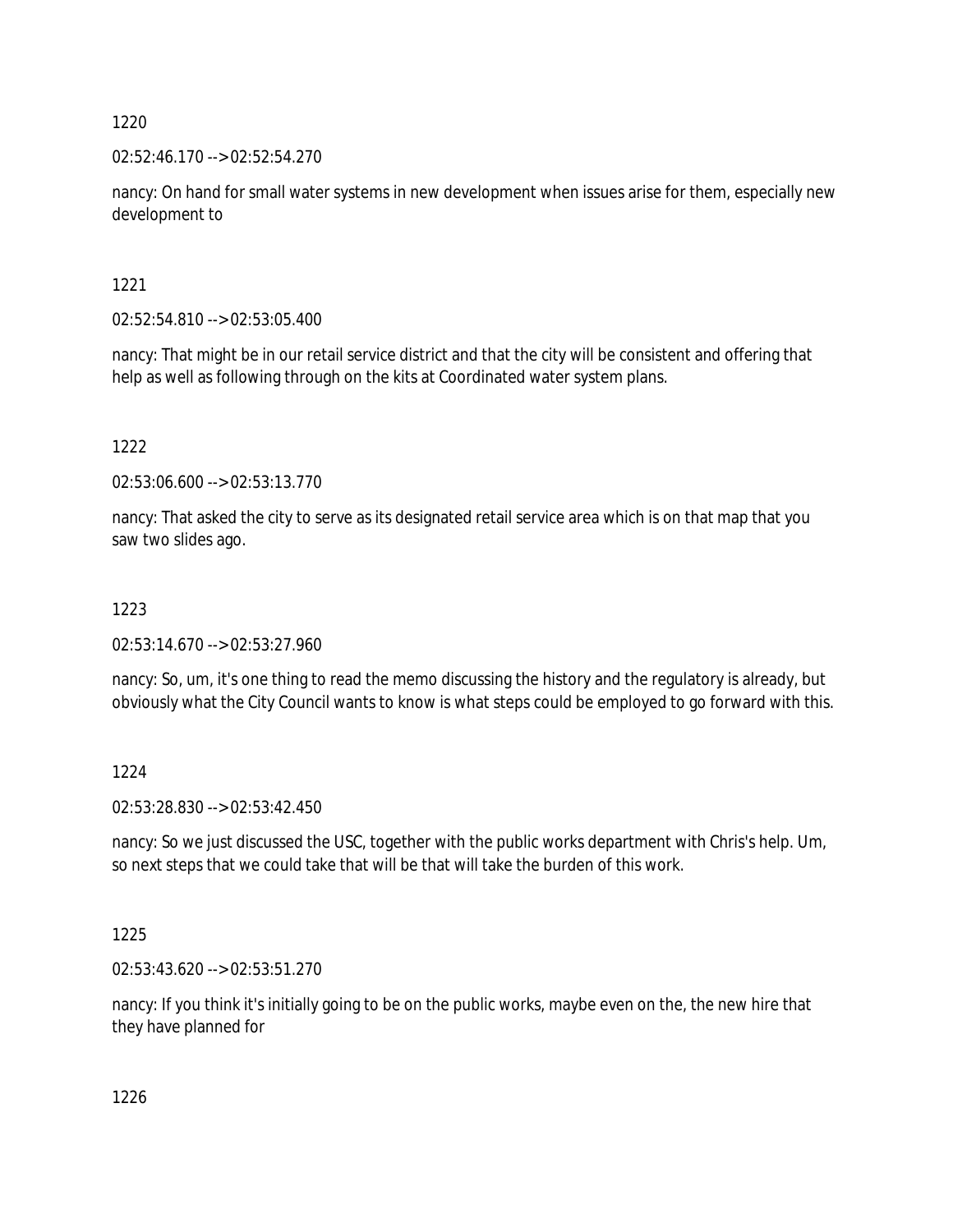02:53:51.870 --> 02:53:58.950

nancy: The groundwater management, but I'm going to leave that more to further discussions between the, the Council obviously in public works.

1227

02:53:59.550 --> 02:54:08.580

nancy: So the first step we suggest is assigning public work staff to focus on the water systems and water resources.

1228

02:54:09.510 --> 02:54:19.440

nancy: Policy and then the second step is to coordinate this step of assigning a staff member with the upcoming ground water management plan.

1229

02:54:20.130 --> 02:54:28.350

nancy: And that means that you have staff that is actually working on both things, you know, working with the small water systems as problems arise.

1230

02:54:28.860 --> 02:54:40.530

nancy: And advising them and also working to make sure it all works together with a bigger plan for the groundwater management plan that we're all working on now, so I'm

1231

02:54:41.910 --> 02:54:52.140

nancy: In we're we have suggested, and Chris has discussed with us, maybe even the new ground water management higher could be the one that assists with this, but of course that will develop over time.

1232

02:54:53.670 --> 02:55:03.570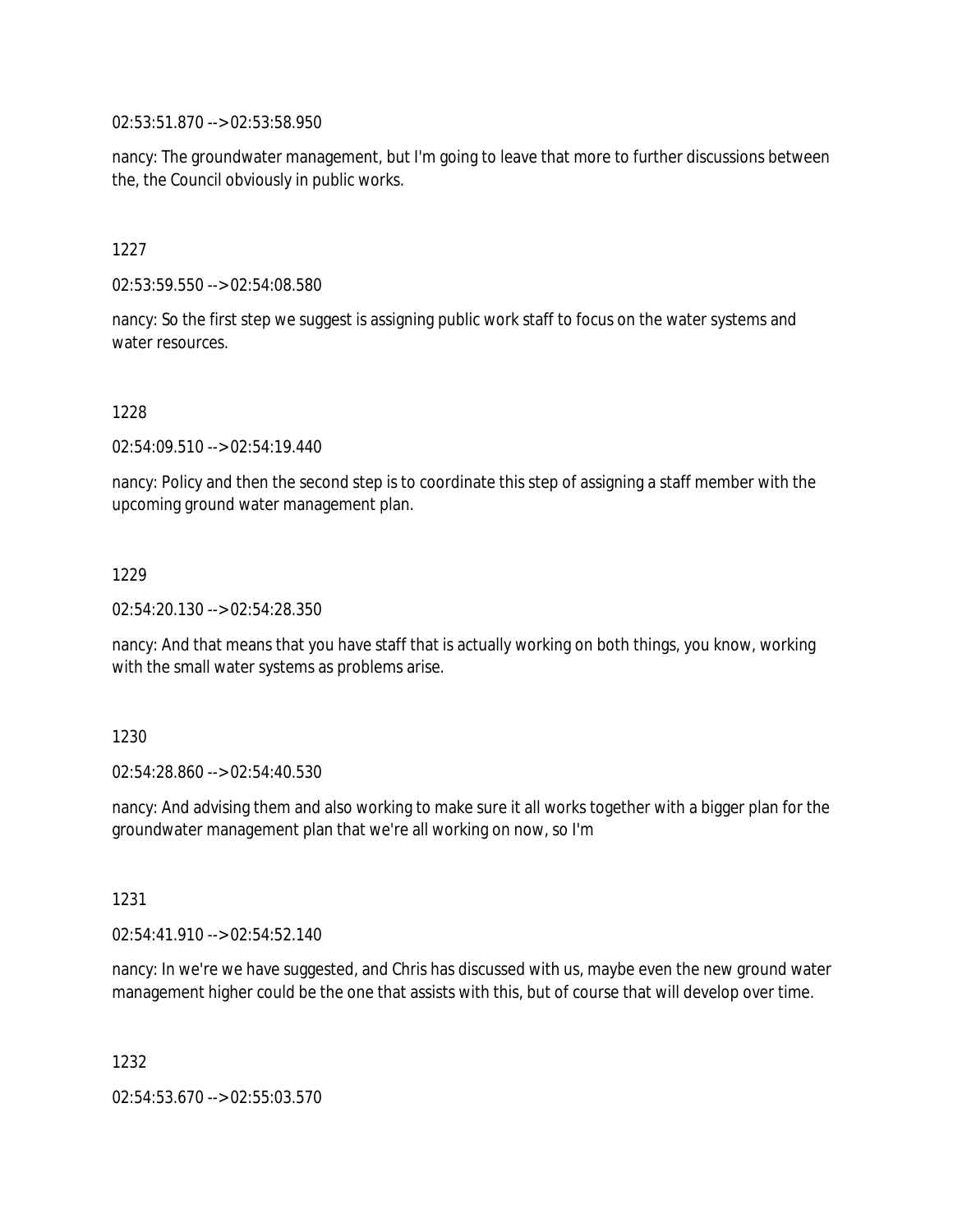nancy: The third step is updating the water system inventories and maps. I think I mentioned at the start of this that I've been working on this for about five years with Andy Marin and

# 1233

02:55:04.260 --> 02:55:19.560

nancy: It was very hard to go to various different sources and find out where the wells on the island are where the small group bees are and it would probably be useful for the city to assign some staff member to update the inventories and maps.

# 1234

02:55:20.550 --> 02:55:38.250

nancy: The fourth step is eternal internally developed list of services and prices that the city could offer small systems and one of the ideas that we have is Cape Cod already offer some services and has a list of prices and they have some management contracts with some

# 1235

02:55:39.570 --> 02:55:51.180

nancy: Systems. They don't own the systems. They're just managing them, and some of them are fairly new. And I know that Chris again is familiar with some of these and that could help with developing this list of services and prices to

# 1236

02:55:52.290 --> 02:55:58.710

nancy: The fifth idea is convening a meeting of Group A and B systems to explore their needs.

### 1237

02:55:59.850 --> 02:56:05.670

nancy: And again, this is voluntary. They don't all have to show up. But we presume and from discussions with

### 1238

02:56:06.690 --> 02:56:18.090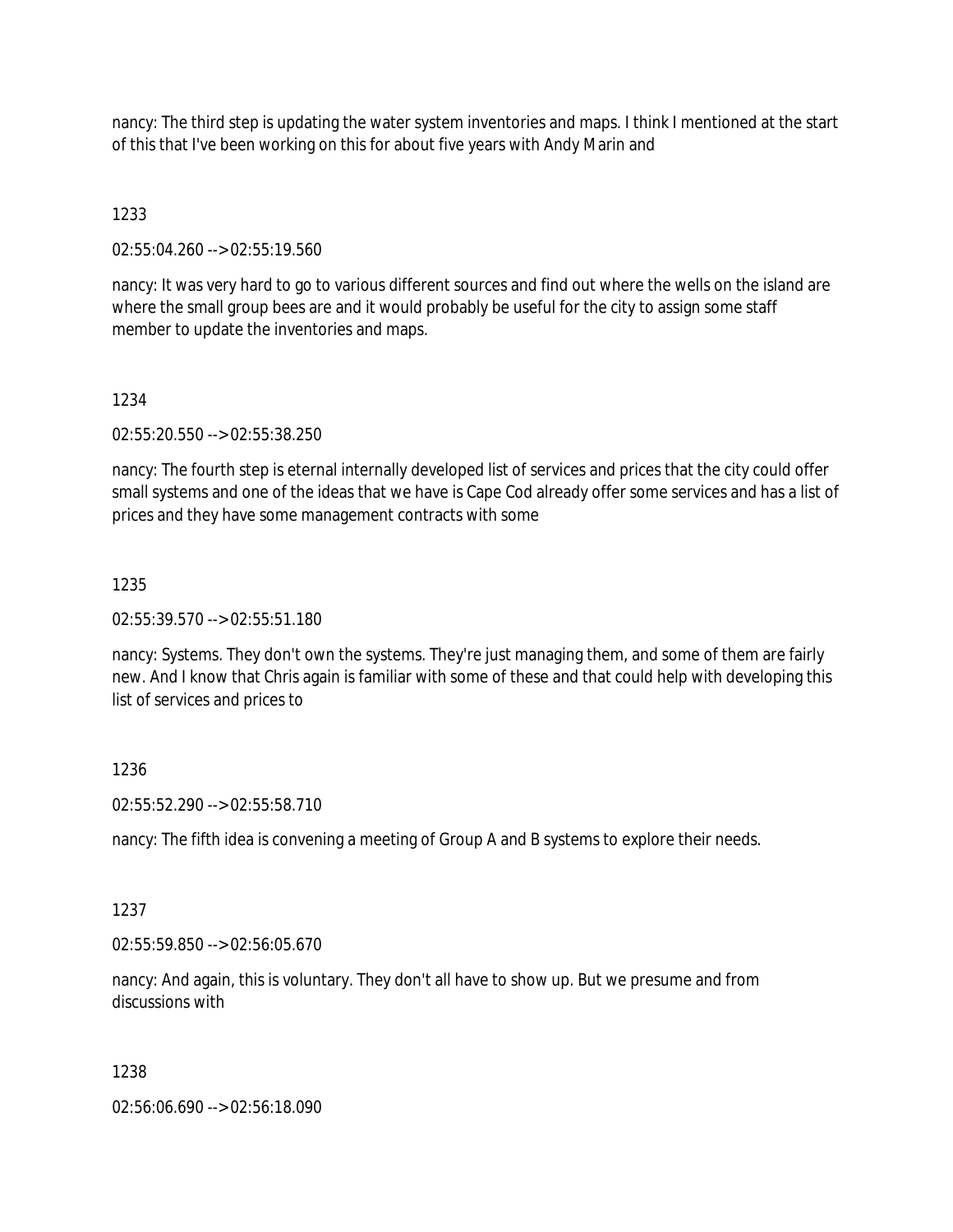nancy: Managers and various small water systems that they would like to have a meeting with the city so that they could discuss what services they may need to move forward.

1239

02:56:20.340 --> 02:56:22.770

nancy: Six one, if you will, to the next slide.

1240

02:56:24.870 --> 02:56:32.730

nancy: Is to propose steps to resolve the problems and a specific list of four fee services. So after you meet with these groups you

1241

02:56:33.840 --> 02:56:41.460

nancy: Come together with a list of foresee services and what could be used to help the seventh step is

1242

02:56:42.240 --> 02:56:56.580

nancy: Actually providing the city staff to advise professional and volunteer system operates. That's also the first step. You can see it's it's moving forward that then then they after we have the meeting that the staff that's already been appointed

1243

02:56:58.380 --> 02:57:02.550

nancy: Is a starts advising these people and finally

1244

02:57:04.470 --> 02:57:13.770

nancy: The eighth issue is applied to the state to again become a satellite Management Agency. I think the mellow spells this out more, but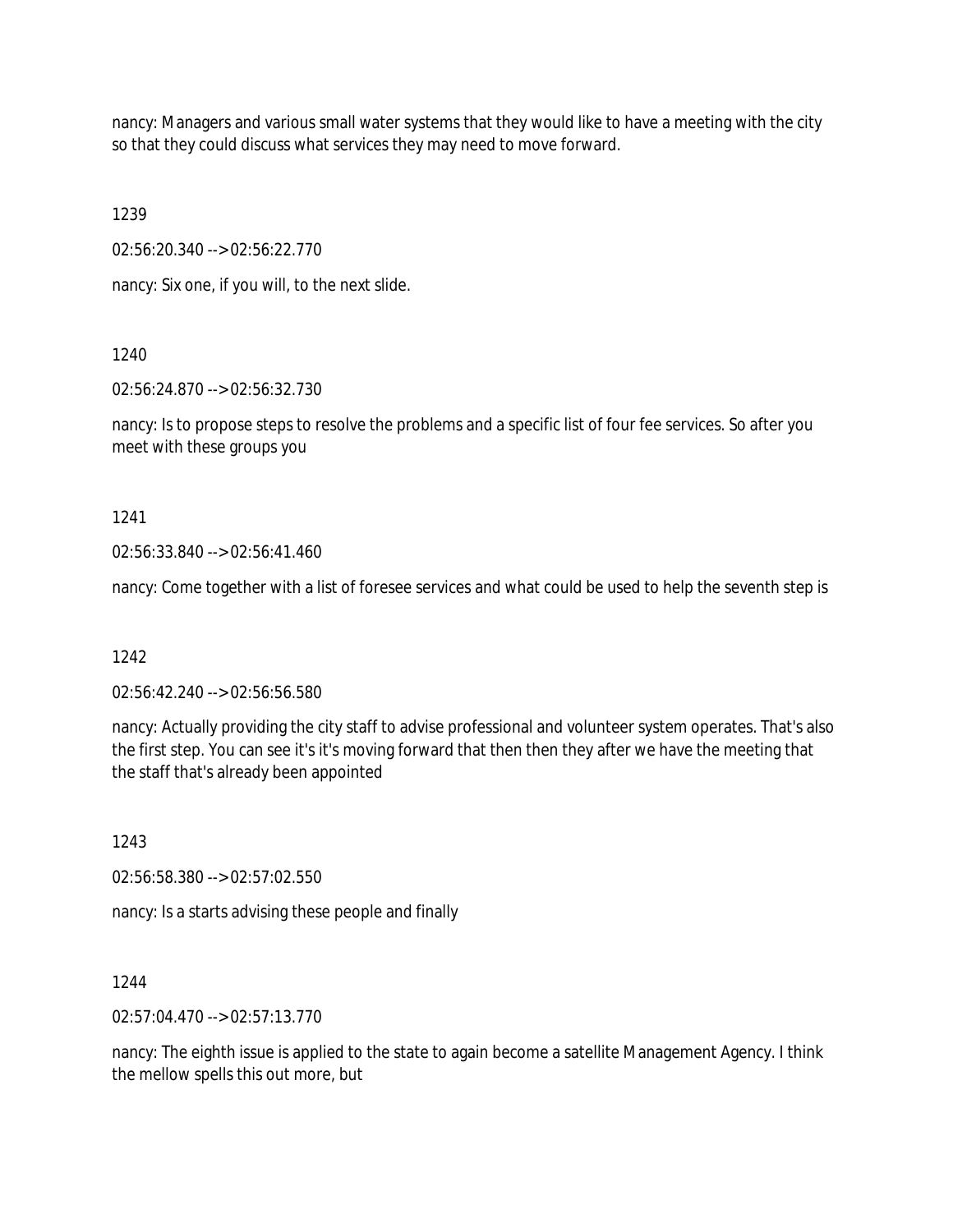02:57:14.370 --> 02:57:24.750

nancy: Initially I think Bainbridge was a satellite Management Agency and the ball got dropped with other issues being more pressing in the 90s. In the early 2000s.

1246

02:57:25.590 --> 02:57:42.120

nancy: But that should be done to so that we can assist any small water system with management etc that that requires it, because again, that the basic interest here is to make sure that all the citizens of the island are can avail themselves of clean, safe water.

1247

02:57:43.290 --> 02:57:58.140

nancy: The ninth policy is to create policies that make the system consolidation less burdensome and costly. So one of the ideas of the state and the kits that coordinated plan is that small lot of systems.

1248

02:57:58.140 --> 02:57:59.130

nancy: To consolidate

1249

02:57:59.850 --> 02:58:10.470

nancy: That we shouldn't have a proliferation of more small water systems or more private wells that in the retail service areas, everybody all the new developments, or as

1250

02:58:11.580 --> 02:58:22.860

nancy: The deterioration of the old ones old systems that they start to consolidate with the bigger systems like the city or capon and that this would make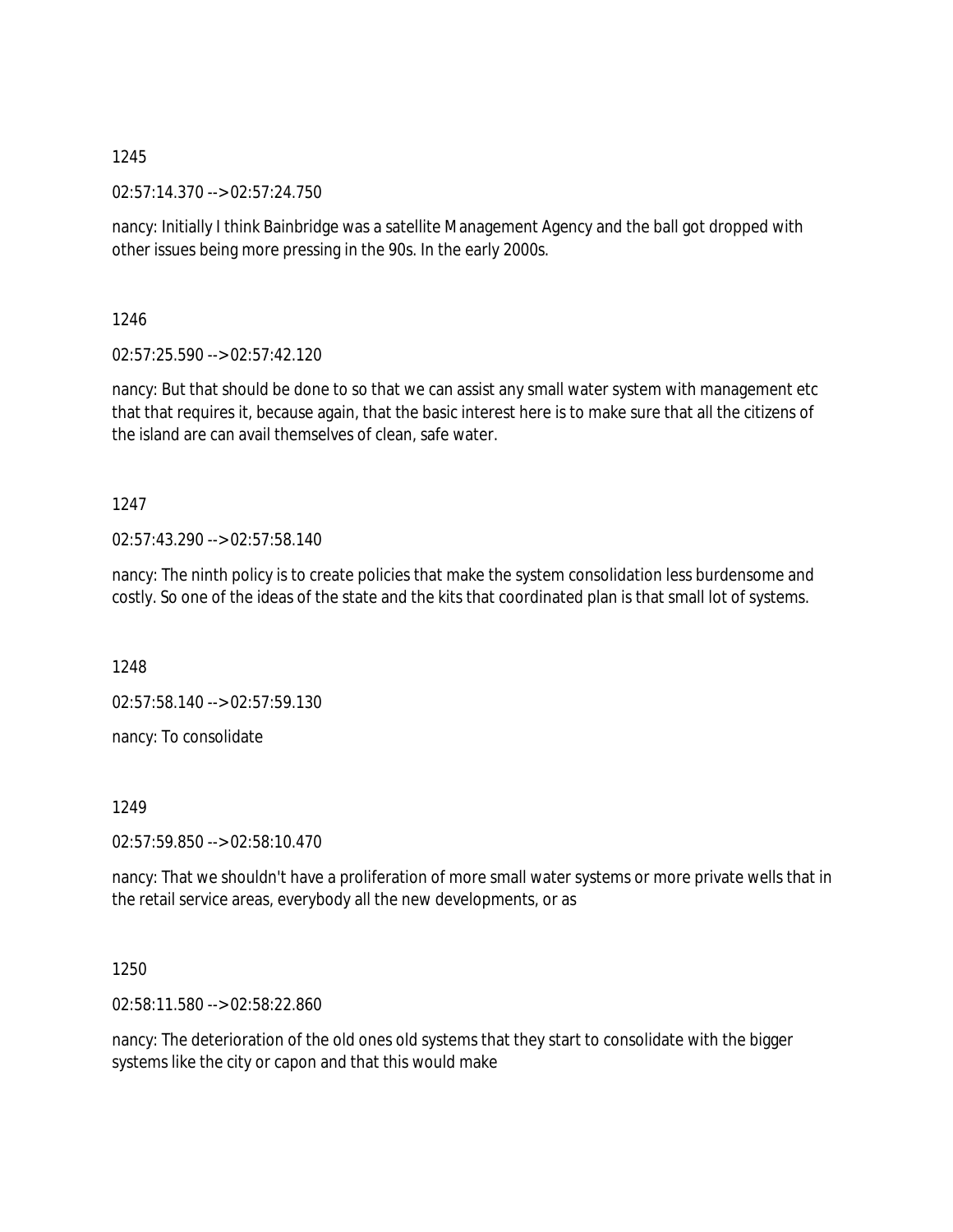02:58:24.240 --> 02:58:35.100

nancy: supervising them easier for the state. And for anyone that's checking to make sure that the water quality is good and it should also be more cost effective.

1252

02:58:36.360 --> 02:58:44.820

nancy: And that gets us down to number 10 this idea of cost effective. Oh, and I should also mention in nine that there are there are grants.

1253

02:58:45.150 --> 02:59:04.950

nancy: And there are loan programs that help with consolidation and small water systems are run by volunteers usually have a very difficult time accessing these means for consolidating and so the city could help by assisting them with applying for these loans and grants as well.

1254

02:59:06.090 --> 02:59:14.490

nancy: And the 10th one gaining ownership develop a pathway that city gain ownership and make capital improvements to systems it obtains over time.

1255

02:59:15.420 --> 02:59:30.090

nancy: So if the city expands the system to both its retail service area and the adjacent small group as they should be efficiencies that it would achieve with this, and it'll be better able to serve not only these new

1256

02:59:31.620 --> 02:59:45.300

nancy: smaller groups that come in, but also the existing customers. And as an example I use a water system on the on it has a very high point for its well metal. We're if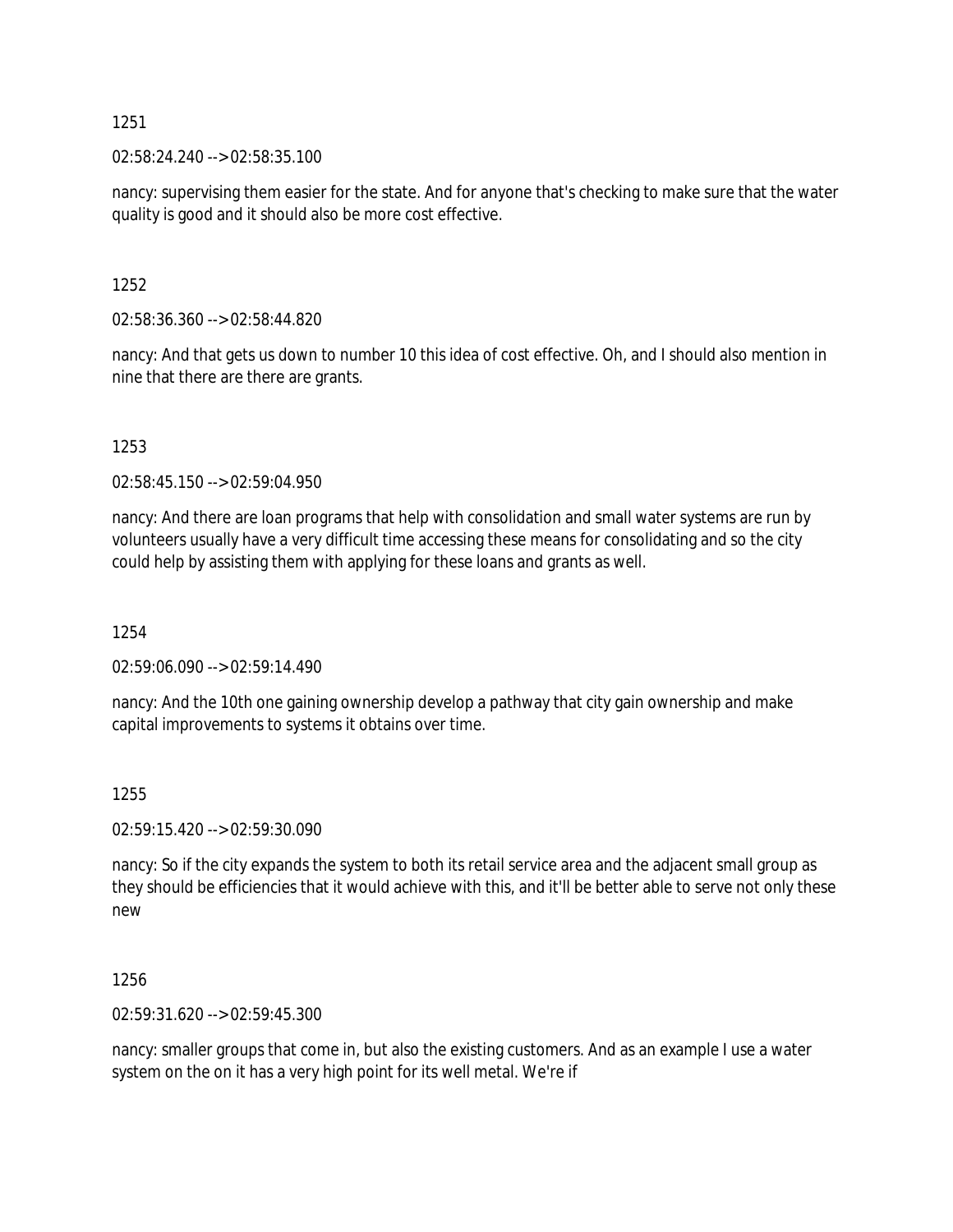### 02:59:45.720 --> 03:00:04.050

nancy: We manage them or later acquired right now we're developing the high school road project and trying to get a higher water point and that it costs money to serve some of the higher level homes on the higher ground levels and on the island and if you get some of these higher

1258

03:00:04.110 --> 03:00:15.570

nancy: Wells, that would create a cost that's just an example of one of the cost efficiencies. There's a lot of cost efficiencies that happen when you start consolidating, which is why the state in the county are

1259

03:00:16.050 --> 03:00:23.460

nancy: Asking for this. Most importantly, that it helps to ensure that everybody gets clean, safe water.

1260

03:00:24.090 --> 03:00:36.600

nancy: So to close, I should note that the Council could adopt a resolution even tonight that these steps and the more active policy suggested in the in the memo that we're submitting arm.

### 1261

03:00:37.470 --> 03:00:45.870

nancy: Are the city's policy concerning small water systems on the island going forward. So you could in fact even make a resolution tonight.

1262

03:00:47.550 --> 03:00:53.970

nancy: This would move the goalposts forward toward achieving guiding principle number two that I think Andy opened with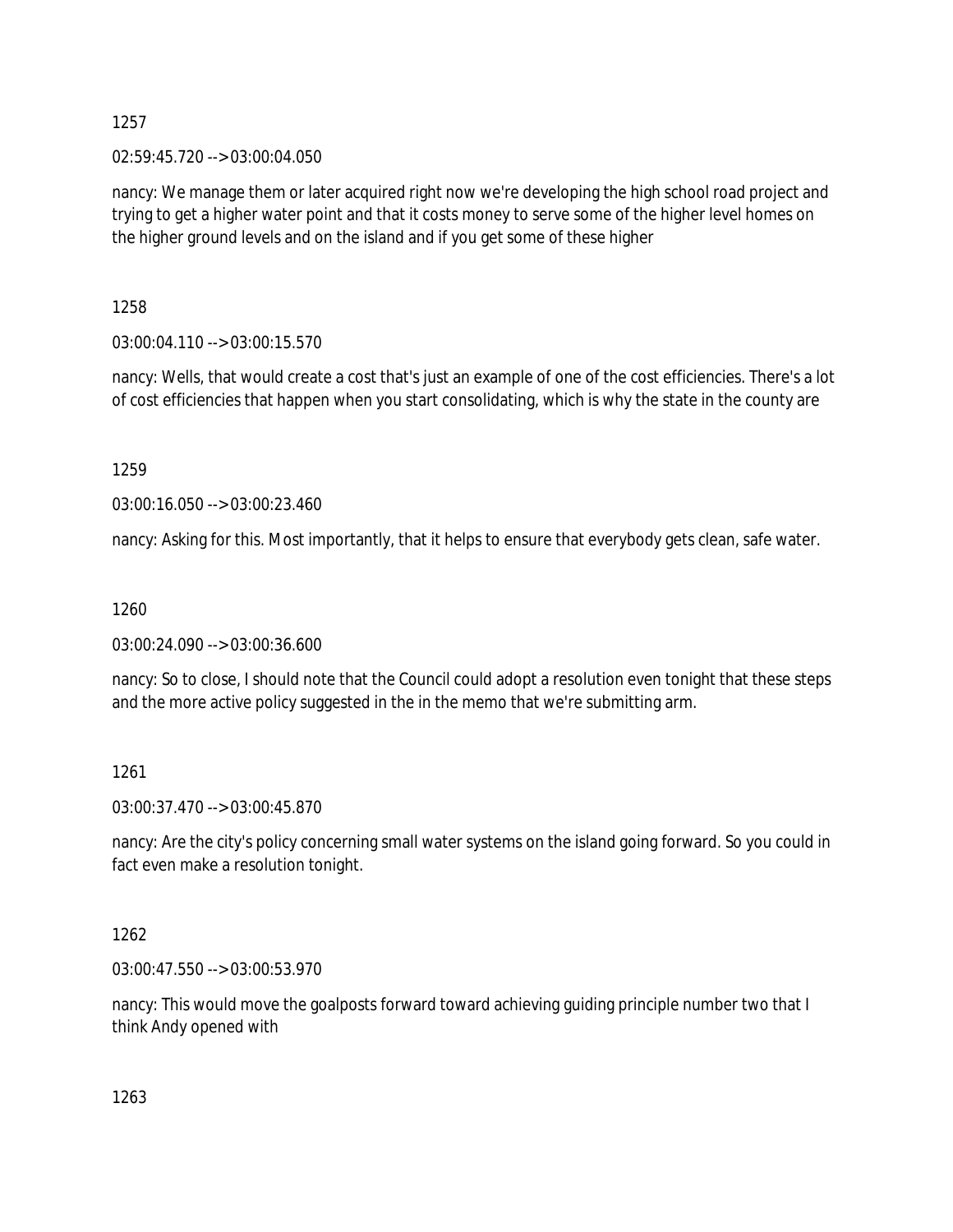03:00:54.960 --> 03:01:06.840

nancy: It is of course posted. Every time you have a meeting on the on the slides guiding principles. Number two, namely managing island water resources and ensuring clean and sufficient groundwater for generations.

1264

03:01:07.230 --> 03:01:15.540

nancy: So a resolution to this effect that we're moving forward with these steps would be useful. And I think Chris already has some thoughts.

1265

03:01:16.530 --> 03:01:26.790

nancy: About what public work staff would be allocated to achieving these steps and that would be something that obviously the City Council could discuss with public works at its Legion.

1266

03:01:37.980 --> 03:01:39.630

Leslie Schneider: So thank you for that.

1267

03:01:42.690 --> 03:01:45.570

Leslie Schneider: Member into sorry I think I see your hand up.

1268

03:01:49.440 --> 03:01:54.600

Rasham Nassar: Yeah. Was there any more presentation or comments from any AC members before I

1269

03:01:57.000 --> 03:02:02.220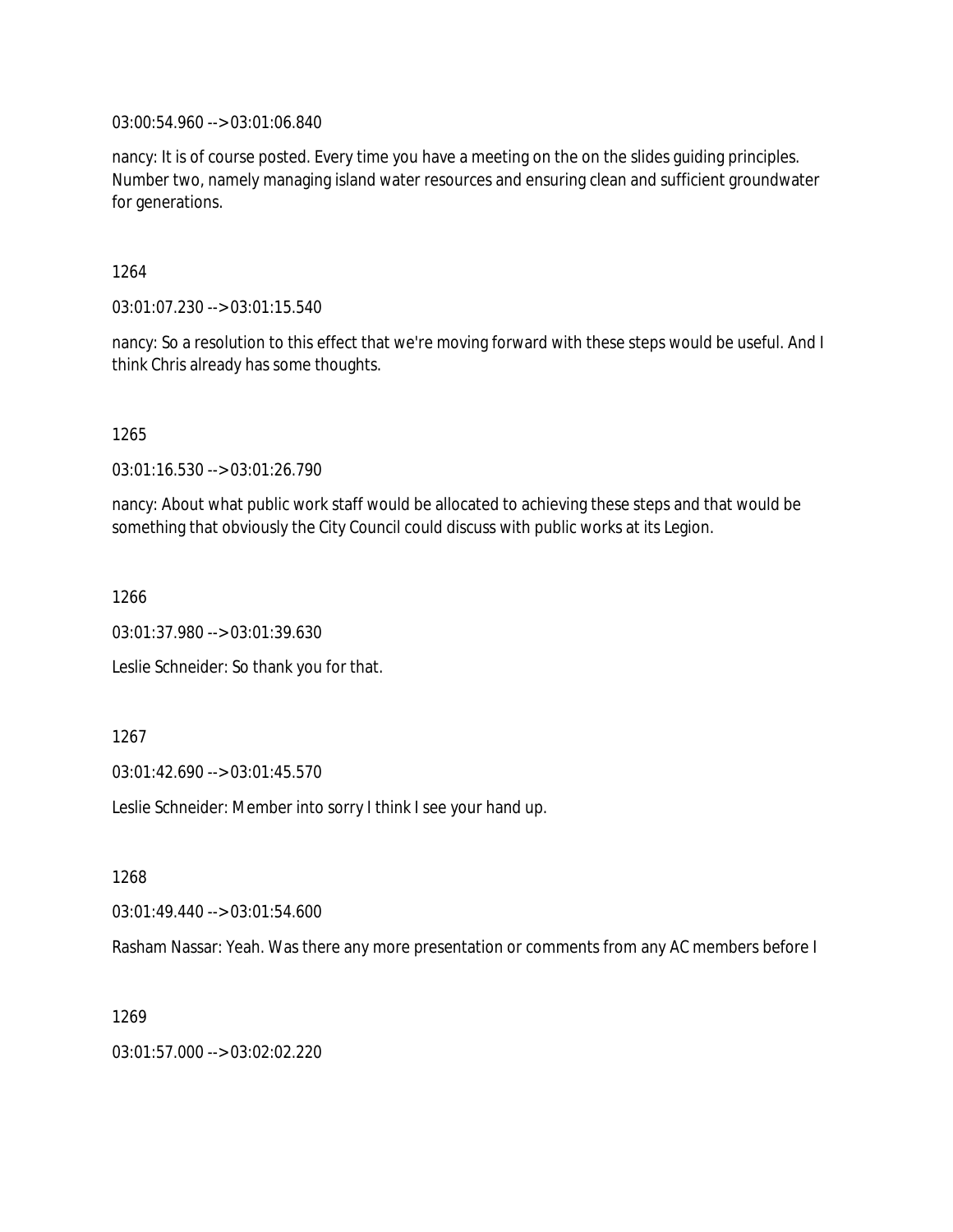Ted Jones: Don't have any more. I think they're all pretty much in there. I would probably the best to answer questions if you have any

1270

03:02:02.400 --> 03:02:03.270

nancy: Yeah, we can answer.

1271

03:02:04.170 --> 03:02:13.590

Rasham Nassar: Okay, so I'm looking at the the agenda bill that came attached with this agenda item and the motion in the packet is to move to four for approval of the January 12 consent agenda.

1272

03:02:14.070 --> 03:02:30.810

Rasham Nassar: The UCS work plan as presented and I heard Nancy make mention of the fact that the USC would like Council to consider adopting resolution and supported the small of the smaller. Okay, so that would be a separate emotion that's not included in the packet

1273

03:02:31.290 --> 03:02:31.680

Hmm.

1274

03:02:33.870 --> 03:02:44.700

Rasham Nassar: OK, and then just I'm relating back to one of the slides. First of all, thank you all very much. I'm constantly impressed by your depth of work and your approach to what is really complicated.

1275

 $03.02.44.970 -5.03.02.49.650$ 

Rasham Nassar: Matter. No, it's taken years to bring this to councils attention tonight, I'm sorry we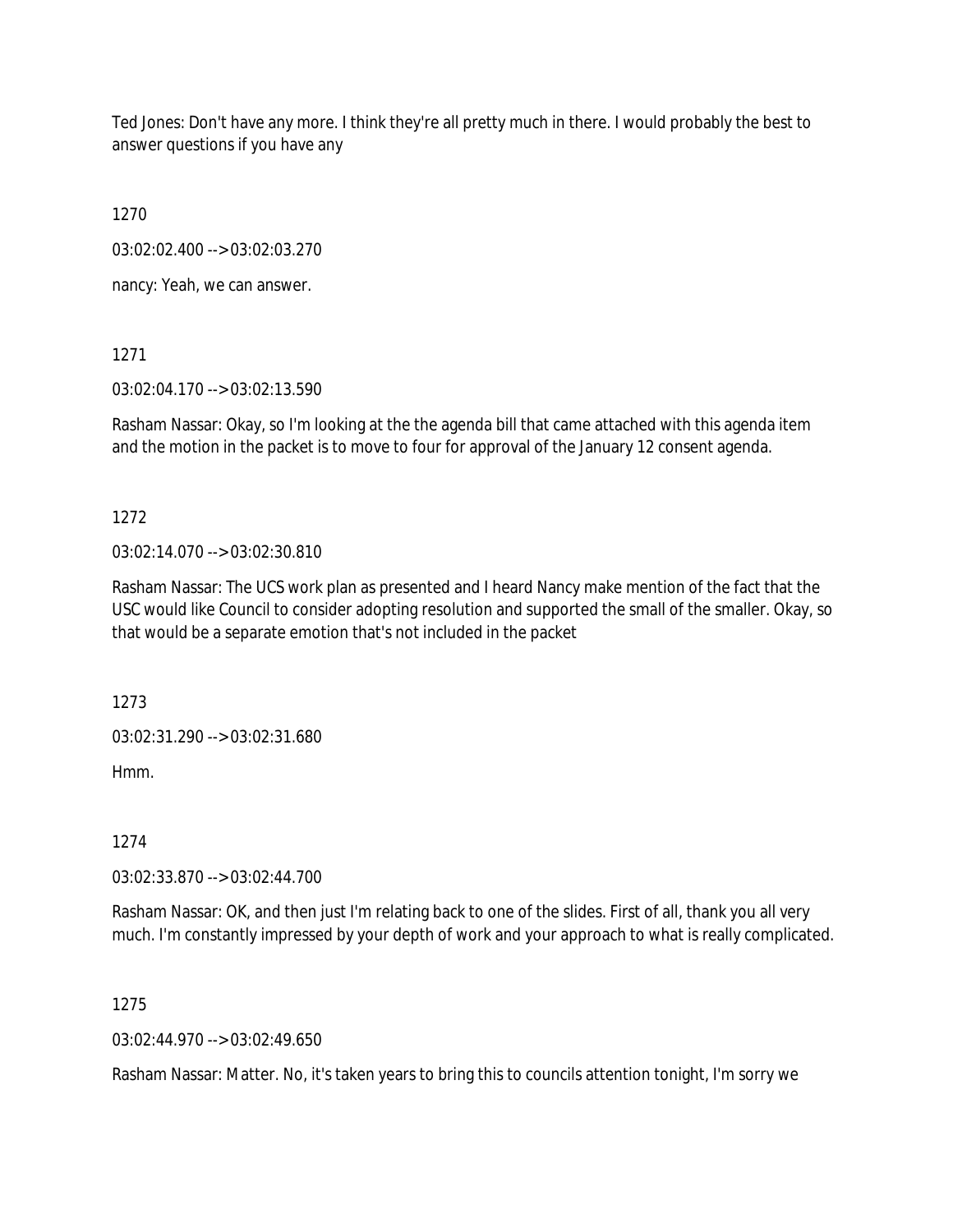03:02:50.040 --> 03:02:56.490

Rasham Nassar: Are feeling like we're short on time, because this is actually a really important, very significant discussion for the Council and the community to have

1277

03:02:57.000 --> 03:03:06.750

Rasham Nassar: So thank you for taking the lead on this and it was discussed by Nancy, with regard to the small water systems, some crossover between this

### 1278

03:03:07.350 --> 03:03:16.080

Rasham Nassar: Kind of general subject and the work on the ground water management plan and some reference was made to a staff member that would maybe work in both areas because they're so

1279

03:03:17.130 --> 03:03:26.490

Rasham Nassar: Interwoven and related was that, and maybe I'll turn to public works director with Vicki is the kind of thinking there that the hydrogeologist hired

1280

03:03:26.880 --> 03:03:34.170

Rasham Nassar: For the work on the ground water management plan could also service staff support to the YC for the development of the small water systems plan.

1281

03:03:34.650 --> 03:03:56.550

Rasham Nassar: And if so, I see you nodding your head. So, um, I believe that the, the Council budgeted only for a part time position or a term limited position with the Council need to consider changing that position to make it such that that person could reasonably support work in both areas.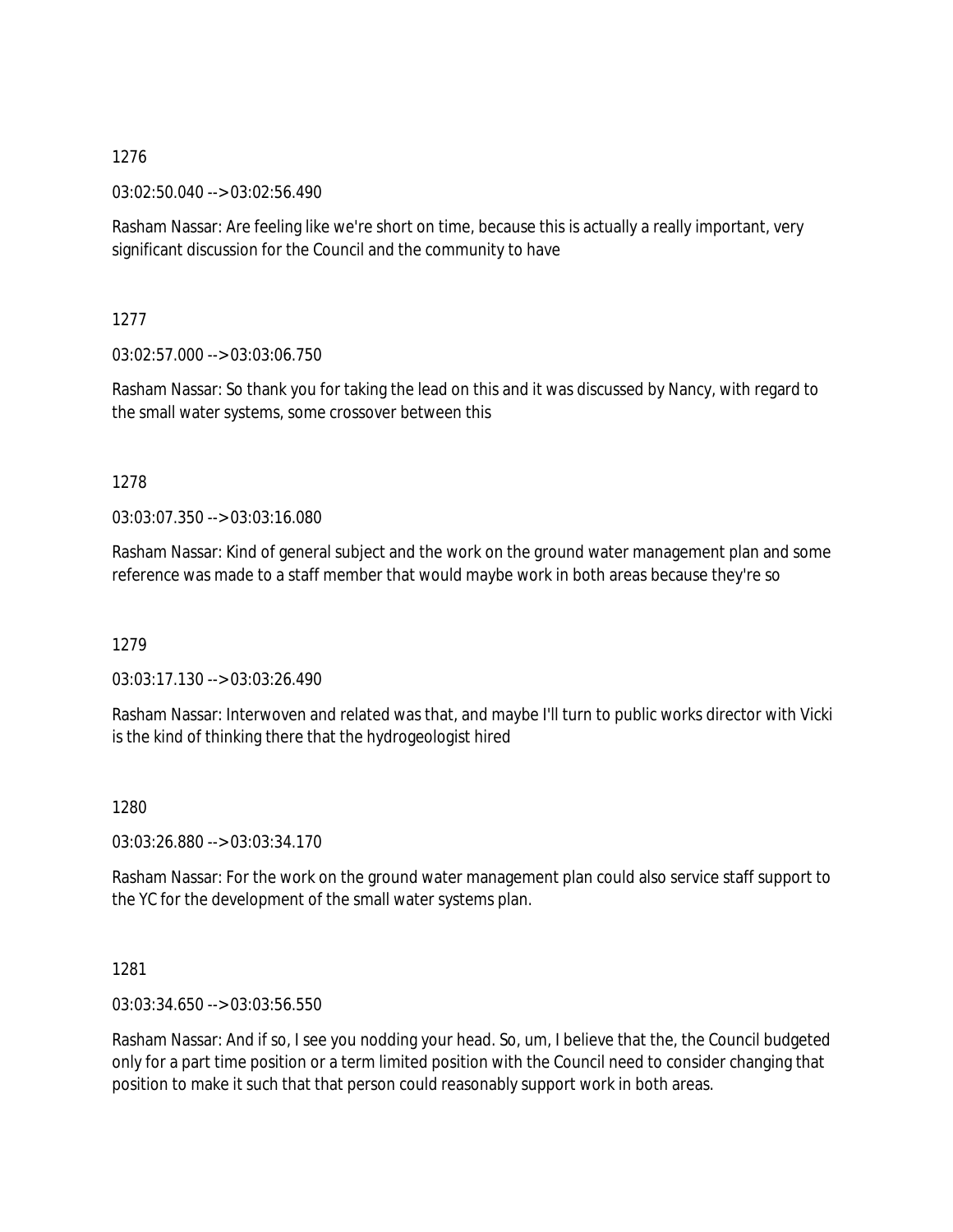03:03:58.500 --> 03:04:04.230

Chris Wierzbicki: Sure, I can answer that for you. And also briefly just lay out how I see this potentially playing out

1283

03:04:05.040 --> 03:04:15.630

Chris Wierzbicki: Obviously one of the probably greatest fears of a committee, who's spent a lot of time and energy working on a significant policy is to potentially see it. Get on the shelf and no action taken.

1284

 $03:04:16.230 \rightarrow 03:04:31.140$ 

Chris Wierzbicki: And I think we have some potential paths forward for how we're going to continue to work on this one of which, as you mentioned, is through the city's ground water management plan. I think there's, as you said, a lot of overlap between the direction that the USC is recommending and

1285

03:04:32.370 --> 03:04:43.050

Chris Wierzbicki: And the work of that plan at that position, as you mentioned, is a term limited position currently for between two and three years. I don't believe there's any changes we need to make to that in order to

1286

03:04:43.500 --> 03:04:51.570

Chris Wierzbicki: Continue to fold this work in. So that's one place where you will the Council here this policy come up again for further discussion.

1287

03:04:52.260 --> 03:04:56.130

Chris Wierzbicki: And that's what up what's that's what I'll call the the planned way for it to come up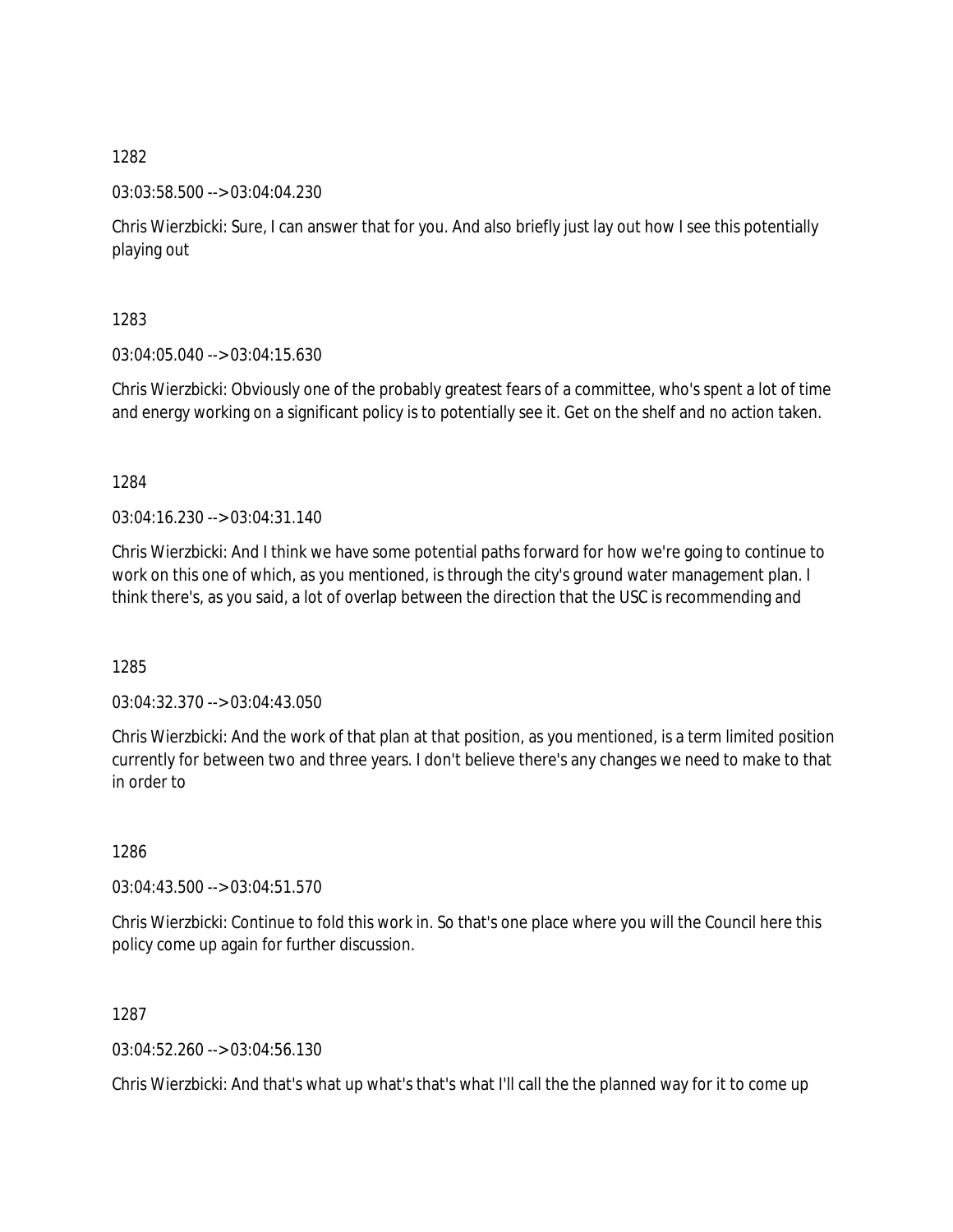03:04:56.730 --> 03:05:08.910

Chris Wierzbicki: Actions like there's to plan the way through the ground water management plan and also the Council approved of what our system business plan in the budget for the next biennium that that also includes a portion of this work as well.

1289

03:05:10.560 --> 03:05:12.480

Chris Wierzbicki: As was mentioned in the presentation there.

1290

03:05:13.140 --> 03:05:21.990

Chris Wierzbicki: This issue came up probably 15 or so years ago and the city's decision at that point was to to not be proactive about about the policies are discussing tonight.

1291

03:05:22.290 --> 03:05:26.700

Chris Wierzbicki: To consciously made that decision. And part of the reason for that was was lack of resources to deal with it.

1292

03:05:27.090 --> 03:05:35.760

Chris Wierzbicki: And unfortunately we're still in that position today. We don't really have the resources necessary to fully enact all these policies. So part of what we need to do is investigate

1293

03:05:36.180 --> 03:05:43.680

Chris Wierzbicki: What, how much work is this and what would it mean to take on some of this work for for the utility and what would it cost and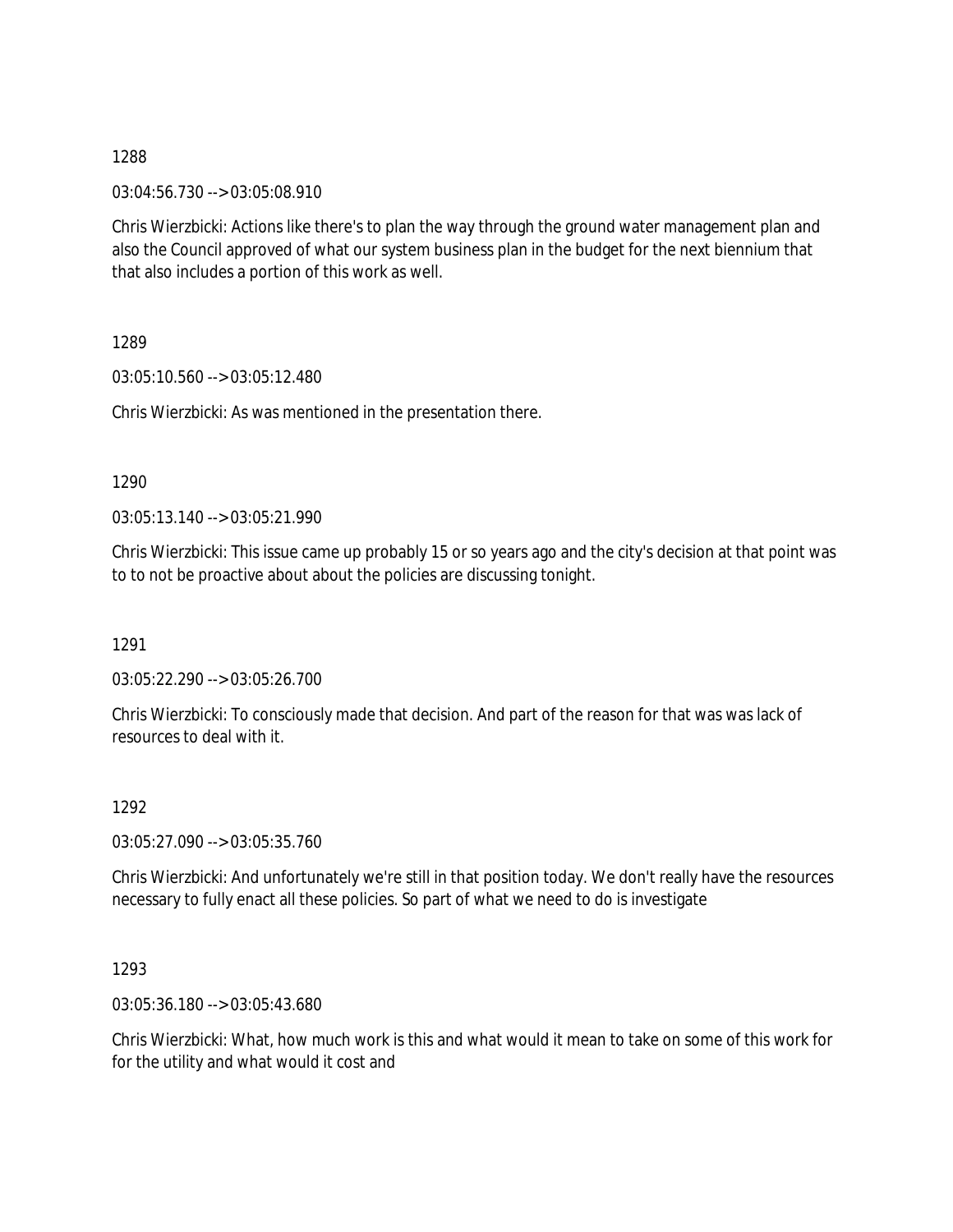03:05:43.920 --> 03:05:51.570

Chris Wierzbicki: How much would we want to invest it and that's part of what the business plan is about. So those are the two planned ways we can deal with it. The unplanned way. We may also deal with it is

1295

03:05:52.170 --> 03:05:58.650

Chris Wierzbicki: We will undoubtedly have small water systems approaching us as they have over the last several years to

1296

03:05:59.820 --> 03:06:08.970

Chris Wierzbicki: Determine how they can continue or if they can receive water from the city in our, in our retail service area and sometimes outside our retail service area.

1297

03:06:09.840 --> 03:06:22.140

Chris Wierzbicki: And so this. That's another place where we can revisit this policy as we're working on it to determine what kind of action, we want to take when we get those requests. So I think there's a couple places. This will come up over the next two years.

1298

03:06:24.000 --> 03:06:24.540

That dose.

1299 03:06:29.610 --> 03:06:30.660 Leslie Schneider: Nancy, did you want to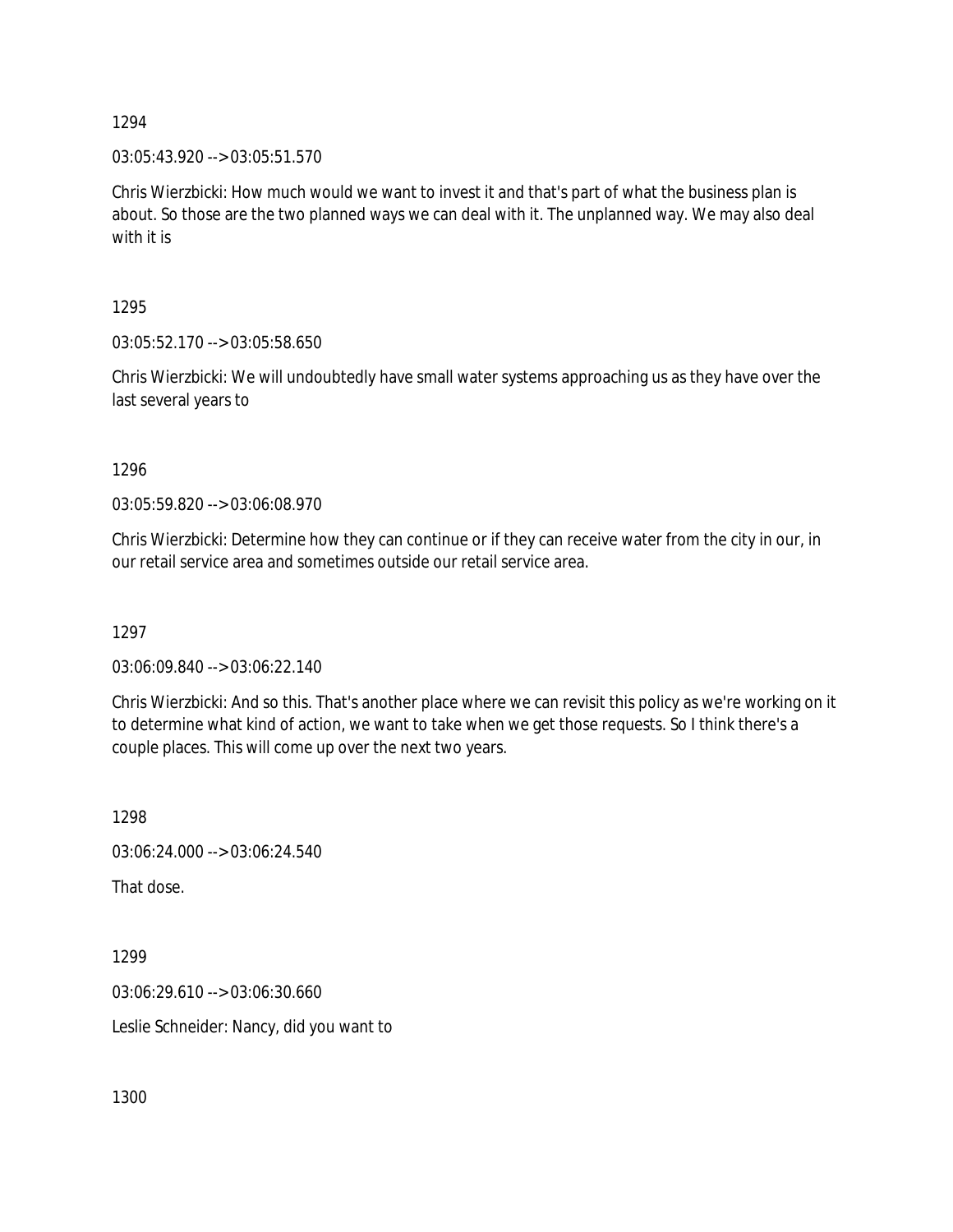03:06:30.750 --> 03:06:41.460

nancy: Reply. Yeah, I just wanted to add that there is a policy, as I stated at the state level and at the at the kids have county level that is encouraging the consolidation.

1301

03:06:41.940 --> 03:06:44.850

nancy: And that this has been going on for you know 30 years

1302

03:06:45.690 --> 03:06:59.790

nancy: Because there are health issues, etc involved in allowing there to be a proliferation of more small water systems and wells. And so I really want to come forward after studying this for five years and say,

1303

03:07:00.180 --> 03:07:12.240

nancy: It is time to step forward and start encouraging less proliferation of small water systems easier access to joining the city why system within our retail service area.

1304

03:07:12.720 --> 03:07:24.120

nancy: And certainly the, the central one that we have access to. Now I feel badly that we've missed our opportunity.

1305

03:07:24.840 --> 03:07:31.560

nancy: To do that already with a couple of systems that have come forward looking for help. And the problem is when they come forward for help.

1306

03:07:32.070 --> 03:07:40.140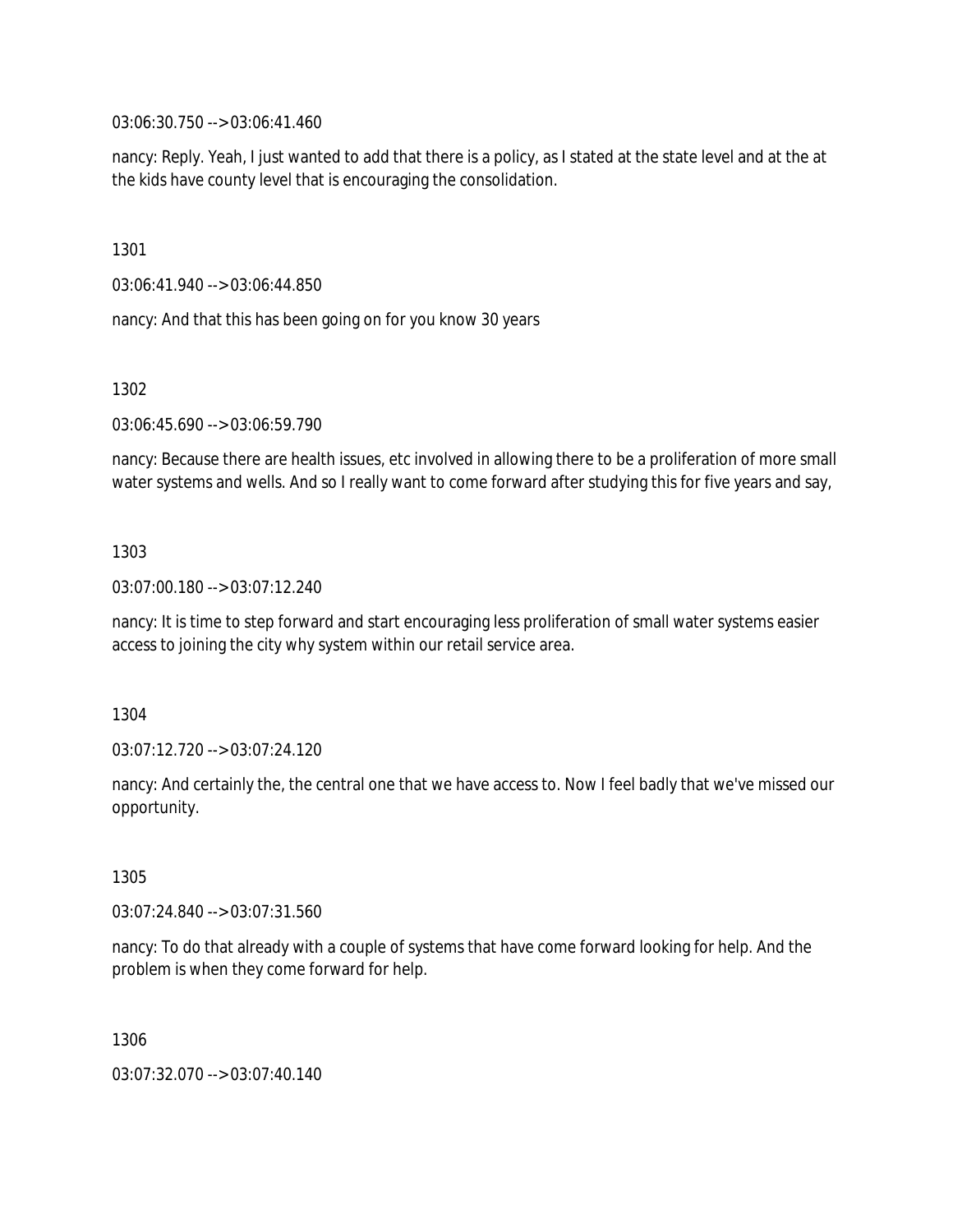nancy: There's no staff to tell them this is what we can do for you. And we've turned a few down recently for that reason.

1307

03:07:40.920 --> 03:07:46.980

nancy: We took one small one in as an example. I think it went. Alright, but we didn't really have the staff.

# 1308

03:07:47.430 --> 03:08:01.020

nancy: To say, Okay, here's what we can do to manage your system going forward. At this point, I think you need to have a proactive. Let's do that. And that in because, you know, when I first came on the UFC

# 1309

03:08:01.920 --> 03:08:12.060

nancy: It was all about. We have to protect the city of Bainbridge Island water people and I I owned a house in a condo that were within the city's

1310

03:08:12.690 --> 03:08:22.470

nancy: Water than got city water. And I asked the question, when I moved to one other place that didn't have city water. Why are we protecting all of the citizens water.

1311

03:08:24.480 --> 03:08:29.400

nancy: What, why, why would it just be the UFC is a, you know, our

# 1312

03:08:30.510 --> 03:08:39.780

nancy: Citizens Advisory Committee for the whole island not first of the city winds blowing. And that got me and Mr Marin talking about, you know, the whole history of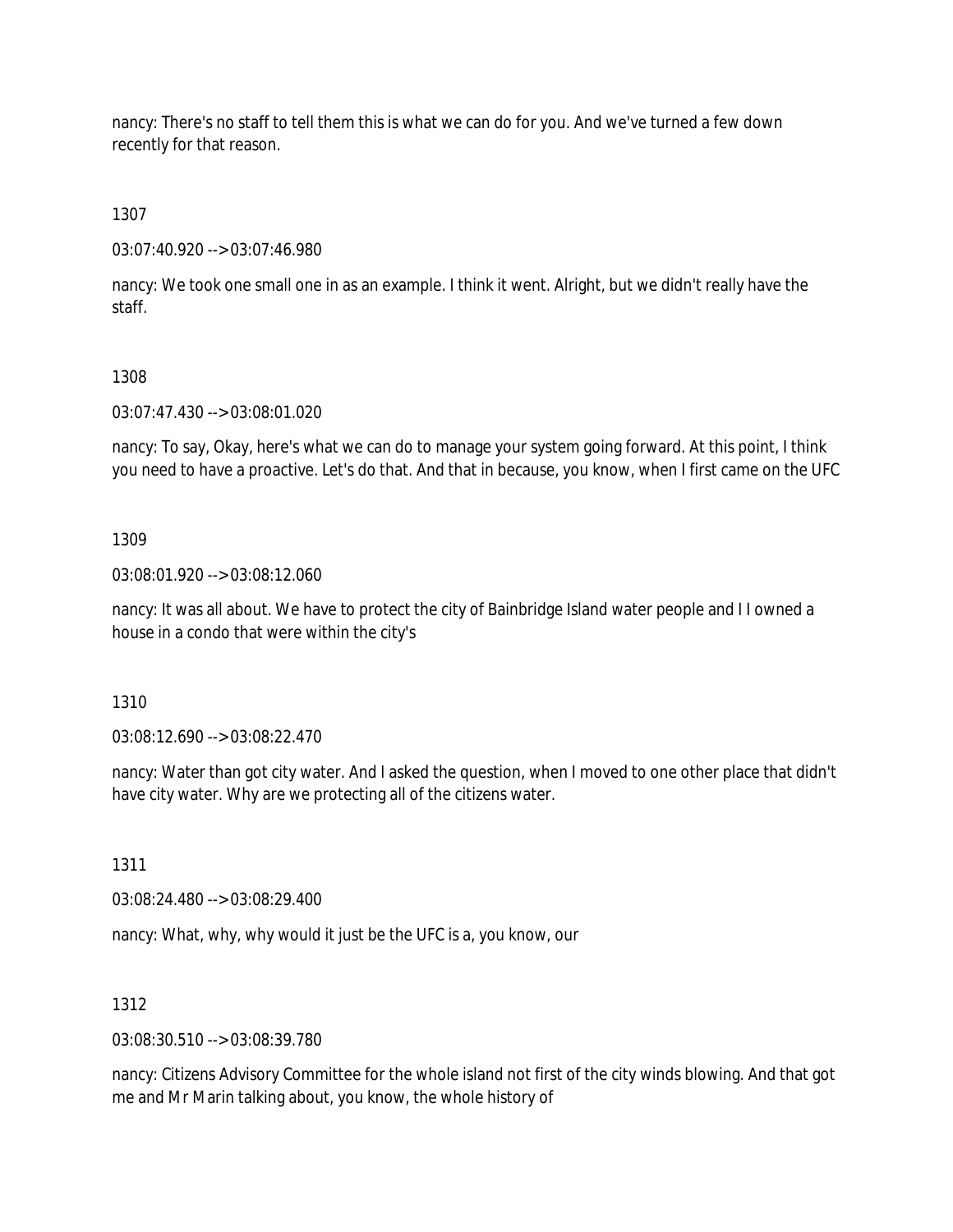03:08:40.530 --> 03:08:51.900

nancy: Most of this stuff was based on the city of Winslow before the whole thing became the island became and and you know this is a bigger thought that we should be protecting the water

# 1314

03:08:52.320 --> 03:09:01.770

nancy: For as many citizens as possible on the island and that requires some proactive planning and staff to make sure that we can do that.

# 1315

03:09:03.360 --> 03:09:06.630

Leslie Schneider: Great, thank you. Councilmember car, you have your hand up.

1316

03:09:07.410 --> 03:09:11.790

Christy Carr: Yeah, thank you. Thanks to the and Andy Do you want to go ahead, first

# 1317

03:09:14.280 --> 03:09:27.090

Andrew Maron: I just want to make one thing Christie be okay. It seems like what would be really helpful that would really be helpful at some point is for the Council to adopt a policy.

# 1318

03:09:27.720 --> 03:09:48.450

Andrew Maron: By resolution similar to what was done 1993 which says, here's what we're going to do. So it's everybody can read it and that the staff can then go forward and implement it during the budgetary process. So if I was you guys. That's what I would like to see developed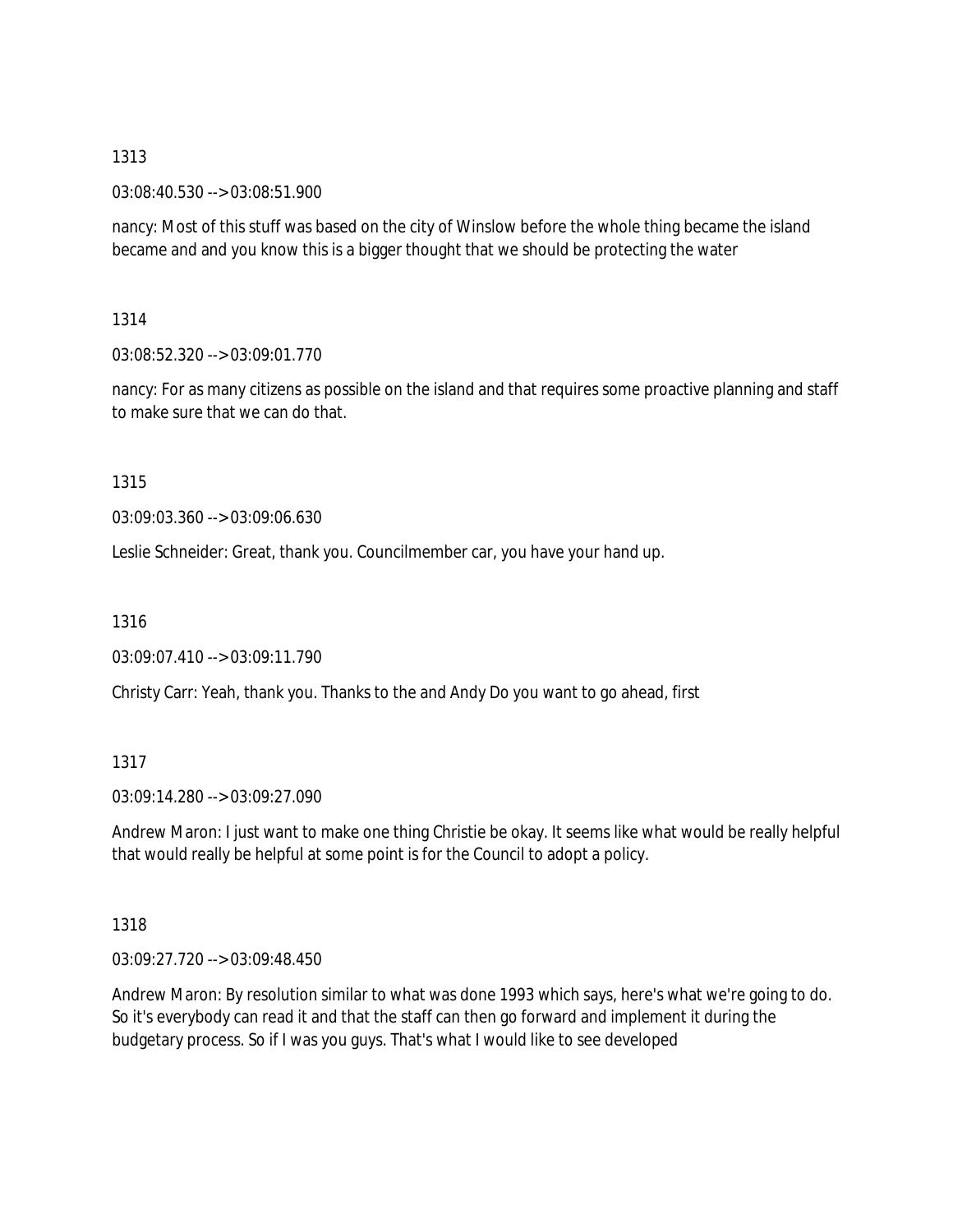03:09:50.310 --> 03:10:02.730

Andrew Maron: With our help, or on your own, but to have something which says, here's the general direction we're going and let the implementation to occur as it as it as need be.

1320

03:10:07.020 --> 03:10:08.220

Christy Carr: Yeah, thank you. That

1321

03:10:09.240 --> 03:10:22.320

Christy Carr: Thanks everyone for your work on this. I can't believe how long you've been working on it. That's amazing. So thanks for your commitment and I have dipped my toe, if you will, into well research in it is a struggle so great work.

### 1322

03:10:23.190 --> 03:10:28.260

Christy Carr: Really impressive. I guess I had a, I guess. A follow on question for

### 1323

03:10:29.340 --> 03:10:37.740

Christy Carr: The public works director and maybe deputy city manager to follow on to both Nancy and Andy's comments, I think, and it really has to do with

### 1324

03:10:38.220 --> 03:10:51.510

Christy Carr: How we would implement this because and a resolution seems to make sense in terms of policy direction, but we do have a water business plan that I think is in our budget for 2021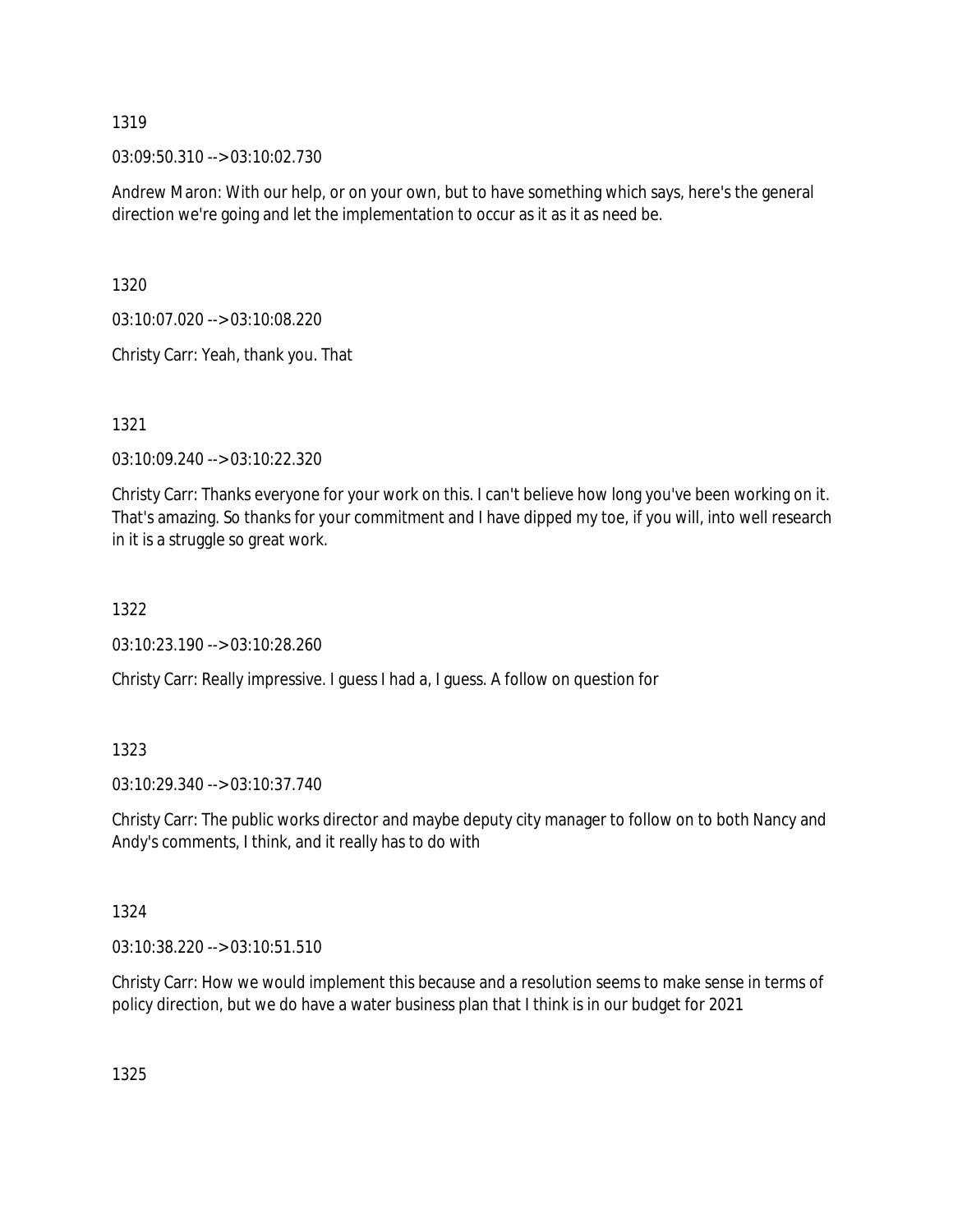03:10:52.710 --> 03:10:57.120

Christy Carr: And I'm wondering if it anticipates the UAE sees recommendation.

### 1326

03:10:57.990 --> 03:11:13.710

Christy Carr: Or not, or I'm just looking at dependencies and cart before the horse kind of thinking and also that we have to, I think it sounds like, really think about short term staff, which we seem to have budgeted through hydrogeologist that that is

#### 1327

03:11:14.400 --> 03:11:34.800

Christy Carr: From my understanding, really working on a separate piece of our groundwater management stuff although there's some overlap and then long term care and feeding of an improved or elevated staffing need for as we add things to the city's

1328

03:11:35.940 --> 03:11:36.840

Christy Carr: Well,

#### 1329

03:11:38.460 --> 03:11:45.930

Christy Carr: So I'm just kind of curious is that kind of discussion. We're going to have over the next two years are we going to talk about that with the water business plan.

1330

03:11:46.740 --> 03:12:00.120

Christy Carr: I certainly wouldn't feel comfortable making a recommendation anytime soon, without having those sort of logistics or staffing dependencies figured out or known better.

1331

03:12:02.340 --> 03:12:06.630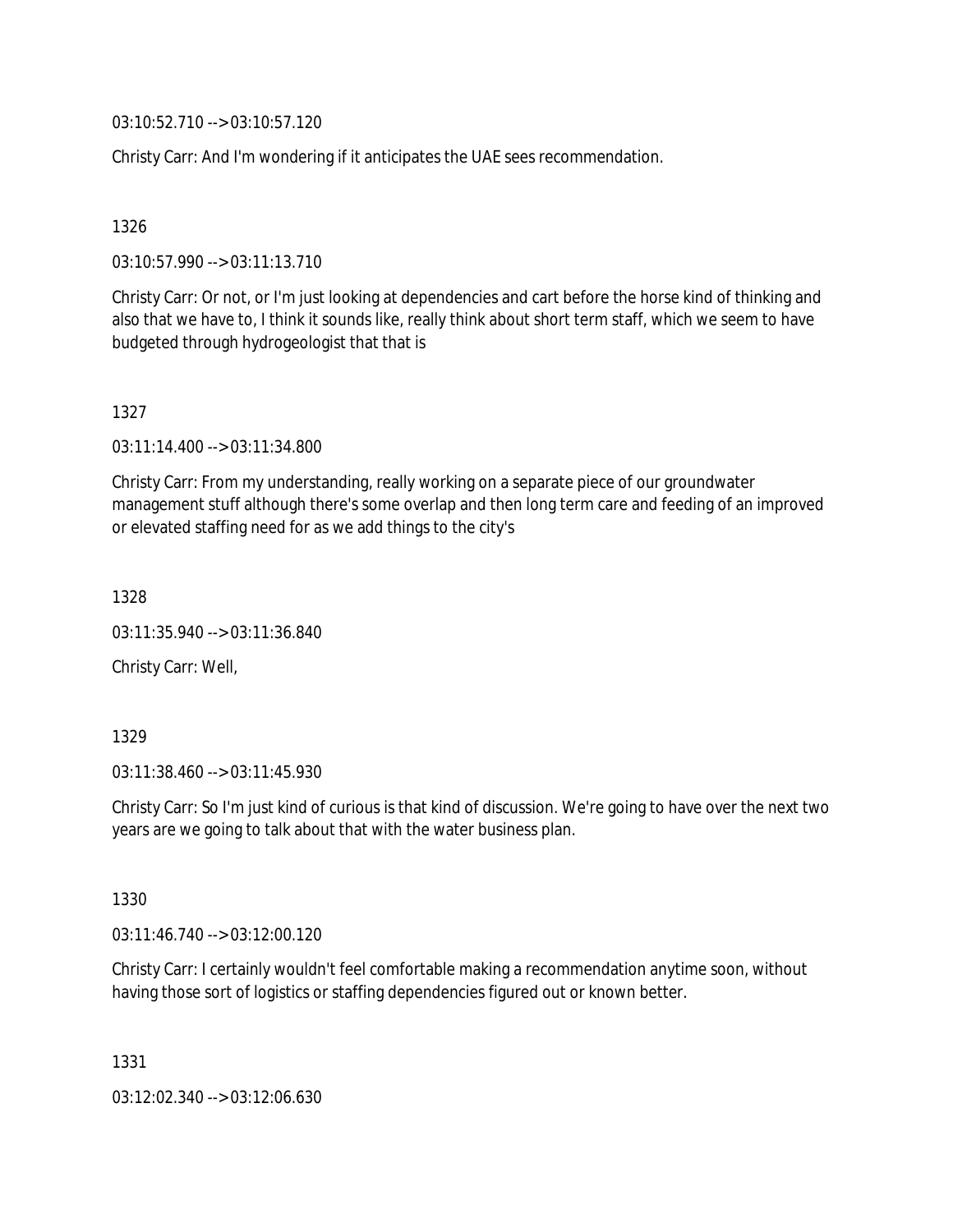Chris Wierzbicki: I'll briefly comment on that. I think you're getting to the point, which is that

# 1332

03:12:06.930 --> 03:12:17.400

Chris Wierzbicki: The business. The, the idea behind the business plan was to figure out how we would go about implementing some of these recommendations, how much it would cost. What kind of resources, we would need to staff it

# 1333

03:12:17.850 --> 03:12:26.250

Chris Wierzbicki: What it would mean in terms of investments by the water utility or revenue to the water utility, depending on how the different actions we might take

# 1334

03:12:27.960 --> 03:12:36.450

Chris Wierzbicki: So there's nothing certainly stopping the Council from passing a resolution resolution saying that you would like to head in the state of direction of the seas recommendation.

1335

03:12:37.170 --> 03:12:47.670

Chris Wierzbicki: But us formally getting to that point of being able to implement will take some additional work through through the business planet and and maybe additional work beyond that, as well.

1336

03:12:49.230 --> 03:12:52.980

Leslie Schneider: So towards that goal of moving us forward because

1337

03:12:53.130 --> 03:12:55.290

Leslie Schneider: We are obviously way behind and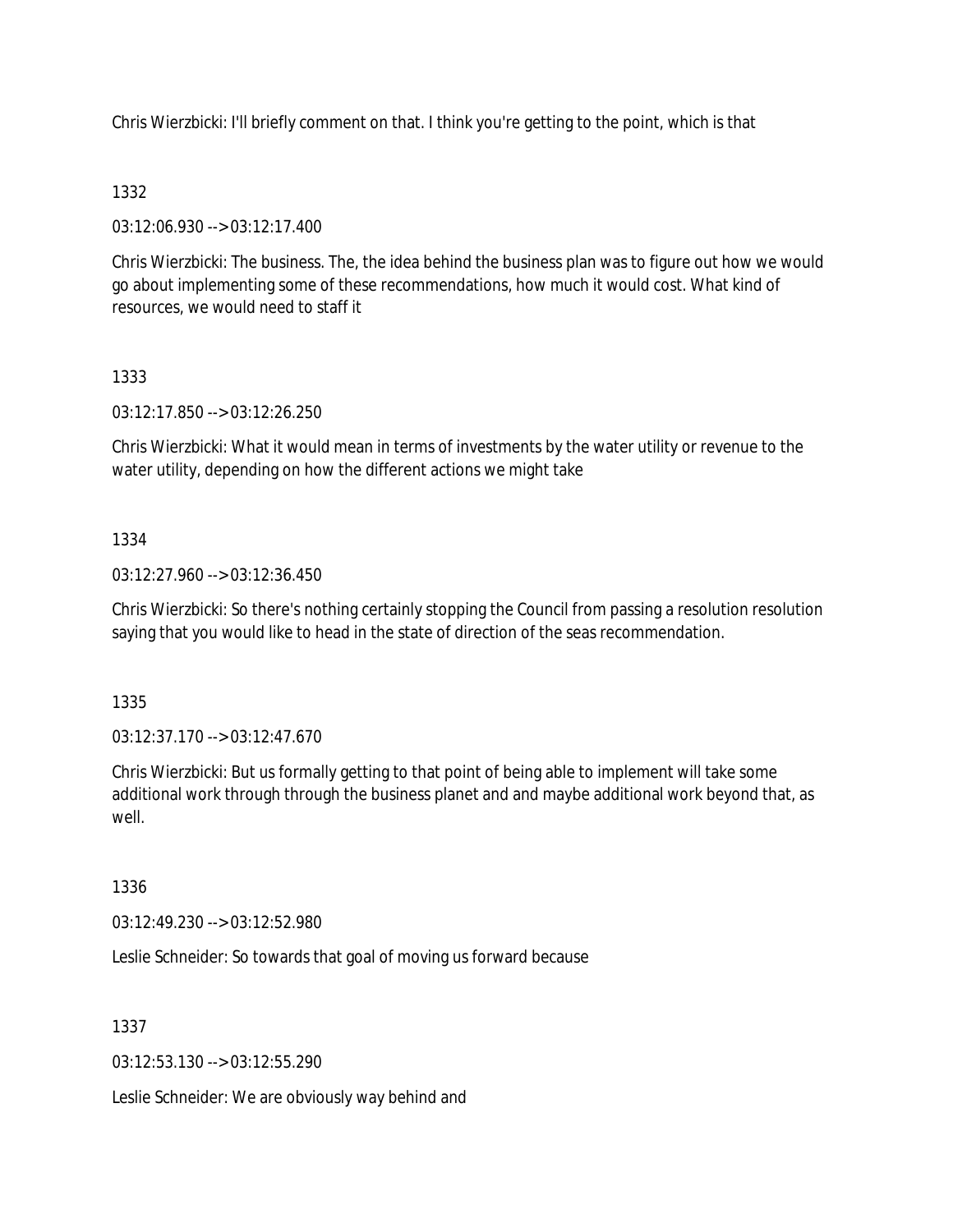03:12:55.320 --> 03:12:59.880

Leslie Schneider: This particular item has gone over itself. I'm wondering if there's

### 1339

03:13:00.570 --> 03:13:10.170

Leslie Schneider: If we can take this as a priority that we discussed in our, in our work plan when we read when we revisit the the work plan. I mean, so we could move forward.

#### 1340

03:13:10.620 --> 03:13:20.130

Leslie Schneider: When I talk about the work plan. I mean councils work plan. We could certainly go ahead and give a thumbs up to the UAE sees work plan.

1341

03:13:21.360 --> 03:13:26.580

Leslie Schneider: Is. Does anyone have a thought about moving us forward there Deputy Mayor deeds.

1342

03:13:28.410 --> 03:13:29.130

Leslie Schneider: And you're on mute.

1343

03:13:31.320 --> 03:13:32.400

Joe Deets: Thank THANK YOU MAYOR.

1344

03:13:33.480 --> 03:13:46.470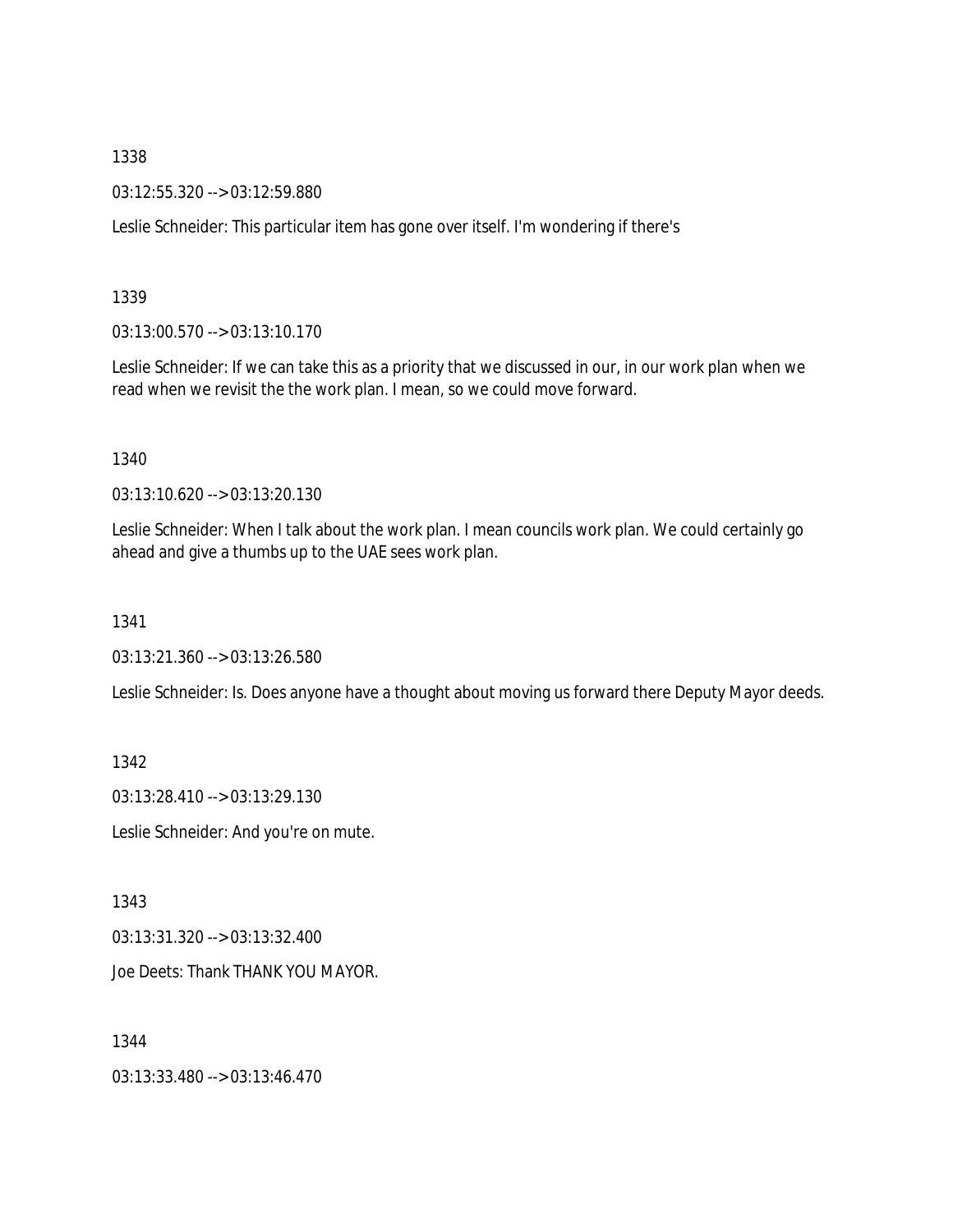Joe Deets: Yeah, I'll just make a motion. I moved to Ford for approval with the January 12 20 2021 consent agenda. The utility advisory committee 2021 work plan as presented

1345 03:13:47.430 --> 03:13:48.000

Latin

# 1346

03:13:49.740 --> 03:13:53.340

Leslie Schneider: America ever Pollock. Second to that. Is there any discussion.

1347

03:13:55.020 --> 03:13:56.100

Leslie Schneider: chasm. I'm going to Sir

1348

03:13:56.640 --> 03:14:04.650

Rasham Nassar: Yeah, I just want to make sure that we're not going to drop the the suggestion from CBC members related to the resolution.

# 1349

03:14:05.130 --> 03:14:12.180

Rasham Nassar: I'd like to find a way for us to continue towards that direction. I don't necessarily want to put it off until the Council retreat in January.

1350

03:14:12.540 --> 03:14:17.940

Rasham Nassar: Is there some direction that we can give tonight to staff or to USC to begin developing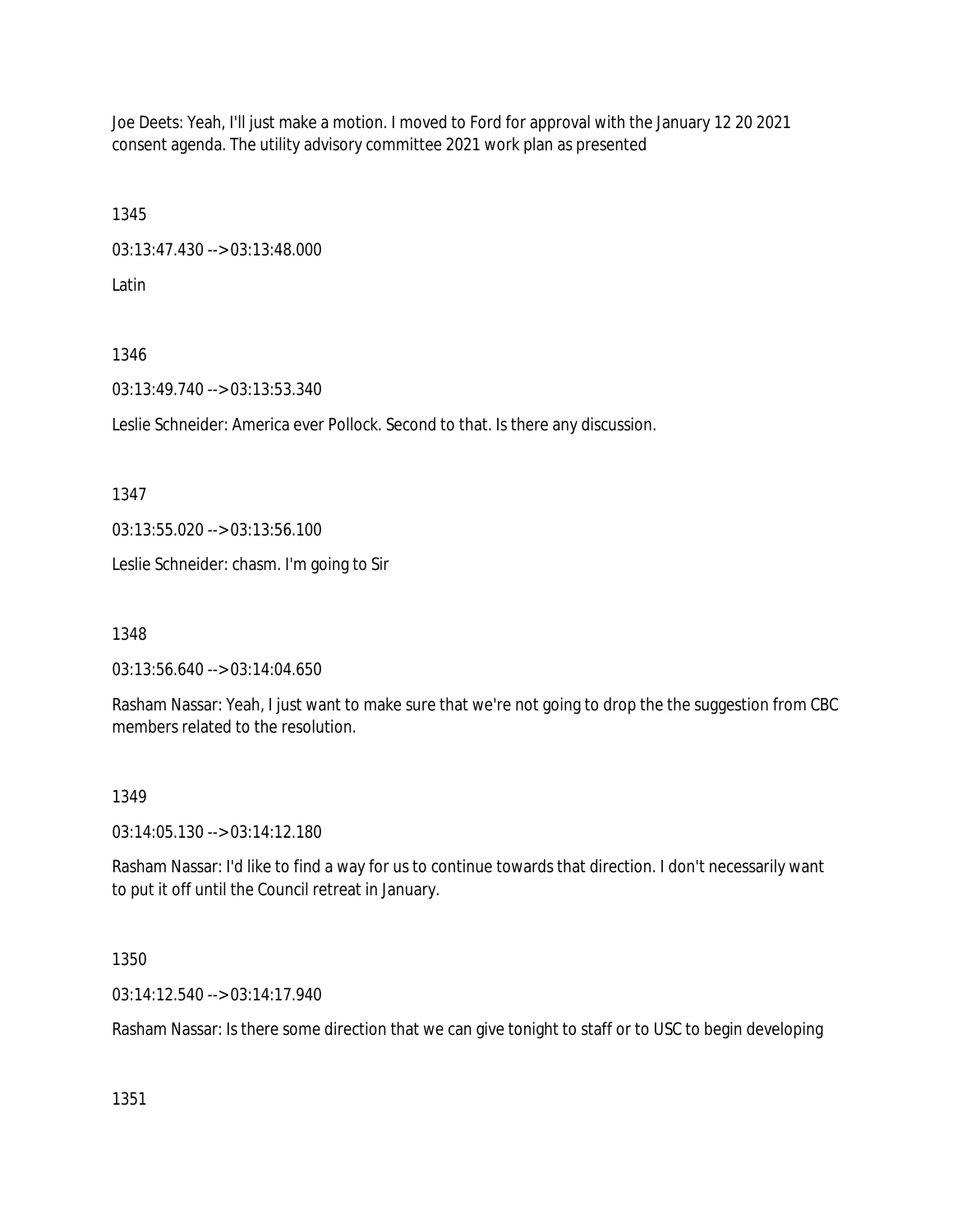03:14:18.600 --> 03:14:32.460

Rasham Nassar: Language for a resolution, help, help me out, guys. I certainly would like to give some direction tonight, or at least have counsel indicate it's it's intense it's intentions to pick up on your recommendation and follow through with it.

1352

03:14:35.730 --> 03:14:37.740

nancy: I didn't want to add one thing I

1353

03:14:37.770 --> 03:14:43.890

nancy: Think you were sound like I agree with you. I would like to see this some kind of resolution move forward, but

### 1354

03:14:43.950 --> 03:14:49.410

nancy: I also wanted to say I'm saving a point of order. Oh, I'm sorry.

1355

03:14:49.890 --> 03:14:54.030

Michael Pollock: We have a motion on the on the second on the table. You don't need to vote.

1356 03:14:54.690 --> 03:14:55.050 nancy: All right.

1357 03:14:55.500 --> 03:14:58.800

Michael Pollock: We're discussing today, we're in. We're in emotion.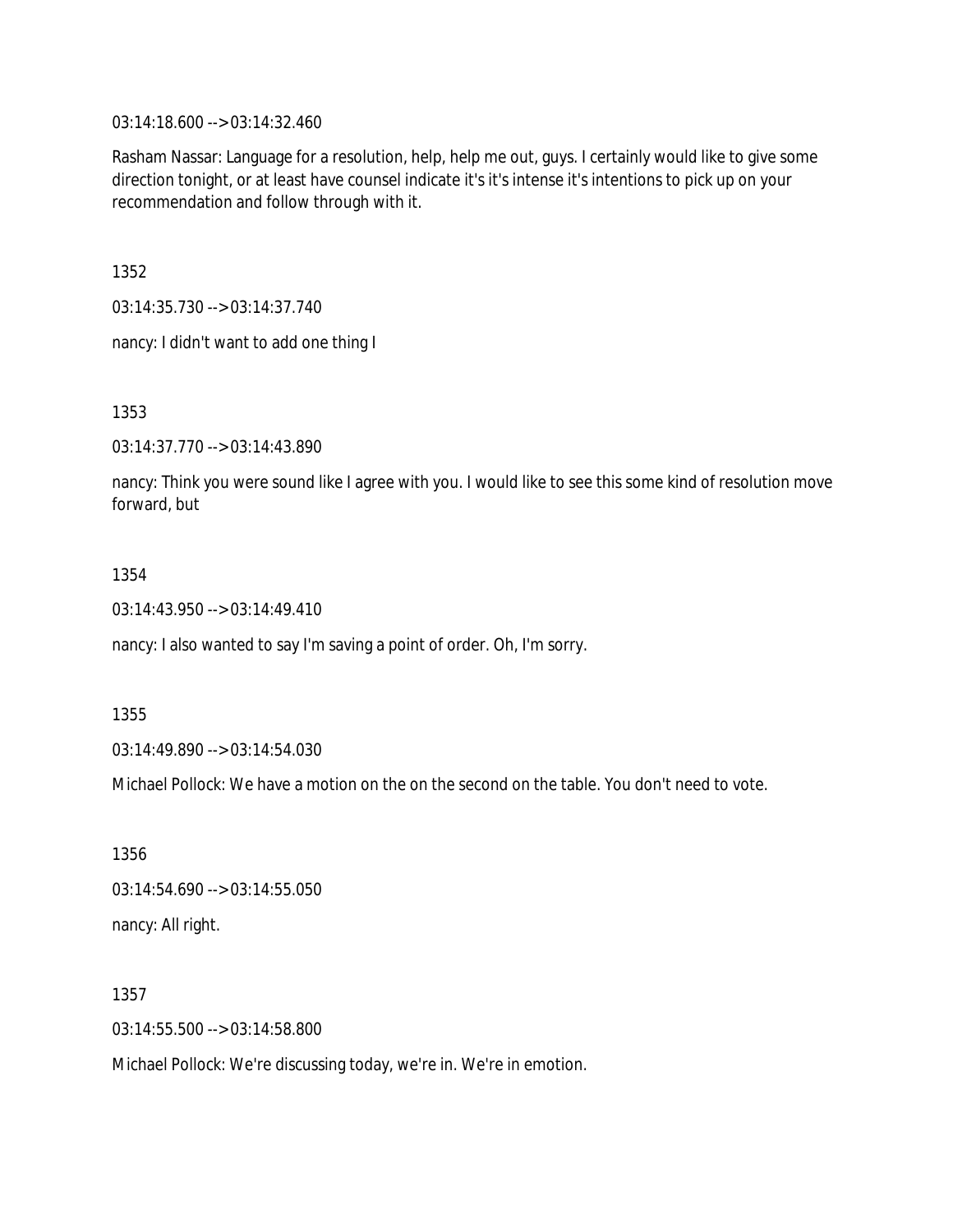03:14:59.880 --> 03:15:13.590

Leslie Schneider: Yeah, thank you. Councilmember Pollock. Let's get this one over with and then we can decide what next steps are. So if there's any further discussion about the emotion that's on the floor for approving the work plan for the UFC

1359

03:15:15.420 --> 03:15:18.180

Leslie Schneider: Seeing none. All those in favor please say I

1360

03:15:19.980 --> 03:15:21.060

Leslie Schneider: And any opposed.

1361

03:15:22.620 --> 03:15:26.190

Leslie Schneider: Alright that passes unanimously and I just

1362

03:15:28.290 --> 03:15:41.310

Leslie Schneider: I we have one more meeting that is a study session this year. So I think that it's kind of natural that things would move to January, at this point, unless there's some sort of urgency, so

1363

03:15:42.600 --> 03:15:50.490

Leslie Schneider: It seems appropriate to me that we bring this up as our as a priority when we discuss priorities overall

1364

03:15:54.150 --> 03:15:55.980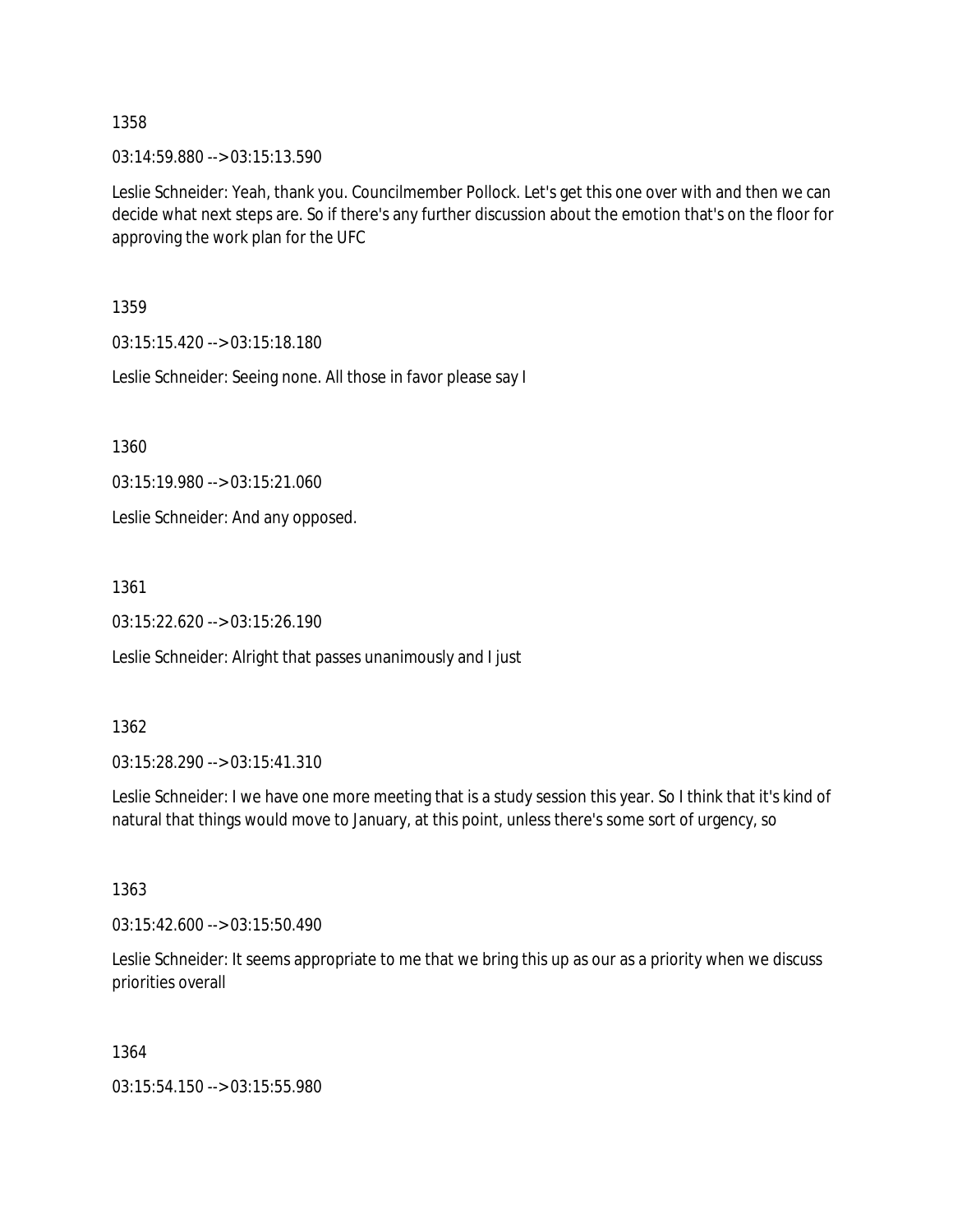Leslie Schneider: So, Seeing no further ado,

1365

03:15:57.420 --> 03:15:59.370

Leslie Schneider: All right. We've got two hands up now.

# 1366

03:16:00.450 --> 03:16:03.510

Leslie Schneider: I'm going to let COUNCILMEMBER high topless speak first.

1367

03:16:05.070 --> 03:16:15.990

Kirsten Hytopoulos: Well, I'm it seems unlikely that it seems like I know we're all tired and we all have so far to go. But it seems unlikely that we're going to give this even this level of focus right now to this issue.

# 1368

03:16:17.160 --> 03:16:31.980

Kirsten Hytopoulos: Say at like a, you know, at our at our retreat. For example, we're talking about priorities. I feel like we should give some more direction right now for me if I could hear and maybe I've just not processed it, but if I could hear from the public works director

1369

03:16:33.150 --> 03:16:48.030

Kirsten Hytopoulos: some feedback on is this is are we in the realm of where we should be, you know, from the staff perspective is this in the realm of where you feel we should be going. Do we need any staff feedback we've got our, our, our system expert feedback or plan.

1370

03:16:49.050 --> 03:16:55.920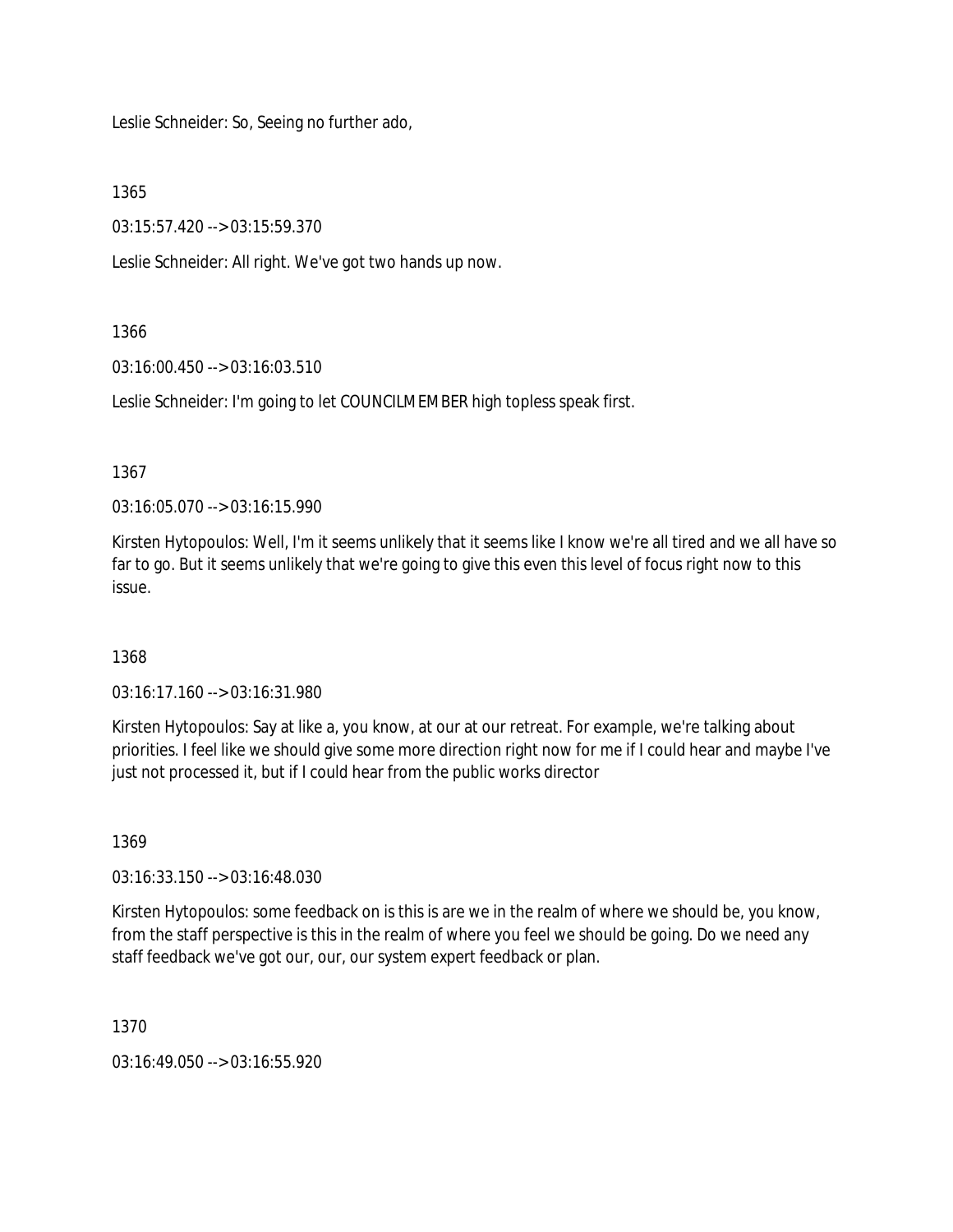Kirsten Hytopoulos: If this is kind of roughly where we should be going that i mean i would i would agree, let's move forward with looking for a resolution, and we were just talking about setting.

1371

03:16:56.340 --> 03:17:04.290

Kirsten Hytopoulos: We're talking about setting a policy, we're not putting dollars behind saying we have to start implementing right away. Right. I mean, what I'm hearing because of total a person here.

## 1372

03:17:04.620 --> 03:17:12.060

Kirsten Hytopoulos: Is it maybe if we have this policy in place then then actions can start to happen when they come up and we'll know what we want a budget for etc.

## 1373

03:17:12.270 --> 03:17:18.720

Kirsten Hytopoulos: So this is just putting a policy in place, right. It's not binding us budgetary or work plan wise, other than creating the resolution.

### 1374

03:17:19.650 --> 03:17:30.240

Kirsten Hytopoulos: I think we should give direction to create to move forward the resolution, if that's when we get more staff feedback on this. That's fine. It may be that staff has worked enough with USC, that this is already

### 1375

03:17:30.930 --> 03:17:41.070

Kirsten Hytopoulos: Just needs to be reformatted, that's what I guess I'd like to hear for public works director. How much more do we need to hear from you before you'd feel comfortable with us moving forward to move this into some sort of resolution.

1376

03:17:43.050 --> 03:17:46.560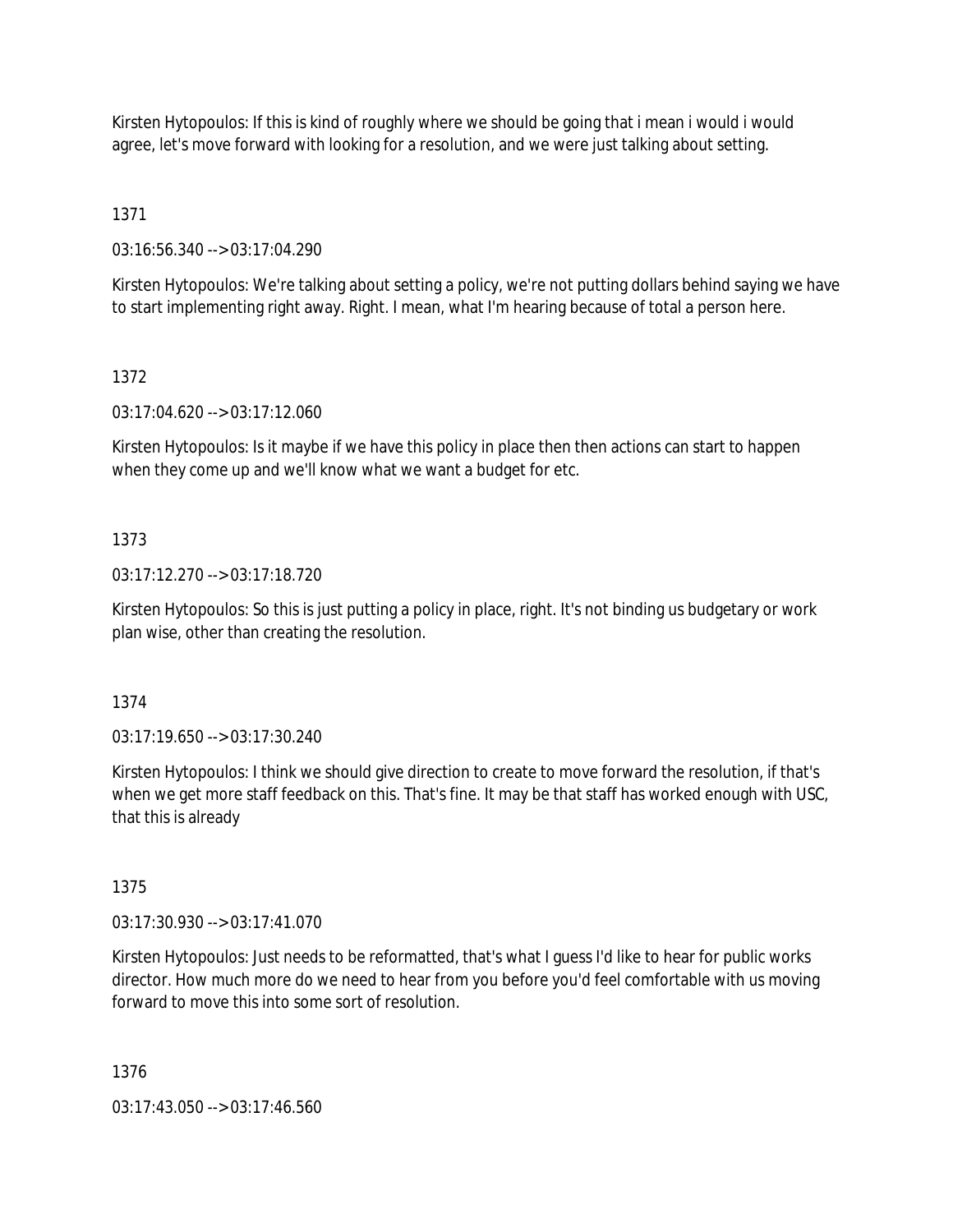Chris Wierzbicki: Thanks for that, as I mentioned, I don't see a downside to

## 1377

03:17:47.670 --> 03:17:52.620

Chris Wierzbicki: If you agree with it with a policy recommendations here to move forward with the resolution with the understanding that

## 1378

03:17:53.400 --> 03:18:08.640

Chris Wierzbicki: It takes some additional work to eventually implement those policies and you know we have some mechanisms right now that we can work on over the next couple of years to evaluate that and determine if if if we can get there now and how to get there.

## 1379

03:18:10.410 --> 03:18:22.110

Leslie Schneider: Alright, so my question right now from a process point of view is just where are we with with a resolution is somebody who just has come up with emotion that includes that resolution and I'll go to council member in a star next

1380

03:18:27.150 --> 03:18:30.900

Rasham Nassar: To your council asking for a motion on the floor to direct

1381

03:18:33.000 --> 03:18:34.440

Rasham Nassar: Okay city manager.

1382

03:18:35.130 --> 03:18:35.490

Done.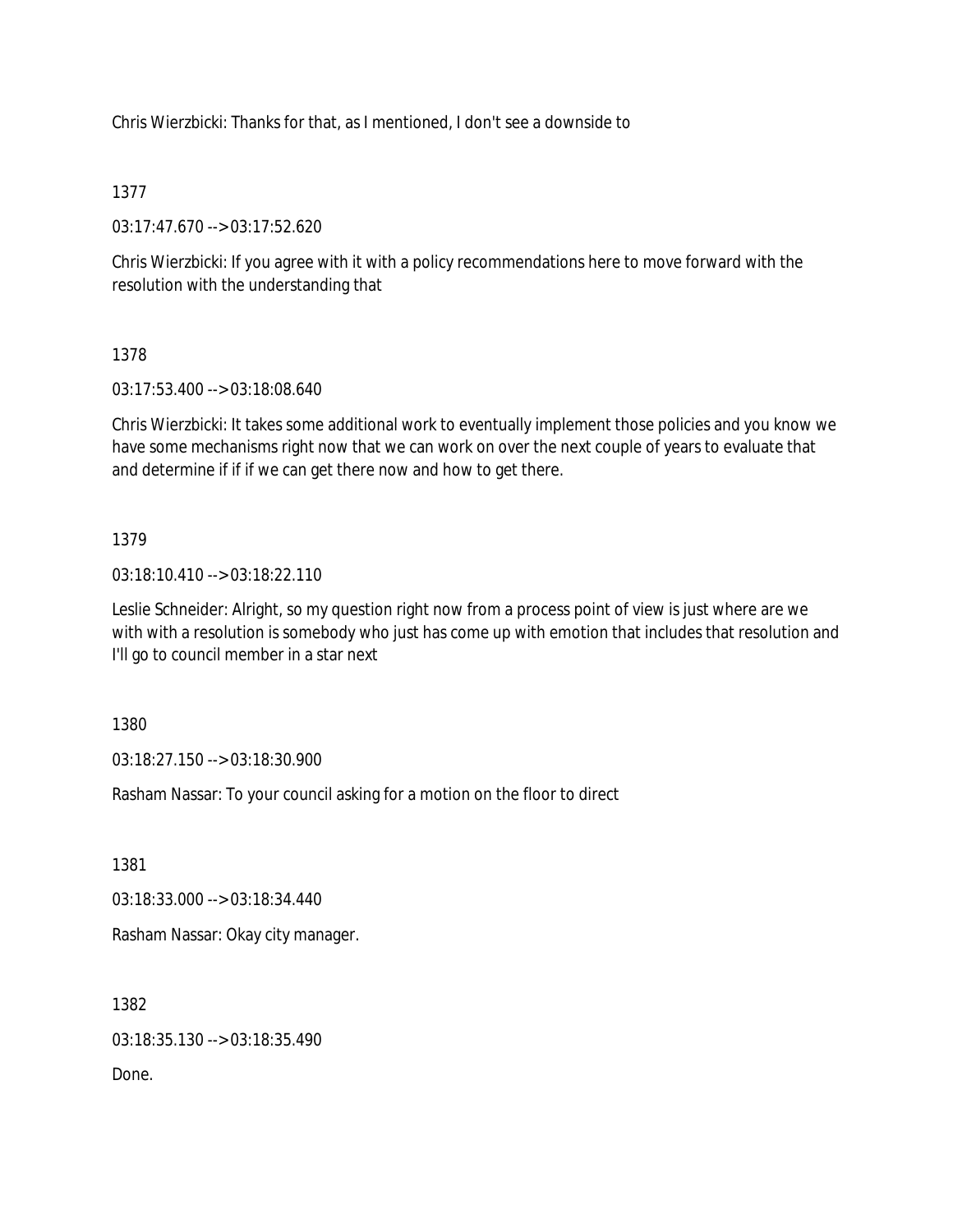03:18:36.900 --> 03:18:42.150

Ellen Schroer: Thank you. Councilmember to start. I think maybe what I'm hearing is that Council would like staff to consider.

1384

03:18:42.690 --> 03:18:53.880

Ellen Schroer: What would need, what would need to be done to put that resolution together. And so you could direct staff to do that and to bring it back, and then I can work with the mayor and Deputy Mayor to schedule that as soon as it's available.

1385

03:18:55.320 --> 03:19:01.590

Rasham Nassar: Okay, so I moved to direct staff to begin working to develop a resolution.

1386

03:19:02.730 --> 03:19:06.900

Rasham Nassar: Related to the USGS recommendations at the city develop a small water system policy.

1387

03:19:07.230 --> 03:19:07.920

Michael Pollock: So I can

1388

03:19:09.090 --> 03:19:10.290

Leslie Schneider: Elsewhere Republic second to

1389

03:19:10.290 --> 03:19:12.930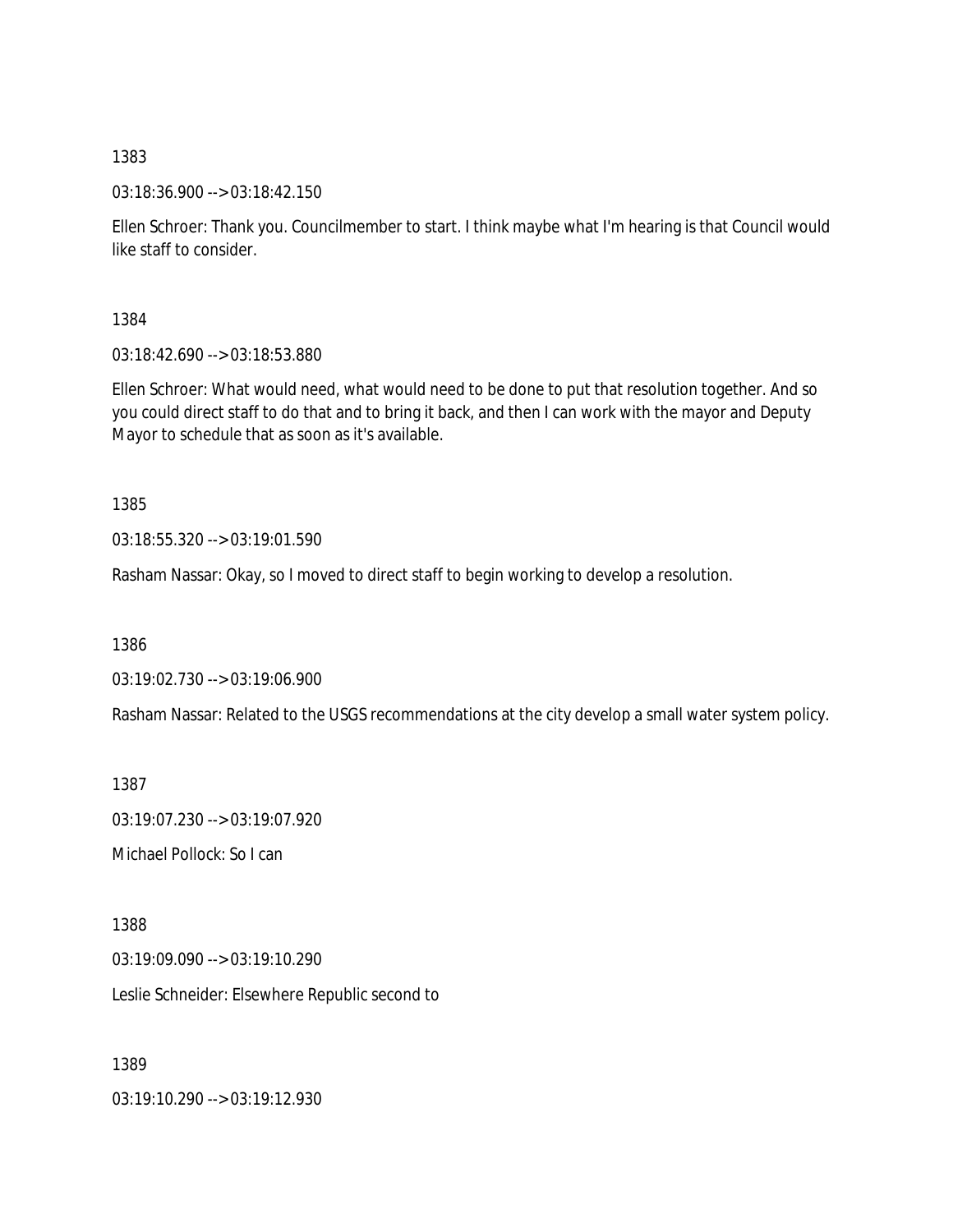Leslie Schneider: That is there any further discussion.

1390

03:19:13.980 --> 03:19:16.320

Leslie Schneider: All right. All those in favor please say I

1391

03:19:18.240 --> 03:19:19.470

Leslie Schneider: And any opposed.

1392

03:19:21.330 --> 03:19:26.550

Leslie Schneider: All right, thank you. I'm good. I think that if customer holic

1393

03:19:29.130 --> 03:19:31.110

Michael Pollock: Was on as I said five minute break.

1394

03:19:31.980 --> 03:19:37.950

Leslie Schneider: We definitely need a break. Absolutely. So thank you all and let's

1395

03:19:40.740 --> 03:19:51.240

Leslie Schneider: I'm going to say we might need a couple more. We 921 doesn't mean we can come back at 925. So let's say I don't know 928 930

1396

03:19:53.640 --> 03:19:58.800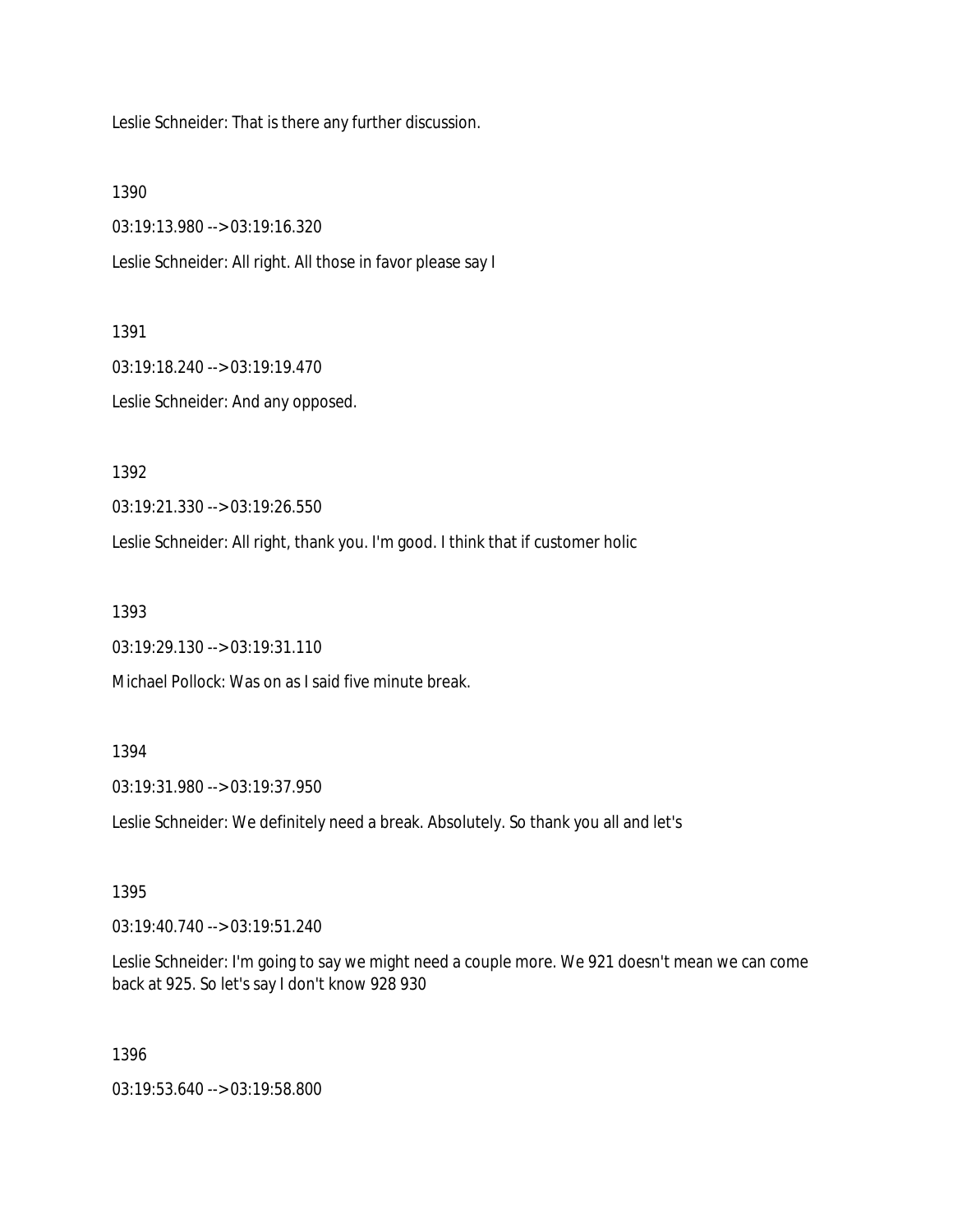Leslie Schneider: So let's just say 930 and if we're all back sooner than that we can charge ahead has that

1397

03:20:01.020 --> 03:20:02.940

Leslie Schneider: Alright, see you all shortly.

1398

03:20:04.230 --> 03:20:05.010

Ted Jones: Very much open

1399

03:20:05.100 --> 03:20:05.820 USC.

1400 03:29:08.190 --> 03:29:10.020 Leslie Schneider: Okay, we are

1401 03:29:11.220 --> 03:29:14.790

Leslie Schneider: At our break return time. We're still missing a couple council members.

1402 03:29:39.720 --> 03:29:40.290 Leslie Schneider: So,

1403 03:29:43.980 --> 03:29:44.370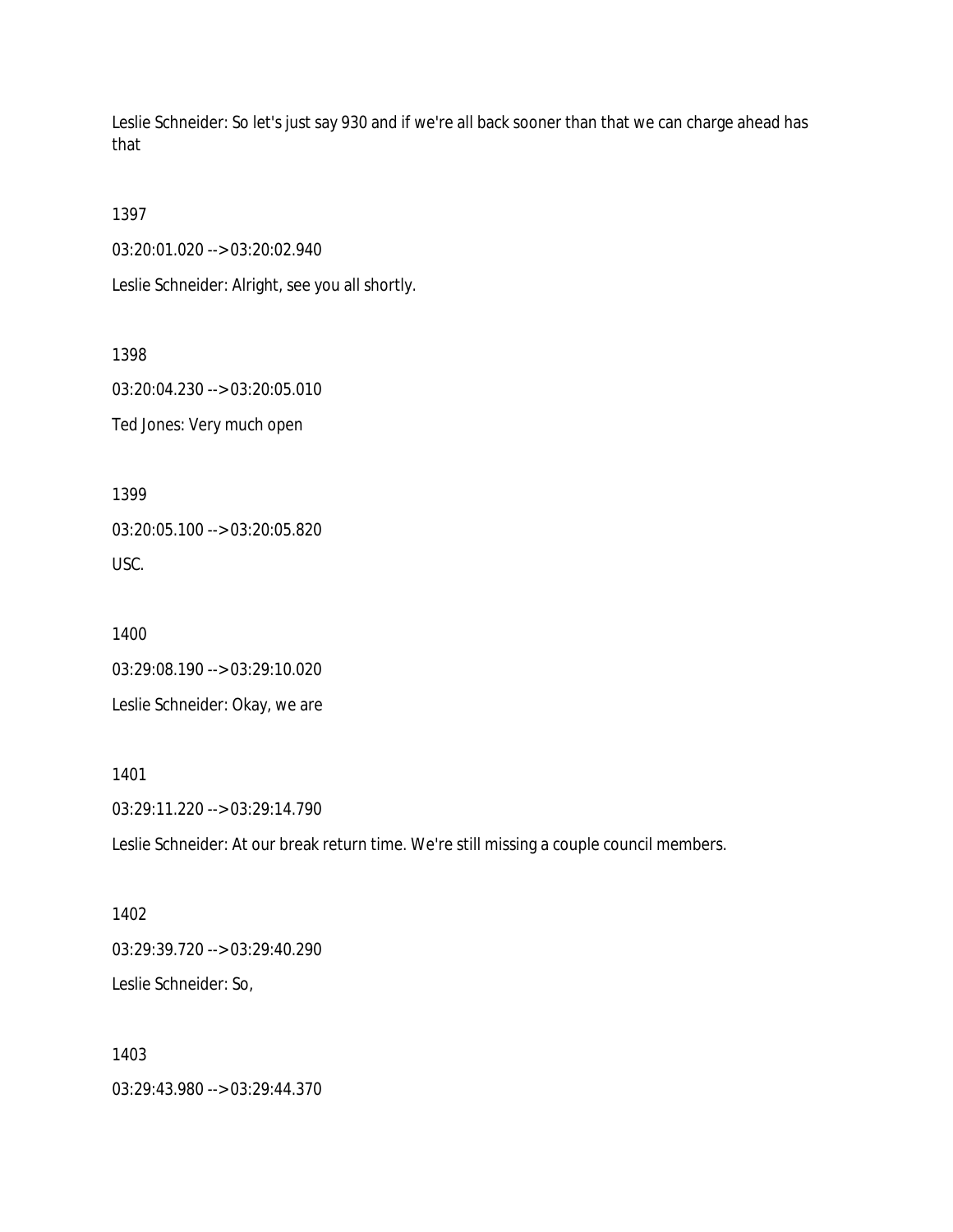Leslie Schneider: We

1404

03:29:45.660 --> 03:29:50.880

Leslie Schneider: Should we go ahead and get started on we have such a long night ahead.

1405 03:29:52.080 --> 03:29:52.740 Joe Deets: So,

1406

03:29:53.880 --> 03:29:55.140

Leslie Schneider: Welcome and

1407

03:29:55.260 --> 03:29:57.570

Leslie Schneider: It's great to see you again and

1408

03:29:58.170 --> 03:30:06.810

Leslie Schneider: So we can get this started by moving on to item eight, be the code 19 community based testing site update

1409

03:30:08.100 --> 03:30:08.790

Anne LeSage: All right.

1410

03:30:08.970 --> 03:30:18.060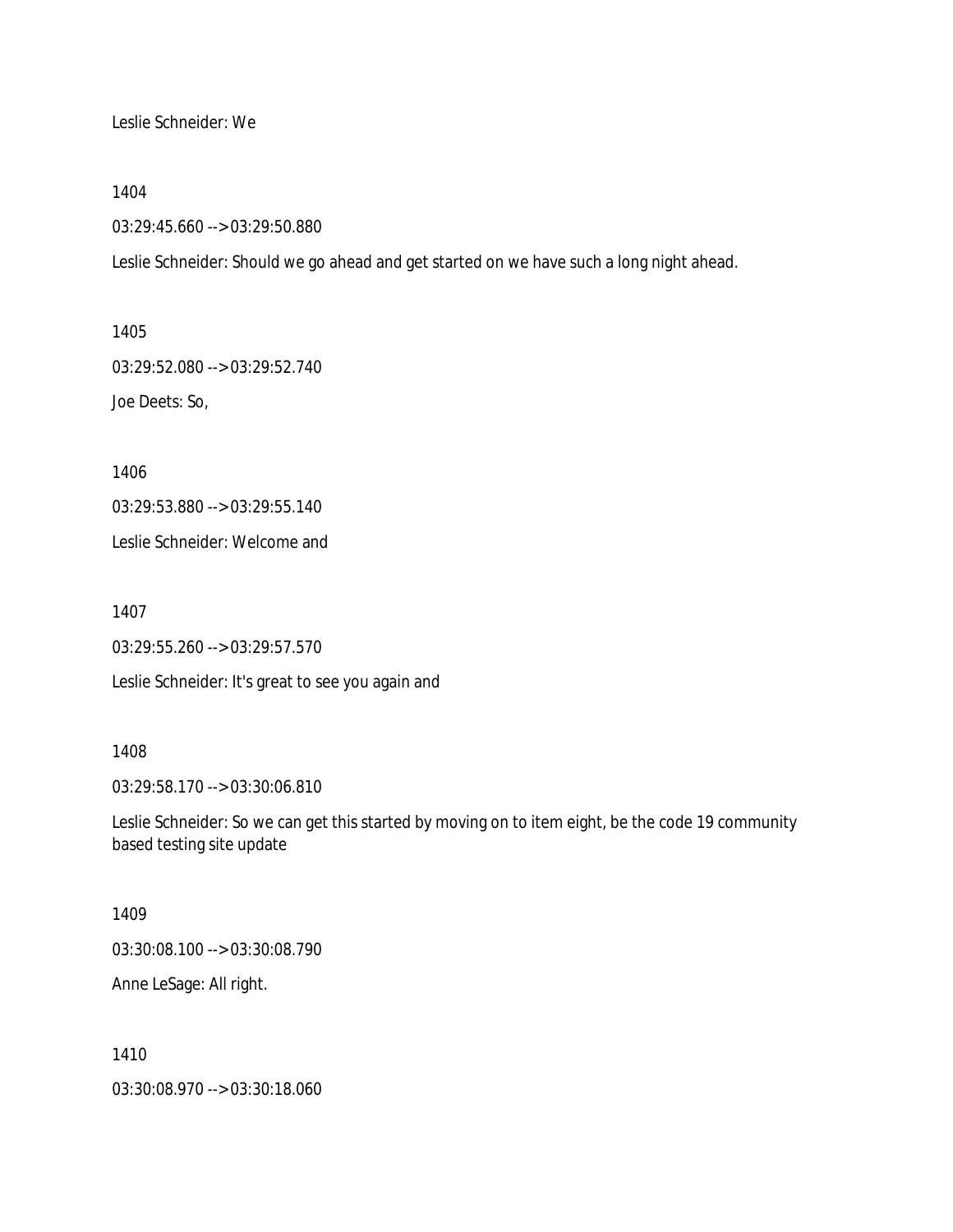Leslie Schneider: Thank you so much for being here and and being such as part of this wonderful response that you in the city have been able to pull together.

1411

03:30:18.480 --> 03:30:21.660

Anne LeSage: Thank you. Happy to be here. All right. I'm going to share my screen.

1412 03:30:23.940 --> 03:30:26.100 Anne LeSage: All right, there we go. Can everyone see this

1413

03:30:26.520 --> 03:30:28.770

Anne LeSage: Yes. Great. Alright.

1414

03:30:30.090 --> 03:30:34.830

Anne LeSage: So Alice age emergency management management coordinator for the city and I

1415

03:30:35.100 --> 03:30:40.410

Joe Levan: Am Here. I'm sorry to cut you off. Sorry, but the anatomy or you don't have a quorum. Then you don't have

1416

03:30:42.210 --> 03:30:44.190

Joe Levan: You need a quorum now the meeting continue here.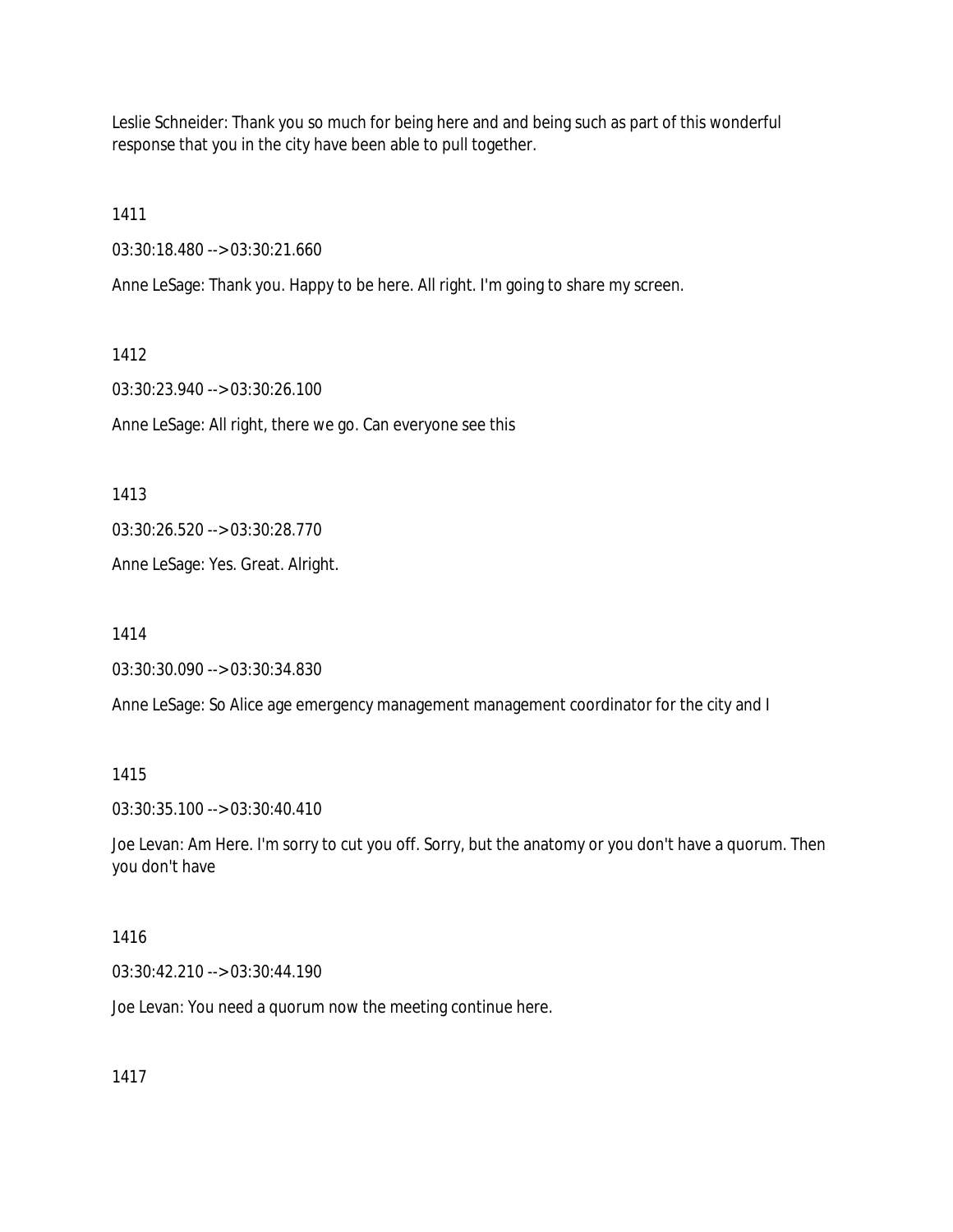03:30:44.880 --> 03:30:51.480

Leslie Schneider: We don't have OH Christie's not here yet either. Yeah. That right, I can't see it anymore. Sorry.

1418

03:30:51.600 --> 03:30:52.350

Christy Carr: All right here.

1419

03:30:52.560 --> 03:30:53.250 Joe Levan: You need for

1420 03:30:53.580 --> 03:30:54.330 Christy Carr: I'm here.

1421

03:30:54.540 --> 03:30:56.610

Leslie Schneider: Okay council member in the stars.

1422 03:30:56.610 --> 03:30:58.650 Rasham Nassar: Here I have my video off so

#### 1423

03:30:59.070 --> 03:31:01.380

Joe Levan: Okay. Just want to make sure that that you have a fourth person there.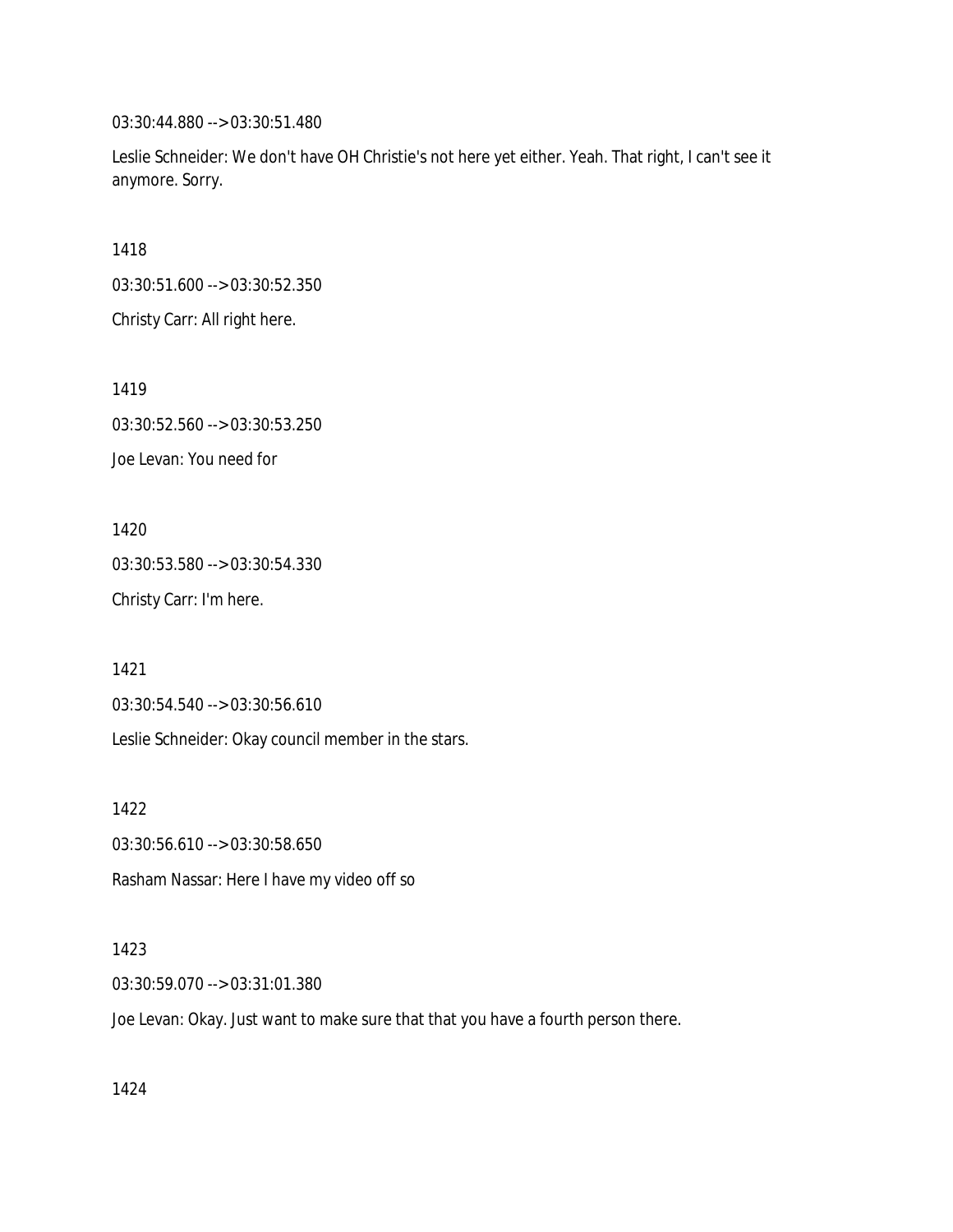03:31:01.440 --> 03:31:02.550

Leslie Schneider: I appreciate it. Thank you.

1425

03:31:03.840 --> 03:31:04.350

Joe Levan: Sorry, yeah.

1426

03:31:04.710 --> 03:31:05.190

Anne LeSage: That's all right.

1427

03:31:06.540 --> 03:31:21.240

Anne LeSage: Okay, so I am here to provide overall coven update and some testing site updates on how our operations are going in general, I think this isn't necessarily, you know, new news.

1428

03:31:21.540 --> 03:31:34.920

Anne LeSage: rates continue to increase across the state and our county, we are seeing an increase in hospitalizations across the state. I saw today that we're about 80% of ICU capacity across Washington

1429

03:31:35.460 --> 03:31:50.160

Anne LeSage: And the new governor's safe start restrictions initially were in effect through December 14 and just this morning. He extended that through January 4 there are travel advisories and just a number of

1430

03:31:51.090 --> 03:32:02.790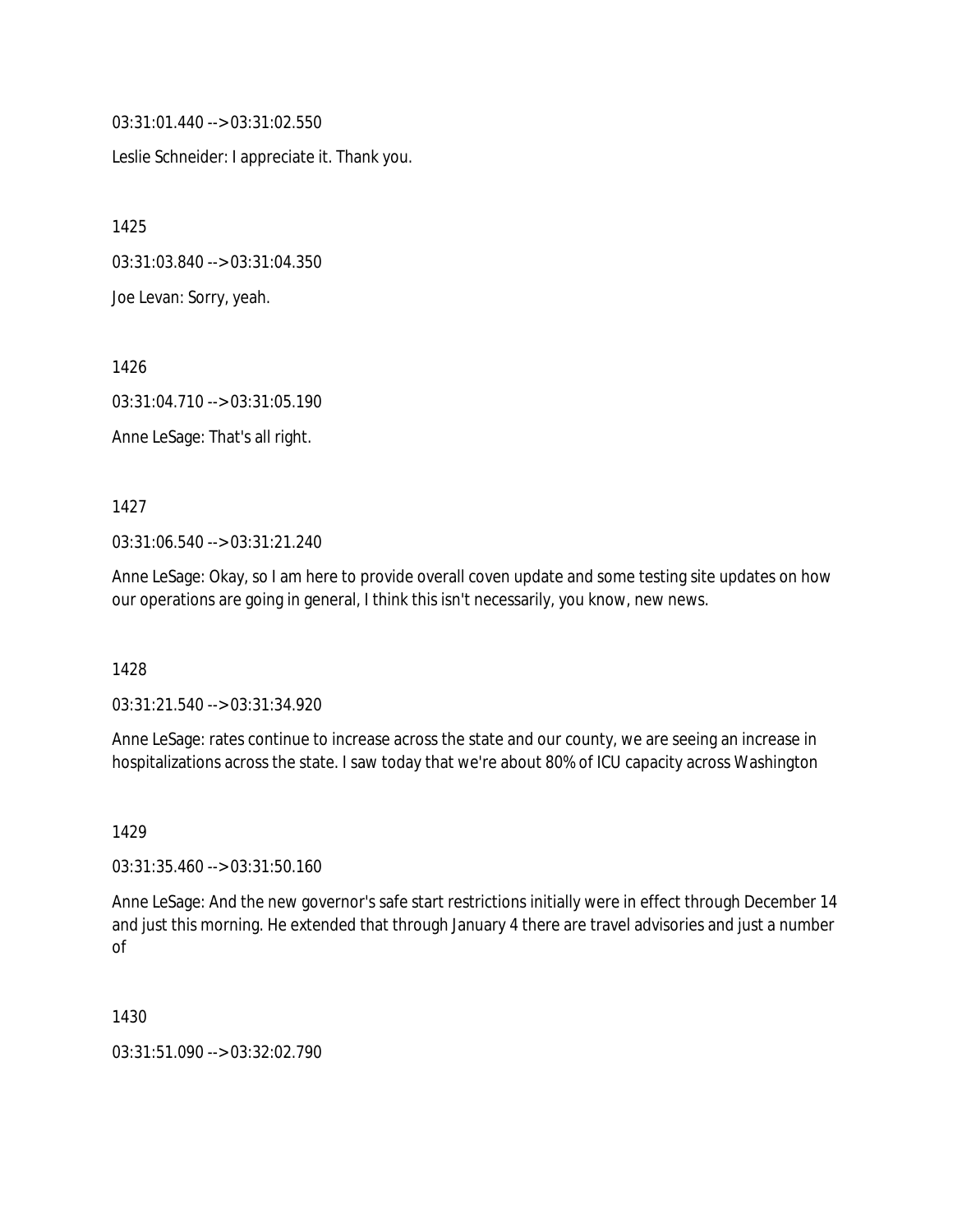Anne LeSage: Limitations out there. I think that the key message for all of us is to continue to keep doing what we're doing while we have seen an uptick on Bainbridge, we still have a relatively low

1431

03:32:03.360 --> 03:32:13.890

Anne LeSage: Number of cases our total cases to date for the city is 142 we have six new cases added to the account today, according to the county and

## 1432

03:32:14.370 --> 03:32:19.140

Anne LeSage: I don't expect everyone to be able to read this dashboard, but I just want to highlight

1433

03:32:19.530 --> 03:32:30.240

Anne LeSage: Every week kits that county puts out our, our updated county dashboard. And this is a really good place to look. And you can see the graph in

1434

03:32:30.750 --> 03:32:39.660

Anne LeSage: You know that top third that we are at a point where we're seeing cases at a greater rate than we have at any point since the beginning of the pandemic.

1435

03:32:40.020 --> 03:32:56.580

Anne LeSage: And as we get into winter colder weather we're moving inside. We're spending more time inside, even with our own family members. We're starting to see cases that are attributed to simply just being inside more often.

1436

03:32:56.940 --> 03:33:11.190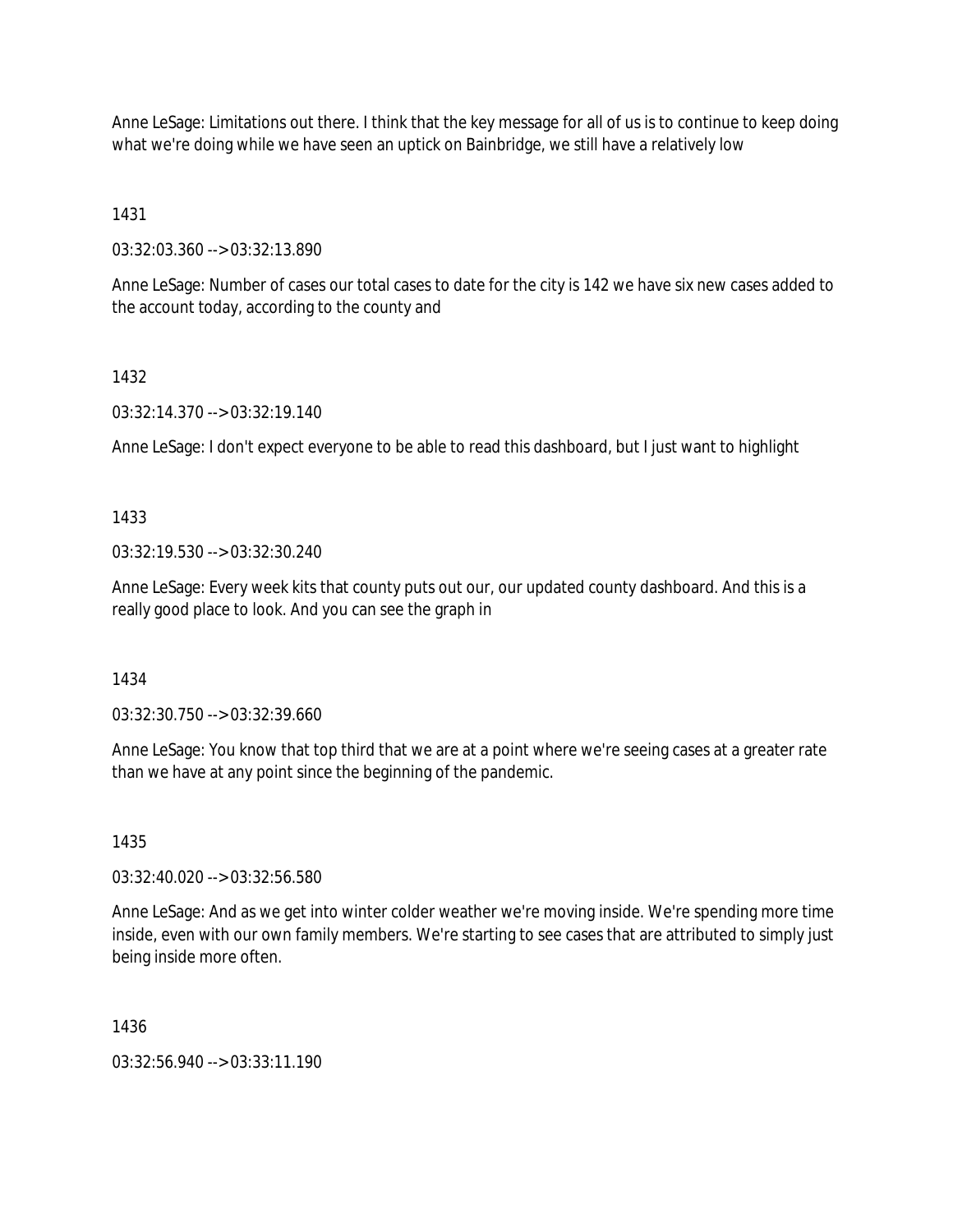Anne LeSage: And so we need to make sure we're staying vigilant following all of the good public health practices wearing face coverings washing our hands, staying home when we are sick and doing everything we can to slow the spread

1437

03:33:12.480 --> 03:33:21.960

Anne LeSage: In terms of the testing operations here on Bainbridge we open to the community. On November 4 and we have our testing site.

1438

03:33:22.260 --> 03:33:28.980

Anne LeSage: Right outside City Hall at the town square. We're open mondays wednesdays and fridays from one to five.

### 1439

03:33:29.400 --> 03:33:37.020

Anne LeSage: And I'm happy to report that as we have continued our operations have become very efficient. So we started with.

1440

03:33:37.380 --> 03:33:48.240

Anne LeSage: 24 appointments per day. We bumped it up to 32 then we bumped it up to 44 and actually starting tomorrow we're bumping that up to 48 and so each day we operate.

1441

03:33:48.900 --> 03:33:58.470

Anne LeSage: We get better at our process and we're able to accommodate more and more appointments and so we're doing everything we can to meet the needs of the community.

1442

03:33:58.800 --> 03:34:10.230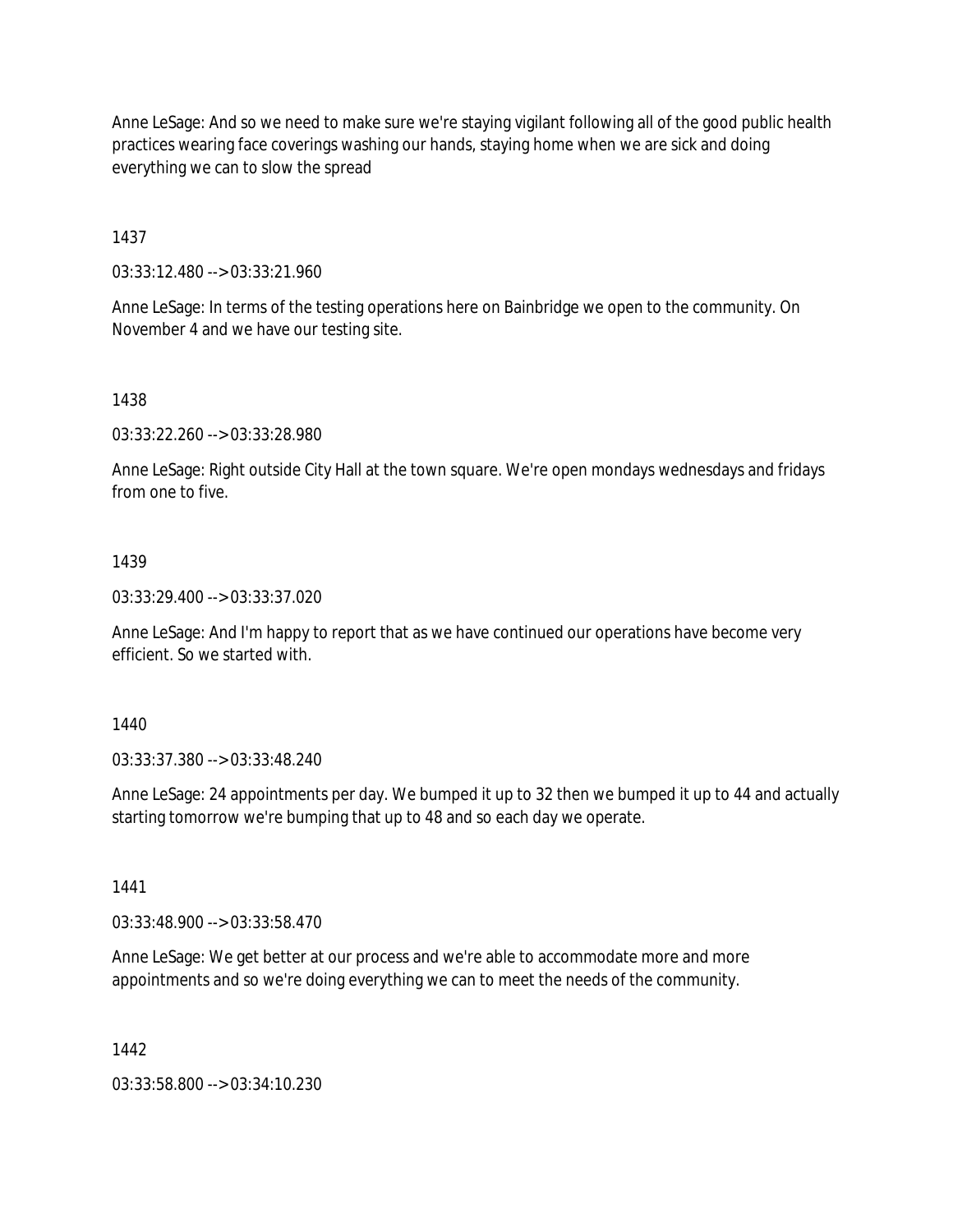Anne LeSage: And partner with you know the we have other providers on the island that can also do testing the county has expanded their testing operations. And so as a whole.

1443

03:34:10.770 --> 03:34:16.560

Anne LeSage: The testing picture for the county is certainly better than it was just a couple months ago.

1444

03:34:17.280 --> 03:34:28.110

Anne LeSage: Just to remind everyone, this is a key component to support reopening of schools folks who need to get tested to return to work. If there are, you know, any

1445

03:34:28.440 --> 03:34:39.390

Anne LeSage: Exposures known positives and we want to make sure we're facilitating that and so we're doing everything we can to keep up with the demand and the need for testing.

1446

03:34:40.560 --> 03:34:49.140

Anne LeSage: This continues and will continue to be something that's very important as we move through winter months before the full vaccine rollout is here.

1447

03:34:50.730 --> 03:35:01.200

Anne LeSage: Our testing sites open to everyone, five years or older. There's no cost to the patient. We have had great success partnering with the you de medicine lab.

1448

 $03:35:01.560 \rightarrow 03:35:14.370$ 

Anne LeSage: THEY HELP bill insurance and then for individuals who don't have insurance, there's still that federal pool of money to pay for the test. So everyone is eligible to come and get tested at no cost.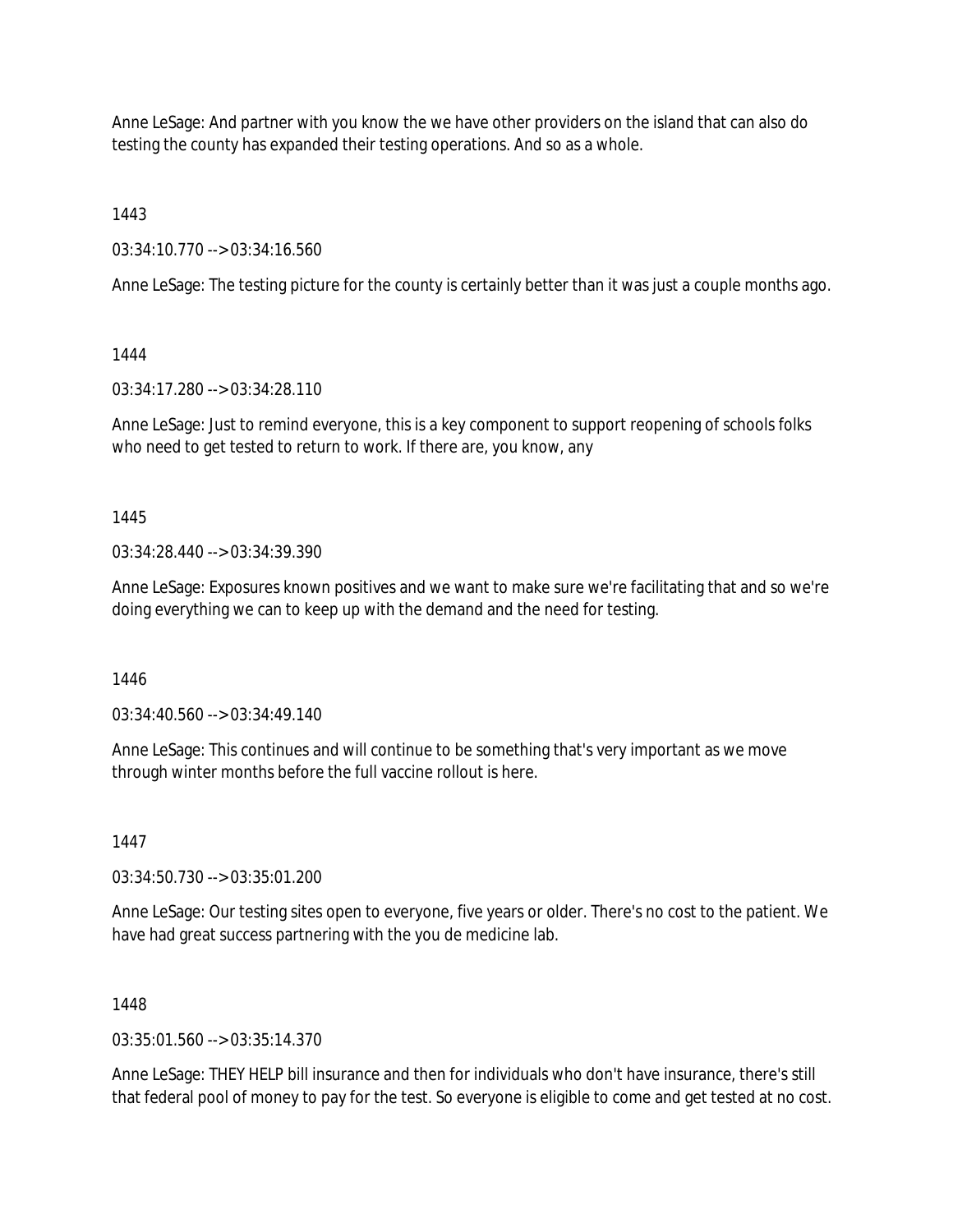03:35:15.990 --> 03:35:24.720

Anne LeSage: In terms of staffing so myself. And our coven 19 safety officer were the two paid staff members that are working on this, but

1450

03:35:25.050 --> 03:35:35.790

Anne LeSage: I can't stress enough how critical our volunteers are for this operation. There's absolutely no way that we could do this without our medical Reserve Corps.

1451

03:35:36.090 --> 03:35:45.180

Anne LeSage: Or Bainbridge Island emergency medical responders or community emergency response team all of our Bainbridge prepares partners. We just could not do this without their help.

1452

03:35:45.540 --> 03:35:57.180

Anne LeSage: And just to show you for November the volunteer hours alone were 270 and that's on top of Chris and my full time staff hours that we're putting towards this operation and so

1453

03:35:57.900 --> 03:36:03.060

Anne LeSage: Thank you. Thank you. Thank you to all the volunteers out there. And then, University of Washington has been a great

1454

03:36:03.660 --> 03:36:11.730

Anne LeSage: Partner. One thing I will mention with the lab, in particular when we first started at the beginning of November, we were getting test results back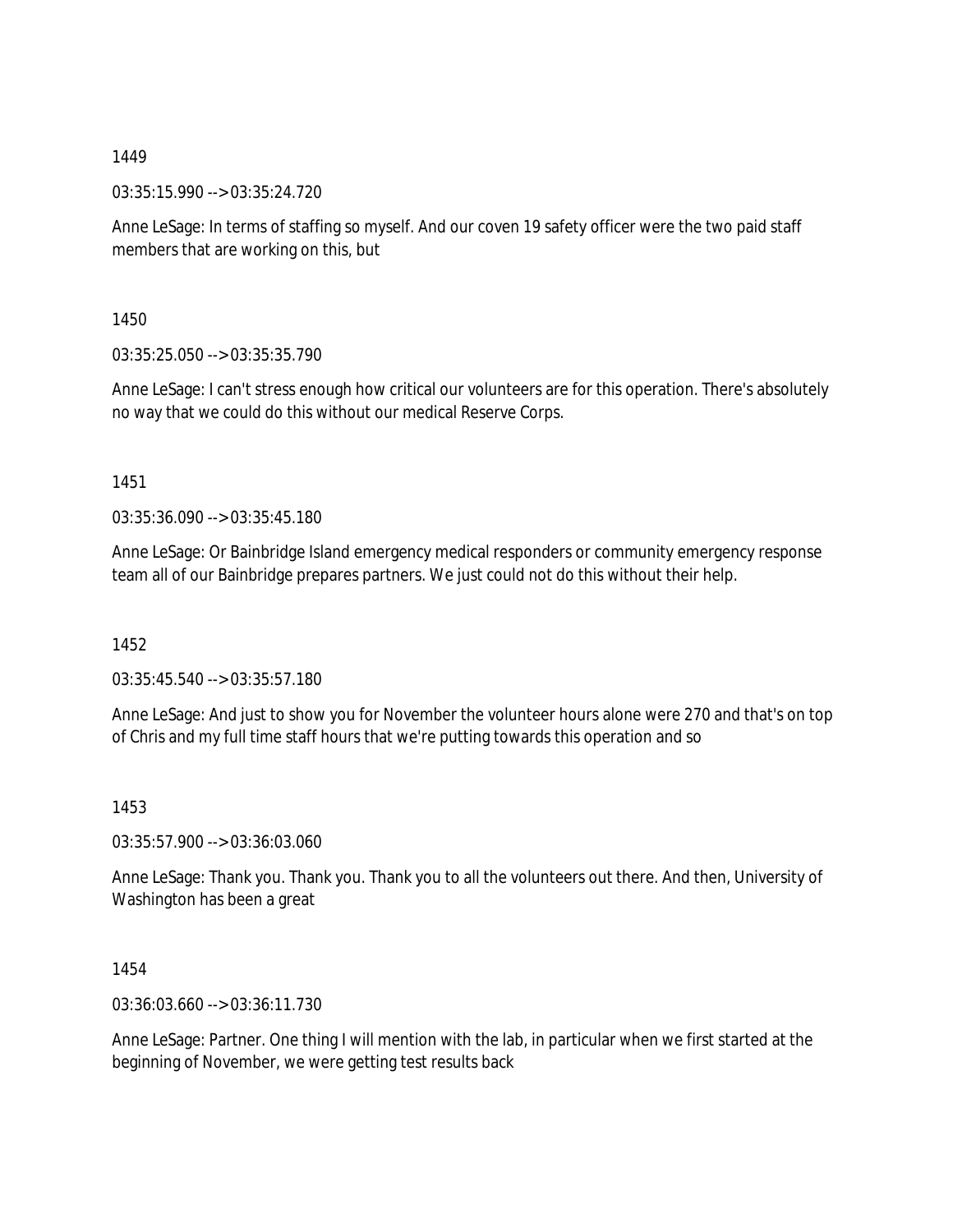03:36:12.090 --> 03:36:26.700

Anne LeSage: In 24 to 48 hours, there's been such an increase in demand over the last couple weeks that we're taking they're taking about three to four days to get results back so it is taking a little bit longer but I can assure you that

1456

03:36:27.090 --> 03:36:35.040

Anne LeSage: U. Dub is working. They have 24 seven lab operations and they're doing everything they can to process those tests.

1457

03:36:36.750 --> 03:36:54.390

Anne LeSage: In general, just some testing by the numbers. This was through the fourth we have tested a total of 491 individuals we have only had seven positive cases. So this is a very low positivity rate the county has seen anywhere.

1458

03:36:55.140 --> 03:37:10.950

Anne LeSage: from eight to 12% positivity at their testing sites and the fact that we're at less than 2% you know it does reflect a lower prevalence of the virus on the island, but at the same time, you know, it's not necessarily

1459

03:37:12.270 --> 03:37:23.070

Anne LeSage: 100% that there's just, you know, no activity on the island. One thing that we always stress is it's possible that you could get tested. And then a couple days later.

1460

03:37:23.400 --> 03:37:30.540

Anne LeSage: The virus will have had a chance to, you know, incubate in your body and then show up. And so just because you have a negative test.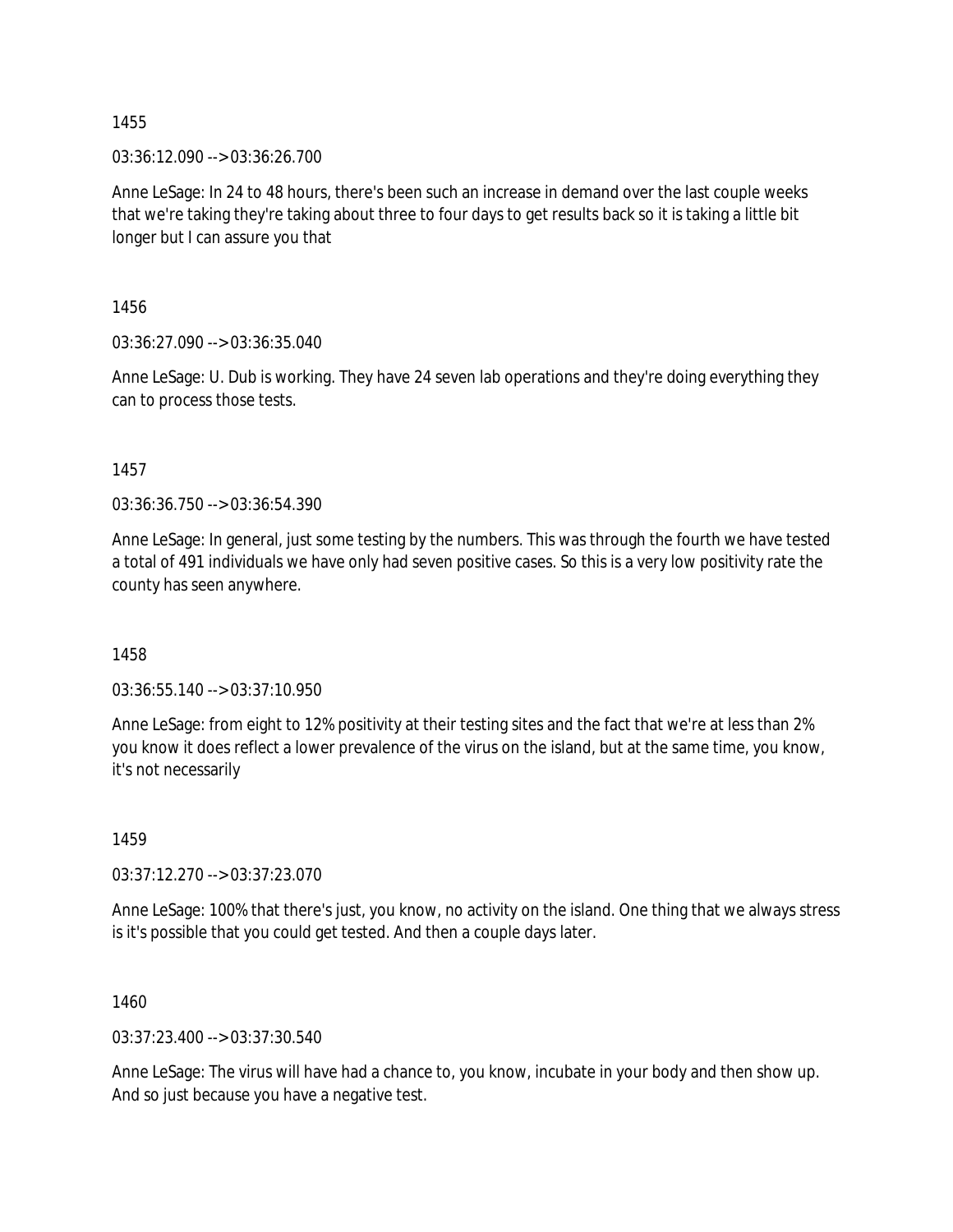03:37:30.870 --> 03:37:41.460

Anne LeSage: We all want to follow those same precautions. Make sure that you're monitoring yourself and if at any point after that you have symptoms. You want to make sure that you're following the public health guidance.

1462

03:37:42.630 --> 03:37:56.850

Anne LeSage: A couple slides that I wanted to share with you, huge shout out to Corey and the Bainbridge Island fire department for helping me put these graphics together. We're going to continue to share and display information as we continue testing.

1463

03:37:58.200 --> 03:38:09.660

Anne LeSage: You know, we obviously are very interested in why people are getting tested. What's the reason the solve system that people use to sign up for tests.

1464

03:38:10.350 --> 03:38:22.500

Anne LeSage: And has a open comment box. And so you can put in whatever you want for your reason. So we do know that some is for travel. I can't distinguish between pre travel or post travel

1465

03:38:23.130 --> 03:38:28.290

Anne LeSage: You know, other individuals will put in. I'm having symptoms known contact with

1466

03:38:29.070 --> 03:38:40.230

Anne LeSage: Someone with coven returning to school or visiting home, you know, coming from college. So there are a number of different reasons. And we are also looking at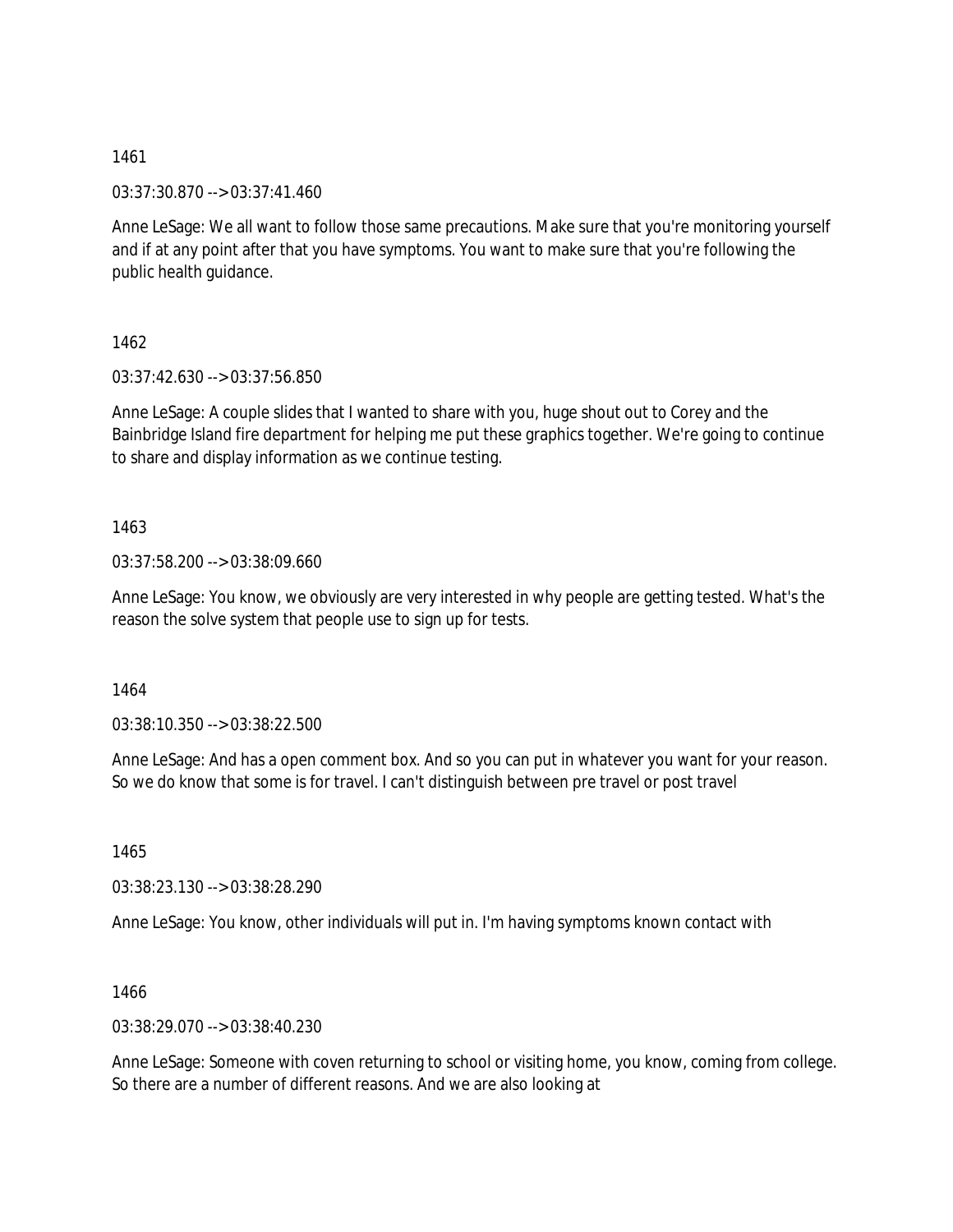03:38:40.980 --> 03:38:52.350

Anne LeSage: Who is who's having symptoms and who's not. And then you can see the the age range it it really does vary. I think that the larger demographic that we're seeing is

1468

03:38:52.740 --> 03:39:07.920

Anne LeSage: The you know 20 to 50 year old range where you have individuals who are still working or returning to and from school and you can also see the the bottom left, we have done our best to increase that testing capacity per day.

1469

03:39:09.720 --> 03:39:21.930

Anne LeSage: And then this shows who are serving. So when we, you know, propose this back in October. We talked about wanting to serve the entire you know broader community. This is not a

1470

03:39:22.170 --> 03:39:34.350

Anne LeSage: Emerged island specific threat. This is a global pandemic and you can tell by the graph on the the map on the left that we have had people from all over come to our testing site, which is great.

1471

03:39:35.910 --> 03:39:45.420

Anne LeSage: And in terms of what's next. We're continuing to plan for testing into the first quarter of next year, we are you know looking at

1472

03:39:46.320 --> 03:39:57.780

Anne LeSage: Limiting we've limited. How far in advance. Individuals can book in our in solve online so you can only book two weeks in advance, but we are planning to continue this into the new year.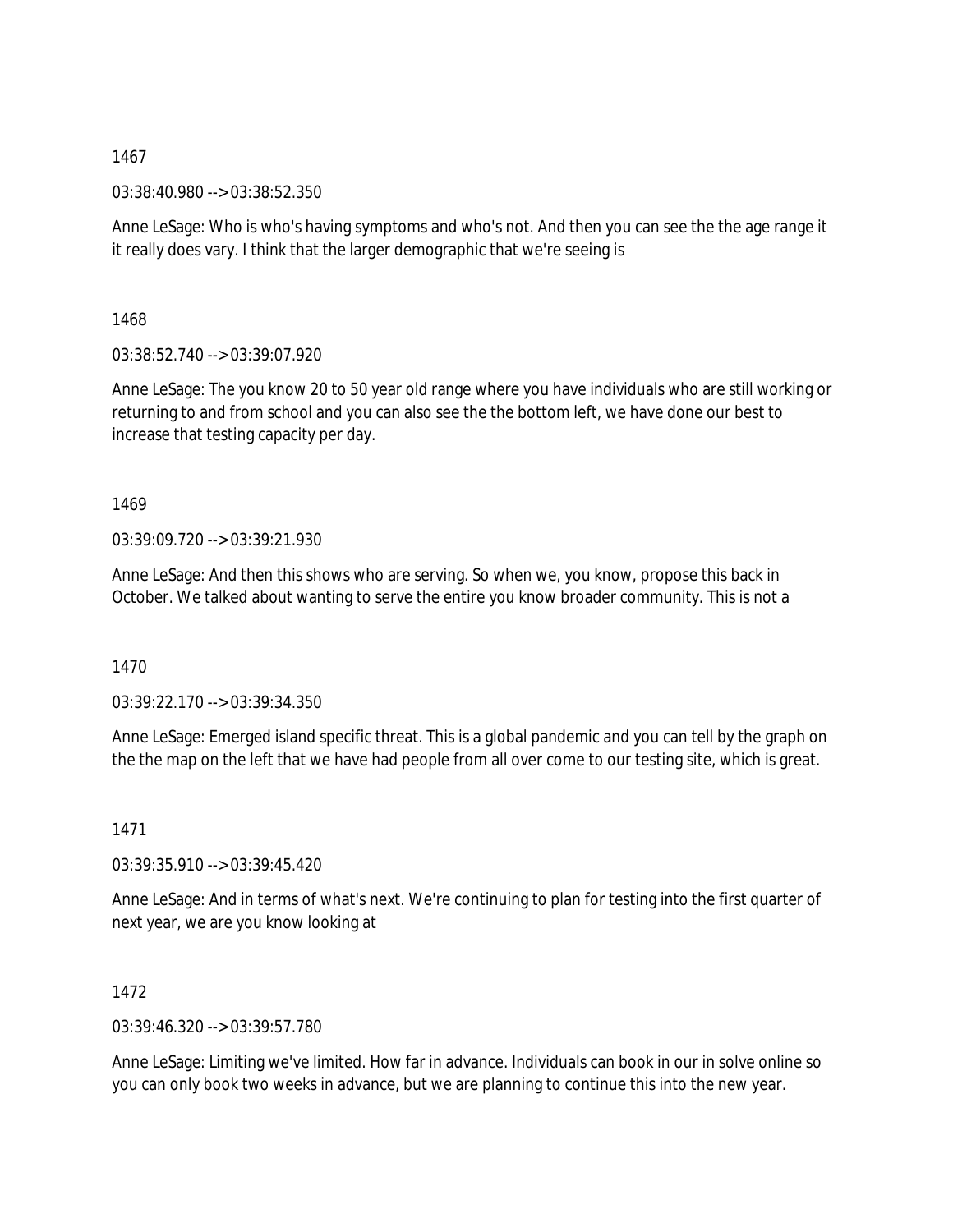03:39:58.140 --> 03:40:09.000

Anne LeSage: Obviously, we also want to support the county in vaccine distribution. So we've offered to be a point of distribution for the vaccine, if that's something that they want to

1474

03:40:09.390 --> 03:40:18.840

Anne LeSage: Partner with us on as well as just having continued conversation with the the communities. How can we continue to meet the needs of

1475

03:40:19.170 --> 03:40:32.790

Anne LeSage: Everyone as we move forward in you know what has been a very challenging year and will probably be, you know, challenging start to the new year. So those are all my formal slides I happy to answer any questions.

1476

03:40:34.740 --> 03:40:36.090

Leslie Schneider: Great, thank you very much.

1477

03:40:38.670 --> 03:40:40.680

Leslie Schneider: Deputy Mayor. Do you have a question.

### 1478

03:40:41.790 --> 03:40:51.090

Joe Deets: Yeah, I think thank you Mayra Schneider. Yeah. Hi, I am. It's very encouraging to see the low positivity rate that you mentioned 2%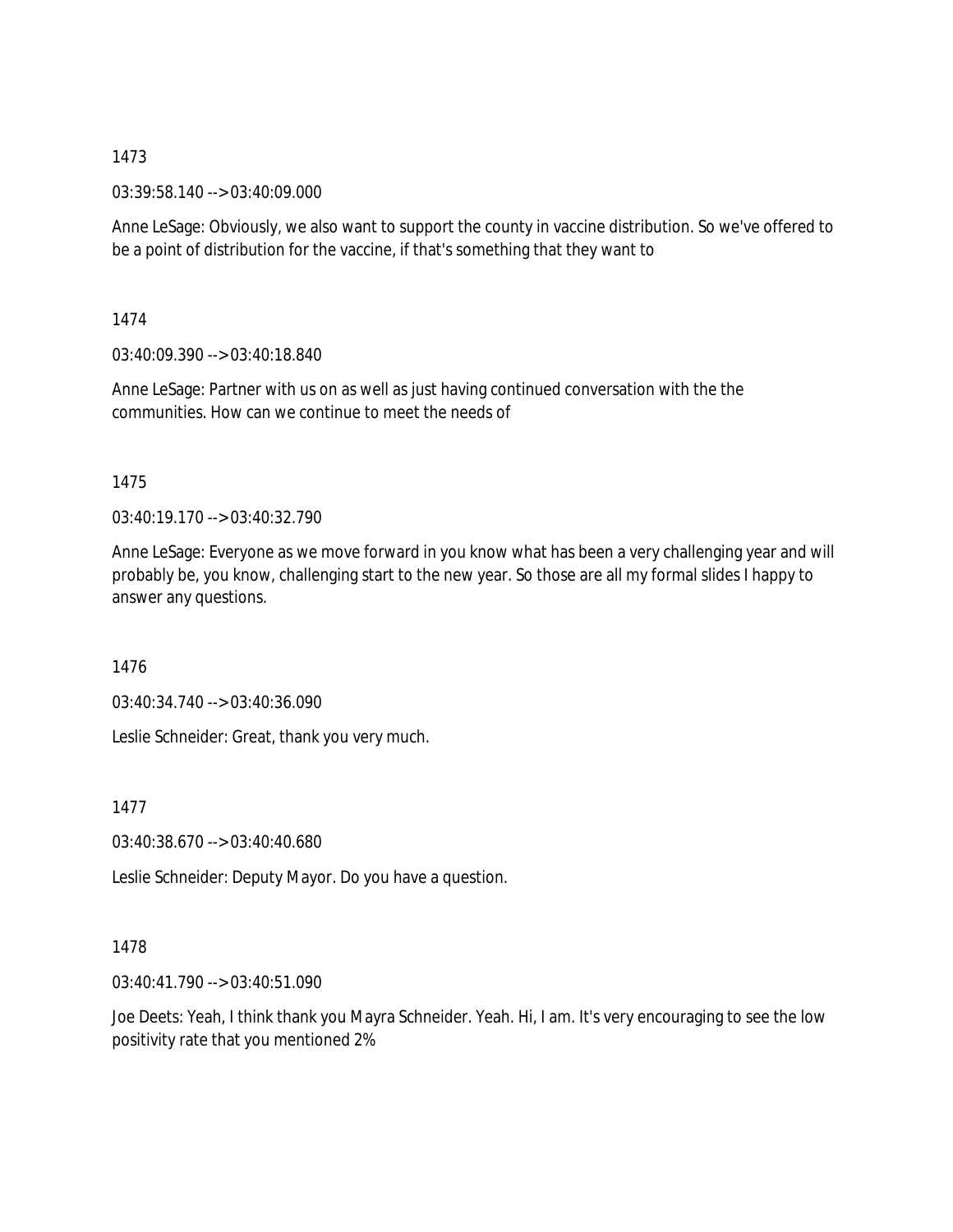03:40:51.540 --> 03:41:01.080

Joe Deets: Although that doesn't mean you know we can take it easy. Of course, it's because we've been i i think it's willing to say that the the islanders have been very diligent in

1480

 $03:41:01.710 \rightarrow 03:41:15.000$ 

Joe Deets: In this and we just need to continue to do so, but I you struck my curiosity about the vaccine. Now everything I know it's going to be, you know, sometime next year. But do you have

1481

03:41:16.380 --> 03:41:30.210

Joe Deets: any inkling when the first vaccines may arrive and kids have County, because it and obviously prioritizing you know healthcare workers and others, but do you have any idea when we might start seeing the vaccine arrive.

1482

03:41:30.600 --> 03:41:40.080

Anne LeSage: Yeah, so every thing that I have heard, thus far is that we will have some number of vaccine in our county before the end of the calendar year.

1483

03:41:40.350 --> 03:41:51.780

Anne LeSage: And the priority for that is health care workers and long term care residents and so the county is working on the distribution plan for that the rough estimate

1484

03:41:52.440 --> 03:42:03.000

Anne LeSage: Is that the state is going to receive a couple hundred thousand doses from Pfizer, but the State Department of Health has not released how that gets disseminated across the counties.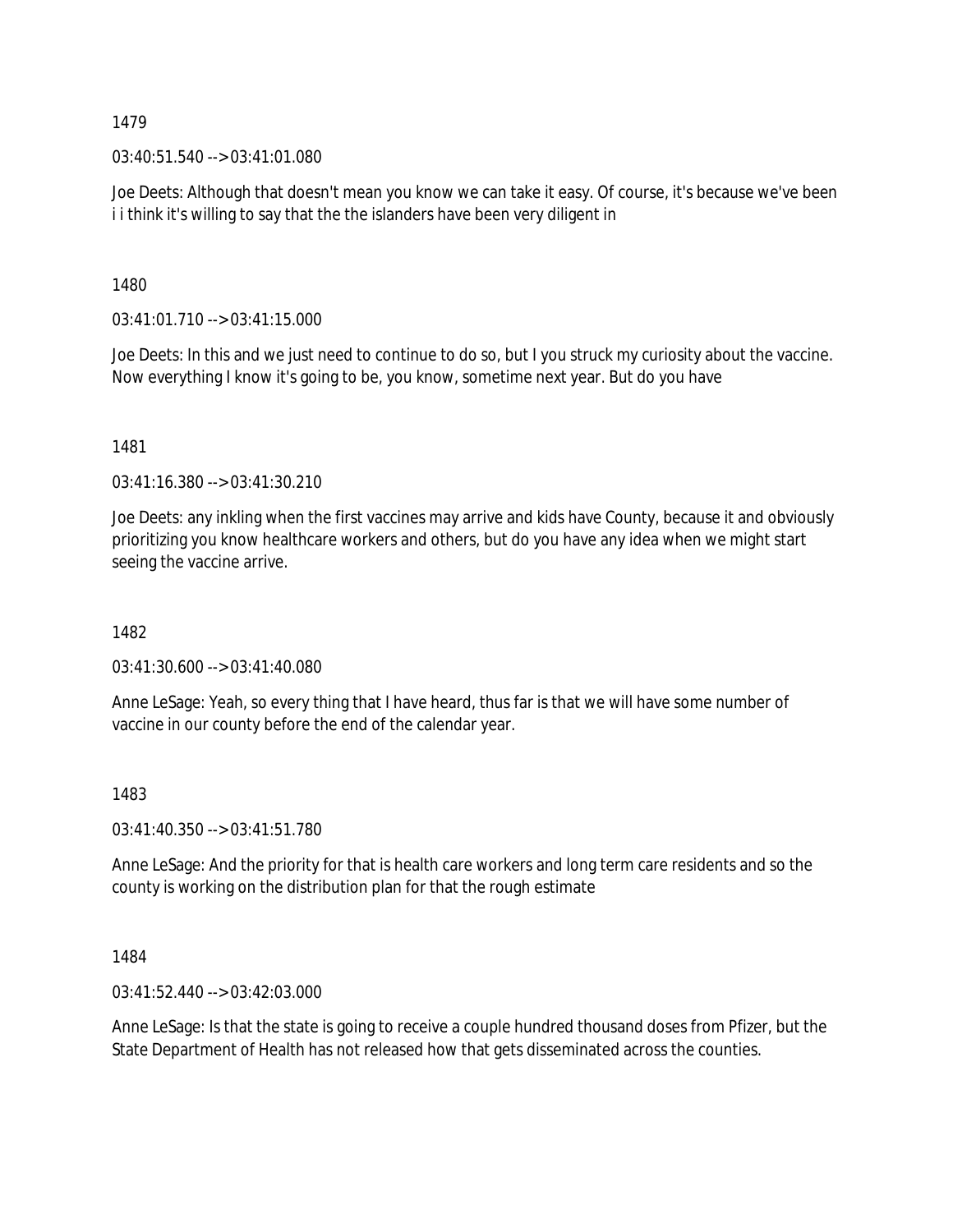03:42:03.210 --> 03:42:20.970

Anne LeSage: So is it strictly population based or need based that part. We don't know. And so there's more information to come. But the first rollout of some number will be before the end of the year. And then the the you know the next round of hundreds of thousands of doses will come in 2021

1486

03:42:23.460 --> 03:42:25.230

Leslie Schneider: Okay, thank you. Councilmember into, sir.

1487

03:42:28.110 --> 03:42:37.710

Rasham Nassar: Yeah, thank you. And you've been you've been so great throughout this time I think just having you present gives a measure of

1488

03:42:38.130 --> 03:42:47.820

Rasham Nassar: Confidence and and face to the public that were being responsible and we're following along in the interest of public safety. My comments are more about how

1489

03:42:48.390 --> 03:42:52.710

Rasham Nassar: In terms of presentations and present presenting the information that you just share with the public.

1490

03:42:53.430 --> 03:43:01.860

Rasham Nassar: It's really important and i and i what what occurred to me is that when you present a 945 at night that not a lot of members of the public are watching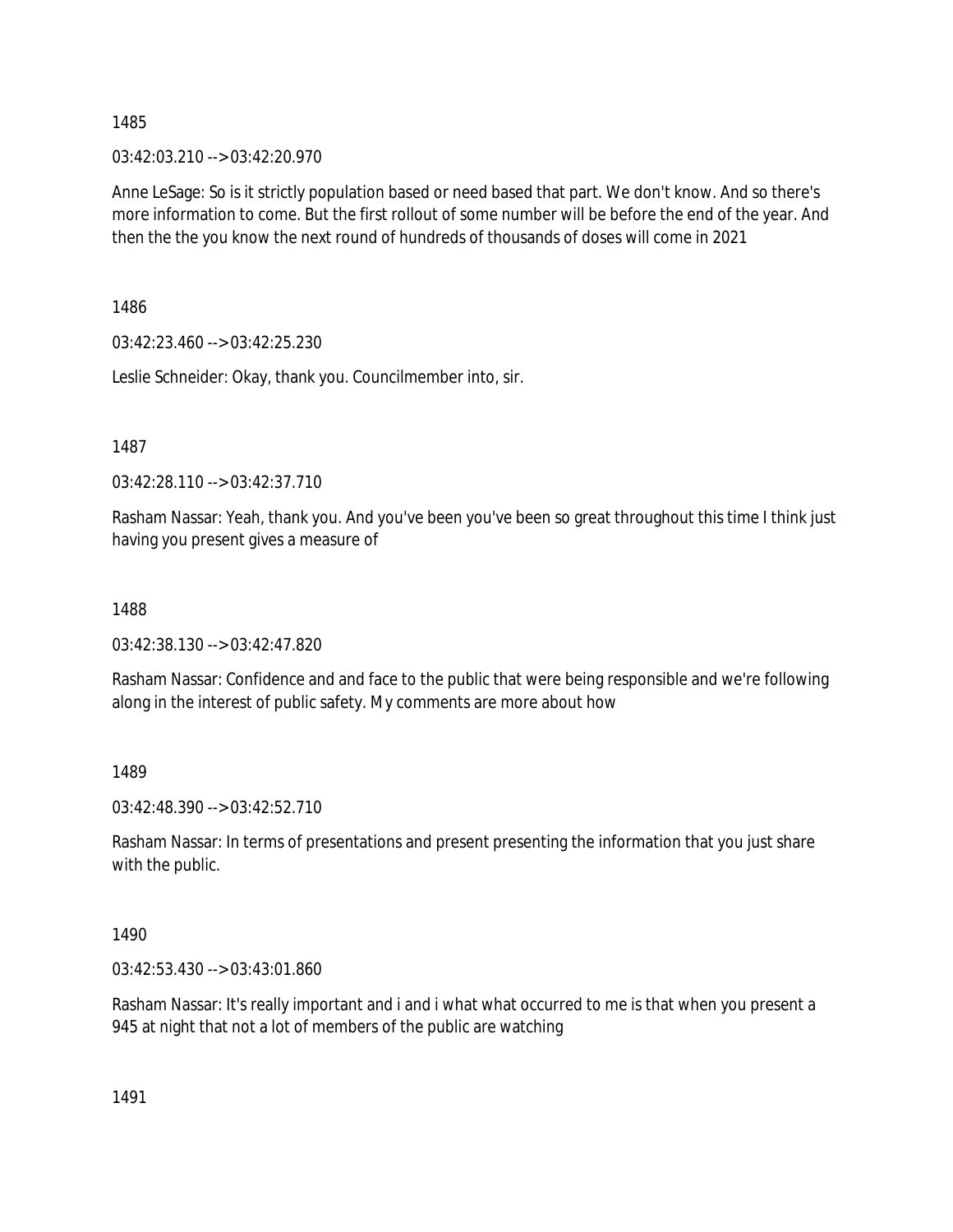03:43:02.190 --> 03:43:12.840

Rasham Nassar: And that if they wanted to follow up on this and catch up at a later date by going to the city website. I think would have to thumb through the city council video in order to find this segment.

1492

03:43:13.170 --> 03:43:21.150

Rasham Nassar: Of our council meeting and then watch the discussion. I'm wondering if in the future. And this would be something for Council to consider in terms of how we structure our meetings.

1493

03:43:21.570 --> 03:43:30.000

Rasham Nassar: When we have an important what could be called public safety and our announcements, for example, that we might want to think about me something you could start thinking about long the city staff.

1494

03:43:30.630 --> 03:43:36.840

Rasham Nassar: Let this idea percolate that those would be something that you would pre record or something and they would exist in video recordings

1495

03:43:37.080 --> 03:43:44.790

Rasham Nassar: On the emergency management webpage at the city or whatever on the homepage, probably, ideally, so the members of the public if they wanted to see what the last update was

1496

03:43:45.090 --> 03:43:51.690

Rasham Nassar: From emergency management coordinator. Again, they wouldn't have to go to the Council agenda and many members of the public don't know how to do that anyway so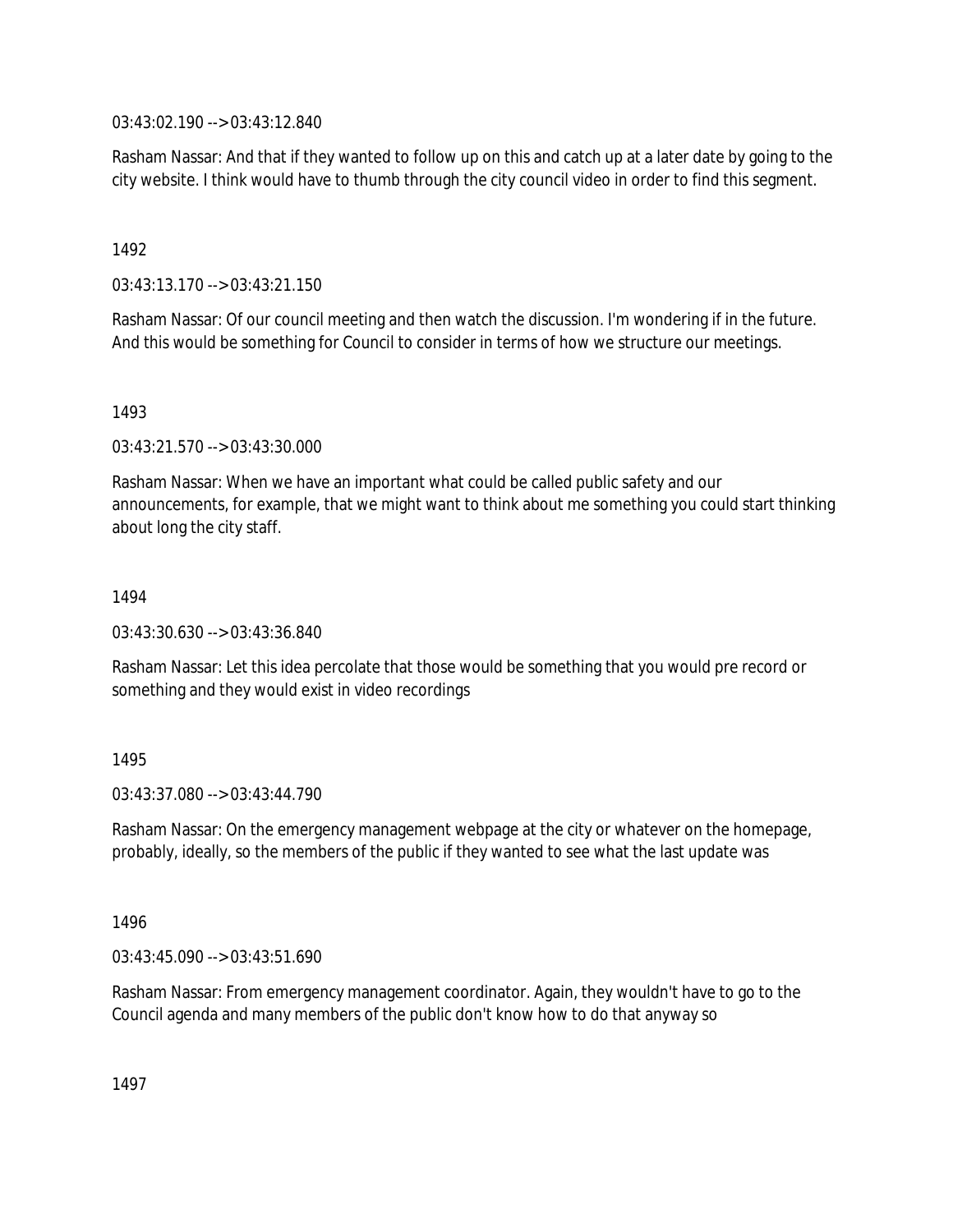03:43:51.930 --> 03:43:58.170

Rasham Nassar: I'm thinking about ease of access to the amazing breadth of information that you're providing. How do we make sure that it's getting in the hands of the public.

### 1498

03:43:58.920 --> 03:44:09.960

Rasham Nassar: So that's discussion, maybe for another day. But I just wanted to put that out there in case it's something you thought about maybe you've talked to our communications coordinator about that check in and see if that's something that city staff might consider

1499

03:44:10.440 --> 03:44:21.720

Anne LeSage: Yeah, I'm just one feedback on that. So we have worked every Monday we are posting the total numbers on the community based testing site web page. But I do think that

1500

03:44:22.050 --> 03:44:28.080

Anne LeSage: You know, we could even post this PowerPoint on that site. So there's a full update. So that's something that

# 1501

03:44:28.620 --> 03:44:33.810

Anne LeSage: I will follow up on but in general we just starting. Last week we are trying to post more regular updates.

### 1502

03:44:34.110 --> 03:44:41.490

Anne LeSage: And then one comment. I just want to make sure is out there, you know, these numbers only represent the tests that are being done through the city.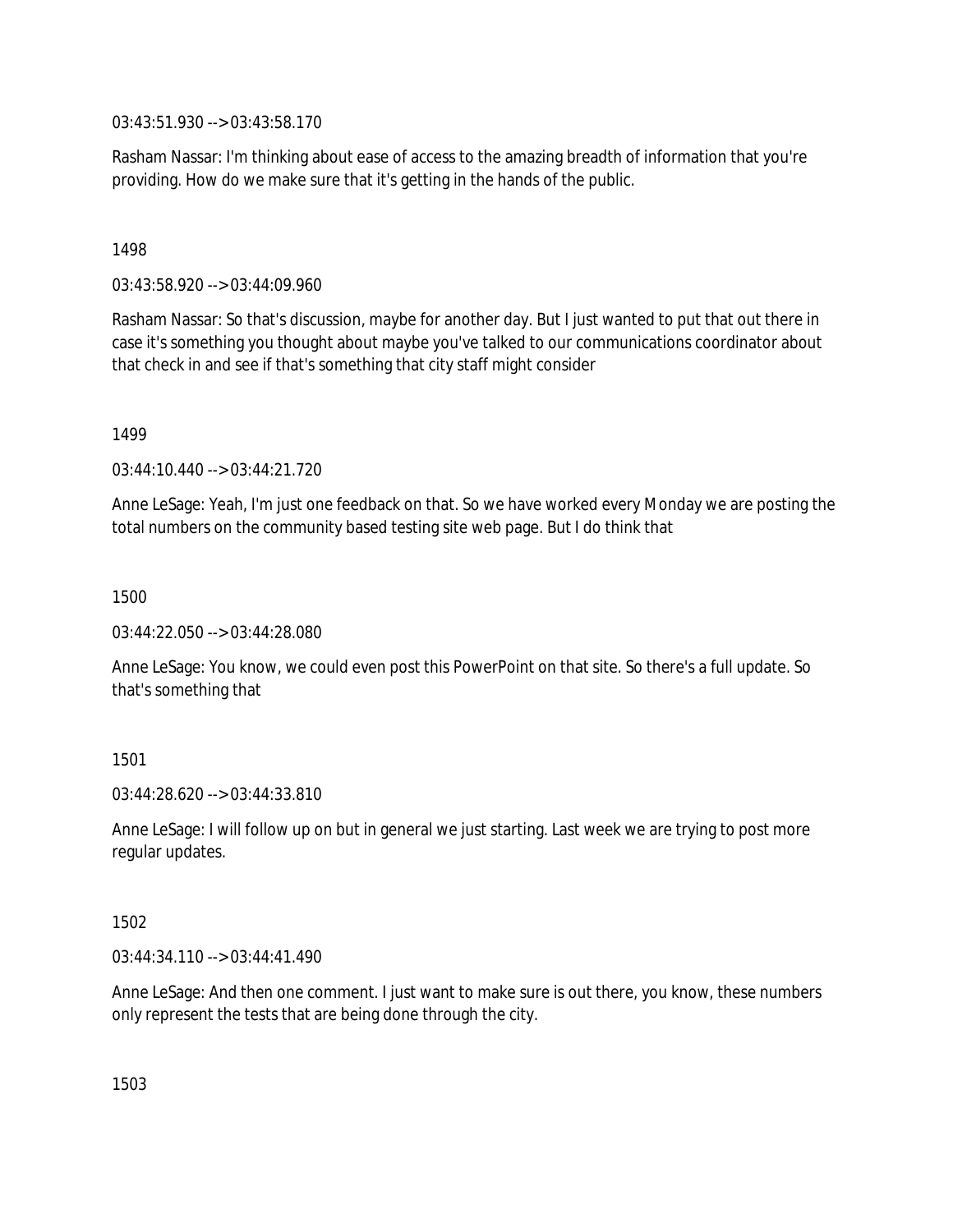03:44:41.670 --> 03:44:53.370

Anne LeSage: And so we don't have access to the data that might come from the other providers on the island. So I just want to put that disclaimer out there that this is just the tests that we have done and that we have access to that data.

1504

03:44:55.500 --> 03:44:57.840

Leslie Schneider: All right. Thank you very much. Councilmember car.

1505

03:44:59.280 --> 03:45:09.900

Christy Carr: Thank you. Thanks again for this presentation is really helpful and I would support council member and as ours comment regarding the accessibility of this information for the public.

1506

03:45:10.470 --> 03:45:14.070

Christy Carr: So, however, that can happen just voicing my support for that because

1507

03:45:15.030 --> 03:45:23.700

Christy Carr: It's really great information for our community to have I had a couple of questions. One was about the dashboard. I check it every day on the county site. And I'm curious.

1508

03:45:24.120 --> 03:45:31.710

Christy Carr: I know there's a lag for our testing results to get. But is there a lag for our testing results to get to the county dashboard. I presume that they

1509

03:45:32.130 --> 03:45:46.470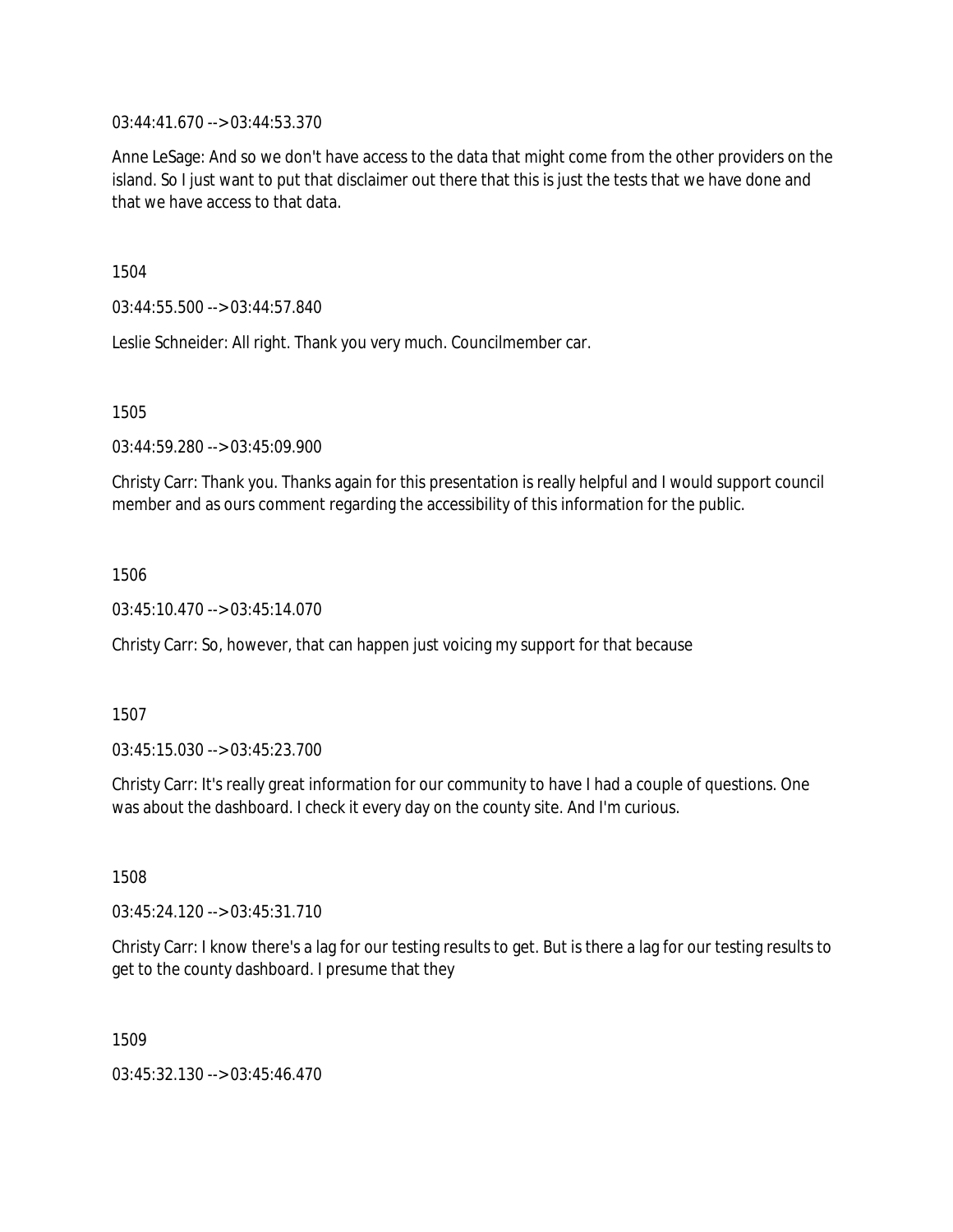Christy Carr: Appear there and then just quickly. My second question is your slides said that will be continuing testing through Q1 of next year. And I'm wondering if that's when our initial allocation funding runs out, or if that's just the logical sunset of this project.

1510

03:45:47.670 --> 03:45:59.970

Anne LeSage: Okay. Thank you. Great question. So in terms of the lag time. So one thing that we do is as soon as we're notified and we being myself and our coven 19 safety officer when we get those

1511

03:46:00.210 --> 03:46:04.140

Anne LeSage: Those positive test results were immediately notifying the county

# 1512

03:46:04.500 --> 03:46:12.900

Anne LeSage: And the lab also provides that so you know there is a couple day delay, just from the testing process itself.

# 1513

03:46:13.170 --> 03:46:22.350

Anne LeSage: But then we're immediately notifying the county and then I would say add on a day for when that gets put into the dashboard. So there is a couple days, you know, delay on that.

1514

03:46:22.920 --> 03:46:35.430

Anne LeSage: In terms of the the quarter one I think a couple things in mind when we're planning out one is hopefully that's a logical segue into vaccine distribution.

1515

03:46:35.850 --> 03:46:50.070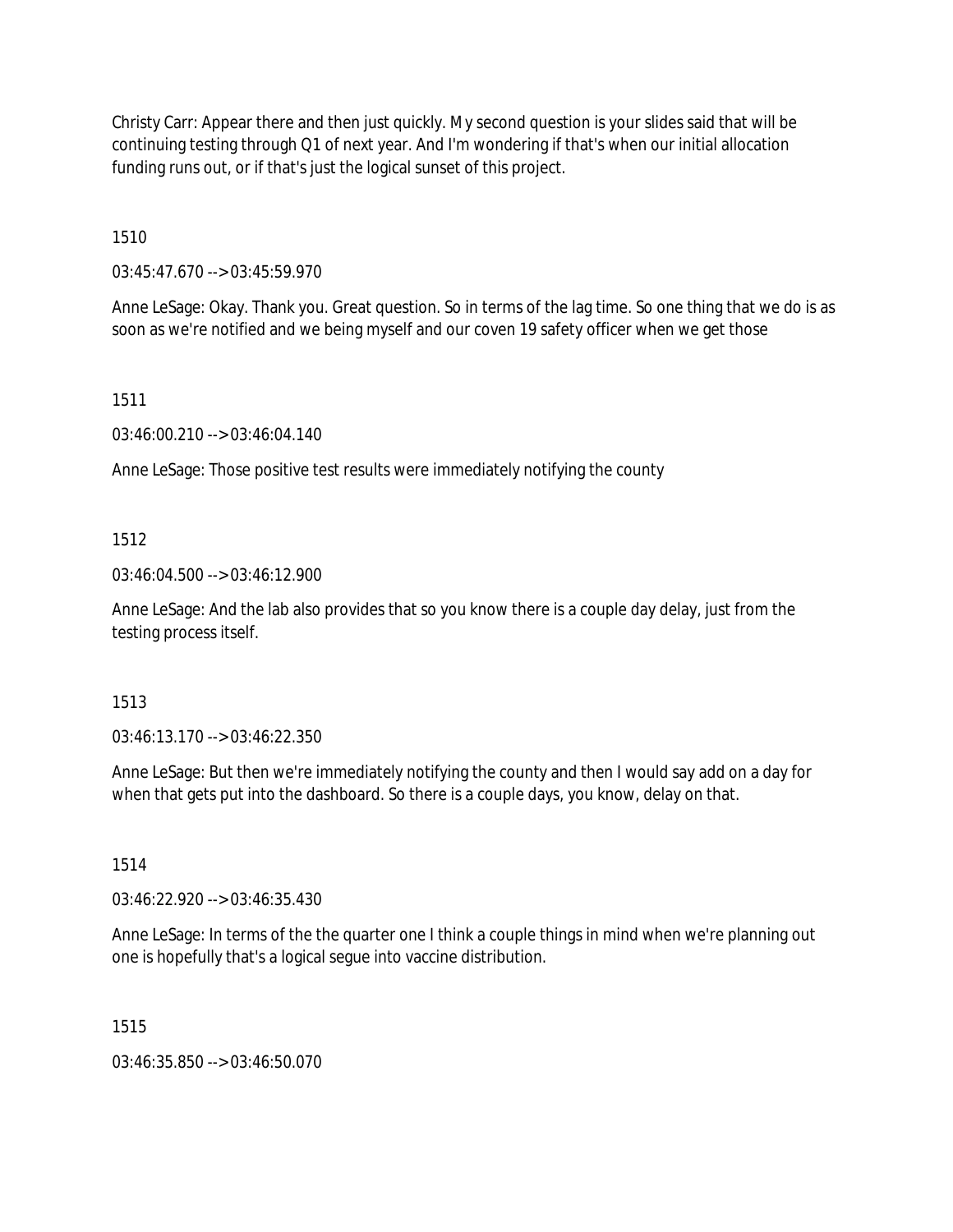Anne LeSage: To being mindful of our volunteers who are giving an enormous amount of time and support that. I don't know if it just stays in the hands of our volunteers. If we could continue beyond February or March.

1516

03:46:50.490 --> 03:47:00.000

Anne LeSage: And then the third piece is the funding. We've actually been doing very well with our expenditures. The county has been wonderful in providing

### 1517

03:47:00.330 --> 03:47:13.110

Anne LeSage: Our testing kits through the Emergency Operations Center, and that was part of my initial budgeting was that was a pretty big expense. So because the county in the state had been providing those supplies to us. We

### 1518

03:47:13.800 --> 03:47:26.940

Anne LeSage: You know, have spent an estimate Probably 12 to \$13,000 of that \$50,000 allocation. And so at the rate that we're going and you know that money will last us for a good amount of time.

### 1519

03:47:28.500 --> 03:47:35.610

Ellen Schroer: And I think the other thing that I would add to what n is saying is that when staff brought this idea to Council, we were really conceiving of this

### 1520

 $03:47:35.730 \rightarrow 03:47:44.160$ 

Ellen Schroer: As a new service that the city had never offered before and we didn't know how long it was going to be necessary for the community or really all of the

### 1521

03:47:44.820 --> 03:47:53.850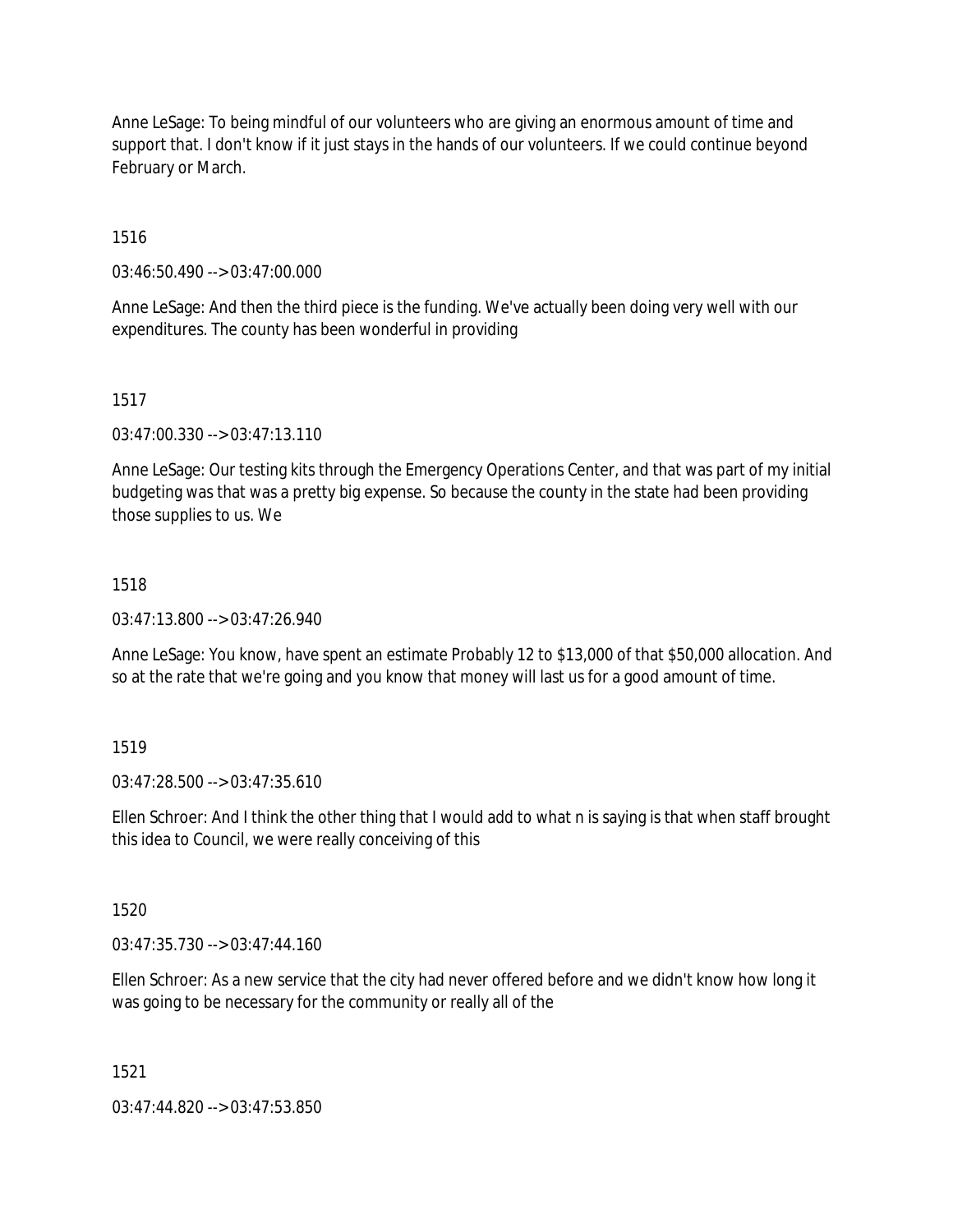Ellen Schroer: Things that we would be able to leverage from our community or find from the county or need to pay for ourselves. So it's a little bit of a work in process from the budget side.

## 1522

03:47:54.210 --> 03:48:07.320

Ellen Schroer: And I think that one of the reasons that and is coming to give you this briefing is to tell you kind of how it's going to keep you abreast of the situation and then we'll continue to do that and include the financial component with the work

### 1523

03:48:07.740 --> 03:48:19.860

Ellen Schroer: That we're component in future briefings to just to let you know kind of how that's going and if we feel that we need more money will come back and and have that conversation with you or if we see that the community need is decreasing will have that conversation.

1524

03:48:22.350 --> 03:48:22.890

Christy Carr: Thank you.

1525

03:48:22.950 --> 03:48:41.250

Leslie Schneider: Thank you. And this has been really great. I appreciate it. Lots. And I don't see any other hands. So I'm going to suggest that maybe we can move on to our next item, which is the winter weather briefing and I'm guessing that you're on that one as well.

1526

03:48:42.330 --> 03:48:47.910

Anne LeSage: Alright. Thank you, counsel. I will share my screen for our winter weather briefing.

1527

03:48:51.540 --> 03:49:04.200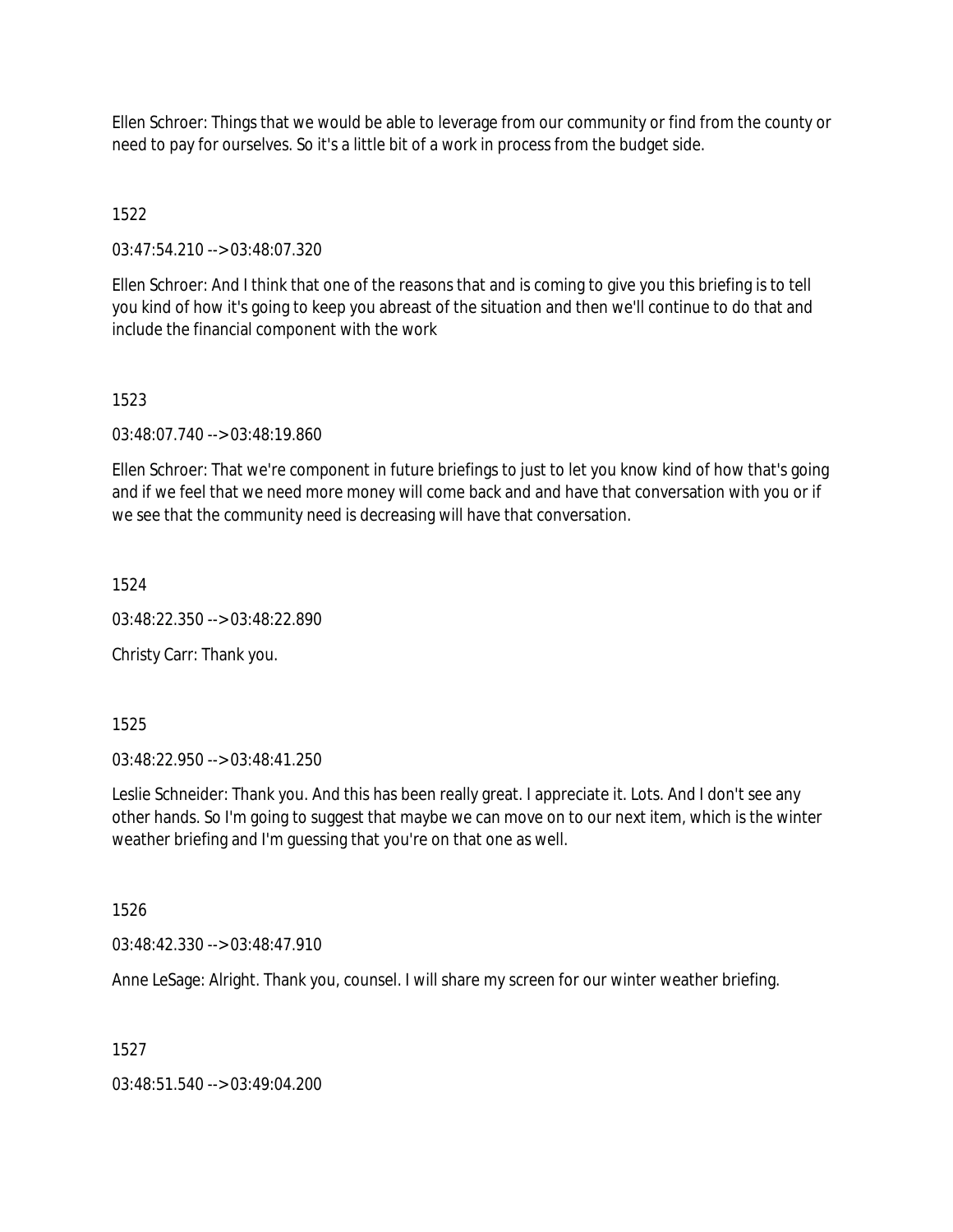Anne LeSage: Alright so tonight for our winter weather briefing. I'm going to talk a little bit about the forecast. And what we're doing is the city for winter weather preparedness and then talk a little bit about our severe

1528

03:49:04.200 --> 03:49:05.190

Anne LeSage: Weather Center.

1529

03:49:05.430 --> 03:49:13.410

Anne LeSage: Planning. So the forecast for winter 2020 2021 is

1530

03:49:14.850 --> 03:49:18.540

Anne LeSage: Interesting. We are expecting a la Nino winter.

1531

03:49:19.320 --> 03:49:34.110

Anne LeSage: And according to the National Weather Service all of their modeling. We're really expecting the majority of those impacts from January, February, and March, and so we have this three month window where we are expecting

1532

03:49:34.650 --> 03:49:49.260

Anne LeSage: wetter colder weather, which translates to more snow, more rain more icy road conditions and basically what could prove to be a very challenging winter. So if you think back to

1533

03:49:50.610 --> 03:50:04.650

Anne LeSage: You know, January, February of this year, January, February of 2019 we had similar you know snowfall amounts. We had some very icy road conditions. And so we're thinking about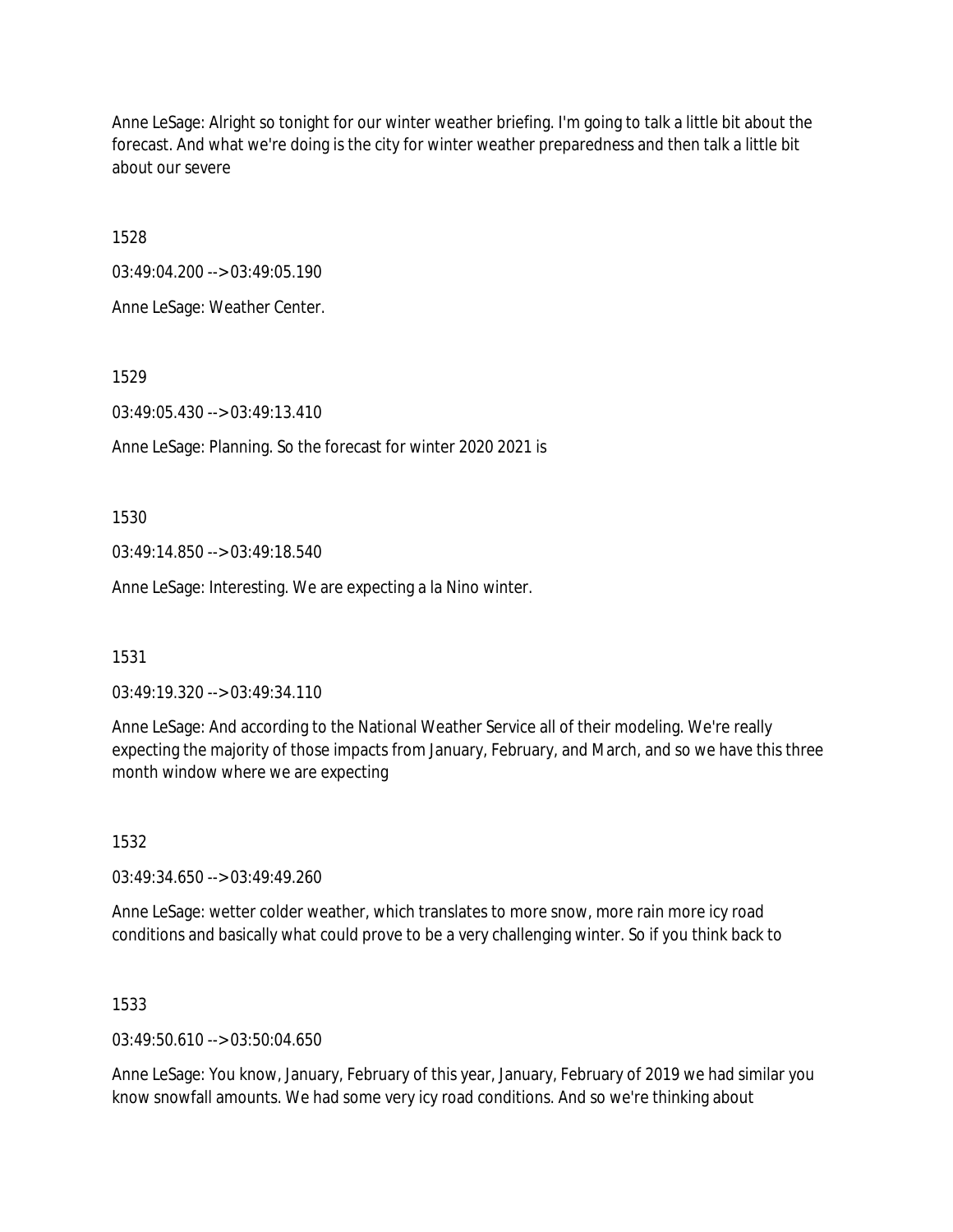03:50:05.220 --> 03:50:18.210

Anne LeSage: How we can be prepared for that as as a city. And so with that, for this slide, I'm going to hand it over to public works director Christopher's Vicki. He's going to comment a little bit about the work that public works is doing.

1535

03:50:20.850 --> 03:50:22.290

Chris Wierzbicki: Thanks, and thanks for letting me

1536

03:50:23.550 --> 03:50:35.880

Chris Wierzbicki: Jump in this center of your presentation here for just a minute, just wanted to highlight a couple of things that I think are important for both the Council and the community to hear about our preparation for winter weather this year.

1537

03:50:36.990 --> 03:50:46.020

Chris Wierzbicki: First of all, you know, just the basic information about how we choose to address road conditions during a major storm our outline on the city's website in the public works page.

1538

03:50:46.620 --> 03:51:08.430

Chris Wierzbicki: You can see the priority snow route map here on the slide, we do plow our roads in a priority order, starting with roads were transit accessibility and emergency services and potentially PSC vehicles are most likely to need to get to and go. Moving on to some of our

1539

03:51:09.780 --> 03:51:20.460

Chris Wierzbicki: More residential streets after that. And we also do manage and clear a number of sidewalks adjacent to public buildings and public public properties.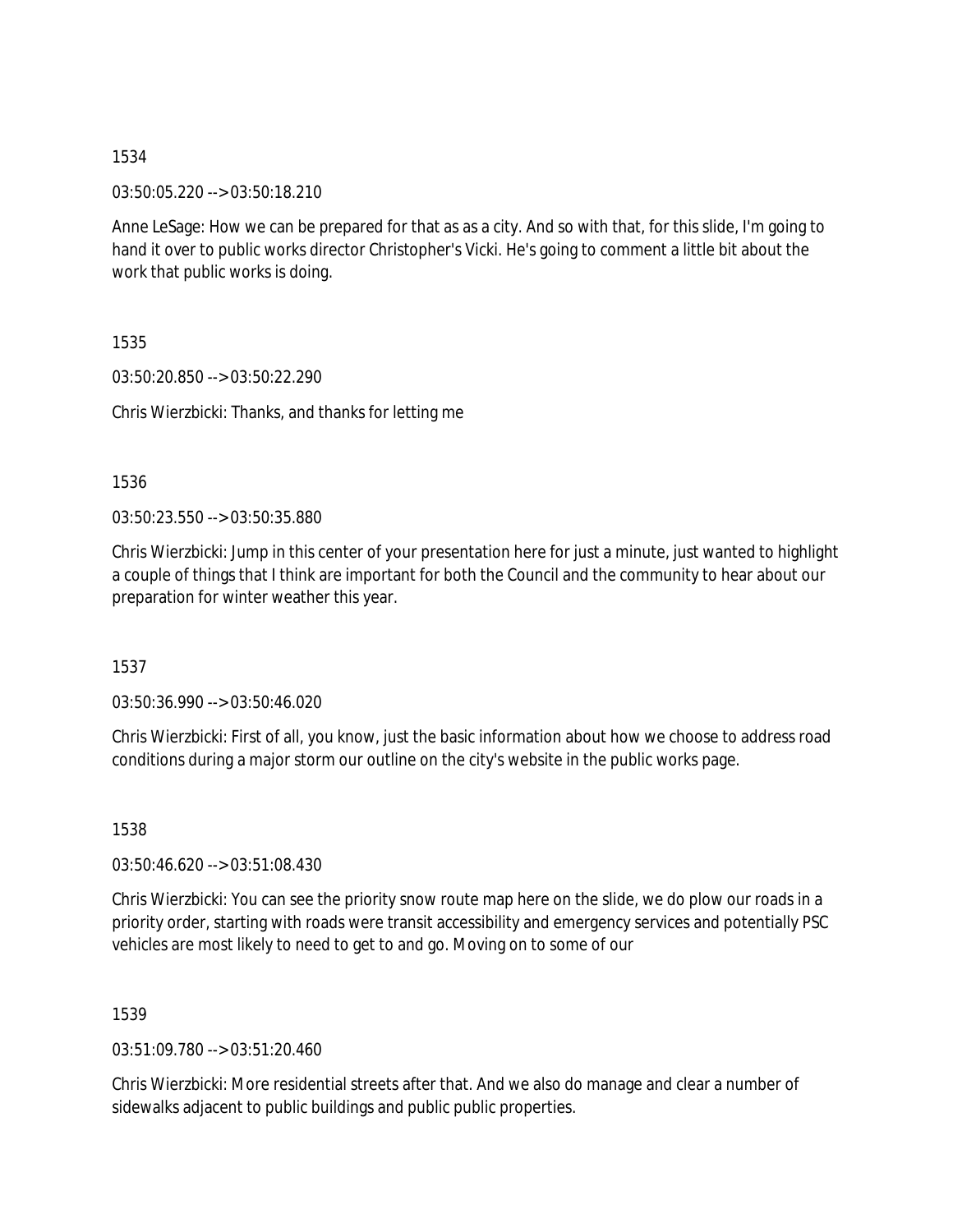03:51:20.910 --> 03:51:32.400

Chris Wierzbicki: However, I do want to emphasize again that sidewalk clearing, for the most part is response is the responsibility of a budding property owners and we do know that there are property owners out there.

1541

03:51:33.420 --> 03:51:42.510

Chris Wierzbicki: Who are unable to plow their sidewalks and there are some, in some cases, volunteer crews that we can call on to assist folks with that.

1542

03:51:44.010 --> 03:51:50.850

Chris Wierzbicki: However, the main message I wanted to deliver tonight is that, you know, last year we had a fairly challenging storm event.

1543

03:51:51.750 --> 03:52:00.810

Chris Wierzbicki: And in my opinion, we did a pretty good job of clearing roads and during both of those events we heard from the public.

1544

03:52:01.620 --> 03:52:07.920

Chris Wierzbicki: A number of kudos for our tea for our crews that did work and we're proud of that service and we're able to provide

1545

03:52:08.340 --> 03:52:23.580

Chris Wierzbicki: This year I think may end up being a somewhat different story. And I think that we are going to be very challenged to provide that same level of services year major mainly for three reasons. All related at some level related to the coven pandemic.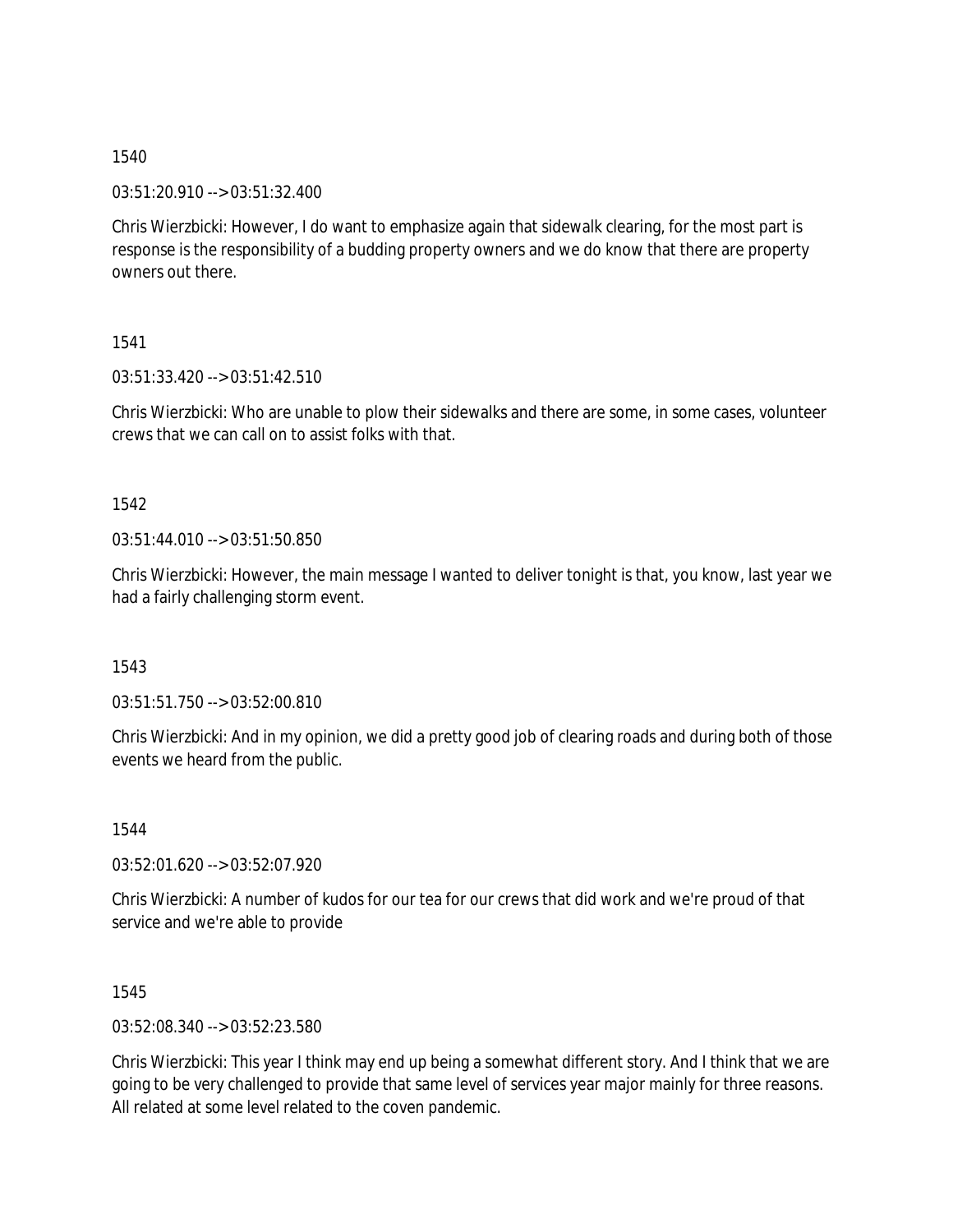03:52:24.690 --> 03:52:40.860

Chris Wierzbicki: First of all, we those three reasons I'll just run through them quickly. We did lose to senior staff with the proper driver's licenses for Greg for driving a large plows this year we had a hiring freeze that during the height of the pandemic that

1547

03:52:41.970 --> 03:52:49.410

Chris Wierzbicki: Means that those positions are still open, and we are trying to fill them. So we have less staff with the ability to do this work this year than we did last year.

1548

03:52:50.310 --> 03:53:00.870

Chris Wierzbicki: Secondly, as most of you know our operations crews are out in the field and working out on the site every day and have been since the pandemic started, they, they are not working from home.

1549

 $03:53:01.830 \rightarrow 03:53:13.470$ 

Chris Wierzbicki: Most of them do not have the ability to do that and continue to do their jobs, efficiently and as a result of that, we, we have a lot more absences from from the folks that do this work.

1550

03:53:14.280 --> 03:53:24.660

Chris Wierzbicki: Folks who potentially are exhibiting symptoms or or report symptoms. People who have family members or close contacts who've had symptoms and they feel they've been exposed

1551

03:53:25.980 --> 03:53:33.360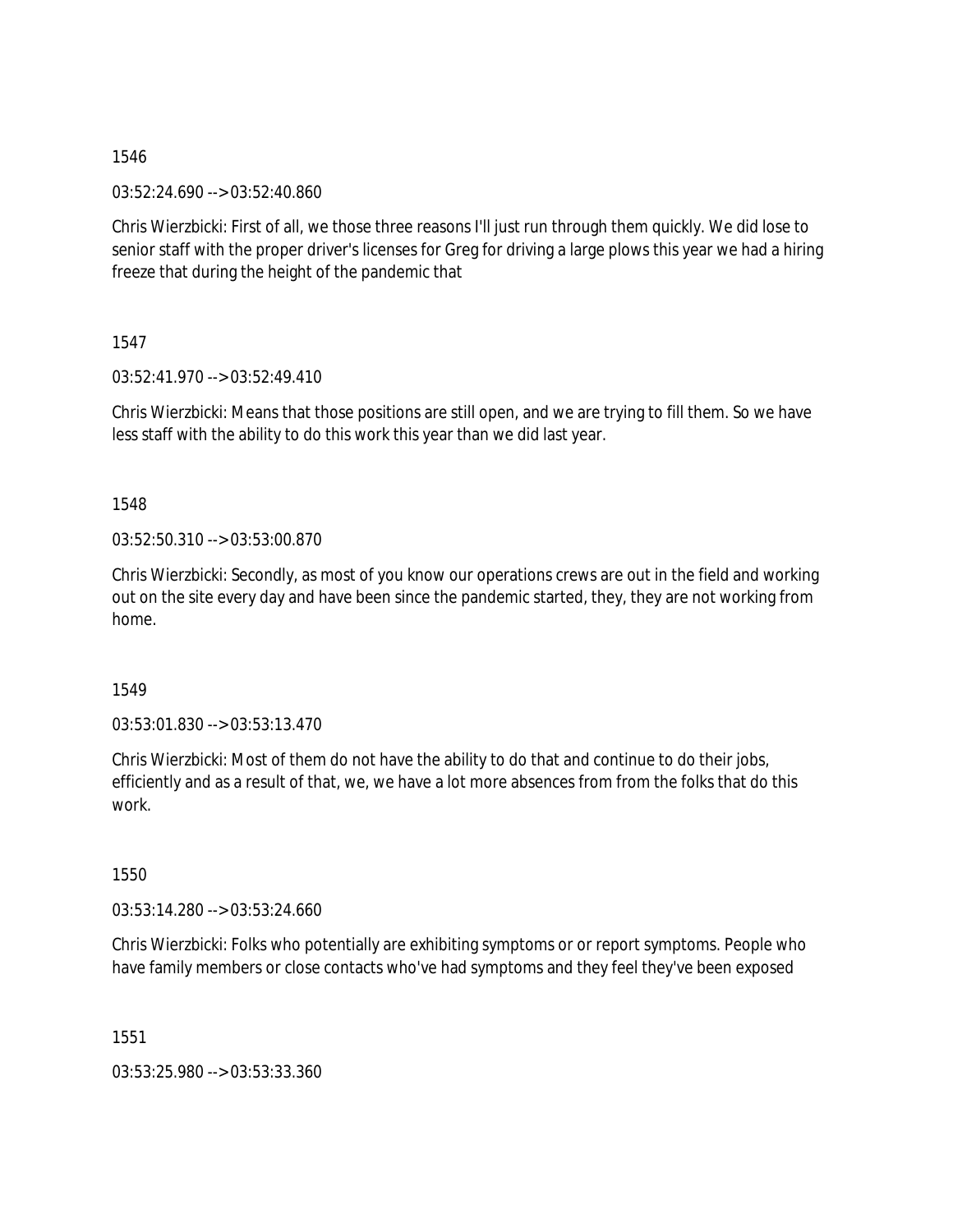Chris Wierzbicki: It's different than the folks that work in the office where where people can work at home and until you know the quarantine period is over or delay. We receive a negative test.

1552

03:53:33.870 --> 03:53:41.760

Chris Wierzbicki: People out in the field can't come to work and so we've had significant challenges with absences this year and I expected to continue through the winter.

1553

03:53:43.980 --> 03:53:46.200

Chris Wierzbicki: Lastly, in order to maintain

1554

 $03:53:49.470 \rightarrow 03:53:56.460$ 

Chris Wierzbicki: Distance between folks, we have been working the cruise at 10 hour shifts, so that we can

1555

03:53:58.530 --> 03:54:04.140

Chris Wierzbicki: Provide you know so folks don't come in as close to contact us as they would normally

1556

03:54:04.770 --> 03:54:18.060

Chris Wierzbicki: And what that means is that on certain days of the week. We have less folks than we would normally with everybody working on eight hour shift and that isn't a big deal when we have good forecasting for when an event is going to come up because we can put a focus on emergency

1557

 $03:54:19.770 \rightarrow 03:54:23.820$ 

Chris Wierzbicki: Staff standby to come in and do plowing or other service during storm.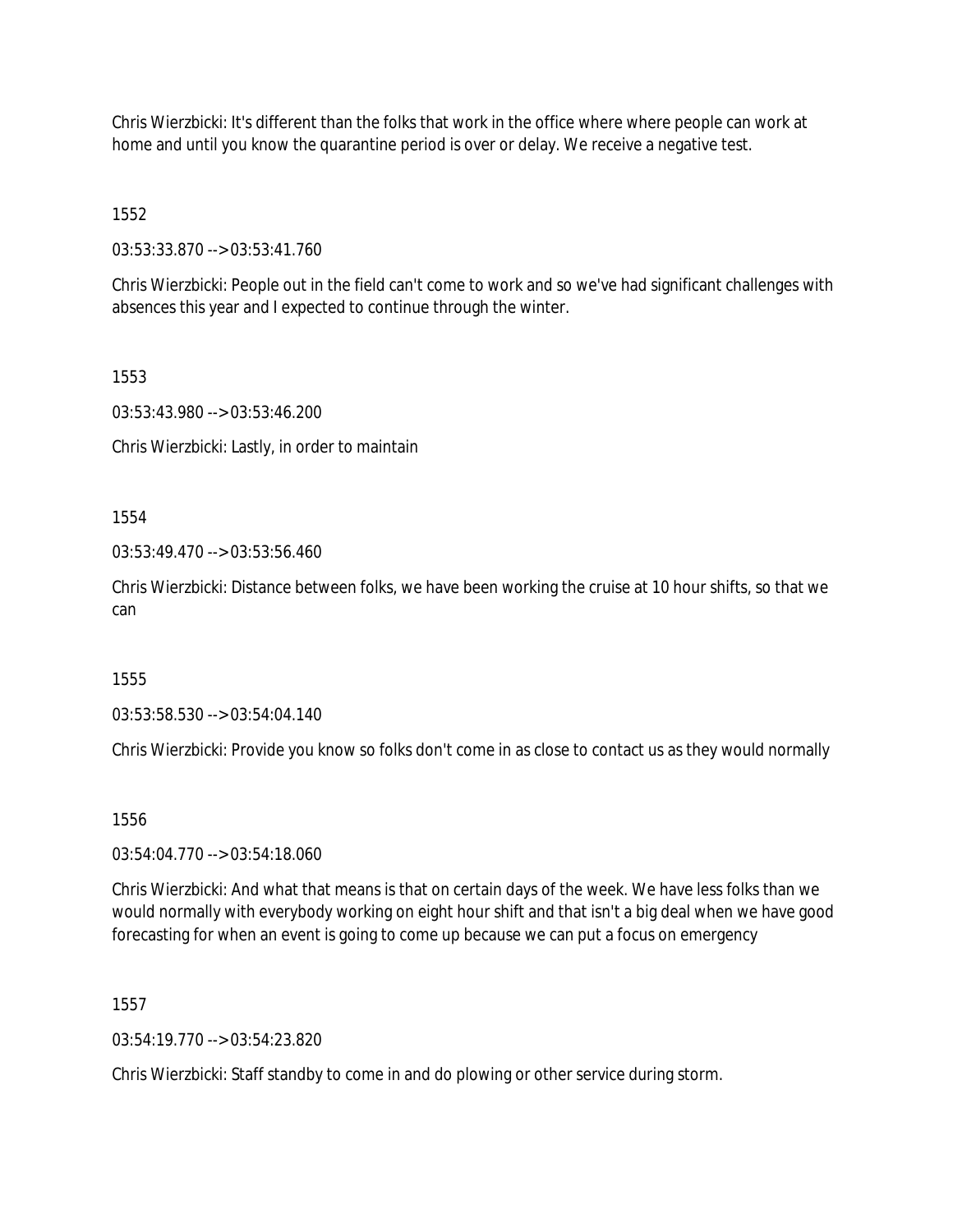03:54:24.240 --> 03:54:36.600

Chris Wierzbicki: But if if there's an event hits at the right time of the week and we don't have really good forecasting about what the conditions are going to be. It's going to be very difficult for us to call in folks to do this work if they're not already on the job.

1559

03:54:37.710 --> 03:54:46.860

Chris Wierzbicki: And so we have those three factors working against us this year. And I'm you know I'm somewhat describing a bit of a worst case scenario should or should all of these things come together at once, but

1560

03:54:47.220 --> 03:54:57.300

Chris Wierzbicki: I do want just everybody to be aware that the conditions and we're working under this year and the challenges we have hopefully we'll be able to work through your storm vents best we can.

1561

03:54:58.320 --> 03:55:07.530

Chris Wierzbicki: But wanted everyone to hear that. So happy to answer any questions about that now or later during the presentation, maybe, and you'd like to just finish the presentation this point.

1562 03:55:08.970 --> 03:55:09.690 Anne LeSage: Thank you, Chris.

1563

03:55:11.610 --> 03:55:18.330

Anne LeSage: Alright, so a couple other pieces of how we're communicating with the community on this so we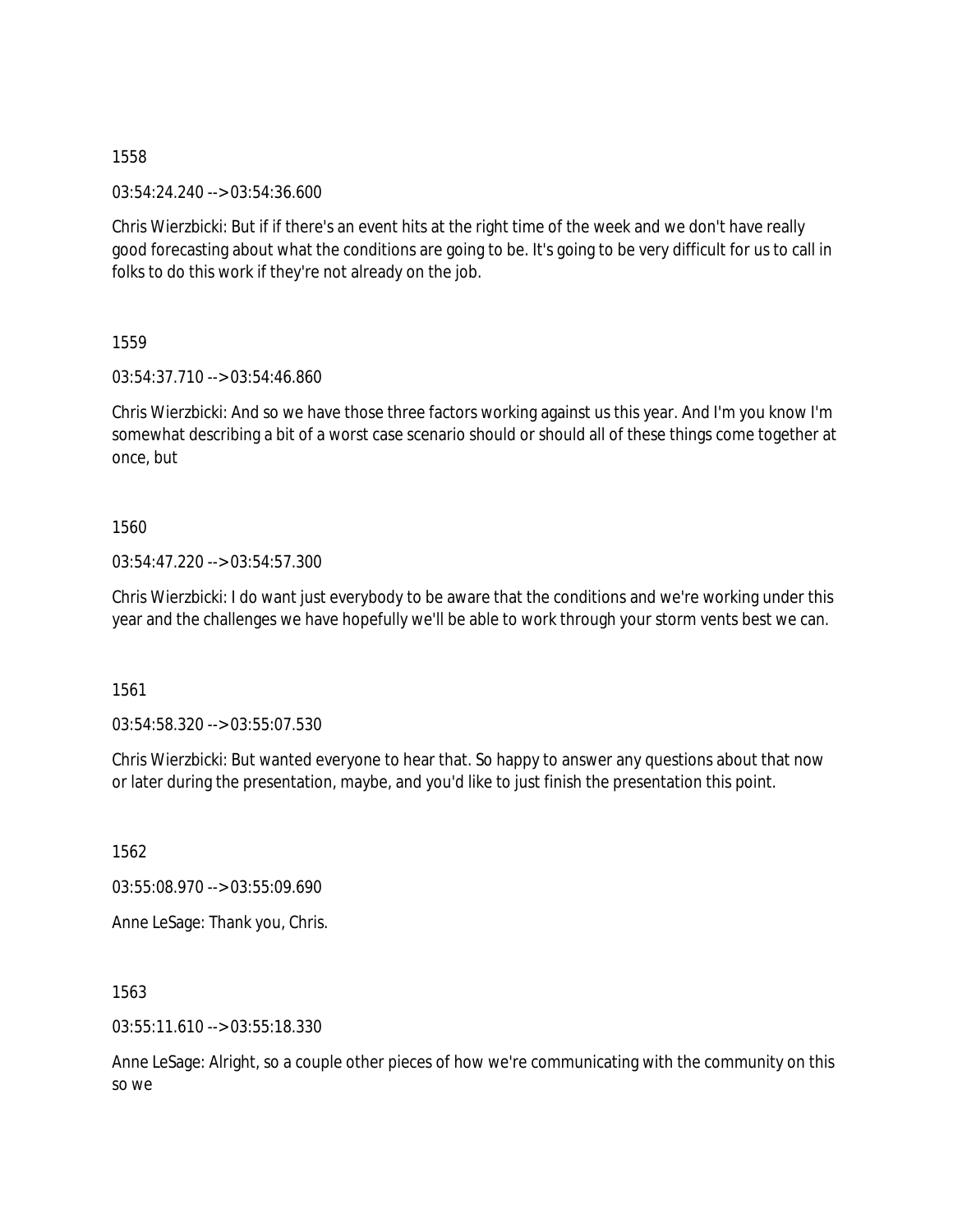03:55:19.020 --> 03:55:25.470

Anne LeSage: Always are updating our social media pages. We're getting information in the weekly city managers report.

1565

03:55:25.890 --> 03:55:37.740

Anne LeSage: We have updated our inclement weather page. So there's very specific information that snow and ice control plan that Chris mentioned, is linked on there. There's really detailed information on the public works pages.

1566

03:55:38.160 --> 03:55:48.570

Anne LeSage: As well about the salt brine and the different methods that are used to prepare the road. So we've done everything we can to make sure the information is available and up to date on our website.

1567

03:55:49.200 --> 03:56:02.880

Anne LeSage: And then the other component just sort of shifting gears to another critical piece of our winter weather response is our SEVERE WEATHER CENTER planning. So as you can imagine, you know, planning for

1568

03:56:03.420 --> 03:56:11.670

Anne LeSage: Guests at our severe weather shelter in normal times can be challenging. Just to make sure we have enough space we have enough resources.

1569

03:56:11.940 --> 03:56:21.900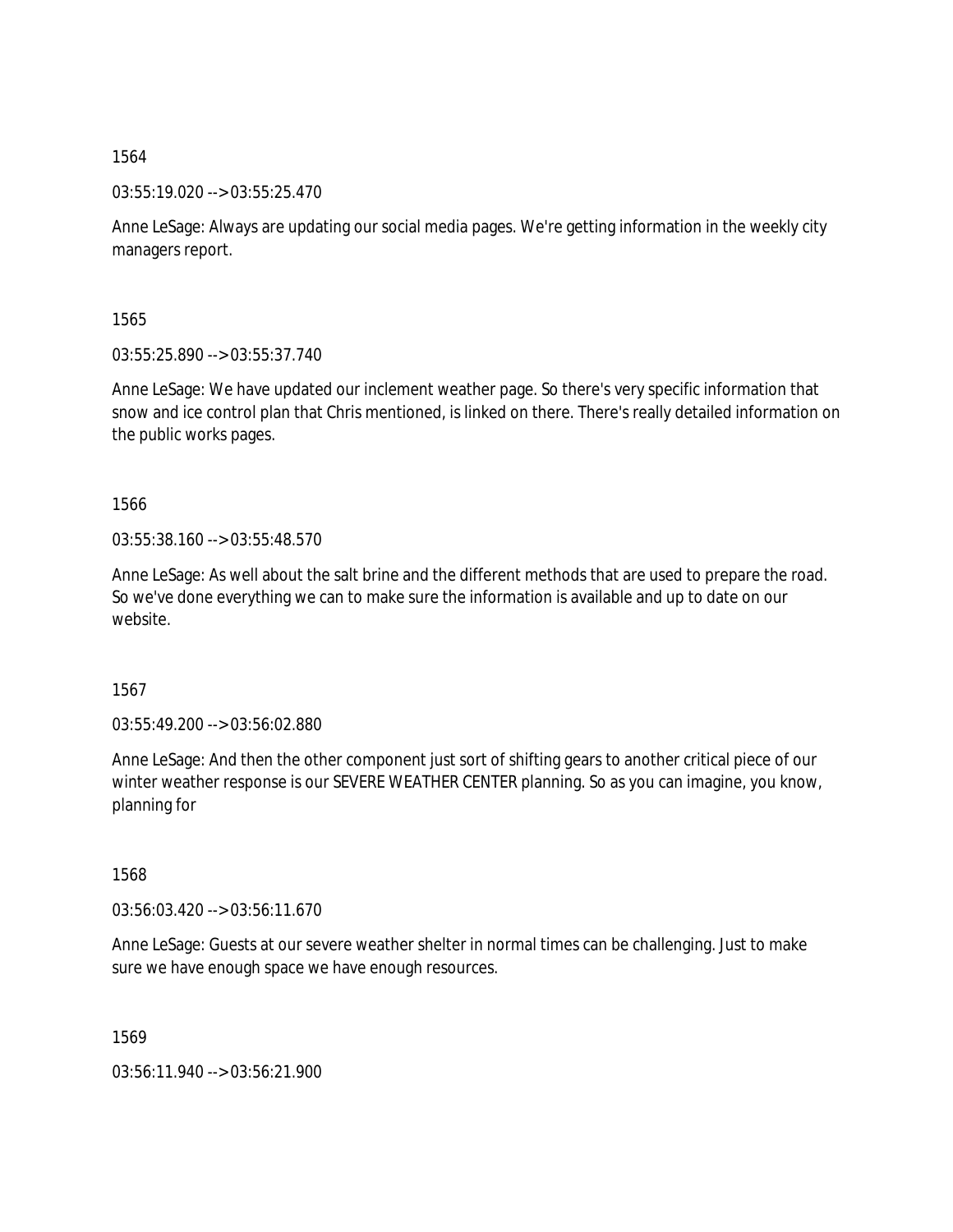Anne LeSage: But now we're contending with coven. And so what we're doing is evaluating our severe weather shelters and determining based on the CDC guidance.

1570

03:56:22.140 --> 03:56:28.680

Anne LeSage: How many people. Can we safely house overnight. And how many people can we have in those buildings during the day.

# 1571

03:56:29.190 --> 03:56:35.430

Anne LeSage: For severe weather conditions. So we're updating our plan. We did some training last month with our

# 1572

03:56:35.910 --> 03:56:41.280

Anne LeSage: Karen shelter team and we're making sure that we are ready to activate if we need to.

# 1573

03:56:41.640 --> 03:56:55.290

Anne LeSage: And so just to remind everyone, we have different locations on the island, the senior center has been our primary SEVERE WEATHER CENTER. They can be activated for both daytime warming, as well as overnight shelter.

### 1574

03:56:55.650 --> 03:57:06.360

Anne LeSage: Sebald United Methodist Church is for overnight shelter St. Barnabas can be used for daytime and then island church is another partner if we need extra help. And so

1575

03:57:06.600 --> 03:57:16.830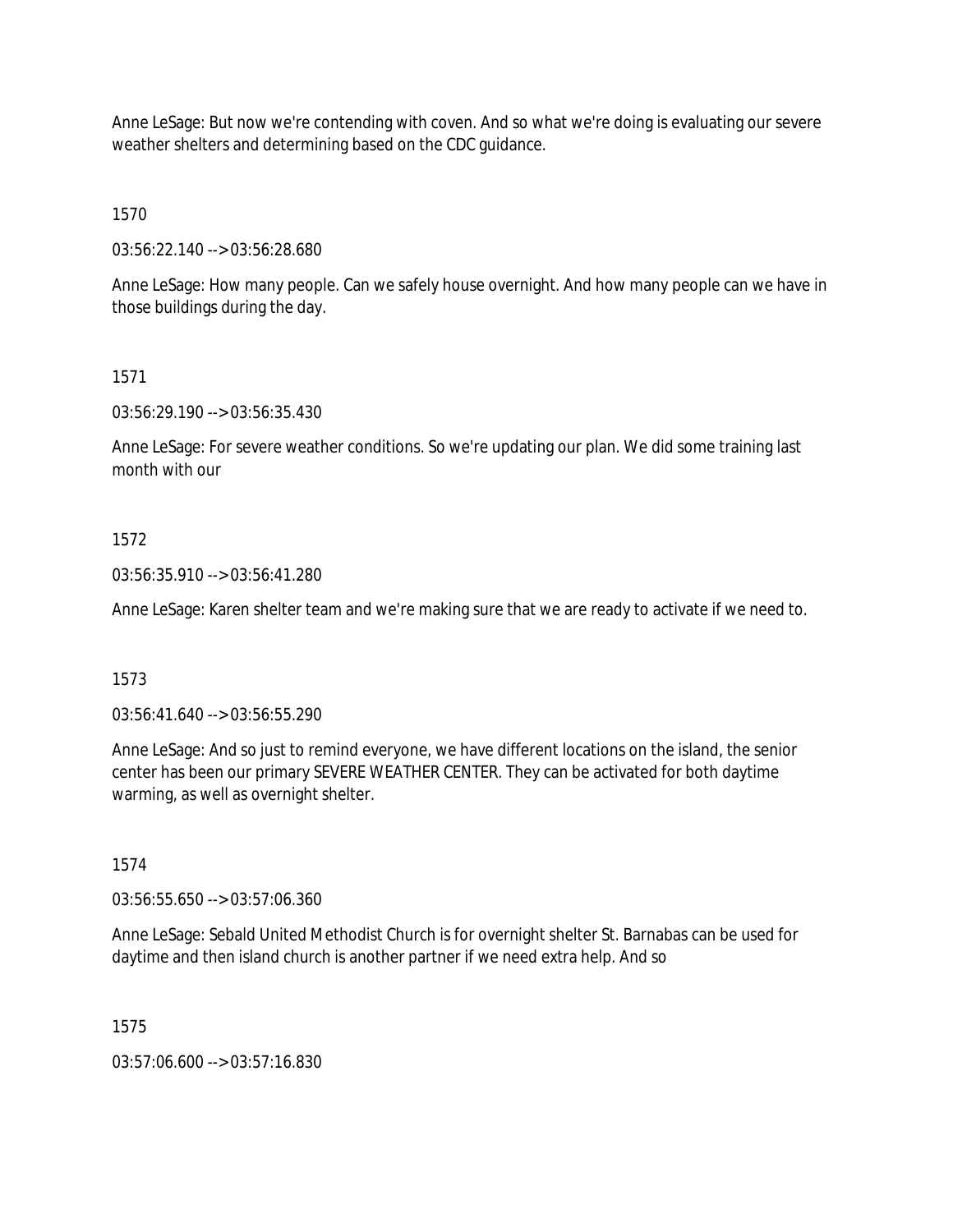Anne LeSage: Every time we get a forecast for potentially you know freezing weather heavy snow, we're in touch with each of these sites and we're determining

1576

03:57:17.190 --> 03:57:27.060

Anne LeSage: Debate, you know, depending on the event which site. We want to activate and then we work with our volunteers to get them scheduled. So these are our locations.

## 1577

03:57:27.450 --> 03:57:40.860

Anne LeSage: An interesting thing that the the county has done, you know, for this year, specifically because of the challenges of coven they're only activating to have their shelters. So Paul's Bo.

## 1578

03:57:41.310 --> 03:57:49.800

Anne LeSage: Gateway fellowship and then the port orchard United Methodist Church. So those are the two locations that will be activated for the county

1579

03:57:50.220 --> 03:57:58.740

Anne LeSage: There they just felt like it was too much to manage the the five sites that they normally do. And so what that means is their

1580

03:57:59.400 --> 03:58:07.080

Anne LeSage: Ability to perhaps take people from Bainbridge is limited because they will also have limited capacity, you know, in the past, we've always said

1581

03:58:07.410 --> 03:58:18.420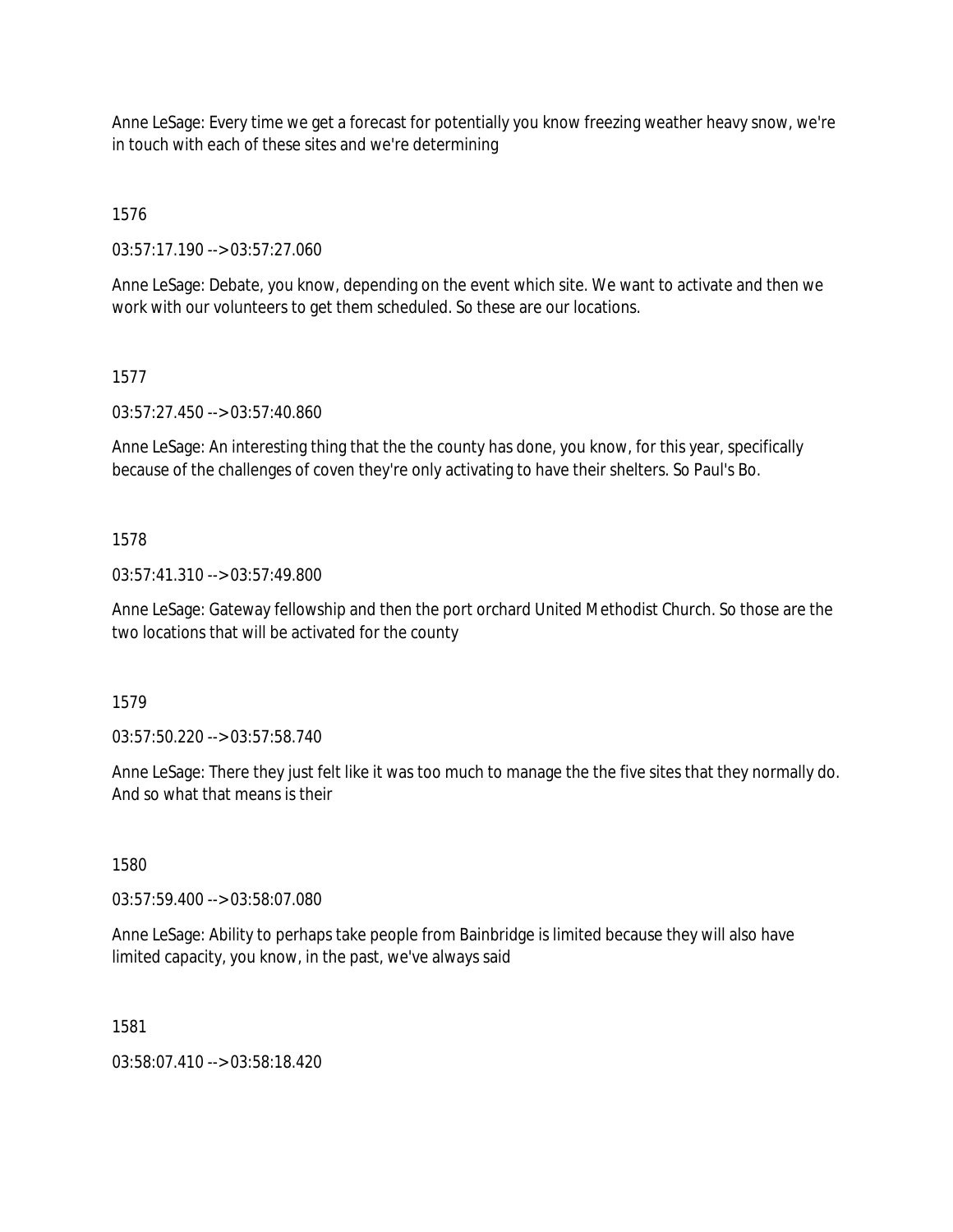Anne LeSage: If for some reason we weren't able to activate we could work on getting someone transported to Paul's bow or to any of the other sites and this year. That's not really an option. So we are trying to figure out

1582

03:58:18.960 --> 03:58:25.320

Anne LeSage: What else we can do to support the needs of the community should there be a really major incident.

1583

03:58:26.580 --> 03:58:31.800

Anne LeSage: And then just to remind everyone really quickly. The criteria that we use, you know, we're looking at

#### 1584

03:58:32.370 --> 03:58:43.170

Anne LeSage: four more hours where we're at or below freezing. And so for daytime. We want a place where people can go and get warm have a hot cup of coffee, you know, have

1585

03:58:43.950 --> 03:58:58.560

Anne LeSage: A warm snack. And then if we're at a an incident where we have extended power outages. That's another reason why we might activate. So if people are home and we have an island wide outage or, you know, a very

1586

03:58:59.910 --> 03:59:05.070

Anne LeSage: Neighborhood outage where they're expected to be without power for hours.

1587

03:59:05.610 --> 03:59:17.370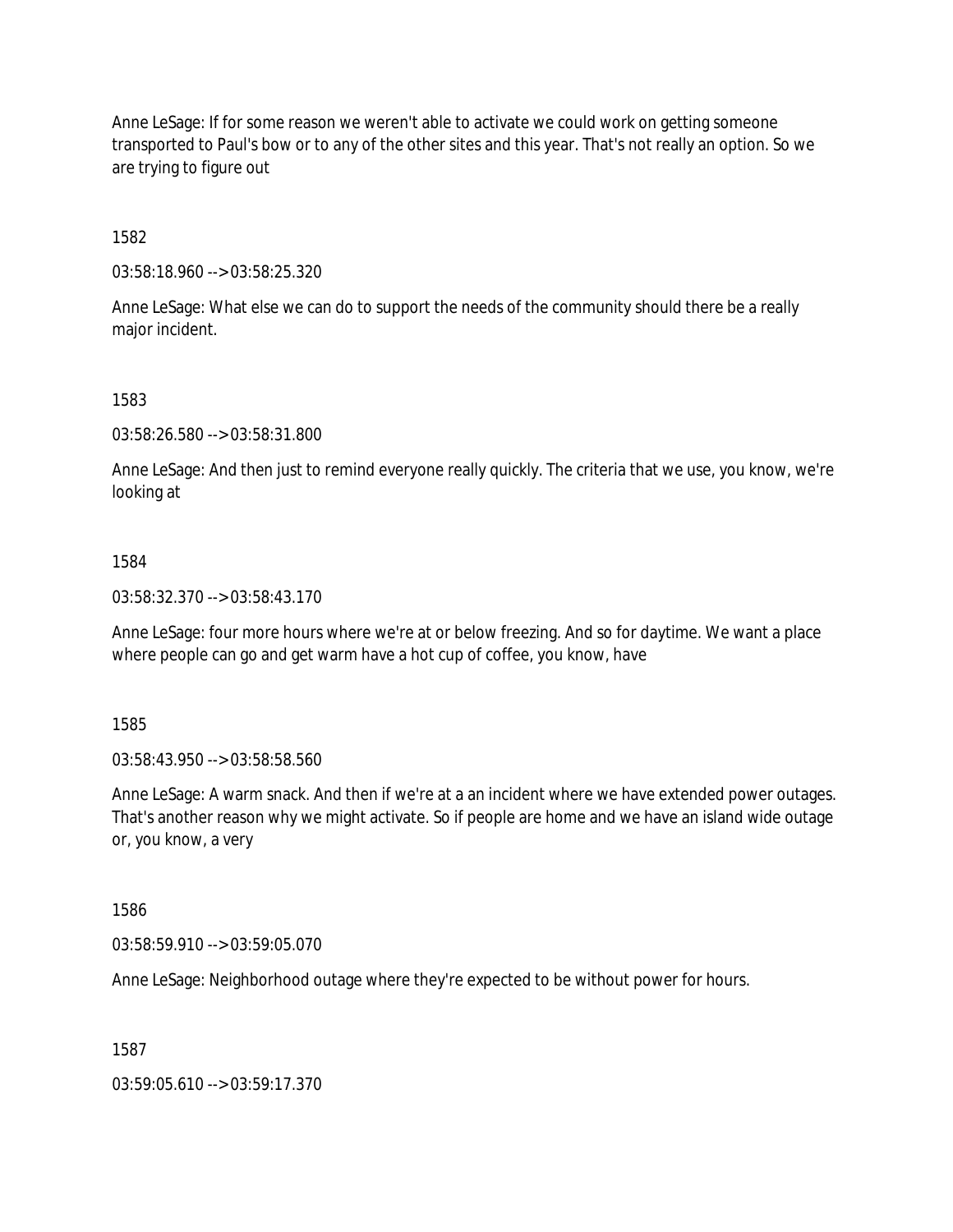Anne LeSage: That's another reason why we might activate and then there's other contingencies. You know, if there's other severe weather events where we feel like there's a threat to individuals who are housed or

1588

03:59:17.700 --> 03:59:26.070

Anne LeSage: Individuals that we know might live in their vehicle. We want to make sure that we're able to provide some resources for them. So that's daytime and then

1589

03:59:26.310 --> 03:59:37.290

Anne LeSage: The overnight shelter, it's really the same thing. We're looking at four more hours overnight. We're looking at snow accumulation rain accumulation and potentially

1590

03:59:37.710 --> 03:59:49.500

Anne LeSage: Activating in high wind warnings. So those are the criteria that we use. I'm always monitoring. We do get daily updates from the National Weather Service, especially during significant weather events.

### 1591

03:59:50.250 --> 04:00:01.680

Anne LeSage: If we decide to activate we pick a site we get information out to our volunteers to create staffing and then we notify the county, so they're able to

1592

04:00:02.340 --> 04:00:08.790

Anne LeSage: Get that information out through the county alert system as well as notified to one one. So if individuals call

1593

04:00:09.030 --> 04:00:28.380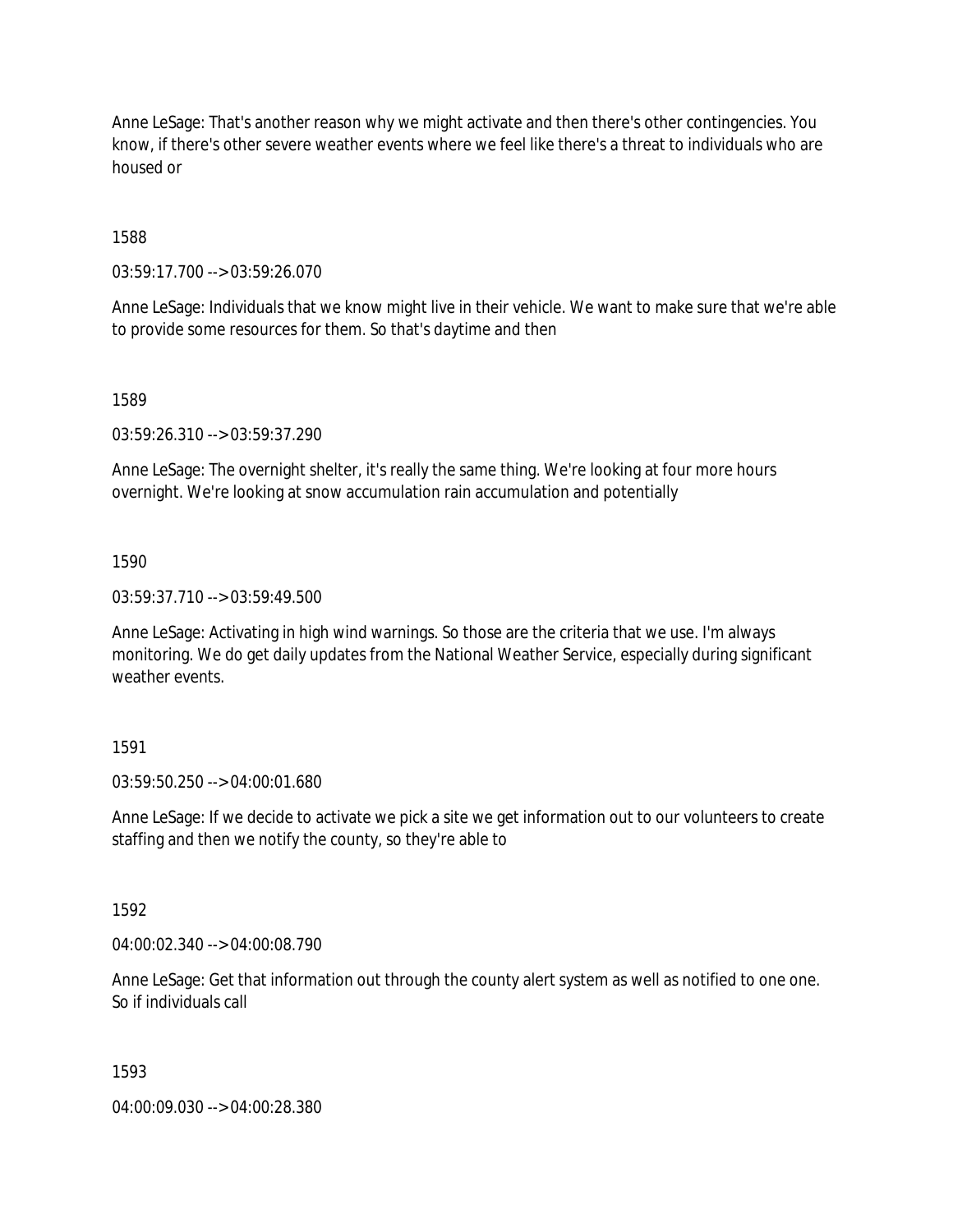Anne LeSage: They have that information and then we of course send out a nixle to our subscribers. We also notify housing resources Bainbridge helpline police department fire department other community partners so that everyone knows you know were activated for, you know, these dates these times.

1594

04:00:29.850 --> 04:00:35.370

Anne LeSage: So that's it for the the formal slides but Chris and I are available for any questions you might have.

1595

04:00:42.930 --> 04:00:44.790

Leslie Schneider: Thank you so much. I really appreciate it.

1596

04:00:46.800 --> 04:00:54.690

Leslie Schneider: So careful. I'm looking to see if there's any questions we are approximately two hours behind at this moment, and with

1597

04:00:56.010 --> 04:00:58.350

Leslie Schneider: Quite a bit of content left to go so

1598

04:01:00.840 --> 04:01:08.910

Leslie Schneider: Given that I don't see any hands and and Chris. I'm just going to say thank you very, very much we appreciate it lots and oh my gosh

1599

04:01:10.260 --> 04:01:23.520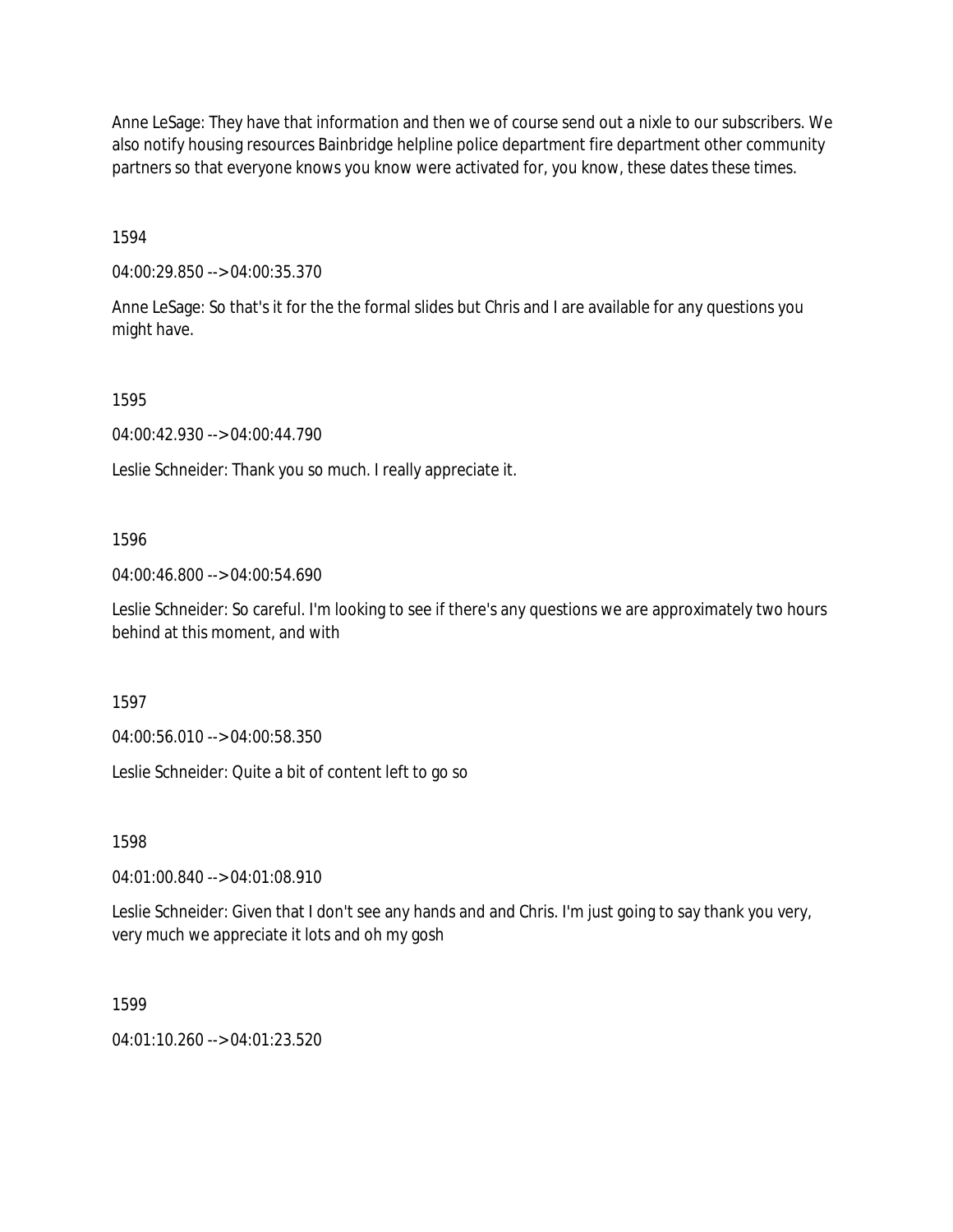Leslie Schneider: Well, that's what we need right is more winter weather on top of it, but it is what it is and and will cope. So thank you for the heads up on all of that and we'll try to pass the word on worst case scenarios.

1600

04:01:26.400 --> 04:01:36.270

Leslie Schneider: All right, thank you so much. We're now moving on to item nine, a ordinance number 2020 dash 37 related to six month extension of landmark tree ordinance.

1601

04:01:37.650 --> 04:01:38.670

Leslie Schneider: And

1602

04:01:39.780 --> 04:01:40.770

Leslie Schneider: Director right

1603

04:01:40.860 --> 04:01:48.840

Heather Wright: Welcoming. Thank you. Good evening, Council had the right Director of Planning. I just have a brief introduction. Before you move into your public hearing

1604

04:01:49.230 --> 04:01:56.940

Heather Wright: The landmark tree ordinance has been in effect for two and a half years, and without this extension, it is set to expire on December 26 2020

1605

 $04.01.57.450 -> 04.02.06.000$ 

Heather Wright: We are close to the finish line on completing our legislative work on a permanent ordinance and anticipate completing our work with the planning commission next week.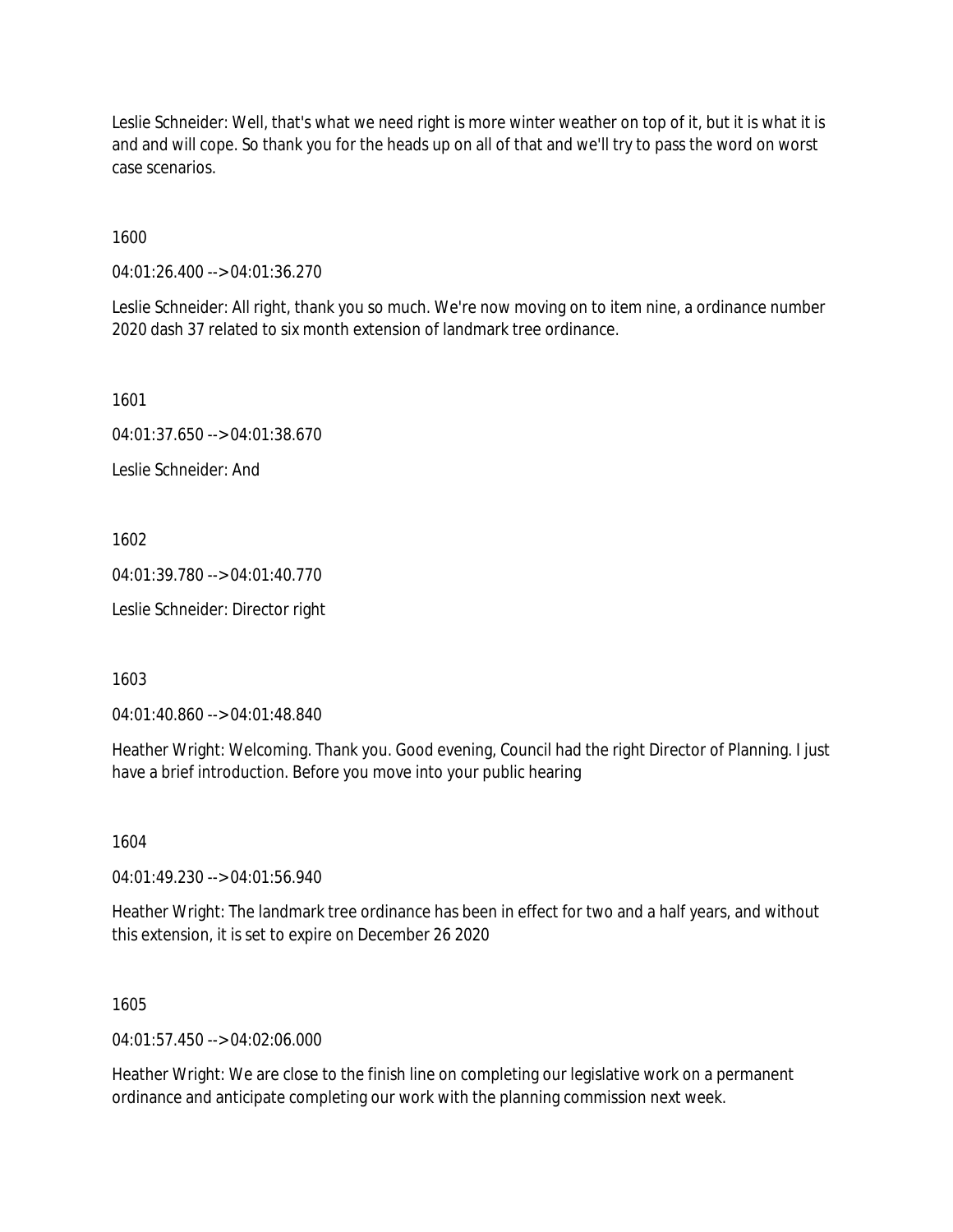04:02:06.300 --> 04:02:11.010

Heather Wright: And then returning to counsel for adoption of a permanent ordinance in Q1 of 2021

1607

04:02:11.640 --> 04:02:17.250

Heather Wright: The LDL currently applies to landmark trees that are located within the Winslow masterplan study area.

1608

04:02:17.610 --> 04:02:29.730

Heather Wright: Under this ordinance landmark trees do you require a permit for their removal and may be allowed to be removed, under certain circumstances and trees approved for removal. Do you require replanting and our payment into our tree fun

1609

04:02:30.360 --> 04:02:35.640

Heather Wright: And that is all I have. If you have any questions about the ordinance I'm open to those. Thank you.

1610

04:02:37.680 --> 04:02:45.270

Leslie Schneider: All right, Council, is there anything that we need to discuss before I open the hearing or city attorney's or anything you'd like me to be aware of.

1611

04:02:46.350 --> 04:02:53.280

Joe Levan: Nope, just as you as you're going to do is make it clear that you're opening the hearing in your have the hearing, and then close the hearing.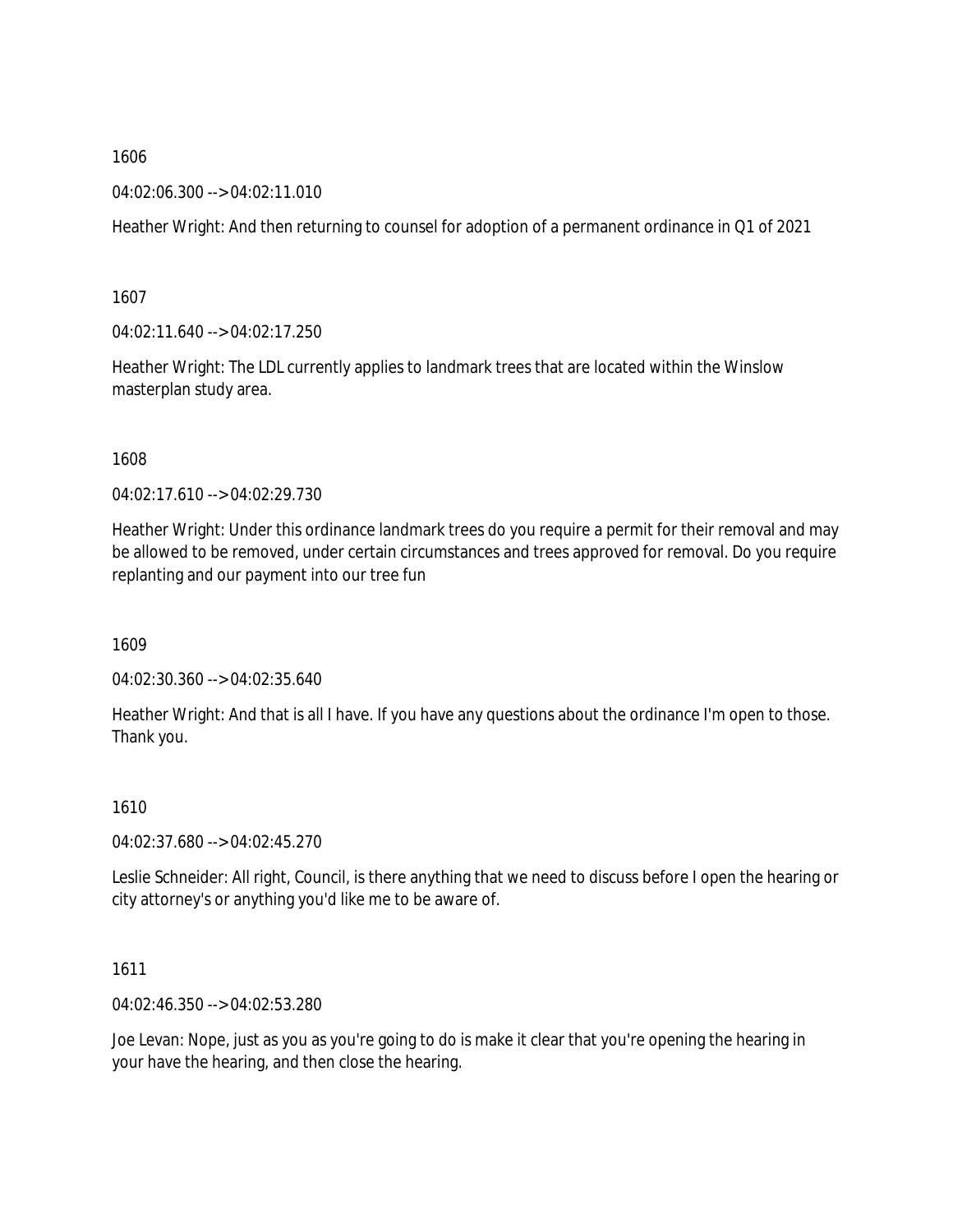04:02:55.650 --> 04:02:56.970

Leslie Schneider: All right, seeing

1613

04:02:58.590 --> 04:03:01.500

Leslie Schneider: Seeing no hands raised with my colleagues.

1614

04:03:03.570 --> 04:03:19.230

Leslie Schneider: I'm going attendees. I'm looking at your list now and if you have an interest in participating in this public hearing as with regular public comment. Just look down to the bottom of the participants panel and click the raise hand.

#### 1615

04:03:20.730 --> 04:03:32.790

Leslie Schneider: icon there. And so I'm now opening the public hearing for ordinance number 2020 dash 37 really relating to six month extension of landmark tree ordinance.

1616

04:03:38.220 --> 04:03:41.160

Leslie Schneider: All right, I am not seeing any hands raised.

1617

04:03:46.020 --> 04:03:57.390

Leslie Schneider: Okay, so, seeing none. I'm going to close the public hearing for ordinance number 2020 dash 37 related to six month extension of landmark tree ordinance.

1618

04:03:59.160 --> 04:04:02.340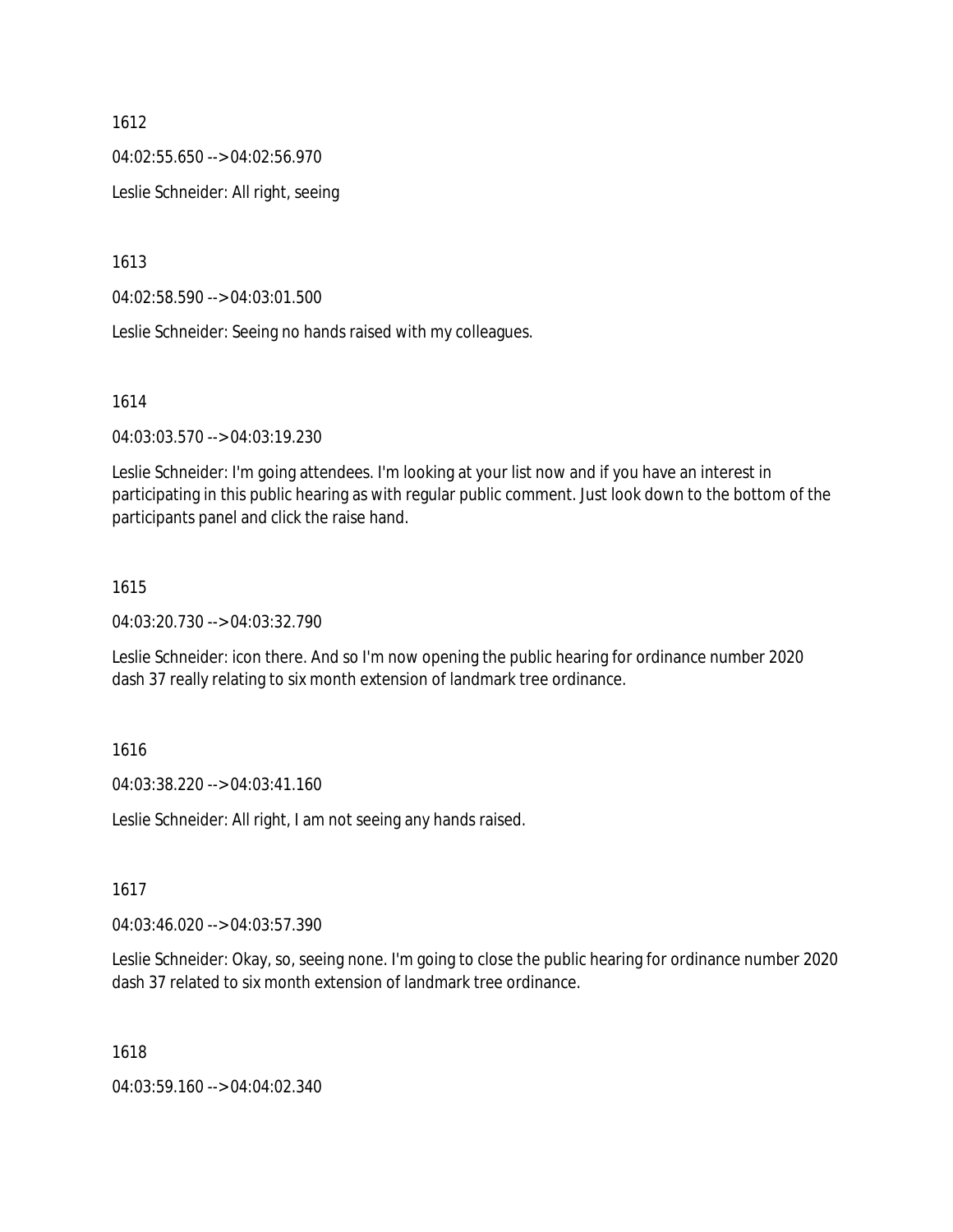Leslie Schneider: And Deputy Mayor deets you your hand is raised

## 1619

04:04:02.580 --> 04:04:16.260

Joe Deets: Yeah. Thank you, Mayor Schneider. I moved to approve ordinance number 2020 2028 that's 37 to extend the six months to extend for six months, the interim control related to the protection of Wendy's

# 1620

04:04:17.070 --> 04:04:21.180

Leslie Schneider: Second COUNCILMEMBER Pollock. Second to that. Is there any discussion.

1621

04:04:22.470 --> 04:04:24.300

Leslie Schneider: All those in favor please say aye.

1622

04:04:25.800 --> 04:04:27.000

Leslie Schneider: And any opposed.

## 1623

04:04:28.140 --> 04:04:50.370

Leslie Schneider: That passes unanimously. Thank you very much. And we're moving on to item 10 a in our unfinished business. This is for ordinance number 2020 dash 34 prohibiting new self service storage uses consider adoption and Heather. I'm assuming this is you again.

1624

04:04:50.850 --> 04:04:51.870

Heather Wright: Yes, thank you.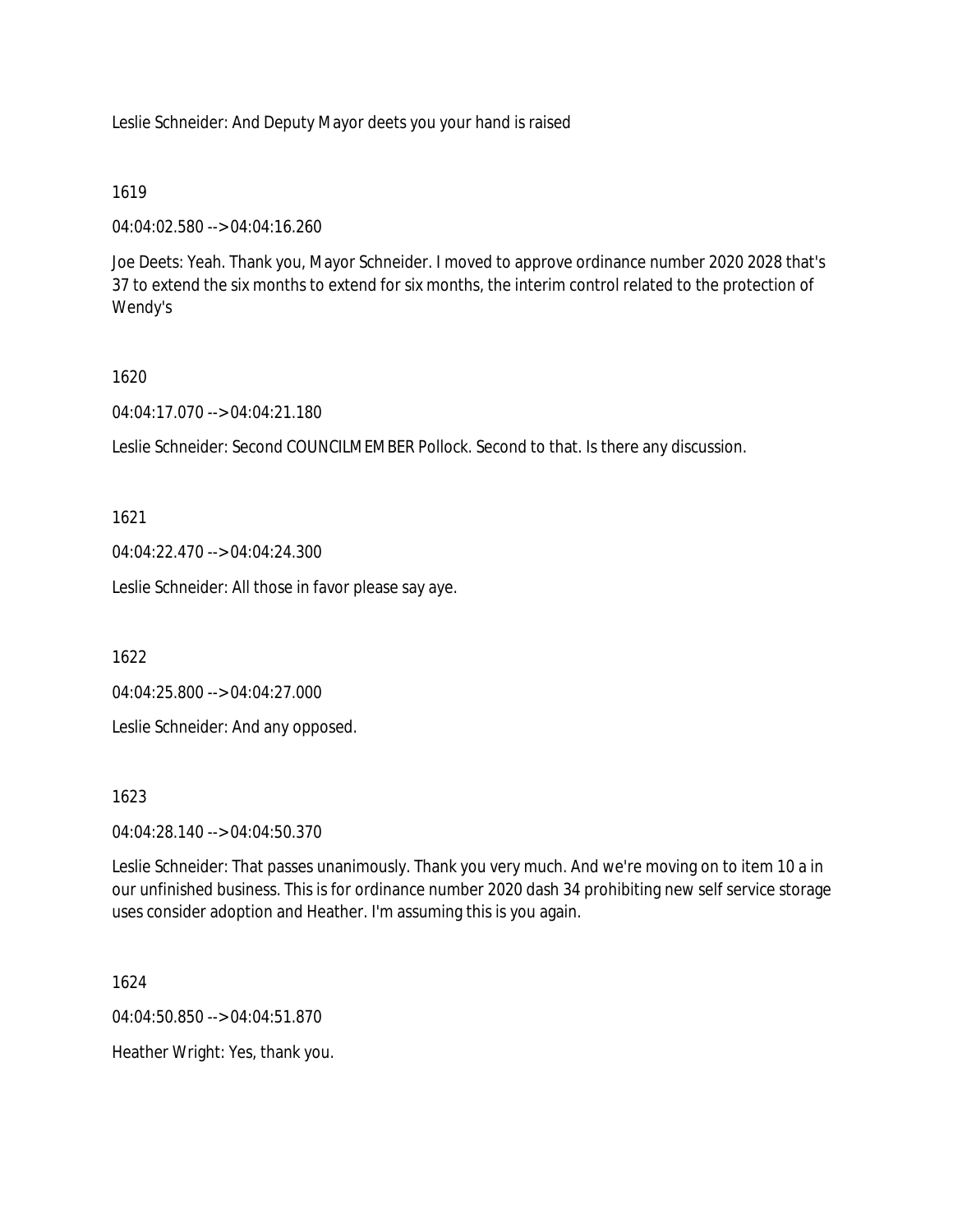04:04:52.050 --> 04:05:04.590

Heather Wright: Or I counsel, I am attempting to share my screen. Are you all successfully seeing the slide presentation. Yes. Okay, great. I just had a brief presentation Jennifer Sutton will also be joining me tonight.

1626

04:05:05.070 --> 04:05:20.460

Heather Wright: And this is in regards to the what was originally a temporary six month moratorium and has been extended once and I just wanted to give you a brief Timeline of where we are and also go a little bit over some of the staff findings that we presented to you back in the fall.

1627

04:05:21.660 --> 04:05:31.410

Heather Wright: And this ordinance did apply for new self service storage facilities and the bi NFC zoning districts. It did not apply to the upkeep repair and maintenance of existing facilities.

1628

04:05:31.800 --> 04:05:38.100

Heather Wright: Are those with an approved Landry's per minute. This was the impetus for this permanent ordinance that we are bringing to you tonight.

1629

04:05:38.580 --> 04:05:45.450

Heather Wright: I'm do to cope in our work clean on this item was delayed and we didn't actually began work on this ordinance until mid year of 2020

1630

04:05:45.960 --> 04:05:52.050

Heather Wright: And June 16 Council did direct staff to gather information on existing self storage facilities.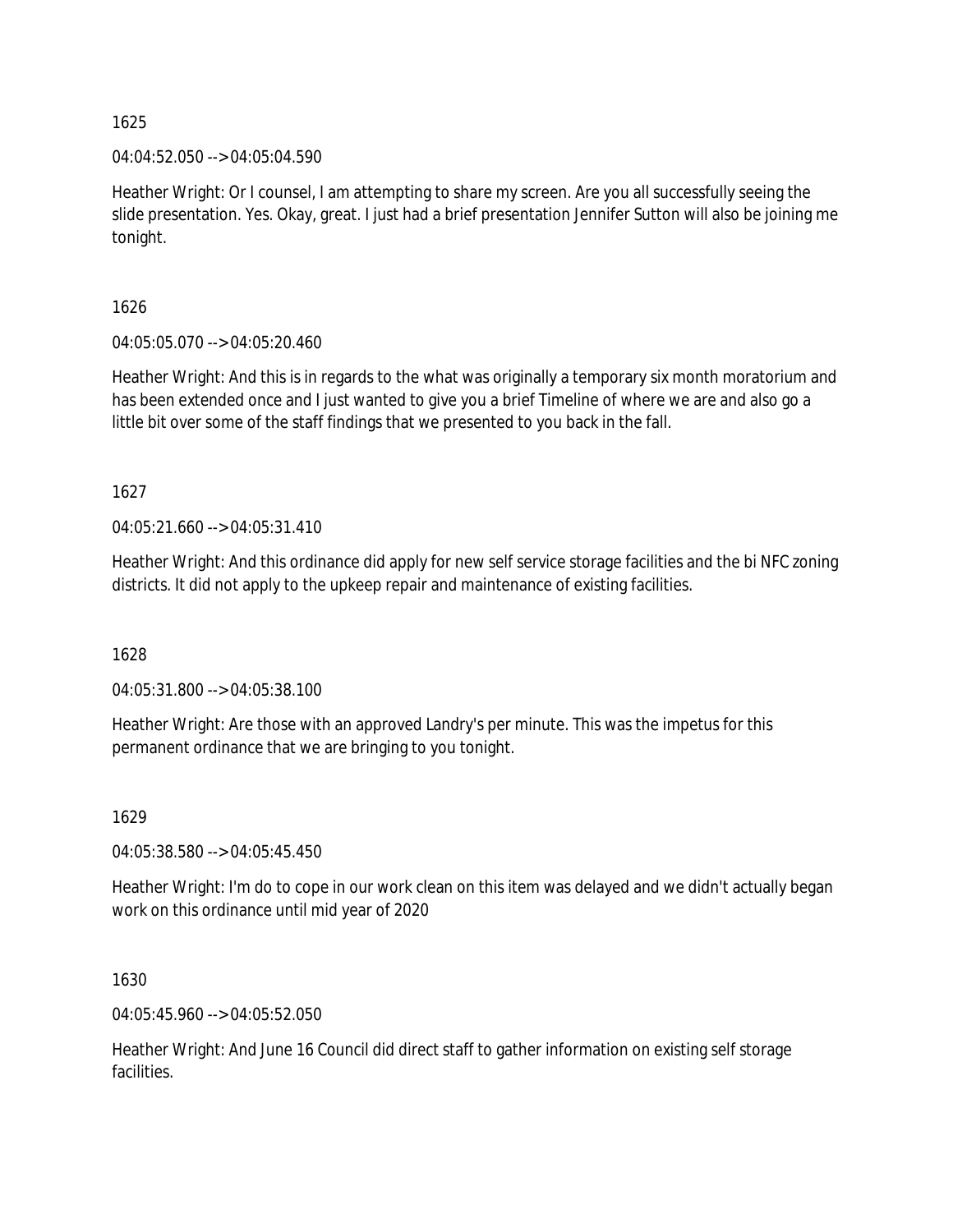04:05:52.350 --> 04:06:00.600

Heather Wright: We did present those findings to you in the fall and you gave us very clear direction to the planning commission and staff and that was to prohibit new self service storage facilities.

## 1632

04:06:01.020 --> 04:06:11.400

Heather Wright: And also to discuss with the planning commission, the possibility to expand expansion and within just a few months, the planning commission completed their work and hence were here before you tonight.

1633

04:06:12.240 --> 04:06:21.330

Heather Wright: To adopt a permanent ordinance, it was decided that since a public hearing on this ordinance was held with the planning commission that you all wanted to potentially move to adoption this evening.

## 1634

04:06:21.960 --> 04:06:28.170

Heather Wright: This is just a brief overview, because it has been a few months. These were the key findings that Jennifer and I presented to you.

1635

04:06:28.860 --> 04:06:32.310

Heather Wright: Those of particular interest to the Council, where

1636

04:06:33.150 --> 04:06:40.080

Heather Wright: The amount of square footage that are available nationally compared to Bainbridge Island and our findings found that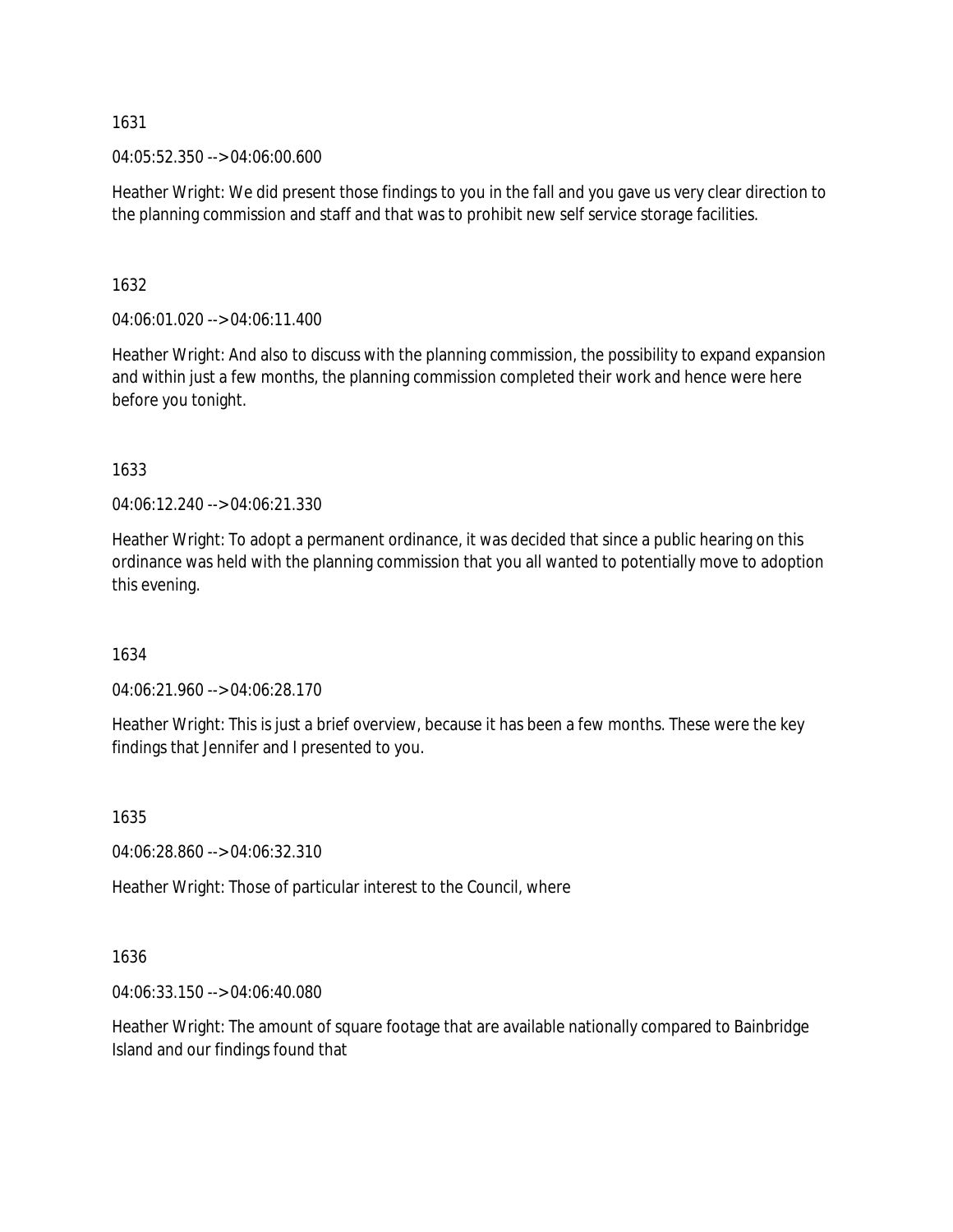04:06:40.350 --> 04:06:52.140

Heather Wright: Emerged island resonance on average have more per square foot than the national average of self service storage and I was also concerned about the amount of jobs that this type of use actually supported on the island.

1638

04:06:52.650 --> 04:07:02.190

Heather Wright: I'm again with this information Council gave us very clear direction, that direction came on sep tember the eighth, which was to prohibit new self service storage facilities.

1639

04:07:02.580 --> 04:07:19.530

Heather Wright: To allow the possibility for expansion. I'm looking for recommendation from planning commission on that and to add a whereas cause related to climate change, which has also been incorporated into this one. So with that, I'd like to turn it over to Jennifer second senior planner.

1640

04:07:21.420 --> 04:07:22.230

Jennifer Sutton: Thank you, Heather.

1641

04:07:23.310 --> 04:07:39.420

Jennifer Sutton: So council. I don't know if this was mentioned at the beginning of the presentation, but currently self service storage facilities are permitted us in the business industrial zone and a conditional use in the neighborhood centers zone. Although ordinance.

1642

04:07:41.460 --> 04:08:00.720

Jennifer Sutton: Is not a very long ordinance that doesn't mean that the planning commission even short shrift and over the three meetings that they discuss this ordinance. They had really kind of deep debate about the merits of prohibiting use entirely compared to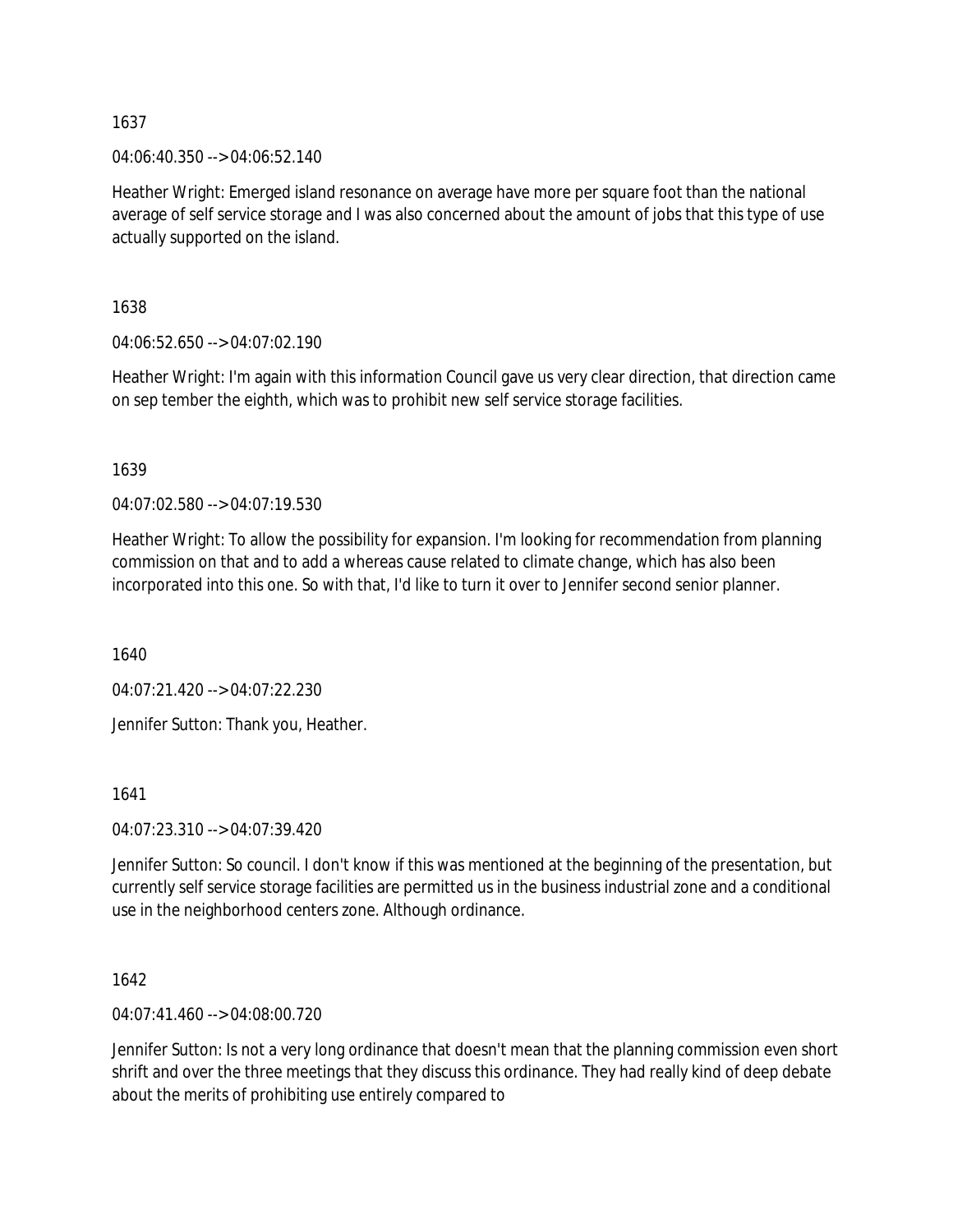04:08:02.460 --> 04:08:15.630

Jennifer Sutton: Adding additional standards or protections to mitigate impacts. However, in the end, the Commission did recommend to prohibit new self service storage facilities in the business industrial and neighborhood center zones.

1644

04:08:17.280 --> 04:08:25.470

Jennifer Sutton: So once this use becomes prohibited the existing facilities become classified as non conforming uses the second part of the ordinance.

1645

04:08:25.890 --> 04:08:38.010

Jennifer Sutton: Is to add a provision to the nonconforming use section of the code to specify that the that self service storage facilities existing self service storage facilities.

1646

04:08:38.640 --> 04:08:52.410

Jennifer Sutton: Would be allowed to expand up to the lot coverage or other development standards of the zone that they are in subject to any other land use, or building permit requirements.

1647

04:08:53.760 --> 04:09:03.120

Jennifer Sutton: Currently, the law coverage and the business industrial and the neighborhood centers zones is 35% so thanks for this opportunity.

1648

04:09:04.740 --> 04:09:10.110

Jennifer Sutton: Heather and I would be happy to help you answer any questions you might have about this work.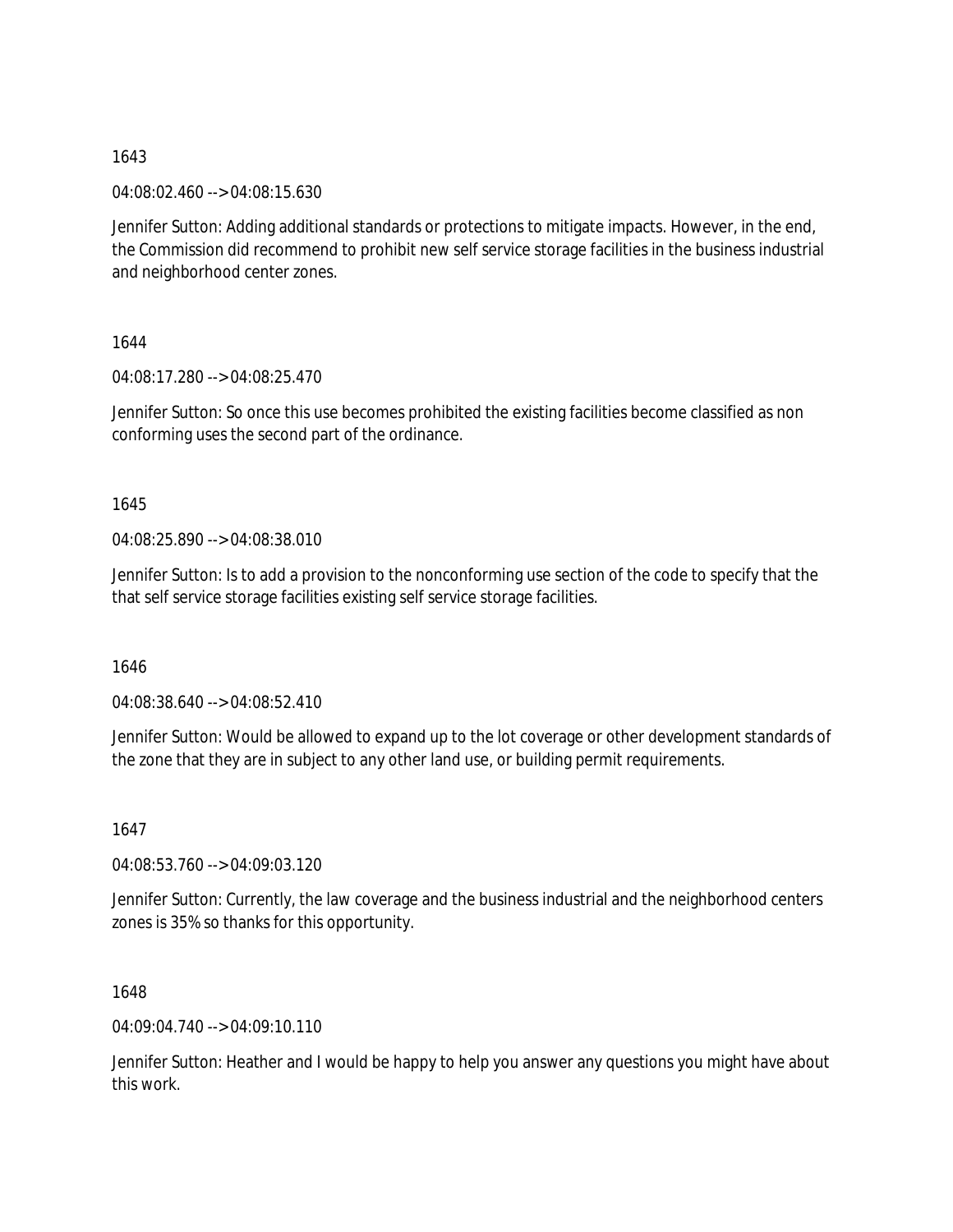04:09:14.460 --> 04:09:19.020

Leslie Schneider: All right, thank you. So a number, a couple hands raised.

1650 04:09:19.050 --> 04:09:20.130 Rasham Nassar: COUNCILMEMBER into, sir.

1651 04:09:22.920 --> 04:09:24.300 Rasham Nassar: Yeah, I'm

1652

04:09:28.560 --> 04:09:31.080

Rasham Nassar: Warden in summer 2020 dash, three, four.

1653 04:09:34.860 --> 04:09:37.800 Leslie Schneider: Deputy Mayor deep second stat and

1654 04:09:39.480 --> 04:09:41.670 Leslie Schneider: Deputy Mayor, did you want to speak as well.

1655 04:09:42.360 --> 04:09:45.060 Joe Deets: Yes, there was a gentleman who spoke during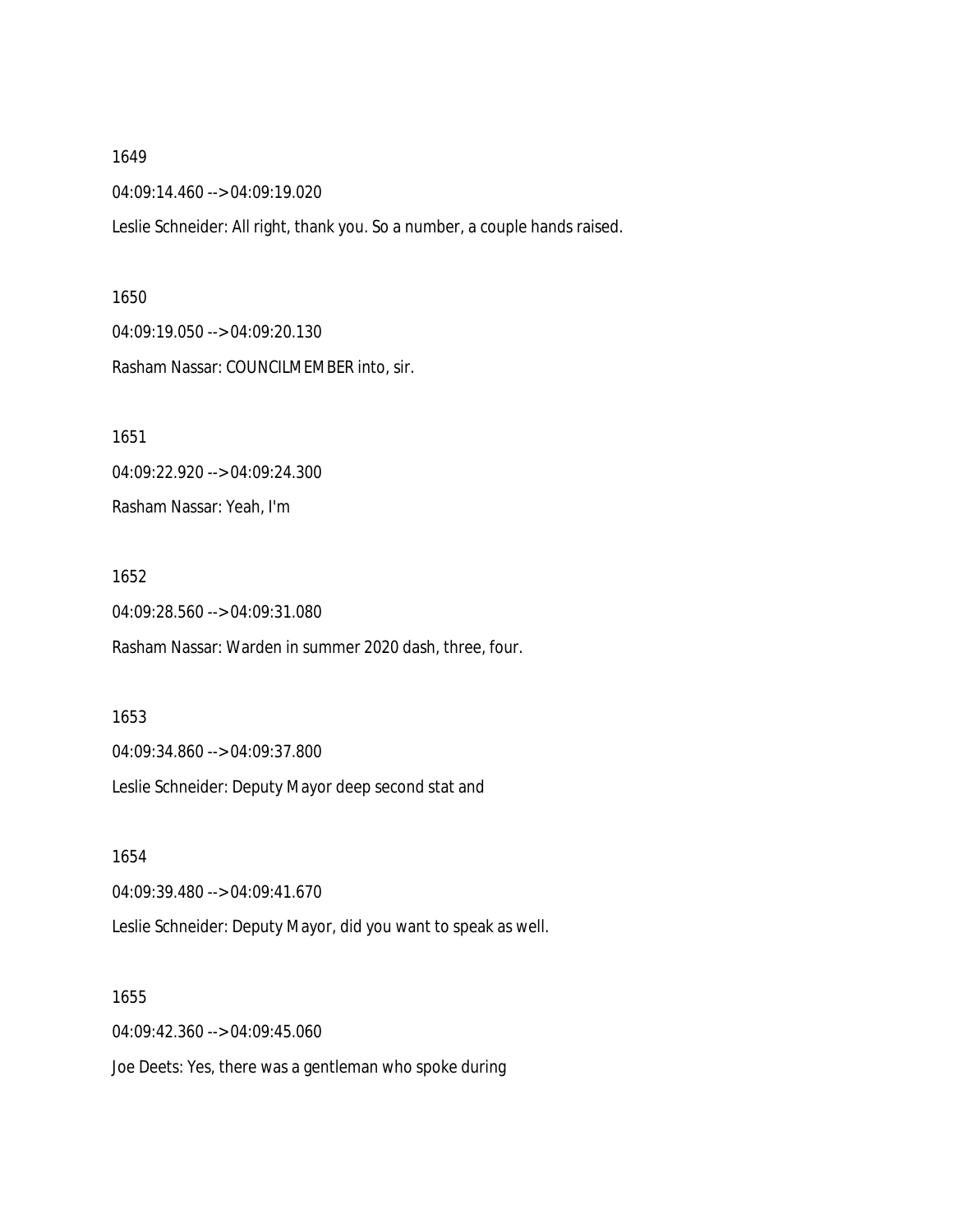04:09:46.350 --> 04:09:53.430

Joe Deets: A comment. He had a query about in the event of I can run with the word was a maybe a disaster or fire.

1657

04:09:54.090 --> 04:10:07.350

Joe Deets: Would they be allowed to rebuild and I just wanted to ask, maybe, Jennifer, if that if there's allowance for that. And if not, I would like to have that put in. So I just want to ask that question.

1658

04:10:08.700 --> 04:10:10.560

Heather Wright: I'm also happy to answer that question.

1659

04:10:10.650 --> 04:10:16.920

Heather Wright: Okay, you wouldn't mind just inside Jennifer and I did hear the comment and we discuss it anticipation of this question being rain.

1660

04:10:17.430 --> 04:10:23.970

Heather Wright: After. Thank you. Councilmember deeds for raising that question and it would be allowed under the existing code section.

1661

04:10:24.270 --> 04:10:32.100

Heather Wright: And that is being modified with this ordinance an existing use can not be large increase or extended to occupy a greater area of land and in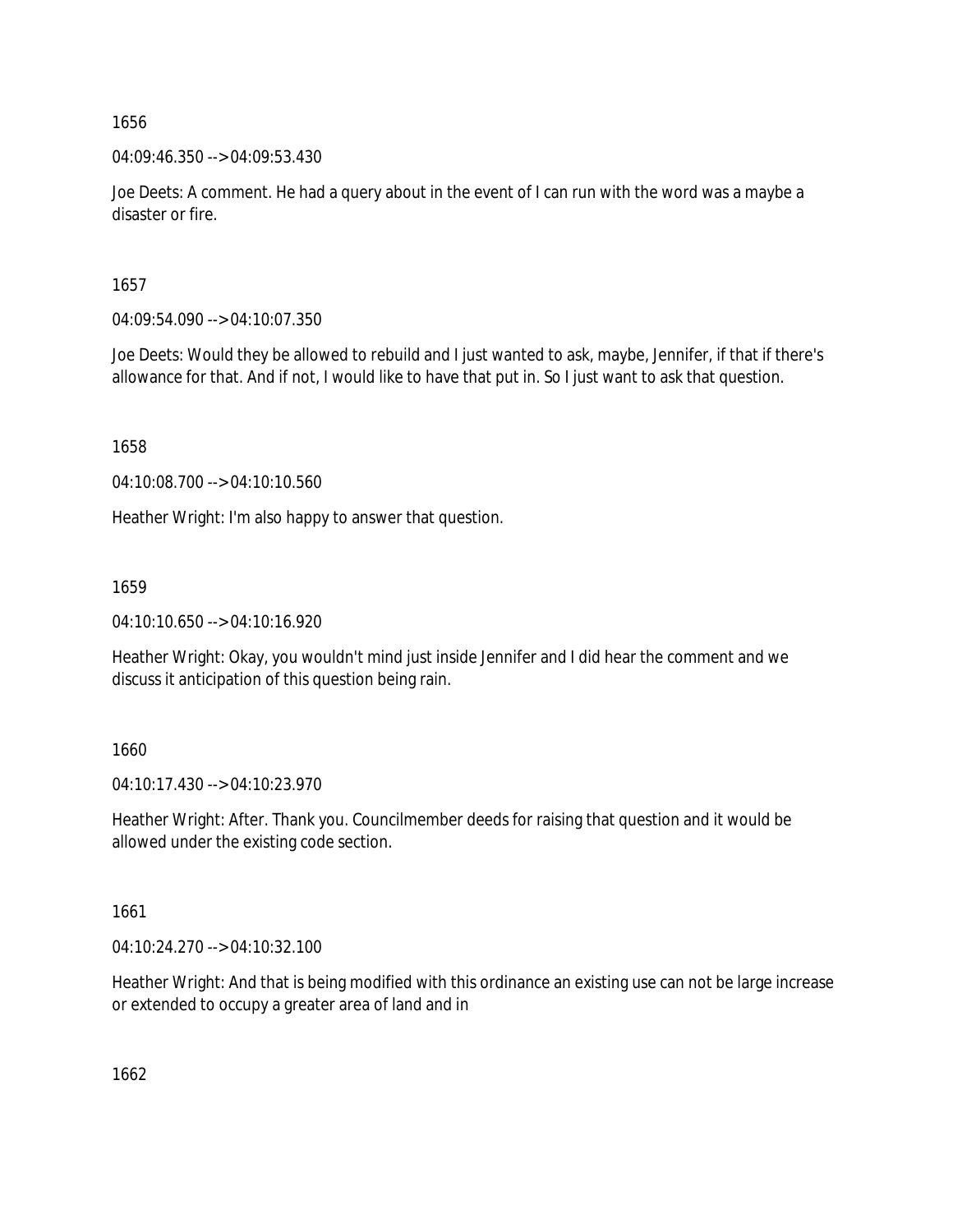04:10:32.370 --> 04:10:41.160

Heather Wright: Occupied before the adoption of this ordinance, so will be allowed to rebuild. There is one exception if it was non conforming, let's say, to set that

1663

04:10:41.610 --> 04:10:51.750

Heather Wright: It may have to rebuild outside and meet the current standards. So it may not be the exact same building that's there today, but they would be allowed to rebuild it with existing footage

1664

04:10:52.470 --> 04:10:55.500

Joe Deets: Okay, great. Thank you very much. You're welcome.

## 1665

04:10:57.450 --> 04:11:05.580

Leslie Schneider: All right. We have a motion and a second. If there's no more discussion. All those in favor please say aye.

1666

04:11:06.930 --> 04:11:08.970

Leslie Schneider: And any opposed.

1667

04:11:11.070 --> 04:11:11.670

Leslie Schneider: Um,

1668

04:11:13.710 --> 04:11:21.720

Leslie Schneider: I think COUNCILMEMBER nisar might be frozen here so I it was, it looks to me like it was unanimous, but I just want to get a check in.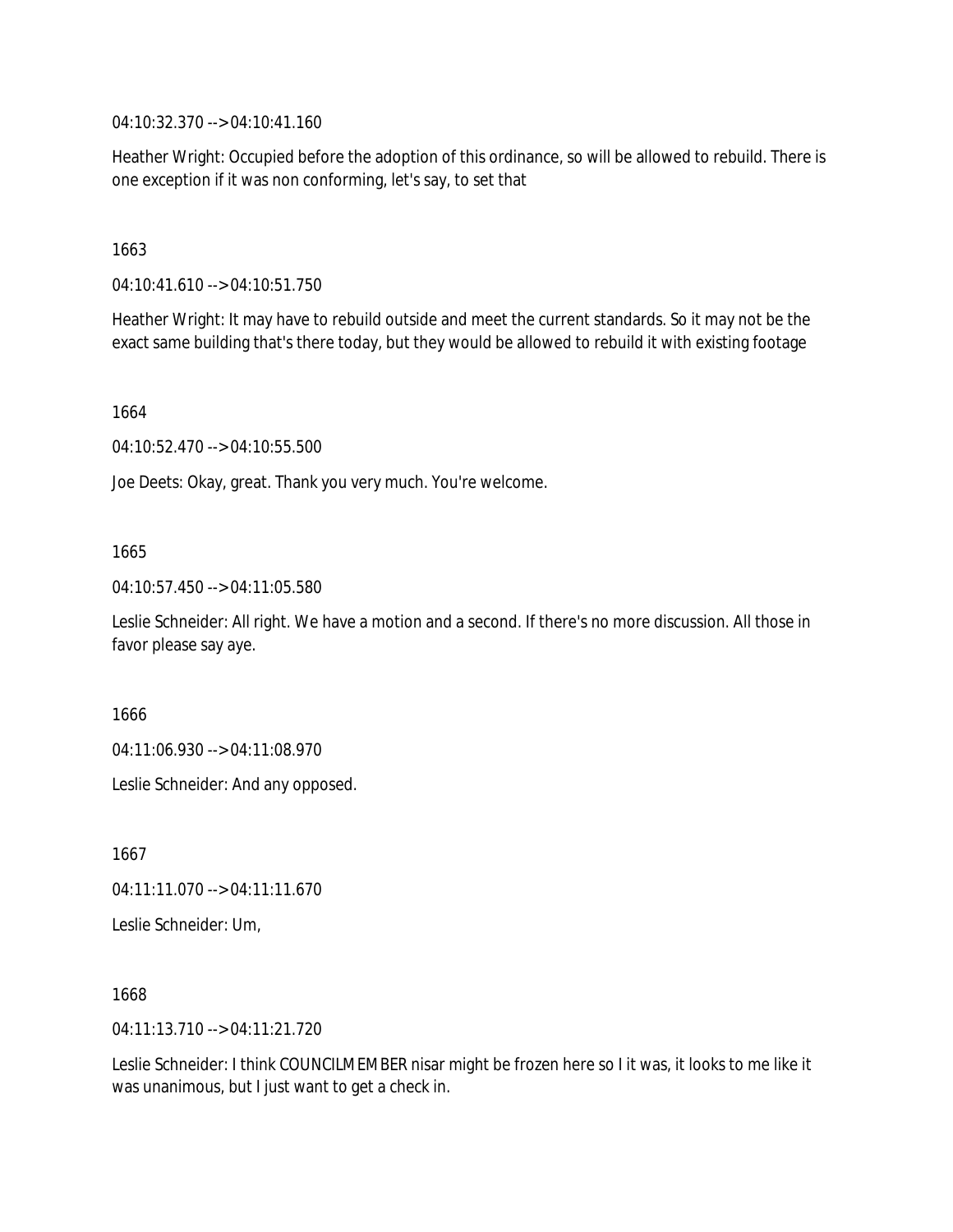1669 04:11:24.600 --> 04:11:25.350 Leslie Schneider: Yeah.

1670

04:11:27.120 --> 04:11:27.810

Leslie Schneider: I'm

1671

04:11:28.980 --> 04:11:29.790

Leslie Schneider: Okay.

1672

04:11:31.800 --> 04:11:33.000

Leslie Schneider: That was inconvenient.

## 1673

04:11:34.440 --> 04:11:47.220

Leslie Schneider: Um, well, it passes so I guess we could just check in with COUNCILMEMBER nisar at the other side of this to get a final record of whether it passed unanimously or not and

1674

04:11:48.870 --> 04:11:49.590

Leslie Schneider: So,

1675

04:11:50.070 --> 04:11:53.340

Joe Levan: Meta may or may maybe she could raise your hand if she voting yes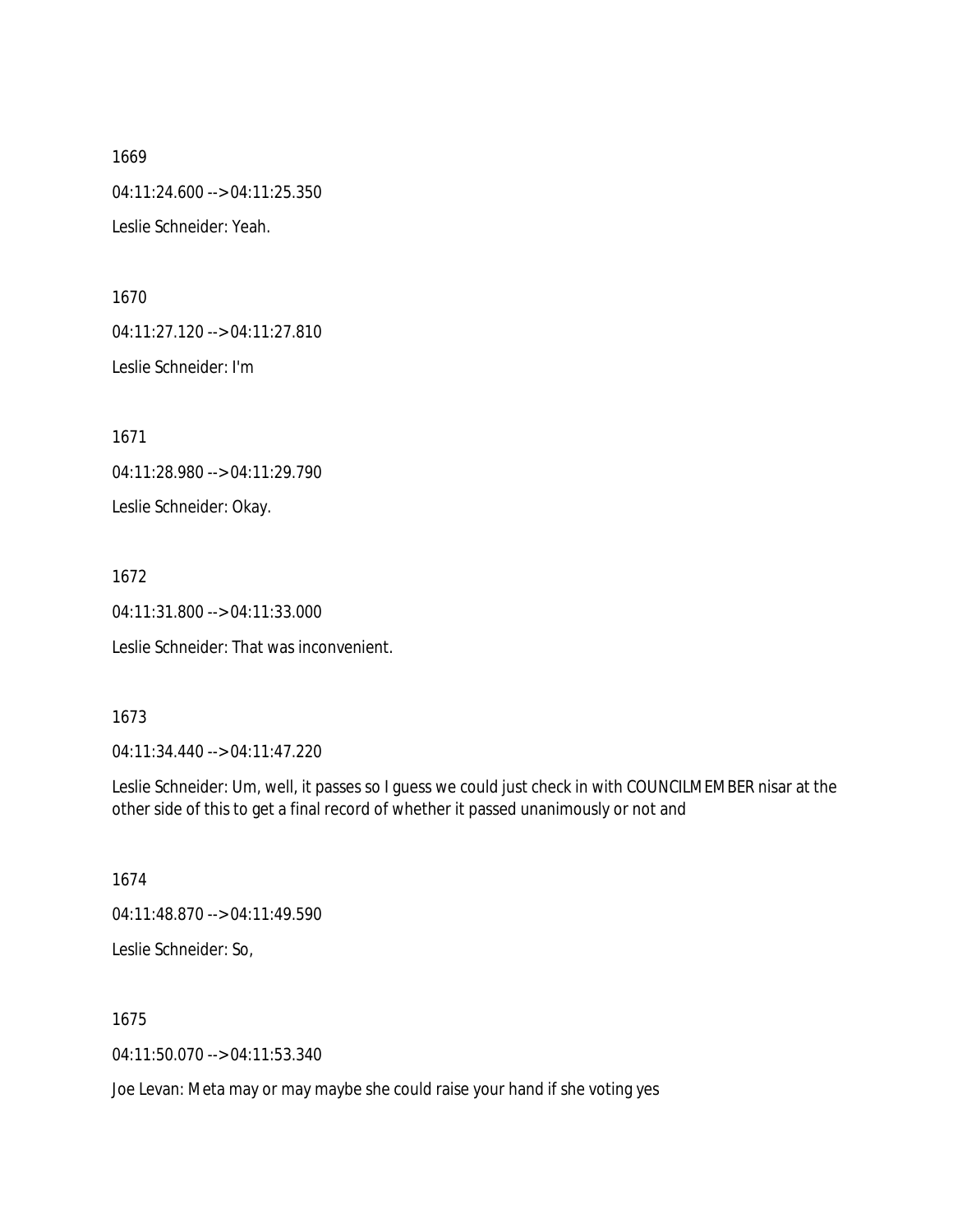1676 04:11:55.740 --> 04:11:56.640 Leslie Schneider: What I'm sorry.

1677

04:11:56.970 --> 04:12:01.110

Joe Levan: Maybe she could raise your hand and resumed. She's voting yes just to show

1678

04:12:02.490 --> 04:12:06.660

Leslie Schneider: Well, she was frozen and then she dropped off, but I think she's almost back now.

#### 1679

04:12:17.010 --> 04:12:20.640

Leslie Schneider: So COUNCILMEMBER nisar we were just wondering what your vote was for the

1680

04:12:22.320 --> 04:12:25.590

Leslie Schneider: For the self storage where you okay

1681

04:12:26.790 --> 04:12:29.760

Leslie Schneider: Just wanted to make sure. All right.

1682

04:12:31.980 --> 04:12:38.520

Leslie Schneider: That. So that's it for that item. Right. We don't have any other for the business to do for that particular item. Correct.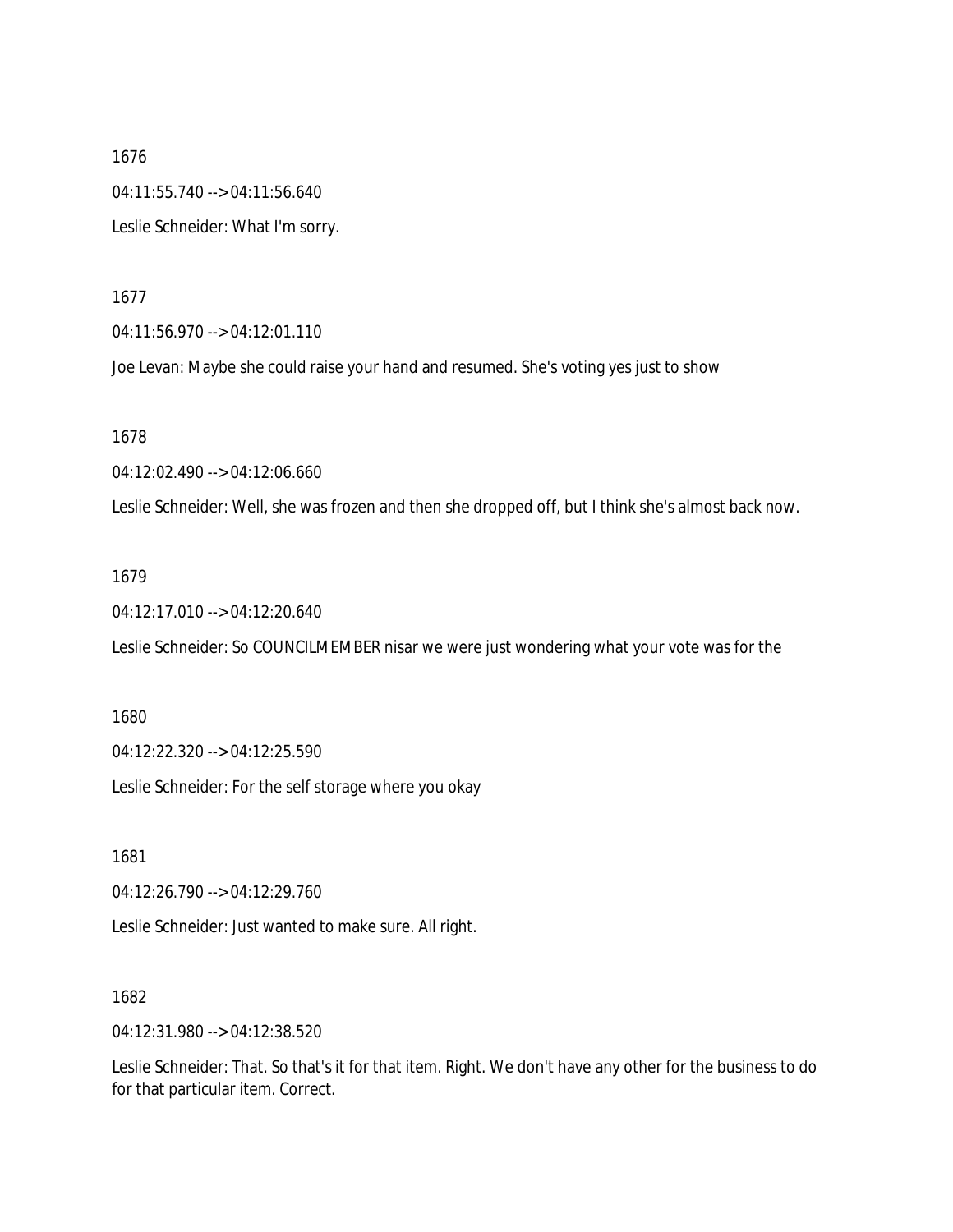04:12:39.690 --> 04:12:50.580

Leslie Schneider: All right, and moving on to item 10 be ordinance number 2020 dash 41 terminating the self service service storage moratorium.

1684

04:12:53.820 --> 04:12:58.830

Heather Wright: On SO THANK YOU MAYOR. This is that the first, but hopefully not the last time that we're terminating

1685

04:12:59.280 --> 04:13:04.200

Heather Wright: Moratorium a little early. We're hoping to do this like the landmark tree ordinance and I just spoke to earlier. So

1686

04:13:04.860 --> 04:13:16.440

Heather Wright: Yes, we're asking to terminate the ordinance, as with the ordinance that you just adopted, it's going to actually allow expansion, which is something that you've asked for, which isn't currently allowed under existing moratorium.

1687

04:13:19.920 --> 04:13:23.550

Leslie Schneider: Council Marina. Sorry, I think you might have left your hand up accidentally. Is that true

1688

04:13:25.140 --> 04:13:25.680

Leslie Schneider: Um,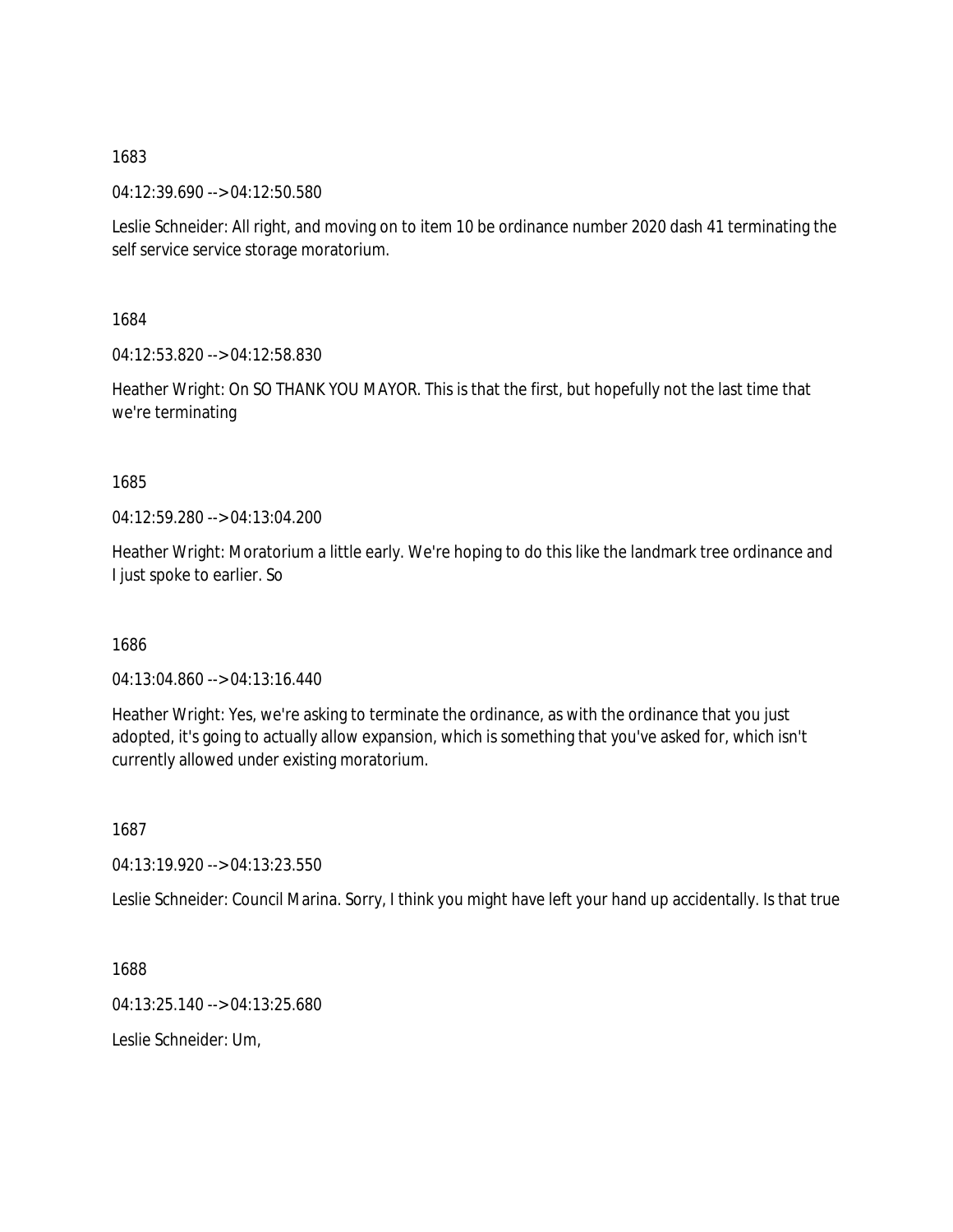04:13:26.070 --> 04:13:27.270

Rasham Nassar: I was going to make the motion.

1690

04:13:27.630 --> 04:13:29.250

Leslie Schneider: Oh, perfect. Please do.

1691

04:13:29.670 --> 04:13:32.400

Rasham Nassar: We're terminating this because we don't need it anymore.

1692 04:13:33.720 --> 04:13:34.020 Rasham Nassar: That's

1693

04:13:34.530 --> 04:13:35.880

Heather Wright: Completed over plan.

1694

04:13:36.150 --> 04:13:39.480

Rasham Nassar: I moved to adopt ordinance number \$2,020 for one

1695

04:13:41.880 --> 04:13:45.900

Leslie Schneider: COUNCILMEMBER car. Second to that. And is there any discussion.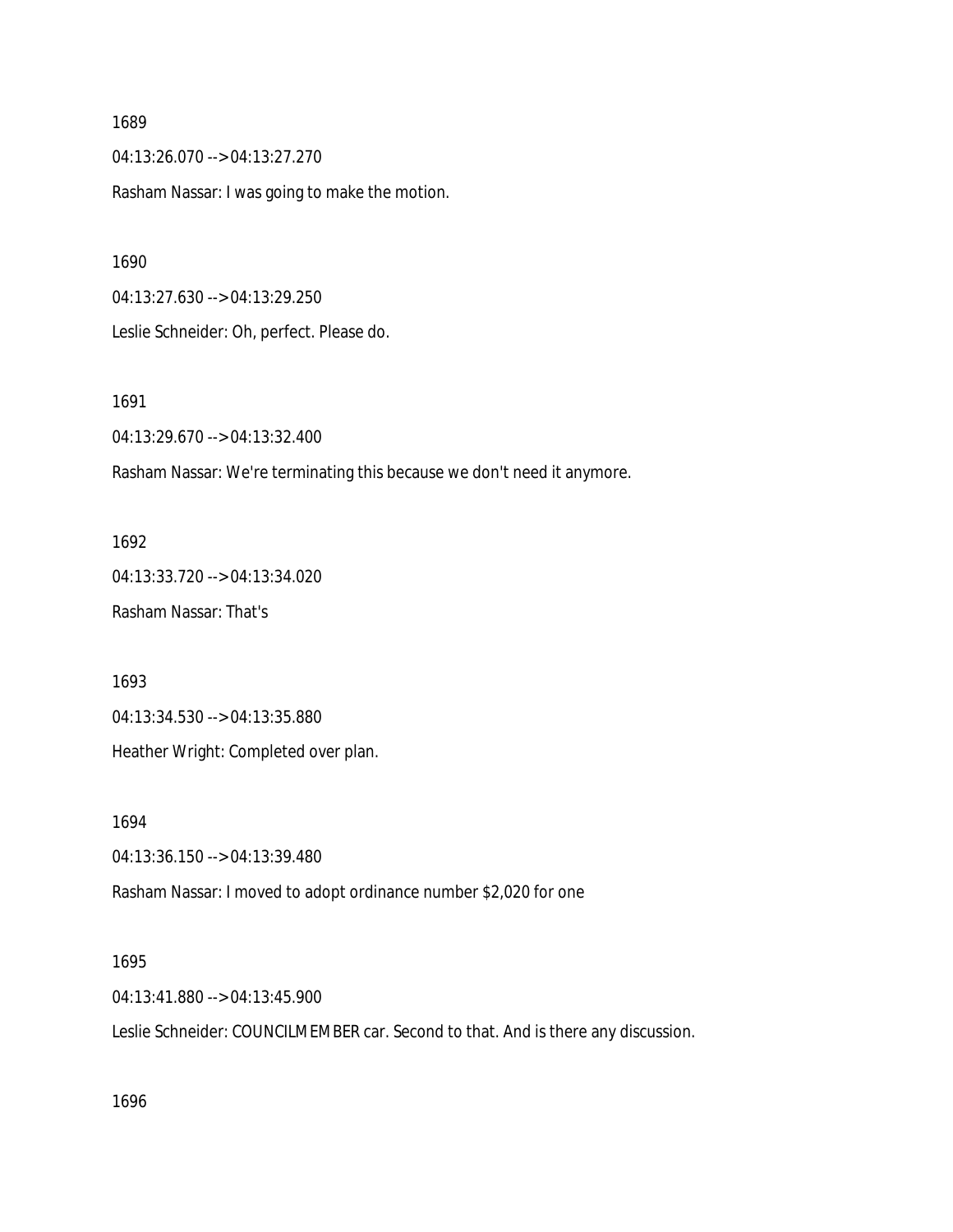04:13:47.250 --> 04:13:49.650

Leslie Schneider: Great. All those in favor please say aye.

1697

04:13:51.150 --> 04:13:52.650

Leslie Schneider: And any opposed.

1698

04:13:53.850 --> 04:13:56.130

Leslie Schneider: All right, thank you that passes unanimously.

1699

04:13:56.490 --> 04:13:58.710

Leslie Schneider: Up. Alright.

1700

04:14:01.890 --> 04:14:10.500

Leslie Schneider: Moving on to item 10. See, this is for the 2020 annual drainage project contract toward public works.

1701

04:14:12.870 --> 04:14:14.040

Leslie Schneider: Are we looking for

1702

04:14:15.210 --> 04:14:16.680

Leslie Schneider: Directors Vicki or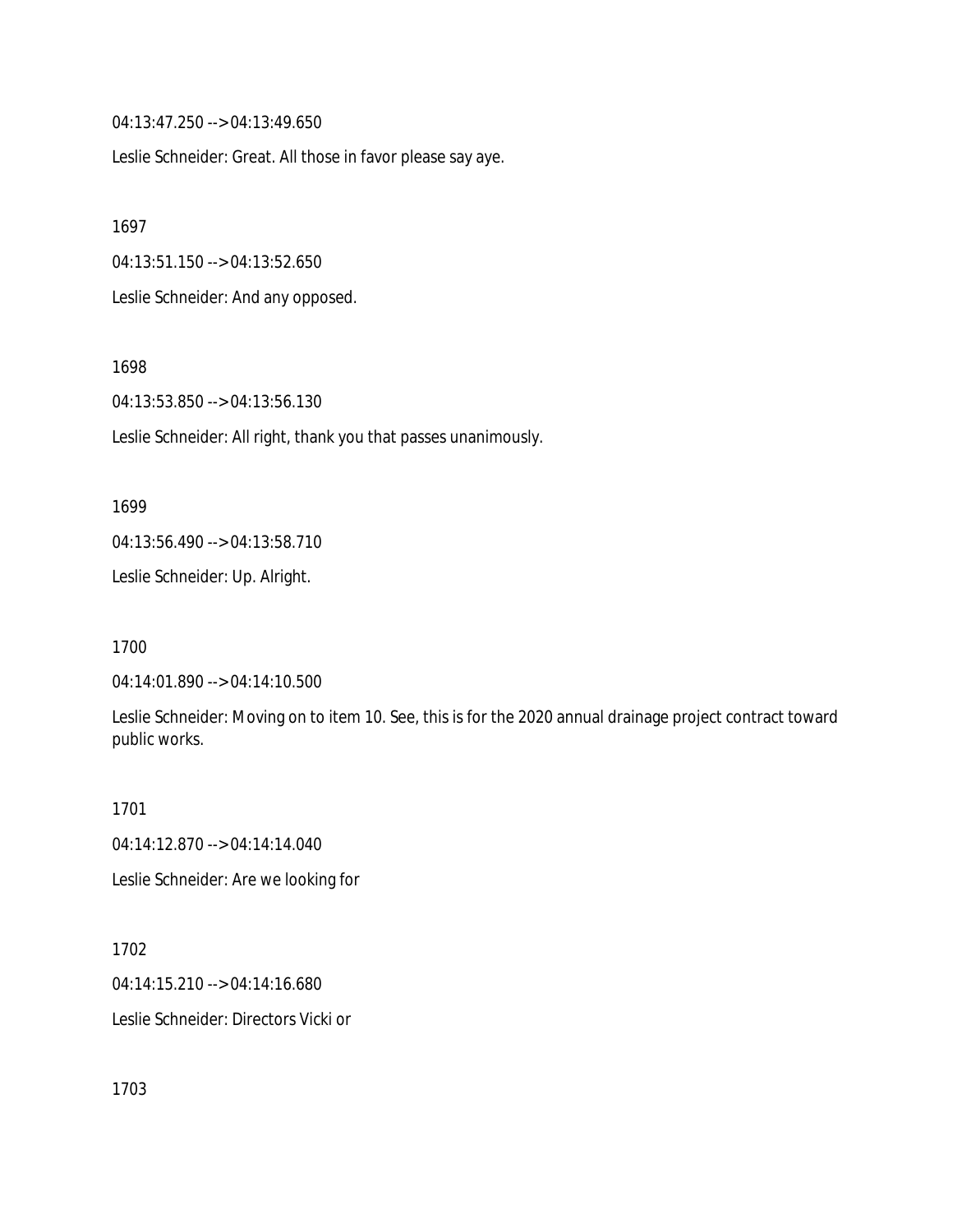04:14:26.310 --> 04:14:29.430

Leslie Schneider: So, oh, there we go. He's on his way in.

1704 04:14:40.620 --> 04:14:40.980 Chris Wierzbicki: I'm sorry.

1705 04:14:45.660 --> 04:14:47.190 Leslie Schneider: So we are on item.

1706 04:14:48.420 --> 04:14:50.250

Leslie Schneider: 10 CD annual drainage.

1707

04:14:50.310 --> 04:14:56.340

Chris Wierzbicki: Project contract apologize. The, the live the live version of the Council meeting is must have some lag and

1708

04:14:57.480 --> 04:14:58.170

Chris Wierzbicki: Sorry for the delay.

1709

04:14:59.580 --> 04:15:08.010

Chris Wierzbicki: Yes, so this item is the word of our annual drainage project, if you remember a couple of months ago, we had to reject the bids when all of the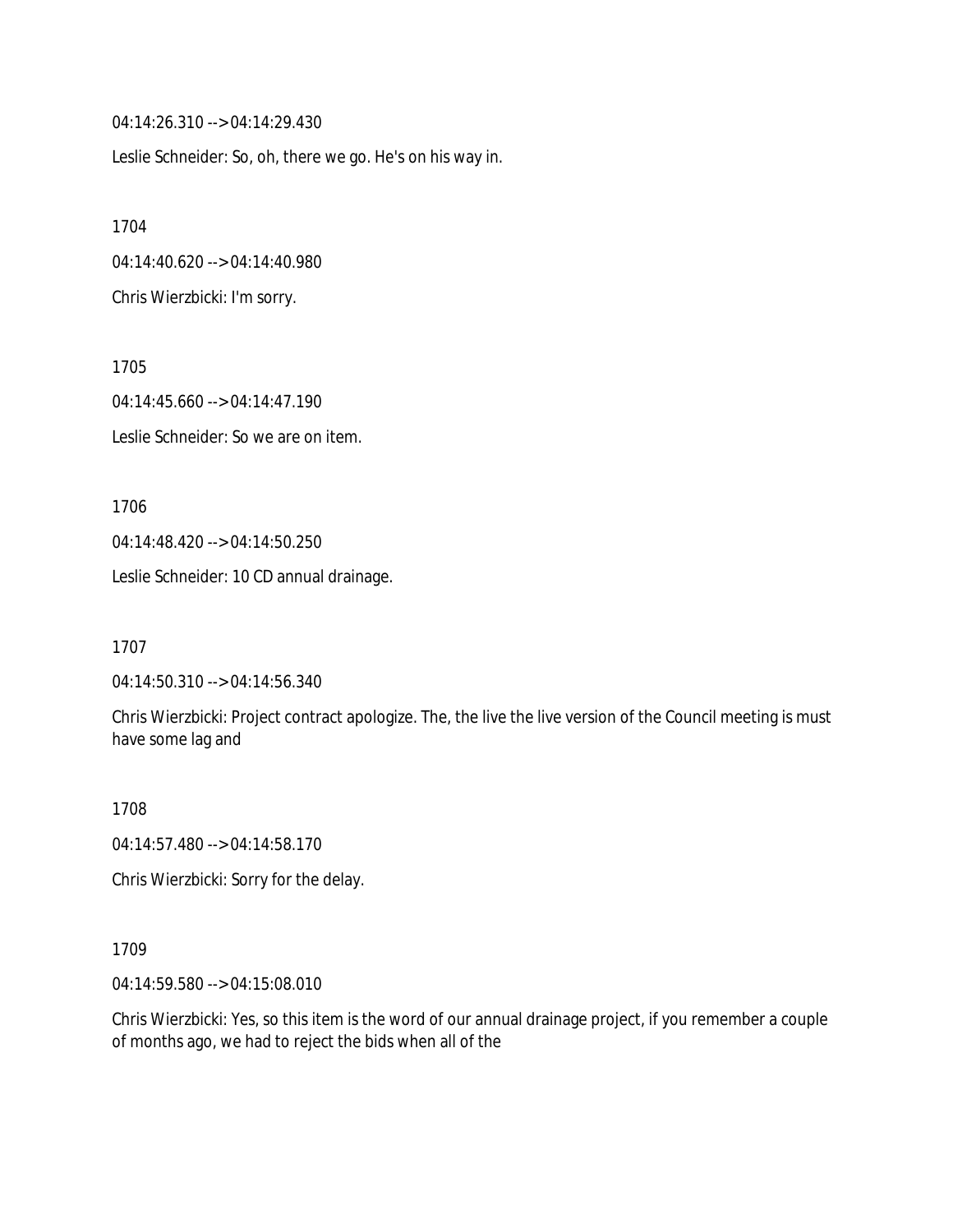04:15:08.760 --> 04:15:20.190

Chris Wierzbicki: Bids that came in were over the engineers estimate for the work we tweak the project list some and apply to different advertising process for the for the set of projects.

1711

04:15:20.640 --> 04:15:34.710

Chris Wierzbicki: And we did receive a parent little bitter for the work Seton construction and the amount of hundred \$49,519 is within the city's slightly lower than the city's lowest

1712

04:15:36.270 --> 04:15:42.990

Chris Wierzbicki: Range of the estimate and also within the city's budget for this item which is currently about 180 \$6,000

# 1713

04:15:43.770 --> 04:15:57.570

Chris Wierzbicki: The two projects will be executing is a drainage improvement on wide way east to the east of the intersection of widen Madison, as well as some stormwater upon improvements on one song loop so happy to answer any questions about that.

## 1714

04:15:57.960 --> 04:16:00.960

Leslie Schneider: Well that's good news. I'm COUNCILMEMBER nisar

# 1715

04:16:02.160 --> 04:16:08.700

Rasham Nassar: I moved to approve the 2020 and you will during each contract award to the apparent little better seat and construction incorporated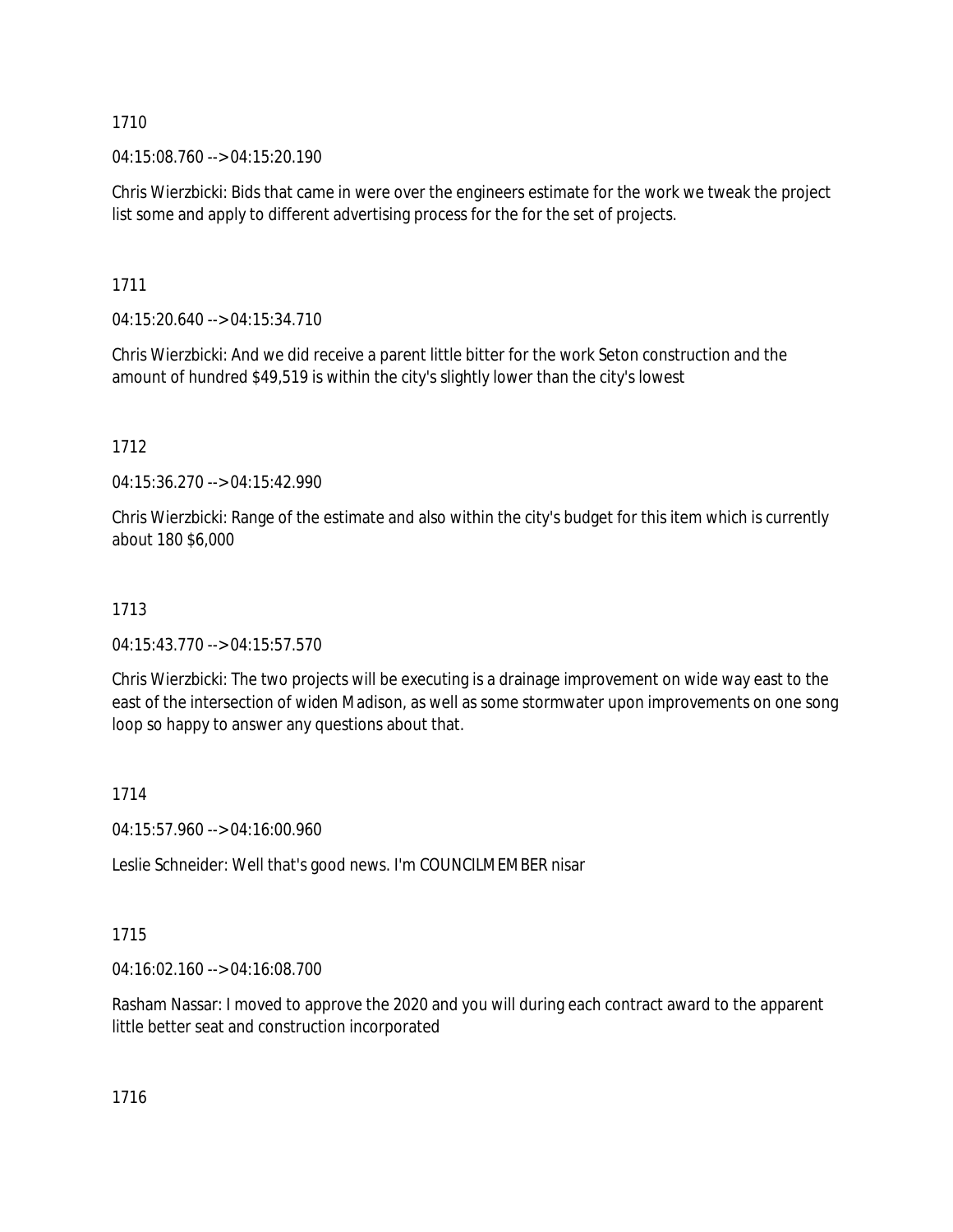04:16:09.090 --> 04:16:22.320

Rasham Nassar: In the amount of \$109,518 and to authorize a city manager to execute the associated contract and related documents is substantially the form is included with this agenda item to effectuate effectuate the contract award.

1717

04:16:24.900 --> 04:16:27.900

Leslie Schneider: COUNCILMEMBER car second stat and

1718

04:16:28.200 --> 04:16:31.590

Rasham Nassar: Yes. Are you going to make one comment that is the longest motion. I've ever read.

1719

04:16:34.440 --> 04:16:35.520

Leslie Schneider: And he did it well.

1720

04:16:37.080 --> 04:16:37.620

Leslie Schneider: Alright.

1721

04:16:39.090 --> 04:16:48.930

Leslie Schneider: If there's. Is there any other discussion. If not, all those in favor please say, Aye. And, any opposed that passes unanimously.

1722

04:16:51.090 --> 04:16:58.050

Leslie Schneider: All right, I think we've got another one for you, director was Vicki to Adam 10 D the dump truck Kevin chassis procurement.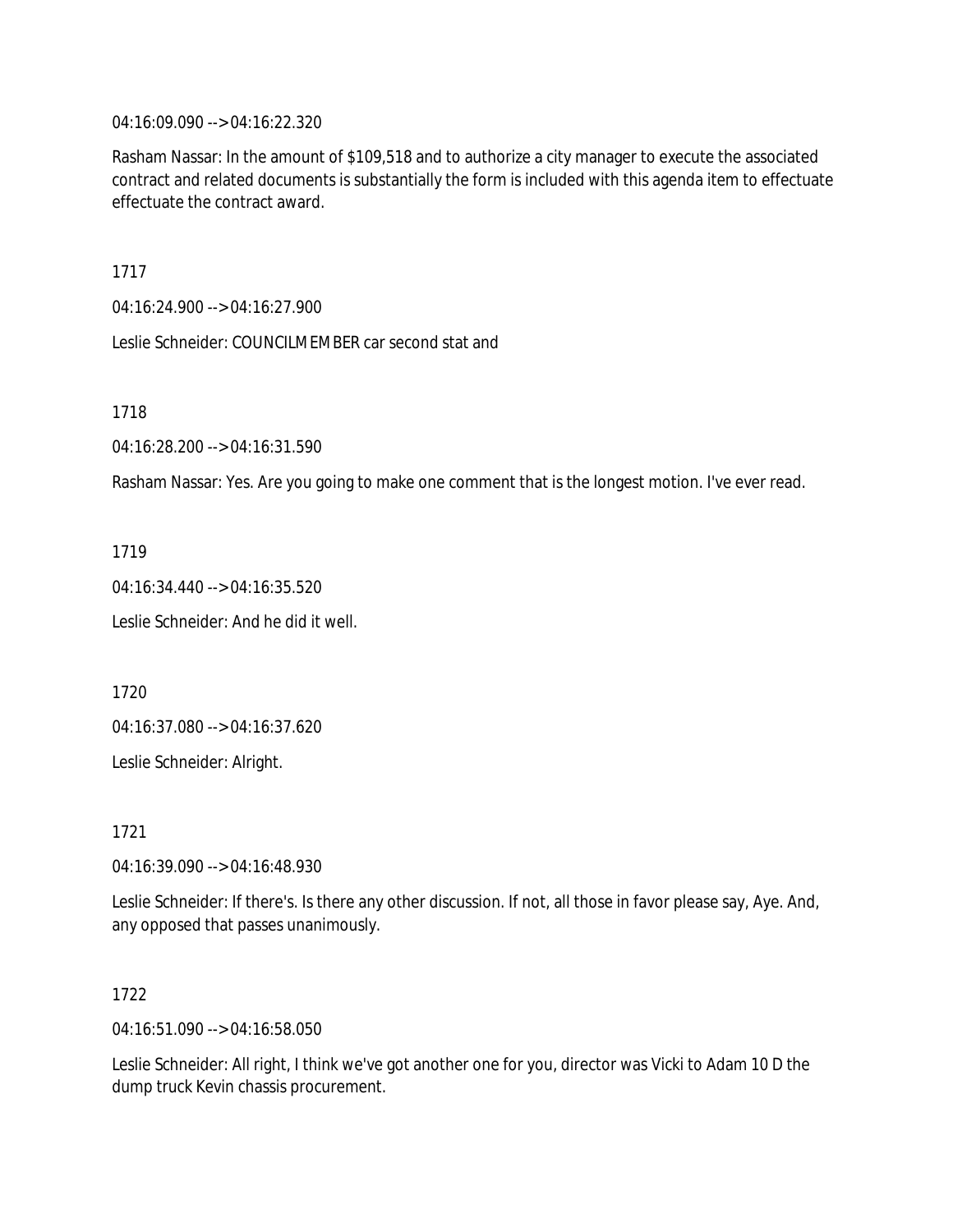04:16:59.190 --> 04:17:03.540

Chris Wierzbicki: That's right. We talked to you about this item. About two weeks ago. And we've since

# 1724

04:17:04.620 --> 04:17:13.680

Chris Wierzbicki: Identified all the costs of procuring the dump truck and chassis, which will replace the unit that we have had service since 1994

# 1725

04:17:14.580 --> 04:17:27.510

Chris Wierzbicki: That total amount of the costs and all the ordinances is \$250,170 and 18 cents and that is hundred our estimated budget in this tip for 270 6000 for this item.

1726

04:17:28.530 --> 04:17:31.110

Chris Wierzbicki: Happy to answer any questions about that. Alright.

# 1727

04:17:31.140 --> 04:17:32.850

Leslie Schneider: COUNCILMEMBER nisar is ready.

## 1728

04:17:33.960 --> 04:17:41.160

Rasham Nassar: I have a question. Actually, it says that the new engine will be biodiesel compatible. Where do you get biodiesel from

1729

04:17:43.170 --> 04:17:53.910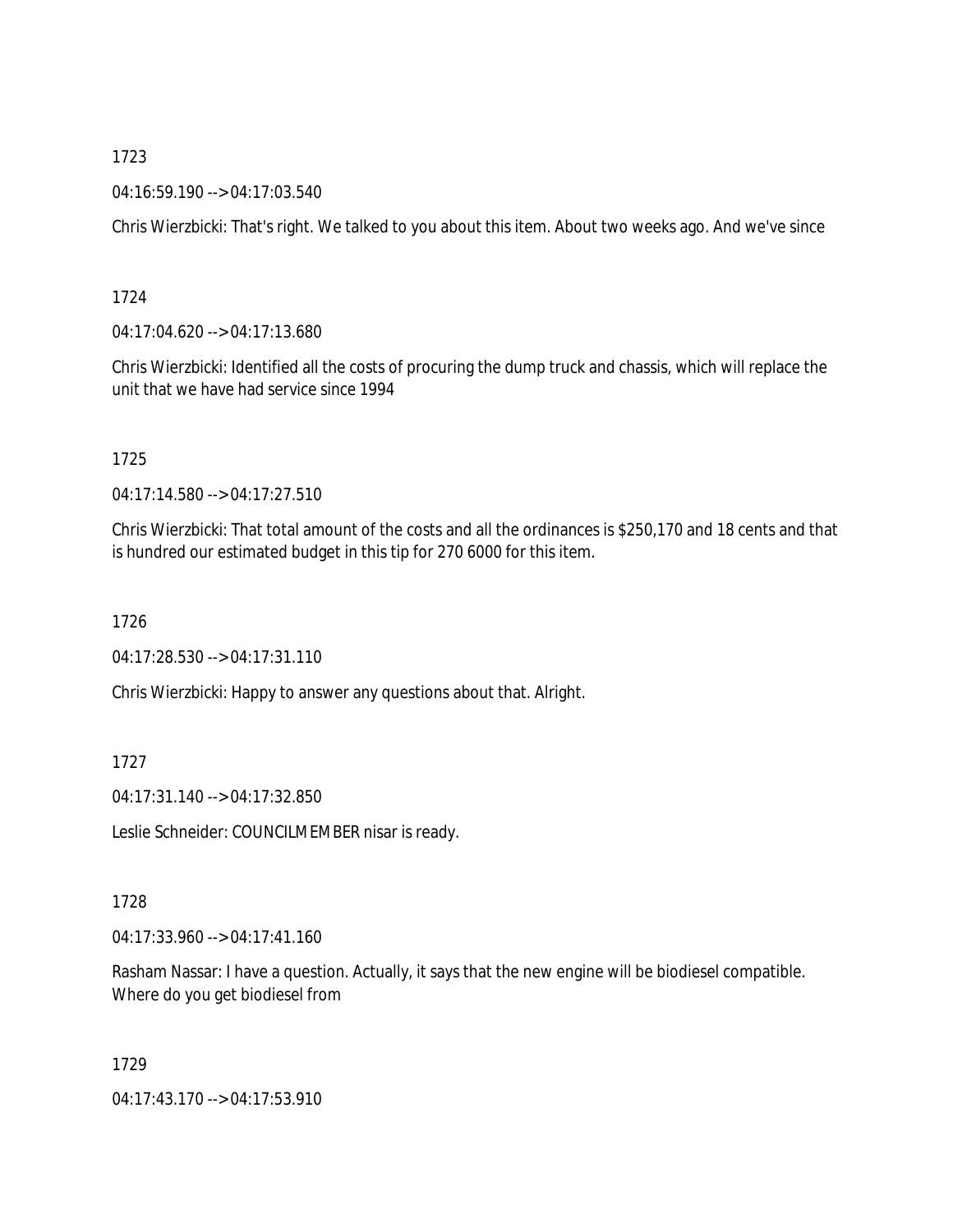Chris Wierzbicki: We have, I believe we have local suppliers of bio diesel and I think that we have a tank at the Public Works facility for biodiesel. That'd be 20 tank that we installed last year.

1730

04:17:56.190 --> 04:18:04.770

Rasham Nassar: I moved to authorized and approve the dump truck cabin chassis procurement and a combined amount of approximately 250 \$8,170 and 18 cents.

1731

04:18:07.110 --> 04:18:18.300

Leslie Schneider: Deputy Mayor second stat. Any further discussion. All those in favor please say, Aye. And, any opposed that passes unanimously.

1732

04:18:18.450 --> 04:18:19.410

Chris Wierzbicki: Thank you very much.

1733

04:18:22.500 --> 04:18:23.160

Chris Wierzbicki: Alright.

1734

04:18:24.300 --> 04:18:30.330

Leslie Schneider: Moving on to new business item 11 at the Vincent road property trail easement and

1735 04:18:31.080 --> 04:18:31.410 Chris Wierzbicki: Look at that.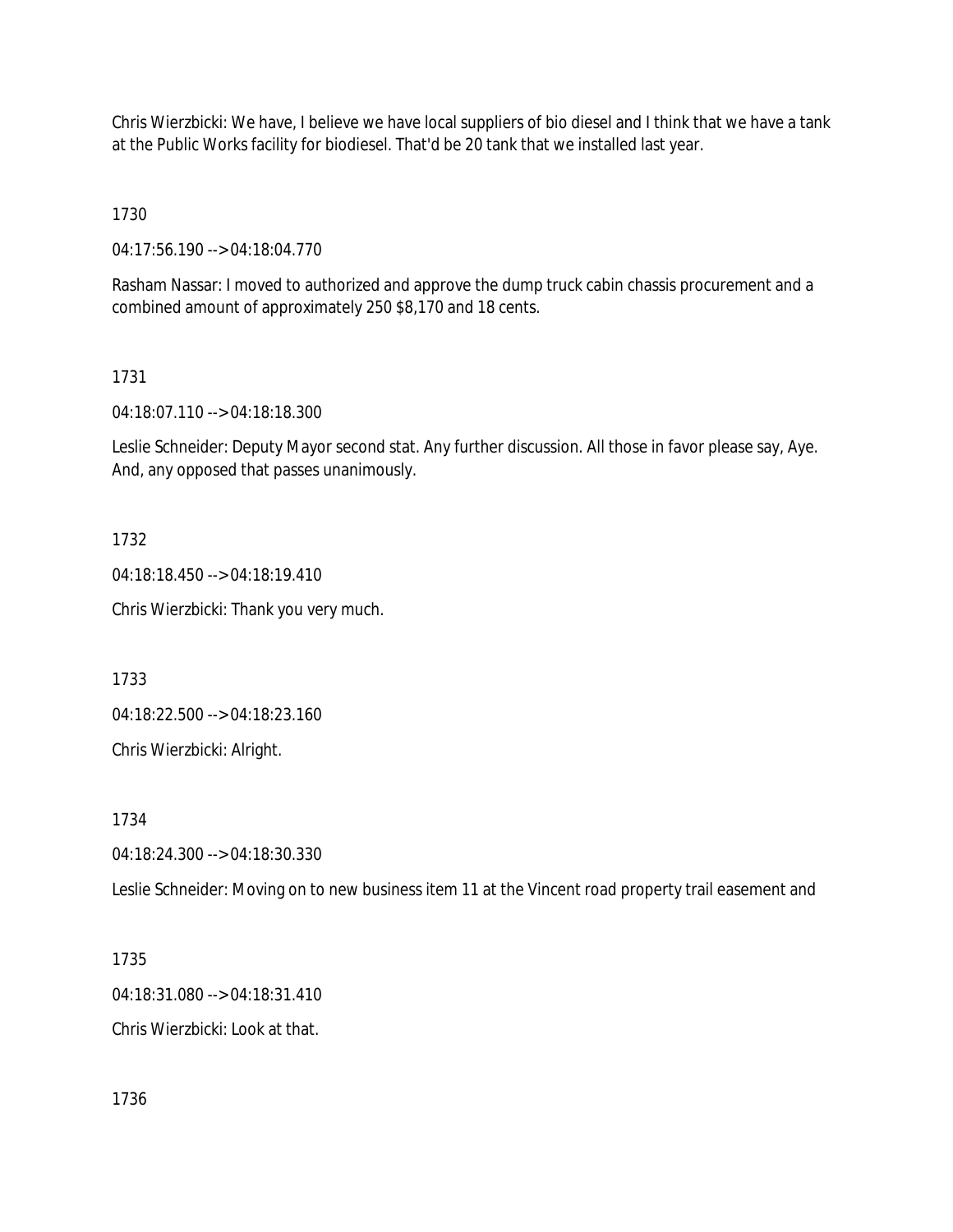04:18:32.790 --> 04:18:33.390

Leslie Schneider: Look at that.

1737 04:18:36.810 --> 04:18:37.800 Rasham Nassar: Mayor point or

1738 04:18:39.000 --> 04:18:39.510 Rasham Nassar: Point of

1739 04:18:40.170 --> 04:18:40.710

An agenda.

1740

04:18:41.730 --> 04:18:50.400

Rasham Nassar: Just give an item. Did we, okay, or it's a 20 ordinance number 2022 three this standing equity committee mayor.

1741 04:18:50.850 --> 04:18:51.930

Rasham Nassar: Oh, and he

1742

04:18:52.350 --> 04:18:54.150

Leslie Schneider: Yes, thank you. I'm sorry I got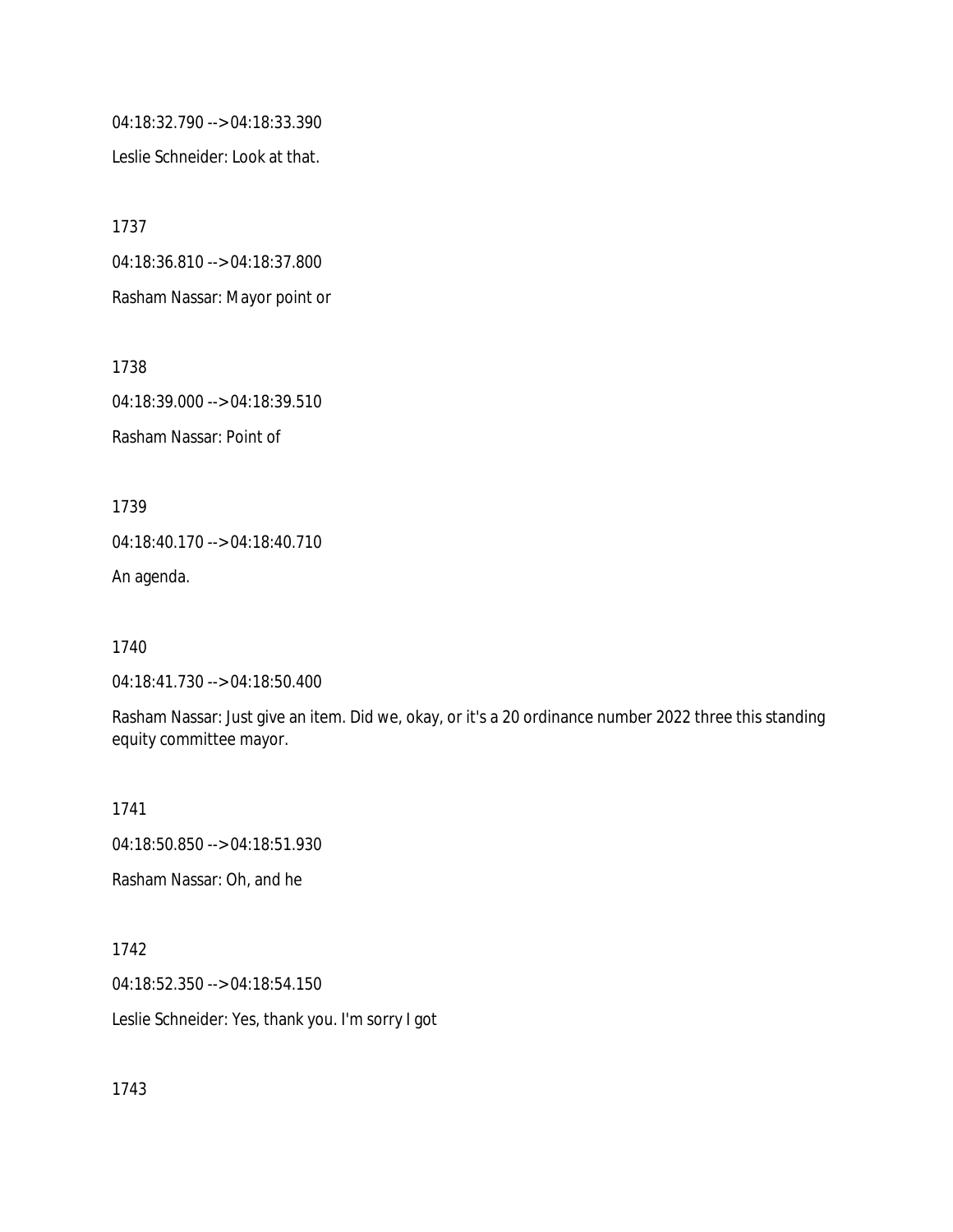04:18:55.200 --> 04:18:55.410

Rasham Nassar: One.

1744

04:18:56.010 --> 04:19:04.350

Leslie Schneider: So item 10 he ordinance number 2020 dash 23 creating a standing race equity advisory committee.

## 1745

04:19:05.580 --> 04:19:15.420

Joe Levan: Nope. I'll jump in real quick. So, this this ordinance was drafted based on the Council's past discussion, including direction from the Council meeting last week. On the December 1

## 1746

04:19:16.230 --> 04:19:23.310

Joe Levan: Where the an ordinance was some changes were made to a previous draft and it was provided to the secondary task force to review and

## 1747

04:19:24.030 --> 04:19:42.540

Joe Levan: They reviewed it and send it look good. And so then I crafted that took that ordinance and put in this final forum for the Council to review. So this ordinance will convert the race equity task force to raise equity Advisory Committee. So a standing committee of the Council and

1748

04:19:43.740 --> 04:19:53.280

Joe Levan: What we did is to to have it. The changes that were made relate to making as we talked about on December 1 I made recommendations related to having the draft.

1749

04:19:54.630 --> 04:20:04.050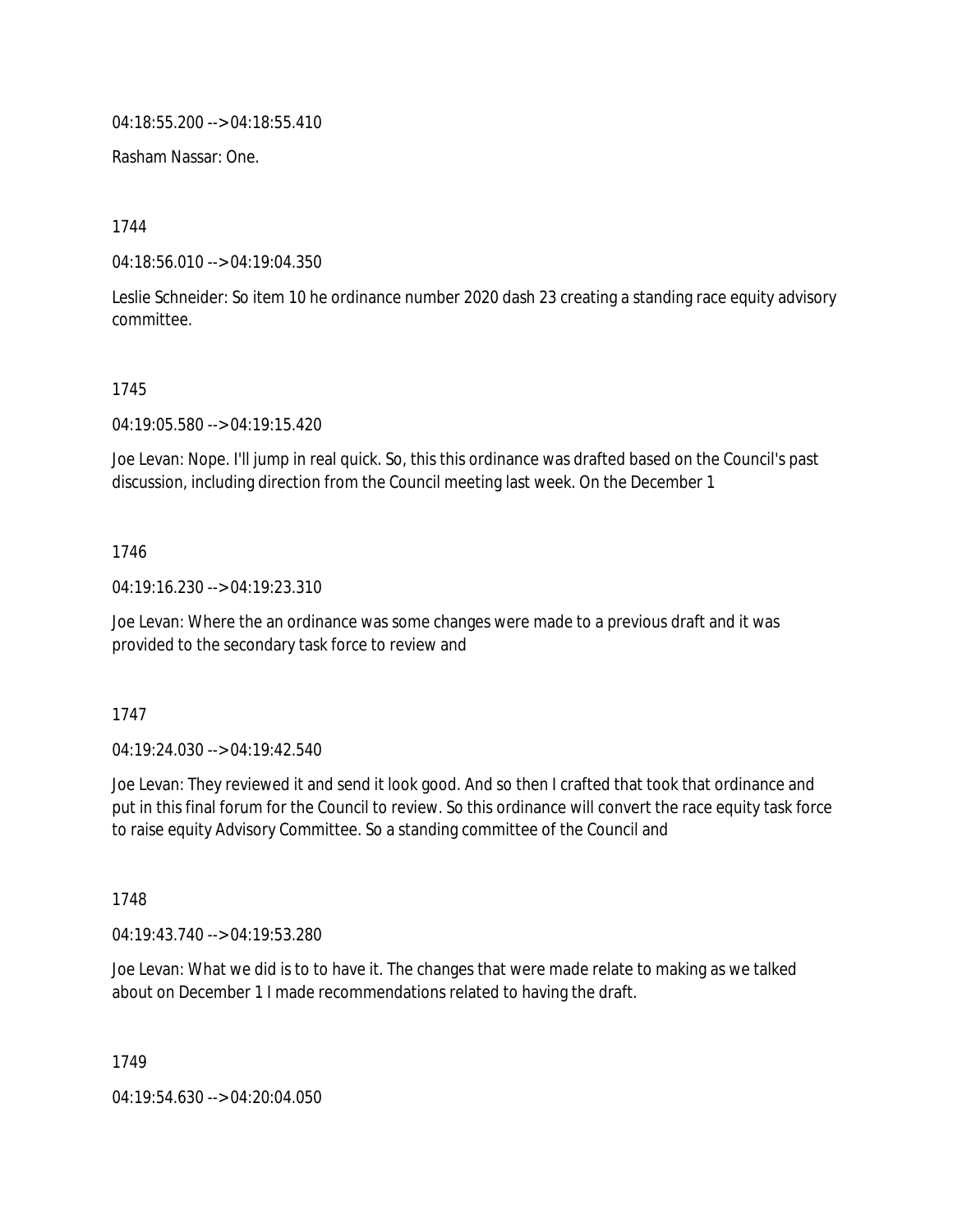Joe Levan: That would be part of the code. So it's a new chapter 2.72 and there were some provisions that were added to make it consistent with other state committees that we have

1750

04:20:04.770 --> 04:20:18.120

Joe Levan: Including related to vacancies and otherwise. The other thing that we did is the Council based on the task force recommendation increase the membership from seven to nine members and the way that we have the the normal

1751

04:20:19.290 --> 04:20:26.790

Joe Levan: Rotation for these committees is the from July first to June 30 is is the rotation generally

## 1752

04:20:27.360 --> 04:20:33.570

Joe Levan: For the other committees. So to keep on that schedule, if you, if you look at the ordinance on the second page.

## 1753

04:20:34.050 --> 04:20:46.590

Joe Levan: It has the nine members and what's going to happen is the current nine men are current seven members are going to assume office on this new committee as committee members and then the

## 1754

04:20:47.160 --> 04:20:55.110

Joe Levan: The Task Force agreed to who who's going to be in which which position and how the terms will work out. That's why the terms. The first three

## 1755

04:20:56.070 --> 04:21:12.030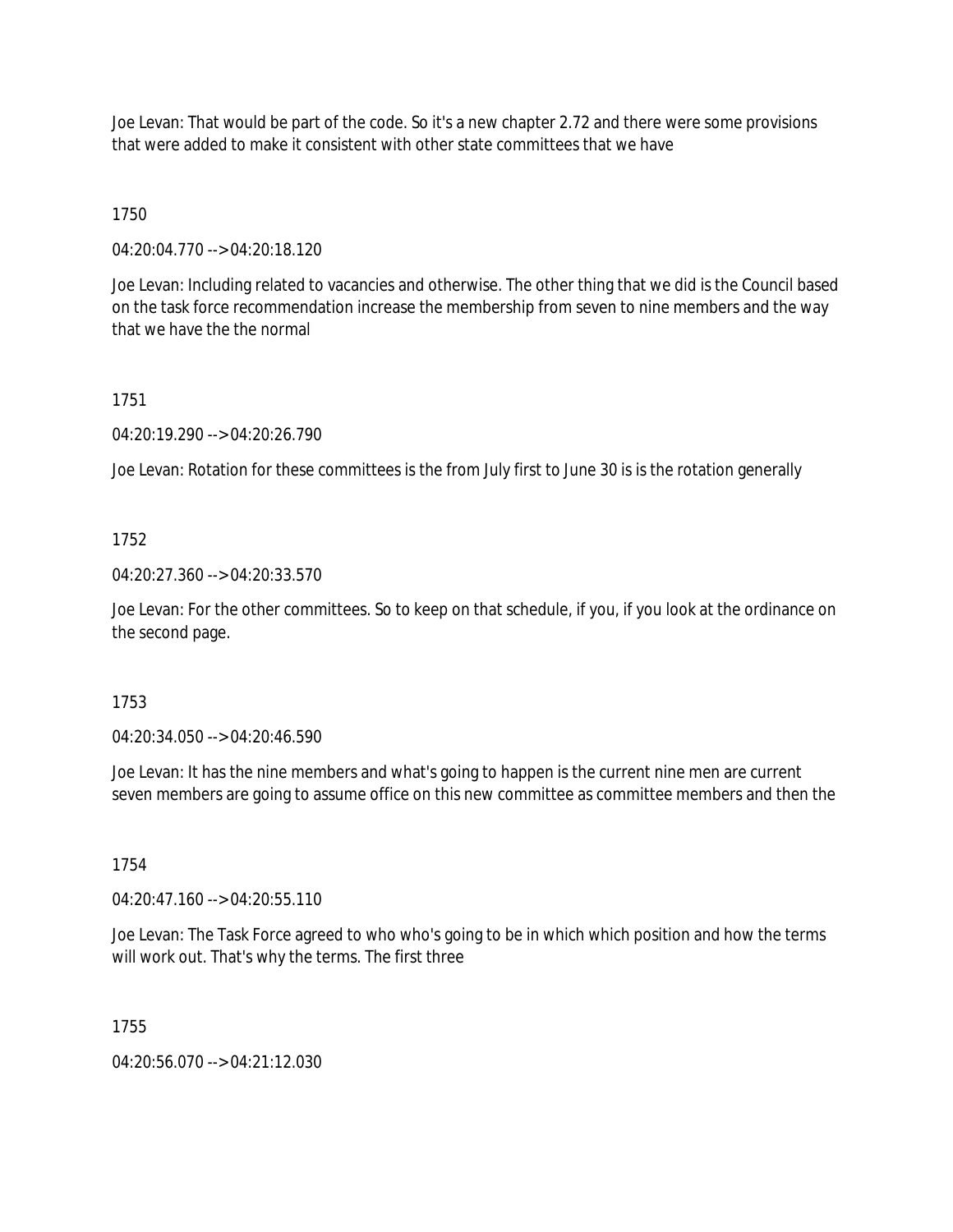Joe Levan: expire in June. On June 30th of 2023 the next three expired June 30 2022 and that's what the task force wanted to do and then position seven would expire on June 30 2024 and then there's two new positions that would also expire on

# 1756

04:21:13.620 --> 04:21:19.560

Joe Levan: So that's, that's why that that rotation is what was agreed to by the task force. And that's why we included it that way.

# 1757

04:21:20.130 --> 04:21:29.910

Joe Levan: So any. If you have any other questions, but I think that that summarizes what what was changed from the last time. So that to put this in final form for you to adopt tonight if you so choose.

## 1758

04:21:31.590 --> 04:21:34.980

Leslie Schneider: Thank you very much, Deputy Mayor. Yeah.

## 1759

04:21:35.040 --> 04:21:45.060

Joe Deets: Thank you, Mayor Snyder, I moved to approve approve ordinance number 20 2023 to thereby create a standing race equity advisory committee.

1760

04:21:47.970 --> 04:21:50.850

Leslie Schneider: Council member car seconds that any

1761

 $04.21:51.300 \rightarrow 04.21:52.470$ 

Leslie Schneider: Any further discussion.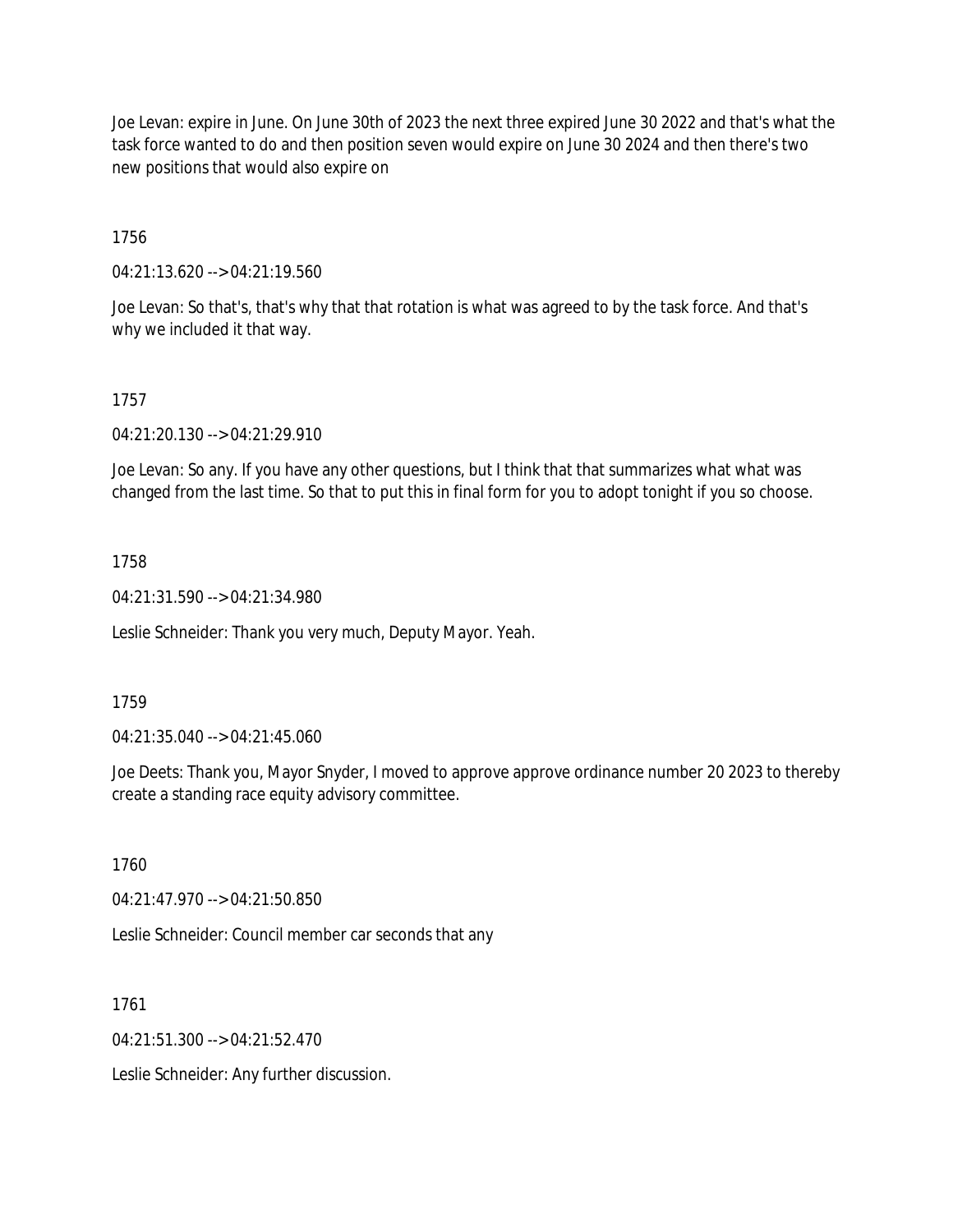04:21:54.570 --> 04:21:56.850

Leslie Schneider: All right. All those in favor please say aye.

#### 1763

04:21:58.440 --> 04:22:01.650

Leslie Schneider: And any opposed that passes unanimously.

1764

# 04:22:04.230 --> 04:22:04.890

Leslie Schneider: All right.

#### 1765

04:22:06.180 --> 04:22:09.720

Leslie Schneider: We can now move on to new business. Excuse me.

1766 04:22:12.600 --> 04:22:13.200

Leslie Schneider: So,

1767 04:22:14.460 --> 04:22:20.250

Leslie Schneider: I am 11am is the Vincent road property trail easement and sorry for the

1768 04:22:21.510 --> 04:22:22.560 Leslie Schneider: False alarm there.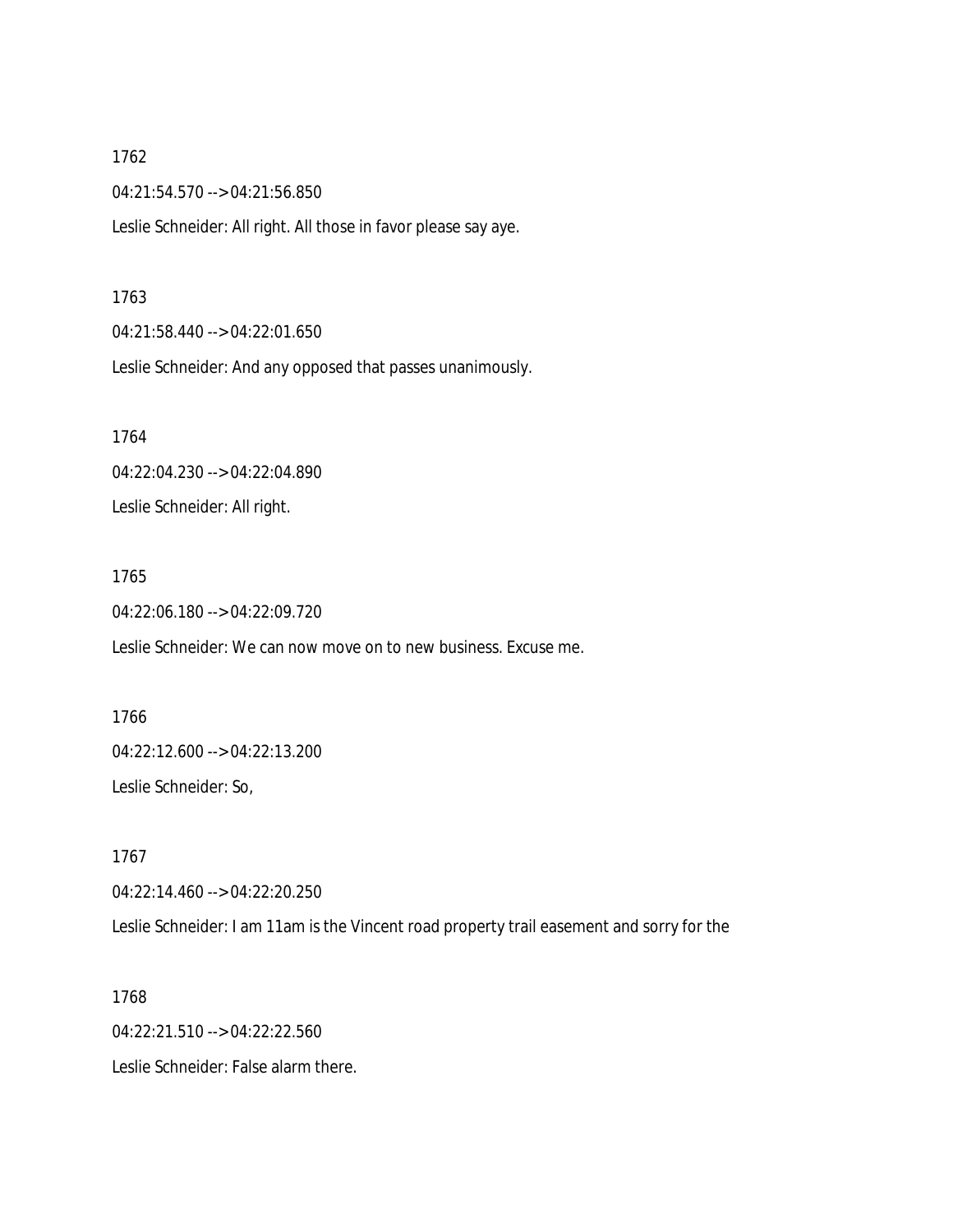04:22:22.650 --> 04:22:23.610

Chris Wierzbicki: And drinks are good.

1770

04:22:26.190 --> 04:22:28.890

Chris Wierzbicki: This item before you tonight is to

1771

04:22:30.510 --> 04:22:35.880

Chris Wierzbicki: Potentially authorize a public access easement on the city own property at Vincent road.

# 1772

04:22:36.900 --> 04:22:44.130

Chris Wierzbicki: The parks Foundation and the parks district approached us several maybe a month or two ago about

## 1773

04:22:44.970 --> 04:22:58.740

Chris Wierzbicki: inquiring about whether we might allow an easement on the city on property to connect to existing trails as part of the public trail system. I'll briefly share with you a map that shows where this trail Eastman is located.

1774

04:23:00.360 --> 04:23:01.470

Chris Wierzbicki: If I can find it.

1775

04:23:03.510 --> 04:23:04.590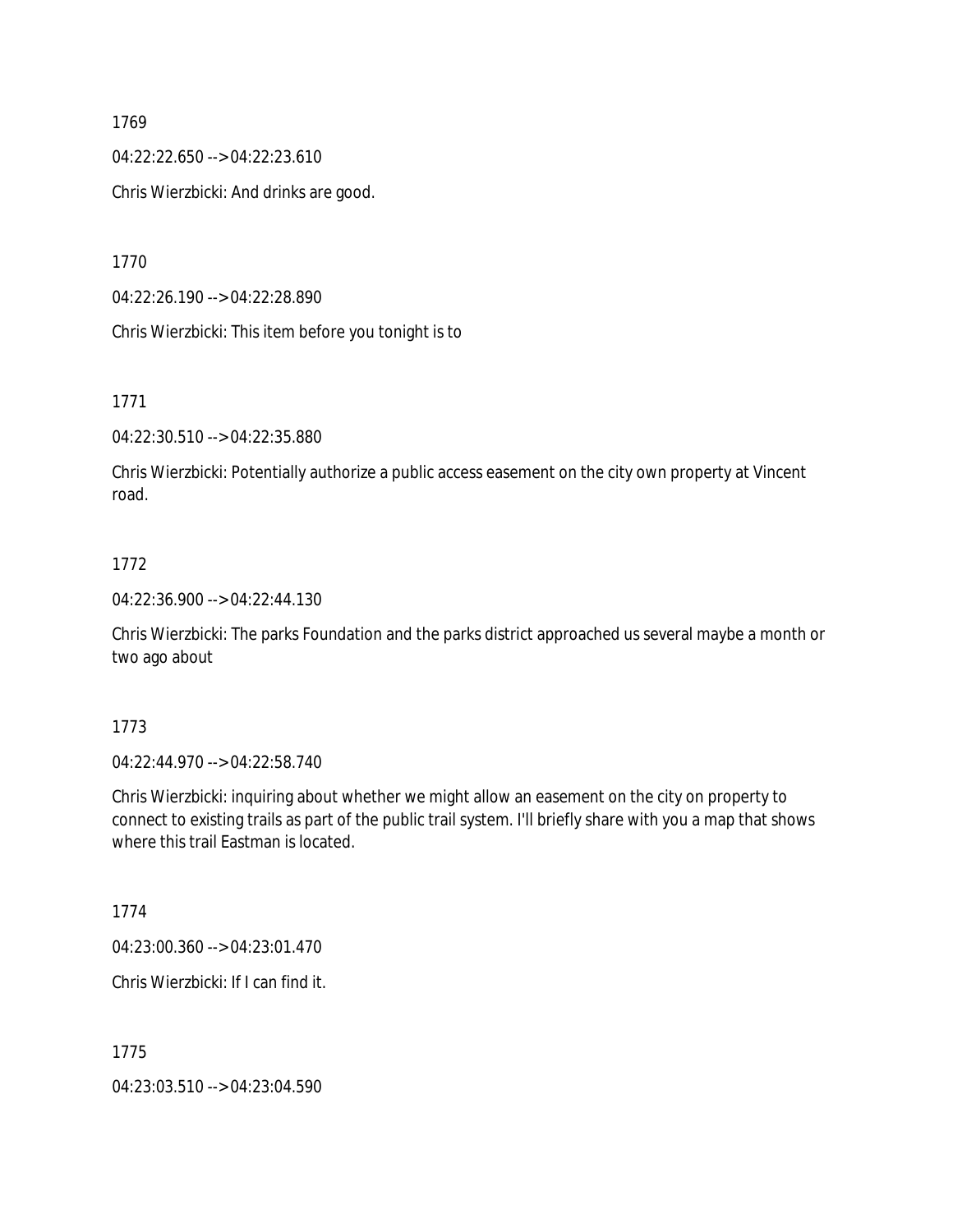Chris Wierzbicki: Let's go with this.

1776

04:23:07.320 --> 04:23:10.230

Chris Wierzbicki: Can everyone see that. Oops, I can

1777

04:23:12.420 --> 04:23:16.590

Chris Wierzbicki: See that map. Yes. Okay, so the

1778

04:23:17.850 --> 04:23:28.950

Chris Wierzbicki: Trail network on the east side of this potential easement. You can see here. It's the set of neighborhood trails that extends really all the way through Winslow but locally through

1779

04:23:29.700 --> 04:23:41.310

Chris Wierzbicki: From Frederick Fletcher Bay road west towards the events and road property, the easement that you would be considering tonight is shown in blue on this map. It's along the northern boundary of the

1780

04:23:41.970 --> 04:23:52.290

Chris Wierzbicki: Property then along the western boundary which would connect this neighborhood system of trails with the chasm Lake Park trail here at the southwest corner of the property.

1781

04:23:53.160 --> 04:24:06.780

Chris Wierzbicki: The easement itself would be 20 feet wide within so and 20 feet within the from the property boundary on both the north and west side of the property, it would be for an eight foot wide.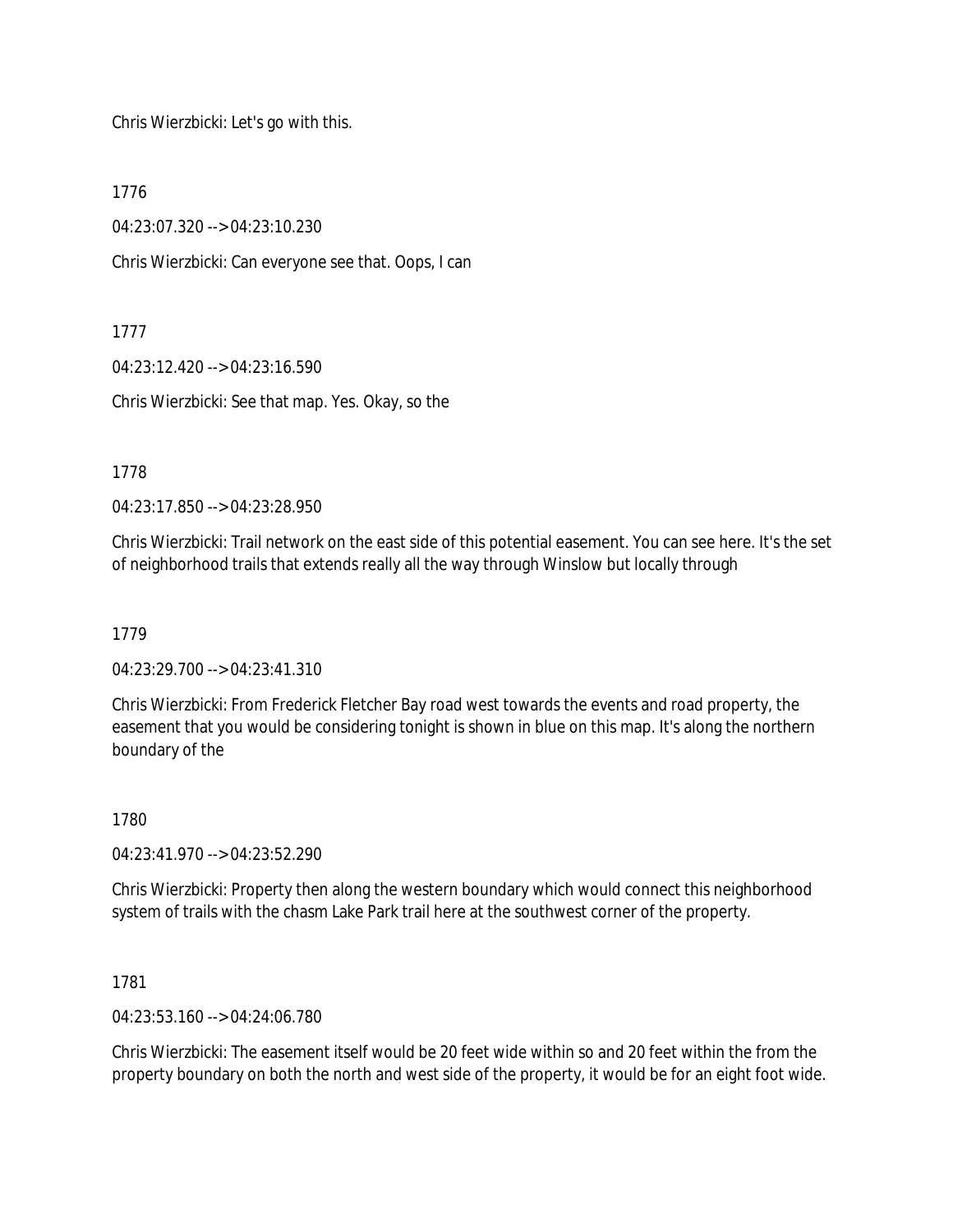04:24:07.560 --> 04:24:17.670

Chris Wierzbicki: Trail six foot trail itself and then a foot of maintenance on each side. We're trying a lot trying to allow some flexibility for the park district to be able to

1783

04:24:18.150 --> 04:24:29.250

Chris Wierzbicki: Get the trail in within that 20 feet easement 20 foot easement. Given that there are quite a few obstacles and trees, etc. That they would want to meander around to make the trail as accessible as possible.

1784

04:24:31.020 --> 04:24:32.760

Chris Wierzbicki: We are now stop sharing

1785

04:24:33.930 --> 04:24:41.580

Chris Wierzbicki: We are recommending to the Council that the this easement be transferred to the park district without a fee as the

1786

04:24:42.150 --> 04:24:51.060

Chris Wierzbicki: Access would be primarily for public use. And then lastly, we're also asking if the Council would consider proving this item on a first touch this evening.

1787

04:24:51.450 --> 04:25:01.950

Chris Wierzbicki: The parks foundation is working with a private property owner for our last segment of this trail between Vincent road and where this former where this new trail connection would be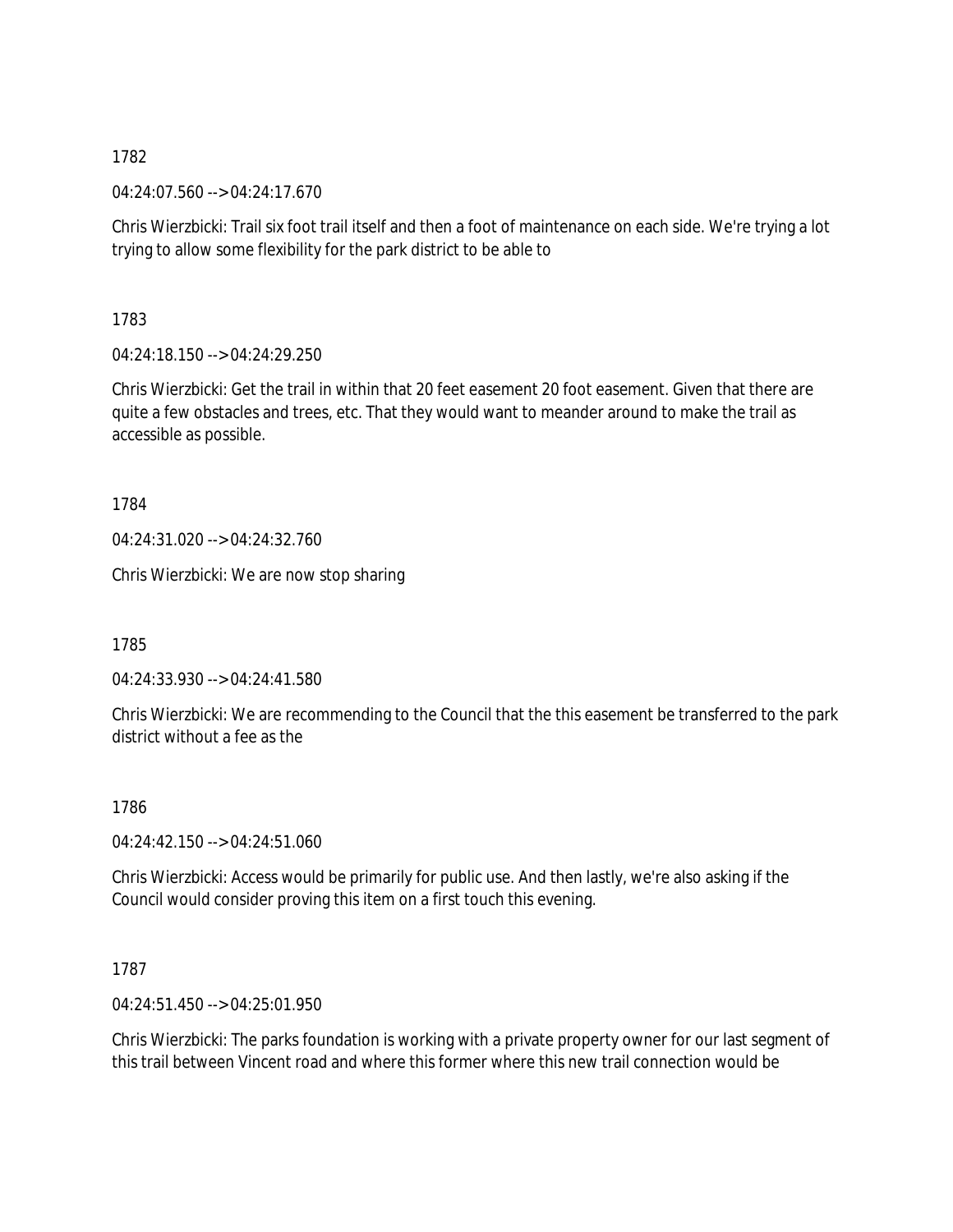04:25:02.400 --> 04:25:18.060

Chris Wierzbicki: And they were are hoping to secure that easement soon and having the city's he's been in place would would help facilitate that. So we're asking if you would approve it tonight, rather than move it to consent. So happy to approve any or answer any questions that you might have.

1789

04:25:19.170 --> 04:25:21.360

Leslie Schneider: Wonderful, thank you. Councilmember cart.

1790

04:25:23.790 --> 04:25:25.140

Christy Carr: I was going to make the motion.

1791

04:25:26.610 --> 04:25:28.020

Christy Carr: I moved to authorize

1792

04:25:28.050 --> 04:25:37.080

Christy Carr: The city manager to execute the public pedestrian access easement an agreement related to the city's Vincent road property in substantially the form attached

1793

04:25:37.380 --> 04:25:44.910

Christy Carr: With this agenda item in there by convey that easement to the Bainbridge Island metropolitan Park and Recreation District for public use.

1794

04:25:45.660 --> 04:25:46.080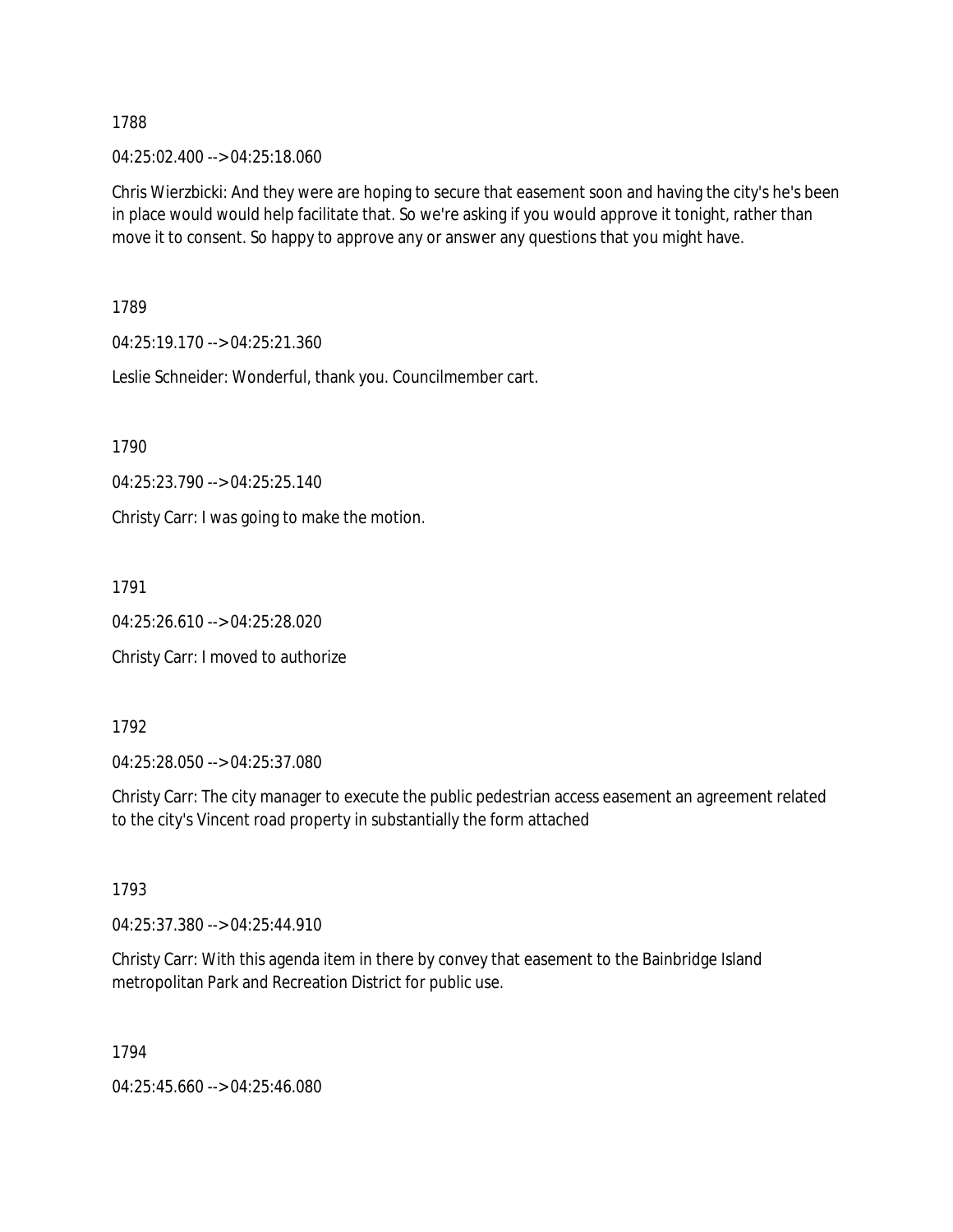Welcome

1795

04:25:47.220 --> 04:25:50.280

Leslie Schneider: Elsa republic. Second to that. Is there any discussion.

1796

04:25:52.560 --> 04:26:02.370

Leslie Schneider: I just would I just would love to like to say that I am so excited about having this trail system coming together. So, all right. All those in favor please say aye.

1797

04:26:03.540 --> 04:26:03.840

Christy Carr: Aye.

1798

04:26:04.140 --> 04:26:08.550

Leslie Schneider: Any opposed, that passes unanimously. Thank you so much.

1799

04:26:08.940 --> 04:26:09.480

Chris Wierzbicki: Thank you.

1800

04:26:10.830 --> 04:26:20.610

Leslie Schneider: Thank you. Alright item 11 B is consider approval of donation agreement related to the mobile home at the Islander mobile home park.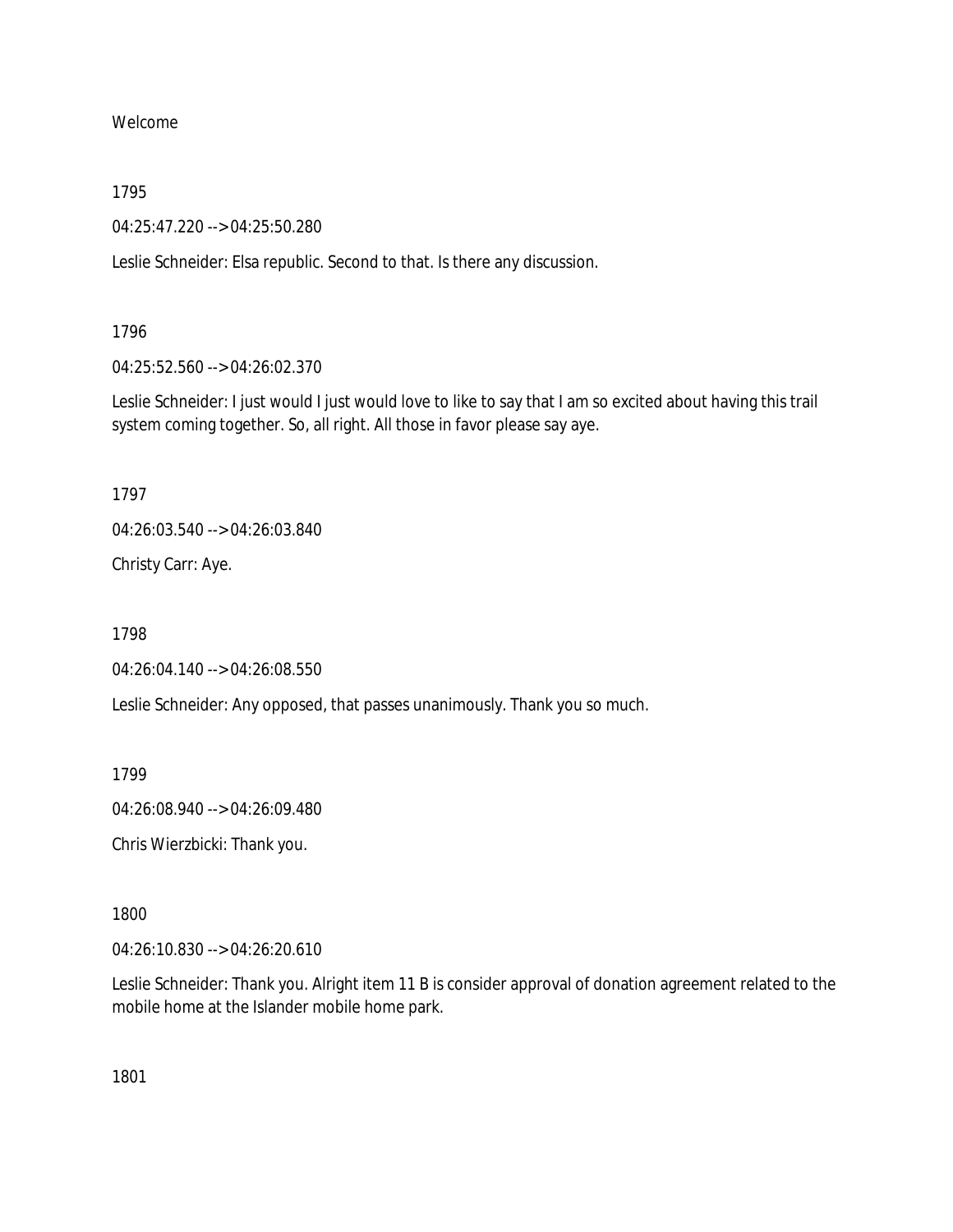04:26:21.600 --> 04:26:27.960

Joe Levan: I can take the lead on this and that the city manager may chime in as well. So this is a pretty straightforward.

1802

04:26:28.800 --> 04:26:38.400

Joe Levan: Situation is just simply a donation agreement and the reason that it's coming to the Council is because the Council accepts donations, on behalf of the city.

1803

04:26:38.880 --> 04:26:46.680

Joe Levan: So the donation agreement was already been signed by the property owner. This relates to a mobile home that is at the calendar mobile home park.

1804

04:26:47.220 --> 04:26:53.130

Joe Levan: And per the materials and the explanation in the city council's packet I presume you've over at the packet

1805

04:26:53.610 --> 04:27:04.710

Joe Levan: And you and you understand the history behind the mobile home park and cities interests and the the shares that the city has at the city has two shares left. This is one of those shares that particular owner

1806

04:27:06.330 --> 04:27:11.910

Joe Levan: Provide a notice of the city that she was no longer she needed to terminate or lease. So the city now has the option of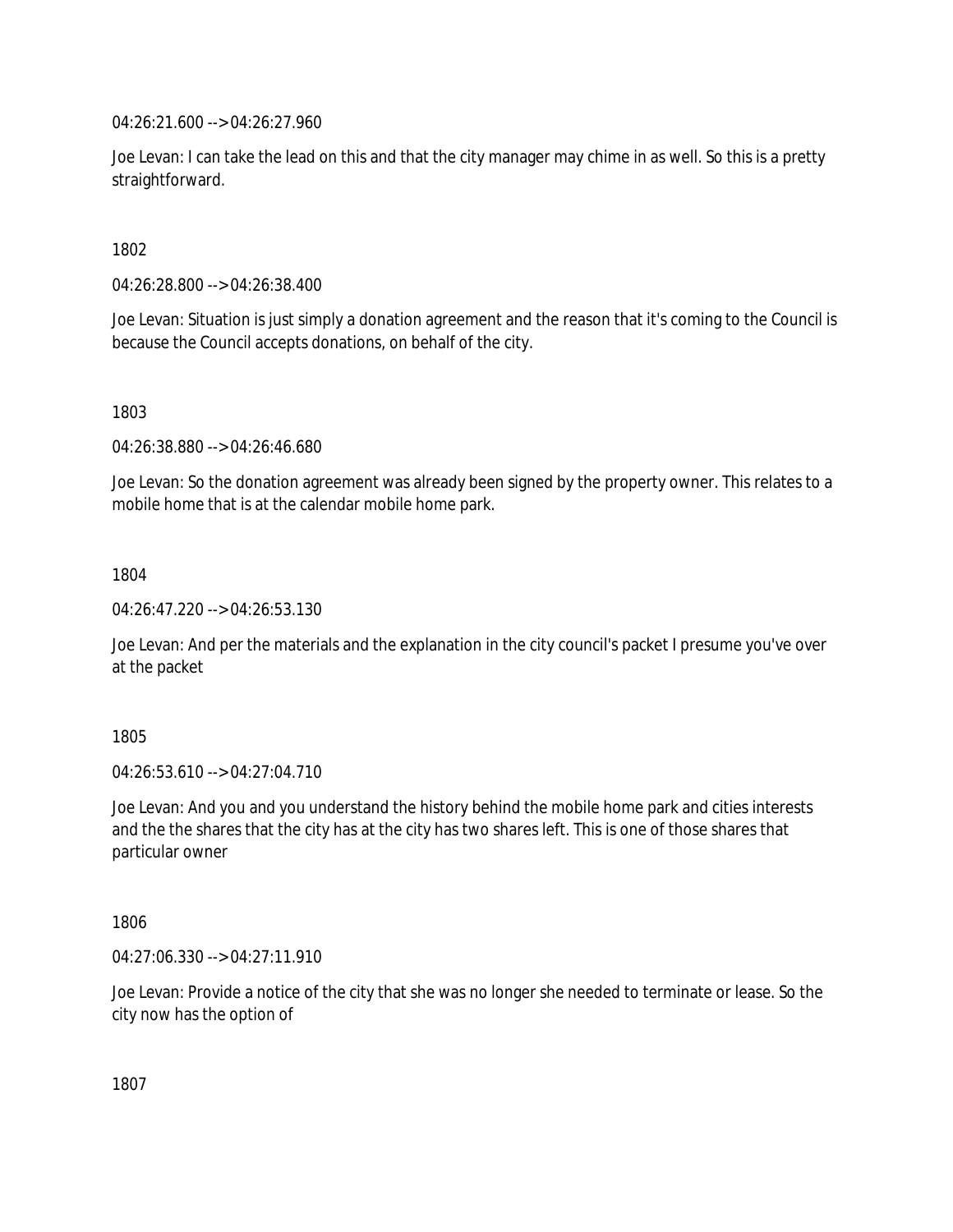04:27:12.870 --> 04:27:21.000

Joe Levan: Taking on the responsibility of the mobile home which has worked well as a good model for the city in the past and said he's done that assisted these A LOW INCOME FOLKS THAT

1808

04:27:21.600 --> 04:27:27.630

Joe Levan: Have these mobile homes and then help dispose of the mobile home itself and then work with

1809

04:27:28.560 --> 04:27:40.380

Joe Levan: You know, then proceed with the sale of the share potentially a future meeting. So that's not an issue tonight. This is just about the donation agreement itself, which again has already been signed on the same form. We've used in the past for other others.

1810

04:27:41.910 --> 04:27:49.980

Joe Levan: Owners of these mobile homes, who are part of this agreement. So if you have any questions, we can take those, but that's the, that's what the action is tonight is to accept that donation.

1811

 $04.27:51.000 -> 04.27:53.040$ 

Leslie Schneider: Great, thank you very much. Councilmember car.

1812

04:27:54.960 --> 04:28:08.310

Christy Carr: Moved to approve the donation agreement with MS Kristofferson and to thereby accept the donation of the mobile home described in the agreement and to authorize the city manager to execute the agreement and associated documents to effectuate the donation.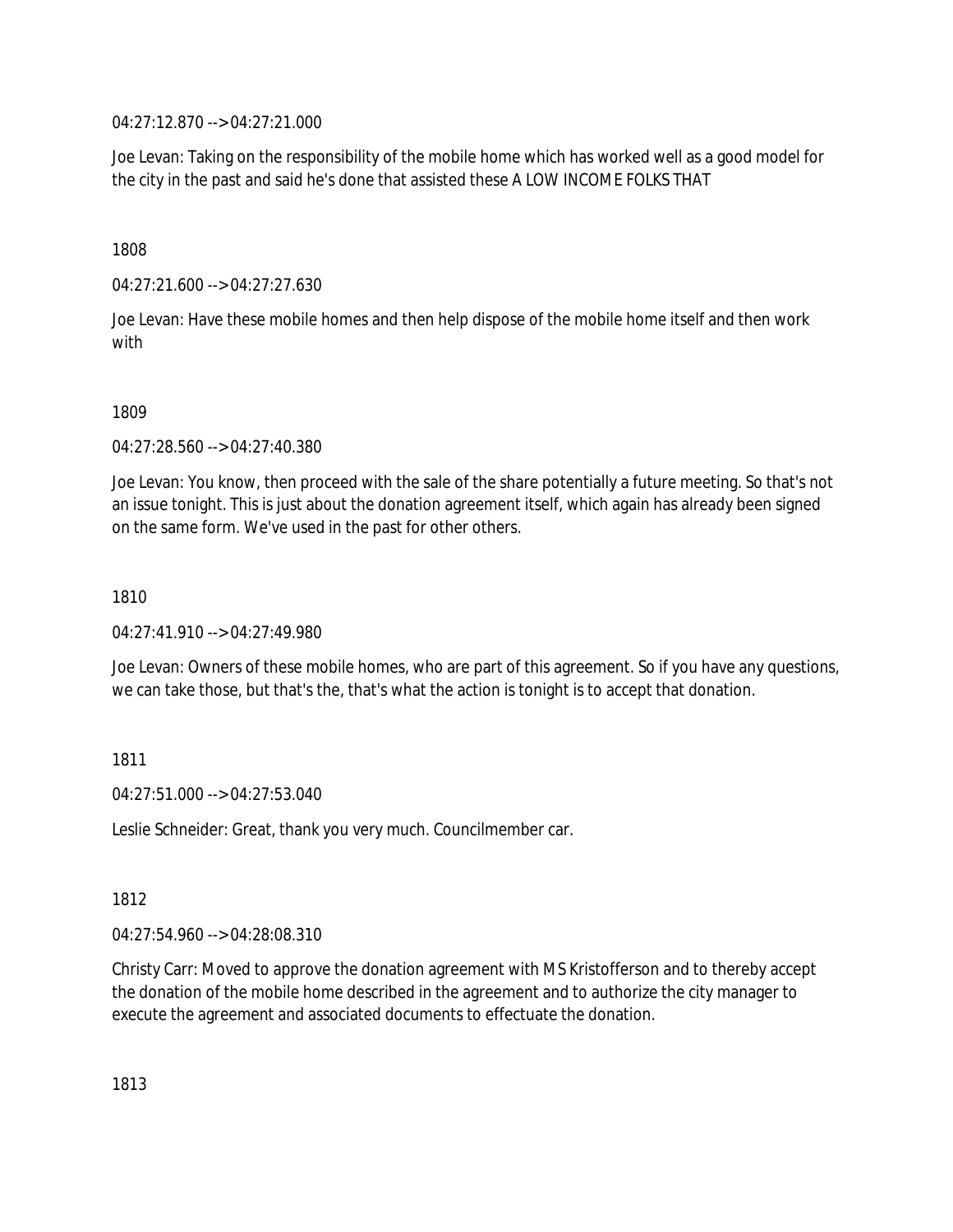04:28:10.020 --> 04:28:13.200

Leslie Schneider: COUNCILMEMBER Pollock seconds that is there any further discussion.

1814

04:28:14.280 --> 04:28:21.060

Leslie Schneider: All right. All those in favor please say, Aye. And, any opposed that passes unanimously. Thank you.

#### 1815

04:28:24.630 --> 04:28:33.510

Leslie Schneider: All right, I am 11 see is approved appointment of deputy city manager Ellen shore as interim city manager.

#### 1816

04:28:34.290 --> 04:28:47.580

Leslie Schneider: So I just want to say that we're taking up this. This is the decision to create the transitional interim city manager role to serve in the time between our current city manager and our next city manager.

1817

04:28:49.740 --> 04:28:51.690

Leslie Schneider: And COUNCILMEMBER card.

1818

04:28:58.440 --> 04:29:06.570

Christy Carr: My hand was left up but if you give me a second. I can get to the motion unless someone wants to jump ahead. I've got it.

1819

04:29:07.200 --> 04:29:07.890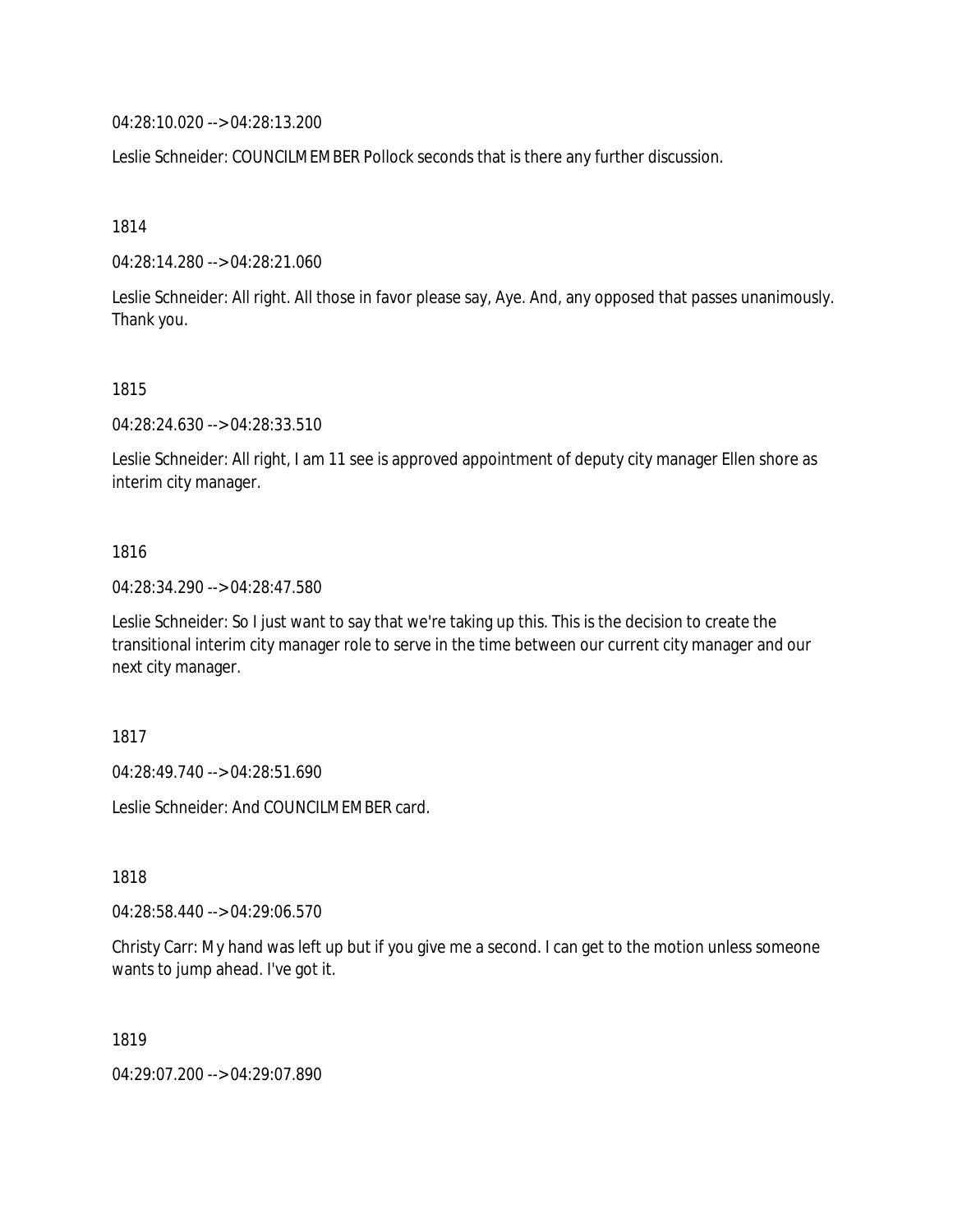Leslie Schneider: All right.

# 1820

04:29:09.540 --> 04:29:19.080

Christy Carr: I moved to approve the appointment of deputy city manager Ellen shore to serve as interim city manager for the transition period between the current city manager and a new city manager.

# 1821

04:29:19.350 --> 04:29:26.550

Christy Carr: Which transition period will begin on December 11 2020 and will continue until a new city manager begins employment with the city.

# 1822

04:29:28.170 --> 04:29:37.050

Leslie Schneider: Deputy Mayor deets seconds that. Um, is there any further comments. I see. Councilmember nisar his hand up.

1823

04:29:37.350 --> 04:29:41.100

Rasham Nassar: Yeah, I just, I just want to take the opportunity to thank you

1824

04:29:42.210 --> 04:29:45.540

Rasham Nassar: Thank you, on behalf of the citizens of Bainbridge Island.

# 1825

04:29:47.070 --> 04:30:09.630

Rasham Nassar: Thank you. I'm so grateful to you for stepping up and forward to, to help lead us through this transition period I find you to be an extraordinary staff member Ellen and so incredibly supportive of counsel communicative and honest and I'm just really happy.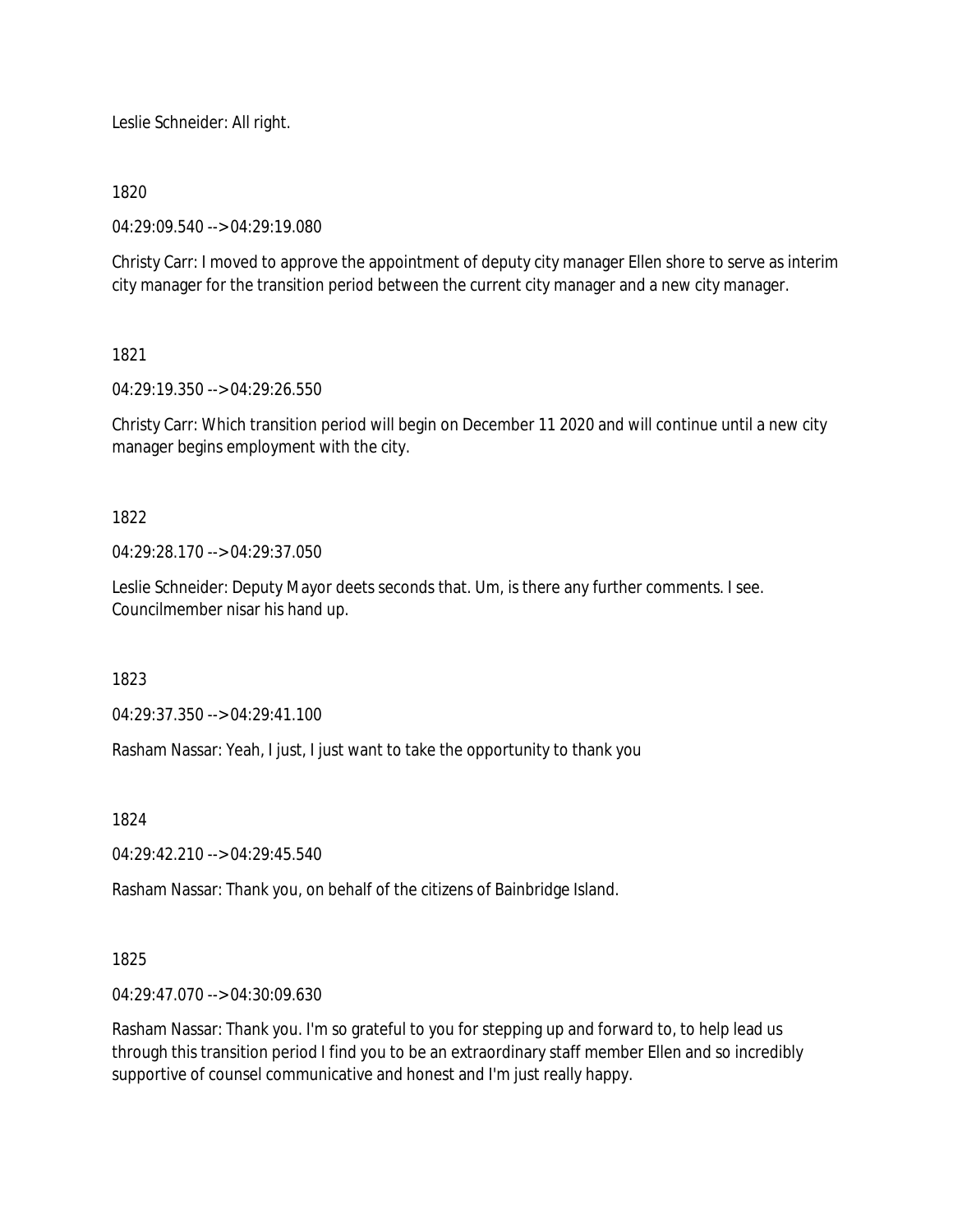1826 04:30:10.860 --> 04:30:11.550

Rasham Nassar: So, thank you.

1827

04:30:12.090 --> 04:30:16.470

Ellen Schroer: Well, thank you very much. I happy to have this opportunity and

1828

04:30:17.730 --> 04:30:22.500

Ellen Schroer: Glad to serve my organization and my community. It's a privilege to do. Thank you very much.

1829

04:30:24.450 --> 04:30:26.700

Leslie Schneider: Yes, and customer Republic.

1830

04:30:28.200 --> 04:30:33.720

Michael Pollock: Thank you now. Yeah, I just wanted to say I'm really glad you're there and

1831

04:30:34.980 --> 04:30:44.130

Michael Pollock: It's just kind of funny with Kobe, I realized that I probably seen you out walking more than I've actually seen you at City Hall.

1832

04:30:46.050 --> 04:30:53.880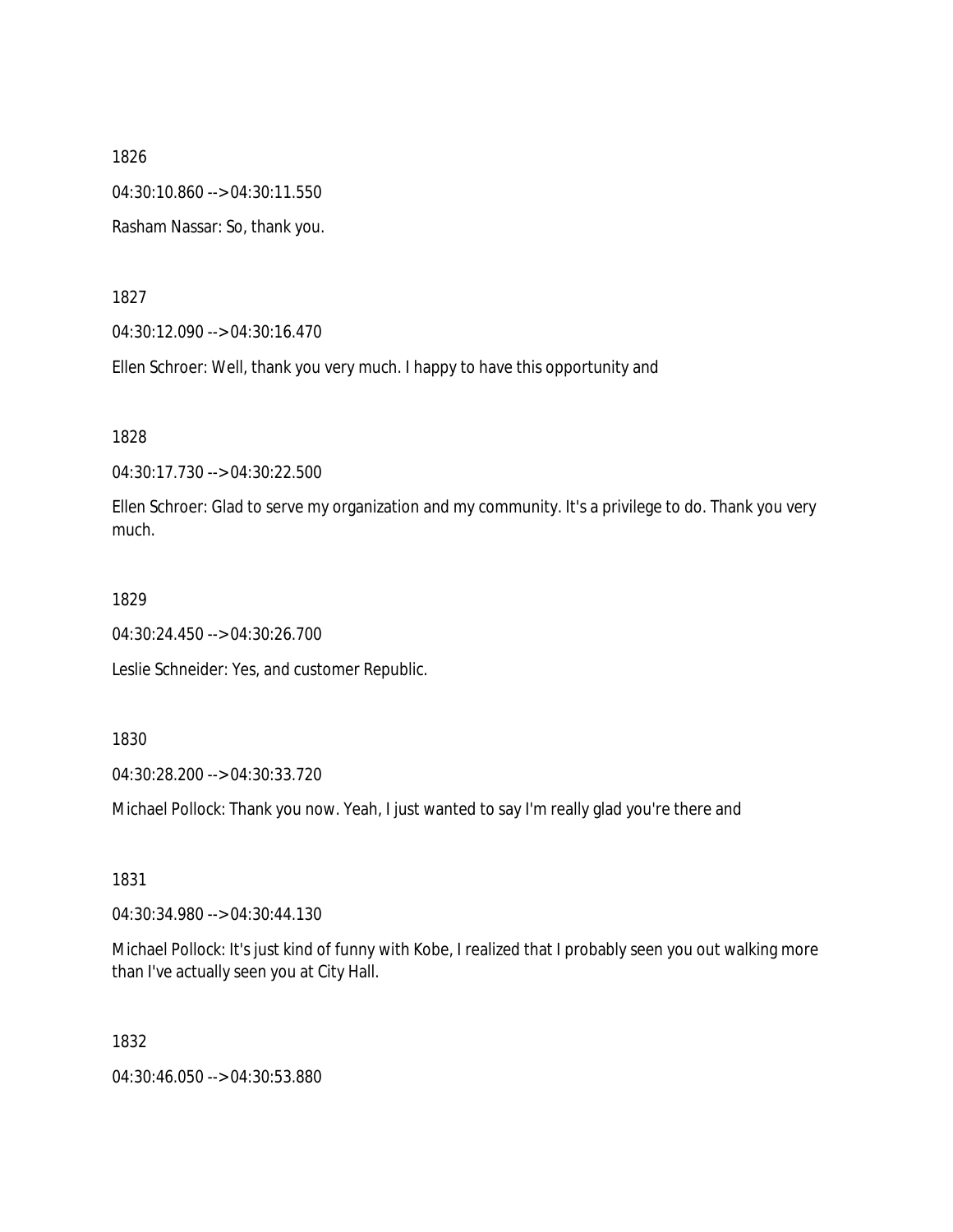Michael Pollock: This is kind of funny thing. But you're familiar face to me out there. I get an exercise and enjoying our non motorized transportation network so

1833

04:30:55.050 --> 04:30:58.110

Michael Pollock: Welcome. I'm just happy, happy to have you there.

1834

04:31:00.840 --> 04:31:03.420

Leslie Schneider: Yes, and I just wanted to say also

#### 1835

04:31:04.470 --> 04:31:13.230

Leslie Schneider: I every time I have reached out. You've been responsive and smart about your responsiveness and and I'm thrilled that the

1836

04:31:14.610 --> 04:31:16.020

Leslie Schneider: That we have you

1837

04:31:18.240 --> 04:31:20.760

Leslie Schneider: I'm all right. I'm

1838

04:31:22.620 --> 04:31:24.450

Leslie Schneider: We didn't vote yet did we

1839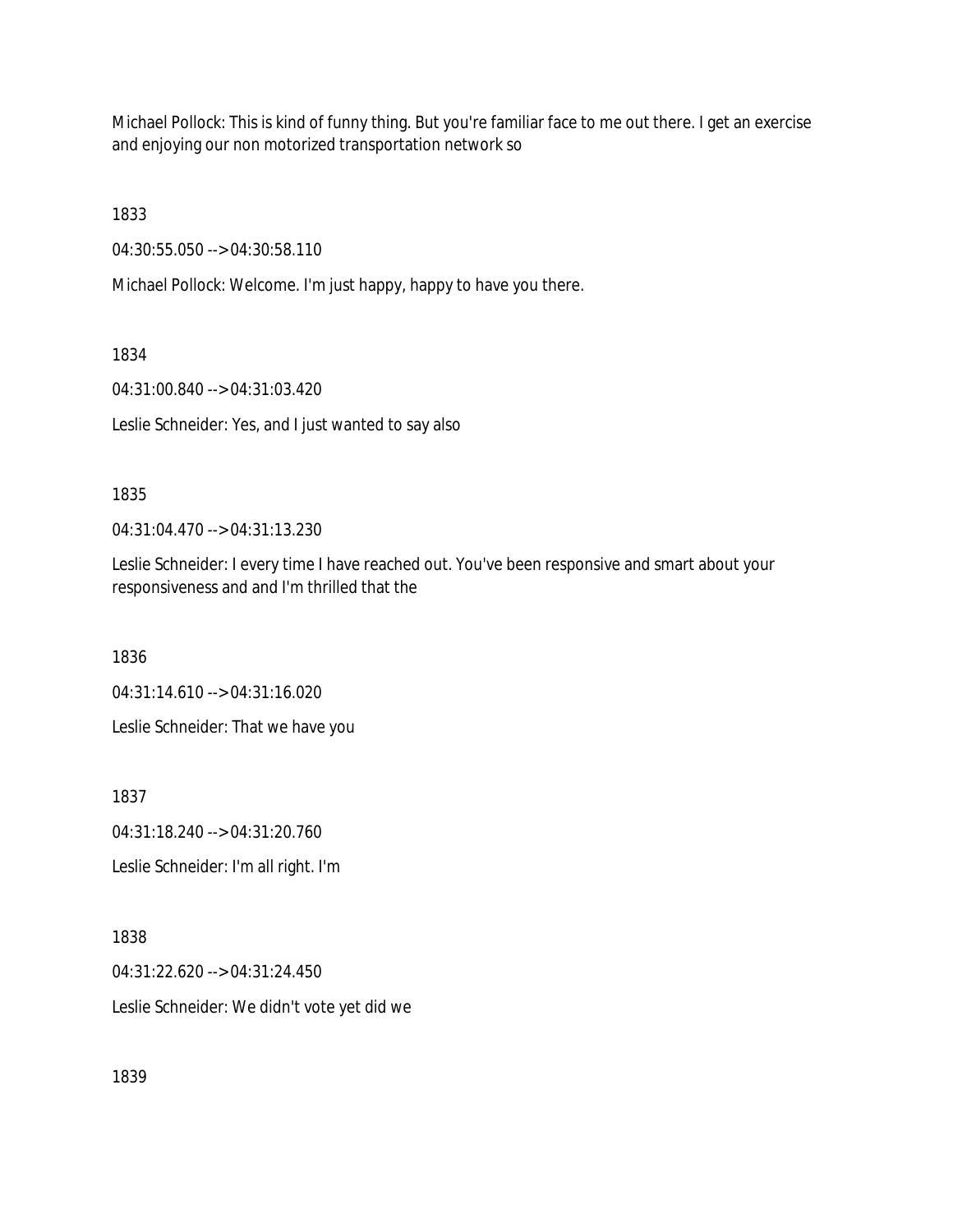04:31:26.460 --> 04:31:28.290

Leslie Schneider: Just checking. I'm really tired.

1840

04:31:29.580 --> 04:31:33.930

Leslie Schneider: All right. We have a motion and a second. So, all those in favor please say aye.

1841

04:31:35.130 --> 04:31:40.560

Leslie Schneider: Any opposed, that passes unanimously. Thank you very, very much. Ellen.

#### 1842

04:31:41.790 --> 04:31:46.140

Leslie Schneider: We look forward to your leadership as we have experienced it in the past.

1843

04:31:47.190 --> 04:31:47.670

Leslie Schneider: All right.

1844

04:31:50.610 --> 04:32:04.980

Leslie Schneider: We are moving on to item 12 Council discussion. And this is a request from the race equity Task Force for Council to endorse the gear open letter opposing executive order banning systemic racism training.

1845

04:32:06.120 --> 04:32:06.720

Leslie Schneider: And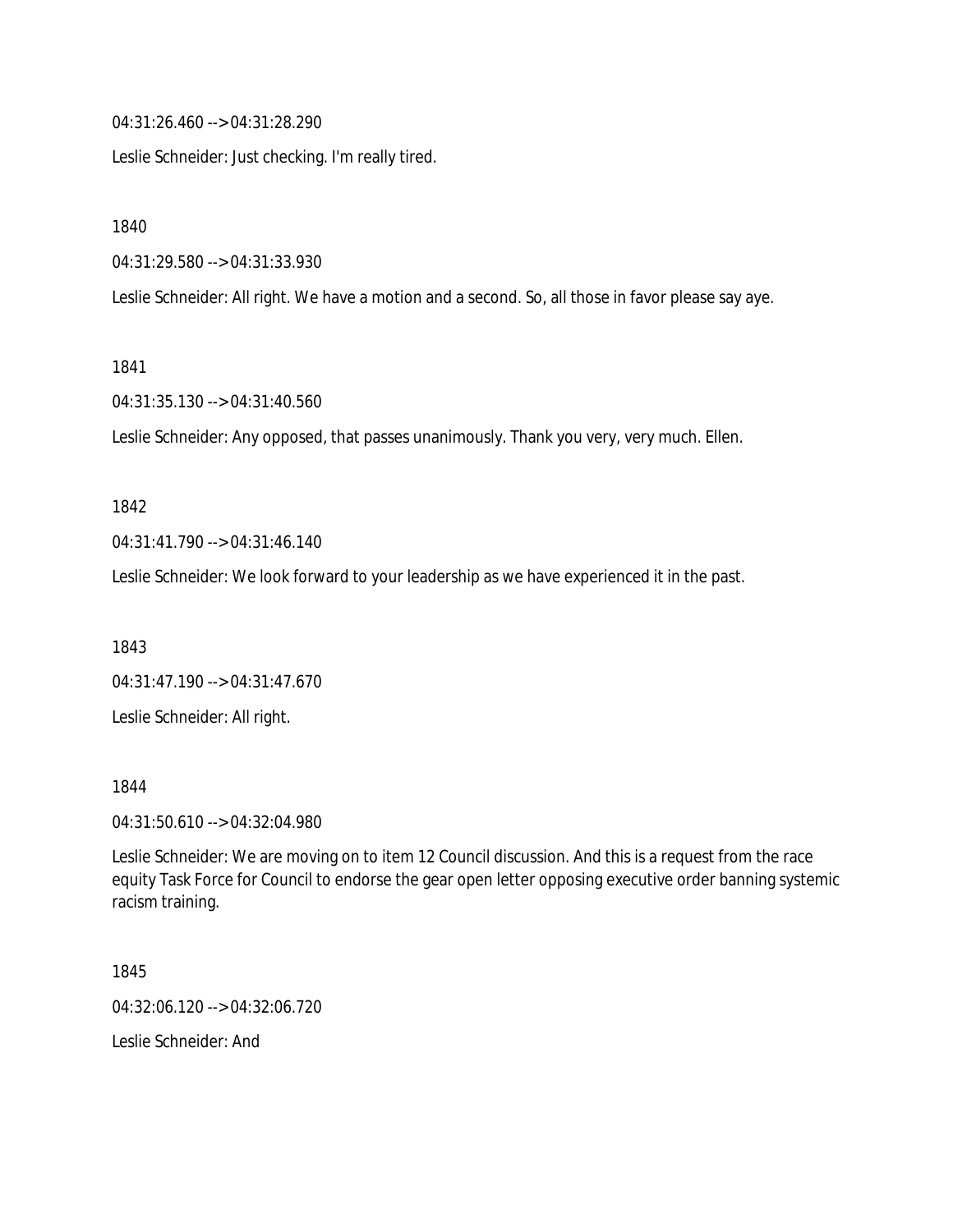04:32:08.550 --> 04:32:11.340

Leslie Schneider: COUNCILMEMBER nisar or high topless.

1847

04:32:13.650 --> 04:32:14.940 Leslie Schneider: Either of you would want to

1848

04:32:15.000 --> 04:32:16.080 Ellen Schroer: Introduce this

1849 04:32:16.320 --> 04:32:17.610 Leslie Schneider: Or we could just

1850 04:32:20.310 --> 04:32:20.700 Move.

1851 04:32:21.840 --> 04:32:24.720

Leslie Schneider: If I think there's emotion on here. I'm not even sure

1852

04:32:25.200 --> 04:32:28.500

Kirsten Hytopoulos: Yeah, I think, I think customer nisar might be frozen again.

1853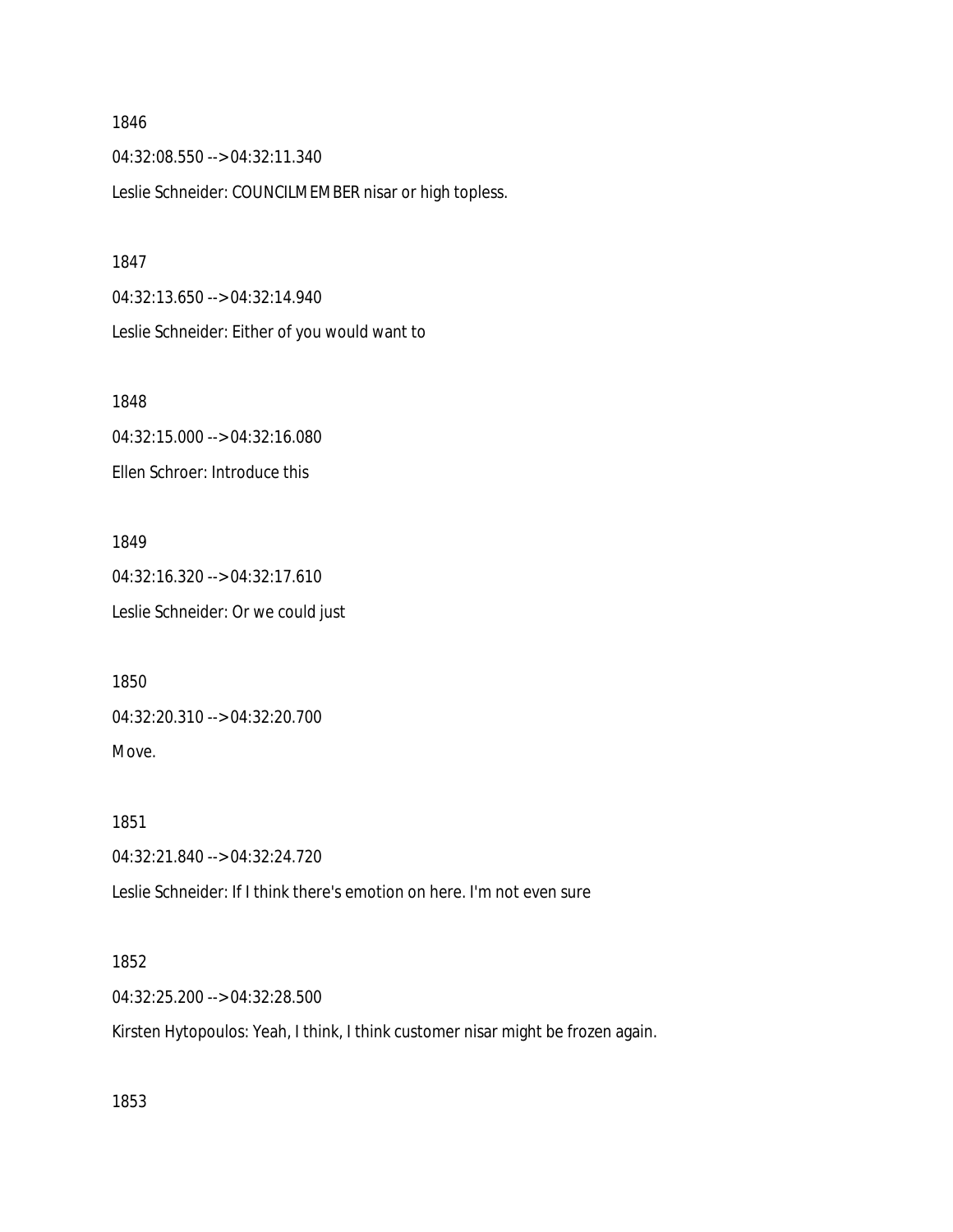04:32:30.060 --> 04:32:37.650

Kirsten Hytopoulos: I don't have anything to add to what's in the packet. I can't imagine we have any reason we're not going to move this forward but we might want to wait for her to to log back in

1854

04:32:38.760 --> 04:32:42.750

Leslie Schneider: All right, well, in the meantime. Councilmember car. Did you have

1855

04:32:43.800 --> 04:32:45.900 Leslie Schneider: Some comments you

1856

04:32:46.260 --> 04:32:47.700

Christy Carr: Know it's just going to make a motion.

1857

04:32:49.200 --> 04:32:51.210

Leslie Schneider: All right. Um,

1858

04:32:52.770 --> 04:32:53.100

Joe Deets: What

1859

04:32:53.130 --> 04:32:59.280

Leslie Schneider: Why don't you go ahead and do that. And we'll, we'll try to wait it for the vote until she gets back but I'm gonna go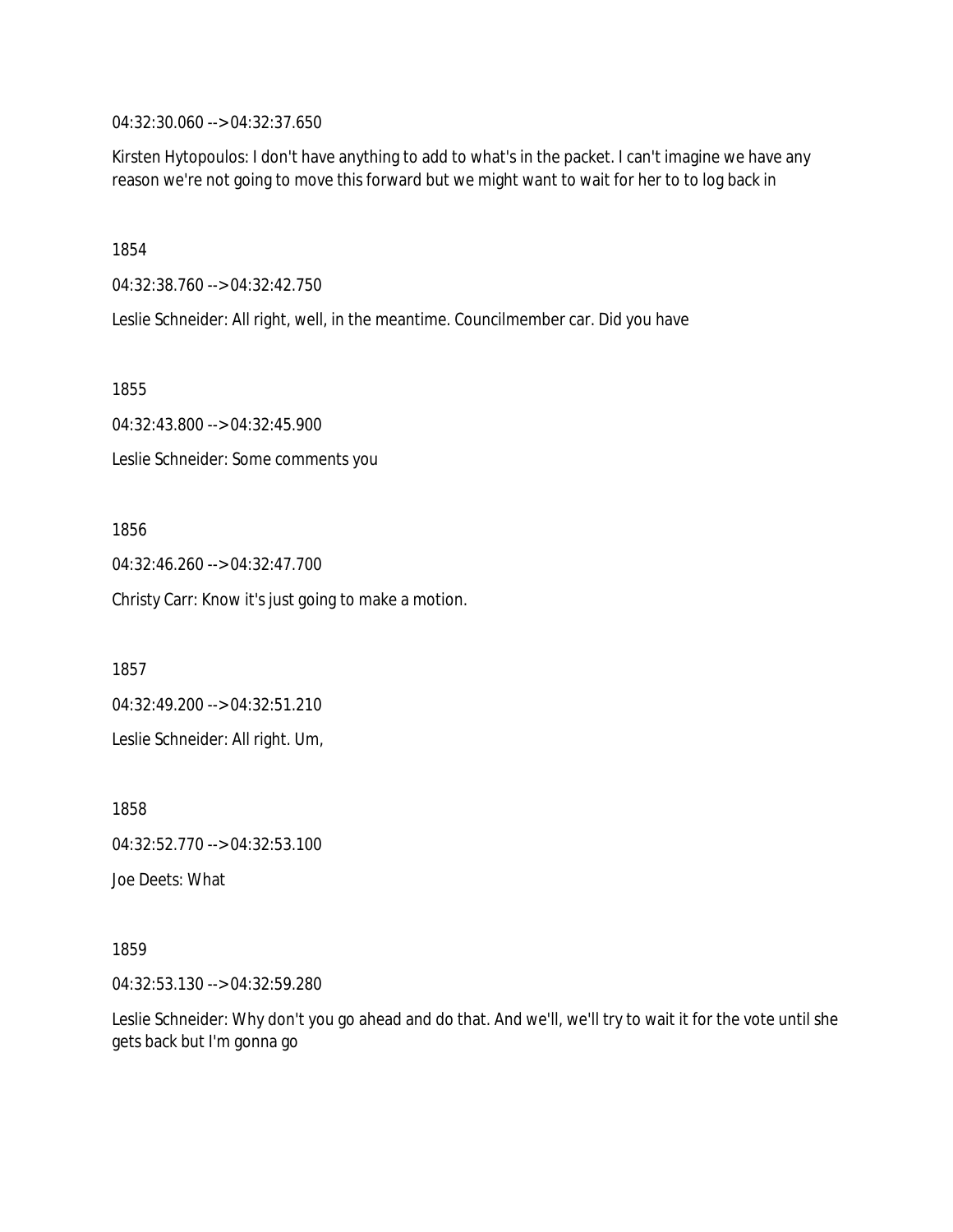04:32:59.310 --> 04:33:07.200

Christy Carr: Thank you. I moved to authorize the mayor to sign the letter opposing the executive order banning systemic racism training, on behalf of the City Council.

1861

04:33:09.750 --> 04:33:14.040

Leslie Schneider: Okay. Councilmember Pollock. Second to that. I'm just

1862

04:33:15.420 --> 04:33:16.500

Leslie Schneider: There. She's coming

#### 1863

04:33:20.040 --> 04:33:22.080

Leslie Schneider: Alright council members. Are you with us.

1864

04:33:24.180 --> 04:33:24.750

Rasham Nassar: Back.

1865

04:33:25.170 --> 04:33:32.700

Leslie Schneider: All right, so we have a motion and a second. And if there's no further discussion. All those in favor please say aye.

1866

04:33:33.960 --> 04:33:35.880

Leslie Schneider: Aye. And, any opposed.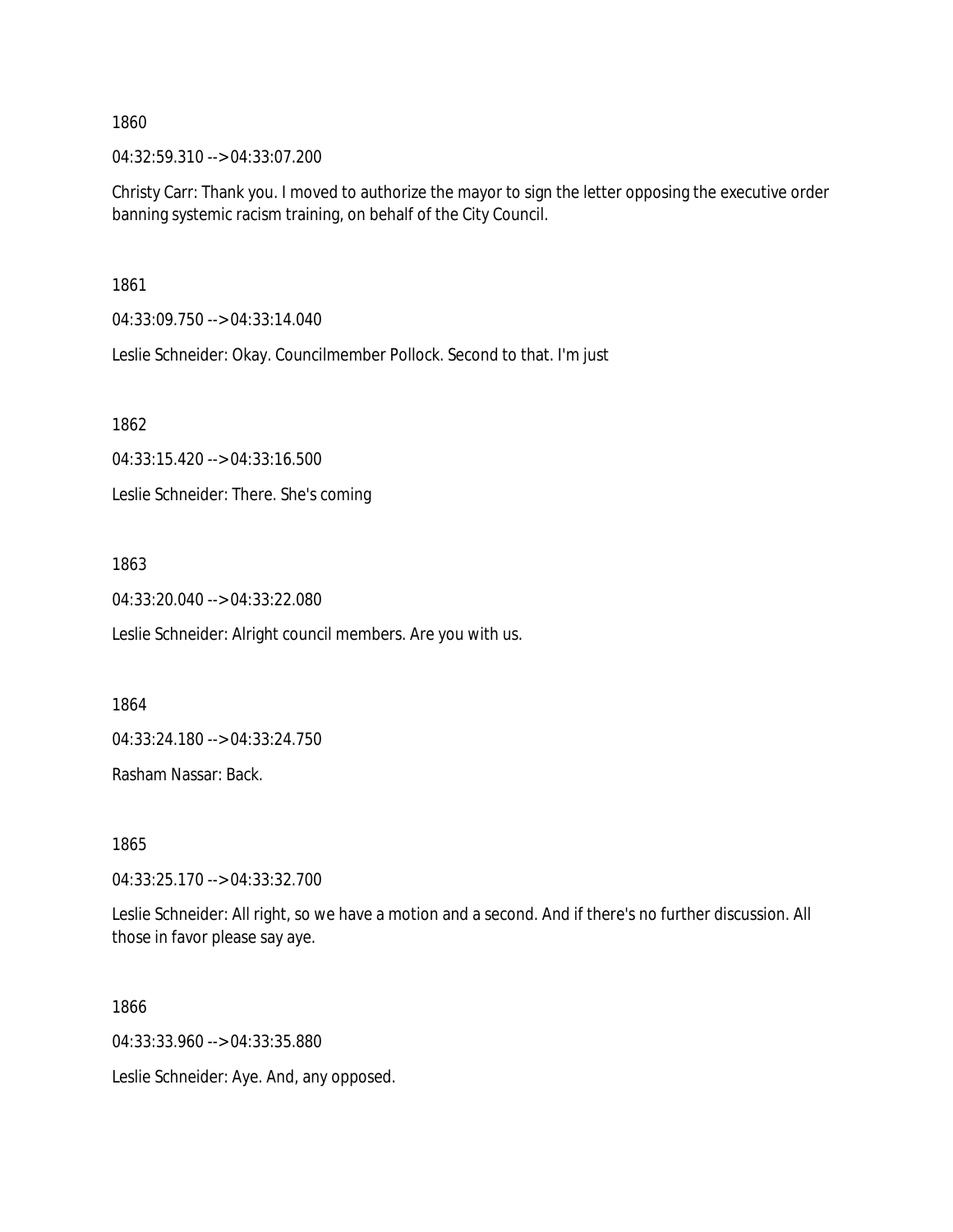1867 04:33:37.980 --> 04:33:40.620 Leslie Schneider: Alright so that passes unanimously.

1868

04:33:42.660 --> 04:33:43.290

Leslie Schneider: And

1869

04:33:44.430 --> 04:33:48.180

Leslie Schneider: We are now at the consent agenda Deputy Mayor de

1870

04:33:49.440 --> 04:33:49.620

Leslie Schneider: Oh,

1871

04:33:50.790 --> 04:33:58.350

Rasham Nassar: I'm sorry, unless council member deeds is going to pull something I would like to request to pull an item from the consent agenda.

1872

04:34:00.810 --> 04:34:01.920

Leslie Schneider: Okay, um,

1873

04:34:02.490 --> 04:34:03.060

Rasham Nassar: And it's item.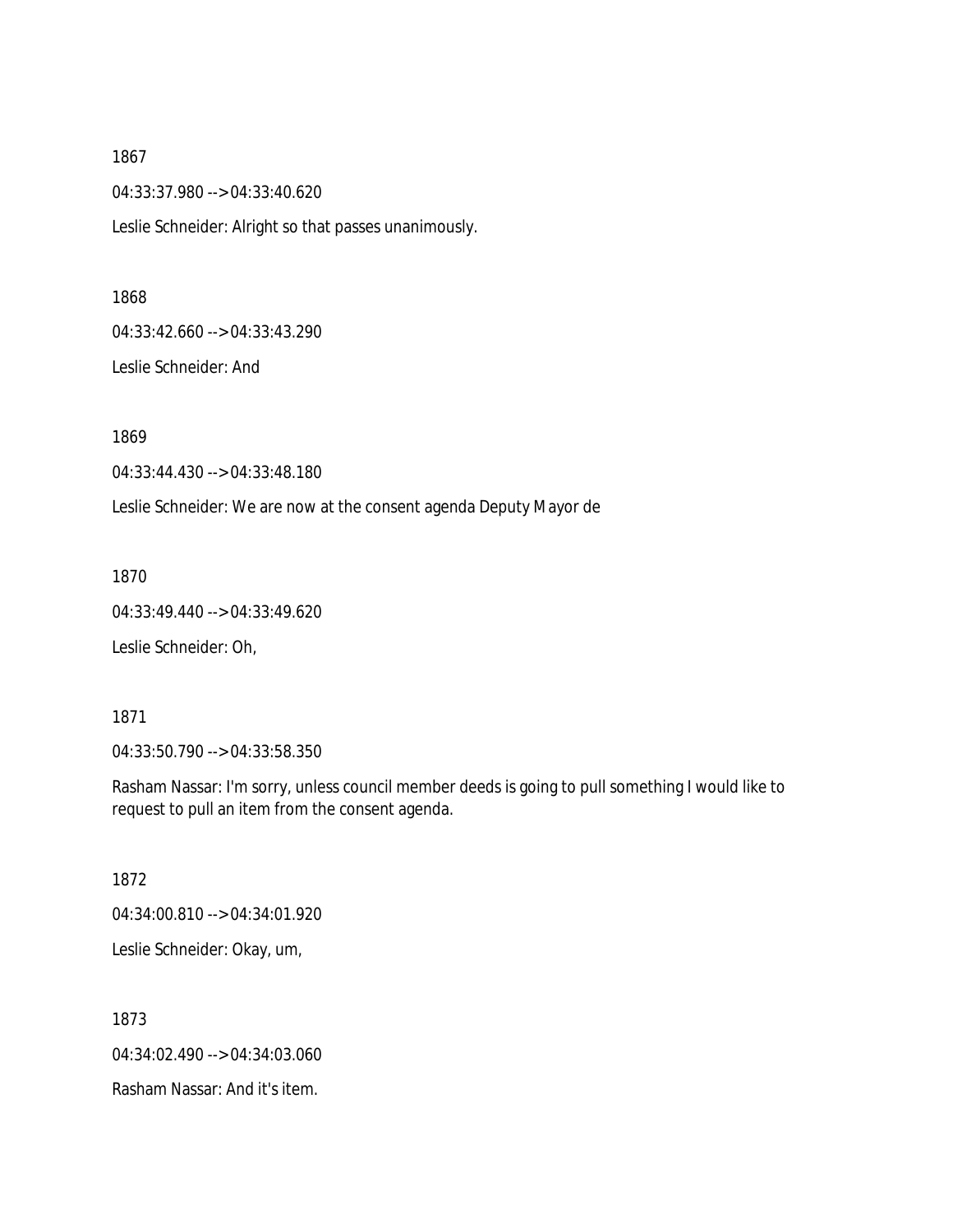04:34:04.470 --> 04:34:17.040

Rasham Nassar: The amendment to the internal local agreement between the city of Bainbridge Island and the kids out conservation district only because the last time Council discussed and voted on this I recuse myself and I would like to make sure that my rituals will stay consistent through consent.

1875

04:34:20.190 --> 04:34:23.640 Leslie Schneider: Okay. Understood. So I'm

1876

04:34:25.260 --> 04:34:26.580

Leslie Schneider: I'm sorry. Which one was it again.

1877

04:34:27.450 --> 04:34:29.160 Rasham Nassar: Yes, I am 13 H

1878

04:34:30.630 --> 04:34:35.580

Rasham Nassar: Amendment to the inner local agreement between the city and kits that conservation district.

#### 1879

04:34:36.750 --> 04:34:41.220

Michael Pollock: Why don't you just remove yourself from Arkansas john and then we'll just hold on.

1880

04:34:43.260 --> 04:34:47.760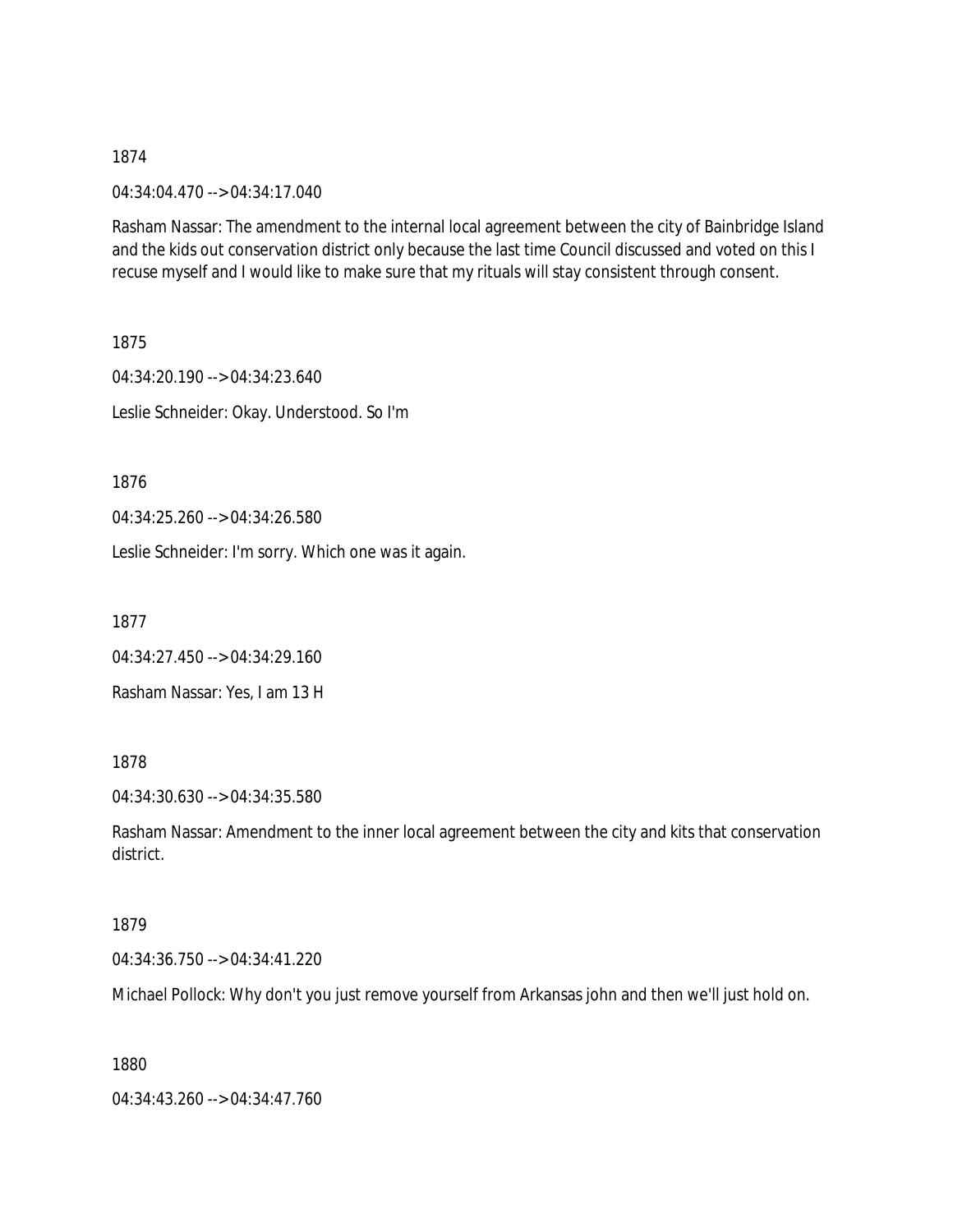Rasham Nassar: Okay, I suppose that I could be a time efficient route.

1881

04:34:51.270 --> 04:34:55.290

Leslie Schneider: It's up to you. Do you want to recuse yourself from the consent agenda.

1882

04:34:56.520 --> 04:35:01.800

Rasham Nassar: I'll humor. Councilmember Pollock, and I will not be voting on the consent agenda at all tonight so

1883

04:35:03.480 --> 04:35:04.740

Leslie Schneider: Deputy Mayor deets.

1884

04:35:05.400 --> 04:35:13.590

Joe Deets: Okay, so if we're not we're not pulling it 13 age. So I moved to approve the Consent Agenda.

1885

04:35:14.040 --> 04:35:16.320

Leslie Schneider: I can. Councilmember politics.

1886

04:35:19.860 --> 04:35:21.600

Leslie Schneider: Is there any further discussion.

1887

04:35:23.220 --> 04:35:25.020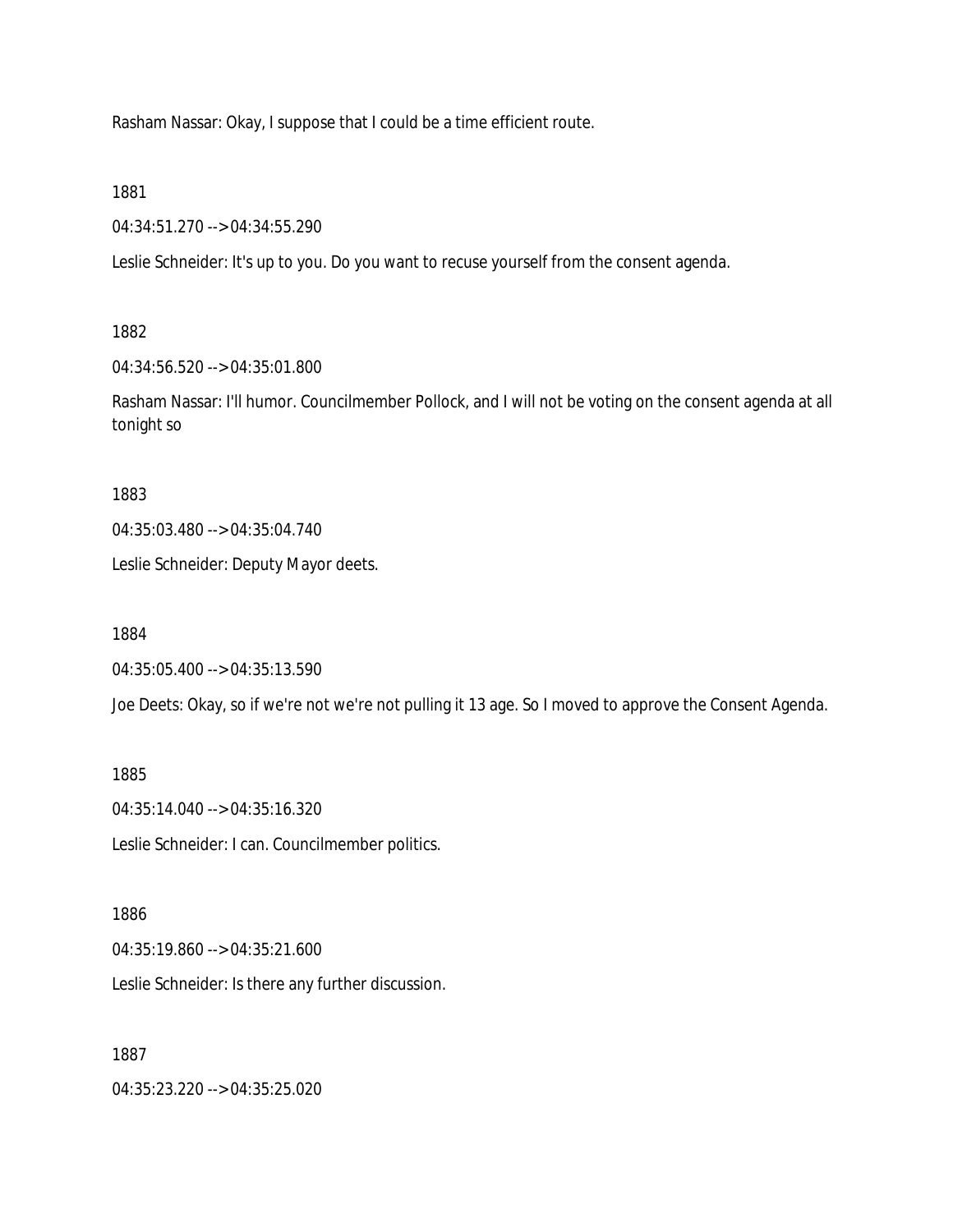Leslie Schneider: All those in favor please say aye.

1888

04:35:26.220 --> 04:35:27.150

Leslie Schneider: Any opposed.

#### 1889

04:35:28.650 --> 04:35:32.460

Leslie Schneider: That passes with the recusal of council member nisar

# 1890

04:35:34.500 --> 04:35:41.460

Leslie Schneider: It passes unanimously with recusal um and council member to sorry you have your hand up.

#### 1891

```
04:35:43.050 --> 04:35:43.770
```
No. Okay.

## 1892

04:35:45.510 --> 04:35:51.120

Leslie Schneider: Alright, we are moving on to item 14 committee reports.

## 1893

04:35:53.460 --> 04:35:54.150 Leslie Schneider: To be married.

## 1894

04:35:54.810 --> 04:36:03.000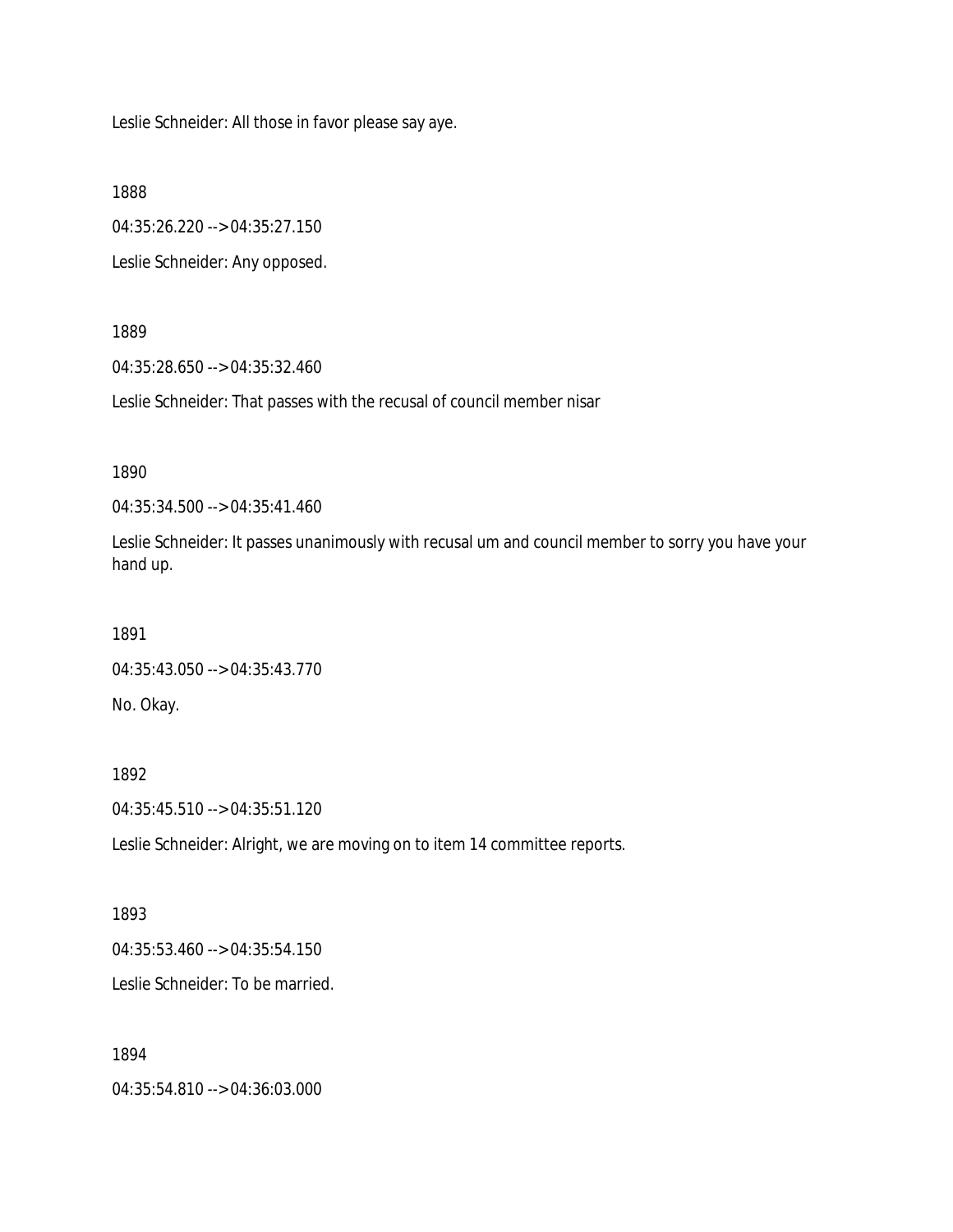Joe Deets: Yeah, my colleagues, I know it's late, but hey, we didn't make up a lot of time. We're only, what, an hour late now. So that's amazing.

1895

04:36:04.140 --> 04:36:04.410

Joe Deets: But

1896

04:36:05.700 --> 04:36:06.990 Joe Deets: I would like to bring up

1897

04:36:08.310 --> 04:36:18.570

Joe Deets: You know, I was thinking of all the committee's that I've just joined you know if customer remedying and going, but I'll set those aside because that would be a long conversation, but I would like to bring up a

1898

04:36:20.340 --> 04:36:27.420

Joe Deets: Liaison assignment that you gave me that is to the business community. And today, we had a zoom meeting.

1899

04:36:29.010 --> 04:36:34.350

Joe Deets: We may I made an invite to as many business people's we could and

1900

04:36:35.430 --> 04:36:45.180

Joe Deets: Mayor Snyder and COUNCILMEMBER topless joined in this meeting it was 8am today. And it was just an open forum to talk with the business owners and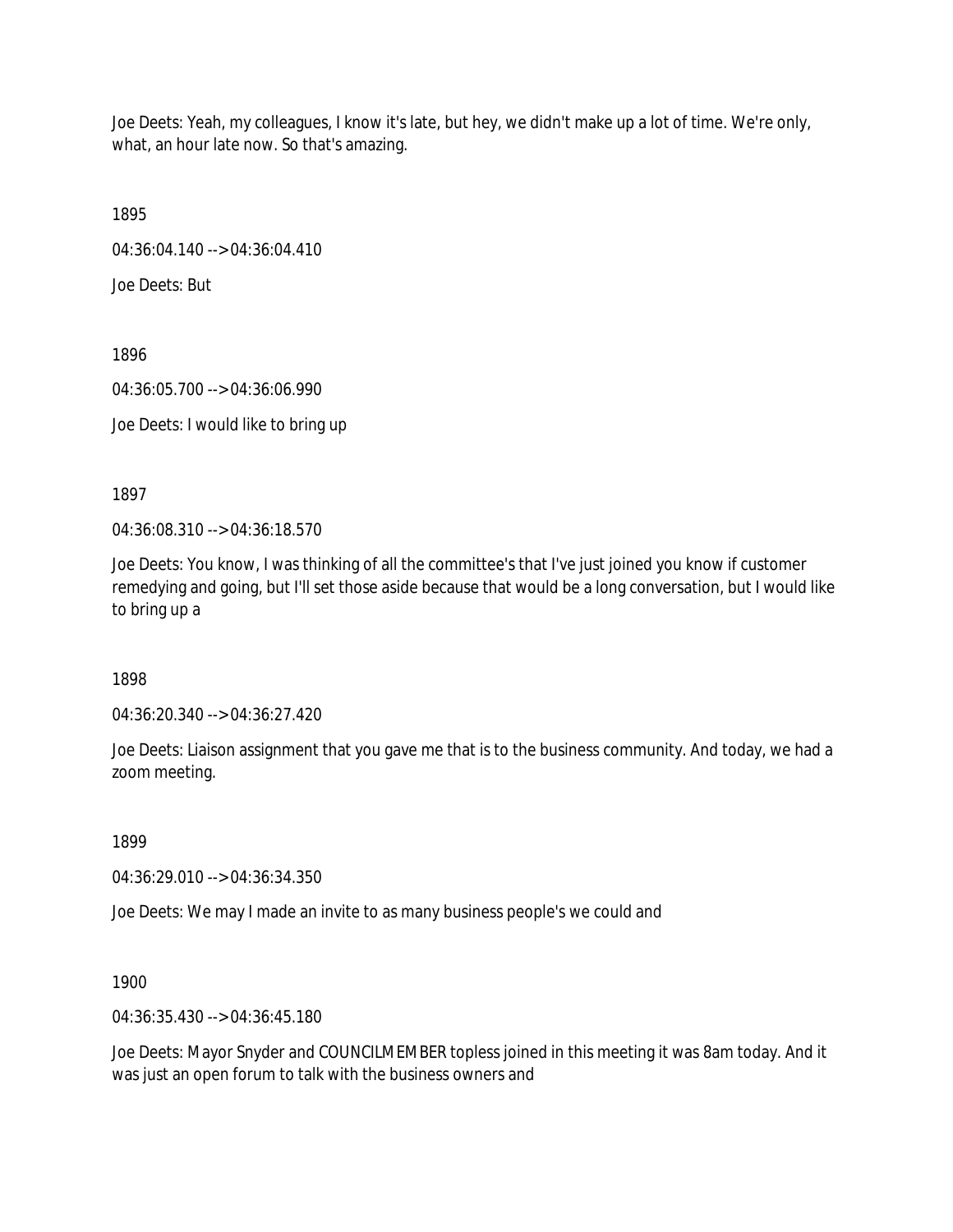04:36:46.290 --> 04:36:54.660

Joe Deets: Decent enough term turnout about 20 folks and enough to kind of get a sense of some of their interests and some of the things they like. So I just wanted to share this with you because

1902

04:36:55.260 --> 04:37:04.560

Joe Deets: You know, in the age of covered, you know, economic contraction of our local businesses is a huge part of it. And so I just wanted to share with you.

1903

04:37:05.430 --> 04:37:16.920

Joe Deets: Okay, the digital store is now up and running, as I think you know now, there seem to be general support broad support for the digital store there seemed to be support for

1904

04:37:18.030 --> 04:37:23.580

Joe Deets: Getting more assistance for businesses to up their e commerce capabilities.

1905

04:37:25.140 --> 04:37:33.750

Joe Deets: And there was also a separate recovery issue there, there seem to be supporting the business community for some sort of grant program.

1906

04:37:34.320 --> 04:37:48.900

Joe Deets: Although there was differences of opinion or perspectives, if you will, of what kind of grant, but they're there just did seem to be. I would say support for that in some way, shape, or form. So I just wanted to share that with you.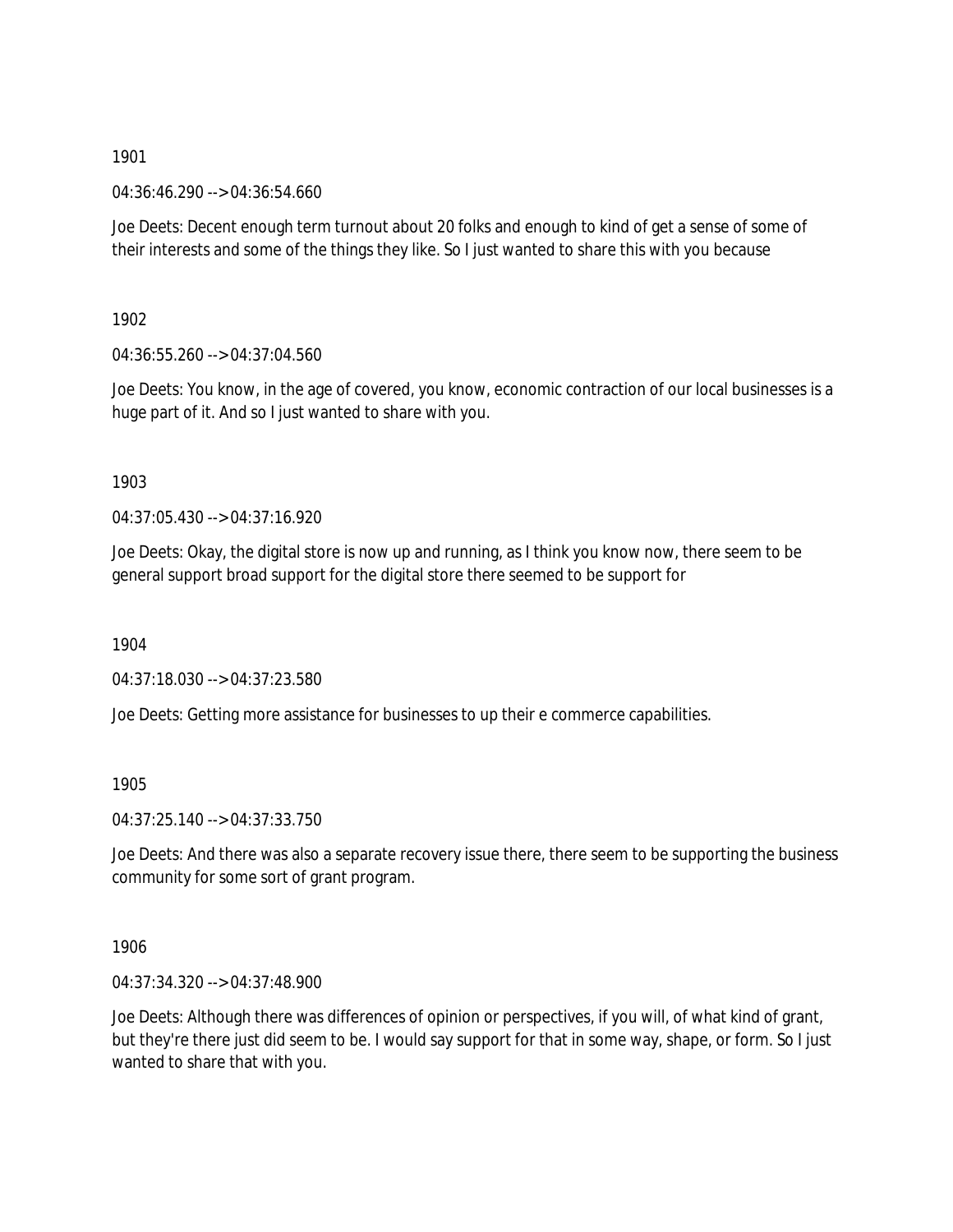04:37:50.310 --> 04:38:00.480

Joe Deets: And happy to answer. Oh, I did want to say I've now we're going to add to the agenda. Next week discussion of the RFP with the holiday season coming on.

1908

04:38:01.440 --> 04:38:15.270

Joe Deets: You tell me if this is appropriate, but I i see what the digital store, they can really use an infusion of funding for marketing to get the word out on the store and I, I'd like to

1909

04:38:16.560 --> 04:38:24.990

Joe Deets: Maybe this is discussion for next week, but I'd like to see us the city provide at least a \$5,000 for emergency funding for the digital store.

## 1910

04:38:25.740 --> 04:38:40.290

Joe Deets: To ink expand its marketing capabilities during the holiday season. So I'm not making a motion or anything like that. Now, but I'm just bring this up. I think it's a my view worthwhile discussion item for next week. Thank you.

## 1911

04:38:41.550 --> 04:38:57.150

Michael Pollock: All right, thank you. Councilmember Pollock now. Thank you. Councilmember dude so much appreciate your leadership on this. I did wonder I'm just trying to do a quick search here and do you have the web address for the digital store or some

1912

04:38:58.080 --> 04:39:08.490

Joe Deets: Yeah, it's, uh, let's see. It's a I think it's just you could just Google Bainbridge Island General Store and and you'll, you'll get it and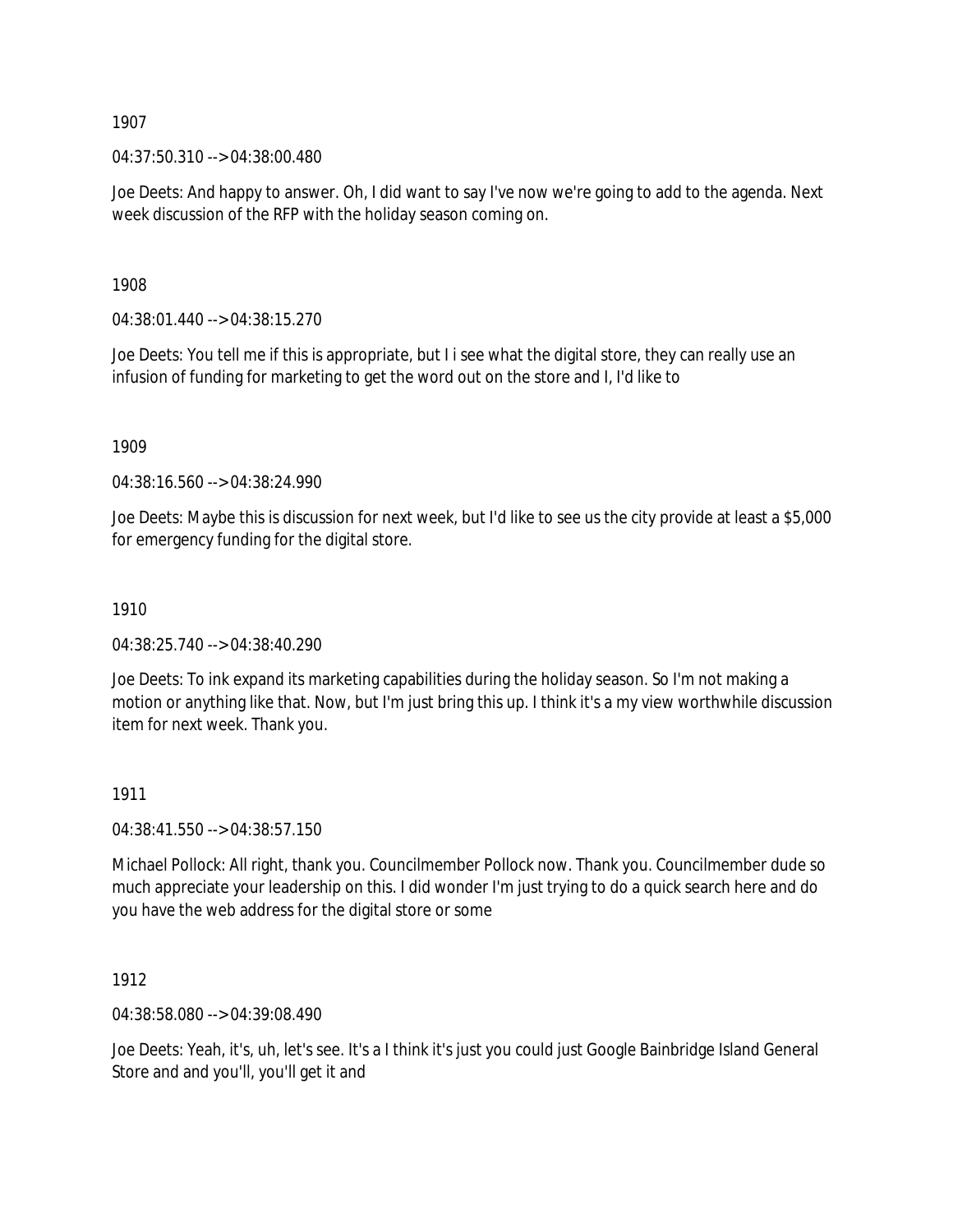04:39:09.060 --> 04:39:22.200

Joe Deets: I actually made a purchase yesterday, so it works. You know what, what you do is, you're directed to the businesses, the particular businesses website so that it's it's a kind of a right now kind of a quick and dirty.

1914

04:39:23.730 --> 04:39:32.130

Joe Deets: Around term, but this thing just went live on Friday and very quickly and it was all the intention was with the holiday season upon us.

1915

04:39:32.790 --> 04:39:50.400

Joe Deets: Businesses really needed to get some help. And so again during the meeting. There was one business owner who said that she's already seen business sales increase as due to the store. So I see it working. And I see us spending some money to support it in this emergency measure

1916

04:39:51.090 --> 04:39:59.160

Michael Pollock: All right, thanks, name's Jeremy Yeah, you're fine. My other council meeting and you don't see me paying attention. This is where I might be

1917

04:40:01.830 --> 04:40:03.420

Michael Pollock: Some good stuff on here. All right.

1918

04:40:04.710 --> 04:40:05.130

Leslie Schneider: All right.

1919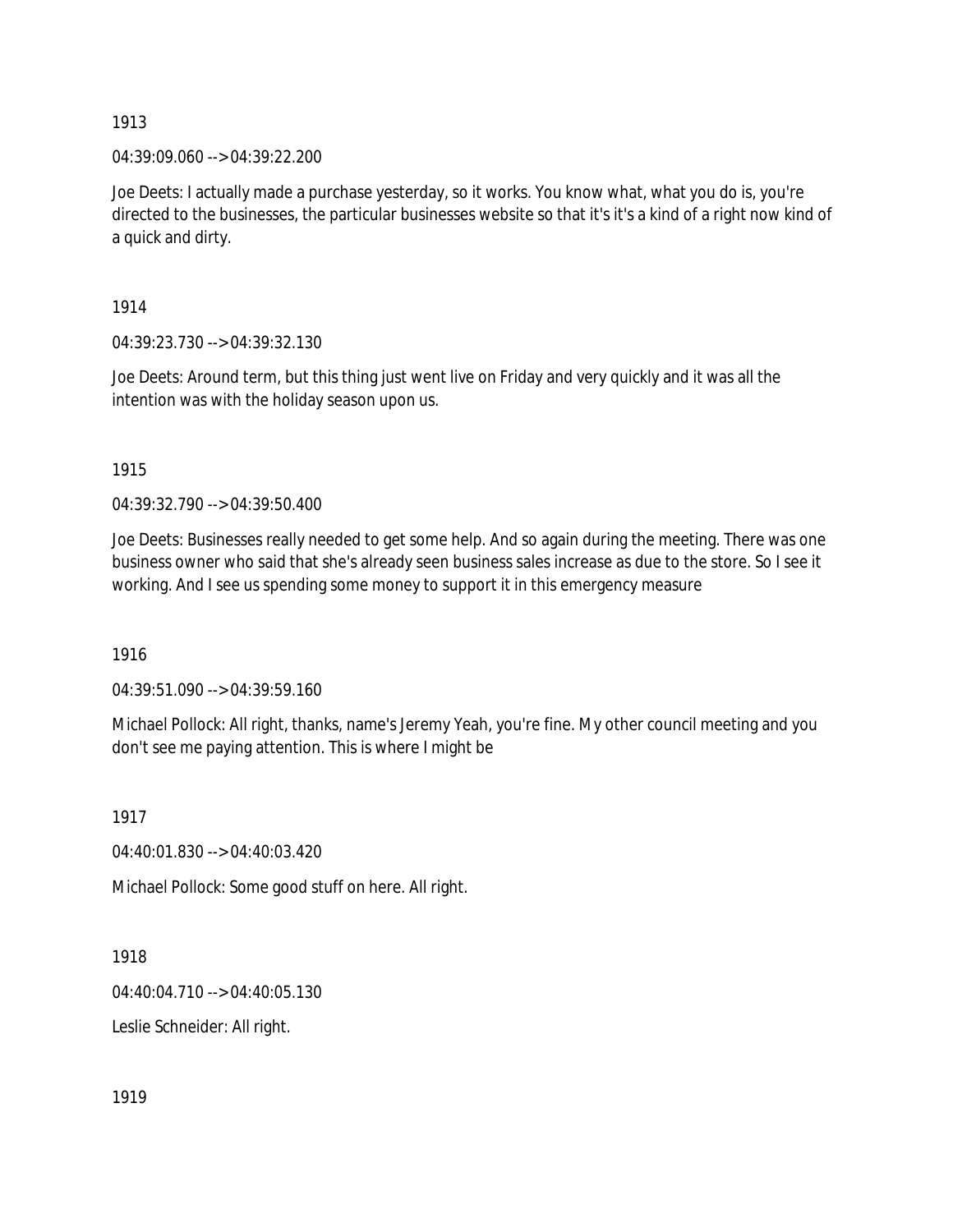04:40:06.030 --> 04:40:07.020

Leslie Schneider: Are there any other

1920

04:40:08.220 --> 04:40:09.180

Leslie Schneider: committee reports.

1921

04:40:11.220 --> 04:40:14.610

Leslie Schneider: And Kevin Pollak, did you have anything further that you wanted to add

1922

04:40:15.570 --> 04:40:17.070

Michael Pollock: Oh no, I'm sorry.

1923

04:40:17.370 --> 04:40:23.190

Leslie Schneider: Okay, no worries. We can move on from committee reports to go to the order

1924

04:40:24.510 --> 04:40:25.770

Leslie Schneider: Council member Hi topless.

1925

04:40:26.610 --> 04:40:31.380

Kirsten Hytopoulos: Yeah, I believe, Mayor I've mentioned this to you that I bring this up during go the order, and if not, I'm sorry, but

1926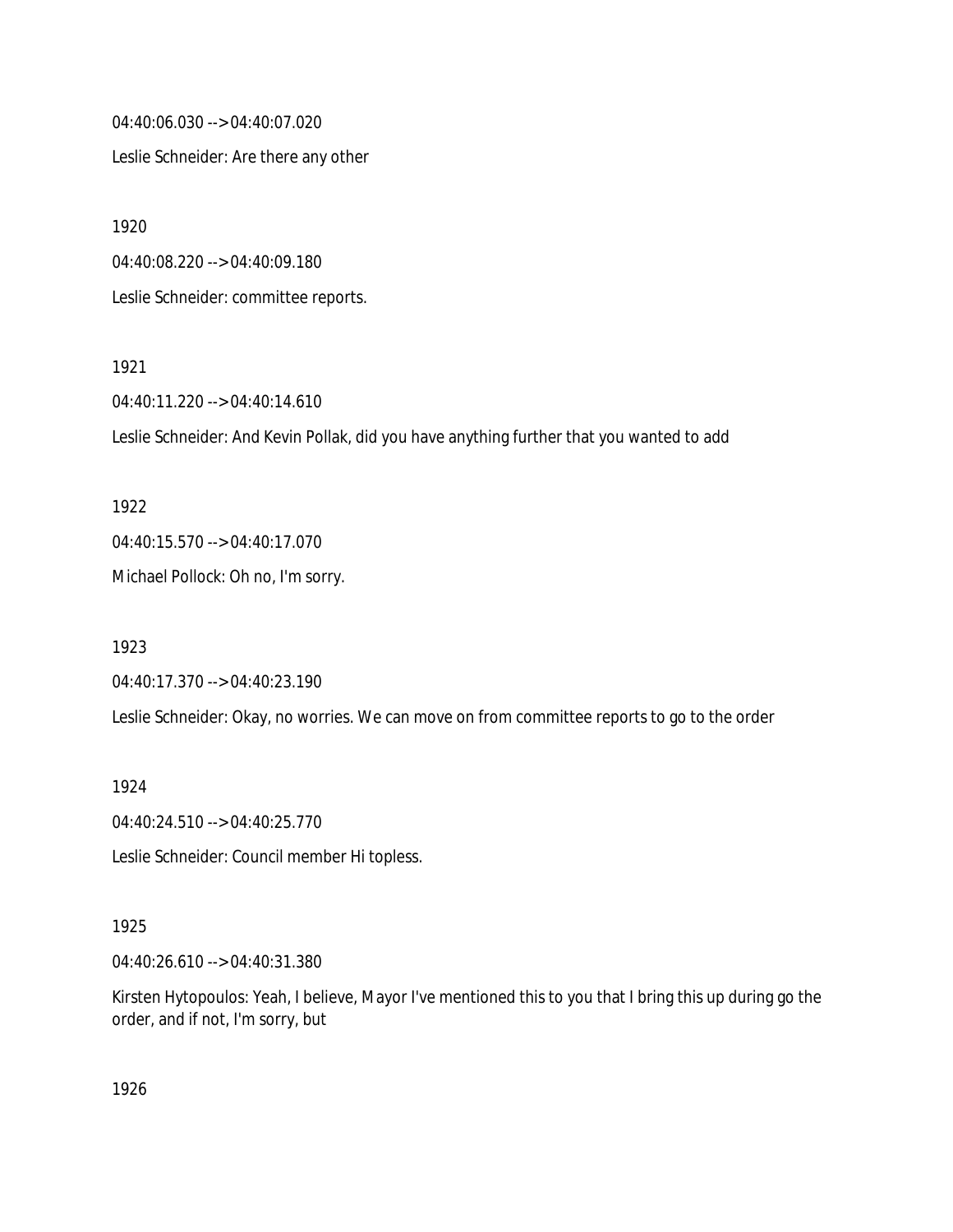04:40:32.190 --> 04:40:40.560

Kirsten Hytopoulos: I had discussed with you. The fact that I've talked to COUNCILMEMBER car about having her take over my position as liaison to the planning commission

1927

04:40:41.160 --> 04:40:49.260

Kirsten Hytopoulos: My place getting kind of full at the same time as soon as a COUNCILMEMBER car came on. It kind of felt like the expert wasn't in the right seat.

1928

04:40:50.160 --> 04:40:57.870

Kirsten Hytopoulos: And she's interested in taking that position. I talked to the the outgoing and incoming planning chair a commission chairs.

1929

04:40:58.680 --> 04:41:02.100

Kirsten Hytopoulos: Of course they are more than thrilled to have Christie and so

1930

04:41:02.490 --> 04:41:16.980

Kirsten Hytopoulos: It seemed appropriate just to casually been this forward unless Council wants to have further discussion on it on which is course we could add it to a formal agenda, but if councils willing to give nods to our switching places. I think this is a great move for a bit involved.

1931

04:41:18.360 --> 04:41:26.460

Leslie Schneider: Okay. Well, I saw some thumbs up and nodding heads. So that seems like a seems like a winner. Councilmember Pollock.

1932

04:41:27.060 --> 04:41:35.850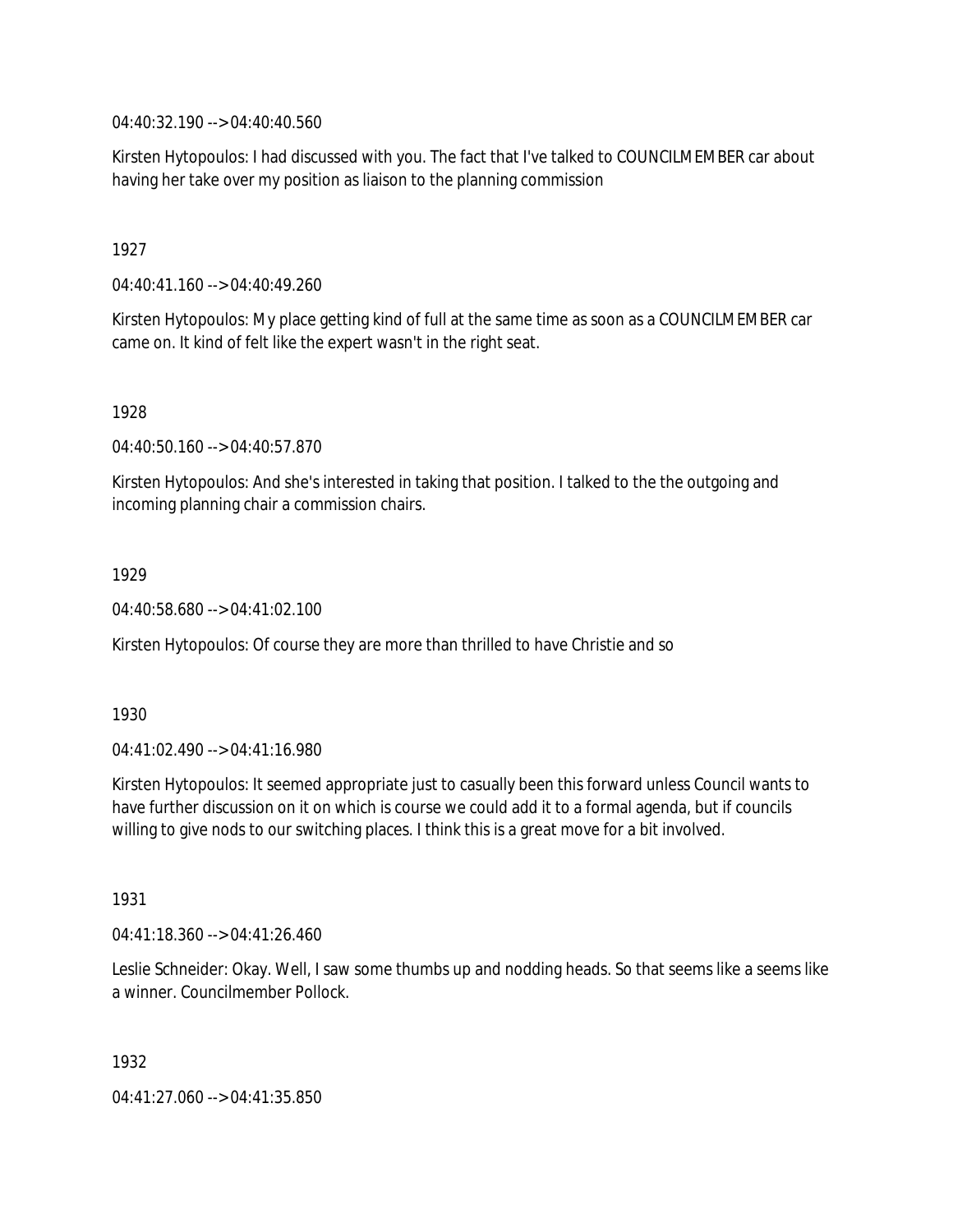Michael Pollock: Yeah, I mean I think generally I just wonder, though, are we at the beginning of the year going to look at committee assignments again anyway.

1933

04:41:37.530 --> 04:41:55.260

Leslie Schneider: Yes, that is my assumption, certainly we we need to look at the the temporary assignments that we made to Deputy Mayor deeds and then presumably we would have a new council member that we would want to distribute some to so yes

## 1934

04:41:55.800 --> 04:42:01.050

Michael Pollock: Okay, no. Maybe we could, I mean, that's fine for now, but I just, you know, we're just going to be revisiting the three months.

## 1935

04:42:06.420 --> 04:42:07.530

Leslie Schneider: Can't remember I topless.

1936

04:42:07.560 --> 04:42:19.440

Kirsten Hytopoulos: Just to clarify, I mean, because this is my. It's been a while since I've been in Council, generally speaking, it's not it's not thought that the positions are all kind of like up in the air again. Each year, right, is it just don't council members tend to stay

1937

04:42:20.580 --> 04:42:27.450

Kirsten Hytopoulos: In their positions for a while and get that experience level and connection unless there's a reason like they went to resign or

1938

04:42:27.930 --> 04:42:41.280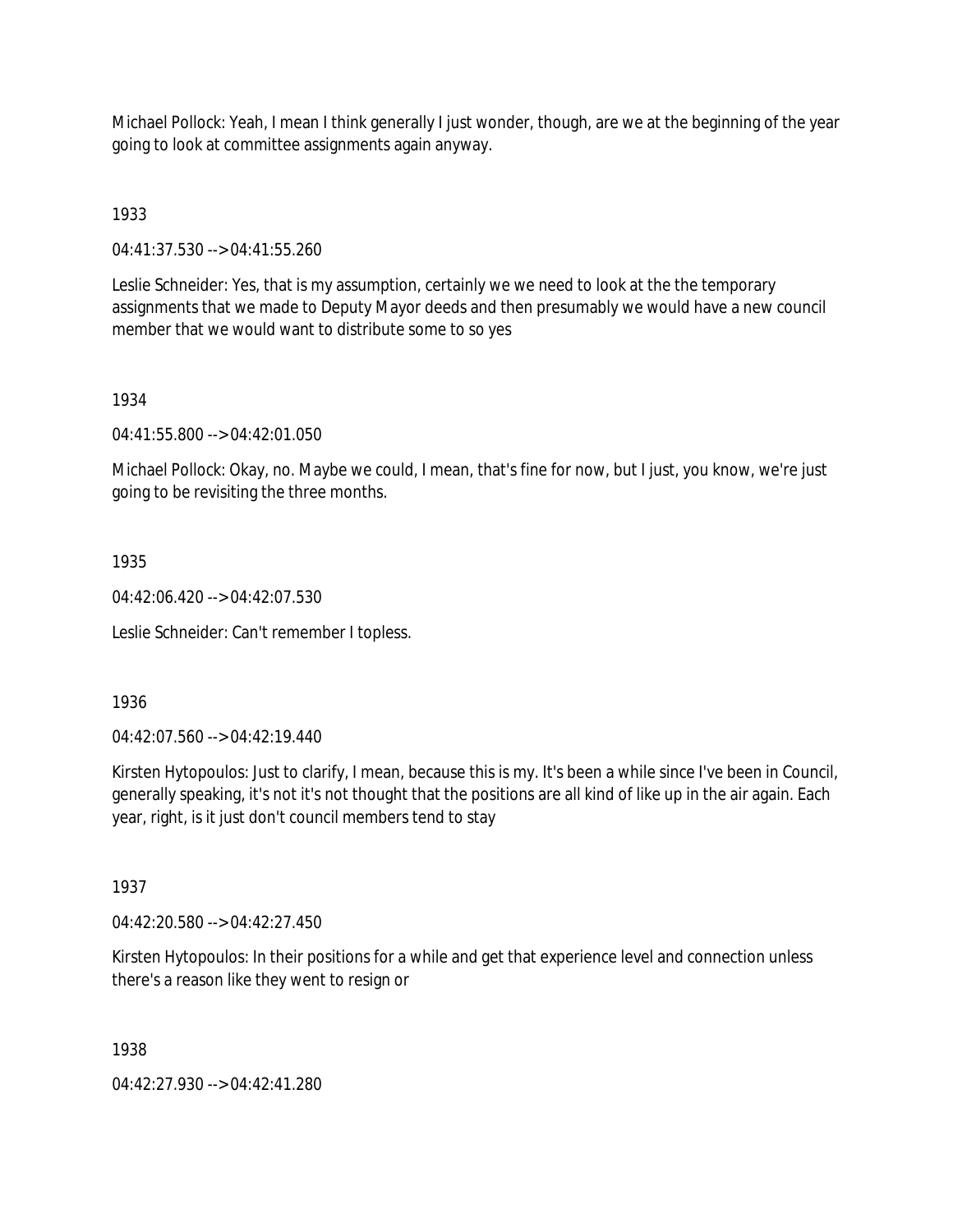Kirsten Hytopoulos: I don't know. I suppose if someone came on council had a real interest they might ask someone to step aside, but we're not anticipating that we're all just going to throw all of our assignments up and and revisit them all. Right, right.

1939

04:42:42.240 --> 04:42:52.140

Leslie Schneider: And that has not been my experience that sounds like it would be very inefficient, but we certainly could do some some trading around. I mean, we will need to revisit certain

1940

04:42:53.250 --> 04:42:54.120

Leslie Schneider: Assignments.

1941

04:42:56.340 --> 04:42:57.270

Leslie Schneider: Deputy Mayor deets.

1942

04:42:57.750 --> 04:43:06.600

Joe Deets: Yeah, I'll just say the, the, the new assignments. I've been given. Let's see kids up transit care CC kits at public health.

1943

04:43:08.160 --> 04:43:21.330

Joe Deets: And there's a couple others. I'm very happy to stay with them but but I'm happy to have a conversation if if someone's chomping at the bit to take in any of these like to hear

1944

 $04.43.22.980 -> 04.43.26.070$ 

Leslie Schneider: Great. I have a, I have something quick if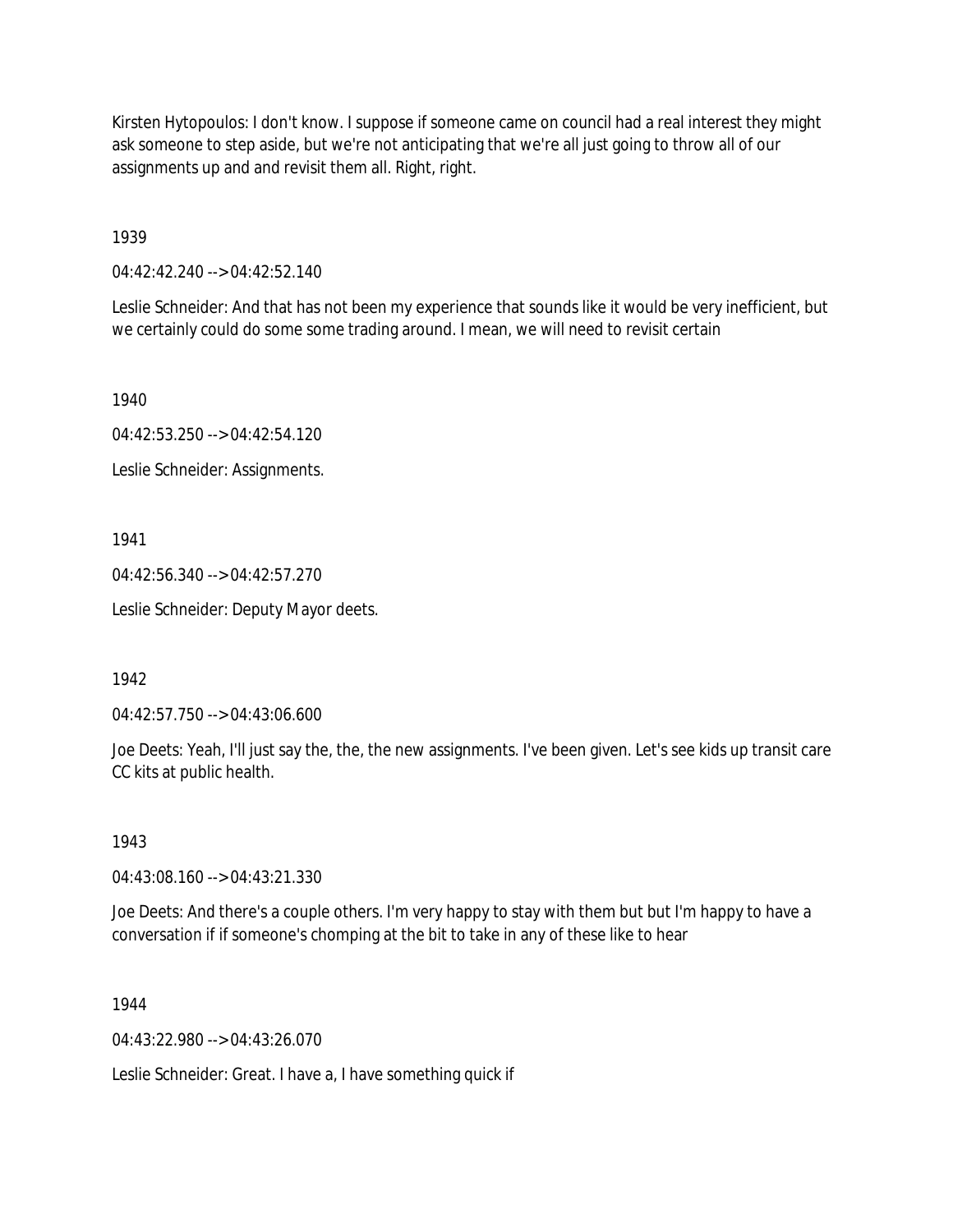04:43:27.210 --> 04:43:41.670

Leslie Schneider: If other folks are done. I'm kind of a strange opportunity jumped out of the woodwork. I was contacted by someone who puts on a conference called infrared day as in like infrastructure day

1946

04:43:42.270 --> 04:43:59.460

Leslie Schneider: And he was asking if we would want to create a presentation. And so there was a bunch of quick back and forth and COUNCILMEMBER car and I discussed reaching out to Jennifer Wieland for the three of us to do.

1947

04:44:00.900 --> 04:44:15.750

Leslie Schneider: A short webinar presentation and Jennifer has agreed. So this would actually happen next week it would happen on the 15th. And so I just wanted to I ran it by the city manager and there was

1948

 $04.44.16.140 -> 04.44.26.790$ 

Leslie Schneider: No concern there were not representing the city of Bainbridge Island, other than to just kind of cheerlead on the sustainable transportation project. So I did want to just make you aware that that was happening.

1949

04:44:30.300 --> 04:44:31.530

Leslie Schneider: Yeah, so

1950

04:44:33.600 --> 04:44:37.920

Leslie Schneider: COUNCILMEMBER car. I don't know if you have anything else you want to add. It's so last minute.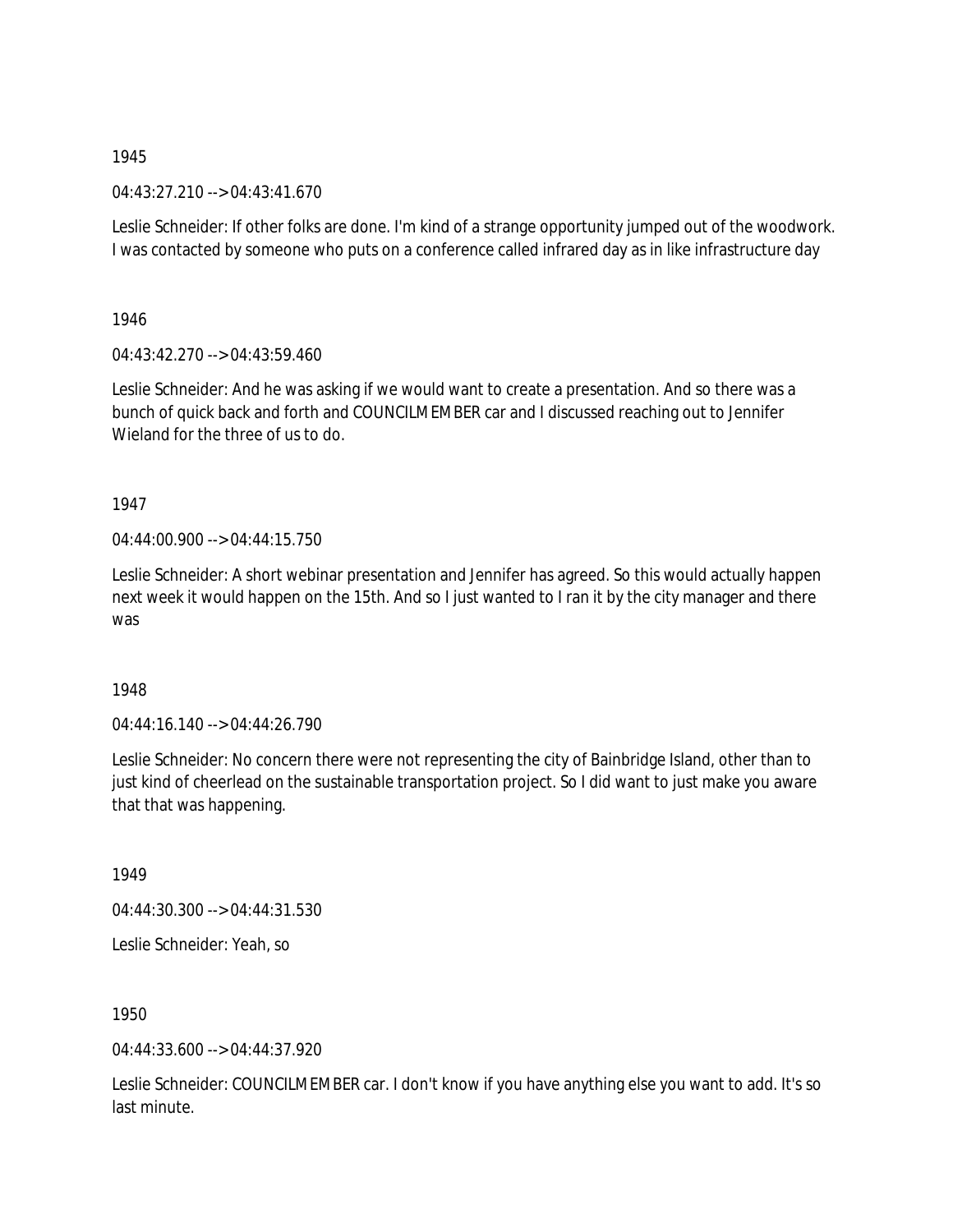04:44:41.250 --> 04:44:50.010

Christy Carr: Opportunity. So I look forward to it and. Thanks for the invite. I think Jennifer will be a great lead on it and like you said we can cheerlead and promote our process and

1952

04:44:51.300 --> 04:44:53.760

Christy Carr: Learn from others as as we share our story.

1953

04:44:54.210 --> 04:44:54.630

Leslie Schneider: Right.

1954

04:44:54.660 --> 04:45:03.480

Leslie Schneider: And I don't want to downplay this all at all. But, you know, this is the very first Pacific Northwest region regional version of infer day so

#### 1955

04:45:04.560 --> 04:45:06.420

Leslie Schneider: I don't know, maybe they were a little desperate.

1956

04:45:08.220 --> 04:45:15.150

Leslie Schneider: But I'm excited about it, there's a long list of really great speakers and it should be exciting. I hope to catch as much of it as I can.

1957

04:45:18.210 --> 04:45:20.400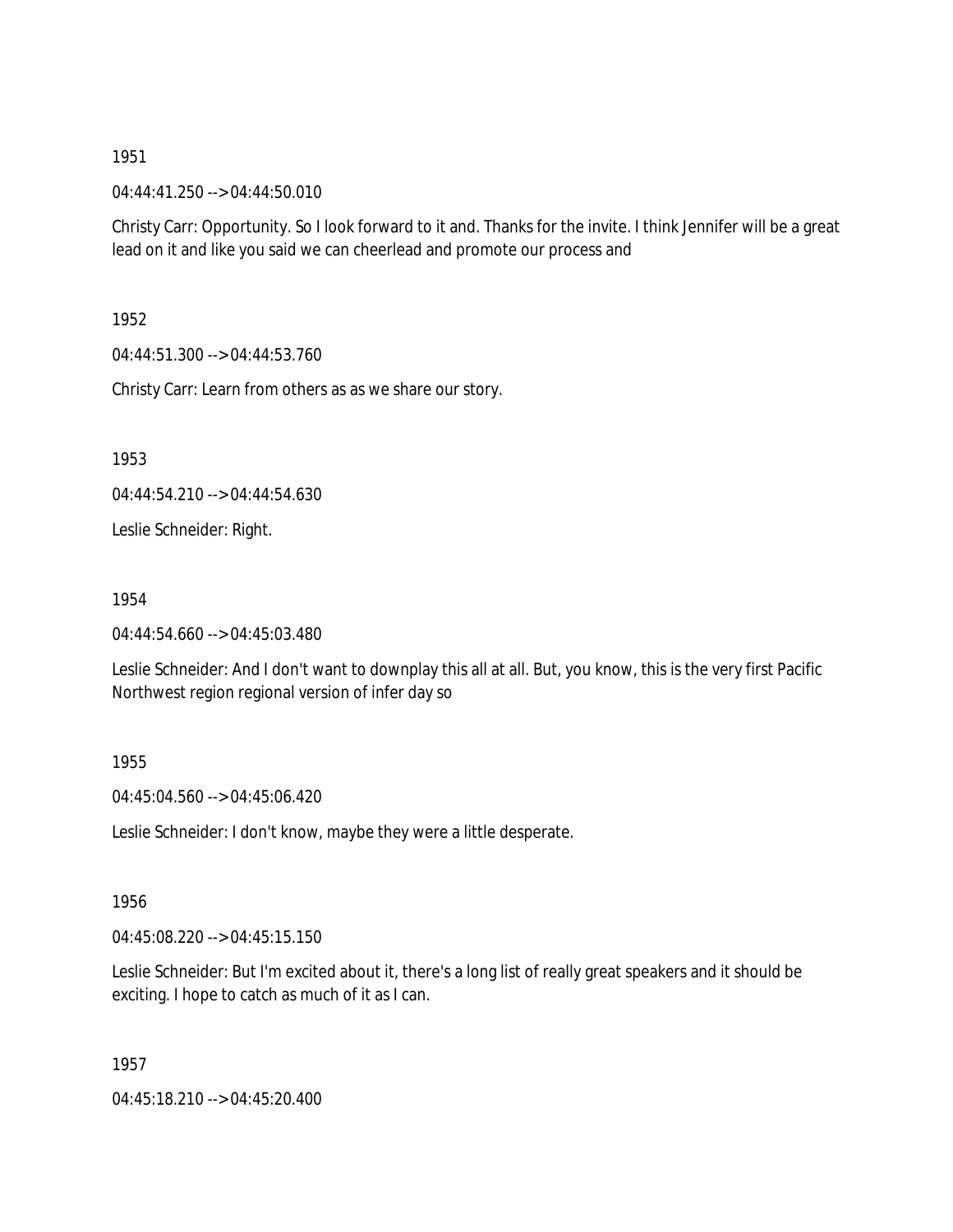Leslie Schneider: So if anybody you know wants to

# 1958

04:45:21.750 --> 04:45:30.720

Leslie Schneider: Check it out. I, theoretically, there's a great big charge for it, but they seem to be pretty easy on letting people

# 1959

04:45:31.410 --> 04:45:46.950

Leslie Schneider: come in via a link with no charge. So if you're really interested, let me know. And maybe I could request something on your behalf. All right. I don't see any other hands up. So if there is no other business.

# 1960

04:45:48.060 --> 04:45:53.340

Leslie Schneider: We are adjourned. Oh, I see that hand sneaking in there right at the last minute.

## 1961

04:45:54.990 --> 04:46:06.750

Ellen Schroer: Mirror. I'm sorry. I just wanted to confirm whether you are going to address the issue of the panels and labor participating in the employee event that was my understanding that we were going to have that conversation tonight.

## 1962

04:46:08.160 --> 04:46:14.640

Ellen Schroer: Just to confirm with the Council that that was the preference and the plan going forward for the city manager search

# 1963

04:46:16.290 --> 04:46:20.520

Leslie Schneider: Okay, so let me just rephrase what I'm remembering so there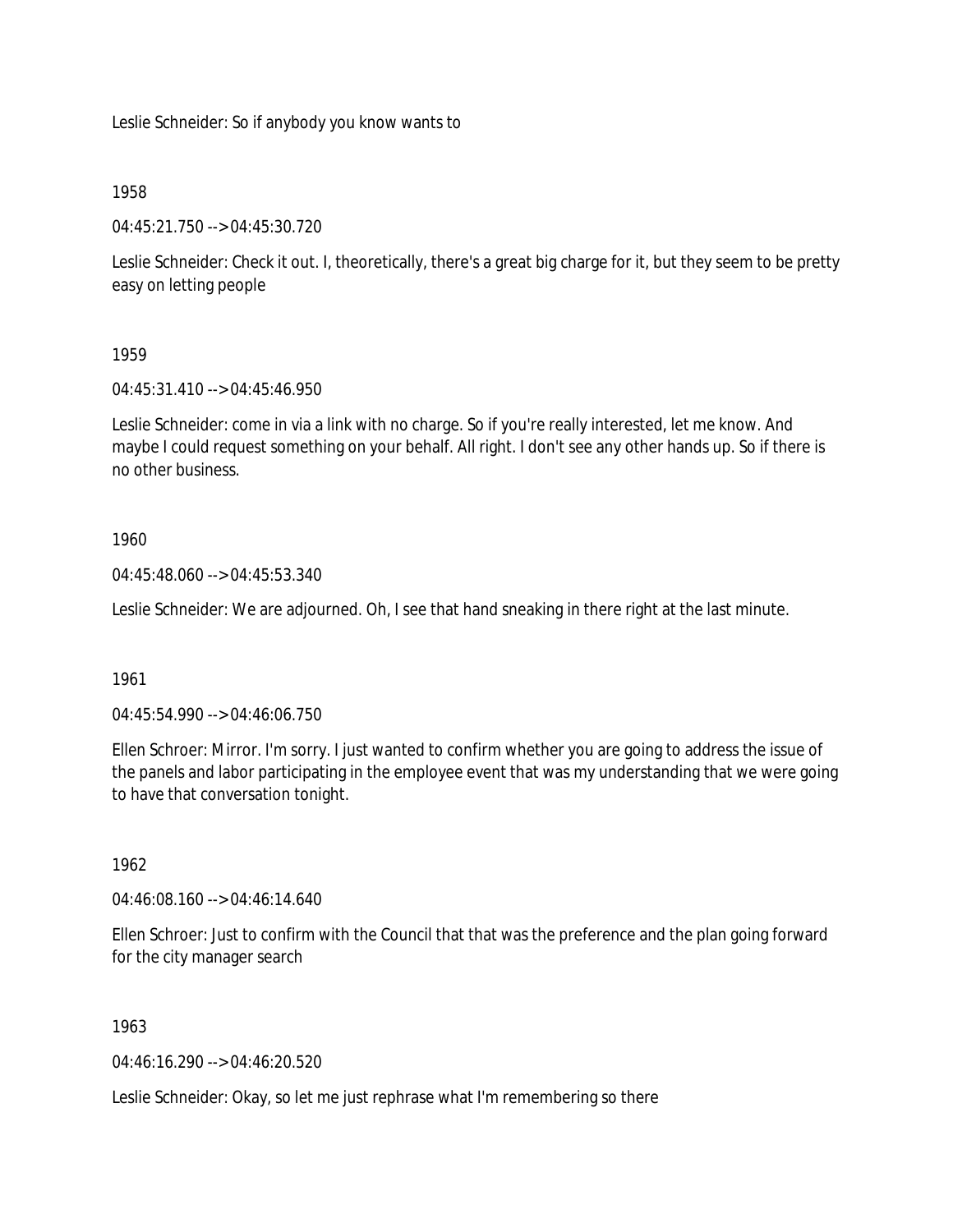1964 04:46:21.900 --> 04:46:22.680 Leslie Schneider: There is a

1965

04:46:23.700 --> 04:46:27.000

Leslie Schneider: There is a request that would you like to just go for it.

1966

04:46:27.600 --> 04:46:44.190

Ellen Schroer: Yeah, let me. Um, so I i understand that there has been a request from the labor unions to participate in the city manager search and the recommendation from the S from our search firm is that they participate in the employee event which is going to be scheduled in January.

1967

04:46:44.670 --> 04:46:56.040

Ellen Schroer: And I we hadn't had a chance to have that conversation as a group and I wanted to receive that confirmation from you that that was the, the approach that was desired so that we can go ahead and make those

1968

04:46:56.850 --> 04:47:04.260

Ellen Schroer: Those arrangements and communicate appropriately and help you communicate with the labor unions, so that that would be the next step, going forward.

1969

04:47:05.370 --> 04:47:12.780

Leslie Schneider: And also just to confirm, there will be an opportunity at that meeting for anyone participating in that meeting to ask questions.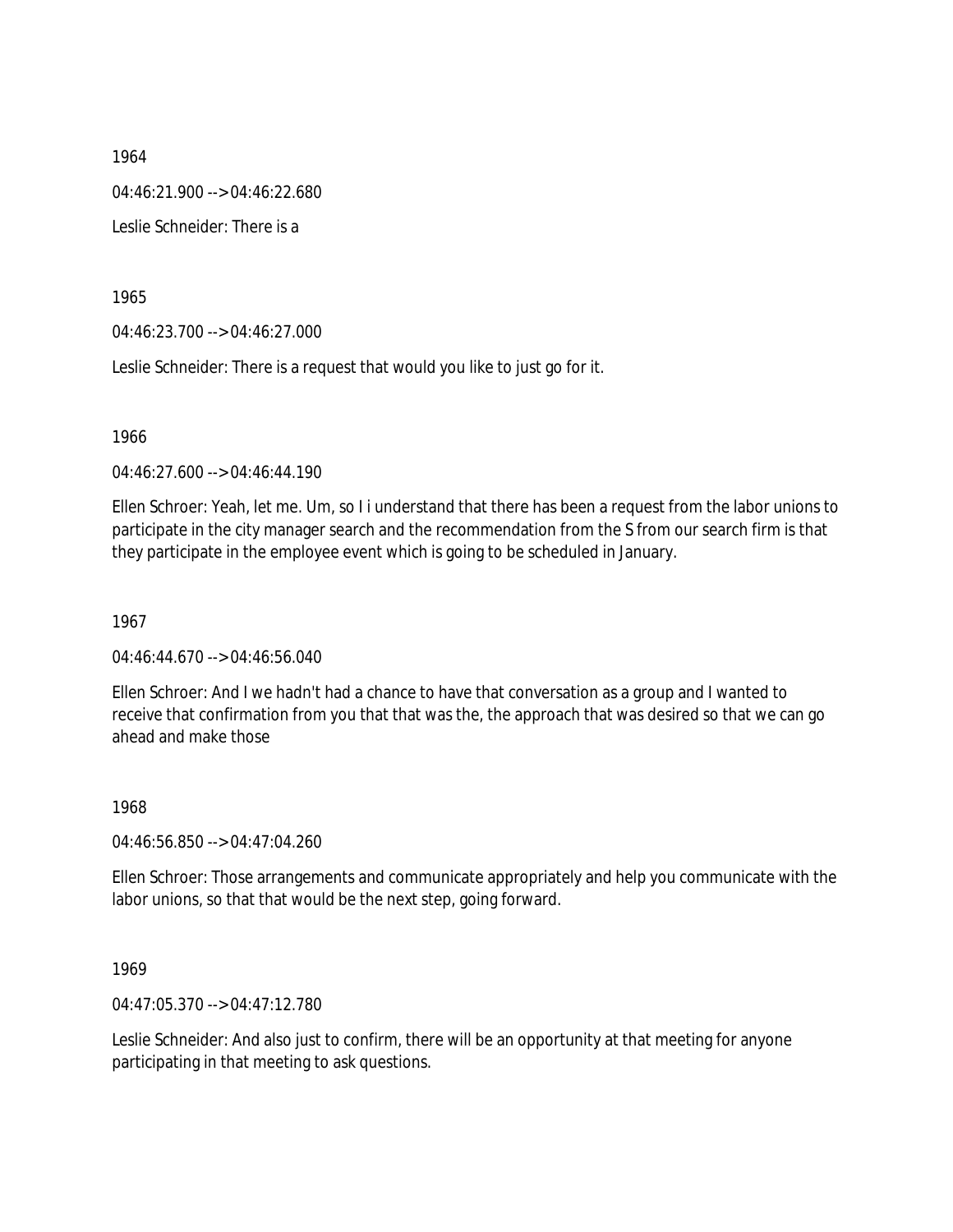04:47:12.960 --> 04:47:13.680 That's correct.

1971

04:47:14.820 --> 04:47:17.430

Leslie Schneider: And then we and then Council will be

1972

04:47:18.570 --> 04:47:21.570

Leslie Schneider: Briefed after that, as well.

#### 1973

04:47:22.050 --> 04:47:33.840

Ellen Schroer: That's correct. The, the both the community and the employee groups will be set up so that they will be able to provide feedback to counsel and you'll be able to incorporate that in your final decision making process in January.

1974

04:47:34.890 --> 04:47:37.170

Leslie Schneider: Thank you very much. Councilmember hi topless.

1975

04:47:37.620 --> 04:47:50.250

Kirsten Hytopoulos: Um, I guess the only thing I would ask that we could tweak possibly is that I think if we would have wanted them to be able to be involved in a little panel situation, but they'll be in with the rest of of employees.

1976

04:47:51.120 --> 04:48:00.630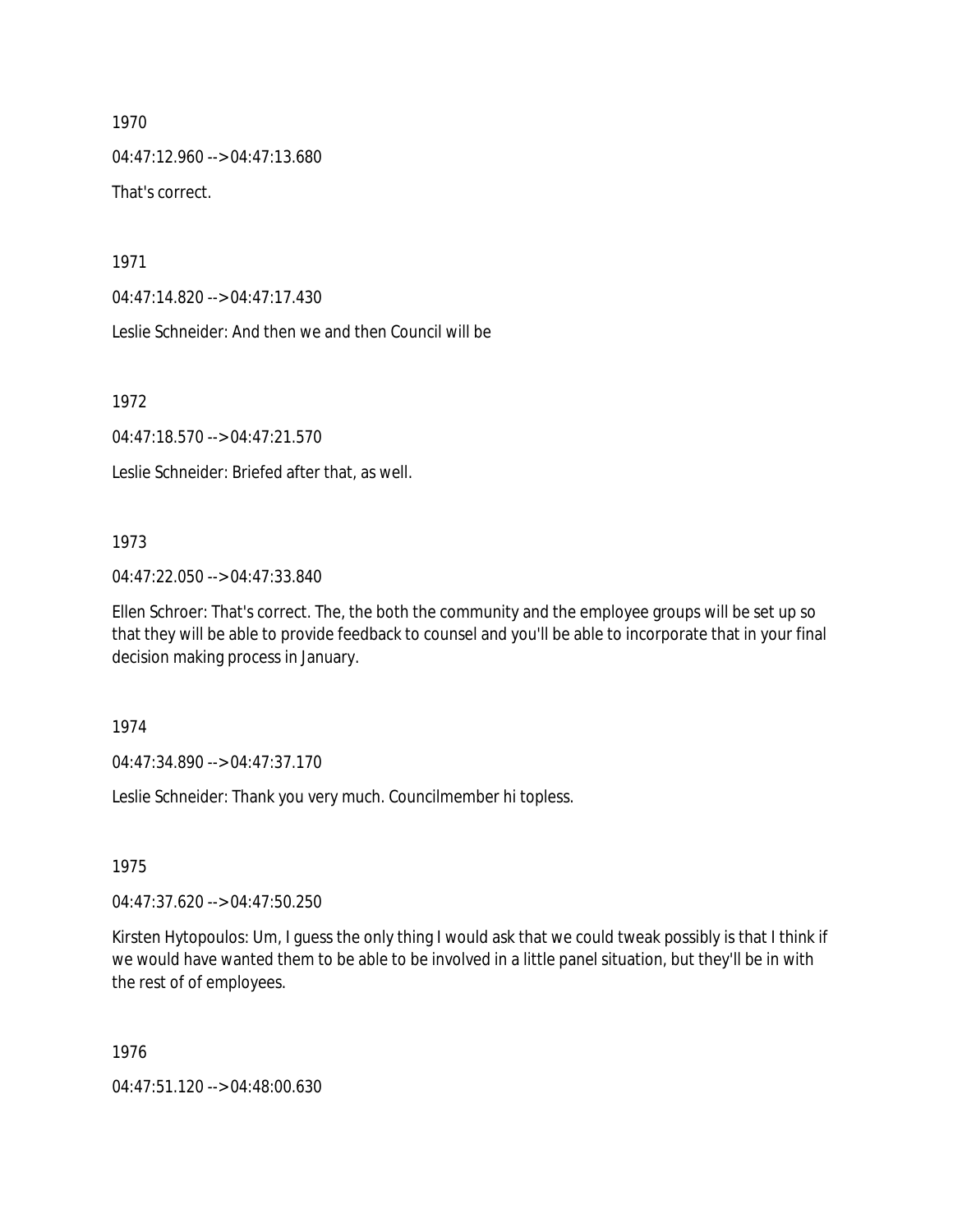Kirsten Hytopoulos: Just to kind of potentially speak out there, there, you know, offer them asked speak from them, their input specifically as a voice.

1977

04:48:01.200 --> 04:48:08.100

Kirsten Hytopoulos: I'd like to be responsive to that desire to be involved in the process and and just having them kind of go in with all the employees, which

# 1978

04:48:08.490 --> 04:48:26.250

Kirsten Hytopoulos: Who they represent large without sure but if they if they're seeking to have some input if they're not going to have a panel situation. I'd like to at least ask as a body for them to provide you know I don't be input that we see as their input. Does that make sense.

1979

04:48:28.080 --> 04:48:28.650

Ellen Schroer: Like West

1980

04:48:28.680 --> 04:48:31.770

Leslie Schneider: Their, their, their input directly

1981

04:48:32.730 --> 04:48:33.180

Yeah.

1982

04:48:34.380 --> 04:48:46.530

Kirsten Hytopoulos: Rather than bearing it in with the rest of it to me. Otherwise, I found it sounds like we were moving them into. Oh, you can meet with the candidates with the whole body of staff, but it sounds like what they're asking for is to have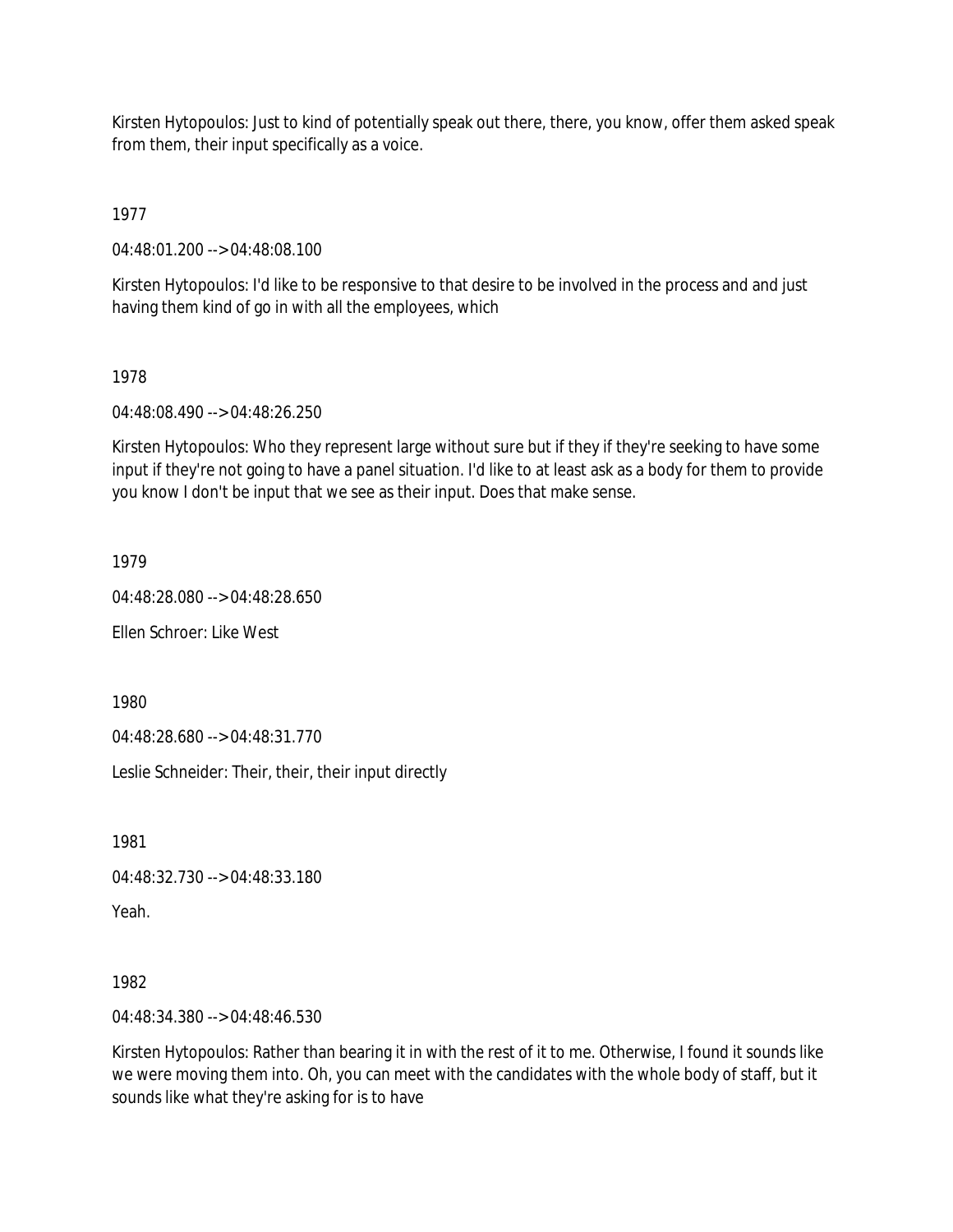04:48:47.550 --> 04:48:53.010

Kirsten Hytopoulos: I mean, aren't they already going to be or the, I guess my question. These outside reps or at least the internal reps.

1984

04:48:54.990 --> 04:49:02.880

Ellen Schroer: Will certainly the employee event would be open to all CURRENT CITY EMPLOYEES AT councils discretion, we can invite

1985

 $04.49.03.300 -> 04.49.12.150$ 

Ellen Schroer: The business representatives as well. And we can certainly provide the opportunity for them to offer their feedback to you in whatever format you prefer.

1986

04:49:12.960 --> 04:49:28.260

Ellen Schroer: In most cases, the well in all cases the feedback is being presented as being requested strengths and weaknesses that folks are proceeding on and so we can certainly make that available if that's if that's your preference.

1987

04:49:28.320 --> 04:49:33.360

Kirsten Hytopoulos: Yeah, just to be clear what I wanted to clarify. We're not offering them anything special. If these are

1988

04:49:33.750 --> 04:49:41.910

Kirsten Hytopoulos: Employee reps. So it's like, well, sure, go ahead and go to the employee event. So what I would like to hear is i would i would like council to ask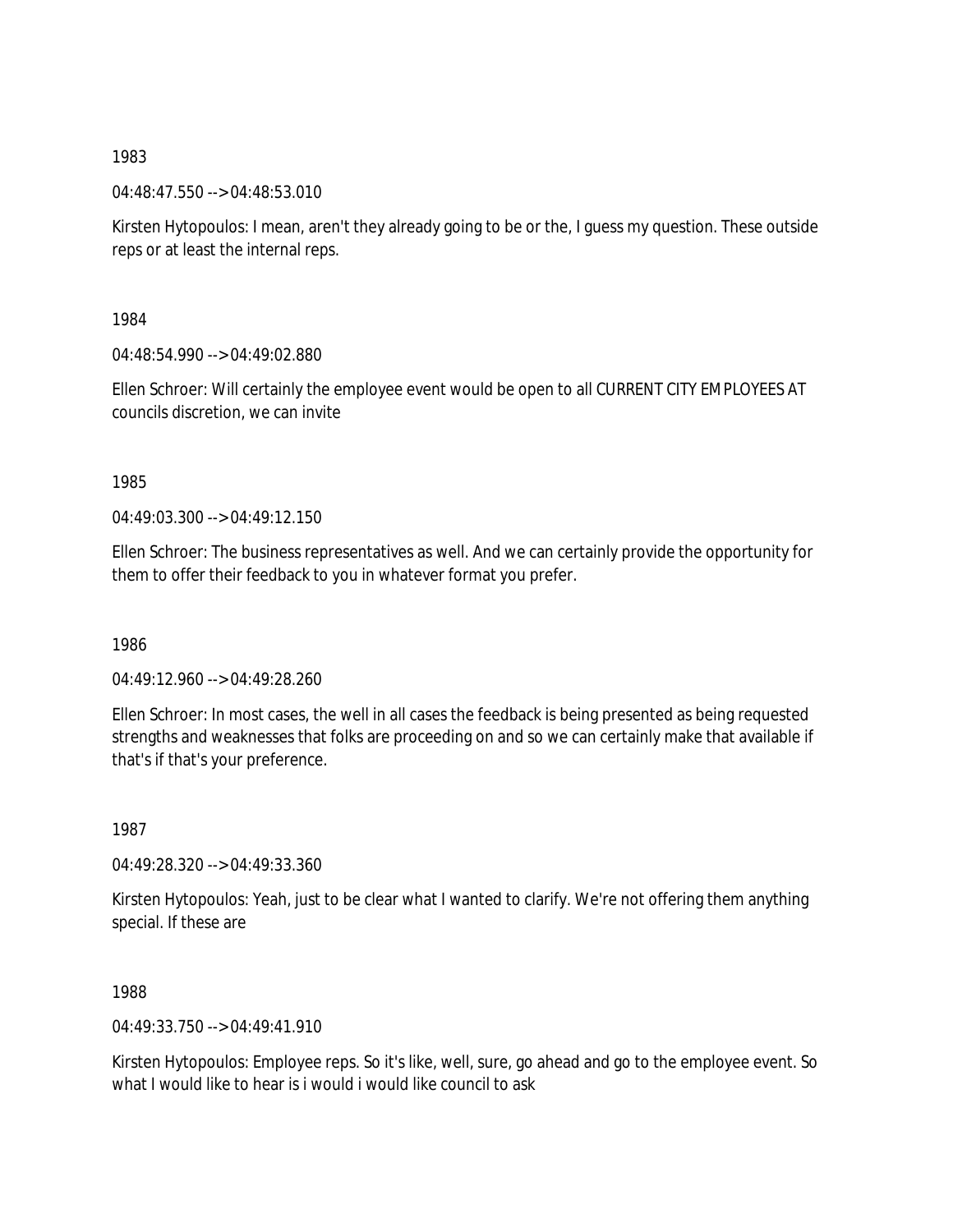04:49:42.420 --> 04:49:49.410

Kirsten Hytopoulos: For specific feedback from them in the same format to all feedback is being requested so that clarification. You want the same

1990

 $04:49:49.740 \rightarrow 04:49:59.970$ 

Kirsten Hytopoulos: Type of feedback from panels and from employees so that we get the same we get apples and apples. So that type of feedback that I just think it would be nice to highlight that voice, rather than just

# 1991

04:50:00.450 --> 04:50:06.210

Kirsten Hytopoulos: Put them basically just give them what they've already got his employees, which is an invitation to the open session.

1992

04:50:06.660 --> 04:50:11.070

Leslie Schneider: Right so calling we're calling out that one role and the voice one role.

1993

04:50:12.930 --> 04:50:19.260

Ellen Schroer: Okay. Well, I can certainly work with the mayor, to make sure that we're getting the information that you're looking for.

1994

04:50:22.290 --> 04:50:24.090

Ellen Schroer: Okay thank you apologize.